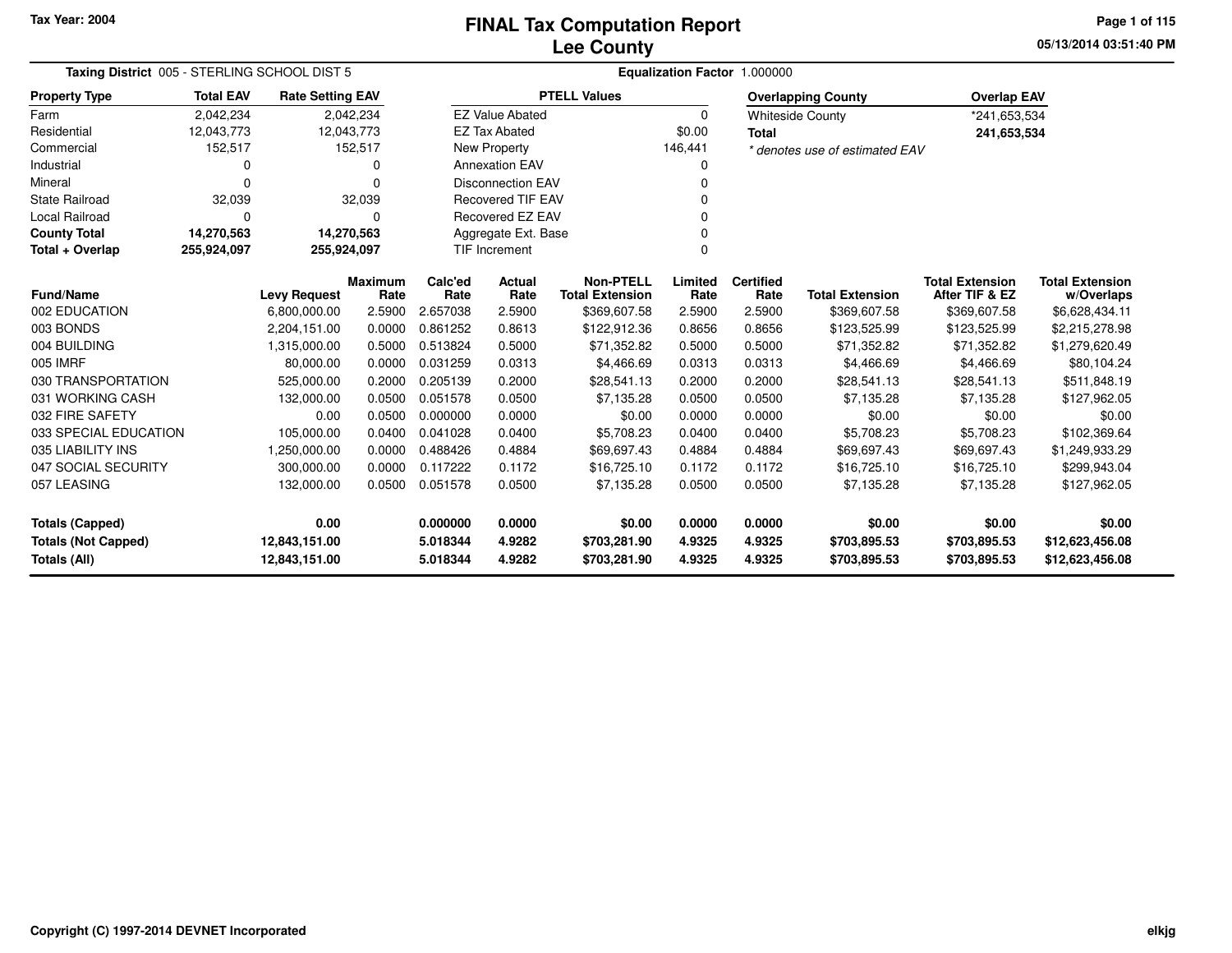**05/13/2014 03:51:40 PM Page 2 of 115**

| Taxing District 008 - NELSON SCHOOL DIST 8 |                  |                         |                        |                 |                          |                                            |                 | Equalization Factor 1.000000 |                        |                                          |                                      |
|--------------------------------------------|------------------|-------------------------|------------------------|-----------------|--------------------------|--------------------------------------------|-----------------|------------------------------|------------------------|------------------------------------------|--------------------------------------|
| <b>Property Type</b>                       | <b>Total EAV</b> | <b>Rate Setting EAV</b> |                        |                 |                          | <b>PTELL Values</b>                        |                 |                              |                        |                                          |                                      |
| Farm                                       | 1,230,564        |                         | 1,230,564              |                 | <b>EZ Value Abated</b>   |                                            | O               |                              |                        |                                          |                                      |
| Residential                                | 3,427,210        | 3,427,210               |                        |                 | <b>EZ Tax Abated</b>     |                                            | \$0.00          |                              |                        |                                          |                                      |
| Commercial                                 | 315,601          |                         | 315,601                |                 | New Property             |                                            | 909,000         |                              |                        |                                          |                                      |
| Industrial                                 | 5,279,678        |                         | 5,279,678              |                 | <b>Annexation EAV</b>    |                                            |                 |                              |                        |                                          |                                      |
| Mineral                                    | 0                |                         | 0                      |                 | <b>Disconnection EAV</b> |                                            |                 |                              |                        |                                          |                                      |
| <b>State Railroad</b>                      | 1,072,754        |                         | 1,072,754              |                 | <b>Recovered TIF EAV</b> |                                            |                 |                              |                        |                                          |                                      |
| <b>Local Railroad</b>                      | 0                |                         | 0                      |                 | Recovered EZ EAV         |                                            |                 |                              |                        |                                          |                                      |
| <b>County Total</b>                        | 11,325,807       | 11,325,807              |                        |                 | Aggregate Ext. Base      |                                            | 246,601         |                              |                        |                                          |                                      |
| Total + Overlap                            | 11,325,807       | 11,325,807              |                        |                 | TIF Increment            |                                            | 0               |                              |                        |                                          |                                      |
| <b>Fund/Name</b>                           |                  | <b>Levy Request</b>     | <b>Maximum</b><br>Rate | Calc'ed<br>Rate | Actual<br>Rate           | <b>Non-PTELL</b><br><b>Total Extension</b> | Limited<br>Rate | <b>Certified</b><br>Rate     | <b>Total Extension</b> | <b>Total Extension</b><br>After TIF & EZ | <b>Total Extension</b><br>w/Overlaps |
| 002 EDUCATION                              |                  | 197,095.00              | 1.5700                 | 1.740229        | 1.5700                   | \$177,815.17                               | 1.5700          | 1.5700                       | \$177,815.17           | \$177,815.17                             | \$177,815.17                         |
| 004 BUILDING                               |                  | 31,385.00               | 0.2500                 | 0.277111        | 0.2500                   | \$28,314.52                                | 0.2500          | 0.2500                       | \$28,314.52            | \$28,314.52                              | \$28,314.52                          |
| 005 IMRF                                   |                  | 100.00                  | 0.0000                 | 0.000883        | 0.0009                   | \$101.93                                   | 0.0009          | 0.0009                       | \$101.93               | \$101.93                                 | \$101.93                             |
| 030 TRANSPORTATION                         |                  | 15,060.00               | 0.1200                 | 0.132971        | 0.1200                   | \$13,590.97                                | 0.1200          | 0.1200                       | \$13,590.97            | \$13,590.97                              | \$13,590.97                          |
| 031 WORKING CASH                           |                  | 6,275.00                | 0.0500                 | 0.055404        | 0.0500                   | \$5,662.90                                 | 0.0500          | 0.0500                       | \$5,662.90             | \$5,662.90                               | \$5,662.90                           |
| 032 FIRE SAFETY                            |                  | 2,595.00                | 0.0500                 | 0.022912        | 0.0229                   | \$2,593.61                                 | 0.0229          | 0.0229                       | \$2,593.61             | \$2,593.61                               | \$2,593.61                           |
| 033 SPECIAL EDUCATION                      |                  | 2,510.00                | 0.0200                 | 0.022162        | 0.0200                   | \$2,265.16                                 | 0.0200          | 0.0200                       | \$2,265.16             | \$2,265.16                               | \$2,265.16                           |
| 035 LIABILITY INS                          |                  | 30,000.00               | 0.0000                 | 0.264882        | 0.2649                   | \$30,002.06                                | 0.2649          | 0.2649                       | \$30,002.06            | \$30,002.06                              | \$30,002.06                          |
| 047 SOCIAL SECURITY                        |                  | 2,000.00                | 0.0000                 | 0.017659        | 0.0177                   | \$2,004.67                                 | 0.0177          | 0.0177                       | \$2,004.67             | \$2,004.67                               | \$2,004.67                           |
| 057 LEASING                                |                  | 6,275.00                | 0.0500                 | 0.055404        | 0.0500                   | \$5,662.90                                 | 0.0500          | 0.0500                       | \$5,662.90             | \$5,662.90                               | \$5,662.90                           |
| <b>Totals (Capped)</b>                     |                  | 293,295.00              |                        | 2.589617        | 2.3664                   | \$268,013.89                               | 2.3664          | 2.3664                       | \$268,013.89           | \$268,013.89                             | \$268,013.89                         |
| <b>Totals (Not Capped)</b>                 |                  | 0.00                    |                        | 0.000000        | 0.0000                   | \$0.00                                     | 0.0000          | 0.0000                       | \$0.00                 | \$0.00                                   | \$0.00                               |
| Totals (All)                               |                  | 293,295.00              |                        | 2.589617        | 2.3664                   | \$268,013.89                               | 2.3664          | 2.3664                       | \$268,013.89           | \$268,013.89                             | \$268,013.89                         |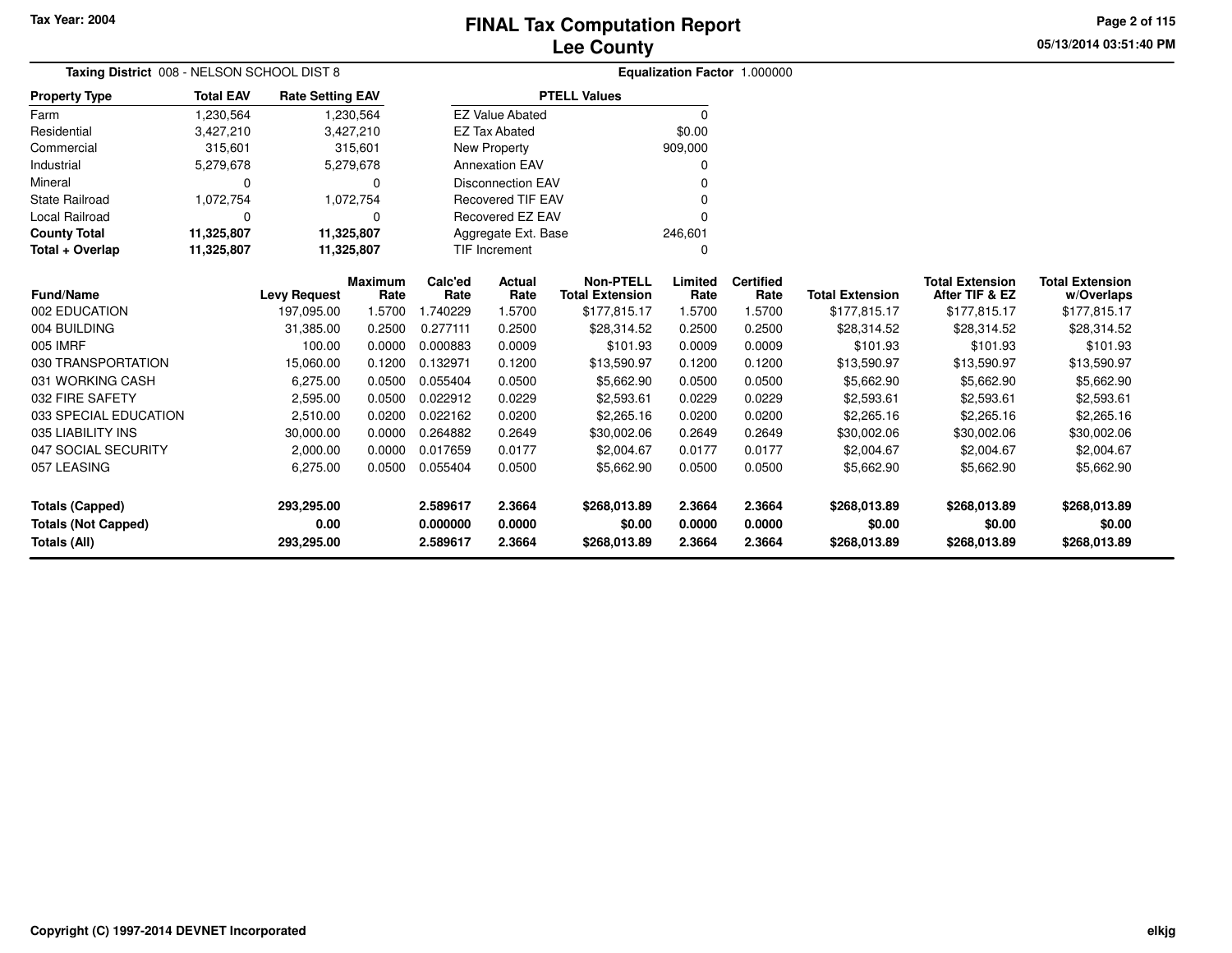**05/13/2014 03:51:40 PM Page 3 of 115**

| Taxing District 009 - EARLVILLE SCHOOL DIST 9                                                |                  |                                     |                | Equalization Factor 1.000000 |                          |                                      |                |                  |                                      |                                          |                                |  |
|----------------------------------------------------------------------------------------------|------------------|-------------------------------------|----------------|------------------------------|--------------------------|--------------------------------------|----------------|------------------|--------------------------------------|------------------------------------------|--------------------------------|--|
| <b>Property Type</b>                                                                         | <b>Total EAV</b> | <b>Rate Setting EAV</b>             |                |                              |                          | <b>PTELL Values</b>                  |                |                  | <b>Overlapping County</b>            | <b>Overlap EAV</b>                       |                                |  |
| Farm                                                                                         | 283,482          |                                     | 283,482        |                              | <b>EZ Value Abated</b>   |                                      | $\Omega$       | DeKalb County    |                                      | 1,319,531                                |                                |  |
| Residential                                                                                  | 63,452           |                                     | 63,452         |                              | <b>EZ Tax Abated</b>     |                                      | \$0.00         | LaSalle County   |                                      | *40,918,808                              |                                |  |
| Commercial                                                                                   |                  |                                     | O              |                              | New Property             |                                      | 0              | <b>Total</b>     |                                      | 42,238,339                               |                                |  |
| Industrial                                                                                   | U                |                                     |                |                              | <b>Annexation EAV</b>    |                                      |                |                  | * denotes use of estimated EAV       |                                          |                                |  |
| Mineral                                                                                      | 0                |                                     | $\Omega$       |                              | <b>Disconnection EAV</b> |                                      |                |                  |                                      |                                          |                                |  |
| <b>State Railroad</b>                                                                        | 0                |                                     | $\Omega$       |                              | <b>Recovered TIF EAV</b> |                                      |                |                  |                                      |                                          |                                |  |
| <b>Local Railroad</b>                                                                        | 0                |                                     | ŋ              |                              | <b>Recovered EZ EAV</b>  |                                      |                |                  |                                      |                                          |                                |  |
| <b>County Total</b>                                                                          | 346,934          |                                     | 346,934        |                              | Aggregate Ext. Base      |                                      |                |                  |                                      |                                          |                                |  |
| Total + Overlap                                                                              | 42,585,273       | 42,585,273                          |                |                              | <b>TIF Increment</b>     |                                      | $\Omega$       |                  |                                      |                                          |                                |  |
| <b>Fund/Name</b>                                                                             |                  |                                     | Maximum        | Calc'ed                      | Actual<br>Rate           | <b>Non-PTELL</b>                     | Limited        | <b>Certified</b> |                                      | <b>Total Extension</b><br>After TIF & EZ | <b>Total Extension</b>         |  |
| 002 EDUCATION                                                                                |                  | <b>Levy Request</b><br>1,139,106.00 | Rate<br>2.6000 | Rate<br>2.674883             | 2.6000                   | <b>Total Extension</b><br>\$9,020.28 | Rate<br>2.6000 | Rate<br>2.6000   | <b>Total Extension</b><br>\$9,020.28 | \$9,020.28                               | w/Overlaps                     |  |
| 003 BONDS                                                                                    |                  | 342.340.00                          | 0.0000         | 0.803893                     | 0.8039                   | \$2,789.00                           | 0.8079         | 0.8079           | \$2,802.88                           | \$2,802.88                               | \$1,107,217.10<br>\$344,046.42 |  |
|                                                                                              |                  |                                     |                |                              |                          |                                      |                |                  |                                      |                                          |                                |  |
| 004 BUILDING                                                                                 |                  | 308,873.00                          | 0.7050         | 0.725305                     | 0.7050                   | \$2,445.88                           | 0.7050         | 0.7050           | \$2,445.88                           | \$2,445.88                               | \$300,226.17                   |  |
| 005 IMRF                                                                                     |                  | 34,628.00                           | 0.0000         | 0.081315                     | 0.0813                   | \$282.06                             | 0.0813         | 0.0813           | \$282.06                             | \$282.06                                 | \$34,621.83                    |  |
| 030 TRANSPORTATION                                                                           |                  | 87,624.00                           | 0.2000         | 0.205761                     | 0.2000                   | \$693.87                             | 0.2000         | 0.2000           | \$693.87                             | \$693.87                                 | \$85,170.55                    |  |
| 031 WORKING CASH                                                                             |                  | 21,906.00                           | 0.0500         | 0.051440                     | 0.0500                   | \$173.47                             | 0.0500         | 0.0500           | \$173.47                             | \$173.47                                 | \$21,292.64                    |  |
| 032 FIRE SAFETY                                                                              |                  | 21,906.00                           | 0.0500         | 0.051440                     | 0.0500                   | \$173.47                             | 0.0500         | 0.0500           | \$173.47                             | \$173.47                                 | \$21,292.64                    |  |
| 033 SPECIAL EDUCATION                                                                        |                  | 17,525.00                           | 0.0400         | 0.041153                     | 0.0400                   | \$138.77                             | 0.0400         | 0.0400           | \$138.77                             | \$138.77                                 | \$17,034.11                    |  |
| 035 LIABILITY INS                                                                            |                  | 208,806.00                          | 0.0000         | 0.490324                     | 0.4903                   | \$1,701.02                           | 0.4903         | 0.4903           | \$1,701.02                           | \$1,701.02                               | \$208,795.59                   |  |
| 047 SOCIAL SECURITY                                                                          |                  | 48,442.00                           | 0.0000         | 0.113753                     | 0.1138                   | \$394.81                             | 0.1138         | 0.1138           | \$394.81                             | \$394.81                                 | \$48,462.04                    |  |
| 057 LEASING                                                                                  |                  | 21,906.00                           | 0.0500         | 0.051440                     | 0.0500                   | \$173.47                             | 0.0500         | 0.0500           | \$173.47                             | \$173.47                                 | \$21,292.64                    |  |
| 0.00<br><b>Totals (Capped)</b>                                                               |                  |                                     | 0.000000       | 0.0000                       | \$0.00                   | 0.0000                               | 0.0000         | \$0.00           | \$0.00                               | \$0.00                                   |                                |  |
| <b>Totals (Not Capped)</b><br>2,253,062.00<br>5.290707                                       |                  |                                     | 5.1843         | \$17,986.10                  | 5.1883                   | 5.1883                               | \$17,999.98    | \$17,999.98      | \$2,209,451.73                       |                                          |                                |  |
| <b>Totals (All)</b><br>5.1843<br>\$17,986.10<br>5.1883<br>5.1883<br>2,253,062.00<br>5.290707 |                  |                                     |                | \$17,999.98                  | \$17,999.98              | \$2,209,451.73                       |                |                  |                                      |                                          |                                |  |

 $\overline{\phantom{0}}$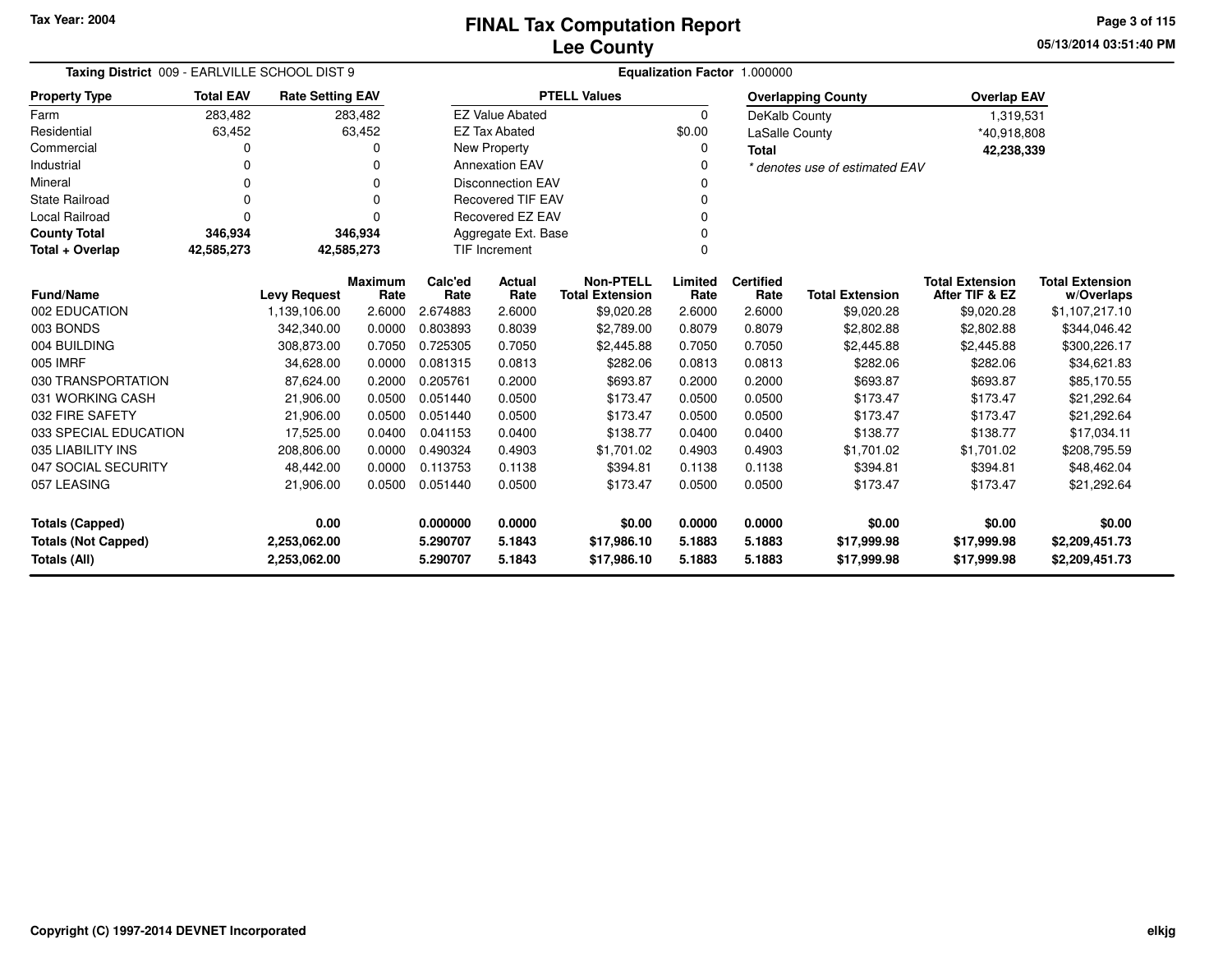**05/13/2014 03:51:40 PMPage 4 of 115**

|                            | Taxing District 017 - OHIO SCHOOL DIST 17 |                         |              |          |                                  | Equalization Factor 1.000000 |          |                      |                                |                        |                        |  |  |  |  |
|----------------------------|-------------------------------------------|-------------------------|--------------|----------|----------------------------------|------------------------------|----------|----------------------|--------------------------------|------------------------|------------------------|--|--|--|--|
| <b>Property Type</b>       | <b>Total EAV</b>                          | <b>Rate Setting EAV</b> |              |          |                                  | <b>PTELL Values</b>          |          |                      | <b>Overlapping County</b>      | <b>Overlap EAV</b>     |                        |  |  |  |  |
| Farm                       | 2,274,419                                 |                         | 2,274,419    |          | <b>EZ Value Abated</b>           |                              | $\Omega$ | <b>Bureau County</b> |                                | *8,451,090             |                        |  |  |  |  |
| Residential                | 435,057                                   |                         | 435,057      |          | <b>EZ Tax Abated</b>             |                              | \$0.00   | <b>Total</b>         |                                | 8,451,090              |                        |  |  |  |  |
| Commercial                 | 0                                         |                         | $\Omega$     |          | <b>New Property</b>              |                              | 56,355   |                      | * denotes use of estimated EAV |                        |                        |  |  |  |  |
| Industrial                 | 3,594                                     |                         | 3,594        |          | <b>Annexation EAV</b>            |                              |          |                      |                                |                        |                        |  |  |  |  |
| Mineral                    | 0                                         |                         | <sup>0</sup> |          | <b>Disconnection EAV</b>         |                              | $\Omega$ |                      |                                |                        |                        |  |  |  |  |
| <b>State Railroad</b>      | 0                                         |                         | $\Omega$     |          | <b>Recovered TIF EAV</b>         |                              |          |                      |                                |                        |                        |  |  |  |  |
| <b>Local Railroad</b>      | 0                                         |                         | $\Omega$     |          | <b>Recovered EZ EAV</b><br>ŋ     |                              |          |                      |                                |                        |                        |  |  |  |  |
| <b>County Total</b>        | 2,713,070                                 |                         | 2,713,070    |          | Aggregate Ext. Base              |                              |          |                      |                                |                        |                        |  |  |  |  |
| Total + Overlap            | 11,164,160                                |                         | 11,164,160   |          | <b>TIF Increment</b><br>$\Omega$ |                              |          |                      |                                |                        |                        |  |  |  |  |
|                            |                                           |                         | Maximum      | Calc'ed  | Actual                           | <b>Non-PTELL</b>             | Limited  | <b>Certified</b>     |                                | <b>Total Extension</b> | <b>Total Extension</b> |  |  |  |  |
| <b>Fund/Name</b>           |                                           | <b>Levy Request</b>     | Rate         | Rate     | Rate                             | <b>Total Extension</b>       | Rate     | Rate                 | <b>Total Extension</b>         | After TIF & EZ         | w/Overlaps             |  |  |  |  |
| 002 EDUCATION              |                                           | 317,800.00              | 2.2700       | 2.846609 | 2.2700                           | \$61,586.69                  | 2.2700   | 2.2700               | \$61,586.69                    | \$61,586.69            | \$253,426.43           |  |  |  |  |
| 003 BONDS                  |                                           | 0.00                    | 0.0000       | 0.000000 | 0.0000                           | \$0.00                       | 0.0000   | 0.0000               | \$0.00                         | \$0.00                 | \$0.00                 |  |  |  |  |
| 004 BUILDING               |                                           | 51,800.00               | 0.3700       | 0.463985 | 0.3700                           | \$10,038.36                  | 0.3700   | 0.3700               | \$10,038.36                    | \$10,038.36            | \$41,307.39            |  |  |  |  |
| 005 IMRF                   |                                           | 10,000.00               | 0.0000       | 0.089572 | 0.0896                           | \$2,430.91                   | 0.0896   | 0.0896               | \$2,430.91                     | \$2,430.91             | \$10,003.09            |  |  |  |  |
| 030 TRANSPORTATION         |                                           | 21,000.00               | 0.1500       | 0.188102 | 0.1500                           | \$4,069.61                   | 0.1500   | 0.1500               | \$4,069.61                     | \$4,069.61             | \$16,746.24            |  |  |  |  |
| 031 WORKING CASH           |                                           | 7,000.00                | 0.0500       | 0.062701 | 0.0500                           | \$1,356.54                   | 0.0500   | 0.0500               | \$1,356.54                     | \$1,356.54             | \$5,582.08             |  |  |  |  |
| 032 FIRE SAFETY            |                                           | 7,000.00                | 0.0500       | 0.062701 | 0.0500                           | \$1,356.54                   | 0.0500   | 0.0500               | \$1,356.54                     | \$1,356.54             | \$5,582.08             |  |  |  |  |
| 033 SPECIAL EDUCATION      |                                           | 2,800.00                | 0.0200       | 0.025080 | 0.0200                           | \$542.61                     | 0.0200   | 0.0200               | \$542.61                       | \$542.61               | \$2,232.83             |  |  |  |  |
| 035 LIABILITY INS          |                                           | 53,146.00               | 0.0000       | 0.476041 | 0.4760                           | \$12,914.21                  | 0.4760   | 0.4760               | \$12,914.21                    | \$12,914.21            | \$53,141.40            |  |  |  |  |
| 047 SOCIAL SECURITY        |                                           | 10,000.00               | 0.0000       | 0.089572 | 0.0896                           | \$2,430.91                   | 0.0896   | 0.0896               | \$2,430.91                     | \$2,430.91             | \$10,003.09            |  |  |  |  |
| 057 LEASING                |                                           | 7,000.00                | 0.0500       | 0.062701 | 0.0500                           | \$1,356.54                   | 0.0500   | 0.0500               | \$1,356.54                     | \$1,356.54             | \$5,582.08             |  |  |  |  |
| <b>Totals (Capped)</b>     |                                           | 0.00                    |              | 0.000000 | 0.0000                           | \$0.00                       | 0.0000   | 0.0000               | \$0.00                         | \$0.00                 | \$0.00                 |  |  |  |  |
| <b>Totals (Not Capped)</b> |                                           | 487,546.00              |              | 4.367064 | 3.6152                           | \$98,082.92                  | 3.6152   | 3.6152               | \$98,082.92                    | \$98,082.92            | \$403,606.71           |  |  |  |  |
| Totals (All)               |                                           | 487,546.00              |              | 4.367064 | 3.6152                           | \$98,082.92                  | 3.6152   | 3.6152               | \$98,082.92                    | \$98,082.92            | \$403,606.71           |  |  |  |  |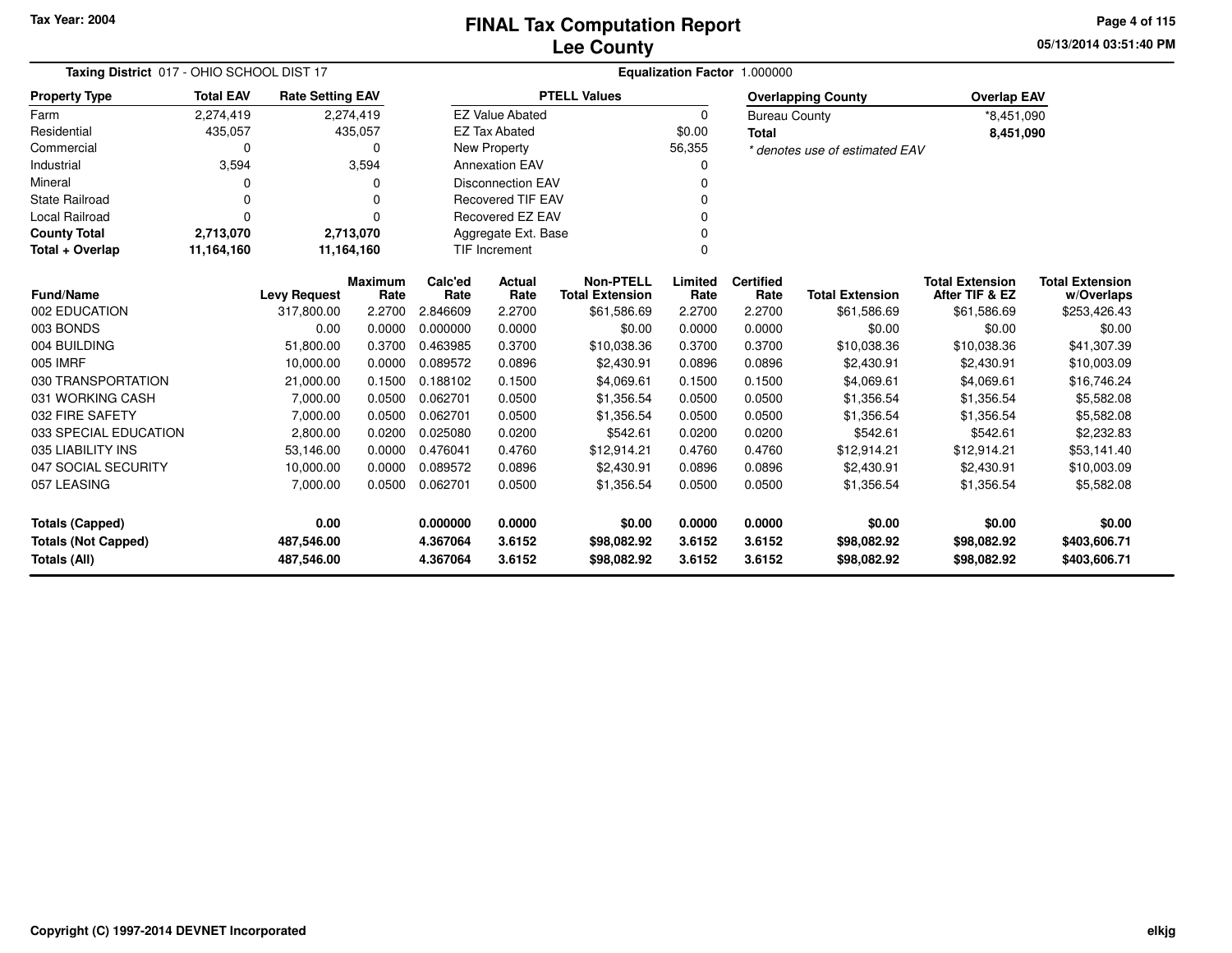**05/13/2014 03:51:40 PM Page 5 of 115**

| Taxing District 145 - MONTMORENCY SD 145 |                  |                         |                 | Equalization Factor 1.000000 |                                  |                                            |                 |                          |                                |                                          |                                      |  |  |
|------------------------------------------|------------------|-------------------------|-----------------|------------------------------|----------------------------------|--------------------------------------------|-----------------|--------------------------|--------------------------------|------------------------------------------|--------------------------------------|--|--|
| <b>Property Type</b>                     | <b>Total EAV</b> | <b>Rate Setting EAV</b> |                 |                              |                                  | <b>PTELL Values</b>                        |                 |                          | <b>Overlapping County</b>      | <b>Overlap EAV</b>                       |                                      |  |  |
| Farm                                     | 735,693          |                         | 735,693         |                              | <b>EZ Value Abated</b>           |                                            | $\Omega$        |                          | <b>Whiteside County</b>        | *31,762,203                              |                                      |  |  |
| Residential                              | 246,268          |                         | 246,268         |                              | <b>EZ Tax Abated</b>             |                                            | \$0.00          | <b>Total</b>             |                                | 31,762,203                               |                                      |  |  |
| Commercial                               | 89,772           |                         | 89,772          |                              | <b>New Property</b>              |                                            |                 |                          | * denotes use of estimated EAV |                                          |                                      |  |  |
| Industrial                               | 2,131            |                         | 2,131           |                              | <b>Annexation EAV</b>            |                                            |                 |                          |                                |                                          |                                      |  |  |
| Mineral                                  | 0                |                         | $\Omega$        | <b>Disconnection EAV</b>     |                                  |                                            |                 |                          |                                |                                          |                                      |  |  |
| State Railroad                           | 192,822          |                         | 192,822         | <b>Recovered TIF EAV</b>     |                                  |                                            |                 |                          |                                |                                          |                                      |  |  |
| Local Railroad                           | $\Omega$         |                         | $\Omega$        | <b>Recovered EZ EAV</b>      |                                  |                                            |                 |                          |                                |                                          |                                      |  |  |
| <b>County Total</b>                      | 1,266,686        |                         | 1,266,686       | Aggregate Ext. Base          |                                  |                                            |                 |                          |                                |                                          |                                      |  |  |
| Total + Overlap                          | 33,028,889       | 33,028,889              |                 |                              | <b>TIF Increment</b><br>$\Omega$ |                                            |                 |                          |                                |                                          |                                      |  |  |
| <b>Fund/Name</b>                         |                  | <b>Levy Request</b>     | Maximum<br>Rate | Calc'ed<br>Rate              | Actual<br>Rate                   | <b>Non-PTELL</b><br><b>Total Extension</b> | Limited<br>Rate | <b>Certified</b><br>Rate | <b>Total Extension</b>         | <b>Total Extension</b><br>After TIF & EZ | <b>Total Extension</b><br>w/Overlaps |  |  |
| 002 EDUCATION                            |                  | 633,220.00              | 1.8200          | 1.917170                     | 1.8200                           | \$23,053.69                                | 1.8200          | 1.8200                   | \$23,053.69                    | \$23,053.69                              | \$601,125.78                         |  |  |
| 003 BONDS                                |                  | 83,321.00               | 0.0000          | 0.252267                     | 0.2523                           | \$3,195.85                                 | 0.2536          | 0.2536                   | \$3,212.32                     | \$3,212.32                               | \$83,761.26                          |  |  |
| 004 BUILDING                             |                  | 86,981.00               | 0.2500          | 0.263348                     | 0.2500                           | \$3,166.72                                 | 0.2500          | 0.2500                   | \$3,166.72                     | \$3,166.72                               | \$82,572.22                          |  |  |
| 005 IMRF                                 |                  | 3,479.00                | 0.0000          | 0.010533                     | 0.0105                           | \$133.00                                   | 0.0105          | 0.0105                   | \$133.00                       | \$133.00                                 | \$3,468.03                           |  |  |
| 030 TRANSPORTATION                       |                  | 41,751.00               | 0.1200          | 0.126408                     | 0.1200                           | \$1,520.02                                 | 0.1200          | 0.1200                   | \$1,520.02                     | \$1,520.02                               | \$39,634.67                          |  |  |
| 031 WORKING CASH                         |                  | 17,396.00               | 0.0500          | 0.052669                     | 0.0500                           | \$633.34                                   | 0.0500          | 0.0500                   | \$633.34                       | \$633.34                                 | \$16,514.44                          |  |  |
| 032 FIRE SAFETY                          |                  | 17,396.00               | 0.0500          | 0.052669                     | 0.0500                           | \$633.34                                   | 0.0500          | 0.0500                   | \$633.34                       | \$633.34                                 | \$16,514.44                          |  |  |
| 033 SPECIAL EDUCATION                    |                  | 6,959.00                | 0.0200          | 0.021069                     | 0.0200                           | \$253.34                                   | 0.0200          | 0.0200                   | \$253.34                       | \$253.34                                 | \$6,605.78                           |  |  |
| 035 LIABILITY INS                        |                  | 142,564.00              | 0.0000          | 0.431634                     | 0.4316                           | \$5,467.02                                 | 0.4316          | 0.4316                   | \$5,467.02                     | \$5,467.02                               | \$142,552.68                         |  |  |
| 047 SOCIAL SECURITY                      |                  | 3,479.00                | 0.0000          | 0.010533                     | 0.0105                           | \$133.00                                   | 0.0105          | 0.0105                   | \$133.00                       | \$133.00                                 | \$3,468.03                           |  |  |
| 057 LEASING                              |                  | 17,396.00               | 0.0500          | 0.052669                     | 0.0500                           | \$633.34                                   | 0.0500          | 0.0500                   | \$633.34                       | \$633.34                                 | \$16,514.44                          |  |  |
| Totals (Capped)                          |                  | 0.00                    |                 | 0.000000                     | 0.0000                           | \$0.00                                     | 0.0000          | 0.0000                   | \$0.00                         | \$0.00                                   | \$0.00                               |  |  |
| <b>Totals (Not Capped)</b>               |                  | 1,053,942.00            |                 | 3.190969                     | 3.0649                           | \$38,822.66                                | 3.0662          | 3.0662                   | \$38,839.13                    | \$38,839.13                              | \$1,012,731.77                       |  |  |
| Totals (All)                             |                  | 1,053,942.00            |                 | 3.190969                     | 3.0649                           | \$38,822.66                                | 3.0662          | 3.0662                   | \$38,839.13                    | \$38,839.13                              | \$1,012,731.77                       |  |  |

 $\overline{\phantom{0}}$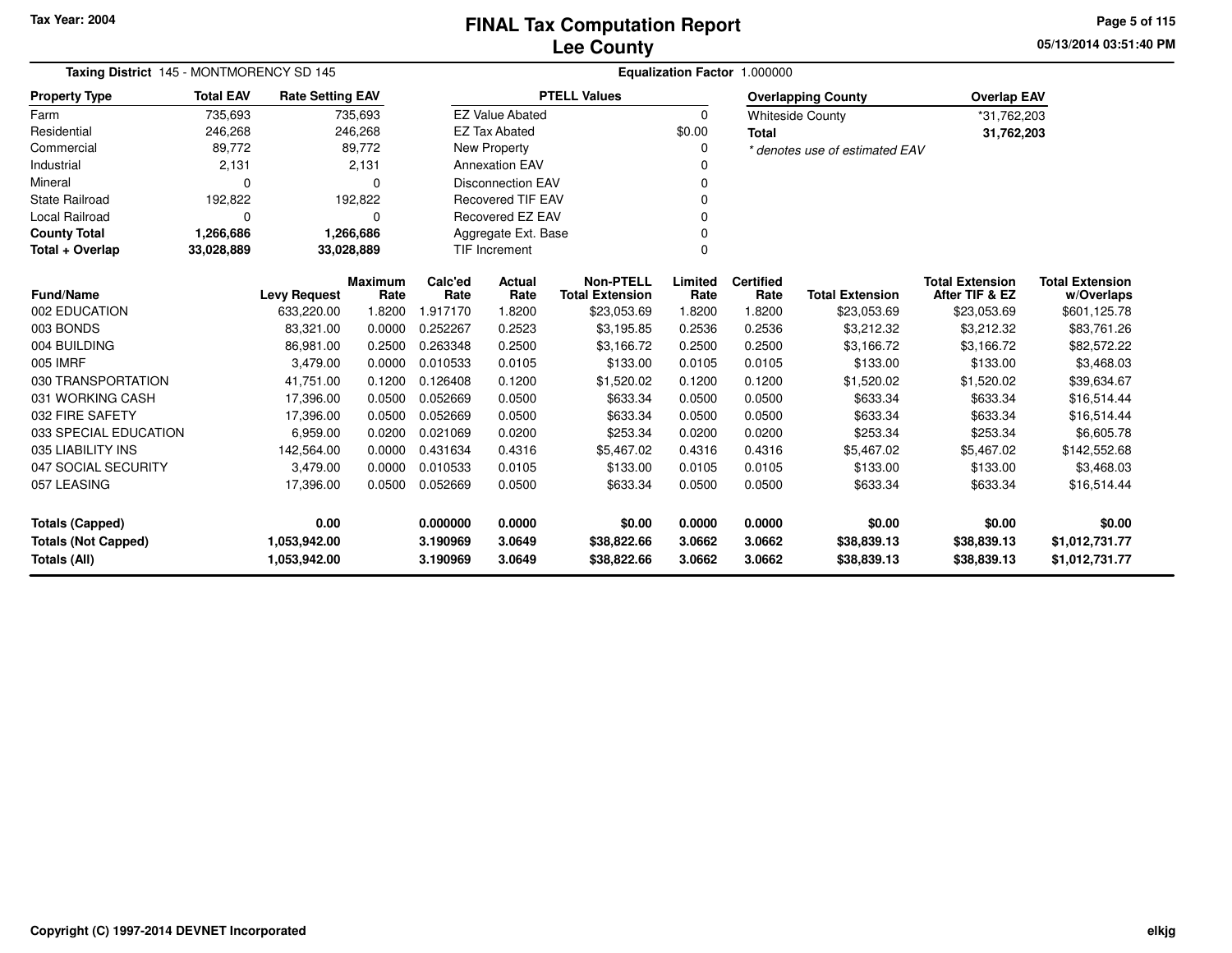**05/13/2014 03:51:40 PMPage 6 of 115**

| Taxing District 161 - CRESTON COMM CONS SD 161 |                  |                         |                        | Equalization Factor 1.000000    |                          |                                            |                 |                          |                                |                                          |                                      |  |
|------------------------------------------------|------------------|-------------------------|------------------------|---------------------------------|--------------------------|--------------------------------------------|-----------------|--------------------------|--------------------------------|------------------------------------------|--------------------------------------|--|
| <b>Property Type</b>                           | <b>Total EAV</b> | <b>Rate Setting EAV</b> |                        |                                 |                          | <b>PTELL Values</b>                        |                 |                          | <b>Overlapping County</b>      | <b>Overlap EAV</b>                       |                                      |  |
| Farm                                           | 89,084           |                         | 89,084                 |                                 | <b>EZ Value Abated</b>   |                                            | 0               | DeKalb County            |                                | 1,704,740                                |                                      |  |
| Residential                                    | 0                |                         | 0                      |                                 | <b>EZ Tax Abated</b>     |                                            | \$0.00          | <b>Ogle County</b>       |                                | 18,224,344                               |                                      |  |
| Commercial                                     | 0                |                         | 0                      |                                 | New Property             |                                            | 0               | <b>Total</b>             |                                | 19,929,084                               |                                      |  |
| Industrial                                     | 0                |                         | 0                      | <b>Annexation EAV</b><br>0      |                          |                                            |                 |                          | * denotes use of estimated EAV |                                          |                                      |  |
| Mineral                                        | $\Omega$         |                         | $\Omega$               | <b>Disconnection EAV</b><br>0   |                          |                                            |                 |                          |                                |                                          |                                      |  |
| <b>State Railroad</b>                          | $\Omega$         |                         | $\Omega$               |                                 | <b>Recovered TIF EAV</b> |                                            | 0               |                          |                                |                                          |                                      |  |
| <b>Local Railroad</b>                          | $\Omega$         |                         | $\Omega$               | Recovered EZ EAV<br>0           |                          |                                            |                 |                          |                                |                                          |                                      |  |
| <b>County Total</b>                            | 89,084           |                         | 89,084                 | Aggregate Ext. Base<br>$\Omega$ |                          |                                            |                 |                          |                                |                                          |                                      |  |
| Total + Overlap                                | 20,018,168       |                         | 20,018,168             |                                 | <b>TIF Increment</b>     |                                            | $\Omega$        |                          |                                |                                          |                                      |  |
| <b>Fund/Name</b>                               |                  | <b>Levy Request</b>     | <b>Maximum</b><br>Rate | Calc'ed<br>Rate                 | <b>Actual</b><br>Rate    | <b>Non-PTELL</b><br><b>Total Extension</b> | Limited<br>Rate | <b>Certified</b><br>Rate | <b>Total Extension</b>         | <b>Total Extension</b><br>After TIF & EZ | <b>Total Extension</b><br>w/Overlaps |  |
| 002 EDUCATION                                  |                  | 393,167.00              | 1.9700                 | .964051                         | 1.9641                   | \$1,749.70                                 | 1.9641          | 1.9641                   | \$1,749.70                     | \$1,749.70                               | \$393,176.84                         |  |
| 003 BONDS                                      |                  | 82,576.00               | 0.0000                 | 0.412505                        | 0.4125                   | \$367.47                                   | 0.4146          | 0.4146                   | \$369.34                       | \$369.34                                 | \$82,995.32                          |  |
| 004 BUILDING                                   |                  | 49,894.00               | 0.2500                 | 0.249244                        | 0.2492                   | \$222.00                                   | 0.2492          | 0.2492                   | \$222.00                       | \$222.00                                 | \$49,885.27                          |  |
| 005 IMRF                                       |                  | 13,970.00               | 0.0000                 | 0.069787                        | 0.0698                   | \$62.18                                    | 0.0698          | 0.0698                   | \$62.18                        | \$62.18                                  | \$13,972.68                          |  |
| 030 TRANSPORTATION                             |                  | 23,949.00               | 0.1200                 | 0.119636                        | 0.1196                   | \$106.54                                   | 0.1196          | 0.1196                   | \$106.54                       | \$106.54                                 | \$23,941.73                          |  |
| 031 WORKING CASH                               |                  | 9,979.00                | 0.0500                 | 0.049850                        | 0.0498                   | \$44.36                                    | 0.0498          | 0.0498                   | \$44.36                        | \$44.36                                  | \$9,969.05                           |  |
| 033 SPECIAL EDUCATION                          |                  | 3,992.00                | 0.0200                 | 0.019942                        | 0.0199                   | \$17.73                                    | 0.0199          | 0.0199                   | \$17.73                        | \$17.73                                  | \$3,983.62                           |  |
| 035 LIABILITY INS                              |                  | 29,936.00               | 0.0000                 | 0.149544                        | 0.1495                   | \$133.18                                   | 0.1495          | 0.1495                   | \$133.18                       | \$133.18                                 | \$29,927.16                          |  |
| 047 SOCIAL SECURITY                            |                  | 13,970.00               | 0.0000                 | 0.069787                        | 0.0698                   | \$62.18                                    | 0.0698          | 0.0698                   | \$62.18                        | \$62.18                                  | \$13,972.68                          |  |
| 057 LEASING                                    |                  | 9,979.00                | 0.0500                 | 0.049850                        | 0.0498                   | \$44.36                                    | 0.0498          | 0.0498                   | \$44.36                        | \$44.36                                  | \$9,969.05                           |  |
| Totals (Capped)                                |                  | 0.00                    |                        | 0.000000                        | 0.0000                   | \$0.00                                     | 0.0000          | 0.0000                   | \$0.00                         | \$0.00                                   | \$0.00                               |  |
| <b>Totals (Not Capped)</b>                     |                  | 631,412.00              |                        | 3.154196                        | 3.1540                   | \$2,809.70                                 | 3.1561          | 3.1561                   | \$2,811.57                     | \$2,811.57                               | \$631,793.40                         |  |
| Totals (All)                                   |                  | 631,412.00              |                        | 3.154196                        | 3.1540                   | \$2,809.70                                 | 3.1561          | 3.1561                   | \$2,811.57                     | \$2,811.57                               | \$631,793.40                         |  |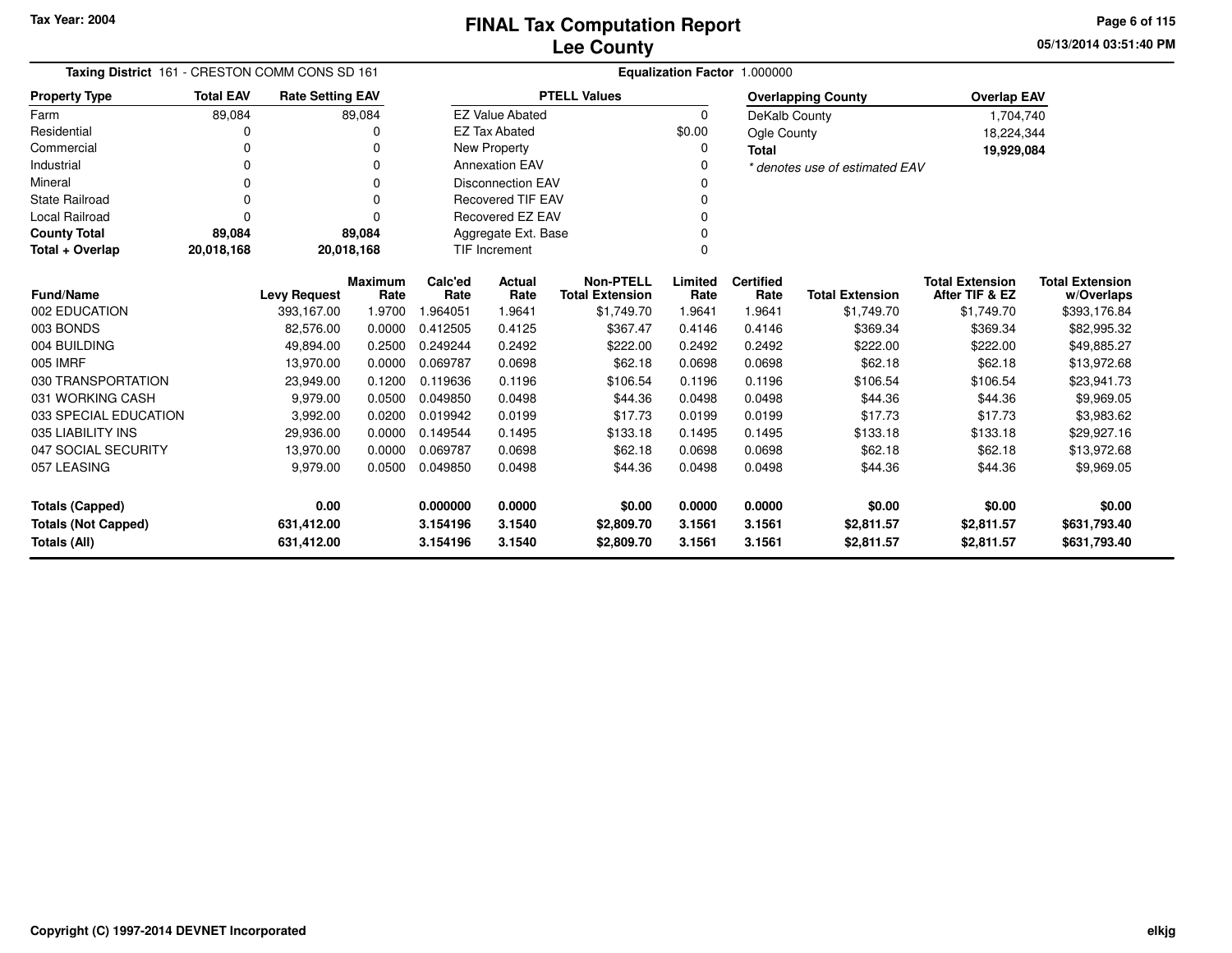# **Lee CountyFINAL Tax Computation Report**

**05/13/2014 03:51:40 PM Page 7 of 115**

| Taxing District 170 - DIXON SCHOOL DIST 170 |                  |                         |                | Equalization Factor 1.000000 |                          |                        |              |                  |                                |                        |                        |  |
|---------------------------------------------|------------------|-------------------------|----------------|------------------------------|--------------------------|------------------------|--------------|------------------|--------------------------------|------------------------|------------------------|--|
| <b>Property Type</b>                        | <b>Total EAV</b> | <b>Rate Setting EAV</b> |                |                              |                          | <b>PTELL Values</b>    |              |                  | <b>Overlapping County</b>      | <b>Overlap EAV</b>     |                        |  |
| Farm                                        | 17,688,353       | 17,643,983              |                |                              | <b>EZ Value Abated</b>   |                        | 10,596,388   | Ogle County      |                                | 28,753,099             |                        |  |
| Residential                                 | 160,468,057      | 160,424,614             |                |                              | <b>EZ Tax Abated</b>     |                        | \$509,612.10 | <b>Total</b>     |                                | 28,753,099             |                        |  |
| Commercial                                  | 39,445,725       | 34,599,128              |                |                              | New Property             |                        | 7,152,309    |                  | * denotes use of estimated EAV |                        |                        |  |
| Industrial                                  | 32,102,863       | 23,588,892              |                |                              | <b>Annexation EAV</b>    |                        | $\Omega$     |                  |                                |                        |                        |  |
| Mineral                                     | $\Omega$         |                         | 0              |                              | <b>Disconnection EAV</b> |                        | 3,738        |                  |                                |                        |                        |  |
| <b>State Railroad</b>                       | 1,154,437        |                         | 1,154,437      |                              | <b>Recovered TIF EAV</b> |                        | 0            |                  |                                |                        |                        |  |
| Local Railroad                              | 6,090            |                         | 6,090          |                              | Recovered EZ EAV         |                        | 3,186,541    |                  |                                |                        |                        |  |
| <b>County Total</b>                         | 250,865,525      | 237,417,144             |                |                              | Aggregate Ext. Base      |                        | 0            |                  |                                |                        |                        |  |
| Total + Overlap                             | 279,618,624      | 266,170,243             |                |                              | <b>TIF Increment</b>     |                        | 2,851,993    |                  |                                |                        |                        |  |
|                                             |                  |                         | <b>Maximum</b> | Calc'ed                      | Actual                   | <b>Non-PTELL</b>       | Limited      | <b>Certified</b> |                                | <b>Total Extension</b> | <b>Total Extension</b> |  |
| Fund/Name                                   |                  | <b>Levy Request</b>     | Rate           | Rate                         | Rate                     | <b>Total Extension</b> | Rate         | Rate             | <b>Total Extension</b>         | After TIF & EZ         | w/Overlaps             |  |
| 002 EDUCATION                               |                  | 8,558,116.00            | 2.9500         | 3.215279                     | 2.9500                   | \$7,003,805.75         | 2.9500       | 2.9500           | \$7,400,532.99                 | \$7,003,805.75         | \$7,852,022.17         |  |
| 003 BONDS                                   |                  | 1,458,673.00            | 0.0000         | 0.548023                     | 0.5480                   | \$1,301,045.95         | 0.5507       | 0.5507           | \$1,381,516.45                 | \$1,307,456.21         | \$1,465,799.53         |  |
| 003A BLDG BONDS                             |                  | 0.00                    | 0.0000         | 0.000000                     | 0.0000                   | \$0.00                 | 0.0000       | 0.0000           | \$0.00                         | \$0.00                 | \$0.00                 |  |
| 004 BUILDING                                |                  | 1,450,528.00            | 0.5000         | 0.544963                     | 0.5000                   | \$1,187,085.72         | 0.5000       | 0.5000           | \$1,254,327.63                 | \$1,187,085.72         | \$1,330,851.22         |  |
| 005 IMRF                                    |                  | 322,735.00              | 0.0000         | 0.121251                     | 0.1213                   | \$287,987.00           | 0.1213       | 0.1213           | \$304,299.88                   | \$287,987.00           | \$322,864.50           |  |
| 030 TRANSPORTATION                          |                  | 580,211.00              | 0.2000         | 0.217985                     | 0.2000                   | \$474,834.29           | 0.2000       | 0.2000           | \$501,731.05                   | \$474,834.29           | \$532,340.49           |  |
| 032 FIRE SAFETY                             |                  | 145,053.00              | 0.0500         | 0.054496                     | 0.0500                   | \$118,708.57           | 0.0500       | 0.0500           | \$125,432.76                   | \$118,708.57           | \$133,085.12           |  |
| 033 SPECIAL EDUCATION                       |                  | 116,042.00              | 0.0400         | 0.043597                     | 0.0400                   | \$94,966.86            | 0.0400       | 0.0400           | \$100,346.21                   | \$94,966.86            | \$106,468.10           |  |
| 035 LIABILITY INS                           |                  | 724,395.00              | 0.0000         | 0.272155                     | 0.2722                   | \$646,249.47           | 0.2722       | 0.2722           | \$682,855.96                   | \$646,249.47           | \$724,515.40           |  |
| 047 SOCIAL SECURITY                         |                  | 199,880.00              | 0.0000         | 0.075095                     | 0.0751                   | \$178,300.28           | 0.0751       | 0.0751           | \$188,400.01                   | \$178,300.28           | \$199,893.85           |  |
| 057 LEASING                                 |                  | 145,053.00              | 0.0500         | 0.054496                     | 0.0500                   | \$118,708.57           | 0.0500       | 0.0500           | \$125,432.76                   | \$118,708.57           | \$133,085.12           |  |
| 0.00<br><b>Totals (Capped)</b>              |                  |                         | 0.000000       | 0.0000                       | \$0.00                   | 0.0000                 | 0.0000       | \$0.00           | \$0.00                         | \$0.00                 |                        |  |
| <b>Totals (Not Capped)</b>                  |                  | 13,700,686.00           |                | 5.147340                     | 4.8066                   | \$11,411,692.46        | 4.8093       | 4.8093           | \$12,064,875.70                | \$11,418,102.72        | \$12,800,925.50        |  |
| Totals (All)                                |                  | 13,700,686.00           |                | 5.147340                     | 4.8066                   | \$11,411,692.46        | 4.8093       | 4.8093           | \$12,064,875.70                | \$11,418,102.72        | \$12,800,925.50        |  |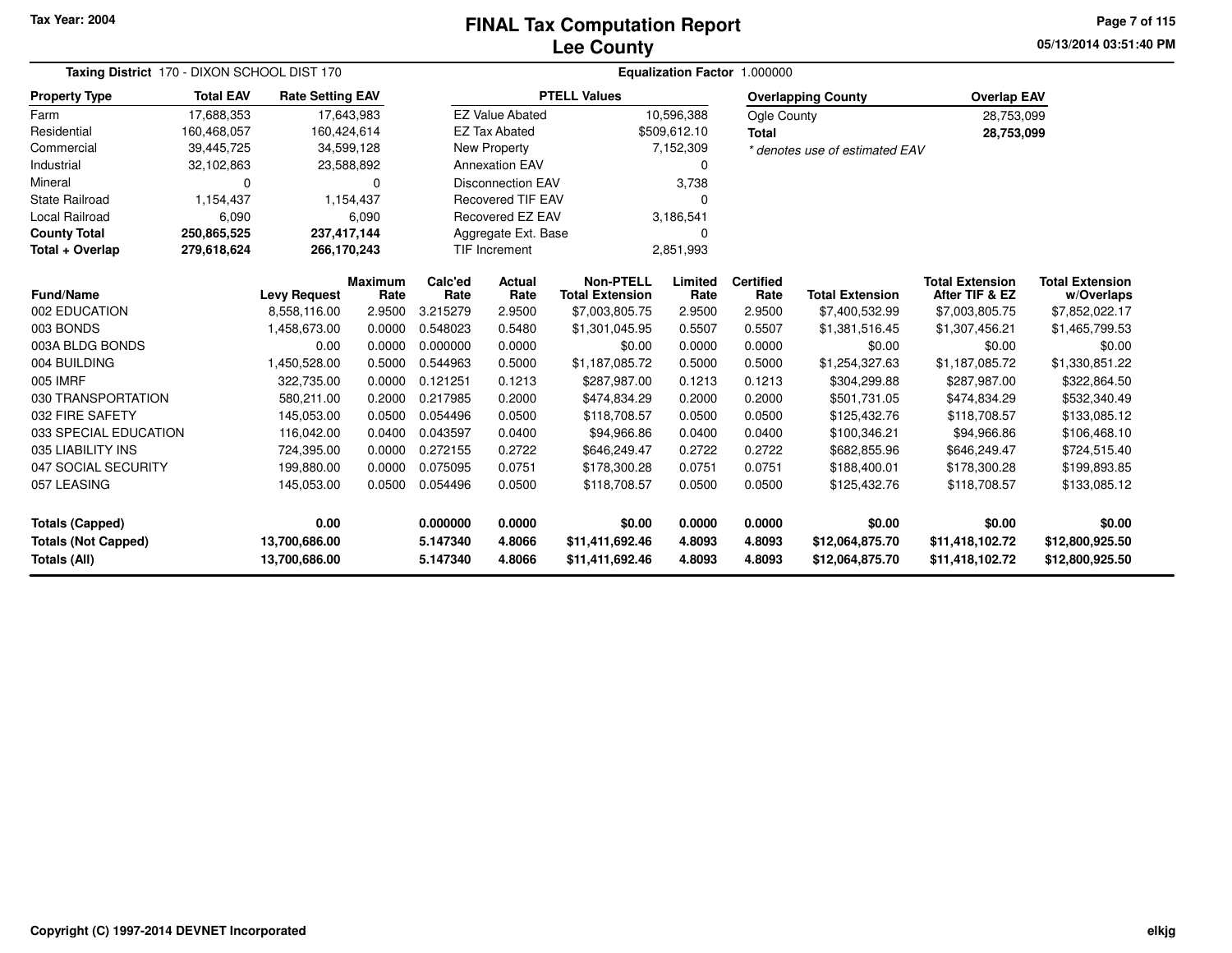**05/13/2014 03:51:40 PMPage 8 of 115**

| Taxing District 212 - ROCHELLE SCHOOL DIST 212                                                                                |                  |                         |                        | Equalization Factor 1.000000 |                          |                                            |                 |                          |                                |                                          |                                      |  |
|-------------------------------------------------------------------------------------------------------------------------------|------------------|-------------------------|------------------------|------------------------------|--------------------------|--------------------------------------------|-----------------|--------------------------|--------------------------------|------------------------------------------|--------------------------------------|--|
| <b>Property Type</b>                                                                                                          | <b>Total EAV</b> | <b>Rate Setting EAV</b> |                        |                              |                          | <b>PTELL Values</b>                        |                 |                          | <b>Overlapping County</b>      | <b>Overlap EAV</b>                       |                                      |  |
| Farm                                                                                                                          | 11,326,743       |                         | 11,326,743             |                              | <b>EZ Value Abated</b>   |                                            | $\Omega$        | DeKalb County            |                                | 8,737,616                                |                                      |  |
| Residential                                                                                                                   | 6,688,715        |                         | 6,688,715              |                              | <b>EZ Tax Abated</b>     |                                            | \$0.00          | Ogle County              |                                | 236,364,782                              |                                      |  |
| Commercial                                                                                                                    | 960,529          |                         | 960,529                |                              | <b>New Property</b>      |                                            | 807,538         | <b>Total</b>             |                                | 245,102,398                              |                                      |  |
| Industrial                                                                                                                    | 61,095           |                         | 61,095                 |                              | <b>Annexation EAV</b>    |                                            | 0               |                          | * denotes use of estimated EAV |                                          |                                      |  |
| Mineral                                                                                                                       | $\Omega$         |                         | 0                      |                              | <b>Disconnection EAV</b> |                                            | <sup>0</sup>    |                          |                                |                                          |                                      |  |
| <b>State Railroad</b>                                                                                                         | 344,997          |                         | 344,997                |                              | <b>Recovered TIF EAV</b> |                                            |                 |                          |                                |                                          |                                      |  |
| <b>Local Railroad</b>                                                                                                         | $\Omega$         |                         | 0                      |                              | Recovered EZ EAV         |                                            | $\Omega$        |                          |                                |                                          |                                      |  |
| <b>County Total</b>                                                                                                           | 19,382,079       | 19,382,079              |                        |                              | Aggregate Ext. Base      |                                            |                 |                          |                                |                                          |                                      |  |
| Total + Overlap                                                                                                               | 264,484,477      | 264,484,477             |                        |                              | <b>TIF Increment</b>     |                                            | $\Omega$        |                          |                                |                                          |                                      |  |
| <b>Fund/Name</b>                                                                                                              |                  | <b>Levy Request</b>     | <b>Maximum</b><br>Rate | Calc'ed<br>Rate              | Actual<br>Rate           | <b>Non-PTELL</b><br><b>Total Extension</b> | Limited<br>Rate | <b>Certified</b><br>Rate | <b>Total Extension</b>         | <b>Total Extension</b><br>After TIF & EZ | <b>Total Extension</b><br>w/Overlaps |  |
| 002 EDUCATION                                                                                                                 |                  | 3,420,000.00            | 1.3000                 | .293082                      | 1.2931                   | \$250,629.66                               | 1.2931          | 1.2931                   | \$250,629.66                   | \$250,629.66                             | \$3,420,048.77                       |  |
| 003 BONDS                                                                                                                     |                  | 1,017,240.00            | 0.0000                 | 0.384612                     | 0.3846                   | \$74,543.48                                | 0.3865          | 0.3865                   | \$74,911.74                    | \$74,911.74                              | \$1,022,232.50                       |  |
| 004 BUILDING                                                                                                                  |                  | 655,000.00              | 0.2500                 | 0.247652                     | 0.2477                   | \$48,009.41                                | 0.2477          | 0.2477                   | \$48,009.41                    | \$48,009.41                              | \$655,128.05                         |  |
| 005 IMRF                                                                                                                      |                  | 120,000.00              | 0.0000                 | 0.045371                     | 0.0454                   | \$8,799.46                                 | 0.0454          | 0.0454                   | \$8,799.46                     | \$8,799.46                               | \$120,075.95                         |  |
| 030 TRANSPORTATION                                                                                                            |                  | 288,200.00              | 0.1200                 | 0.108967                     | 0.1090                   | \$21,126.47                                | 0.1090          | 0.1090                   | \$21,126.47                    | \$21,126.47                              | \$288,288.08                         |  |
| 031 WORKING CASH                                                                                                              |                  | 120,000.00              | 0.0500                 | 0.045371                     | 0.0454                   | \$8,799.46                                 | 0.0454          | 0.0454                   | \$8,799.46                     | \$8,799.46                               | \$120,075.95                         |  |
| 032 FIRE SAFETY                                                                                                               |                  | 131,000.00              | 0.0500                 | 0.049530                     | 0.0495                   | \$9,594.13                                 | 0.0495          | 0.0495                   | \$9,594.13                     | \$9,594.13                               | \$130,919.82                         |  |
| 033 SPECIAL EDUCATION                                                                                                         |                  | 53,000.00               | 0.0200                 | 0.020039                     | 0.0200                   | \$3,876.42                                 | 0.0200          | 0.0200                   | \$3,876.42                     | \$3,876.42                               | \$52,896.90                          |  |
| 035 LIABILITY INS                                                                                                             |                  | 900,000.00              | 0.0000                 | 0.340285                     | 0.3403                   | \$65,957.21                                | 0.3403          | 0.3403                   | \$65,957.21                    | \$65,957.21                              | \$900,040.68                         |  |
| 047 SOCIAL SECURITY                                                                                                           |                  | 140,000.00              | 0.0000                 | 0.052933                     | 0.0529                   | \$10,253.12                                | 0.0529          | 0.0529                   | \$10,253.12                    | \$10,253.12                              | \$139,912.29                         |  |
| 057 LEASING                                                                                                                   |                  | 131,000.00              | 0.0500                 | 0.049530                     | 0.0495                   | \$9,594.13                                 | 0.0495          | 0.0495                   | \$9,594.13                     | \$9,594.13                               | \$130,919.82                         |  |
| 0.00<br><b>Totals (Capped)</b>                                                                                                |                  |                         |                        | 0.000000                     | 0.0000                   | \$0.00                                     | 0.0000          | 0.0000                   | \$0.00                         | \$0.00                                   | \$0.00                               |  |
| <b>Totals (Not Capped)</b>                                                                                                    |                  | 6,975,440.00            |                        | 2.637372                     | 2.6374                   | \$511,182.95                               | 2.6393          | 2.6393                   | \$511,551.21                   | \$511,551.21                             | \$6,980,538.81                       |  |
| <b>Totals (All)</b><br>2.637372<br>2.6374<br>2.6393<br>2.6393<br>6,975,440.00<br>\$511,182.95<br>\$511,551.21<br>\$511,551.21 |                  |                         |                        |                              |                          | \$6,980,538.81                             |                 |                          |                                |                                          |                                      |  |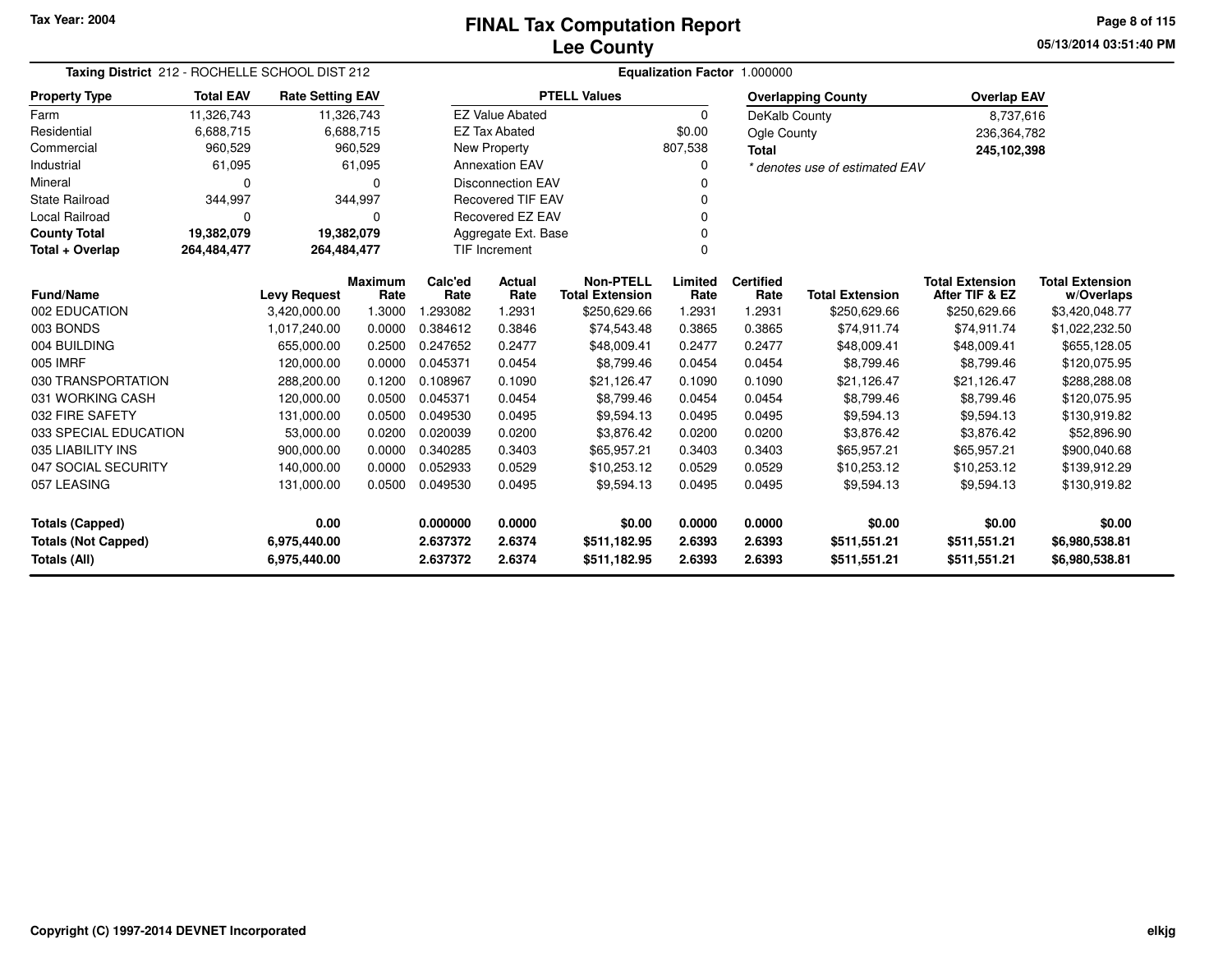**05/13/2014 03:51:40 PMPage 9 of 115**

| Taxing District 220 - STEWARD SCHOOL DIST 220 |                  |                         |                |          | Equalization Factor 1.000000   |                        |          |                  |                                |                        |                        |  |  |
|-----------------------------------------------|------------------|-------------------------|----------------|----------|--------------------------------|------------------------|----------|------------------|--------------------------------|------------------------|------------------------|--|--|
| <b>Property Type</b>                          | <b>Total EAV</b> | <b>Rate Setting EAV</b> |                |          |                                | <b>PTELL Values</b>    |          |                  | <b>Overlapping County</b>      | <b>Overlap EAV</b>     |                        |  |  |
| Farm                                          | 9,863,310        |                         | 9,863,310      |          | <b>EZ Value Abated</b>         |                        | $\Omega$ | DeKalb County    |                                |                        | 62,983                 |  |  |
| Residential                                   | 6,335,267        |                         | 6,335,267      |          | <b>EZ Tax Abated</b>           |                        | \$0.00   | <b>Total</b>     |                                |                        | 62,983                 |  |  |
| Commercial                                    | 960,529          |                         | 960,529        |          | New Property                   |                        | 807,538  |                  | * denotes use of estimated EAV |                        |                        |  |  |
| Industrial                                    | 61,095           |                         | 61,095         |          | <b>Annexation EAV</b>          |                        | 0        |                  |                                |                        |                        |  |  |
| Mineral                                       | $\Omega$         |                         | O              |          | <b>Disconnection EAV</b>       |                        |          |                  |                                |                        |                        |  |  |
| <b>State Railroad</b>                         | 344,997          |                         | 344,997        |          | <b>Recovered TIF EAV</b>       |                        |          |                  |                                |                        |                        |  |  |
| <b>Local Railroad</b>                         | $\Omega$         |                         | 0              |          | Recovered EZ EAV               |                        | 0        |                  |                                |                        |                        |  |  |
| <b>County Total</b>                           | 17,565,198       |                         | 17,565,198     |          | 537,700<br>Aggregate Ext. Base |                        |          |                  |                                |                        |                        |  |  |
| Total + Overlap                               | 17,628,181       | 17,628,181              |                |          | TIF Increment                  |                        | 0        |                  |                                |                        |                        |  |  |
|                                               |                  |                         | <b>Maximum</b> | Calc'ed  | Actual                         | <b>Non-PTELL</b>       | Limited  | <b>Certified</b> |                                | <b>Total Extension</b> | <b>Total Extension</b> |  |  |
| <b>Fund/Name</b>                              |                  | <b>Levy Request</b>     | Rate           | Rate     | Rate                           | <b>Total Extension</b> | Rate     | Rate             | <b>Total Extension</b>         | After TIF & EZ         | w/Overlaps             |  |  |
| 002 EDUCATION                                 |                  | 317,300.00              | 1.6700         | 1.799959 | 1.6700                         | \$293,338.81           | 1.6700   | 1.6700           | \$293,338.81                   | \$293,338.81           | \$294,390.62           |  |  |
| 003 BONDS                                     |                  | 131,088.00              | 0.0000         | 0.743628 | 0.7436                         | \$130,614.81           | 0.7473   | 0.7473           | \$131,264.72                   | \$131,264.72           | \$131,735.40           |  |  |
| 004 BUILDING                                  |                  | 57,000.00               | 0.3000         | 0.323346 | 0.3000                         | \$52,695.59            | 0.3000   | 0.3000           | \$52,695.59                    | \$52,695.59            | \$52,884.54            |  |  |
| 005 IMRF                                      |                  | 1,000.00                | 0.0000         | 0.005673 | 0.0057                         | \$1,001.22             | 0.0057   | 0.0057           | \$1,001.22                     | \$1,001.22             | \$1,004.81             |  |  |
| 030 TRANSPORTATION                            |                  | 22,800.00               | 0.1200         | 0.129338 | 0.1200                         | \$21,078.24            | 0.1200   | 0.1200           | \$21,078.24                    | \$21,078.24            | \$21,153.82            |  |  |
| 031 WORKING CASH                              |                  | 9,500.00                | 0.0500         | 0.053891 | 0.0500                         | \$8,782.60             | 0.0500   | 0.0500           | \$8,782.60                     | \$8,782.60             | \$8,814.09             |  |  |
| 032 FIRE SAFETY                               |                  | 9,500.00                | 0.0500         | 0.053891 | 0.0500                         | \$8,782.60             | 0.0500   | 0.0500           | \$8,782.60                     | \$8,782.60             | \$8,814.09             |  |  |
| 033 SPECIAL EDUCATION                         |                  | 3,800.00                | 0.0200         | 0.021556 | 0.0200                         | \$3,513.04             | 0.0200   | 0.0200           | \$3,513.04                     | \$3,513.04             | \$3,525.64             |  |  |
| 035 LIABILITY INS                             |                  | 125,690.00              | 0.0000         | 0.713006 | 0.7130                         | \$125,239.86           | 0.7130   | 0.7130           | \$125,239.86                   | \$125,239.86           | \$125,688.93           |  |  |
| 047 SOCIAL SECURITY                           |                  | 1,000.00                | 0.0000         | 0.005673 | 0.0057                         | \$1,001.22             | 0.0057   | 0.0057           | \$1,001.22                     | \$1,001.22             | \$1,004.81             |  |  |
| 057 LEASING                                   |                  | 9,500.00                | 0.0500         | 0.053891 | 0.0500                         | \$8,782.60             | 0.0500   | 0.0500           | \$8,782.60                     | \$8,782.60             | \$8,814.09             |  |  |
| <b>Totals (Capped)</b>                        |                  | 557,090.00              |                | 3.160224 | 2.9844                         | \$524,215.78           | 2.9844   | 2.9844           | \$524,215.78                   | \$524,215.78           | \$526,095.44           |  |  |
| <b>Totals (Not Capped)</b>                    |                  | 131,088.00              |                | 0.743628 | 0.7436                         | \$130,614.81           | 0.7473   | 0.7473           | \$131,264.72                   | \$131,264.72           | \$131,735.40           |  |  |
| Totals (All)                                  |                  | 688,178.00              |                | 3.903852 | 3.7280                         | \$654,830.59           | 3.7317   | 3.7317           | \$655,480.50                   | \$655,480.50           | \$657,830.84           |  |  |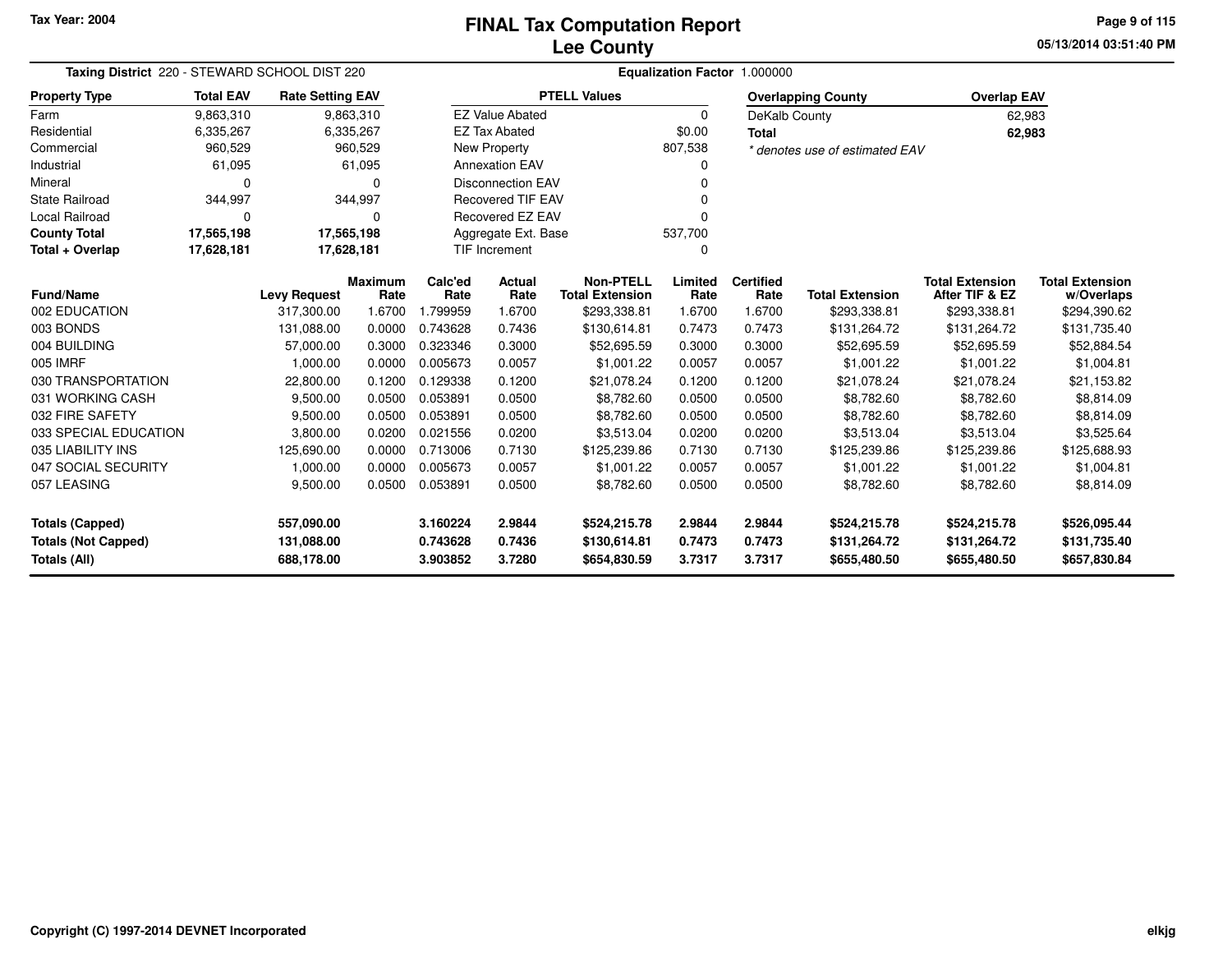# **Lee CountyFINAL Tax Computation Report**

**05/13/2014 03:51:40 PM Page 10 of 115**

| Taxing District 222 - POLO SCHOOL DIST 222<br><b>Rate Setting EAV</b> |                  |                     |                        |                                      |                          |                                            |                 | Equalization Factor 1.000000 |                                |                                          |                                      |
|-----------------------------------------------------------------------|------------------|---------------------|------------------------|--------------------------------------|--------------------------|--------------------------------------------|-----------------|------------------------------|--------------------------------|------------------------------------------|--------------------------------------|
| <b>Property Type</b>                                                  | <b>Total EAV</b> |                     |                        |                                      |                          | <b>PTELL Values</b>                        |                 |                              | <b>Overlapping County</b>      | <b>Overlap EAV</b>                       |                                      |
| Farm                                                                  | 716,394          |                     | 716,394                |                                      | <b>EZ Value Abated</b>   |                                            | $\Omega$        | Ogle County                  |                                | 57,958,346                               |                                      |
| Residential                                                           | 23,323           |                     | 23,323                 |                                      | <b>EZ Tax Abated</b>     |                                            | \$0.00          |                              | <b>Whiteside County</b>        | *498,807                                 |                                      |
| Commercial                                                            | 21,730           |                     | 21,730                 |                                      | <b>New Property</b>      |                                            | $\Omega$        | <b>Total</b>                 |                                | 58,457,153                               |                                      |
| Industrial                                                            | 1,066            |                     | 1,066                  |                                      | <b>Annexation EAV</b>    |                                            | $\Omega$        |                              | * denotes use of estimated EAV |                                          |                                      |
| Mineral                                                               |                  |                     | 0                      |                                      | <b>Disconnection EAV</b> |                                            |                 |                              |                                |                                          |                                      |
| <b>State Railroad</b>                                                 |                  |                     | 0                      | <b>Recovered TIF EAV</b><br>$\Omega$ |                          |                                            |                 |                              |                                |                                          |                                      |
| <b>Local Railroad</b>                                                 |                  |                     | n                      | Recovered EZ EAV                     |                          |                                            |                 |                              |                                |                                          |                                      |
| <b>County Total</b>                                                   | 762,513          |                     | 762,513                |                                      | Aggregate Ext. Base      |                                            |                 |                              |                                |                                          |                                      |
| Total + Overlap                                                       | 59,219,666       |                     | 59,219,666             |                                      | TIF Increment            |                                            | $\Omega$        |                              |                                |                                          |                                      |
| <b>Fund/Name</b>                                                      |                  | <b>Levy Request</b> | <b>Maximum</b><br>Rate | Calc'ed<br>Rate                      | Actual<br>Rate           | <b>Non-PTELL</b><br><b>Total Extension</b> | Limited<br>Rate | <b>Certified</b><br>Rate     | <b>Total Extension</b>         | <b>Total Extension</b><br>After TIF & EZ | <b>Total Extension</b><br>w/Overlaps |
| 002 EDUCATION                                                         |                  | 1,562,500.00        | 2.5000                 | 2.638482                             | 2.5000                   | \$19,062.83                                | 2.5000          | 2.5000                       | \$19,062.83                    | \$19,062.83                              | \$1,480,491.65                       |
| 003 BONDS                                                             |                  | 403,963.00          | 0.0000                 | 0.682143                             | 0.6821                   | \$5,201.10                                 | 0.6855          | 0.6855                       | \$5,227.03                     | \$5,227.03                               | \$405,950.81                         |
| 004 BUILDING                                                          |                  | 312,500.00          | 0.5000                 | 0.527696                             | 0.5000                   | \$3.812.57                                 | 0.5000          | 0.5000                       | \$3,812.57                     | \$3.812.57                               | \$296,098.33                         |
| 005 IMRF                                                              |                  | 50.000.00           | 0.0000                 | 0.084431                             | 0.0844                   | \$643.56                                   | 0.0844          | 0.0844                       | \$643.56                       | \$643.56                                 | \$49,981.40                          |
| 030 TRANSPORTATION                                                    |                  | 125,000.00          | 0.2000                 | 0.211079                             | 0.2000                   | \$1,525.03                                 | 0.2000          | 0.2000                       | \$1,525.03                     | \$1,525.03                               | \$118,439.33                         |
| 031 WORKING CASH                                                      |                  | 31,250.00           | 0.0500                 | 0.052770                             | 0.0500                   | \$381.26                                   | 0.0500          | 0.0500                       | \$381.26                       | \$381.26                                 | \$29,609.83                          |
| 033 SPECIAL EDUCATION                                                 |                  | 25,000.00           | 0.0400                 | 0.042216                             | 0.0400                   | \$305.01                                   | 0.0400          | 0.0400                       | \$305.01                       | \$305.01                                 | \$23,687.87                          |
| 035 LIABILITY INS                                                     |                  | 280,000.00          | 0.0000                 | 0.472816                             | 0.4728                   | \$3,605.16                                 | 0.4728          | 0.4728                       | \$3,605.16                     | \$3,605.16                               | \$279,990.58                         |
| 047 SOCIAL SECURITY                                                   |                  | 50,000.00           | 0.0000                 | 0.084431                             | 0.0844                   | \$643.56                                   | 0.0844          | 0.0844                       | \$643.56                       | \$643.56                                 | \$49,981.40                          |
| 057 LEASING                                                           |                  | 31,250.00           | 0.0500                 | 0.052770                             | 0.0500                   | \$381.26                                   | 0.0500          | 0.0500                       | \$381.26                       | \$381.26                                 | \$29,609.83                          |
| <b>Totals (Capped)</b>                                                |                  | 0.00                |                        | 0.000000                             | 0.0000                   | \$0.00                                     | 0.0000          | 0.0000                       | \$0.00                         | \$0.00                                   | \$0.00                               |
| <b>Totals (Not Capped)</b>                                            |                  | 2,871,463.00        |                        | 4.848834                             | 4.6637                   | \$35,561.34                                | 4.6671          | 4.6671                       | \$35,587.27                    | \$35,587.27                              | \$2,763,841.03                       |
| Totals (All)                                                          |                  | 2,871,463.00        |                        | 4.848834                             | 4.6637                   | \$35,561.34                                | 4.6671          | 4.6671                       | \$35,587.27                    | \$35,587.27                              | \$2,763,841.03                       |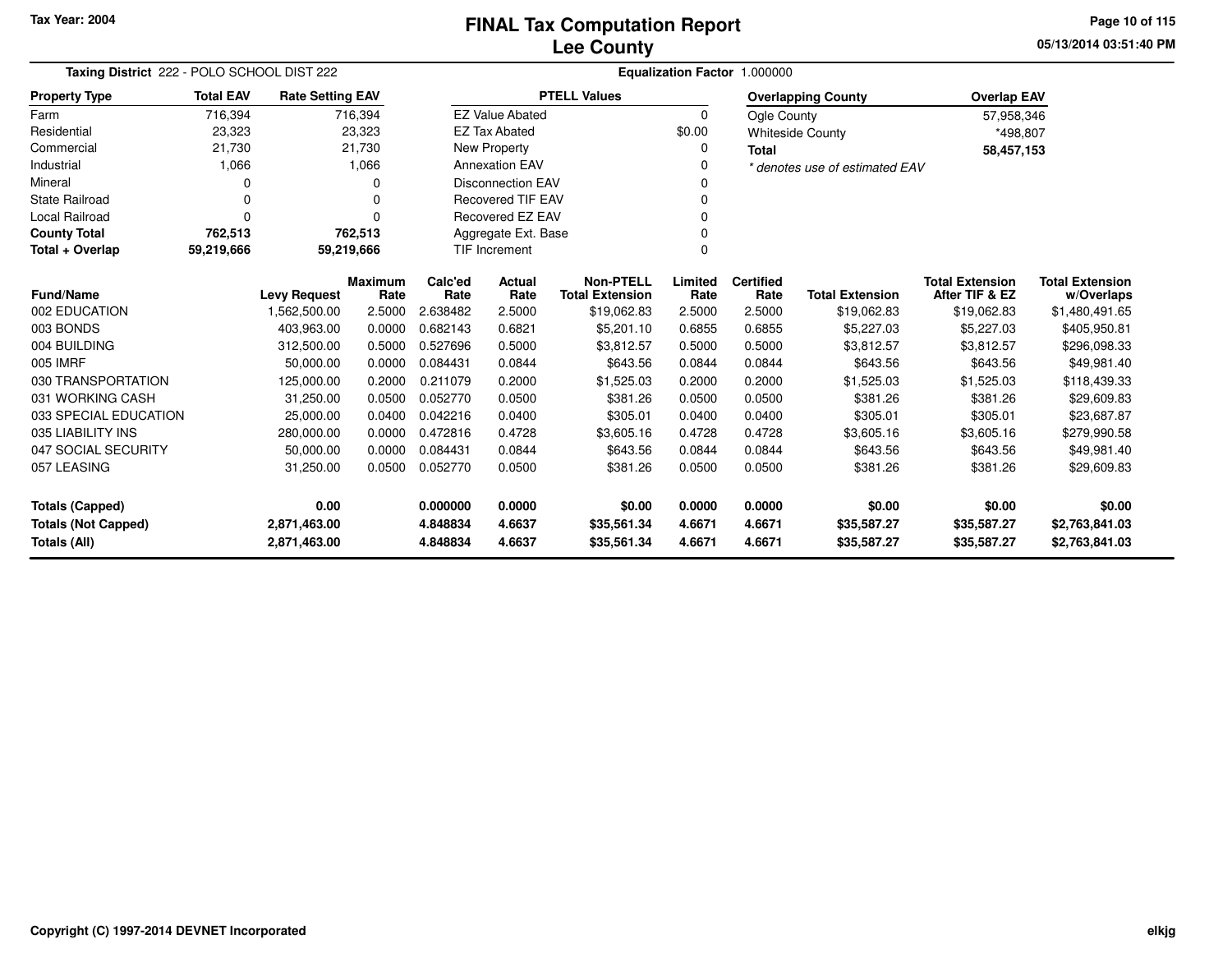**05/13/2014 03:51:40 PM Page 11 of 115**

| Taxing District 231 - ROCHELLE SCHOOL DIST 231 |                  |                         |                        | Equalization Factor 1.000000 |                                  |                                            |                 |                          |                                |                                          |                                      |  |
|------------------------------------------------|------------------|-------------------------|------------------------|------------------------------|----------------------------------|--------------------------------------------|-----------------|--------------------------|--------------------------------|------------------------------------------|--------------------------------------|--|
| <b>Property Type</b>                           | <b>Total EAV</b> | <b>Rate Setting EAV</b> |                        |                              |                                  | <b>PTELL Values</b>                        |                 |                          | <b>Overlapping County</b>      | <b>Overlap EAV</b>                       |                                      |  |
| Farm                                           | 1,374,349        |                         | 1,374,349              |                              | <b>EZ Value Abated</b>           |                                            | 0               | Ogle County              |                                | 185,005,618                              |                                      |  |
| Residential                                    | 353,448          |                         | 353,448                |                              | <b>EZ Tax Abated</b>             |                                            | \$0.00          | <b>Total</b>             |                                | 185,005,618                              |                                      |  |
| Commercial                                     | 0                |                         |                        |                              | <b>New Property</b>              |                                            | 0               |                          | * denotes use of estimated EAV |                                          |                                      |  |
| Industrial                                     | O                |                         | 0                      |                              | <b>Annexation EAV</b>            |                                            | O               |                          |                                |                                          |                                      |  |
| Mineral                                        | 0                |                         | 0                      |                              | <b>Disconnection EAV</b>         |                                            | 0               |                          |                                |                                          |                                      |  |
| <b>State Railroad</b>                          | O                |                         | 0                      |                              | <b>Recovered TIF EAV</b>         |                                            | O               |                          |                                |                                          |                                      |  |
| <b>Local Railroad</b>                          | $\Omega$         |                         | ŋ                      |                              | Recovered EZ EAV                 |                                            | 0               |                          |                                |                                          |                                      |  |
| <b>County Total</b>                            | 1,727,797        |                         | 1,727,797              |                              | Aggregate Ext. Base              |                                            | 0               |                          |                                |                                          |                                      |  |
| Total + Overlap                                | 186,733,415      | 186,733,415             |                        |                              | <b>TIF Increment</b><br>$\Omega$ |                                            |                 |                          |                                |                                          |                                      |  |
| <b>Fund/Name</b>                               |                  | <b>Levy Request</b>     | <b>Maximum</b><br>Rate | Calc'ed<br>Rate              | Actual<br>Rate                   | <b>Non-PTELL</b><br><b>Total Extension</b> | Limited<br>Rate | <b>Certified</b><br>Rate | <b>Total Extension</b>         | <b>Total Extension</b><br>After TIF & EZ | <b>Total Extension</b><br>w/Overlaps |  |
| 002 EDUCATION                                  |                  | 3,232,030.00            | 1.7600                 | 1.730826                     | 1.7308                           | \$29,904.71                                | 1.7308          | 1.7308                   | \$29,904.71                    | \$29,904.71                              | \$3,231,981.95                       |  |
| 003 BONDS                                      |                  | 469,045.00              | 0.0000                 | 0.251184                     | 0.2512                           | \$4,340.23                                 | 0.2525          | 0.2525                   | \$4,362.69                     | \$4,362.69                               | \$471,501.87                         |  |
| 004 BUILDING                                   |                  | 863,099.00              | 0.4700                 | 0.462209                     | 0.4622                           | \$7,985.88                                 | 0.4622          | 0.4622                   | \$7,985.88                     | \$7,985.88                               | \$863,081.84                         |  |
| 005 IMRF                                       |                  | 49,582.00               | 0.0000                 | 0.026552                     | 0.0266                           | \$459.59                                   | 0.0266          | 0.0266                   | \$459.59                       | \$459.59                                 | \$49,671.09                          |  |
| 030 TRANSPORTATION                             |                  | 220,366.00              | 0.1200                 | 0.118011                     | 0.1180                           | \$2,038.80                                 | 0.1180          | 0.1180                   | \$2,038.80                     | \$2,038.80                               | \$220,345.43                         |  |
| 031 WORKING CASH                               |                  | 91,819.00               | 0.0500                 | 0.049171                     | 0.0492                           | \$850.08                                   | 0.0492          | 0.0492                   | \$850.08                       | \$850.08                                 | \$91,872.84                          |  |
| 032 FIRE SAFETY                                |                  | 91,819.00               | 0.0500                 | 0.049171                     | 0.0492                           | \$850.08                                   | 0.0492          | 0.0492                   | \$850.08                       | \$850.08                                 | \$91,872.84                          |  |
| 033 SPECIAL EDUCATION                          |                  | 36,728.00               | 0.0200                 | 0.019669                     | 0.0197                           | \$340.38                                   | 0.0197          | 0.0197                   | \$340.38                       | \$340.38                                 | \$36,786.48                          |  |
| 035 LIABILITY INS                              |                  | 374,438.00              | 0.0000                 | 0.200520                     | 0.2005                           | \$3,464.23                                 | 0.2005          | 0.2005                   | \$3,464.23                     | \$3,464.23                               | \$374,400.50                         |  |
| 047 SOCIAL SECURITY                            |                  | 163,254.00              | 0.0000                 | 0.087426                     | 0.0874                           | \$1,510.09                                 | 0.0874          | 0.0874                   | \$1,510.09                     | \$1,510.09                               | \$163,205.00                         |  |
| 057 LEASING                                    |                  | 91,819.00               | 0.0500                 | 0.049171                     | 0.0492                           | \$850.08                                   | 0.0492          | 0.0492                   | \$850.08                       | \$850.08                                 | \$91,872.84                          |  |
| 0.00<br><b>Totals (Capped)</b>                 |                  |                         | 0.000000               | 0.0000                       | \$0.00                           | 0.0000                                     | 0.0000          | \$0.00                   | \$0.00                         | \$0.00                                   |                                      |  |
| <b>Totals (Not Capped)</b><br>5,683,999.00     |                  |                         | 3.043910               | 3.0440                       | \$52,594.15                      | 3.0453                                     | 3.0453          | \$52,616.61              | \$52,616.61                    | \$5,686,592.68                           |                                      |  |
| Totals (All)                                   |                  | 5,683,999.00            |                        | 3.043910                     | 3.0440                           | \$52,594.15                                | 3.0453          | 3.0453                   | \$52,616.61                    | \$52,616.61                              | \$5,686,592.68                       |  |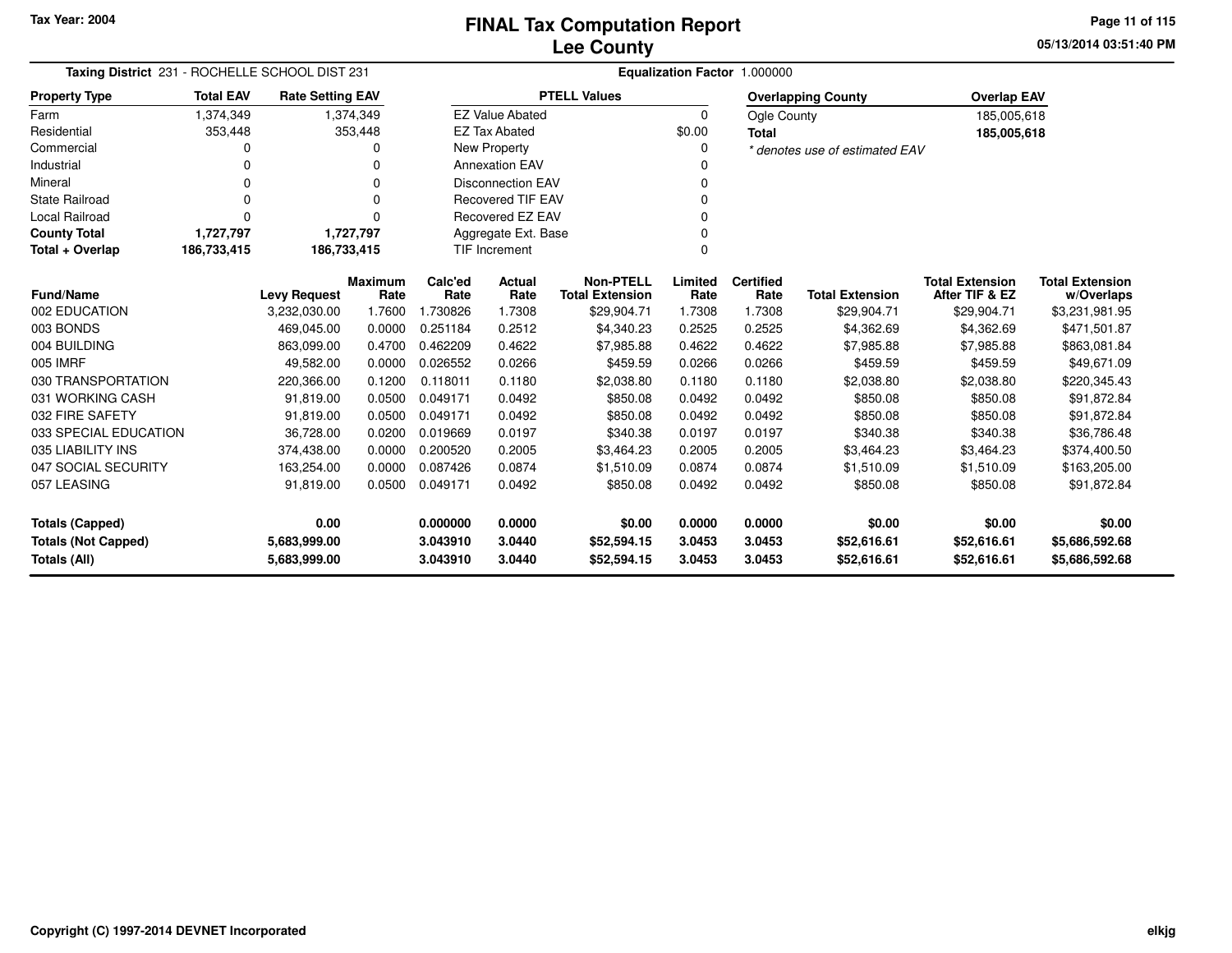# **Lee CountyFINAL Tax Computation Report**

**05/13/2014 03:51:40 PM Page 12 of 115**

| Taxing District 271 - PAW PAW CUSD # 271 |                                                                                                                           |                         |                 |                          | Equalization Factor 1.000000           |                                          |                                      |                |                                |                    |                |  |
|------------------------------------------|---------------------------------------------------------------------------------------------------------------------------|-------------------------|-----------------|--------------------------|----------------------------------------|------------------------------------------|--------------------------------------|----------------|--------------------------------|--------------------|----------------|--|
| <b>Property Type</b>                     | <b>Total EAV</b>                                                                                                          | <b>Rate Setting EAV</b> |                 |                          |                                        | <b>PTELL Values</b>                      |                                      |                | <b>Overlapping County</b>      | <b>Overlap EAV</b> |                |  |
| Farm                                     | 12,882,504                                                                                                                | 12,880,177              |                 |                          | <b>EZ Value Abated</b>                 |                                          | 0                                    | DeKalb County  |                                | 785,388            |                |  |
| Residential                              | 16,567,642                                                                                                                | 15,493,994              |                 |                          | <b>EZ Tax Abated</b>                   |                                          | \$0.00                               |                |                                | 785,388            |                |  |
| Commercial                               | 1,350,742                                                                                                                 |                         | 1,201,256       |                          | <b>New Property</b>                    |                                          | 4,614,144                            |                | * denotes use of estimated EAV |                    |                |  |
| Industrial                               | 3,949,680                                                                                                                 |                         | 3,949,680       |                          | <b>Annexation EAV</b>                  |                                          | $\Omega$                             |                |                                |                    |                |  |
| Mineral                                  | 0                                                                                                                         |                         | 0               |                          | <b>Disconnection EAV</b><br>29,750,669 |                                          |                                      |                |                                |                    |                |  |
| <b>State Railroad</b>                    | 496,477                                                                                                                   |                         | 496,477         |                          | <b>Recovered TIF EAV</b><br>$\Omega$   |                                          |                                      |                |                                |                    |                |  |
| <b>Local Railroad</b>                    | 0                                                                                                                         |                         | 0               |                          | Recovered EZ EAV<br>19,953             |                                          |                                      |                |                                |                    |                |  |
| <b>County Total</b>                      | 35,247,045                                                                                                                | 34,021,584              |                 |                          | Aggregate Ext. Base<br>2,697,194       |                                          |                                      |                |                                |                    |                |  |
| Total + Overlap                          | 36,032,433                                                                                                                | 34,806,972              |                 |                          | <b>TIF Increment</b>                   |                                          | 1,225,461                            |                |                                |                    |                |  |
| <b>Fund/Name</b>                         | <b>Non-PTELL</b><br>Calc'ed<br>Maximum<br>Actual<br><b>Levy Request</b><br>Rate<br><b>Total Extension</b><br>Rate<br>Rate |                         | Limited<br>Rate | <b>Certified</b><br>Rate | <b>Total Extension</b>                 | <b>Total Extension</b><br>After TIF & EZ | <b>Total Extension</b><br>w/Overlaps |                |                                |                    |                |  |
| 002 EDUCATION                            |                                                                                                                           | 1,173,000.00            | 2.7600          | 3.370015                 | 2.7600                                 | \$938,995.72                             | 2.7600                               | 2.7600         | \$972,818.44                   | \$938,995.72       | \$960,672.43   |  |
| 003 BONDS                                |                                                                                                                           | 332,939.00              | 0.0000          | 0.956530                 | 0.9565                                 | \$325,416.45                             | 0.9613                               | 0.9613         | \$338,829.84                   | \$327,049.49       | \$334,599.42   |  |
| 004 BUILDING                             |                                                                                                                           | 212,500.00              | 0.5000          | 0.610510                 | 0.5000                                 | \$170,107.92                             | 0.5000                               | 0.5000         | \$176,235.23                   | \$170,107.92       | \$174,034.86   |  |
| 005 IMRF                                 |                                                                                                                           | 0.00                    | 0.0000          | 0.000000                 | 0.0000                                 | \$0.00                                   | 0.0000                               | 0.0000         | \$0.00                         | \$0.00             | \$0.00         |  |
| 030 TRANSPORTATION                       |                                                                                                                           | 85,000.00               | 0.2000          | 0.244204                 | 0.2000                                 | \$68,043.17                              | 0.2000                               | 0.2000         | \$70,494.09                    | \$68,043.17        | \$69,613.94    |  |
| 031 WORKING CASH                         |                                                                                                                           | 21,250.00               | 0.0500          | 0.061051                 | 0.0500                                 | \$17,010.79                              | 0.0500                               | 0.0500         | \$17,623.52                    | \$17,010.79        | \$17,403.49    |  |
| 032 FIRE SAFETY                          |                                                                                                                           | 21,250.00               | 0.0500          | 0.061051                 | 0.0500                                 | \$17,010.79                              | 0.0500                               | 0.0500         | \$17,623.52                    | \$17,010.79        | \$17,403.49    |  |
| 033 SPECIAL EDUCATION                    |                                                                                                                           | 17,000.00               | 0.0400          | 0.048841                 | 0.0400                                 | \$13,608.63                              | 0.0400                               | 0.0400         | \$14,098.82                    | \$13,608.63        | \$13,922.79    |  |
| 035 LIABILITY INS                        |                                                                                                                           | 219,302.00              | 0.0000          | 0.630052                 | 0.6301                                 | \$214,370.00                             | 0.6301                               | 0.6301         | \$222,091.63                   | \$214,370.00       | \$219,318.73   |  |
| 047 SOCIAL SECURITY                      |                                                                                                                           | 60,000.00               | 0.0000          | 0.172379                 | 0.1724                                 | \$58,653.21                              | 0.1724                               | 0.1724         | \$60,765.91                    | \$58,653.21        | \$60,007.22    |  |
| 057 LEASING                              |                                                                                                                           | 21,250.00               | 0.0500          | 0.061051                 | 0.0500                                 | \$17,010.79                              | 0.0500                               | 0.0500         | \$17,623.52                    | \$17,010.79        | \$17,403.49    |  |
| <b>Totals (Capped)</b><br>1,830,552.00   |                                                                                                                           |                         | 5.259154        | 4.4525                   | \$1,514,811.02                         | 4.4525                                   | 4.4525                               | \$1,569,374.68 | \$1,514,811.02                 | \$1,549,780.44     |                |  |
| <b>Totals (Not Capped)</b>               |                                                                                                                           | 332,939.00              |                 | 0.956530                 | 0.9565                                 | \$325,416.45                             | 0.9613                               | 0.9613         | \$338,829.84                   | \$327,049.49       | \$334,599.42   |  |
| Totals (All)                             |                                                                                                                           | 2,163,491.00            |                 | 6.215684                 | 5.4090                                 | \$1,840,227.47                           | 5.4138                               | 5.4138         | \$1,908,204.52                 | \$1,841,860.51     | \$1,884,379.86 |  |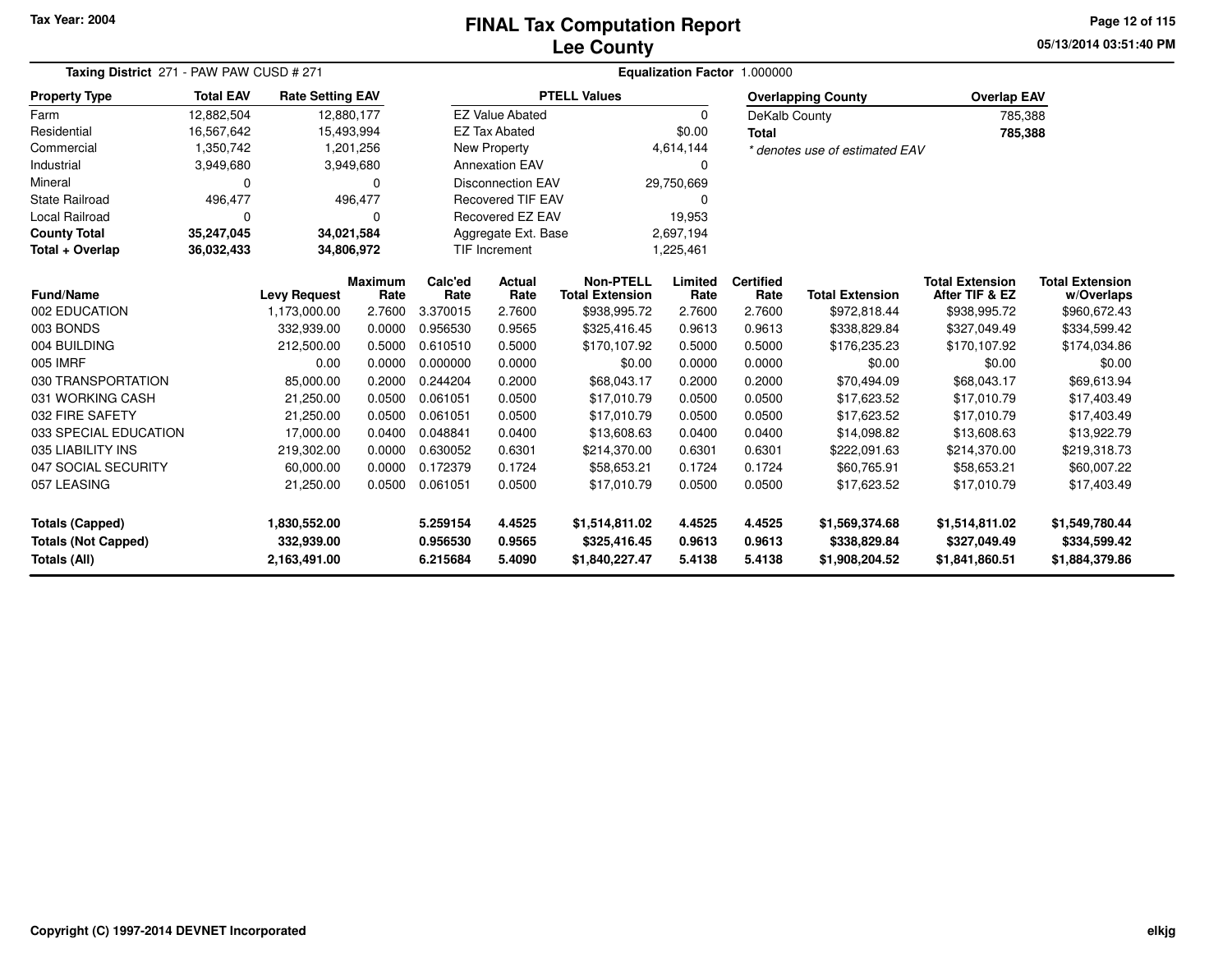# **Lee CountyFINAL Tax Computation Report**

**05/13/2014 03:51:40 PM Page 13 of 115**

| Taxing District 272 - AMBOY SCHOOL DIST 272 |                  | Equalization Factor 1.000000        |                |                 |                          |                                          |                 |                  |                        |                                          |                              |
|---------------------------------------------|------------------|-------------------------------------|----------------|-----------------|--------------------------|------------------------------------------|-----------------|------------------|------------------------|------------------------------------------|------------------------------|
| <b>Property Type</b>                        | <b>Total EAV</b> | <b>Rate Setting EAV</b>             |                |                 |                          | <b>PTELL Values</b>                      |                 |                  |                        |                                          |                              |
| Farm                                        | 29,667,402       |                                     | 29,667,402     |                 | <b>EZ Value Abated</b>   |                                          | 676,025         |                  |                        |                                          |                              |
| Residential                                 | 48,739,935       |                                     | 48,710,615     |                 | <b>EZ Tax Abated</b>     |                                          | \$31,294.55     |                  |                        |                                          |                              |
| Commercial                                  | 9,249,209        |                                     | 8,874,357      |                 | New Property             |                                          | 2,782,748       |                  |                        |                                          |                              |
| Industrial                                  | 4,260,153        |                                     | 3,988,300      |                 | <b>Annexation EAV</b>    |                                          |                 |                  |                        |                                          |                              |
| Mineral                                     | 0                |                                     | $\mathbf 0$    |                 | <b>Disconnection EAV</b> |                                          |                 |                  |                        |                                          |                              |
| <b>State Railroad</b>                       | 8,176            |                                     | 8,176          |                 | <b>Recovered TIF EAV</b> |                                          |                 |                  |                        |                                          |                              |
| <b>Local Railroad</b>                       | 3,610            |                                     | 3,610          |                 | <b>Recovered EZ EAV</b>  |                                          | 196,262         |                  |                        |                                          |                              |
| <b>County Total</b>                         | 91,928,485       |                                     | 91,252,460     |                 | Aggregate Ext. Base      |                                          | 3,863,925       |                  |                        |                                          |                              |
| Total + Overlap                             | 91,928,485       |                                     | 91,252,460     | TIF Increment   |                          |                                          | $\Omega$        |                  |                        |                                          |                              |
| <b>Fund/Name</b>                            |                  |                                     | <b>Maximum</b> | Calc'ed<br>Rate | Actual<br>Rate           | <b>Non-PTELL</b>                         | Limited<br>Rate | <b>Certified</b> | <b>Total Extension</b> | <b>Total Extension</b><br>After TIF & EZ | <b>Total Extension</b>       |
| 002 EDUCATION                               |                  | <b>Levy Request</b><br>2,695,000.00 | Rate<br>2.7500 | 2.953345        | 2.7500                   | <b>Total Extension</b><br>\$2,509,442.65 | 2.7500          | Rate<br>2.7500   | \$2,528,033.34         | \$2,509,442.65                           | w/Overlaps<br>\$2,509,442.65 |
| 003 BONDS                                   |                  | 153,341.00                          | 0.0000         | 0.168040        | 0.1680                   | \$153,304.13                             | 0.1688          | 0.1688           | \$155,175.28           | \$154,034.15                             | \$154,034.15                 |
| 004 BUILDING                                |                  | 735,000.00                          | 0.7500         | 0.805458        | 0.7500                   | \$684,393.45                             | 0.7500          | 0.7500           | \$689,463.64           | \$684,393.45                             | \$684,393.45                 |
| 005 IMRF                                    |                  | 92,323.00                           | 0.0000         | 0.101173        | 0.1012                   | \$92,347.49                              | 0.0788          | 0.0788           | \$72,439.65            | \$71,906.94                              | \$71,906.94                  |
| 030 TRANSPORTATION                          |                  | 196,000.00                          | 0.2000         | 0.214789        | 0.2000                   | \$182,504.92                             | 0.2000          | 0.2000           | \$183,856.97           | \$182,504.92                             | \$182,504.92                 |
| 031 WORKING CASH                            |                  | 49,000.00                           | 0.0500         | 0.053697        | 0.0500                   | \$45,626.23                              | 0.0500          | 0.0500           | \$45,964.24            | \$45,626.23                              | \$45,626.23                  |
| 032 FIRE SAFETY                             |                  | 49,000.00                           | 0.0500         | 0.053697        | 0.0500                   | \$45,626.23                              | 0.0500          | 0.0500           | \$45,964.24            | \$45,626.23                              | \$45,626.23                  |
| 033 SPECIAL EDUCATION                       |                  | 39,200.00                           | 0.0400         | 0.042958        | 0.0400                   | \$36,500.98                              | 0.0400          | 0.0400           | \$36,771.39            | \$36,500.98                              | \$36,500.98                  |
| 035 LIABILITY INS                           |                  | 449,998.00                          | 0.0000         | 0.493135        | 0.4931                   | \$449,965.88                             | 0.4286          | 0.4286           | \$394,005.49           | \$391,108.04                             | \$391,108.04                 |
| 047 SOCIAL SECURITY                         |                  | 77,527.00                           | 0.0000         | 0.084959        | 0.0850                   | \$77,564.59                              | 0.0630          | 0.0630           | \$57,914.95            | \$57,489.05                              | \$57,489.05                  |
| 057 LEASING                                 |                  | 49,000.00                           | 0.0500         | 0.053697        | 0.0500                   | \$45,626.23                              | 0.0500          | 0.0500           | \$45,964.24            | \$45,626.23                              | \$45,626.23                  |
|                                             |                  |                                     |                |                 |                          |                                          |                 |                  |                        |                                          |                              |
| <b>Totals (Capped)</b>                      |                  | 4,432,048.00                        |                | 4.856908        | 4.5693                   | \$4,169,598.65                           | 4.4604          | 4.4604           | \$4,100,378.15         | \$4,070,224.72                           | \$4,070,224.72               |
| <b>Totals (Not Capped)</b>                  |                  | 153,341.00                          |                | 0.168040        | 0.1680                   | \$153,304.13                             | 0.1688          | 0.1688           | \$155,175.28           | \$154,034.15                             | \$154,034.15                 |
| Totals (All)                                |                  | 4,585,389.00                        |                | 5.024948        | 4.7373                   | \$4,322,902.78                           | 4.6292          | 4.6292           | \$4,255,553.43         | \$4,224,258.87                           | \$4,224,258.87               |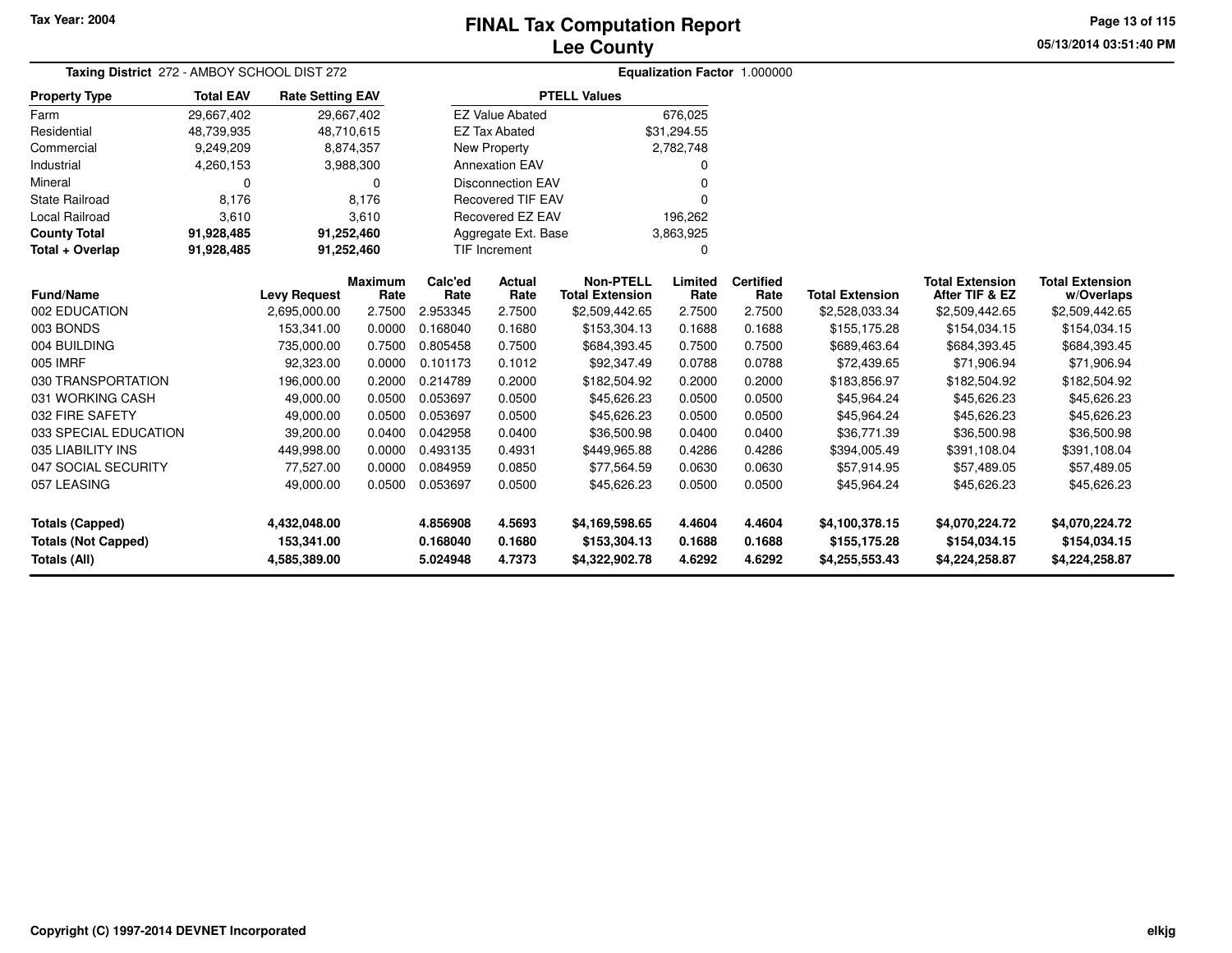**05/13/2014 03:51:40 PMPage 14 of 115**

| Taxing District 275 - ASHTON-FRANKLIN CENTER CUSD # 275 |                  |                         |                                                |                 |                          |                                            | Equalization Factor 1.000000 |                          |                                |                                          |                                      |
|---------------------------------------------------------|------------------|-------------------------|------------------------------------------------|-----------------|--------------------------|--------------------------------------------|------------------------------|--------------------------|--------------------------------|------------------------------------------|--------------------------------------|
| <b>Property Type</b>                                    | <b>Total EAV</b> | <b>Rate Setting EAV</b> |                                                |                 |                          | <b>PTELL Values</b>                        |                              |                          | <b>Overlapping County</b>      | <b>Overlap EAV</b>                       |                                      |
| Farm                                                    | 24,062,309       |                         | 24,062,309                                     |                 | <b>EZ Value Abated</b>   |                                            | 914,000                      | Ogle County              |                                | 7,679,578                                |                                      |
| Residential                                             | 25,832,483       |                         | 25,832,483                                     |                 | <b>EZ Tax Abated</b>     |                                            | \$46,545.45                  | <b>Total</b>             |                                | 7,679,578                                |                                      |
| Commercial                                              | 6,699,856        |                         | 6,646,468                                      |                 | New Property             |                                            | 1,132,902                    |                          | * denotes use of estimated EAV |                                          |                                      |
| Industrial                                              | 4,219,785        |                         | 3,359,173                                      |                 | <b>Annexation EAV</b>    |                                            | 29,138,481                   |                          |                                |                                          |                                      |
| Mineral                                                 | 0                |                         | $\Omega$                                       |                 | <b>Disconnection EAV</b> |                                            |                              |                          |                                |                                          |                                      |
| <b>State Railroad</b>                                   | 536,237          |                         | 536,237                                        |                 | <b>Recovered TIF EAV</b> |                                            |                              |                          |                                |                                          |                                      |
| Local Railroad                                          | 0                |                         | 0                                              |                 | Recovered EZ EAV         |                                            | 267,000                      |                          |                                |                                          |                                      |
| <b>County Total</b>                                     | 61,350,670       |                         | 60,436,670                                     |                 | Aggregate Ext. Base      |                                            | ŋ                            |                          |                                |                                          |                                      |
| Total + Overlap                                         | 69.030,248       |                         | <b>TIF Increment</b><br>68,116,248<br>$\Omega$ |                 |                          |                                            |                              |                          |                                |                                          |                                      |
| <b>Fund/Name</b>                                        |                  | <b>Levy Request</b>     | <b>Maximum</b><br>Rate                         | Calc'ed<br>Rate | Actual<br>Rate           | <b>Non-PTELL</b><br><b>Total Extension</b> | Limited<br>Rate              | <b>Certified</b><br>Rate | <b>Total Extension</b>         | <b>Total Extension</b><br>After TIF & EZ | <b>Total Extension</b><br>w/Overlaps |
| 002 EDUCATION                                           |                  | 2,415,258.00            | 3.0000                                         | 3.545788        | 3.0000                   | \$1,813,100.10                             | 3.0000                       | 3.0000                   | \$1,840,520.10                 | \$1,813,100.10                           | \$2,043,487.44                       |
| 003 BONDS                                               |                  | 485,362.00              | 0.0000                                         | 0.712550        | 0.7125                   | \$430,611.27                               | 0.7161                       | 0.7161                   | \$439,332.15                   | \$432,786.99                             | \$487,780.45                         |
| 004 BUILDING                                            |                  | 603,814.00              | 0.7500                                         | 0.886446        | 0.7500                   | \$453,275.03                               | 0.7500                       | 0.7500                   | \$460,130.03                   | \$453,275.03                             | \$510,871.86                         |
| 005 IMRF                                                |                  | 40,254.00               | 0.0000                                         | 0.059096        | 0.0591                   | \$35,718.07                                | 0.0591                       | 0.0591                   | \$36,258.25                    | \$35,718.07                              | \$40,256.70                          |
| 030 TRANSPORTATION                                      |                  | 161,018.00              | 0.2000                                         | 0.236387        | 0.2000                   | \$120,873.34                               | 0.2000                       | 0.2000                   | \$122,701.34                   | \$120,873.34                             | \$136,232.50                         |
| 031 WORKING CASH                                        |                  | 40,254.00               | 0.0500                                         | 0.059096        | 0.0500                   | \$30,218.34                                | 0.0500                       | 0.0500                   | \$30,675.34                    | \$30,218.34                              | \$34,058.12                          |
| 032 FIRE SAFETY                                         |                  | 40,254.00               | 0.0500                                         | 0.059096        | 0.0500                   | \$30,218.34                                | 0.0500                       | 0.0500                   | \$30,675.34                    | \$30,218.34                              | \$34,058.12                          |
| 033 SPECIAL EDUCATION                                   |                  | 32,203.00               | 0.0400                                         | 0.047277        | 0.0400                   | \$24,174.67                                | 0.0400                       | 0.0400                   | \$24,540.27                    | \$24,174.67                              | \$27,246.50                          |
| 035 LIABILITY INSURANCE                                 |                  | 80,509.00               | 0.0000                                         | 0.118194        | 0.1182                   | \$71,436.14                                | 0.1182                       | 0.1182                   | \$72,516.49                    | \$71,436.14                              | \$80,513.41                          |
| 047 SOCIAL SECURITY                                     |                  | 40,254.00               | 0.0000                                         | 0.059096        | 0.0591                   | \$35,718.07                                | 0.0591                       | 0.0591                   | \$36,258.25                    | \$35,718.07                              | \$40,256.70                          |
| 057 LEASING                                             |                  | 40,254.00               | 0.0500                                         | 0.059096        | 0.0500                   | \$30,218.34                                | 0.0500                       | 0.0500                   | \$30,675.34                    | \$30,218.34                              | \$34,058.12                          |
| <b>Totals (Capped)</b>                                  |                  | 0.00                    |                                                | 0.000000        | 0.0000                   | \$0.00                                     | 0.0000                       | 0.0000                   | \$0.00                         | \$0.00                                   | \$0.00                               |
| <b>Totals (Not Capped)</b>                              |                  | 3,979,434.00            |                                                | 5.842122        | 5.0889                   | \$3,075,561.71                             | 5.0925                       | 5.0925                   | \$3,124,282.90                 | \$3,077,737.43                           | \$3,468,819.92                       |
| Totals (All)                                            |                  | 3,979,434.00            |                                                | 5.842122        | 5.0889                   | \$3,075,561.71                             | 5.0925                       | 5.0925                   | \$3,124,282.90                 | \$3,077,737.43                           | \$3,468,819.92                       |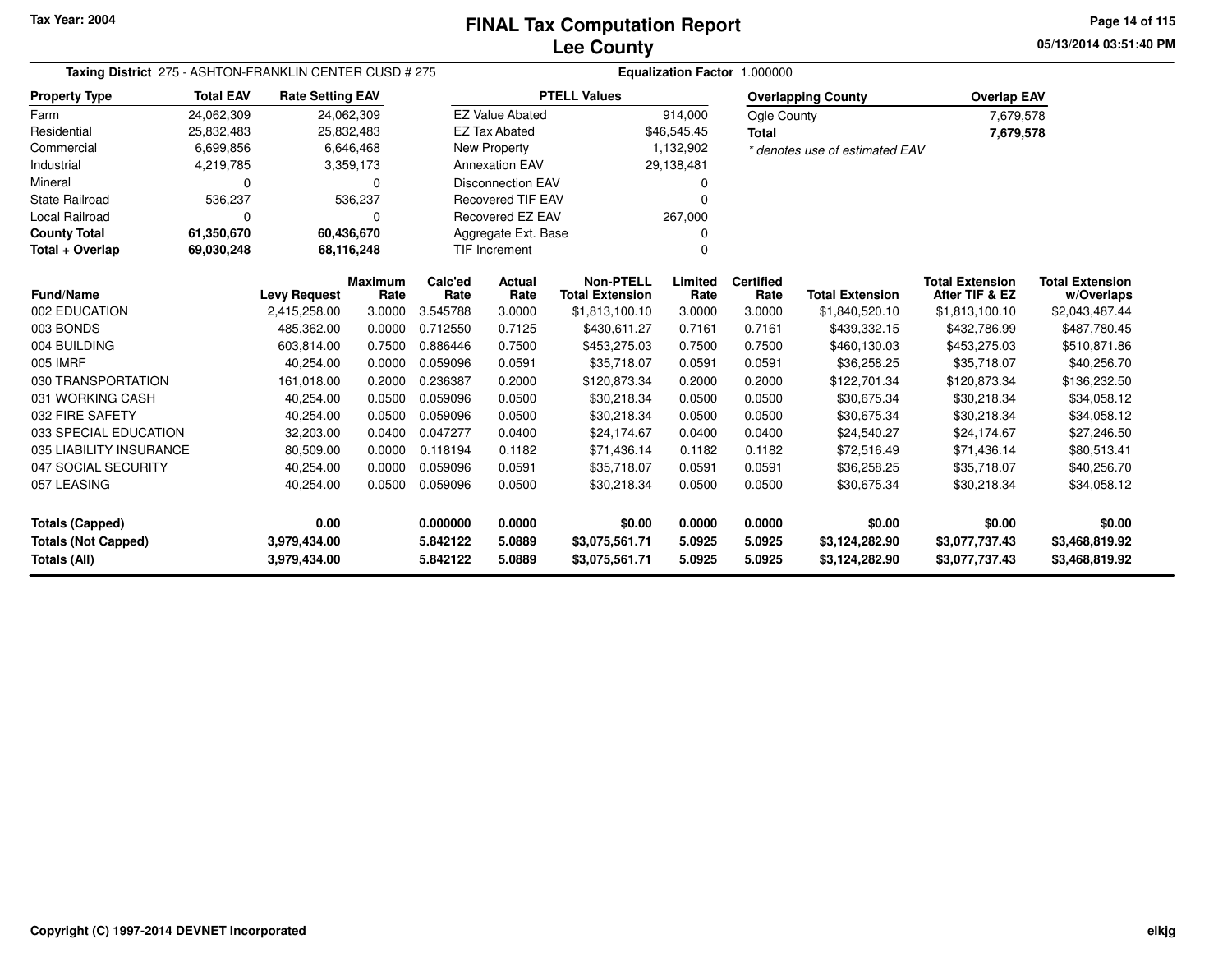**05/13/2014 03:51:40 PMPage 15 of 115**

| Taxing District 280 - MENDOTA HIGH SCH DIST 280 |                  |                              |                        | Equalization Factor 1.000000  |                        |                                            |                  |                          |                                |                                          |                                      |  |  |
|-------------------------------------------------|------------------|------------------------------|------------------------|-------------------------------|------------------------|--------------------------------------------|------------------|--------------------------|--------------------------------|------------------------------------------|--------------------------------------|--|--|
| <b>Property Type</b>                            | <b>Total EAV</b> | <b>Rate Setting EAV</b>      |                        |                               |                        | <b>PTELL Values</b>                        |                  |                          | <b>Overlapping County</b>      | <b>Overlap EAV</b>                       |                                      |  |  |
| Farm                                            | 12,270,103       |                              | 12,270,103             |                               | <b>EZ Value Abated</b> |                                            | 0                | <b>Bureau County</b>     |                                | *4,492,069                               |                                      |  |  |
| Residential                                     | 8,738,252        |                              | 8,738,252              |                               | <b>EZ Tax Abated</b>   |                                            | \$0.00           | LaSalle County           |                                | *116,889,120                             |                                      |  |  |
| Commercial                                      | 1,056,395        |                              | 1,056,395              |                               | <b>New Property</b>    |                                            | 425,233          | <b>Total</b>             |                                | 121,381,189                              |                                      |  |  |
| Industrial                                      | 129,450          |                              | 129,450                | <b>Annexation EAV</b><br>0    |                        |                                            |                  |                          | * denotes use of estimated EAV |                                          |                                      |  |  |
| Mineral                                         | 0                |                              |                        | <b>Disconnection EAV</b>      |                        |                                            |                  |                          |                                |                                          |                                      |  |  |
| <b>State Railroad</b>                           | $\Omega$         |                              | ŋ                      | <b>Recovered TIF EAV</b><br>O |                        |                                            |                  |                          |                                |                                          |                                      |  |  |
| <b>Local Railroad</b>                           | 9,700            |                              | 9,700                  | Recovered EZ EAV<br>O         |                        |                                            |                  |                          |                                |                                          |                                      |  |  |
| <b>County Total</b>                             | 22,203,900       |                              | 22,203,900             |                               | Aggregate Ext. Base    |                                            |                  |                          |                                |                                          |                                      |  |  |
| Total + Overlap                                 | 143,585,089      | 143,585,089                  |                        |                               | TIF Increment          |                                            | $\Omega$         |                          |                                |                                          |                                      |  |  |
| <b>Fund/Name</b>                                |                  | <b>Levy Request</b>          | <b>Maximum</b><br>Rate | Calc'ed<br>Rate               | Actual<br>Rate         | <b>Non-PTELL</b><br><b>Total Extension</b> | Limited<br>Rate  | <b>Certified</b><br>Rate | <b>Total Extension</b>         | <b>Total Extension</b><br>After TIF & EZ | <b>Total Extension</b><br>w/Overlaps |  |  |
| 002 EDUCATION                                   |                  | 2,107,690.00                 | 1.3700                 | 1.467903                      | 1.3700                 | \$304,193.43                               | 1.3700           | 1.3700                   | \$304,193.43                   | \$304,193.43                             | \$1,967,115.72                       |  |  |
| 003 BONDS                                       |                  | 1,103,289.00                 | 0.0000                 | 0.768387                      | 0.7684                 | \$170,614.77                               | 0.7722           | 0.7722                   | \$171,458.52                   | \$171,458.52                             | \$1,108,764.06                       |  |  |
| 004 BUILDING                                    |                  | 384,614.00                   | 0.2500                 | 0.267865                      | 0.2500                 | \$55,509.75                                | 0.2500           | 0.2500                   | \$55,509.75                    | \$55,509.75                              | \$358,962.72                         |  |  |
| 005 IMRF                                        |                  | 64,237.00                    | 0.0000                 | 0.044738                      | 0.0447                 | \$9,925.14                                 | 0.0447           | 0.0447                   | \$9,925.14                     | \$9,925.14                               | \$64,182.53                          |  |  |
| 030 TRANSPORTATION                              |                  | 183,911.00                   | 0.1200                 | 0.128085                      | 0.1200                 | \$26,644.68                                | 0.1200           | 0.1200                   | \$26,644.68                    | \$26,644.68                              | \$172,302.11                         |  |  |
| 031 WORKING CASH                                |                  | 76,629.00                    | 0.0500                 | 0.053368                      | 0.0500                 | \$11,101.95                                | 0.0500           | 0.0500                   | \$11,101.95                    | \$11.101.95                              | \$71,792.54                          |  |  |
| 032 FIRE SAFETY                                 |                  | 0.00                         | 0.0500                 | 0.000000                      | 0.0000                 | \$0.00                                     | 0.0000           | 0.0000                   | \$0.00                         | \$0.00                                   | \$0.00                               |  |  |
| 033 SPECIAL EDUCATION                           |                  | 30,651.00                    | 0.0200                 | 0.021347                      | 0.0200                 | \$4,440.78                                 | 0.0200           | 0.0200                   | \$4,440.78                     | \$4,440.78                               | \$28,717.02                          |  |  |
| 035 LIABILITY INS                               |                  | 190,000.00                   | 0.0000                 | 0.132326                      | 0.1323                 | \$29,375.76                                | 0.1323           | 0.1323                   | \$29,375.76                    | \$29,375.76                              | \$189,963.07                         |  |  |
| 047 SOCIAL SECURITY                             |                  | 64,237.00                    | 0.0000                 | 0.044738                      | 0.0447                 | \$9,925.14                                 | 0.0447           | 0.0447                   | \$9,925.14                     | \$9,925.14                               | \$64,182.53                          |  |  |
| <b>Totals (Capped)</b>                          |                  | 0.00                         |                        | 0.000000                      | 0.0000                 | \$0.00                                     | 0.0000           | 0.0000                   | \$0.00                         | \$0.00                                   | \$0.00                               |  |  |
| <b>Totals (Not Capped)</b><br>Totals (All)      |                  | 4,205,258.00<br>4,205,258.00 |                        | 2.928757<br>2.928757          | 2.8001<br>2.8001       | \$621,731.40<br>\$621,731.40               | 2.8039<br>2.8039 | 2.8039<br>2.8039         | \$622,575.15<br>\$622,575.15   | \$622,575.15<br>\$622,575.15             | \$4,025,982.30<br>\$4,025,982.30     |  |  |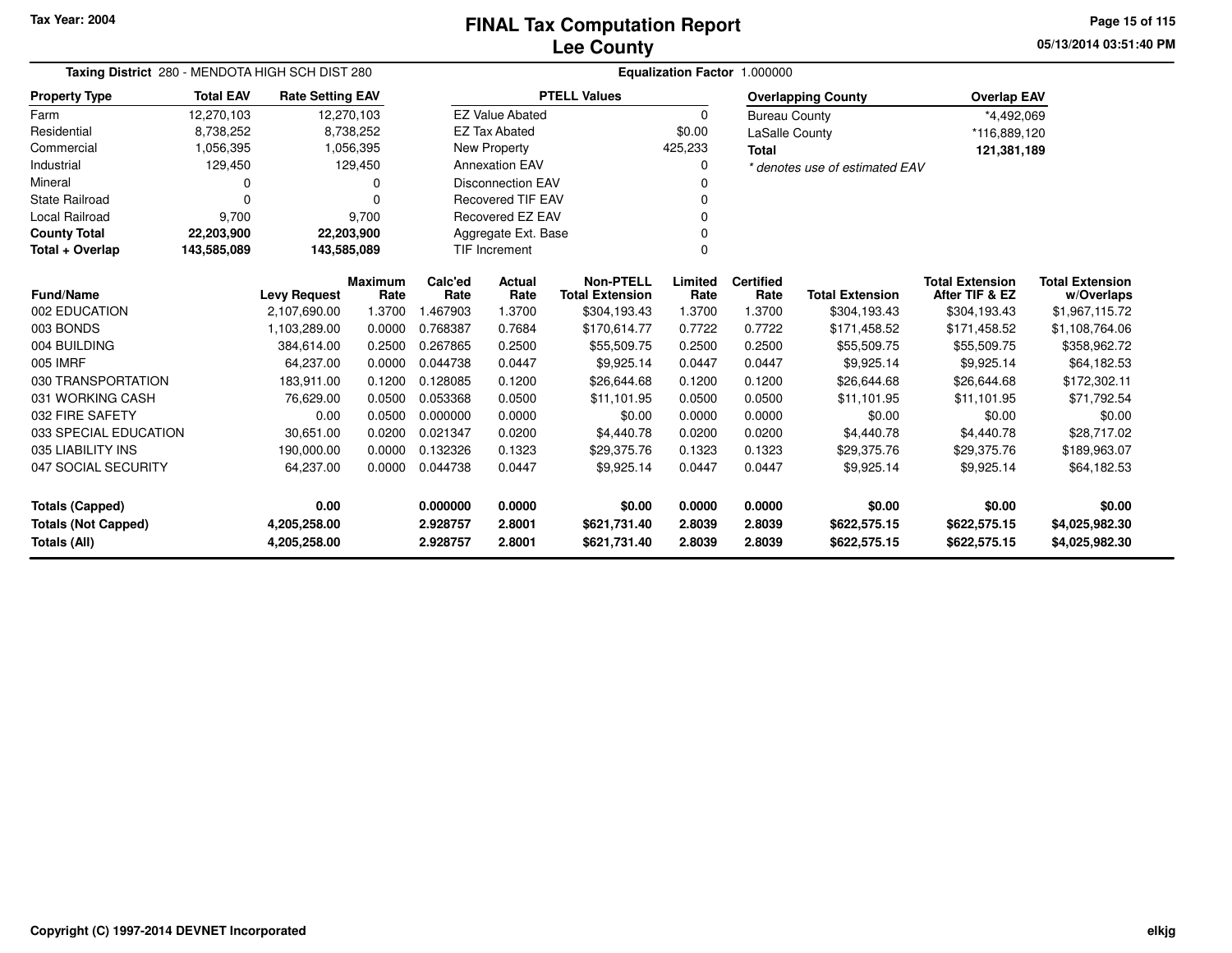# **Lee CountyFINAL Tax Computation Report**

**05/13/2014 03:51:40 PM Page 16 of 115**

| Taxing District 289 - MENDOTA GRD SD 289   |                            |                                     |                  | Equalization Factor 1.000000 |                          |                                        |                  |                       |                                        |                                          |                                  |  |
|--------------------------------------------|----------------------------|-------------------------------------|------------------|------------------------------|--------------------------|----------------------------------------|------------------|-----------------------|----------------------------------------|------------------------------------------|----------------------------------|--|
| <b>Property Type</b>                       | <b>Total EAV</b>           | <b>Rate Setting EAV</b>             |                  |                              |                          | <b>PTELL Values</b>                    |                  |                       | <b>Overlapping County</b>              | <b>Overlap EAV</b>                       |                                  |  |
| Farm                                       | 12,270,103                 | 12,270,103                          |                  |                              | <b>EZ Value Abated</b>   |                                        | $\Omega$         | <b>Bureau County</b>  |                                        | *4,492,069                               |                                  |  |
| Residential                                | 8,738,252                  |                                     | 8,738,252        |                              | <b>EZ Tax Abated</b>     |                                        | \$0.00           | <b>LaSalle County</b> |                                        | *116,026,716                             |                                  |  |
| Commercial                                 | 1,056,395                  |                                     | 1,056,395        |                              | New Property             |                                        | 425,233          | <b>Total</b>          |                                        | 120,518,785                              |                                  |  |
| Industrial                                 | 129,450                    |                                     | 129,450          |                              | <b>Annexation EAV</b>    |                                        |                  |                       | * denotes use of estimated EAV         |                                          |                                  |  |
| Mineral                                    | 0                          |                                     | 0                | <b>Disconnection EAV</b>     |                          |                                        |                  |                       |                                        |                                          |                                  |  |
| <b>State Railroad</b>                      | $\Omega$                   |                                     | $\Omega$         |                              | <b>Recovered TIF EAV</b> |                                        |                  |                       |                                        |                                          |                                  |  |
| Local Railroad                             | 9,700                      |                                     | 9,700            |                              | Recovered EZ EAV         |                                        | 0                |                       |                                        |                                          |                                  |  |
| <b>County Total</b>                        | 22,203,900                 | 22,203,900                          |                  |                              | Aggregate Ext. Base      |                                        |                  |                       |                                        |                                          |                                  |  |
| Total + Overlap                            | 142,722,685<br>142,722,685 |                                     |                  |                              | <b>TIF Increment</b>     |                                        | $\Omega$         |                       |                                        |                                          |                                  |  |
| <b>Fund/Name</b>                           |                            |                                     | <b>Maximum</b>   | Calc'ed                      | Actual                   | <b>Non-PTELL</b>                       | Limited          | <b>Certified</b>      |                                        | <b>Total Extension</b><br>After TIF & EZ | <b>Total Extension</b>           |  |
| 002 EDUCATION                              |                            | <b>Levy Request</b><br>2,175,000.00 | Rate<br>1.4400   | Rate<br>.523934              | Rate<br>1.4400           | <b>Total Extension</b><br>\$319,736.16 | Rate<br>1.4400   | Rate<br>1.4400        | <b>Total Extension</b><br>\$319,736.16 |                                          | w/Overlaps                       |  |
| 003 BONDS                                  |                            | 354.056.00                          | 0.0000           | 0.248073                     | 0.2481                   | \$55,087.88                            | 0.2493           | 0.2493                | \$55,354.32                            | \$319,736.16<br>\$55,354.32              | \$2,055,206.66<br>\$355,807.65   |  |
| 004 BUILDING                               |                            |                                     |                  | 0.263448                     |                          |                                        |                  |                       |                                        |                                          |                                  |  |
| 005 IMRF                                   |                            | 376,000.00                          | 0.2500           | 0.087232                     | 0.2500<br>0.0872         | \$55,509.75                            | 0.2500<br>0.0872 | 0.2500<br>0.0872      | \$55,509.75                            | \$55,509.75<br>\$19,361.80               | \$356,806.71                     |  |
| 030 TRANSPORTATION                         |                            | 124,500.00<br>180,000.00            | 0.0000<br>0.1200 | 0.126119                     | 0.1200                   | \$19,361.80<br>\$26,644.68             | 0.1200           | 0.1200                | \$19,361.80<br>\$26,644.68             | \$26,644.68                              | \$124,454.18<br>\$171,267.22     |  |
| 031 WORKING CASH                           |                            | 75,000.00                           | 0.0500           | 0.052550                     | 0.0500                   | \$11,101.95                            | 0.0500           | 0.0500                | \$11,101.95                            | \$11,101.95                              | \$71,361.34                      |  |
| 032 FIRE SAFETY                            |                            | 75,000.00                           | 0.0500           | 0.052550                     | 0.0500                   | \$11,101.95                            | 0.0500           | 0.0500                | \$11,101.95                            | \$11,101.95                              | \$71,361.34                      |  |
| 033 SPECIAL EDUCATION                      |                            | 30,050.00                           | 0.0200           | 0.021055                     | 0.0200                   | \$4,440.78                             | 0.0200           | 0.0200                | \$4,440.78                             | \$4,440.78                               | \$28,544.54                      |  |
| 035 LIABILITY INS                          |                            | 111,000.00                          | 0.0000           | 0.077773                     | 0.0778                   | \$17,274.63                            | 0.0778           | 0.0778                | \$17,274.63                            | \$17,274.63                              | \$111,038.25                     |  |
| 047 SOCIAL SECURITY                        |                            | 155,597.00                          | 0.0000           | 0.109021                     | 0.1090                   | \$24,202.25                            | 0.1090           | 0.1090                | \$24,202.25                            | \$24,202.25                              | \$155,567.73                     |  |
| 057 LEASING                                |                            | 75,000.00                           | 0.0500           | 0.052550                     | 0.0500                   | \$11,101.95                            | 0.0500           | 0.0500                | \$11,101.95                            | \$11,101.95                              | \$71,361.34                      |  |
| <b>Totals (Capped)</b>                     |                            | 0.00                                |                  | 0.000000                     | 0.0000                   | \$0.00                                 | 0.0000           | 0.0000                | \$0.00                                 | \$0.00                                   | \$0.00                           |  |
| <b>Totals (Not Capped)</b><br>Totals (All) |                            | 3,731,203.00<br>3,731,203.00        |                  | 2.614305<br>2.614305         | 2.5021<br>2.5021         | \$555,563.78<br>\$555,563.78           | 2.5033<br>2.5033 | 2.5033<br>2.5033      | \$555,830.22<br>\$555,830.22           | \$555,830.22<br>\$555,830.22             | \$3,572,776.96<br>\$3,572,776.96 |  |

 $\overline{\phantom{0}}$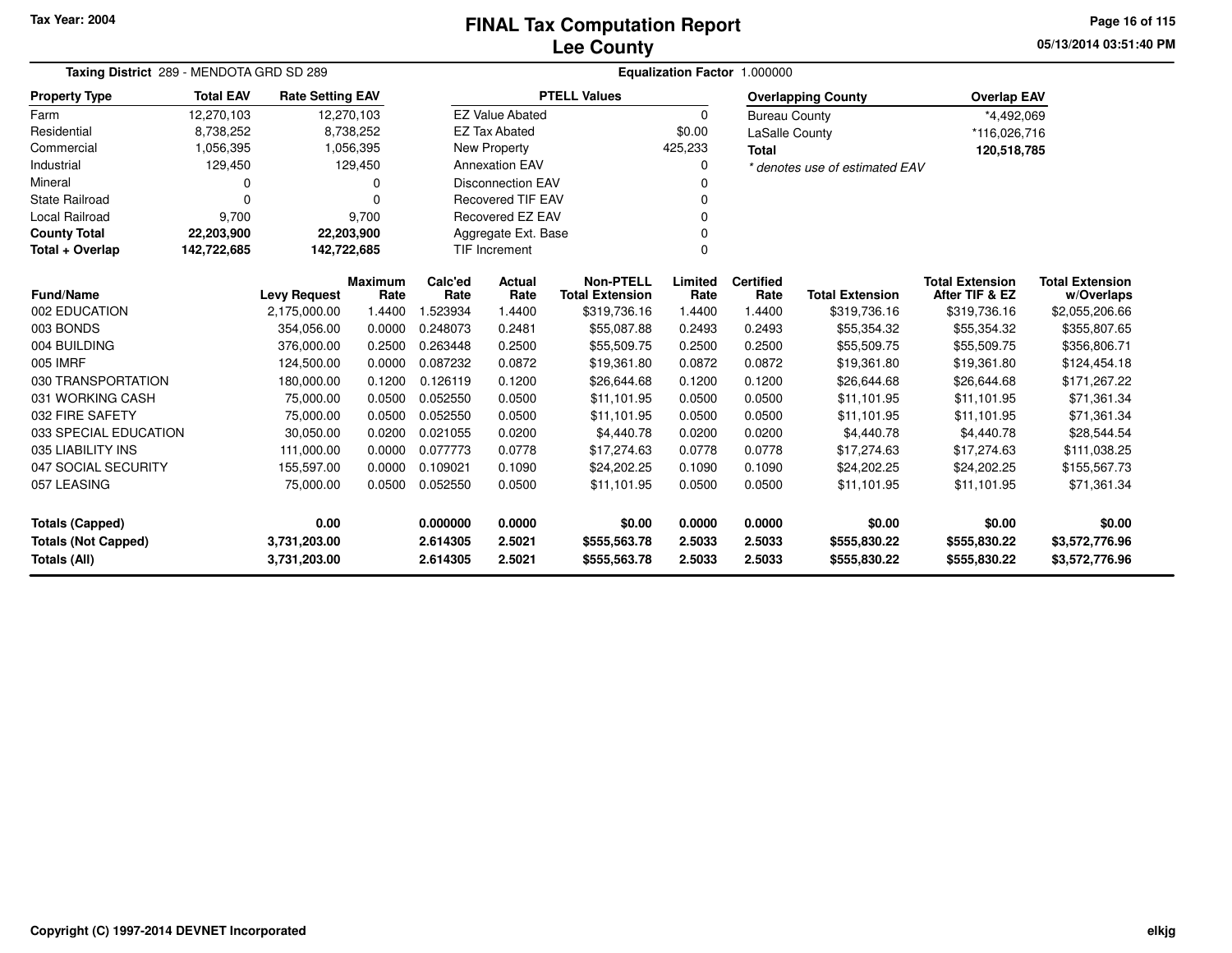**05/13/2014 03:51:40 PMPage 17 of 115**

| Taxing District 301 - ROCK FALLS SCHOOL DIST 301 |                            |                         |           | Equalization Factor 1.000000 |                          |                        |          |                  |                                |                        |                        |  |  |  |
|--------------------------------------------------|----------------------------|-------------------------|-----------|------------------------------|--------------------------|------------------------|----------|------------------|--------------------------------|------------------------|------------------------|--|--|--|
| <b>Property Type</b>                             | <b>Total EAV</b>           | <b>Rate Setting EAV</b> |           |                              |                          | <b>PTELL Values</b>    |          |                  | <b>Overlapping County</b>      | <b>Overlap EAV</b>     |                        |  |  |  |
| Farm                                             | 1,966,257                  |                         | 1,966,257 |                              | <b>EZ Value Abated</b>   |                        | $\Omega$ |                  | <b>Whiteside County</b>        | *126,185,740           |                        |  |  |  |
| Residential                                      | 3,673,478                  |                         | 3,673,478 |                              | <b>EZ Tax Abated</b>     |                        | \$0.00   | <b>Total</b>     |                                | 126,185,740            |                        |  |  |  |
| Commercial                                       | 405,373                    |                         | 405,373   |                              | <b>New Property</b>      |                        | 909,000  |                  | * denotes use of estimated EAV |                        |                        |  |  |  |
| Industrial                                       | 5,281,809                  |                         | 5,281,809 |                              | <b>Annexation EAV</b>    |                        |          |                  |                                |                        |                        |  |  |  |
| Mineral                                          | 0                          |                         | $\Omega$  |                              | <b>Disconnection EAV</b> |                        |          |                  |                                |                        |                        |  |  |  |
| <b>State Railroad</b>                            | 1,265,576                  |                         | 1,265,576 |                              | <b>Recovered TIF EAV</b> |                        |          |                  |                                |                        |                        |  |  |  |
| Local Railroad                                   | 0                          |                         | $\Omega$  |                              | <b>Recovered EZ EAV</b>  |                        | ŋ        |                  |                                |                        |                        |  |  |  |
| <b>County Total</b>                              | 12,592,493                 | 12,592,493              |           |                              | Aggregate Ext. Base      |                        |          |                  |                                |                        |                        |  |  |  |
| Total + Overlap                                  | 138,778,233<br>138,778,233 |                         |           | TIF Increment                |                          | $\Omega$               |          |                  |                                |                        |                        |  |  |  |
|                                                  |                            |                         | Maximum   | Calc'ed                      | Actual                   | <b>Non-PTELL</b>       | Limited  | <b>Certified</b> |                                | <b>Total Extension</b> | <b>Total Extension</b> |  |  |  |
| <b>Fund/Name</b>                                 |                            | <b>Levy Request</b>     | Rate      | Rate                         | Rate                     | <b>Total Extension</b> | Rate     | Rate             | <b>Total Extension</b>         | After TIF & EZ         | w/Overlaps             |  |  |  |
| 002 EDUCATION                                    |                            | 2,608,264.00            | 1.8600    | 1.879448                     | 1.8600                   | \$234,220.37           | 1.8600   | 1.8600           | \$234,220.37                   | \$234,220.37           | \$2,581,275.13         |  |  |  |
| 003 BONDS                                        |                            | 363,471.00              | 0.0000    | 0.261908                     | 0.2619                   | \$32,979.74            | 0.2632   | 0.2632           | \$33,143.44                    | \$33,143.44            | \$365,264.31           |  |  |  |
| 004 BUILDING                                     |                            | 350,573.00              | 0.2500    | 0.252614                     | 0.2500                   | \$31,481.23            | 0.2500   | 0.2500           | \$31,481.23                    | \$31,481.23            | \$346,945.58           |  |  |  |
| 005 IMRF                                         |                            | 20,000.00               | 0.0000    | 0.014412                     | 0.0144                   | \$1,813.32             | 0.0144   | 0.0144           | \$1,813.32                     | \$1,813.32             | \$19,984.07            |  |  |  |
| 030 TRANSPORTATION                               |                            | 168,275.00              | 0.1200    | 0.121255                     | 0.1200                   | \$15,110.99            | 0.1200   | 0.1200           | \$15,110.99                    | \$15,110.99            | \$166,533.88           |  |  |  |
| 031 WORKING CASH                                 |                            | 70,114.00               | 0.0500    | 0.050522                     | 0.0500                   | \$6,296.25             | 0.0500   | 0.0500           | \$6,296.25                     | \$6,296.25             | \$69,389.12            |  |  |  |
| 032 FIRE SAFETY                                  |                            | 14,303.00               | 0.0500    | 0.010306                     | 0.0103                   | \$1,297.03             | 0.0103   | 0.0103           | \$1,297.03                     | \$1,297.03             | \$14,294.16            |  |  |  |
| 033 SPECIAL EDUCATION                            |                            | 28,045.00               | 0.0200    | 0.020209                     | 0.0200                   | \$2,518.50             | 0.0200   | 0.0200           | \$2,518.50                     | \$2,518.50             | \$27,755.65            |  |  |  |
| 035 LIABILITY INS                                |                            | 411,214.00              | 0.0000    | 0.296310                     | 0.2963                   | \$37,311.56            | 0.2963   | 0.2963           | \$37,311.56                    | \$37,311.56            | \$411,199.90           |  |  |  |
| 047 SOCIAL SECURITY                              |                            | 180,000.00              | 0.0000    | 0.129703                     | 0.1297                   | \$16,332.46            | 0.1297   | 0.1297           | \$16,332.46                    | \$16,332.46            | \$179,995.37           |  |  |  |
| 057 LEASING                                      |                            | 70,114.00               | 0.0500    | 0.050522                     | 0.0500                   | \$6,296.25             | 0.0500   | 0.0500           | \$6,296.25                     | \$6,296.25             | \$69,389.12            |  |  |  |
| <b>Totals (Capped)</b>                           |                            | 0.00                    |           | 0.000000                     | 0.0000                   | \$0.00                 | 0.0000   | 0.0000           | \$0.00                         | \$0.00                 | \$0.00                 |  |  |  |
| <b>Totals (Not Capped)</b>                       |                            | 4,284,373.00            |           | 3.087209                     | 3.0626                   | \$385,657.70           | 3.0639   | 3.0639           | \$385,821.40                   | \$385,821.40           | \$4,252,026.29         |  |  |  |
| Totals (All)                                     |                            | 4,284,373.00            |           | 3.087209                     | 3.0626                   | \$385,657.70           | 3.0639   | 3.0639           | \$385,821.40                   | \$385,821.40           | \$4,252,026.29         |  |  |  |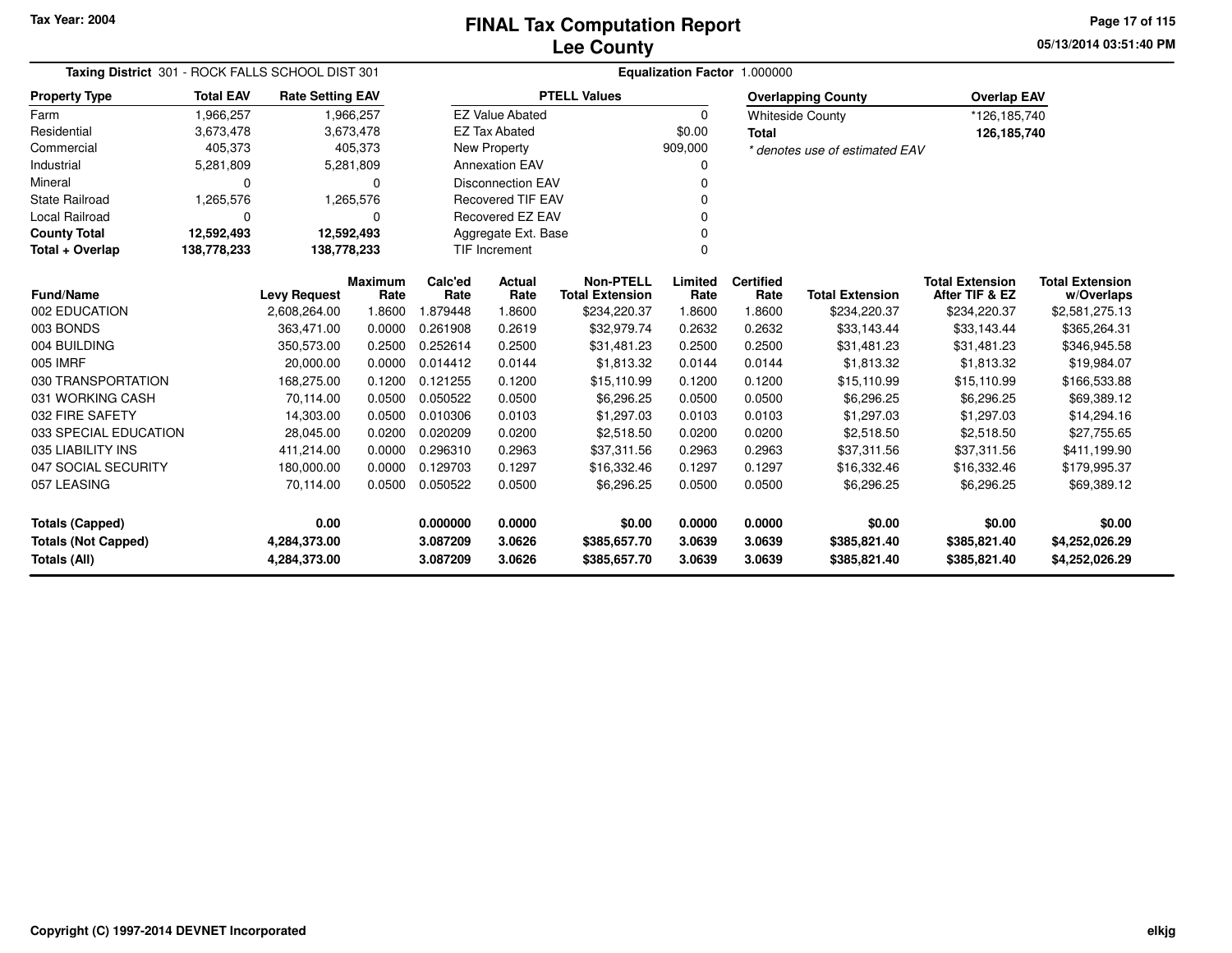**05/13/2014 03:51:40 PMPage 18 of 115**

| Taxing District 303 - LAMOILLE SCHOOL DIST 303 |                  |                         |                |          | Equalization Factor 1.000000        |                        |         |                      |                                |                        |                        |  |  |
|------------------------------------------------|------------------|-------------------------|----------------|----------|-------------------------------------|------------------------|---------|----------------------|--------------------------------|------------------------|------------------------|--|--|
| <b>Property Type</b>                           | <b>Total EAV</b> | <b>Rate Setting EAV</b> |                |          |                                     | <b>PTELL Values</b>    |         |                      | <b>Overlapping County</b>      | <b>Overlap EAV</b>     |                        |  |  |
| Farm                                           | 559,809          |                         | 559,809        |          | <b>EZ Value Abated</b>              |                        | 0       | <b>Bureau County</b> |                                | *27,925,380            |                        |  |  |
| Residential                                    | 17,175           |                         | 17,175         |          | <b>EZ Tax Abated</b>                |                        | \$0.00  | <b>Total</b>         |                                | 27,925,380             |                        |  |  |
| Commercial                                     | 0                |                         | 0              |          | New Property<br>3,530               |                        |         |                      | * denotes use of estimated EAV |                        |                        |  |  |
| Industrial                                     | 0                |                         | $\Omega$       |          | <b>Annexation EAV</b>               |                        | 0       |                      |                                |                        |                        |  |  |
| Mineral                                        | $\Omega$         |                         | $\Omega$       |          | <b>Disconnection EAV</b>            |                        | 0       |                      |                                |                        |                        |  |  |
| <b>State Railroad</b>                          | $\Omega$         |                         | 0              |          | <b>Recovered TIF EAV</b>            |                        |         |                      |                                |                        |                        |  |  |
| <b>Local Railroad</b>                          | $\Omega$         |                         | $\Omega$       |          | <b>Recovered EZ EAV</b><br>$\Omega$ |                        |         |                      |                                |                        |                        |  |  |
| <b>County Total</b>                            | 576,984          |                         | 576,984        |          | Aggregate Ext. Base                 |                        |         |                      |                                |                        |                        |  |  |
| Total + Overlap                                | 28,502,364       | 28,502,364              |                |          | <b>TIF Increment</b><br>$\Omega$    |                        |         |                      |                                |                        |                        |  |  |
|                                                |                  |                         | <b>Maximum</b> | Calc'ed  | <b>Actual</b>                       | <b>Non-PTELL</b>       | Limited | <b>Certified</b>     |                                | <b>Total Extension</b> | <b>Total Extension</b> |  |  |
| <b>Fund/Name</b>                               |                  | <b>Levy Request</b>     | Rate           | Rate     | Rate                                | <b>Total Extension</b> | Rate    | Rate                 | <b>Total Extension</b>         | After TIF & EZ         | w/Overlaps             |  |  |
| 002 EDUCATION                                  |                  | 986,800.00              | 3.3000         | 3.462169 | 3.3000                              | \$19,040.47            | 3.3000  | 3.3000               | \$19,040.47                    | \$19,040.47            | \$940,578.01           |  |  |
| 003 BONDS                                      |                  | 182,983.00              | 0.0000         | 0.641992 | 0.6420                              | \$3,704.24             | 0.6452  | 0.6452               | \$3,722.70                     | \$3,722.70             | \$183,897.25           |  |  |
| 004 BUILDING                                   |                  | 209,300.00              | 0.7000         | 0.734325 | 0.7000                              | \$4,038.89             | 0.7000  | 0.7000               | \$4,038.89                     | \$4,038.89             | \$199,516.55           |  |  |
| 005 IMRF                                       |                  | 20,000.00               | 0.0000         | 0.070170 | 0.0702                              | \$405.04               | 0.0702  | 0.0702               | \$405.04                       | \$405.04               | \$20,008.66            |  |  |
| 030 TRANSPORTATION                             |                  | 59,800.00               | 0.2000         | 0.209807 | 0.2000                              | \$1,153.97             | 0.2000  | 0.2000               | \$1,153.97                     | \$1,153.97             | \$57,004.73            |  |  |
| 031 WORKING CASH                               |                  | 14,900.00               | 0.0500         | 0.052276 | 0.0500                              | \$288.49               | 0.0500  | 0.0500               | \$288.49                       | \$288.49               | \$14,251.18            |  |  |
| 032 FIRE SAFETY                                |                  | 14,900.00               | 0.0500         | 0.052276 | 0.0500                              | \$288.49               | 0.0500  | 0.0500               | \$288.49                       | \$288.49               | \$14,251.18            |  |  |
| 033 SPECIAL EDUCATION                          |                  | 11,900.00               | 0.0400         | 0.041751 | 0.0400                              | \$230.79               | 0.0400  | 0.0400               | \$230.79                       | \$230.79               | \$11,400.95            |  |  |
| 035 LIABILITY INS                              |                  | 190,000.00              | 0.0000         | 0.666611 | 0.6666                              | \$3,846.18             | 0.6666  | 0.6666               | \$3,846.18                     | \$3,846.18             | \$189,996.76           |  |  |
| 047 SOCIAL SECURITY                            |                  | 40,000.00               | 0.0000         | 0.140339 | 0.1403                              | \$809.51               | 0.1403  | 0.1403               | \$809.51                       | \$809.51               | \$39,988.82            |  |  |
| 057 LEASING                                    |                  | 14,900.00               | 0.0500         | 0.052276 | 0.0500                              | \$288.49               | 0.0500  | 0.0500               | \$288.49                       | \$288.49               | \$14,251.18            |  |  |
| <b>Totals (Capped)</b>                         |                  | 0.00                    |                | 0.000000 | 0.0000                              | \$0.00                 | 0.0000  | 0.0000               | \$0.00                         | \$0.00                 | \$0.00                 |  |  |
| <b>Totals (Not Capped)</b>                     |                  | 1,745,483.00            |                | 6.123992 | 5.9091                              | \$34,094.56            | 5.9123  | 5.9123               | \$34,113.02                    | \$34,113.02            | \$1,685,145.27         |  |  |
| Totals (All)                                   |                  | 1,745,483.00            |                | 6.123992 | 5.9091                              | \$34,094.56            | 5.9123  | 5.9123               | \$34,113.02                    | \$34,113.02            | \$1,685,145.27         |  |  |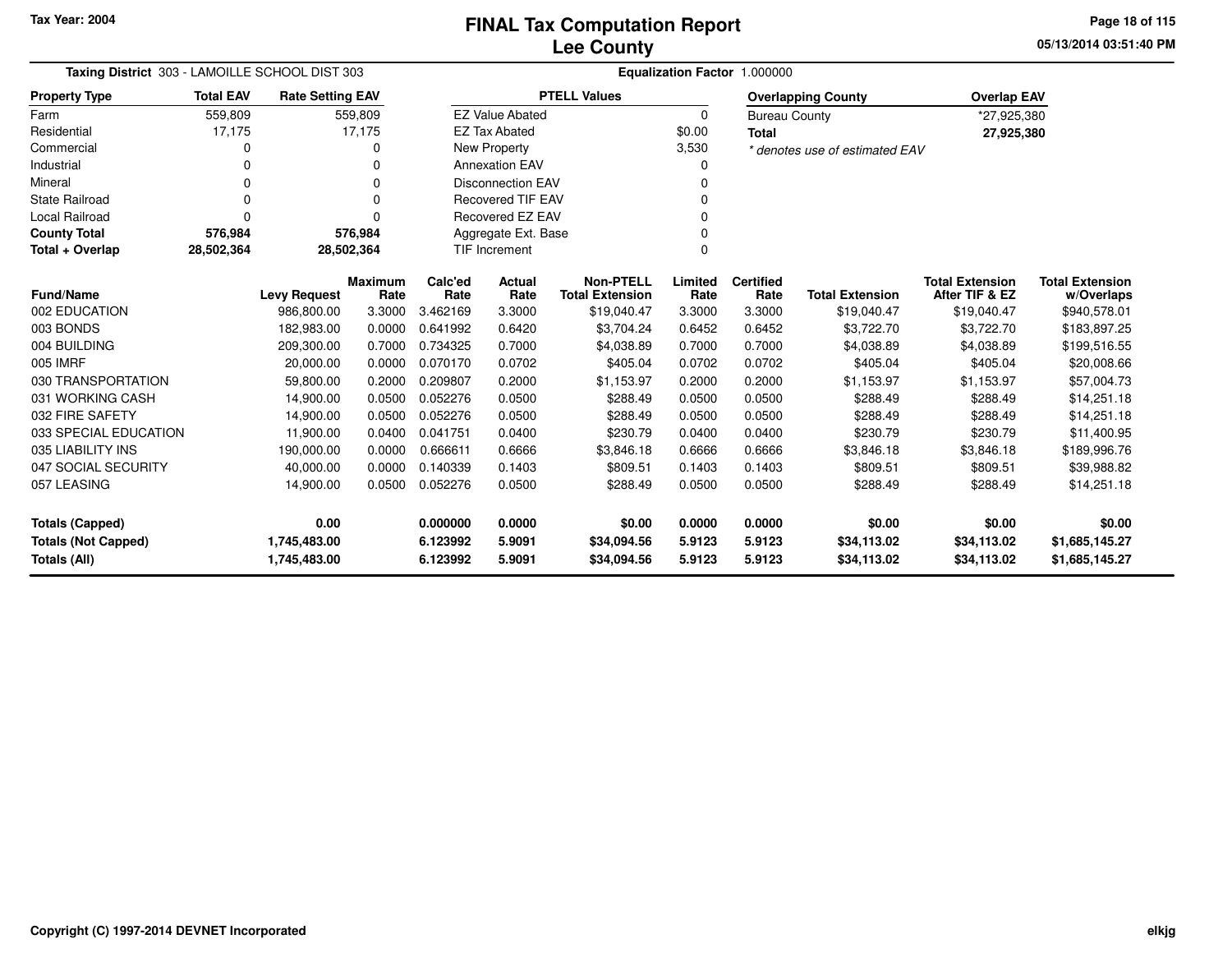**05/13/2014 03:51:40 PM Page 19 of 115**

| Taxing District 340 - BUREAU VALLEY SD 340                                 |                  |                         |                        | Equalization Factor 1.000000      |                                  |                                            |                  |                              |                                |                                          |                                      |  |  |
|----------------------------------------------------------------------------|------------------|-------------------------|------------------------|-----------------------------------|----------------------------------|--------------------------------------------|------------------|------------------------------|--------------------------------|------------------------------------------|--------------------------------------|--|--|
| <b>Property Type</b>                                                       | <b>Total EAV</b> | <b>Rate Setting EAV</b> |                        |                                   |                                  | <b>PTELL Values</b>                        |                  |                              | <b>Overlapping County</b>      | <b>Overlap EAV</b>                       |                                      |  |  |
| Farm                                                                       | 5,346,600        |                         | 5,346,600              |                                   | <b>EZ Value Abated</b>           |                                            | $\Omega$         | <b>Bureau County</b>         |                                | *82,296,439                              |                                      |  |  |
| Residential                                                                | 720,082          |                         | 720,082                |                                   | <b>EZ Tax Abated</b>             |                                            | \$0.00           |                              | <b>Whiteside County</b>        | *743,331                                 |                                      |  |  |
| Commercial                                                                 | 0                |                         | o                      |                                   | <b>New Property</b>              |                                            | 23,052           | <b>Total</b>                 |                                | 83,039,770                               |                                      |  |  |
| Industrial                                                                 | 1,294            |                         | 1,294                  | <b>Annexation EAV</b><br>$\Omega$ |                                  |                                            |                  |                              | * denotes use of estimated EAV |                                          |                                      |  |  |
| Mineral                                                                    | $\Omega$         |                         | n                      | <b>Disconnection EAV</b>          |                                  |                                            | ŋ                |                              |                                |                                          |                                      |  |  |
| <b>State Railroad</b>                                                      | 83,893           |                         | 83,893                 | <b>Recovered TIF EAV</b>          |                                  |                                            |                  |                              |                                |                                          |                                      |  |  |
| Local Railroad                                                             | $\Omega$         |                         | 0                      | Recovered EZ EAV<br>0             |                                  |                                            |                  |                              |                                |                                          |                                      |  |  |
| <b>County Total</b>                                                        | 6,151,869        |                         | 6,151,869              | Aggregate Ext. Base               |                                  |                                            |                  |                              |                                |                                          |                                      |  |  |
| Total + Overlap                                                            | 89,191,639       |                         | 89,191,639             |                                   | <b>TIF Increment</b><br>$\Omega$ |                                            |                  |                              |                                |                                          |                                      |  |  |
| <b>Fund/Name</b>                                                           |                  | <b>Levy Request</b>     | <b>Maximum</b><br>Rate | Calc'ed<br>Rate                   | Actual<br>Rate                   | <b>Non-PTELL</b><br><b>Total Extension</b> | Limited<br>Rate  | <b>Certified</b><br>Rate     | <b>Total Extension</b>         | <b>Total Extension</b><br>After TIF & EZ | <b>Total Extension</b><br>w/Overlaps |  |  |
| 002 EDUCATION                                                              |                  | 2,728,700.00            | 2.7500                 | 3.059368                          | 2.7500                           | \$169,176.40                               | 2.7500           | 2.7500                       | \$169,176.40                   | \$169,176.40                             | \$2,452,770.07                       |  |  |
| 003 BONDS                                                                  |                  | 1,179,213.00            | 0.0000                 | 1.322112                          | 1.3221                           | \$81,333.86                                | 1.3287           | 1.3287                       | \$81,739.88                    | \$81,739.88                              | \$1,185,089.31                       |  |  |
| 004 BUILDING                                                               |                  | 496,100.00              | 0.5000                 | 0.556218                          | 0.5000                           | \$30,759.35                                | 0.5000           | 0.5000                       | \$30,759.35                    | \$30,759.35                              | \$445,958.20                         |  |  |
| 005 IMRF                                                                   |                  | 200,000.00              | 0.0000                 | 0.224236                          | 0.2242                           | \$13,792.49                                | 0.2242           | 0.2242                       | \$13,792.49                    | \$13,792.49                              | \$199,967.65                         |  |  |
| 030 TRANSPORTATION                                                         |                  | 248,000.00              | 0.2500                 | 0.278053                          | 0.2500                           | \$15,379.67                                | 0.2500           | 0.2500                       | \$15,379.67                    | \$15,379.67                              | \$222,979.10                         |  |  |
| 031 WORKING CASH                                                           |                  | 49,600.00               | 0.0500                 | 0.055611                          | 0.0500                           | \$3,075.93                                 | 0.0500           | 0.0500                       | \$3,075.93                     | \$3,075.93                               | \$44,595.82                          |  |  |
| 032 FIRE SAFETY                                                            |                  | 49,600.00               | 0.0500                 | 0.055611                          | 0.0500                           | \$3,075.93                                 | 0.0500           | 0.0500                       | \$3,075.93                     | \$3,075.93                               | \$44,595.82                          |  |  |
| 033 SPECIAL EDUCATION                                                      |                  | 39,600.00               | 0.0400                 | 0.044399                          | 0.0400                           | \$2,460.75                                 | 0.0400           | 0.0400                       | \$2,460.75                     | \$2,460.75                               | \$35,676.66                          |  |  |
| 035 LIABILITY INS                                                          |                  | 500,000.00              | 0.0000                 | 0.560591                          | 0.5606                           | \$34,487.38                                | 0.5606           | 0.5606                       | \$34,487.38                    | \$34,487.38                              | \$500,008.33                         |  |  |
| 047 SOCIAL SECURITY                                                        |                  | 200,000.00              | 0.0000                 | 0.224236                          | 0.2242                           | \$13,792.49                                | 0.2242           | 0.2242                       | \$13,792.49                    | \$13,792.49                              | \$199,967.65                         |  |  |
| 057 LEASING                                                                |                  | 49,600.00               | 0.0500                 | 0.055611                          | 0.0500                           | \$3,075.93                                 | 0.0500           | 0.0500                       | \$3,075.93                     | \$3,075.93                               | \$44,595.82                          |  |  |
| 0.00<br><b>Totals (Capped)</b>                                             |                  | 0.000000                | 0.0000                 | \$0.00                            | 0.0000                           | 0.0000                                     | \$0.00           | \$0.00                       | \$0.00                         |                                          |                                      |  |  |
| <b>Totals (Not Capped)</b><br>5,740,413.00<br>Totals (All)<br>5,740,413.00 |                  |                         | 6.436046<br>6.436046   | 6.0211<br>6.0211                  | \$370,410.18<br>\$370,410.18     | 6.0277<br>6.0277                           | 6.0277<br>6.0277 | \$370,816.20<br>\$370,816.20 | \$370,816.20<br>\$370,816.20   | \$5,376,204.43<br>\$5,376,204.43         |                                      |  |  |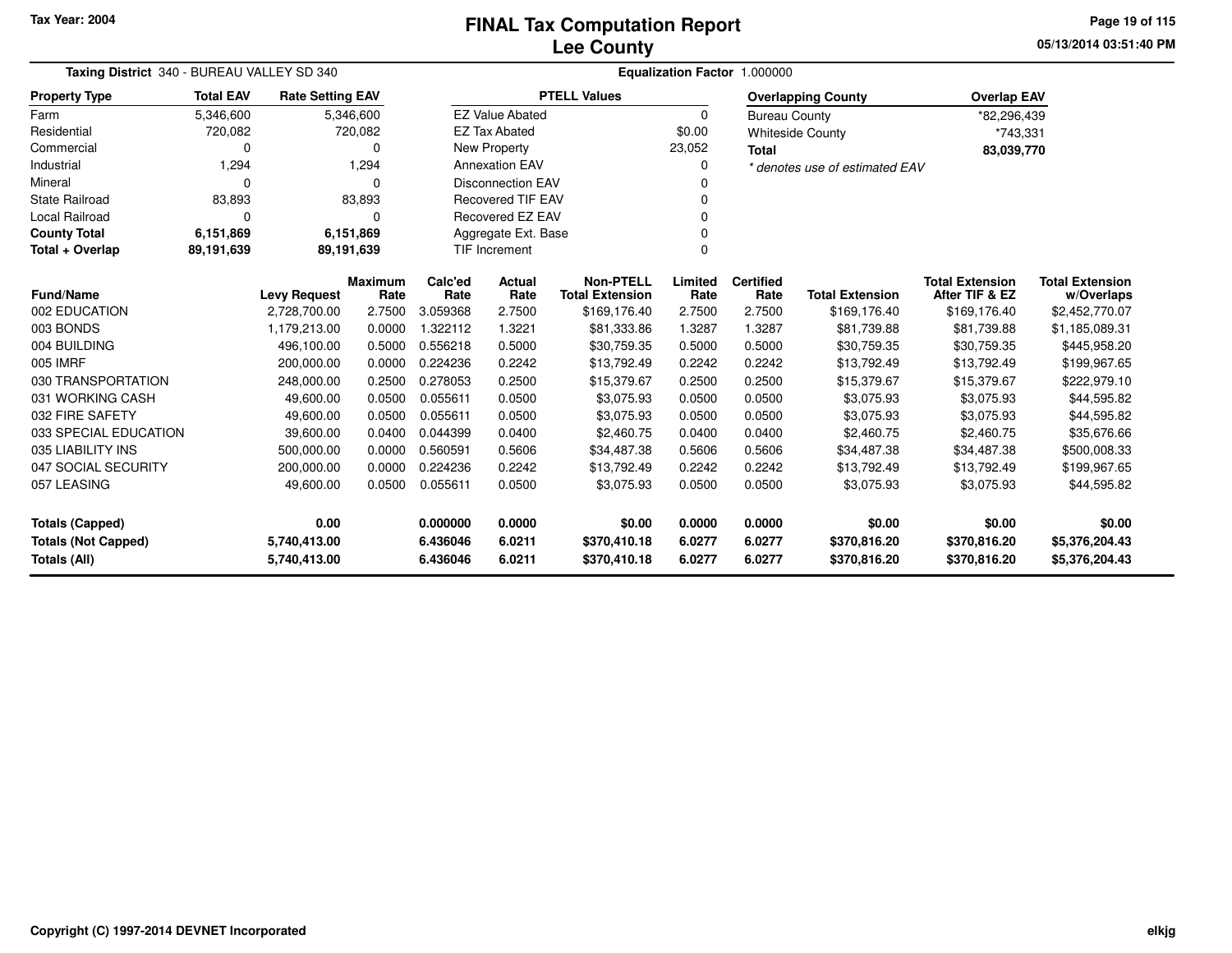**05/13/2014 03:51:40 PMPage 20 of 115**

| Taxing District 425 - INDIAN CREEK SD 425         | Equalization Factor 1.000000 |                            |                                          |                      |                          |                                        |                  |                       |                                |                                          |                                |
|---------------------------------------------------|------------------------------|----------------------------|------------------------------------------|----------------------|--------------------------|----------------------------------------|------------------|-----------------------|--------------------------------|------------------------------------------|--------------------------------|
| <b>Property Type</b>                              | <b>Total EAV</b>             | <b>Rate Setting EAV</b>    |                                          |                      |                          | <b>PTELL Values</b>                    |                  |                       | <b>Overlapping County</b>      | <b>Overlap EAV</b>                       |                                |
| Farm                                              | 4,913,217                    |                            | 4,913,217                                |                      | <b>EZ Value Abated</b>   |                                        | $\Omega$         | DeKalb County         |                                | 91,761,972                               |                                |
| Residential                                       | 5,967,517                    |                            | 5,967,517                                |                      | <b>EZ Tax Abated</b>     |                                        | \$0.00           | <b>LaSalle County</b> |                                |                                          | $*9,305$                       |
| Commercial                                        | 757,354                      |                            | 757,354                                  |                      | New Property             |                                        | 16,227           | <b>Total</b>          |                                | 91,771,277                               |                                |
| Industrial                                        | 991                          |                            | 991                                      |                      | <b>Annexation EAV</b>    |                                        | 0                |                       | * denotes use of estimated EAV |                                          |                                |
| Mineral                                           | 0                            |                            | $\Omega$                                 |                      | <b>Disconnection EAV</b> |                                        |                  |                       |                                |                                          |                                |
| <b>State Railroad</b>                             | 143,783                      |                            | 143,783                                  |                      | <b>Recovered TIF EAV</b> |                                        | 0                |                       |                                |                                          |                                |
| <b>Local Railroad</b>                             | 0                            |                            | $\Omega$                                 |                      | <b>Recovered EZ EAV</b>  |                                        | U                |                       |                                |                                          |                                |
| <b>County Total</b>                               | 11,782,862                   | 11,782,862                 |                                          |                      | Aggregate Ext. Base      |                                        | 4,898,906        |                       |                                |                                          |                                |
| Total + Overlap                                   | 103,554,139                  |                            | <b>TIF Increment</b><br>103,554,139<br>0 |                      |                          |                                        |                  |                       |                                |                                          |                                |
| <b>Fund/Name</b>                                  |                              | <b>Levy Request</b>        | <b>Maximum</b>                           | Calc'ed<br>Rate      | <b>Actual</b><br>Rate    | <b>Non-PTELL</b>                       | Limited<br>Rate  | <b>Certified</b>      | <b>Total Extension</b>         | <b>Total Extension</b><br>After TIF & EZ | <b>Total Extension</b>         |
| 002 EDUCATION                                     |                              | 2,940,481.00               | Rate<br>2.8000                           | 2.839559             | 2.8000                   | <b>Total Extension</b><br>\$329,920.14 | 2.8000           | Rate<br>2.8000        | \$329,920.14                   | \$329,920.14                             | w/Overlaps<br>\$2,899,515.89   |
| 003 BONDS                                         |                              | 420,150.00                 | 0.0000                                   | 0.405730             | 0.4057                   | \$47,803.07                            | 0.4077           | 0.4077                | \$48,038.73                    | \$48,038.73                              | \$422,190.22                   |
| 004 BUILDING                                      |                              | 525,086.00                 | 0.5000                                   | 0.507064             | 0.5000                   | \$58,914.31                            | 0.5000           | 0.5000                | \$58,914.31                    | \$58,914.31                              | \$517,770.70                   |
| 005 IMRF                                          |                              | 73.096.00                  | 0.0000                                   | 0.070587             | 0.0706                   | \$8,318.70                             | 0.0706           | 0.0706                | \$8,318.70                     | \$8,318.70                               | \$73,109.22                    |
| 030 TRANSPORTATION                                |                              | 210,034.00                 | 0.2000                                   | 0.202825             | 0.2000                   | \$23,565.72                            | 0.2000           | 0.2000                | \$23,565.72                    | \$23,565.72                              | \$207,108.28                   |
| 031 WORKING CASH                                  |                              | 52,509.00                  | 0.0500                                   | 0.050707             | 0.0500                   | \$5,891.43                             | 0.0500           | 0.0500                | \$5,891.43                     | \$5,891.43                               | \$51,777.07                    |
| 032 FIRE SAFETY                                   |                              | 52,509.00                  | 0.0500                                   | 0.050707             | 0.0500                   | \$5,891.43                             | 0.0500           | 0.0500                | \$5,891.43                     | \$5,891.43                               | \$51,777.07                    |
| 033 SPECIAL EDUCATION                             |                              | 42,007.00                  | 0.0400                                   | 0.040565             | 0.0400                   | \$4,713.14                             | 0.0400           | 0.0400                | \$4,713.14                     | \$4,713.14                               | \$41,421.66                    |
| 035 LIABILITY INS                                 |                              | 945,674.00                 | 0.0000                                   | 0.913217             | 0.9132                   | \$107,601.10                           | 0.9132           | 0.9132                | \$107,601.10                   | \$107,601.10                             | \$945,656.40                   |
| 047 SOCIAL SECURITY                               |                              | 93,684.00                  | 0.0000                                   | 0.090469             | 0.0905                   | \$10,663.49                            | 0.0905           | 0.0905                | \$10,663.49                    | \$10,663.49                              | \$93,716.50                    |
| 057 LEASING                                       |                              | 52,509.00                  | 0.0500                                   | 0.050707             | 0.0500                   | \$5,891.43                             | 0.0500           | 0.0500                | \$5,891.43                     | \$5,891.43                               | \$51,777.07                    |
| <b>Totals (Capped)</b>                            |                              | 4,987,589.00               |                                          | 4.816407             | 4.7643                   | \$561,370.89                           | 4.7643           | 4.7643                | \$561,370.89                   | \$561,370.89                             | \$4,933,629.86                 |
| <b>Totals (Not Capped)</b><br><b>Totals (All)</b> |                              | 420,150.00<br>5,407,739.00 |                                          | 0.405730<br>5.222137 | 0.4057<br>5.1700         | \$47,803.07<br>\$609,173.96            | 0.4077<br>5.1720 | 0.4077<br>5.1720      | \$48,038.73<br>\$609,409.62    | \$48,038.73<br>\$609,409.62              | \$422,190.22<br>\$5,355,820.08 |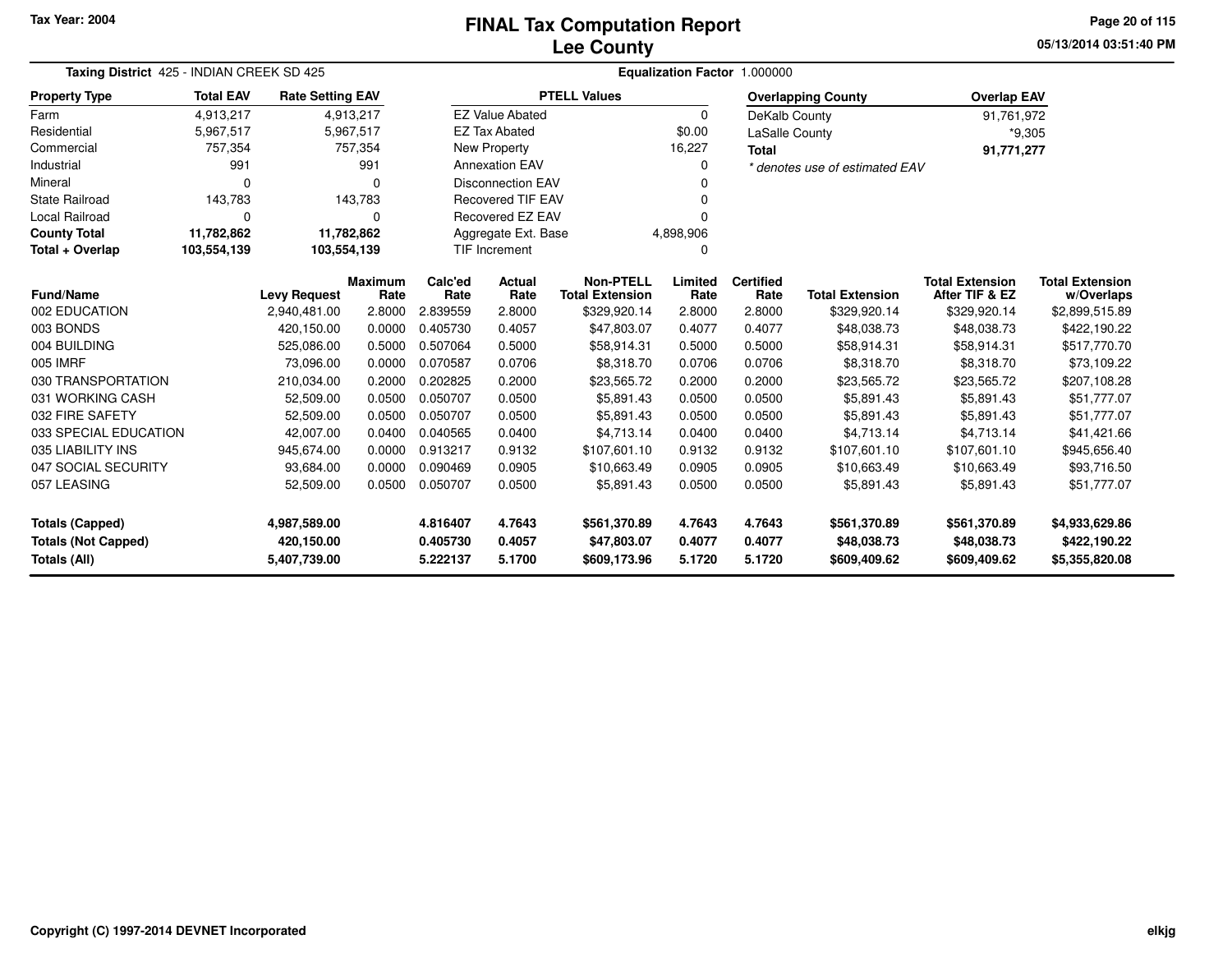**05/13/2014 03:51:40 PMPage 21 of 115**

| Taxing District 505 - OHIO HIGH SCHOOL DIST 505 |                  |                         |                | Equalization Factor 1.000000 |                          |                        |          |                      |                                |                        |                        |  |  |
|-------------------------------------------------|------------------|-------------------------|----------------|------------------------------|--------------------------|------------------------|----------|----------------------|--------------------------------|------------------------|------------------------|--|--|
| <b>Property Type</b>                            | <b>Total EAV</b> | <b>Rate Setting EAV</b> |                |                              |                          | <b>PTELL Values</b>    |          |                      | <b>Overlapping County</b>      | <b>Overlap EAV</b>     |                        |  |  |
| Farm                                            | 2,274,419        |                         | 2,274,419      |                              | <b>EZ Value Abated</b>   |                        | $\Omega$ | <b>Bureau County</b> |                                | *8,756,400             |                        |  |  |
| Residential                                     | 435,057          |                         | 435,057        |                              | <b>EZ Tax Abated</b>     |                        | \$0.00   | <b>Total</b>         |                                | 8,756,400              |                        |  |  |
| Commercial                                      | 0                |                         | 0              |                              | New Property             |                        | 56,355   |                      | * denotes use of estimated EAV |                        |                        |  |  |
| Industrial                                      | 3,594            |                         | 3,594          |                              | <b>Annexation EAV</b>    |                        | ი        |                      |                                |                        |                        |  |  |
| Mineral                                         | 0                |                         | 0              |                              | <b>Disconnection EAV</b> |                        | O        |                      |                                |                        |                        |  |  |
| <b>State Railroad</b>                           | 0                |                         | 0              | <b>Recovered TIF EAV</b>     |                          |                        |          |                      |                                |                        |                        |  |  |
| <b>Local Railroad</b>                           | 0                |                         | $\Omega$       | Recovered EZ EAV<br>n        |                          |                        |          |                      |                                |                        |                        |  |  |
| <b>County Total</b>                             | 2,713,070        |                         | 2,713,070      | Aggregate Ext. Base          |                          |                        |          |                      |                                |                        |                        |  |  |
| Total + Overlap                                 | 11,469,470       |                         | 11,469,470     |                              | <b>TIF Increment</b>     |                        | $\Omega$ |                      |                                |                        |                        |  |  |
|                                                 |                  |                         | <b>Maximum</b> | Calc'ed                      | <b>Actual</b>            | <b>Non-PTELL</b>       | Limited  | <b>Certified</b>     |                                | <b>Total Extension</b> | <b>Total Extension</b> |  |  |
| <b>Fund/Name</b><br>002 EDUCATION               |                  | <b>Levy Request</b>     | Rate           | Rate                         | Rate                     | <b>Total Extension</b> | Rate     | Rate                 | <b>Total Extension</b>         | After TIF & EZ         | w/Overlaps             |  |  |
|                                                 |                  | 250,800.00              | 1.7300         | 2.186675                     | 1.7300                   | \$46,936.11            | 1.7300   | 1.7300               | \$46,936.11                    | \$46,936.11            | \$198,421.83           |  |  |
| 003 BONDS                                       |                  | 0.00                    | 0.0000         | 0.000000                     | 0.0000                   | \$0.00                 | 0.0000   | 0.0000               | \$0.00                         | \$0.00                 | \$0.00                 |  |  |
| 004 BUILDING                                    |                  | 53,650.00               | 0.3700         | 0.467764                     | 0.3700                   | \$10,038.36            | 0.3700   | 0.3700               | \$10,038.36                    | \$10,038.36            | \$42,437.04            |  |  |
| 005 I.M.R.F.                                    |                  | 7,500.00                | 0.0000         | 0.065391                     | 0.0654                   | \$1,774.35             | 0.0654   | 0.0654               | \$1,774.35                     | \$1,774.35             | \$7,501.03             |  |  |
| 030 TRANSPORTATION                              |                  | 17,400.00               | 0.1200         | 0.151707                     | 0.1200                   | \$3,255.68             | 0.1200   | 0.1200               | \$3,255.68                     | \$3,255.68             | \$13,763.36            |  |  |
| 031 WORKING CASH                                |                  | 7,250.00                | 0.0500         | 0.063211                     | 0.0500                   | \$1,356.54             | 0.0500   | 0.0500               | \$1,356.54                     | \$1,356.54             | \$5,734.74             |  |  |
| 032 FIRE SAFETY                                 |                  | 7,250.00                | 0.0500         | 0.063211                     | 0.0500                   | \$1,356.54             | 0.0500   | 0.0500               | \$1,356.54                     | \$1,356.54             | \$5,734.74             |  |  |
| 033 SPECIAL EDUCATION                           |                  | 2,900.00                | 0.0200         | 0.025285                     | 0.0200                   | \$542.61               | 0.0200   | 0.0200               | \$542.61                       | \$542.61               | \$2,293.89             |  |  |
| 035 LIABILITY INS                               |                  | 31,611.00               | 0.0000         | 0.275610                     | 0.2756                   | \$7,477.22             | 0.2756   | 0.2756               | \$7,477.22                     | \$7,477.22             | \$31,609.86            |  |  |
| 047 SOCIAL SECURITY                             |                  | 7,500.00                | 0.0000         | 0.065391                     | 0.0654                   | \$1,774.35             | 0.0654   | 0.0654               | \$1,774.35                     | \$1,774.35             | \$7,501.03             |  |  |
| 057 LEASING                                     |                  | 7,250.00                | 0.0500         | 0.063211                     | 0.0500                   | \$1,356.54             | 0.0500   | 0.0500               | \$1,356.54                     | \$1,356.54             | \$5,734.74             |  |  |
| <b>Totals (Capped)</b>                          |                  | 0.00                    |                | 0.000000                     | 0.0000                   | \$0.00                 | 0.0000   | 0.0000               | \$0.00                         | \$0.00                 | \$0.00                 |  |  |
| <b>Totals (Not Capped)</b>                      |                  | 393,111.00              |                | 3.427456                     | 2.7964                   | \$75,868.30            | 2.7964   | 2.7964               | \$75,868.30                    | \$75,868.30            | \$320,732.26           |  |  |
| <b>Totals (All)</b>                             |                  | 393,111.00              |                | 3.427456                     | 2.7964                   | \$75,868.30            | 2.7964   | 2.7964               | \$75,868.30                    | \$75,868.30            | \$320,732.26           |  |  |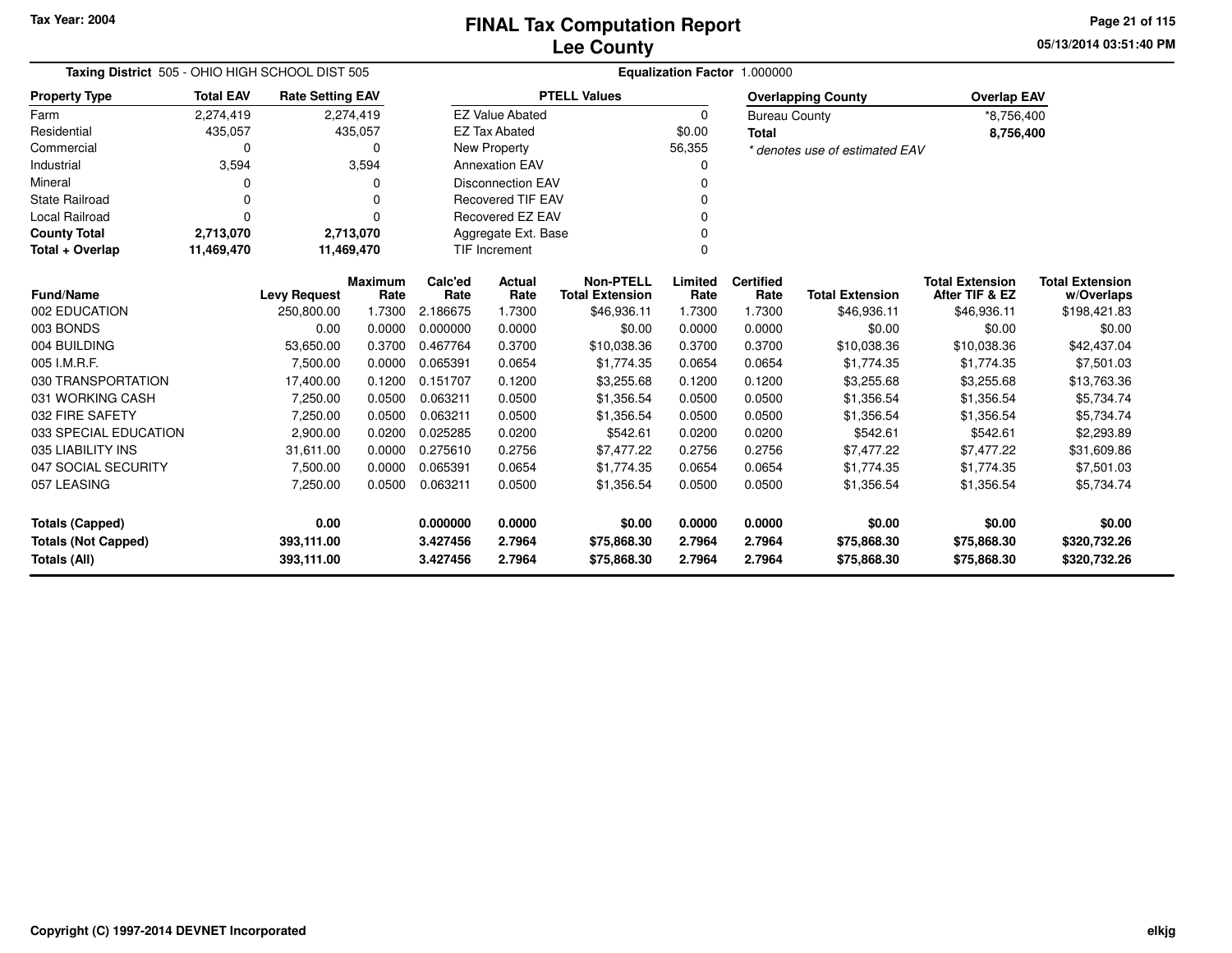## **Lee CountyFINAL Tax Computation Report**

**05/13/2014 03:51:40 PM Page 22 of 115**

| Taxing District 506 - SVCC SCHOOL DIST 506                                        |                  |                         |                        |                                  | Equalization Factor 1.000000 |                                            |                                  |                                  |                                  |                                          |                                      |  |
|-----------------------------------------------------------------------------------|------------------|-------------------------|------------------------|----------------------------------|------------------------------|--------------------------------------------|----------------------------------|----------------------------------|----------------------------------|------------------------------------------|--------------------------------------|--|
| <b>Property Type</b>                                                              | <b>Total EAV</b> | <b>Rate Setting EAV</b> |                        |                                  |                              | <b>PTELL Values</b>                        |                                  |                                  | <b>Overlapping County</b>        | <b>Overlap EAV</b>                       |                                      |  |
| Farm                                                                              | 83,924,895       |                         | 83,924,895             |                                  | <b>EZ Value Abated</b>       |                                            | 0                                | <b>Bureau County</b>             |                                  | *56,158,566                              |                                      |  |
| Residential                                                                       | 251,936,188      | 251,892,745             |                        |                                  | <b>EZ Tax Abated</b>         |                                            | \$0.00                           | <b>Carroll County</b>            |                                  | *63,280,199                              |                                      |  |
| Commercial                                                                        | 55,974,410       |                         | 53,165,860             |                                  | New Property                 |                                            | 12,202,807                       | <b>Henry County</b>              |                                  | 2,032,322                                |                                      |  |
| Industrial                                                                        | 45,870,564       |                         | 45,870,564             |                                  | <b>Annexation EAV</b>        |                                            | 0                                | Ogle County                      |                                  | 94,383,304                               |                                      |  |
| Mineral                                                                           | 0                |                         | 0                      |                                  | <b>Disconnection EAV</b>     |                                            | 3,738                            |                                  | <b>Whiteside County</b>          | *600,047,386                             |                                      |  |
| <b>State Railroad</b>                                                             | 3,576,835        |                         | 3,576,835              |                                  | <b>Recovered TIF EAV</b>     |                                            | 0                                | <b>Total</b>                     |                                  | 815,901,777                              |                                      |  |
| <b>Local Railroad</b>                                                             | 9,700            |                         | 9,700                  |                                  | Recovered EZ EAV             |                                            | O                                |                                  | * denotes use of estimated EAV   |                                          |                                      |  |
| <b>County Total</b>                                                               | 441,292,592      | 438,440,599             |                        |                                  | Aggregate Ext. Base          |                                            |                                  |                                  |                                  |                                          |                                      |  |
| Total + Overlap                                                                   | 1,257,194,369    | 1,254,342,376           |                        |                                  | <b>TIF Increment</b>         |                                            | 2,851,993                        |                                  |                                  |                                          |                                      |  |
| <b>Fund/Name</b>                                                                  |                  | <b>Levy Request</b>     | <b>Maximum</b><br>Rate | Calc'ed<br>Rate                  | <b>Actual</b><br>Rate        | <b>Non-PTELL</b><br><b>Total Extension</b> | Limited<br>Rate                  | <b>Certified</b><br>Rate         | <b>Total Extension</b>           | <b>Total Extension</b><br>After TIF & EZ | <b>Total Extension</b><br>w/Overlaps |  |
| 003 BONDS                                                                         |                  | 1,286,284.00            | 0.0000                 | 0.102547                         | 0.1025                       | \$449,401.61                               | 0.1030                           | 0.1030                           | \$454,531.37                     | \$451,593.82                             | \$1,291,972.65                       |  |
| 027 AUDIT                                                                         |                  | 23,000.00               | 0.0050                 | 0.001834                         | 0.0018                       | \$7,891.93                                 | 0.0018                           | 0.0018                           | \$7,943.27                       | \$7,891.93                               | \$22,578.16                          |  |
| 032 FIRE SAFETY                                                                   |                  | 569,196.00              | 0.0500                 | 0.045378                         | 0.0454                       | \$199,052.03                               | 0.0454                           | 0.0454                           | \$200,346.84                     | \$199,052.03                             | \$569,471.44                         |  |
| 035 LIABILITY INS                                                                 |                  | 400.000.00              | 0.0000                 | 0.031889                         | 0.0319                       | \$139,862.55                               | 0.0319                           | 0.0319                           | \$140,772.34                     | \$139,862.55                             | \$400,135.22                         |  |
| 047 SOCIAL SECURITY                                                               |                  | 130,000.00              | 0.0000                 | 0.010364                         | 0.0104                       | \$45,597.82                                | 0.0104                           | 0.0104                           | \$45,894.43                      | \$45,597.82                              | \$130,451.61                         |  |
| 136 BUILDING (COMMUNITY COL                                                       |                  | 390,000.00              | 0.0300                 | 0.031092                         | 0.0300                       | \$131,532.18                               | 0.0300                           | 0.0300                           | \$132,387.78                     | \$131,532.18                             | \$376,302.71                         |  |
| 159 EDUCATION (COMMUNITY C                                                        |                  | 3,190,000.00            | 0.2450                 | 0.254317                         | 0.2450                       | \$1,074,179.47                             | 0.2450                           | 0.2450                           | \$1,081,166.85                   | \$1,074,179.47                           | \$3,073,138.82                       |  |
| <b>Totals (Capped)</b>                                                            |                  | 0.00                    |                        | 0.000000                         | 0.0000                       | \$0.00                                     | 0.0000                           | 0.0000                           | \$0.00                           | \$0.00                                   | \$0.00                               |  |
| <b>Totals (Not Capped)</b><br>5,988,480.00<br><b>Totals (All)</b><br>5,988,480.00 |                  | 0.477421<br>0.477421    | 0.4670<br>0.4670       | \$2,047,517.59<br>\$2,047,517.59 | 0.4675<br>0.4675             | 0.4675<br>0.4675                           | \$2,063,042.88<br>\$2,063,042.88 | \$2,049,709.80<br>\$2,049,709.80 | \$5,864,050.61<br>\$5,864,050.61 |                                          |                                      |  |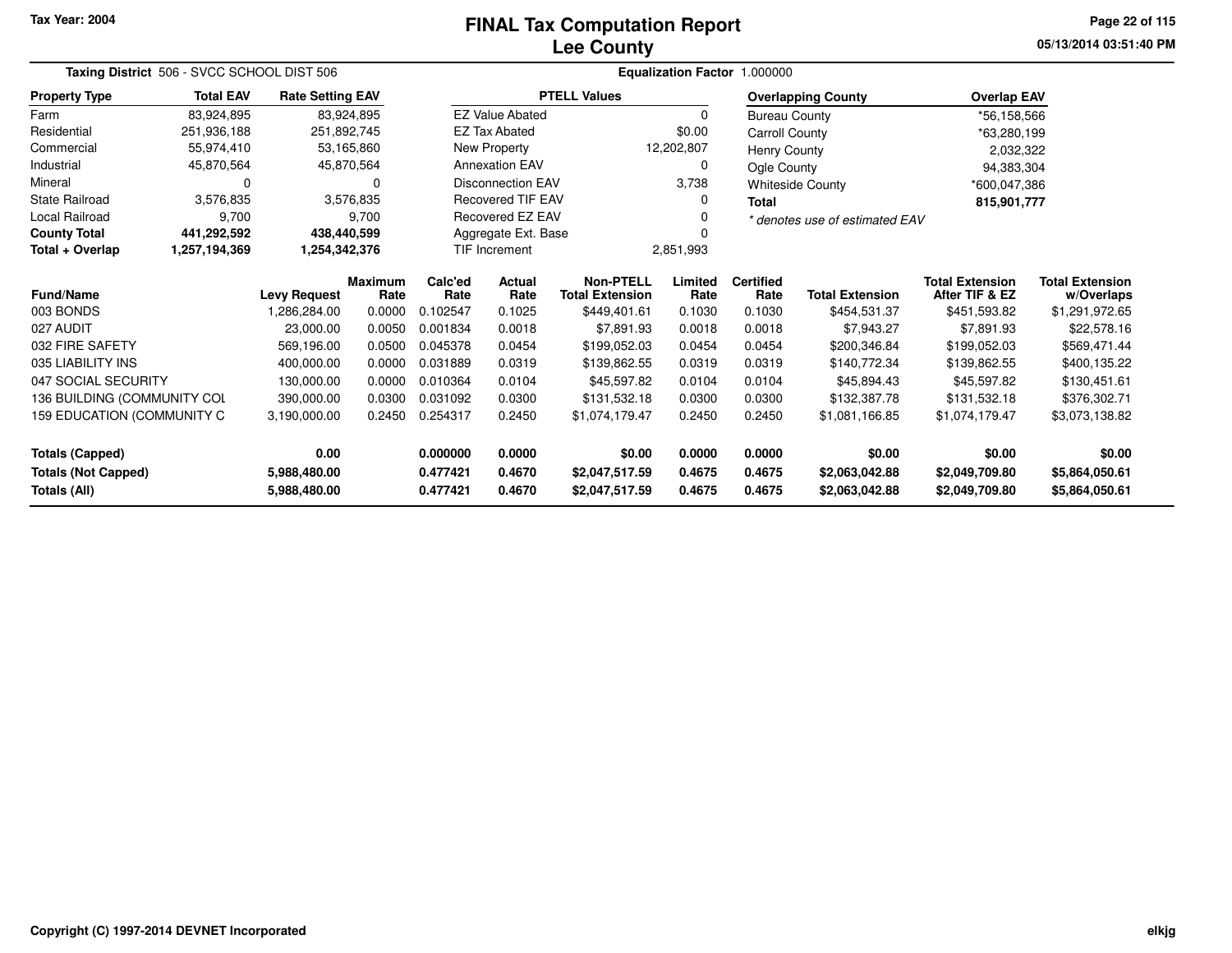## **Lee CountyFINAL Tax Computation Report**

**05/13/2014 03:51:40 PM Page 23 of 115**

|                             | Taxing District 513 - IVCC SCHOOL DIST 513 |                         |                 |                 |                          |                                            |                 | Equalization Factor 1.000000   |                           |                                          |                                      |  |
|-----------------------------|--------------------------------------------|-------------------------|-----------------|-----------------|--------------------------|--------------------------------------------|-----------------|--------------------------------|---------------------------|------------------------------------------|--------------------------------------|--|
| <b>Property Type</b>        | <b>Total EAV</b>                           | <b>Rate Setting EAV</b> |                 |                 |                          | <b>PTELL Values</b>                        |                 |                                | <b>Overlapping County</b> | <b>Overlap EAV</b>                       |                                      |  |
| Farm                        | 13,095,008                                 |                         | 13,095,008      |                 | <b>EZ Value Abated</b>   |                                            | $\Omega$        | <b>Bureau County</b>           |                           | *394,205,748                             |                                      |  |
| Residential                 | 8,818,879                                  |                         | 8,818,879       |                 | <b>EZ Tax Abated</b>     |                                            | \$0.00          | DeKalb County                  |                           | 1,319,531                                |                                      |  |
| Commercial                  | 1,056,395                                  |                         | 1,056,395       |                 | New Property             |                                            | 428,763         | <b>Grundy County</b>           |                           | 17,191,142                               |                                      |  |
| Industrial                  | 129,450                                    |                         | 129,450         |                 | <b>Annexation EAV</b>    |                                            | 0               | <b>LaSalle County</b>          |                           | *1,698,661,739                           |                                      |  |
| Mineral                     | 0                                          |                         | 0               |                 | <b>Disconnection EAV</b> |                                            | 0               |                                | <b>Livingston County</b>  | 45,743,606                               |                                      |  |
| <b>State Railroad</b>       | n                                          |                         |                 |                 | <b>Recovered TIF EAV</b> |                                            |                 | <b>Marshall County</b>         |                           |                                          | 52,532,887                           |  |
| Local Railroad              | 9,700                                      |                         | 9,700           |                 | Recovered EZ EAV         |                                            | 0               | <b>Putnam County</b>           |                           | *118,869,243                             |                                      |  |
| <b>County Total</b>         | 23,109,432                                 | 23,109,432              |                 |                 | Aggregate Ext. Base      |                                            | 0               | <b>Total</b>                   |                           | 2,328,523,896                            |                                      |  |
| Total + Overlap             | 2,351,633,328                              | 2,351,633,328           |                 |                 | <b>TIF Increment</b>     |                                            |                 | * denotes use of estimated EAV |                           |                                          |                                      |  |
| Fund/Name                   |                                            | <b>Levy Request</b>     | Maximum<br>Rate | Calc'ed<br>Rate | Actual<br>Rate           | <b>Non-PTELL</b><br><b>Total Extension</b> | Limited<br>Rate | <b>Certified</b><br>Rate       | <b>Total Extension</b>    | <b>Total Extension</b><br>After TIF & EZ | <b>Total Extension</b><br>w/Overlaps |  |
| 003 BONDS                   |                                            | 1,963,846.00            | 0.0000          | 0.083510        | 0.0835                   | \$19,296.38                                | 0.0839          | 0.0839                         | \$19,388.81               | \$19,388.81                              | \$1,973,020.36                       |  |
| 027 AUDIT                   |                                            | 20,000.00               | 0.0050          | 0.000851        | 0.0009                   | \$207.98                                   | 0.0009          | 0.0009                         | \$207.98                  | \$207.98                                 | \$21,164.70                          |  |
| 032 FIRE SAFETY             |                                            | 1,278,813.00            | 0.0500          | 0.054380        | 0.0500                   | \$11,554.72                                | 0.0500          | 0.0500                         | \$11,554.72               | \$11,554.72                              | \$1,175,816.66                       |  |
| 035 LIABILITY INS           |                                            | 1,300,000.00            | 0.0000          | 0.055281        | 0.0553                   | \$12,779.52                                | 0.0553          | 0.0553                         | \$12,779.52               | \$12,779.52                              | \$1,300,453.23                       |  |
| 047 SOCIAL SECURITY         |                                            | 197.800.00              | 0.0000          | 0.008411        | 0.0084                   | \$1,941.19                                 | 0.0084          | 0.0084                         | \$1,941.19                | \$1,941.19                               | \$197,537.20                         |  |
| 136 BUILDING (COMMUNITY COL |                                            | 1,037,100.00            | 0.0400          | 0.044101        | 0.0400                   | \$9,243.77                                 | 0.0400          | 0.0400                         | \$9,243.77                | \$9,243.77                               | \$940,653.33                         |  |
| <b>149 ADDITIONAL TAX</b>   |                                            | 2,045,800.00            | 0.0789          | 0.086995        | 0.0789                   | \$18,233.34                                | 0.0789          | 0.0789                         | \$18,233.34               | \$18,233.34                              | \$1,855,438.70                       |  |
| 159 EDUCATION (COMMUNITY C  |                                            | 3,370,800.00            | 0.1300          | 0.143339        | 0.1300                   | \$30,042.26                                | 0.1300          | 0.1300                         | \$30,042.26               | \$30,042.26                              | \$3,057,123.33                       |  |
| <b>Totals (Capped)</b>      |                                            | 0.00                    |                 | 0.000000        | 0.0000                   | \$0.00                                     | 0.0000          | 0.0000                         | \$0.00                    | \$0.00                                   | \$0.00                               |  |
| <b>Totals (Not Capped)</b>  |                                            | 11,214,159.00           |                 | 0.476868        | 0.4470                   | \$103,299.16                               | 0.4474          | 0.4474                         | \$103,391.59              | \$103,391.59                             | \$10,521,207.51                      |  |
| Totals (All)                |                                            | 11,214,159.00           |                 | 0.476868        | 0.4470                   | \$103,299.16                               | 0.4474          | 0.4474                         | \$103,391.59              | \$103,391.59                             | \$10,521,207.51                      |  |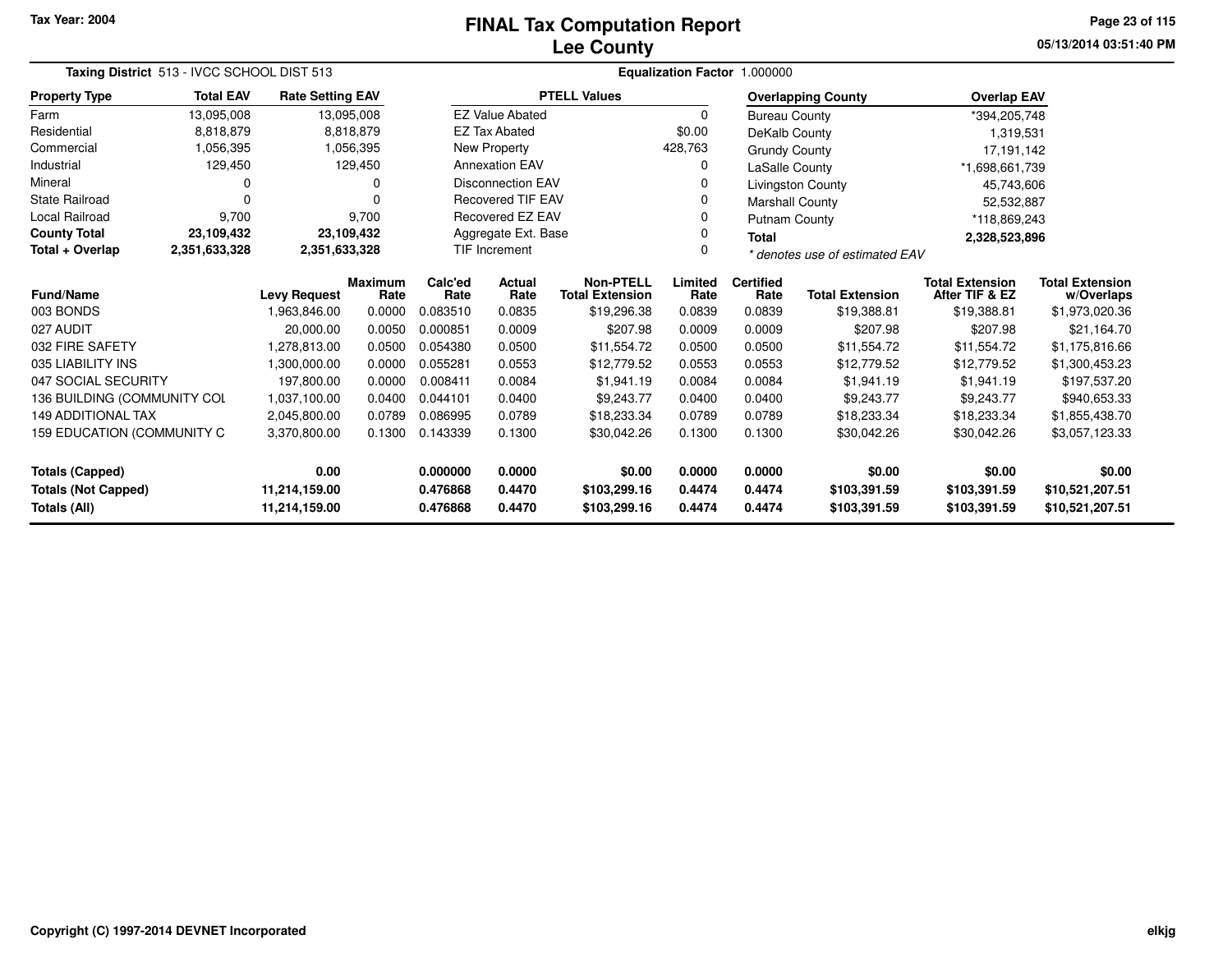## **Lee CountyFINAL Tax Computation Report**

**05/13/2014 03:51:40 PM Page 24 of 115**

|                             | Taxing District 523 - KISHWAUKEE CC SD 523<br><b>Total EAV</b><br><b>Rate Setting EAV</b> |                     |                        |                 |                                       |                                            |                 | Equalization Factor 1.000000 |                                |                                          |                                      |  |
|-----------------------------|-------------------------------------------------------------------------------------------|---------------------|------------------------|-----------------|---------------------------------------|--------------------------------------------|-----------------|------------------------------|--------------------------------|------------------------------------------|--------------------------------------|--|
| <b>Property Type</b>        |                                                                                           |                     |                        |                 |                                       | <b>PTELL Values</b>                        |                 |                              | <b>Overlapping County</b>      | <b>Overlap EAV</b>                       |                                      |  |
| Farm                        | 28,979,923                                                                                |                     | 28,977,596             |                 | <b>EZ Value Abated</b>                |                                            | $\Omega$        | Boone County                 |                                | 4,764,300                                |                                      |  |
| Residential                 | 29,223,874                                                                                |                     | 28,150,226             |                 | <b>EZ Tax Abated</b>                  |                                            | \$0.00          | DeKalb County                |                                | 1,251,767,446                            |                                      |  |
| Commercial                  | 3,068,625                                                                                 |                     | 2,919,139              |                 | New Property                          |                                            | 5,437,909       | Kane County                  |                                | 5,892,206                                |                                      |  |
| Industrial                  | 4,011,766                                                                                 |                     | 4,011,766              |                 | <b>Annexation EAV</b>                 |                                            | 0               | LaSalle County               |                                | $*9,305$                                 |                                      |  |
| Mineral                     | 0                                                                                         |                     | $\Omega$               |                 | <b>Disconnection EAV</b>              |                                            |                 | Ogle County                  |                                | 274,907,707                              |                                      |  |
| <b>State Railroad</b>       | 488,780                                                                                   |                     | 488,780                |                 | <b>Recovered TIF EAV</b>              |                                            | 0               |                              | Winnebago County               | *406,230                                 |                                      |  |
| <b>Local Railroad</b>       | 0                                                                                         |                     | 0                      |                 | Recovered EZ EAV<br>0<br><b>Total</b> |                                            |                 |                              |                                | 1,537,747,194                            |                                      |  |
| <b>County Total</b>         | 65,772,968                                                                                |                     | 64,547,507             |                 | Aggregate Ext. Base                   |                                            | $\Omega$        |                              | * denotes use of estimated EAV |                                          |                                      |  |
| Total + Overlap             | <b>TIF Increment</b><br>1,225,461<br>1,603,516,625<br>1,602,291,164                       |                     |                        |                 |                                       |                                            |                 |                              |                                |                                          |                                      |  |
| <b>Fund/Name</b>            |                                                                                           | <b>Levy Request</b> | <b>Maximum</b><br>Rate | Calc'ed<br>Rate | <b>Actual</b><br>Rate                 | <b>Non-PTELL</b><br><b>Total Extension</b> | Limited<br>Rate | <b>Certified</b><br>Rate     | <b>Total Extension</b>         | <b>Total Extension</b><br>After TIF & EZ | <b>Total Extension</b><br>w/Overlaps |  |
| 003 BONDS                   |                                                                                           | 2,550,100.00        | 0.0000                 | 0.159153        | 0.1592                                | \$102,759.63                               | 0.1600          | 0.1600                       | \$105,236.75                   | \$103,276.01                             | \$2,563,665.86                       |  |
| 027 AUDIT                   |                                                                                           | 48,142.00           | 0.0050                 | 0.003005        | 0.0030                                | \$1,936.43                                 | 0.0030          | 0.0030                       | \$1.973.19                     | \$1,936.43                               | \$48,068.73                          |  |
| 032 FIRE SAFETY             |                                                                                           | 0.00                | 0.0500                 | 0.000000        | 0.0000                                | \$0.00                                     | 0.0000          | 0.0000                       | \$0.00                         | \$0.00                                   | \$0.00                               |  |
| 035 LIABILITY INS           |                                                                                           | 670,500.00          | 0.0000                 | 0.041846        | 0.0418                                | \$26,980.86                                | 0.0418          | 0.0418                       | \$27,493.10                    | \$26,980.86                              | \$669,757.71                         |  |
| 047 SOCIAL SECURITY         |                                                                                           | 144,500.00          | 0.0000                 | 0.009018        | 0.0090                                | \$5,809.28                                 | 0.0090          | 0.0090                       | \$5,919.57                     | \$5,809.28                               | \$144,206.20                         |  |
| 136 BUILDING (COMMUNITY COL |                                                                                           | 1,175,235.00        | 0.0750                 | 0.073347        | 0.0733                                | \$47,313.32                                | 0.0733          | 0.0733                       | \$48,211.59                    | \$47,313.32                              | \$1,174,479.42                       |  |
| 159 EDUCATION (COMMUNITY C  |                                                                                           | 4,309,194.00        | 0.2750                 | 0.268940        | 0.2689                                | \$173,568.25                               | 0.2689          | 0.2689                       | \$176,863.51                   | \$173,568.25                             | \$4,308,560.94                       |  |
| <b>Totals (Capped)</b>      |                                                                                           | 0.00                |                        | 0.000000        | 0.0000                                | \$0.00                                     | 0.0000          | 0.0000                       | \$0.00                         | \$0.00                                   | \$0.00                               |  |
| <b>Totals (Not Capped)</b>  |                                                                                           | 8,897,671.00        |                        | 0.555309        | 0.5552                                | \$358,367.77                               | 0.5560          | 0.5560                       | \$365,697.71                   | \$358,884.15                             | \$8,908,738.86                       |  |
| Totals (All)                |                                                                                           | 8,897,671.00        |                        | 0.555309        | 0.5552                                | \$358,367.77                               | 0.5560          | 0.5560                       | \$365,697.71                   | \$358,884.15                             | \$8,908,738.86                       |  |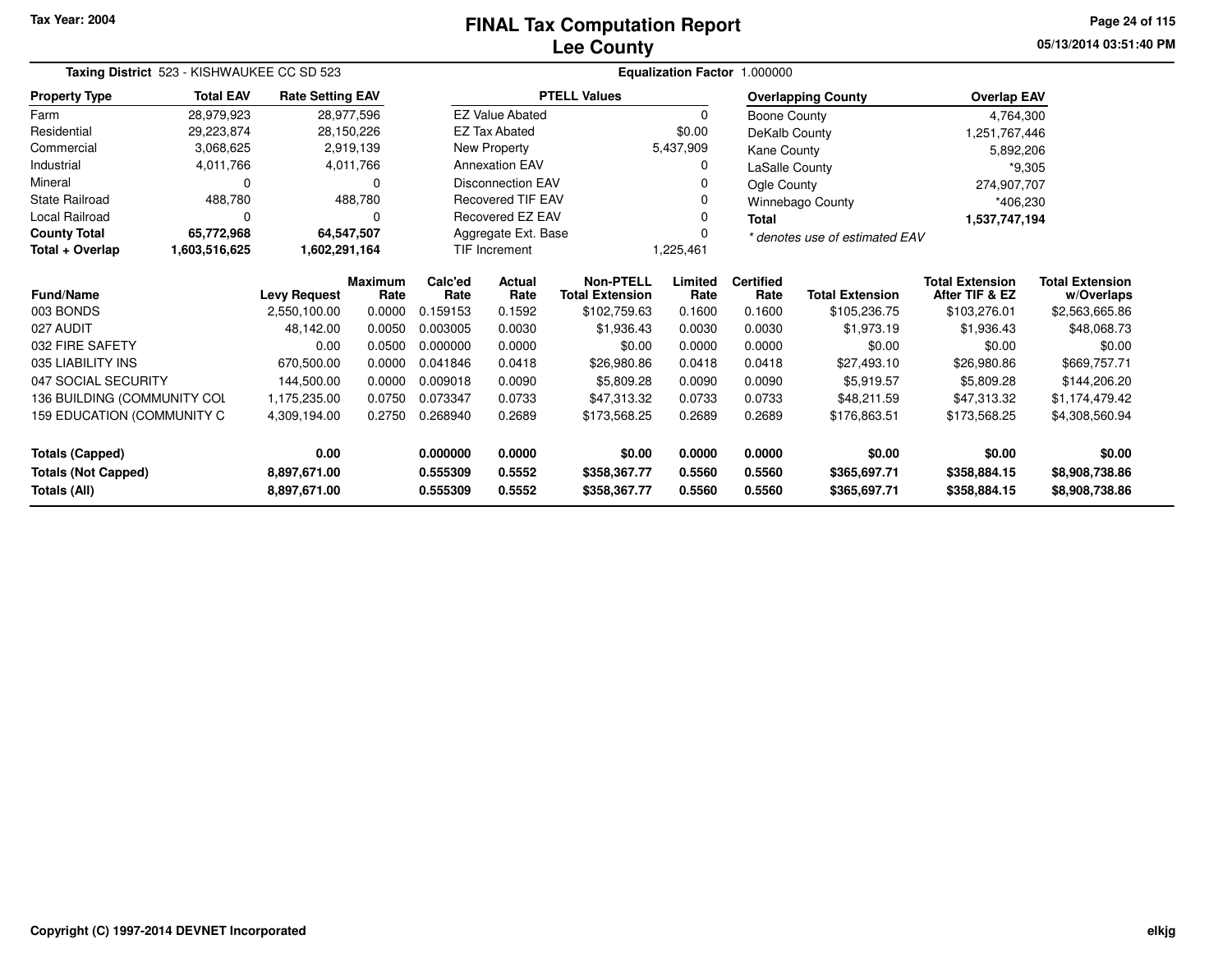# **Lee CountyFINAL Tax Computation Report**

**05/13/2014 03:51:40 PM Page 25 of 115**

| Taxing District 600 - LEE COUNTY                  |                  |                         |                        |                      |                          |                                            |                  | Equalization Factor 1.000000 |                          |                                          |                                      |  |
|---------------------------------------------------|------------------|-------------------------|------------------------|----------------------|--------------------------|--------------------------------------------|------------------|------------------------------|--------------------------|------------------------------------------|--------------------------------------|--|
| <b>Property Type</b>                              | <b>Total EAV</b> | <b>Rate Setting EAV</b> |                        |                      |                          | <b>PTELL Values</b>                        |                  |                              |                          |                                          |                                      |  |
| Farm                                              | 125,999,826      | 125,953,129             |                        |                      | <b>EZ Value Abated</b>   |                                            | 12,186,413       |                              |                          |                                          |                                      |  |
| Residential                                       | 289,978,941      | 288,832,530             |                        |                      | <b>EZ Tax Abated</b>     |                                            | \$95,736.44      |                              |                          |                                          |                                      |  |
| Commercial                                        | 60,099,430       | 54,675,107              |                        |                      | <b>New Property</b>      |                                            | 18,069,479       |                              |                          |                                          |                                      |  |
| Industrial                                        | 50,011,780       | 40,365,344              |                        |                      | <b>Annexation EAV</b>    |                                            | 0                |                              |                          |                                          |                                      |  |
| Mineral                                           | 0                |                         | n                      |                      | <b>Disconnection EAV</b> |                                            | O                |                              |                          |                                          |                                      |  |
| <b>State Railroad</b>                             | 4,065,615        |                         | 4,065,615              |                      | <b>Recovered TIF EAV</b> |                                            | $\Omega$         |                              |                          |                                          |                                      |  |
| Local Railroad                                    | 19,400           |                         | 19,400                 |                      | Recovered EZ EAV         |                                            | 3,652,460        |                              |                          |                                          |                                      |  |
| <b>County Total</b>                               | 530,174,992      | 513,911,125             |                        |                      | Aggregate Ext. Base      |                                            | 3,887,138        |                              |                          |                                          |                                      |  |
| Total + Overlap                                   | 530,174,992      | 513,911,125             |                        |                      | <b>TIF Increment</b>     |                                            | 4,077,454        |                              |                          |                                          |                                      |  |
| <b>Fund/Name</b>                                  |                  | <b>Levy Request</b>     | <b>Maximum</b><br>Rate | Calc'ed<br>Rate      | Actual<br>Rate           | <b>Non-PTELL</b><br><b>Total Extension</b> | Limited<br>Rate  | <b>Certified</b><br>Rate     | <b>Total Extension</b>   | <b>Total Extension</b><br>After TIF & EZ | <b>Total Extension</b><br>w/Overlaps |  |
| 001 COUNTY GENERAL                                |                  | 1,407,684.00            | 0.2700                 | 0.273916             | 0.2700                   | \$1,387,560.04                             | 0.2700           | 0.2700                       | \$1,431,472.48           | \$1,387,560.04                           | \$1,387,560.04                       |  |
| 005 IMRF                                          |                  | 200,000.00              | 0.0000                 | 0.038917             | 0.0389                   | \$199,911.43                               | 0.0389           | 0.0389                       | \$206,238.07             | \$199,911.43                             | \$199,911.43                         |  |
| 006 COUNTY HIGHWAY                                |                  | 525,843.00              | 0.1000                 | 0.102322             | 0.1000                   | \$513,911.13                               | 0.1000           | 0.1000                       | \$530,174.99             | \$513,911.13                             | \$513,911.13                         |  |
| 008 SPECIAL BRIDGE                                |                  | 198,538.00              | 0.0500                 | 0.038633             | 0.0386                   | \$198,369.69                               | 0.0386           | 0.0386                       | \$204,647.55             | \$198,369.69                             | \$198,369.69                         |  |
| 020 TUBERCULOSIS SANATARIU                        |                  | 9,747.00                | 0.0750                 | 0.001897             | 0.0019                   | \$9,764.31                                 | 0.0019           | 0.0019                       | \$10,073.32              | \$9,764.31                               | \$9,764.31                           |  |
| 021 FEDERAL AID SECONDARY                         |                  | 252,000.00              | 0.0500                 | 0.049036             | 0.0490                   | \$251,816.45                               | 0.0490           | 0.0490                       | \$259,785.75             | \$251,816.45                             | \$251,816.45                         |  |
| 022 COUNTY HEALTH                                 |                  | 525,843.00              | 0.1000                 | 0.102322             | 0.1000                   | \$513,911.13                               | 0.1000           | 0.1000                       | \$530,174.99             | \$513,911.13                             | \$513,911.13                         |  |
| 035 LIABILITY INS                                 |                  | 260,000.00              | 0.0000                 | 0.050592             | 0.0506                   | \$260,039.03                               | 0.0506           | 0.0506                       | \$268,268.55             | \$260,039.03                             | \$260,039.03                         |  |
| 047 SOCIAL SECURITY                               |                  | 420,000.00              | 0.0000                 | 0.081726             | 0.0817                   | \$419,865.39                               | 0.0817           | 0.0817                       | \$433,152.97             | \$419,865.39                             | \$419,865.39                         |  |
| 053 EXTENSION EDUCATION                           |                  | 124,150.00              | 0.0500                 | 0.024158             | 0.0242                   | \$124,366.49                               | 0.0242           | 0.0242                       | \$128,302.35             | \$124,366.49                             | \$124,366.49                         |  |
| 055 COUNTY VET ASSISTANCE F                       |                  | 40,000.00               | 0.0300                 | 0.007783             | 0.0078                   | \$40,085.07                                | 0.0078           | 0.0078                       | \$41,353.65              | \$40,085.07                              | \$40,085.07                          |  |
| 142 SOCIAL SERV SR CITIZENS                       |                  | 117,481.00              | 0.0250                 | 0.022860             | 0.0229                   | \$117,685.65                               | 0.0229           | 0.0229                       | \$121,410.07             | \$117,685.65                             | \$117,685.65                         |  |
| <b>Totals (Capped)</b>                            |                  | 4,081,286.00            |                        | 0.794162             | 0.7856                   | \$4,037,285.81                             | 0.7856           | 0.7856                       | \$4,165,054.74           | \$4,037,285.81                           | \$4,037,285.81                       |  |
| <b>Totals (Not Capped)</b><br><b>Totals (All)</b> |                  | 0.00<br>4,081,286.00    |                        | 0.000000<br>0.794162 | 0.0000<br>0.7856         | \$0.00<br>\$4,037,285.81                   | 0.0000<br>0.7856 | 0.0000<br>0.7856             | \$0.00<br>\$4,165,054.74 | \$0.00<br>\$4,037,285.81                 | \$0.00<br>\$4,037,285.81             |  |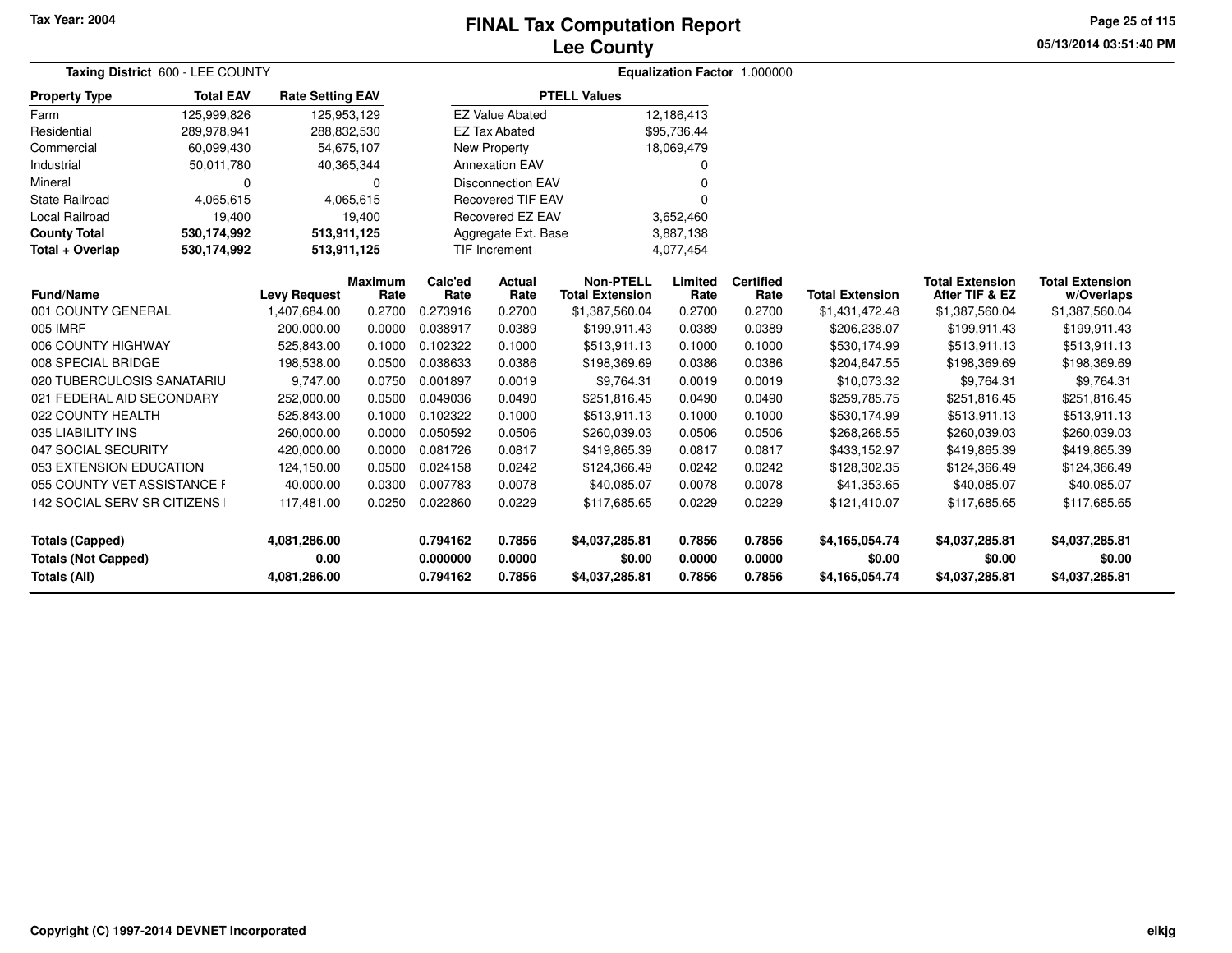# **Lee CountyFINAL Tax Computation Report**

**05/13/2014 03:51:40 PM Page 26 of 115**

| Taxing District 601 - ALTO TOWNSHIP                                  |                  |                                  |                                  |                                  |                                 |                                                           |                            | Equalization Factor 1.000000       |                                       |                                                         |                                                     |
|----------------------------------------------------------------------|------------------|----------------------------------|----------------------------------|----------------------------------|---------------------------------|-----------------------------------------------------------|----------------------------|------------------------------------|---------------------------------------|---------------------------------------------------------|-----------------------------------------------------|
| <b>Property Type</b>                                                 | <b>Total EAV</b> | <b>Rate Setting EAV</b>          |                                  |                                  |                                 | <b>PTELL Values</b>                                       |                            |                                    |                                       |                                                         |                                                     |
| Farm                                                                 | 6,383,076        |                                  | 6,383,076                        |                                  | <b>EZ Value Abated</b>          |                                                           | $\Omega$                   |                                    |                                       |                                                         |                                                     |
| Residential                                                          | 5,436,236        |                                  | 5,436,236                        |                                  | <b>EZ Tax Abated</b>            |                                                           | \$0.00                     |                                    |                                       |                                                         |                                                     |
| Commercial                                                           | 811,611          |                                  | 811,611                          |                                  | New Property                    |                                                           | 750,491                    |                                    |                                       |                                                         |                                                     |
| Industrial                                                           | 61,009           |                                  | 61,009                           |                                  | <b>Annexation EAV</b>           |                                                           | 0                          |                                    |                                       |                                                         |                                                     |
| Mineral                                                              | 0                |                                  | 0                                |                                  | <b>Disconnection EAV</b>        |                                                           |                            |                                    |                                       |                                                         |                                                     |
| State Railroad                                                       | 465,229          |                                  | 465,229                          |                                  | <b>Recovered TIF EAV</b>        |                                                           |                            |                                    |                                       |                                                         |                                                     |
| Local Railroad                                                       | 0                |                                  | 0                                |                                  | Recovered EZ EAV                |                                                           |                            |                                    |                                       |                                                         |                                                     |
| <b>County Total</b>                                                  | 13,157,161       |                                  | 13,157,161                       |                                  | Aggregate Ext. Base             |                                                           | 39,528                     |                                    |                                       |                                                         |                                                     |
| Total + Overlap                                                      | 13,157,161       |                                  | 13,157,161                       |                                  | TIF Increment                   |                                                           | 0                          |                                    |                                       |                                                         |                                                     |
| <b>Fund/Name</b><br>001 TOWN                                         |                  | <b>Levy Request</b><br>41,500.00 | <b>Maximum</b><br>Rate<br>0.4500 | Calc'ed<br>Rate<br>0.315418      | <b>Actual</b><br>Rate<br>0.3154 | <b>Non-PTELL</b><br><b>Total Extension</b><br>\$41,497.69 | Limited<br>Rate<br>0.3154  | <b>Certified</b><br>Rate<br>0.3154 | <b>Total Extension</b><br>\$41,497.69 | <b>Total Extension</b><br>After TIF & EZ<br>\$41,497.69 | <b>Total Extension</b><br>w/Overlaps<br>\$41,497.69 |
| <b>Totals (Capped)</b><br><b>Totals (Not Capped)</b><br>Totals (All) |                  | 41,500.00<br>0.00<br>41,500.00   |                                  | 0.315418<br>0.000000<br>0.315418 | 0.3154<br>0.0000<br>0.3154      | \$41,497.69<br>\$0.00<br>\$41,497.69                      | 0.3154<br>0.0000<br>0.3154 | 0.3154<br>0.0000<br>0.3154         | \$41,497.69<br>\$0.00<br>\$41,497.69  | \$41,497.69<br>\$0.00<br>\$41,497.69                    | \$41,497.69<br>\$0.00<br>\$41,497.69                |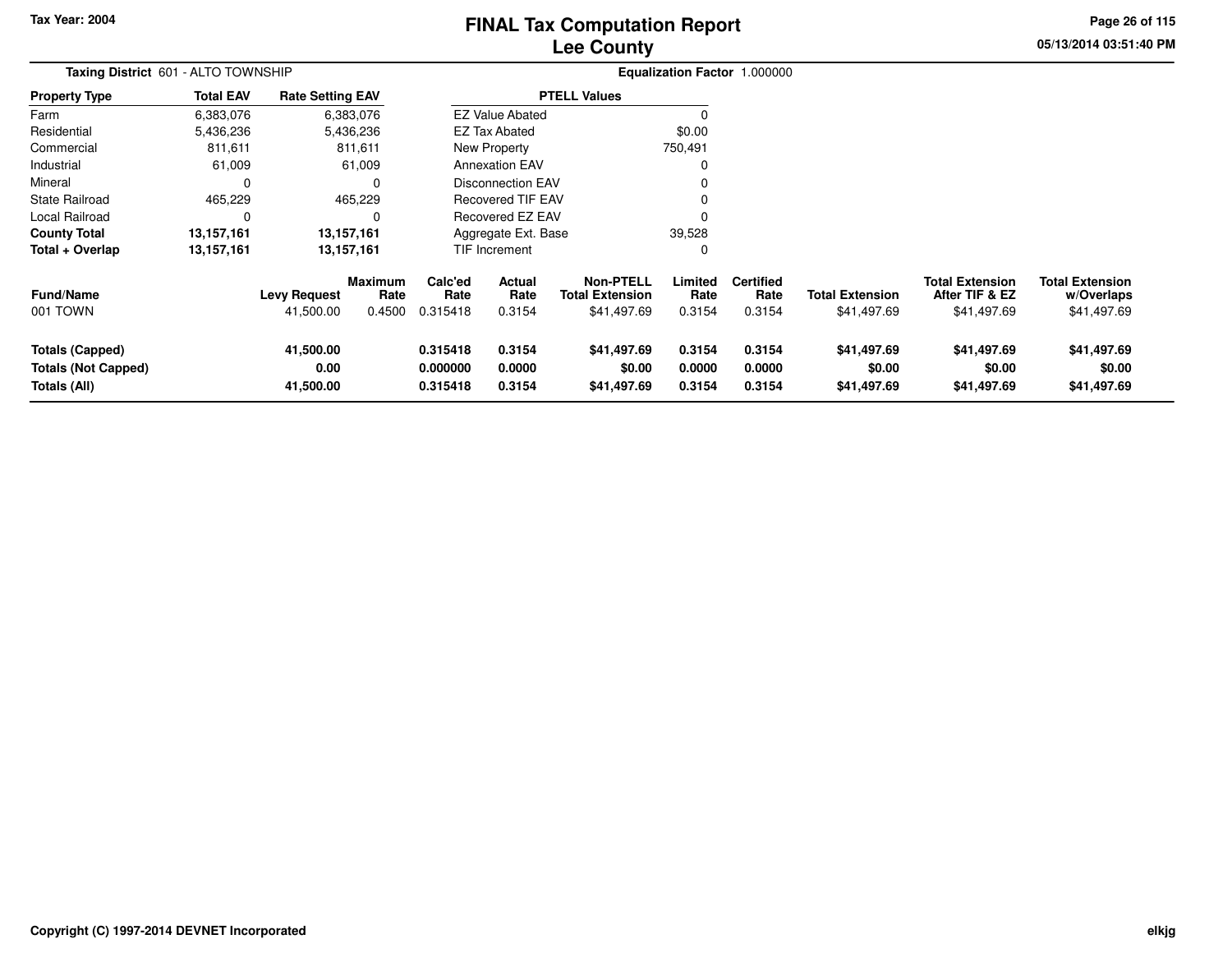# **Lee CountyFINAL Tax Computation Report**

**05/13/2014 03:51:40 PM Page 27 of 115**

| Taxing District 601RB - ALTO TWP ROAD/BRIDGE<br><b>Rate Setting EAV</b> |                  |                     |                        |                      |                          |                                            |                  | Equalization Factor 1.000000 |                                 |                                          |                                      |
|-------------------------------------------------------------------------|------------------|---------------------|------------------------|----------------------|--------------------------|--------------------------------------------|------------------|------------------------------|---------------------------------|------------------------------------------|--------------------------------------|
| <b>Property Type</b>                                                    | <b>Total EAV</b> |                     |                        |                      |                          | <b>PTELL Values</b>                        |                  |                              | <b>Road and Bridge Transfer</b> |                                          |                                      |
| Farm                                                                    | 6,383,076        |                     | 6,383,076              |                      | <b>EZ Value Abated</b>   |                                            |                  | <b>Municipality</b>          |                                 | Fund                                     | <b>Amount Extended</b>               |
| Residential                                                             | 5,436,236        |                     | 5,436,236              |                      | <b>EZ Tax Abated</b>     |                                            | \$0.00           |                              |                                 |                                          |                                      |
| Commercial                                                              | 811,611          |                     | 811,611                |                      | New Property             |                                            | 750,491          |                              | 711 - VILLAGE OF STEWARD        | 007                                      | \$1,865.04                           |
| Industrial                                                              | 61,009           |                     | 61,009                 |                      | <b>Annexation EAV</b>    |                                            | O                | <b>Total</b>                 |                                 |                                          | \$1,865.04                           |
| Mineral                                                                 | 0                |                     | 0                      |                      | <b>Disconnection EAV</b> |                                            |                  |                              |                                 |                                          |                                      |
| <b>State Railroad</b>                                                   | 465,229          |                     | 465,229                |                      | <b>Recovered TIF EAV</b> |                                            |                  |                              |                                 |                                          |                                      |
| <b>Local Railroad</b>                                                   | $\mathbf 0$      |                     | 0                      |                      | Recovered EZ EAV         |                                            |                  |                              |                                 |                                          |                                      |
| <b>County Total</b>                                                     | 13,157,161       |                     | 13,157,161             |                      | Aggregate Ext. Base      |                                            | 46,540           |                              |                                 |                                          |                                      |
| Total + Overlap                                                         | 13,157,161       |                     | 13,157,161             |                      | <b>TIF Increment</b>     |                                            | 0                |                              |                                 |                                          |                                      |
| <b>Fund/Name</b>                                                        |                  | <b>Levy Request</b> | <b>Maximum</b><br>Rate | Calc'ed<br>Rate      | Actual<br>Rate           | <b>Non-PTELL</b><br><b>Total Extension</b> | Limited<br>Rate  | <b>Certified</b><br>Rate     | <b>Total Extension</b>          | <b>Total Extension</b><br>After TIF & EZ | <b>Total Extension</b><br>w/Overlaps |
| 007 ROAD & BRIDGE                                                       |                  | 23,050.00           | 0.1650                 | 0.175190             | 0.1650                   | \$21,709.32                                | 0.1650           | 0.1650                       | \$21,709.32                     | \$21,709.32                              | \$21,709.32                          |
| 009 PERMANENT ROAD                                                      |                  | 20,920.00           | 0.1670                 | 0.159001             | 0.1590                   | \$20,919.89                                | 0.1590           | 0.1590                       | \$20,919.89                     | \$20,919.89                              | \$20,919.89                          |
| 010 EQUIPMENT & BUILDING                                                |                  | 4,895.00            | 0.0350                 | 0.037204             | 0.0350                   | \$4,605.01                                 | 0.0350           | 0.0350                       | \$4,605.01                      | \$4,605.01                               | \$4,605.01                           |
| <b>Totals (Capped)</b>                                                  |                  | 48,865.00           |                        | 0.371395             | 0.3590                   | \$47,234.22                                | 0.3590           | 0.3590                       | \$47,234.22                     | \$47,234.22                              | \$47,234.22                          |
| <b>Totals (Not Capped)</b><br>Totals (All)                              |                  | 0.00<br>48,865.00   |                        | 0.000000<br>0.371395 | 0.0000<br>0.3590         | \$0.00<br>\$47,234.22                      | 0.0000<br>0.3590 | 0.0000<br>0.3590             | \$0.00<br>\$47,234.22           | \$0.00<br>\$47,234.22                    | \$0.00<br>\$47,234.22                |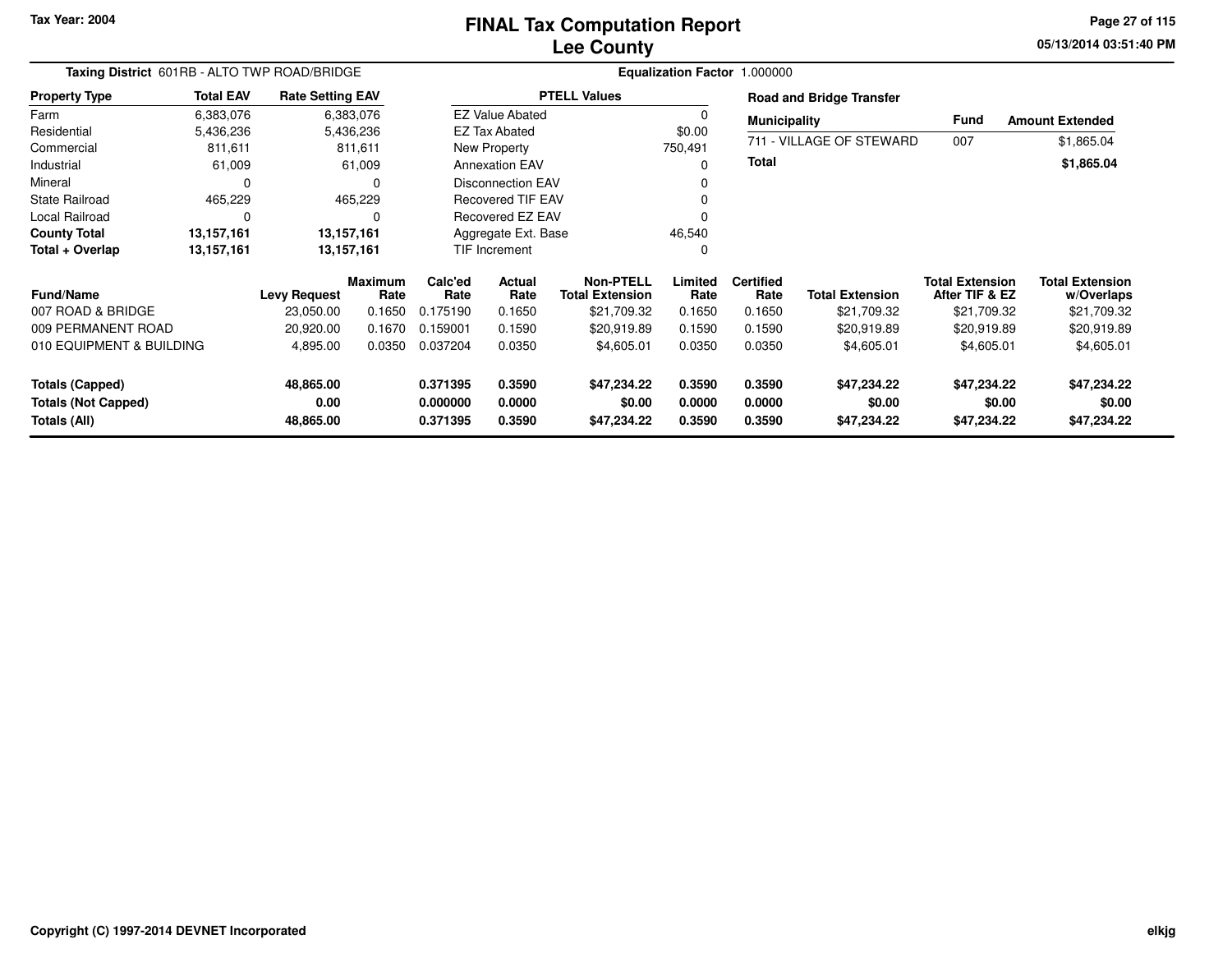# **Lee CountyFINAL Tax Computation Report**

**05/13/2014 03:51:40 PMPage 28 of 115**

| Taxing District 602 - AMBOY TOWNSHIP                                 |                  |                                |                        |                                  |                            |                                            |                            | Equalization Factor 1.000000 |                                      |                                          |                                      |
|----------------------------------------------------------------------|------------------|--------------------------------|------------------------|----------------------------------|----------------------------|--------------------------------------------|----------------------------|------------------------------|--------------------------------------|------------------------------------------|--------------------------------------|
| <b>Property Type</b>                                                 | <b>Total EAV</b> | <b>Rate Setting EAV</b>        |                        |                                  |                            | <b>PTELL Values</b>                        |                            |                              |                                      |                                          |                                      |
| Farm                                                                 | 4,217,538        |                                | 4,217,538              |                                  | <b>EZ Value Abated</b>     |                                            |                            |                              |                                      |                                          |                                      |
| Residential                                                          | 23,128,790       |                                | 23,128,790             |                                  | <b>EZ Tax Abated</b>       |                                            | \$0.00                     |                              |                                      |                                          |                                      |
| Commercial                                                           | 3,997,158        |                                | 3,997,158              |                                  | New Property               |                                            | 658,679                    |                              |                                      |                                          |                                      |
| Industrial                                                           | 4,033,063        |                                | 4,033,063              |                                  | <b>Annexation EAV</b>      |                                            |                            |                              |                                      |                                          |                                      |
| Mineral                                                              |                  |                                | 0                      |                                  | Disconnection EAV          |                                            |                            |                              |                                      |                                          |                                      |
| State Railroad                                                       | 0                |                                | $\Omega$               |                                  | <b>Recovered TIF EAV</b>   |                                            |                            |                              |                                      |                                          |                                      |
| Local Railroad                                                       | 1,800            |                                | 1,800                  |                                  | Recovered EZ EAV           |                                            |                            |                              |                                      |                                          |                                      |
| <b>County Total</b>                                                  | 35,378,349       |                                | 35,378,349             |                                  | Aggregate Ext. Base        |                                            | 74,807                     |                              |                                      |                                          |                                      |
| Total + Overlap                                                      | 35,378,349       |                                | 35,378,349             |                                  | TIF Increment              |                                            | 0                          |                              |                                      |                                          |                                      |
| <b>Fund/Name</b>                                                     |                  | <b>Levy Request</b>            | <b>Maximum</b><br>Rate | Calc'ed<br>Rate                  | Actual<br>Rate             | <b>Non-PTELL</b><br><b>Total Extension</b> | Limited<br>Rate            | <b>Certified</b><br>Rate     | <b>Total Extension</b>               | <b>Total Extension</b><br>After TIF & EZ | <b>Total Extension</b><br>w/Overlaps |
| 001 TOWN                                                             |                  | 53,547.00                      | 0.3000                 | 0.151355                         | 0.1514                     | \$53,562.82                                | 0.1497                     | 0.1497                       | \$52,961.39                          | \$52,961.39                              | \$52,961.39                          |
| 054 GENERAL ASSISTANCE                                               |                  | 25,000.00                      | 0.1000                 | 0.070665                         | 0.0707                     | \$25,012.49                                | 0.0699                     | 0.0699                       | \$24,729.47                          | \$24,729.47                              | \$24,729.47                          |
| <b>Totals (Capped)</b><br><b>Totals (Not Capped)</b><br>Totals (All) |                  | 78,547.00<br>0.00<br>78,547.00 |                        | 0.222020<br>0.000000<br>0.222020 | 0.2221<br>0.0000<br>0.2221 | \$78,575.31<br>\$0.00<br>\$78,575.31       | 0.2196<br>0.0000<br>0.2196 | 0.2196<br>0.0000<br>0.2196   | \$77,690.86<br>\$0.00<br>\$77,690.86 | \$77,690.86<br>\$0.00<br>\$77,690.86     | \$77,690.86<br>\$0.00<br>\$77,690.86 |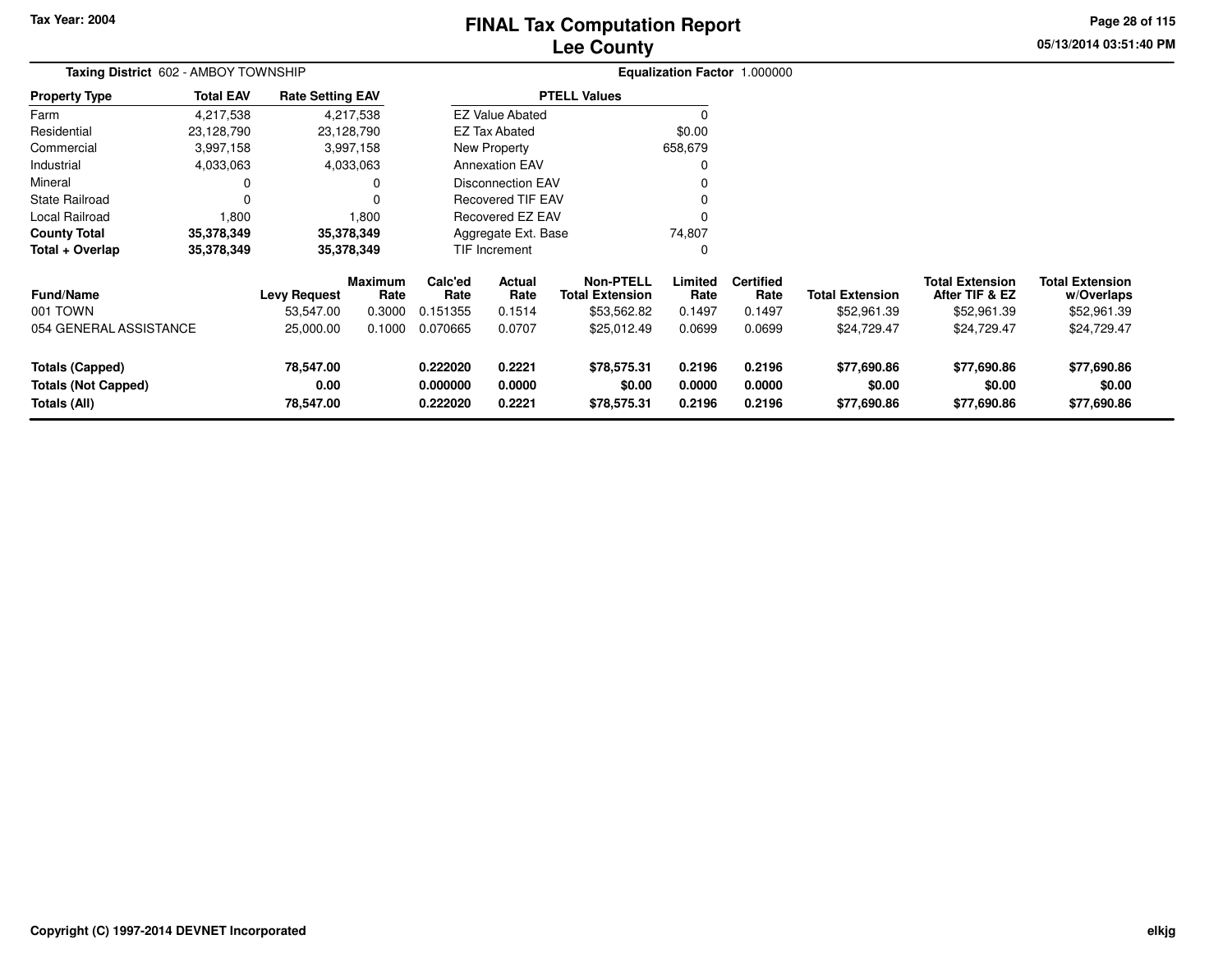## **Lee CountyFINAL Tax Computation Report**

**05/13/2014 03:51:40 PM Page 29 of 115**

| Taxing District 602RB - AMBOY TWP ROAD/BRIDGE<br><b>Total EAV</b><br><b>Rate Setting EAV</b><br><b>Property Type</b> |            |                     |                        |                 |                          | Equalization Factor 1.000000               |                 |                          |                                 |                                          |                                      |
|----------------------------------------------------------------------------------------------------------------------|------------|---------------------|------------------------|-----------------|--------------------------|--------------------------------------------|-----------------|--------------------------|---------------------------------|------------------------------------------|--------------------------------------|
|                                                                                                                      |            |                     |                        |                 |                          | <b>PTELL Values</b>                        |                 |                          | <b>Road and Bridge Transfer</b> |                                          |                                      |
| Farm                                                                                                                 | 4,217,538  |                     | 4,217,538              |                 | <b>EZ Value Abated</b>   |                                            |                 | <b>Municipality</b>      |                                 | <b>Fund</b>                              | <b>Amount Extended</b>               |
| Residential                                                                                                          | 23,128,790 |                     | 23,128,790             |                 | <b>EZ Tax Abated</b>     |                                            | \$0.00          |                          | 701 - CITY OF AMBOY             | 007                                      | \$12,145.01                          |
| Commercial                                                                                                           | 3,997,158  |                     | 3,997,158              |                 | New Property             |                                            | 658,679         |                          |                                 |                                          |                                      |
| Industrial                                                                                                           | 4,033,063  |                     | 4,033,063              |                 | <b>Annexation EAV</b>    |                                            | O               | Total                    |                                 |                                          | \$12,145.01                          |
| Mineral                                                                                                              |            |                     | 0                      |                 | <b>Disconnection EAV</b> |                                            |                 |                          |                                 |                                          |                                      |
| State Railroad                                                                                                       | $\Omega$   |                     | 0                      |                 | Recovered TIF EAV        |                                            |                 |                          |                                 |                                          |                                      |
| Local Railroad                                                                                                       | 1,800      |                     | 1,800                  |                 | Recovered EZ EAV         |                                            |                 |                          |                                 |                                          |                                      |
| <b>County Total</b>                                                                                                  | 35,378,349 |                     | 35,378,349             |                 | Aggregate Ext. Base      |                                            | 119,899         |                          |                                 |                                          |                                      |
| Total + Overlap                                                                                                      | 35,378,349 |                     | 35,378,349             |                 | <b>TIF Increment</b>     |                                            | 0               |                          |                                 |                                          |                                      |
| <b>Fund/Name</b>                                                                                                     |            | <b>Levy Request</b> | <b>Maximum</b><br>Rate | Calc'ed<br>Rate | Actual<br>Rate           | <b>Non-PTELL</b><br><b>Total Extension</b> | Limited<br>Rate | <b>Certified</b><br>Rate | <b>Total Extension</b>          | <b>Total Extension</b><br>After TIF & EZ | <b>Total Extension</b><br>w/Overlaps |
| 007 ROAD & BRIDGE                                                                                                    |            | 41,800.00           | 0.1650                 | 0.118151        | 0.1182                   | \$41,817.21                                | 0.1143          | 0.1143                   | \$40,437.45                     | \$40,437.45                              | \$40,437.45                          |
| 008 BRIDGE JOINT                                                                                                     |            | 11,494.00           | 0.0500                 | 0.032489        | 0.0325                   | \$11,497.96                                | 0.0325          | 0.0325                   | \$11,497.96                     | \$11,497.96                              | \$11,497.96                          |
| 009 PERMANENT ROAD                                                                                                   |            | 58,600.00           | 0.1670                 | 0.165638        | 0.1656                   | \$58,586.55                                | 0.1656          | 0.1656                   | \$58,586.55                     | \$58,586.55                              | \$58,586.55                          |
| 010 EQUIPMENT & BUILDING                                                                                             |            | 8,500.00            | 0.0350                 | 0.024026        | 0.0240                   | \$8,490.80                                 | 0.0240          | 0.0240                   | \$8,490.80                      | \$8,490.80                               | \$8,490.80                           |
| 035 LIABILITY INS                                                                                                    |            | 5,500.00            | 0.0000                 | 0.015546        | 0.0155                   | \$5,483.64                                 | 0.0155          | 0.0155                   | \$5,483.64                      | \$5,483.64                               | \$5,483.64                           |
| <b>Totals (Capped)</b>                                                                                               |            | 125,894.00          |                        | 0.355850        | 0.3558                   | \$125,876.16                               | 0.3519          | 0.3519                   | \$124,496.40                    | \$124,496.40                             | \$124,496.40                         |
| <b>Totals (Not Capped)</b>                                                                                           |            | 0.00                |                        | 0.000000        | 0.0000                   | \$0.00                                     | 0.0000          | 0.0000                   | \$0.00                          | \$0.00                                   | \$0.00                               |
| Totals (All)                                                                                                         |            | 125,894.00          |                        | 0.355850        | 0.3558                   | \$125,876.16                               | 0.3519          | 0.3519                   | \$124,496.40                    | \$124,496.40                             | \$124,496.40                         |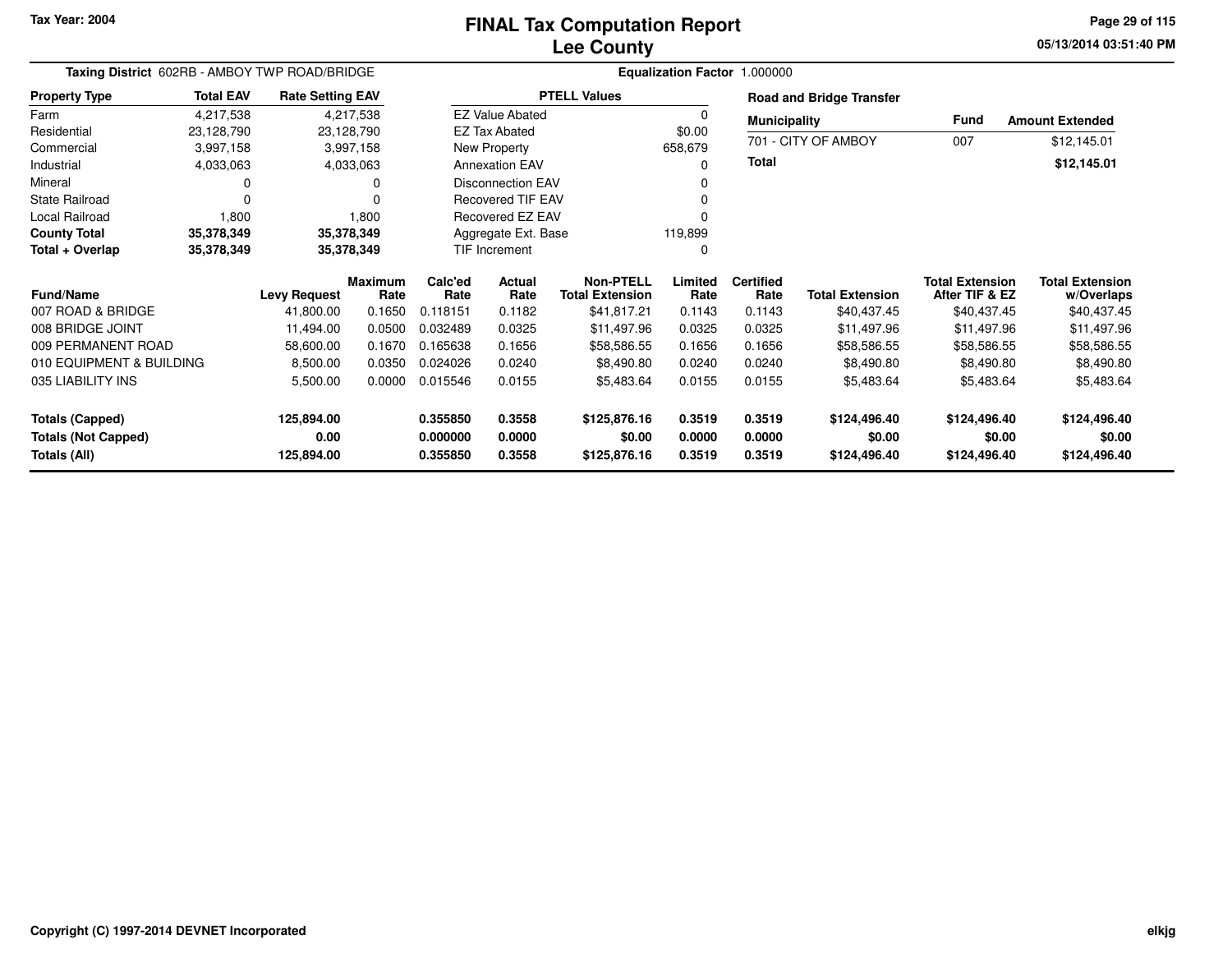# **Lee CountyFINAL Tax Computation Report**

**05/13/2014 03:51:40 PMPage 30 of 115**

| Taxing District 603 - ASHTON TOWNSHIP                                |                  |                                |                        |                                  |                            |                                            |                            | Equalization Factor 1.000000 |                                      |                                          |                                      |
|----------------------------------------------------------------------|------------------|--------------------------------|------------------------|----------------------------------|----------------------------|--------------------------------------------|----------------------------|------------------------------|--------------------------------------|------------------------------------------|--------------------------------------|
| <b>Property Type</b>                                                 | <b>Total EAV</b> | <b>Rate Setting EAV</b>        |                        |                                  |                            | <b>PTELL Values</b>                        |                            |                              |                                      |                                          |                                      |
| Farm                                                                 | 3,098,793        |                                | 3,098,793              |                                  | <b>EZ Value Abated</b>     |                                            |                            |                              |                                      |                                          |                                      |
| Residential                                                          | 9,650,059        |                                | 9,650,059              |                                  | EZ Tax Abated              |                                            | \$0.00                     |                              |                                      |                                          |                                      |
| Commercial                                                           | 3,251,216        |                                | 3,251,216              |                                  | New Property               |                                            | 693,255                    |                              |                                      |                                          |                                      |
| Industrial                                                           | 4,219,742        |                                | 4,219,742              |                                  | <b>Annexation EAV</b>      |                                            |                            |                              |                                      |                                          |                                      |
| Mineral                                                              | 0                |                                | 0                      |                                  | <b>Disconnection EAV</b>   |                                            |                            |                              |                                      |                                          |                                      |
| <b>State Railroad</b>                                                | 552,461          |                                | 552,461                |                                  | Recovered TIF EAV          |                                            |                            |                              |                                      |                                          |                                      |
| Local Railroad                                                       | 0                |                                | 0                      |                                  | Recovered EZ EAV           |                                            |                            |                              |                                      |                                          |                                      |
| <b>County Total</b>                                                  | 20,772,271       |                                | 20,772,271             |                                  | Aggregate Ext. Base        |                                            | 33,501                     |                              |                                      |                                          |                                      |
| Total + Overlap                                                      | 20,772,271       |                                | 20,772,271             |                                  | <b>TIF Increment</b>       |                                            | 0                          |                              |                                      |                                          |                                      |
| <b>Fund/Name</b>                                                     |                  | <b>Levy Request</b>            | <b>Maximum</b><br>Rate | Calc'ed<br>Rate                  | Actual<br>Rate             | <b>Non-PTELL</b><br><b>Total Extension</b> | Limited<br>Rate            | <b>Certified</b><br>Rate     | <b>Total Extension</b>               | <b>Total Extension</b><br>After TIF & EZ | <b>Total Extension</b><br>w/Overlaps |
| 001 TOWN                                                             |                  | 30,450.00                      | 0.4400                 | 0.146590                         | 0.1466                     | \$30,452.15                                | 0.1466                     | 0.1466                       | \$30,452.15                          | \$30,452.15                              | \$30,452.15                          |
| 054 GENERAL ASSISTANCE                                               |                  | 4,725.00                       | 0.1000                 | 0.022747                         | 0.0227                     | \$4,715.31                                 | 0.0227                     | 0.0227                       | \$4,715.31                           | \$4,715.31                               | \$4,715.31                           |
| <b>Totals (Capped)</b><br><b>Totals (Not Capped)</b><br>Totals (All) |                  | 35,175.00<br>0.00<br>35,175.00 |                        | 0.169337<br>0.000000<br>0.169337 | 0.1693<br>0.0000<br>0.1693 | \$35,167.46<br>\$0.00<br>\$35,167.46       | 0.1693<br>0.0000<br>0.1693 | 0.1693<br>0.0000<br>0.1693   | \$35,167.46<br>\$0.00<br>\$35,167.46 | \$35,167.46<br>\$0.00<br>\$35,167.46     | \$35,167.46<br>\$0.00<br>\$35,167.46 |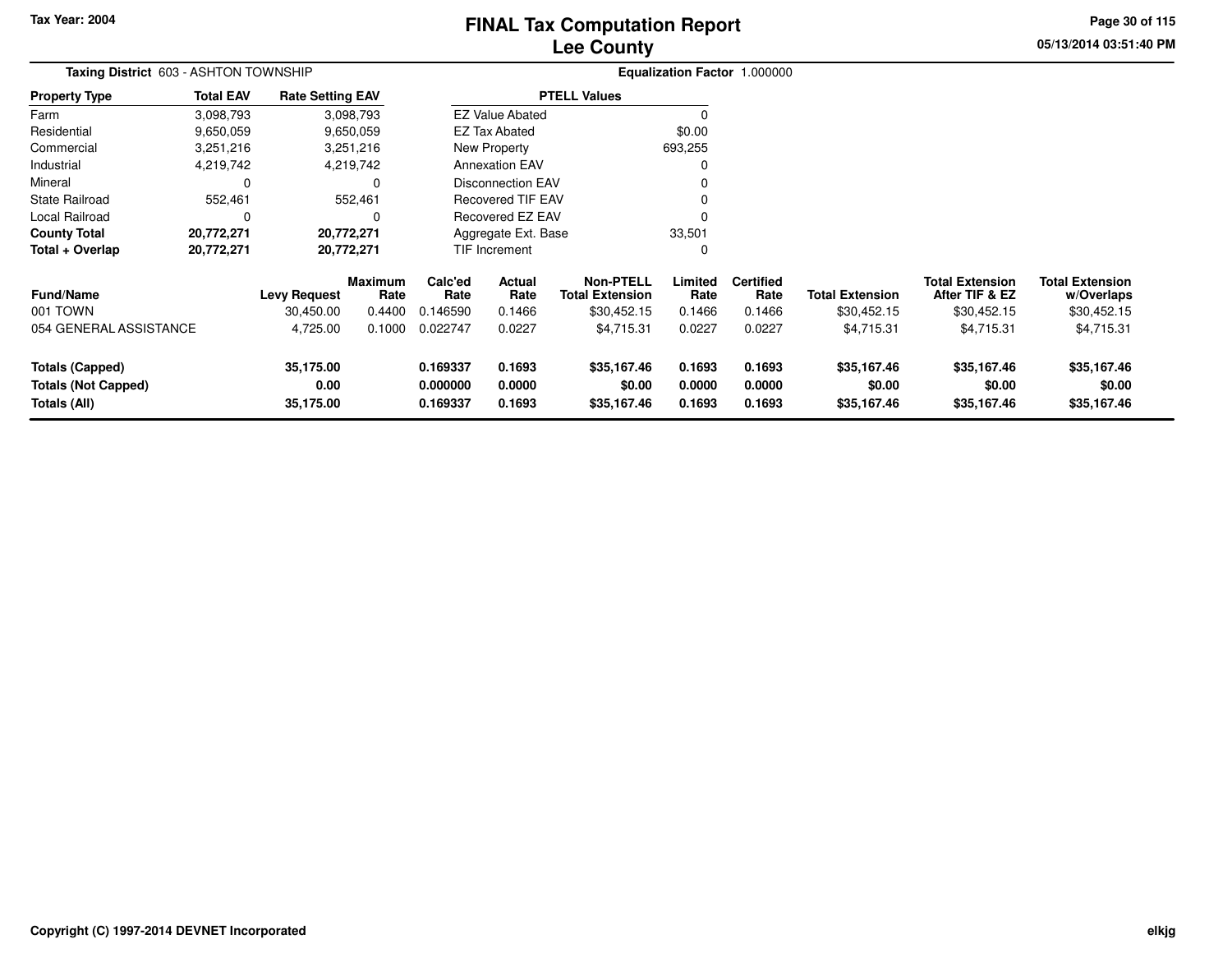**05/13/2014 03:51:40 PM Page 31 of 115**

| Taxing District 603RB - ASHTON TWP ROAD/BRIDGE<br><b>Total EAV</b><br><b>Rate Setting EAV</b> |                        |                     |                        |                      |                                                |                                            | Equalization Factor 1.000000 |                          |                                 |                                          |                                      |
|-----------------------------------------------------------------------------------------------|------------------------|---------------------|------------------------|----------------------|------------------------------------------------|--------------------------------------------|------------------------------|--------------------------|---------------------------------|------------------------------------------|--------------------------------------|
| <b>Property Type</b>                                                                          |                        |                     |                        |                      |                                                | <b>PTELL Values</b>                        |                              |                          | <b>Road and Bridge Transfer</b> |                                          |                                      |
| Farm<br>Residential                                                                           | 3,098,793<br>9,650,059 |                     | 3,098,793<br>9,650,059 |                      | <b>EZ Value Abated</b><br><b>EZ Tax Abated</b> |                                            | 0<br>\$0.00                  | <b>Municipality</b>      |                                 | <b>Fund</b>                              | <b>Amount Extended</b>               |
| Commercial                                                                                    | 3,251,216              |                     | 3,251,216              |                      | New Property                                   |                                            | 693,255                      |                          | 702 - VILLAGE OF ASHTON         | 007                                      | \$8,305.10                           |
| Industrial                                                                                    | 4,219,742              |                     | 4,219,742              |                      | <b>Annexation EAV</b>                          |                                            | 0                            | <b>Total</b>             |                                 |                                          | \$8,305.10                           |
| Mineral                                                                                       | 0                      |                     | 0                      |                      | <b>Disconnection EAV</b>                       |                                            | 0                            |                          |                                 |                                          |                                      |
| <b>State Railroad</b>                                                                         | 552,461                |                     | 552,461                |                      | <b>Recovered TIF EAV</b>                       |                                            |                              |                          |                                 |                                          |                                      |
| Local Railroad                                                                                | $\Omega$               |                     | 0                      |                      | Recovered EZ EAV                               |                                            | 0                            |                          |                                 |                                          |                                      |
| <b>County Total</b>                                                                           | 20,772,271             | 20,772,271          |                        |                      | Aggregate Ext. Base                            |                                            | 69,303                       |                          |                                 |                                          |                                      |
| Total + Overlap                                                                               | 20,772,271             | 20,772,271          |                        |                      | TIF Increment                                  |                                            | 0                            |                          |                                 |                                          |                                      |
| <b>Fund/Name</b>                                                                              |                        | <b>Levy Request</b> | <b>Maximum</b><br>Rate | Calc'ed<br>Rate      | Actual<br>Rate                                 | <b>Non-PTELL</b><br><b>Total Extension</b> | Limited<br>Rate              | <b>Certified</b><br>Rate | <b>Total Extension</b>          | <b>Total Extension</b><br>After TIF & EZ | <b>Total Extension</b><br>w/Overlaps |
| 007 ROAD & BRIDGE                                                                             |                        | 32,568.00           | 0.1650                 | 0.156786             | 0.1568                                         | \$32,570.92                                | 0.1568                       | 0.1568                   | \$32,570.92                     | \$32,570.92                              | \$32,570.92                          |
| 008 BRIDGE JOINT                                                                              |                        | 6,300.00            | 0.0500                 | 0.030329             | 0.0303                                         | \$6,294.00                                 | 0.0303                       | 0.0303                   | \$6,294.00                      | \$6,294.00                               | \$6,294.00                           |
| 009 PERMANENT ROAD                                                                            |                        | 28,500.00           | 0.1670                 | 0.137202             | 0.1372                                         | \$28,499.56                                | 0.1372                       | 0.1372                   | \$28,499.56                     | \$28,499.56                              | \$28,499.56                          |
| 010 EQUIPMENT & BUILDING                                                                      |                        | 5,400.00            | 0.0350                 | 0.025996             | 0.0260                                         | \$5,400.79                                 | 0.0260                       | 0.0260                   | \$5,400.79                      | \$5,400.79                               | \$5,400.79                           |
| <b>Totals (Capped)</b>                                                                        |                        | 72,768.00           |                        | 0.350313             | 0.3503                                         | \$72,765.27                                | 0.3503                       | 0.3503                   | \$72,765.27                     | \$72,765.27                              | \$72,765.27                          |
| <b>Totals (Not Capped)</b><br>Totals (All)                                                    |                        | 0.00<br>72,768.00   |                        | 0.000000<br>0.350313 | 0.0000<br>0.3503                               | \$0.00<br>\$72,765.27                      | 0.0000<br>0.3503             | 0.0000<br>0.3503         | \$0.00<br>\$72,765.27           | \$0.00<br>\$72,765.27                    | \$0.00<br>\$72,765.27                |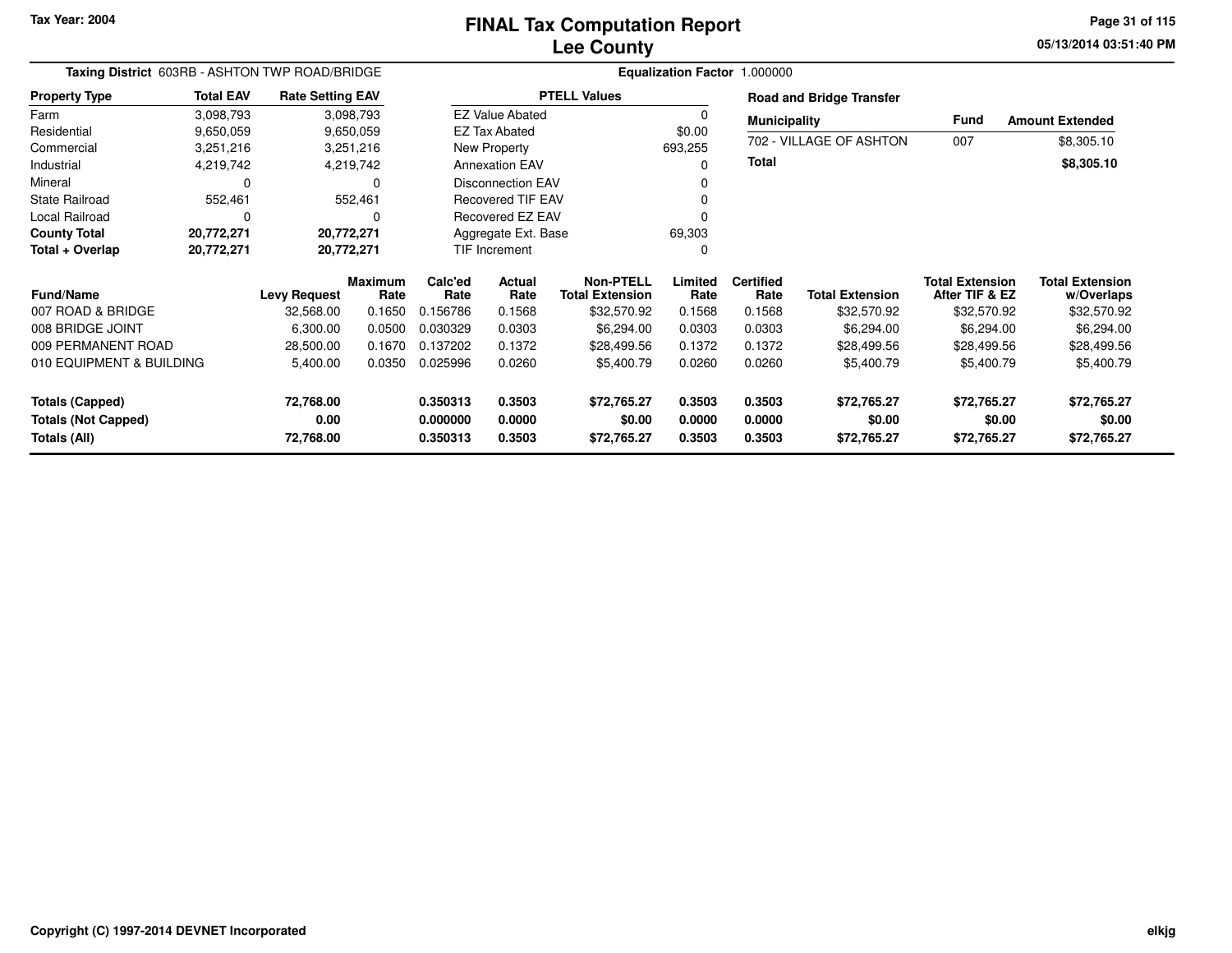**05/13/2014 03:51:40 PM Page 32 of 115**

| Taxing District 604 - BRADFORD TOWNSHIP                       |                  |                                |                        |                                  |                            | Equalization Factor 1.000000               |                            |                            |                                      |                                          |                                      |
|---------------------------------------------------------------|------------------|--------------------------------|------------------------|----------------------------------|----------------------------|--------------------------------------------|----------------------------|----------------------------|--------------------------------------|------------------------------------------|--------------------------------------|
| <b>Property Type</b>                                          | <b>Total EAV</b> | <b>Rate Setting EAV</b>        |                        |                                  |                            | <b>PTELL Values</b>                        |                            |                            |                                      |                                          |                                      |
| Farm                                                          | 7,873,039        |                                | 7,873,039              |                                  | <b>EZ Value Abated</b>     |                                            |                            |                            |                                      |                                          |                                      |
| Residential                                                   | 1,840,450        |                                | 1,840,450              |                                  | <b>EZ Tax Abated</b>       |                                            | \$0.00                     |                            |                                      |                                          |                                      |
| Commercial                                                    | 2,207            |                                | 2,207                  |                                  | New Property               |                                            | 90,460                     |                            |                                      |                                          |                                      |
| Industrial                                                    | 43               |                                | 43                     |                                  | <b>Annexation EAV</b>      |                                            |                            |                            |                                      |                                          |                                      |
| Mineral                                                       | 0                |                                | 0                      |                                  | <b>Disconnection EAV</b>   |                                            |                            |                            |                                      |                                          |                                      |
| <b>State Railroad</b>                                         | 0                |                                | 0                      |                                  | <b>Recovered TIF EAV</b>   |                                            |                            |                            |                                      |                                          |                                      |
| Local Railroad                                                | 0                |                                |                        |                                  | Recovered EZ EAV           |                                            |                            |                            |                                      |                                          |                                      |
| <b>County Total</b>                                           | 9,715,739        |                                | 9,715,739              |                                  | Aggregate Ext. Base        |                                            | 28,411                     |                            |                                      |                                          |                                      |
| Total + Overlap                                               | 9,715,739        |                                | 9,715,739              |                                  | TIF Increment              |                                            | 0                          |                            |                                      |                                          |                                      |
| <b>Fund/Name</b>                                              |                  | <b>Levy Request</b>            | <b>Maximum</b><br>Rate | Calc'ed<br>Rate                  | <b>Actual</b><br>Rate      | <b>Non-PTELL</b><br><b>Total Extension</b> | Limited<br>Rate            | <b>Certified</b><br>Rate   | Total Extension                      | <b>Total Extension</b><br>After TIF & EZ | <b>Total Extension</b><br>w/Overlaps |
| 001 TOWN                                                      |                  | 29,300.00                      | 0.4500                 | 0.301573                         | 0.3016                     | \$29,302.67                                | 0.2959                     | 0.2959                     | \$28,748.87                          | \$28,748.87                              | \$28,748.87                          |
| 027 AUDIT                                                     |                  | 520.00                         | 0.0050                 | 0.005352                         | 0.0050                     | \$485.79                                   | 0.0049                     | 0.0049                     | \$476.07                             | \$476.07                                 | \$476.07                             |
| Totals (Capped)<br><b>Totals (Not Capped)</b><br>Totals (All) |                  | 29,820.00<br>0.00<br>29,820.00 |                        | 0.306925<br>0.000000<br>0.306925 | 0.3066<br>0.0000<br>0.3066 | \$29,788.46<br>\$0.00<br>\$29,788.46       | 0.3008<br>0.0000<br>0.3008 | 0.3008<br>0.0000<br>0.3008 | \$29,224.94<br>\$0.00<br>\$29,224.94 | \$29,224.94<br>\$0.00<br>\$29,224.94     | \$29,224.94<br>\$0.00<br>\$29,224.94 |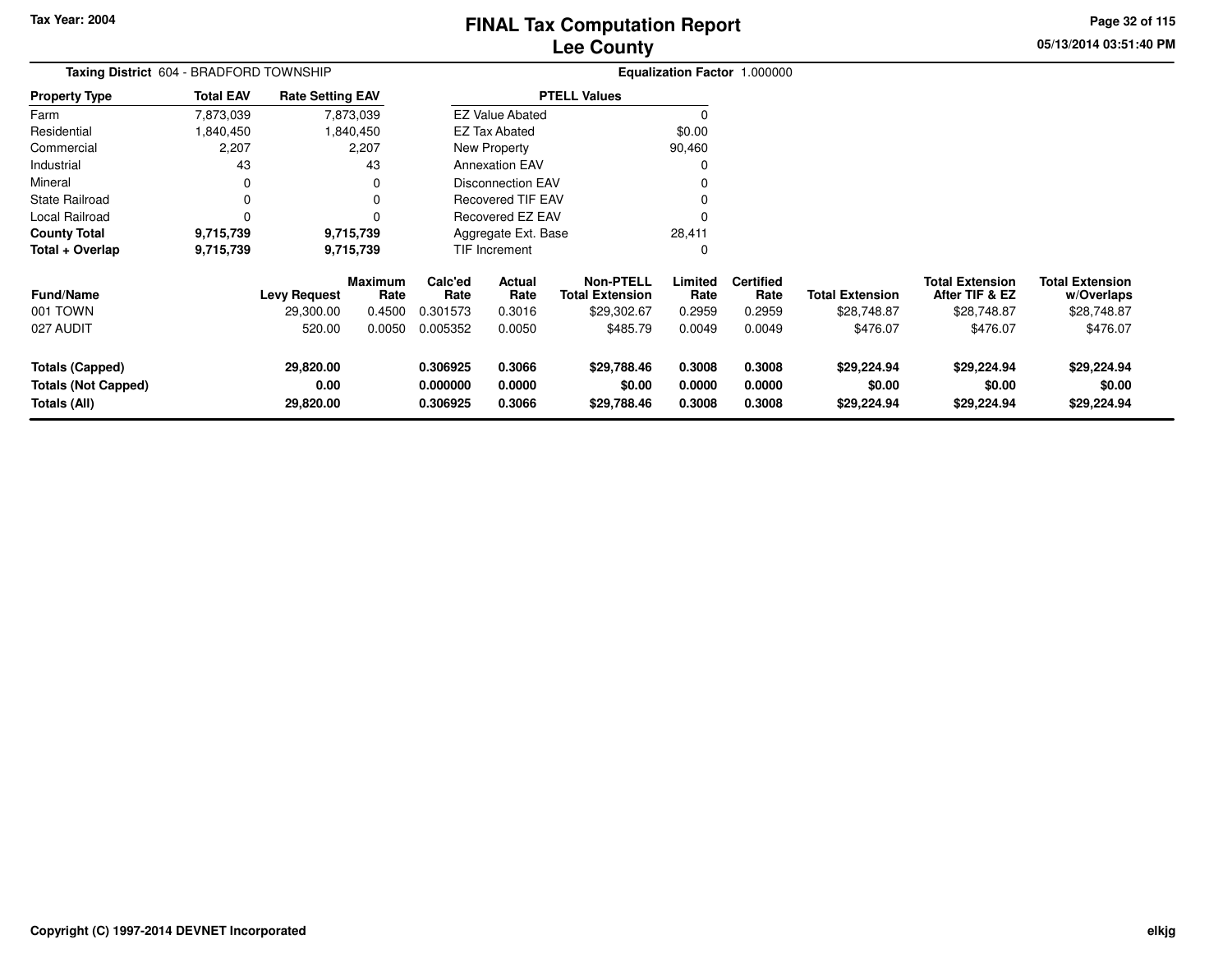**05/13/2014 03:51:40 PMPage 33 of 115**

| Taxing District 604RB - BRADFORD TWP ROAD/BRIDGE |                  |                         |                 |                 |                          | Equalization Factor 1.000000               |                 |                          |                        |                                          |                                      |
|--------------------------------------------------|------------------|-------------------------|-----------------|-----------------|--------------------------|--------------------------------------------|-----------------|--------------------------|------------------------|------------------------------------------|--------------------------------------|
| <b>Property Type</b>                             | <b>Total EAV</b> | <b>Rate Setting EAV</b> |                 |                 |                          | <b>PTELL Values</b>                        |                 |                          |                        |                                          |                                      |
| Farm                                             | 7,873,039        |                         | 7,873,039       |                 | <b>EZ Value Abated</b>   |                                            | $\Omega$        |                          |                        |                                          |                                      |
| Residential                                      | 1,840,450        |                         | 1,840,450       |                 | EZ Tax Abated            |                                            | \$0.00          |                          |                        |                                          |                                      |
| Commercial                                       | 2,207            |                         | 2,207           |                 | New Property             |                                            | 90,460          |                          |                        |                                          |                                      |
| Industrial                                       | 43               |                         | 43              |                 | <b>Annexation EAV</b>    |                                            | $\Omega$        |                          |                        |                                          |                                      |
| Mineral                                          | 0                |                         | 0               |                 | <b>Disconnection EAV</b> |                                            |                 |                          |                        |                                          |                                      |
| <b>State Railroad</b>                            | 0                |                         | 0               |                 | <b>Recovered TIF EAV</b> |                                            |                 |                          |                        |                                          |                                      |
| Local Railroad                                   | 0                |                         | 0               |                 | Recovered EZ EAV         |                                            | 0               |                          |                        |                                          |                                      |
| <b>County Total</b>                              | 9,715,739        |                         | 9,715,739       |                 | Aggregate Ext. Base      |                                            | 46,788          |                          |                        |                                          |                                      |
| Total + Overlap                                  | 9,715,739        | 9,715,739               |                 | TIF Increment   |                          |                                            | $\Omega$        |                          |                        |                                          |                                      |
| <b>Fund/Name</b>                                 |                  | <b>Levy Request</b>     | Maximum<br>Rate | Calc'ed<br>Rate | Actual<br>Rate           | <b>Non-PTELL</b><br><b>Total Extension</b> | Limited<br>Rate | <b>Certified</b><br>Rate | <b>Total Extension</b> | <b>Total Extension</b><br>After TIF & EZ | <b>Total Extension</b><br>w/Overlaps |
| 007 ROAD & BRIDGE                                |                  | 17,650.00               | 0.1650          | 0.181664        | 0.1650                   | \$16,030.97                                | 0.1650          | 0.1650                   | \$16,030.97            | \$16,030.97                              | \$16,030.97                          |
| 008 BRIDGE JOINT                                 |                  | 5,200.00                | 0.0500          | 0.053521        | 0.0500                   | \$4,857.87                                 | 0.0500          | 0.0500                   | \$4,857.87             | \$4,857.87                               | \$4,857.87                           |
| 009 PERMANENT ROAD                               |                  | 17,850.00               | 0.1670          | 0.183723        | 0.1670                   | \$16,225.28                                | 0.1670          | 0.1670                   | \$16,225.28            | \$16,225.28                              | \$16,225.28                          |
| 010 EQUIPMENT & BUILDING                         |                  | 3,700.00                | 0.0350          | 0.038083        | 0.0350                   | \$3,400.51                                 | 0.0350          | 0.0350                   | \$3,400.51             | \$3,400.51                               | \$3,400.51                           |
| 090 ROAD DAMAGE                                  |                  | 3,400.00                | 0.0330          | 0.034995        | 0.0330                   | \$3,206.19                                 | 0.0330          | 0.0330                   | \$3,206.19             | \$3,206.19                               | \$3,206.19                           |
| <b>Totals (Capped)</b>                           |                  | 47,800.00               |                 | 0.491986        | 0.4500                   | \$43,720.82                                | 0.4500          | 0.4500                   | \$43,720.82            | \$43,720.82                              | \$43,720.82                          |
| <b>Totals (Not Capped)</b>                       |                  | 0.00                    |                 | 0.000000        | 0.0000                   | \$0.00                                     | 0.0000          | 0.0000                   | \$0.00                 | \$0.00                                   | \$0.00                               |
| Totals (All)                                     |                  | 47,800.00               |                 | 0.491986        | 0.4500                   | \$43,720.82                                | 0.4500          | 0.4500                   | \$43,720.82            | \$43,720.82                              | \$43,720.82                          |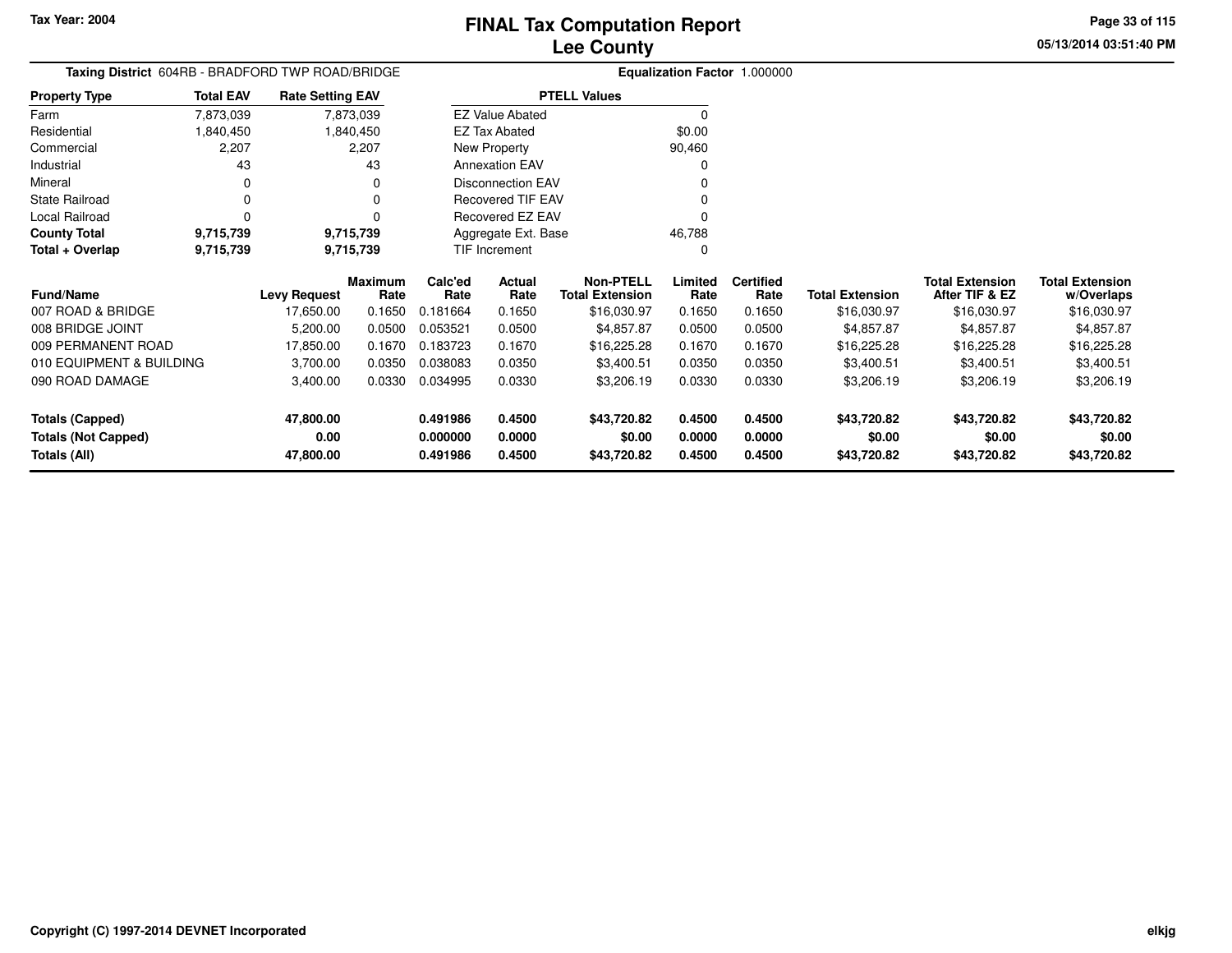# **Lee CountyFINAL Tax Computation Report**

**05/13/2014 03:51:40 PMPage 34 of 115**

| Taxing District 605 - BROOKLYN TOWNSHIP                              |                  |                                |                        |                                  |                            |                                            |                            | Equalization Factor 1.000000 |                                      |                                          |                                      |
|----------------------------------------------------------------------|------------------|--------------------------------|------------------------|----------------------------------|----------------------------|--------------------------------------------|----------------------------|------------------------------|--------------------------------------|------------------------------------------|--------------------------------------|
| <b>Property Type</b>                                                 | <b>Total EAV</b> | <b>Rate Setting EAV</b>        |                        |                                  |                            | <b>PTELL Values</b>                        |                            |                              |                                      |                                          |                                      |
| Farm                                                                 | 7,609,232        |                                | 7,609,232              |                                  | <b>EZ Value Abated</b>     |                                            |                            |                              |                                      |                                          |                                      |
| Residential                                                          | 6,397,259        |                                | 6,397,259              |                                  | EZ Tax Abated              |                                            | \$0.00                     |                              |                                      |                                          |                                      |
| Commercial                                                           | 513,337          |                                | 513,337                |                                  | New Property               |                                            | 347,945                    |                              |                                      |                                          |                                      |
| Industrial                                                           | 257,910          |                                | 257,910                |                                  | <b>Annexation EAV</b>      |                                            | 0                          |                              |                                      |                                          |                                      |
| Mineral                                                              | 0                |                                |                        |                                  | <b>Disconnection EAV</b>   |                                            |                            |                              |                                      |                                          |                                      |
| State Railroad                                                       | 0                |                                |                        |                                  | <b>Recovered TIF EAV</b>   |                                            |                            |                              |                                      |                                          |                                      |
| Local Railroad                                                       | 1,610            |                                | 1,610                  |                                  | Recovered EZ EAV           |                                            | ŋ                          |                              |                                      |                                          |                                      |
| <b>County Total</b>                                                  | 14,779,348       |                                | 14,779,348             |                                  | Aggregate Ext. Base        |                                            | 39,410                     |                              |                                      |                                          |                                      |
| Total + Overlap                                                      | 14,779,348       |                                | 14,779,348             |                                  | TIF Increment              |                                            | 0                          |                              |                                      |                                          |                                      |
| <b>Fund/Name</b>                                                     |                  | <b>Levy Request</b>            | <b>Maximum</b><br>Rate | Calc'ed<br>Rate                  | Actual<br>Rate             | <b>Non-PTELL</b><br><b>Total Extension</b> | Limited<br>Rate            | <b>Certified</b><br>Rate     | <b>Total Extension</b>               | <b>Total Extension</b><br>After TIF & EZ | <b>Total Extension</b><br>w/Overlaps |
| 001 TOWN                                                             |                  | 37,239.00                      | 0.4500                 | 0.251967                         | 0.2520                     | \$37,243.96                                | 0.2505                     | 0.2505                       | \$37,022.27                          | \$37,022.27                              | \$37,022.27                          |
| 035 LIABILITY INS                                                    |                  | 4,141.00                       | 0.0000                 | 0.028019                         | 0.0280                     | \$4,138.22                                 | 0.0278                     | 0.0278                       | \$4,108.66                           | \$4,108.66                               | \$4,108.66                           |
| <b>Totals (Capped)</b><br><b>Totals (Not Capped)</b><br>Totals (All) |                  | 41,380.00<br>0.00<br>41,380.00 |                        | 0.279986<br>0.000000<br>0.279986 | 0.2800<br>0.0000<br>0.2800 | \$41,382.18<br>\$0.00<br>\$41,382.18       | 0.2783<br>0.0000<br>0.2783 | 0.2783<br>0.0000<br>0.2783   | \$41,130.93<br>\$0.00<br>\$41,130.93 | \$41,130.93<br>\$0.00<br>\$41,130.93     | \$41,130.93<br>\$0.00<br>\$41,130.93 |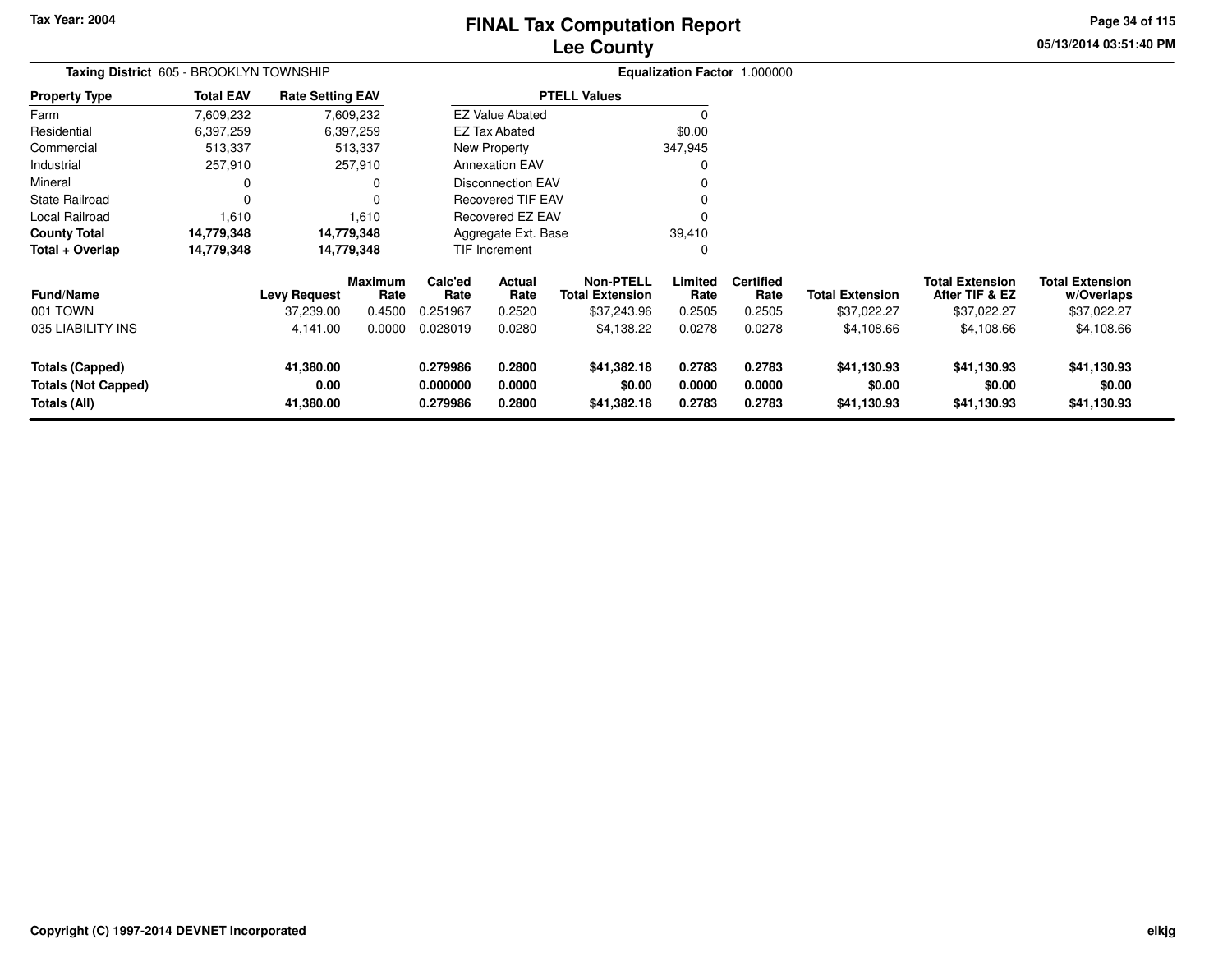**05/13/2014 03:51:40 PM Page 35 of 115**

| Taxing District 605RB - BROOKLYN TWP ROAD/BRIDGE<br><b>Rate Setting EAV</b> |                  |                     |                        |                 |                          |                                            | Equalization Factor 1.000000 |                          |                                  |                                          |                                      |
|-----------------------------------------------------------------------------|------------------|---------------------|------------------------|-----------------|--------------------------|--------------------------------------------|------------------------------|--------------------------|----------------------------------|------------------------------------------|--------------------------------------|
| <b>Property Type</b>                                                        | <b>Total EAV</b> |                     |                        |                 |                          | <b>PTELL Values</b>                        |                              |                          | <b>Road and Bridge Transfer</b>  |                                          |                                      |
| Farm                                                                        | 7,609,232        |                     | 7,609,232              |                 | <b>EZ Value Abated</b>   |                                            | 0                            | <b>Municipality</b>      |                                  | Fund                                     | <b>Amount Extended</b>               |
| Residential                                                                 | 6,397,259        |                     | 6,397,259              |                 | <b>EZ Tax Abated</b>     |                                            | \$0.00                       |                          | 703 - VILLAGE OF COMPTON         | 007                                      | \$2,229.67                           |
| Commercial                                                                  | 513,337          |                     | 513,337                |                 | New Property             |                                            | 347,945                      |                          |                                  |                                          |                                      |
| Industrial                                                                  | 257,910          |                     | 257,910                |                 | <b>Annexation EAV</b>    |                                            | 0                            |                          | 713 - VILLAGE OF WEST BROOKL'007 |                                          | \$1,052.49                           |
| Mineral                                                                     |                  |                     | O                      |                 | <b>Disconnection EAV</b> |                                            | 0                            | <b>Total</b>             |                                  |                                          | \$3,282.16                           |
| <b>State Railroad</b>                                                       | 0                |                     |                        |                 | <b>Recovered TIF EAV</b> |                                            |                              |                          |                                  |                                          |                                      |
| Local Railroad                                                              | 1,610            |                     | 1,610                  |                 | Recovered EZ EAV         |                                            |                              |                          |                                  |                                          |                                      |
| <b>County Total</b>                                                         | 14,779,348       | 14,779,348          |                        |                 | Aggregate Ext. Base      |                                            | 73,307                       |                          |                                  |                                          |                                      |
| Total + Overlap                                                             | 14,779,348       | 14,779,348          |                        | TIF Increment   |                          |                                            | 0                            |                          |                                  |                                          |                                      |
| <b>Fund/Name</b>                                                            |                  | <b>Levy Request</b> | <b>Maximum</b><br>Rate | Calc'ed<br>Rate | Actual<br>Rate           | <b>Non-PTELL</b><br><b>Total Extension</b> | Limited<br>Rate              | <b>Certified</b><br>Rate | <b>Total Extension</b>           | <b>Total Extension</b><br>After TIF & EZ | <b>Total Extension</b><br>w/Overlaps |
| 007 ROAD & BRIDGE                                                           |                  | 24,375.00           | 0.1650                 | 0.164926        | 0.1649                   | \$24,371.14                                | 0.1649                       | 0.1649                   | \$24,371.14                      | \$24,371.14                              | \$24,371.14                          |
| 008 SPECIAL BRIDGE                                                          |                  | 4,723.00            | 0.0500                 | 0.031957        | 0.0320                   | \$4,729.39                                 | 0.0320                       | 0.0320                   | \$4,729.39                       | \$4,729.39                               | \$4,729.39                           |
| 009 PERMANENT ROAD                                                          |                  | 39,216.00           | 0.2500                 | 0.265343        | 0.2500                   | \$36,948.37                                | 0.2500                       | 0.2500                   | \$36,948.37                      | \$36,948.37                              | \$36,948.37                          |
| 010 EQUIPMENT & BUILDING                                                    |                  | 5,490.00            | 0.0350                 | 0.037146        | 0.0350                   | \$5,172.77                                 | 0.0350                       | 0.0350                   | \$5,172.77                       | \$5,172.77                               | \$5,172.77                           |
| 035 LIABILITY INS                                                           |                  | 3,169.00            | 0.0000                 | 0.021442        | 0.0214                   | \$3,162.78                                 | 0.0214                       | 0.0214                   | \$3,162.78                       | \$3,162.78                               | \$3,162.78                           |
| Totals (Capped)                                                             |                  | 76,973.00           |                        | 0.520814        | 0.5033                   | \$74,384.45                                | 0.5033                       | 0.5033                   | \$74,384.45                      | \$74,384.45                              | \$74,384.45                          |
| <b>Totals (Not Capped)</b>                                                  |                  | 0.00                |                        | 0.000000        | 0.0000                   | \$0.00                                     | 0.0000                       | 0.0000                   | \$0.00                           | \$0.00                                   | \$0.00                               |
| Totals (All)                                                                |                  | 76,973.00           |                        | 0.520814        | 0.5033                   | \$74,384.45                                | 0.5033                       | 0.5033                   | \$74,384.45                      | \$74,384.45                              | \$74,384.45                          |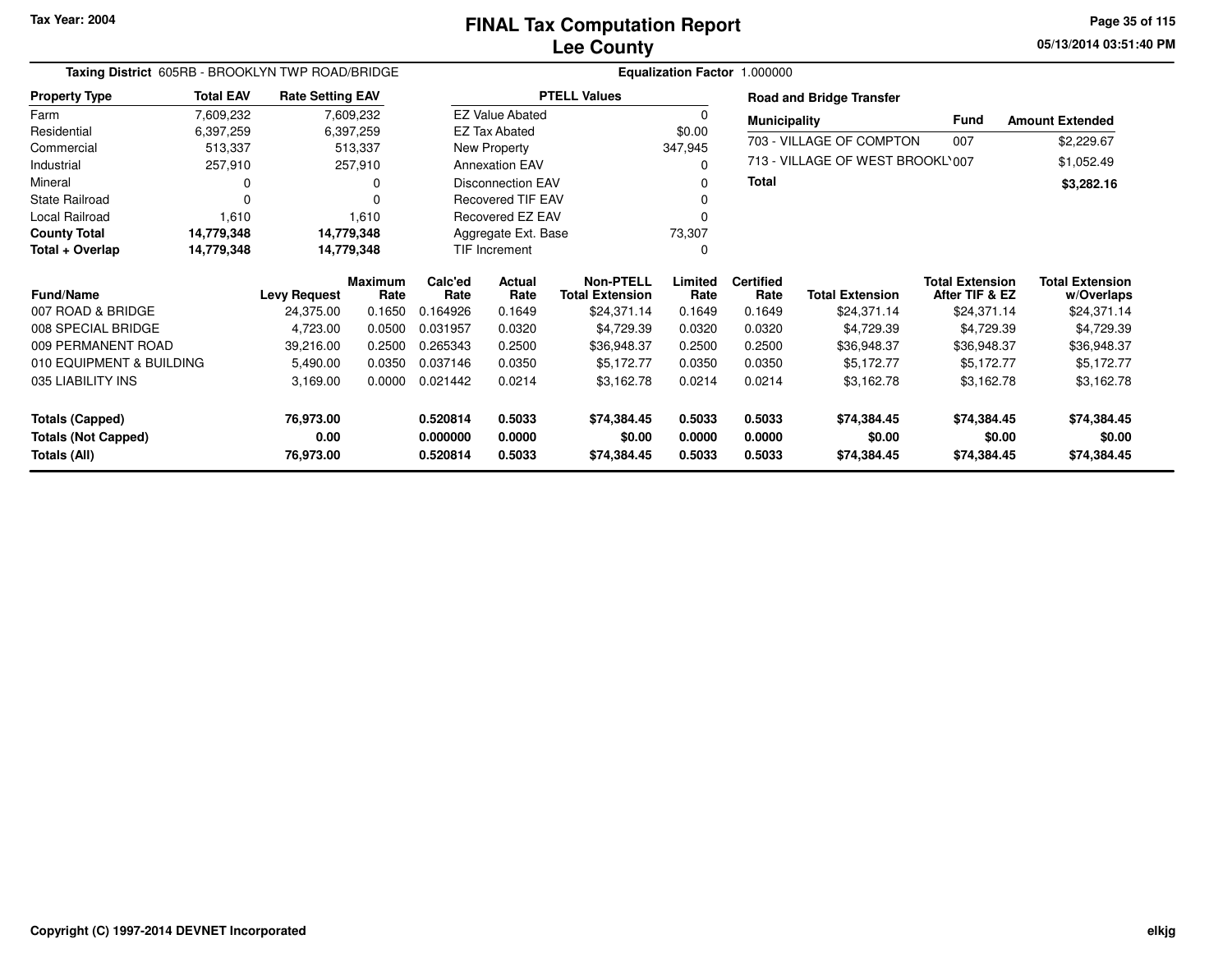**05/13/2014 03:51:40 PMPage 36 of 115**

> **w/Overlaps** \$23,786.85

#### **Equalization Factor** 1.000000 **Taxing District** 606 - FRANKLIN GROVE TOWNSHIP**Property Type**9,175,214 9,175,214 2,540,825 Farm ResidentialCommercial 2,540,825 2,540,825 $\mathbf 0$ Industrial 0  $\mathsf 0$ Mineral 0 0277,899 State Railroad 277,899  $\mathsf 0$ Local Railroad 0 0 17,738,140 **County Total 17,738,140 17,738,140**17,738,140 **Total + Overlap 17,738,140 17,738,140** 5,744,2029,175,214 **Fund/Name Levy Request Rate Limited**Rate **Total ExtensionAfter TIF & EZ** \$23,786.85 **Total ExtensionRate Total Extension Rate Total Extension**\$23,786.85 **Maximum Calc'ed Rate**0.136993 **Actual RateNon-PTELL Certified** \$24,301.25 001 TOWN 24,300.00 0.4300 0.136993 0.1370 \$24,301.25 0.1341 0.1341 \$23,786.85 \$23,786.85 \$23,786.85 027 AUDIT 456.00 0.0025 0.002571 0.0025 \$443.45 0.0024 0.0024 \$425.72 \$425.72 \$425.72 5,744,202**Total EAV Rate Setting EAV PTELL Values**  $\overline{\overline{0}}$  \$0.00 130,960 $\overline{0}$ Annexation EAV v o Disconnection EAV $\sim$  0 Recovered TIF EAV0 v Recovered EZ EAV <sup>0</sup> 29,950 $\mathbf{0}$ New Property EZ Tax AbatedEZ Value AbatedAggregate Ext. BaseTIF Increment0

| 035 LIABILITY INS          | 3.200.00  | 0.0000 | 0.018040 | 0.0180 | \$3.192.87  | 0.0176 | 0.0176 | \$3.121.91  | \$3.121.91  | \$3,121.91  |
|----------------------------|-----------|--------|----------|--------|-------------|--------|--------|-------------|-------------|-------------|
| 047 SOCIAL SECURITY        | 1.090.00  | 0.0000 | 0.006145 | 0.0061 | \$1,082.03  | 0.0060 | 0.0060 | \$1.064.29  | \$1,064.29  | \$1,064.29  |
| 054 GENERAL ASSISTANCE     | 2.400.00  | 0.1000 | 0.013530 | 0.0135 | \$2,394.65  | 0.0132 | 0.0132 | \$2,341.43  | \$2,341.43  | \$2,341.43  |
| Totals (Capped)            | 31.446.00 |        | 0.177279 | 0.1771 | \$31,414.25 | 0.1733 | 0.1733 | \$30.740.20 | \$30,740.20 | \$30,740.20 |
|                            |           |        |          |        |             |        |        |             |             |             |
| <b>Totals (Not Capped)</b> | 0.00      |        | 0.000000 | 0.0000 | \$0.00      | 0.0000 | 0.0000 | \$0.00      | \$0.00      | \$0.00      |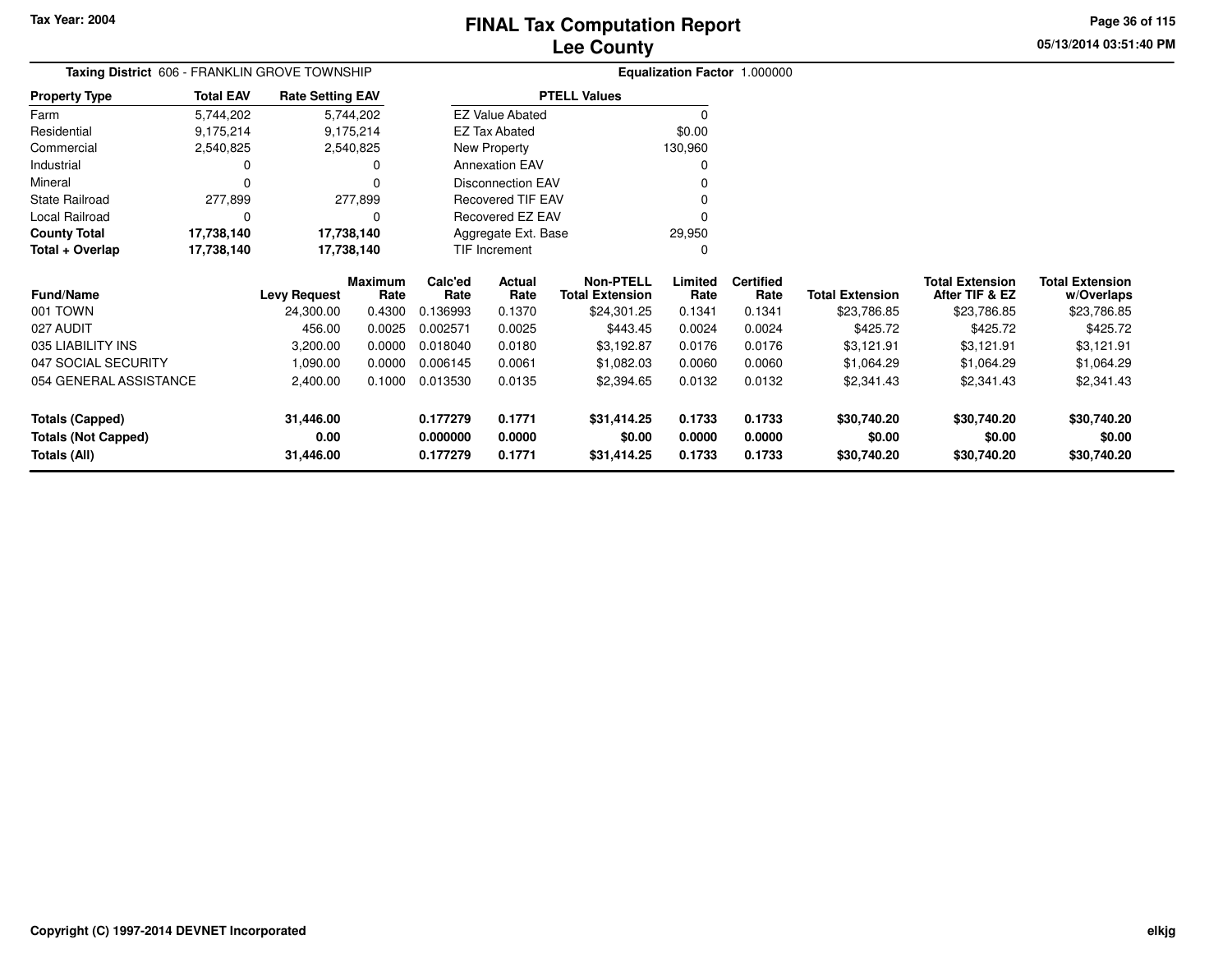**05/13/2014 03:51:40 PM Page 37 of 115**

| Taxing District 606RB - FRANKLIN GROVE ROAD/BRIDGE |                                                 |                                                                |                |                      |                          |                                            |                  | Equalization Factor 1.000000 |                                   |                                          |                           |
|----------------------------------------------------|-------------------------------------------------|----------------------------------------------------------------|----------------|----------------------|--------------------------|--------------------------------------------|------------------|------------------------------|-----------------------------------|------------------------------------------|---------------------------|
| <b>Property Type</b>                               | <b>Total EAV</b>                                | <b>Rate Setting EAV</b><br>5,744,202<br>9,175,214<br>2,540,825 |                |                      |                          | <b>PTELL Values</b>                        |                  |                              | <b>Road and Bridge Transfer</b>   |                                          |                           |
| Farm                                               | 5,744,202                                       |                                                                |                |                      | <b>EZ Value Abated</b>   |                                            | 0                | <b>Municipality</b>          |                                   | Fund                                     | <b>Amount Extended</b>    |
| Residential                                        | 9,175,214                                       |                                                                |                |                      | <b>EZ Tax Abated</b>     |                                            | \$0.00           |                              | 706 - VILLAGE OF FRANKLIN GRO 007 |                                          | \$5,323.40                |
| Commercial                                         | 2,540,825                                       |                                                                |                |                      | New Property             |                                            | 130,960          |                              |                                   |                                          |                           |
| Industrial                                         |                                                 |                                                                | O              |                      | <b>Annexation EAV</b>    |                                            | <sup>0</sup>     | <b>Total</b>                 |                                   |                                          | \$5,323.40                |
| Mineral                                            |                                                 |                                                                | O              |                      | <b>Disconnection EAV</b> |                                            |                  |                              |                                   |                                          |                           |
| <b>State Railroad</b>                              | 277,899                                         |                                                                | 277,899        |                      | <b>Recovered TIF EAV</b> |                                            |                  |                              |                                   |                                          |                           |
| Local Railroad                                     |                                                 |                                                                | 0              |                      | <b>Recovered EZ EAV</b>  |                                            |                  |                              |                                   |                                          |                           |
| <b>County Total</b>                                | 17,738,140                                      |                                                                | 17,738,140     |                      | Aggregate Ext. Base      |                                            | 59,443           |                              |                                   |                                          |                           |
| Total + Overlap                                    | 17,738,140                                      |                                                                | 17,738,140     |                      | <b>TIF Increment</b>     |                                            | 0                |                              |                                   |                                          |                           |
|                                                    | <b>Fund/Name</b><br><b>Levy Request</b><br>Rate |                                                                | <b>Maximum</b> | Calc'ed<br>Rate      | <b>Actual</b><br>Rate    | <b>Non-PTELL</b><br><b>Total Extension</b> | Limited<br>Rate  | <b>Certified</b><br>Rate     | <b>Total Extension</b>            | <b>Total Extension</b><br>After TIF & EZ | <b>Total Extension</b>    |
| 007 ROAD & BRIDGE                                  |                                                 | 22,421.00                                                      | 0.1650         | 0.126400             | 0.1264                   | \$22,421.01                                | 0.1253           | 0.1253                       | \$22,225.89                       | \$22,225.89                              | w/Overlaps<br>\$22,225.89 |
| 008 BRIDGE JOINT                                   |                                                 | 110.00                                                         | 0.0500         | 0.000620             | 0.0006                   | \$106.43                                   | 0.0006           | 0.0006                       | \$106.43                          | \$106.43                                 | \$106.43                  |
| 009 PERMANENT ROAD                                 |                                                 | 30,479.00                                                      | 0.1670         | 0.171828             | 0.1670                   | \$29,622.69                                | 0.1656           | 0.1656                       | \$29,374.36                       | \$29,374.36                              | \$29,374.36               |
| 010 EQUIPMENT & BUILDING                           |                                                 | 5,200.00                                                       | 0.0350         | 0.029315             | 0.0293                   | \$5,197.28                                 | 0.0291           | 0.0291                       | \$5,161.80                        | \$5,161.80                               | \$5,161.80                |
| 027 AUDIT                                          |                                                 | 456.00                                                         | 0.0025         | 0.002571             | 0.0025                   | \$443.45                                   | 0.0025           | 0.0025                       | \$443.45                          | \$443.45                                 | \$443.45                  |
| 035 LIABILITY INSURANCE                            |                                                 |                                                                | 0.0000         | 0.018040             | 0.0180                   | \$3.192.87                                 | 0.0178           | 0.0178                       |                                   | \$3.157.39                               |                           |
|                                                    |                                                 | 3,200.00                                                       |                |                      |                          |                                            |                  |                              | \$3,157.39                        |                                          | \$3,157.39                |
| 047 SOCIAL SECURITY                                |                                                 | 545.00                                                         | 0.0000         | 0.003073             | 0.0031                   | \$549.88                                   | 0.0031           | 0.0031                       | \$549.88                          | \$549.88                                 | \$549.88                  |
| Totals (Capped)<br><b>Totals (Not Capped)</b>      |                                                 | 62,411.00<br>0.00                                              |                | 0.351847<br>0.000000 | 0.3469<br>0.0000         | \$61,533.61<br>\$0.00                      | 0.3440<br>0.0000 | 0.3440<br>0.0000             | \$61,019.20<br>\$0.00             | \$61,019.20<br>\$0.00                    | \$61,019.20<br>\$0.00     |
| Totals (All)                                       |                                                 | 62,411.00                                                      |                | 0.351847             | 0.3469                   | \$61,533.61                                | 0.3440           | 0.3440                       | \$61,019.20                       | \$61,019.20                              | \$61,019.20               |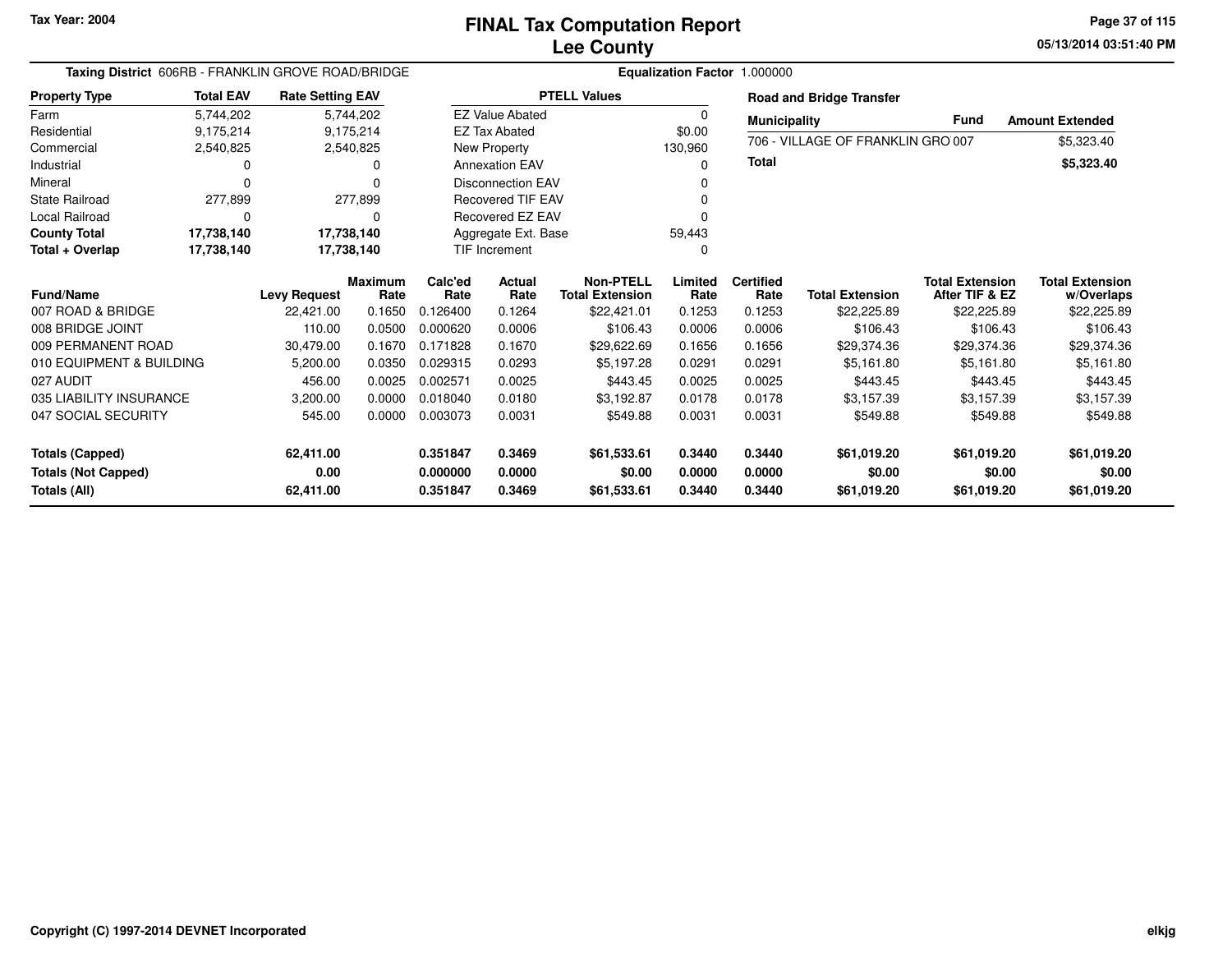# **Lee CountyFINAL Tax Computation Report**

**05/13/2014 03:51:40 PMPage 38 of 115**

| Taxing District 607 - DIXON TOWNSHIP |                  |                                   |                                                                                                                                                                                                                                                                                                                                                                                                                                                                                                                                                  |           |        |              |                | Equalization Factor 1.000000 |                        |                                          |                            |
|--------------------------------------|------------------|-----------------------------------|--------------------------------------------------------------------------------------------------------------------------------------------------------------------------------------------------------------------------------------------------------------------------------------------------------------------------------------------------------------------------------------------------------------------------------------------------------------------------------------------------------------------------------------------------|-----------|--------|--------------|----------------|------------------------------|------------------------|------------------------------------------|----------------------------|
| <b>Property Type</b>                 | <b>Total EAV</b> | <b>Rate Setting EAV</b>           |                                                                                                                                                                                                                                                                                                                                                                                                                                                                                                                                                  |           |        |              |                |                              |                        |                                          |                            |
| Farm                                 | 3,913,007        |                                   |                                                                                                                                                                                                                                                                                                                                                                                                                                                                                                                                                  |           |        |              | 1,110,398      |                              |                        |                                          |                            |
| Residential                          | 124,008,023      | 123,964,580                       |                                                                                                                                                                                                                                                                                                                                                                                                                                                                                                                                                  |           |        |              | \$1,827.71     |                              |                        |                                          |                            |
| Commercial                           | 33,007,398       | 29,088,450                        |                                                                                                                                                                                                                                                                                                                                                                                                                                                                                                                                                  |           |        |              | 2,203,467      |                              |                        |                                          |                            |
| Industrial                           | 11,523,656       | 11,523,656                        |                                                                                                                                                                                                                                                                                                                                                                                                                                                                                                                                                  |           |        |              |                |                              |                        |                                          |                            |
| Mineral                              | 0                |                                   | 0                                                                                                                                                                                                                                                                                                                                                                                                                                                                                                                                                |           |        |              |                |                              |                        |                                          |                            |
| <b>State Railroad</b>                | 451,923          |                                   | <b>PTELL Values</b><br><b>EZ Value Abated</b><br>3,913,007<br><b>EZ Tax Abated</b><br>New Property<br><b>Annexation EAV</b><br><b>Disconnection EAV</b><br>451,923<br><b>Recovered TIF EAV</b><br><b>Recovered EZ EAV</b><br>Aggregate Ext. Base<br>TIF Increment<br>Calc'ed<br><b>Maximum</b><br>Actual<br>Rate<br><b>Total Extension</b><br>Rate<br>Rate<br>0.2500<br>0.111278<br>0.1113<br>0.0000<br>0.001480<br>0.0015<br>0.0000<br>0.001480<br>0.0015<br>0.0000<br>0.005919<br>0.0059<br>0.1000<br>0.044393<br>0.0444<br>0.164550<br>0.1646 |           |        |              |                |                              |                        |                                          |                            |
| Local Railroad                       | 5,000            |                                   | 5,000                                                                                                                                                                                                                                                                                                                                                                                                                                                                                                                                            |           |        | 332,598      |                |                              |                        |                                          |                            |
| <b>County Total</b>                  | 172,909,007      |                                   | 168,946,616                                                                                                                                                                                                                                                                                                                                                                                                                                                                                                                                      |           |        | 303,368      |                |                              |                        |                                          |                            |
| Total + Overlap                      | 172,909,007      | 168,946,616                       |                                                                                                                                                                                                                                                                                                                                                                                                                                                                                                                                                  | 2,851,993 |        |              |                |                              |                        |                                          |                            |
| <b>Fund/Name</b>                     |                  |                                   |                                                                                                                                                                                                                                                                                                                                                                                                                                                                                                                                                  |           |        | Non-PTELL    | Limited        | <b>Certified</b><br>Rate     | <b>Total Extension</b> | <b>Total Extension</b><br>After TIF & EZ | <b>Total Extension</b>     |
| 001 TOWN                             |                  | <b>Levy Request</b><br>188,000.00 |                                                                                                                                                                                                                                                                                                                                                                                                                                                                                                                                                  |           |        | \$188,037.58 | Rate<br>0.1113 | 0.1113                       | \$192,447.72           | \$188,037.58                             | w/Overlaps<br>\$188,037.58 |
| 005 IMRF                             |                  | 2,500.00                          |                                                                                                                                                                                                                                                                                                                                                                                                                                                                                                                                                  |           |        | \$2,534.20   | 0.0015         | 0.0015                       | \$2,593.64             | \$2,534.20                               | \$2,534.20                 |
| 035 INSURANCE                        |                  | 2,500.00                          |                                                                                                                                                                                                                                                                                                                                                                                                                                                                                                                                                  |           |        | \$2,534.20   | 0.0015         | 0.0015                       | \$2,593.64             | \$2,534.20                               | \$2,534.20                 |
| 047 SOCIAL SECURITY                  |                  | 10,000.00                         |                                                                                                                                                                                                                                                                                                                                                                                                                                                                                                                                                  |           |        | \$9,967.85   | 0.0059         | 0.0059                       | \$10,201.63            | \$9,967.85                               | \$9,967.85                 |
| 054 GENERAL ASSISTANCE               |                  | 75,000.00                         |                                                                                                                                                                                                                                                                                                                                                                                                                                                                                                                                                  |           |        | \$75,012.30  | 0.0444         | 0.0444                       | \$76,771.60            | \$75,012.30                              | \$75,012.30                |
|                                      |                  |                                   |                                                                                                                                                                                                                                                                                                                                                                                                                                                                                                                                                  |           |        |              |                |                              |                        |                                          |                            |
| <b>Totals (Capped)</b>               |                  | 278,000.00                        |                                                                                                                                                                                                                                                                                                                                                                                                                                                                                                                                                  |           |        | \$278,086.13 | 0.1646         | 0.1646                       | \$284,608.23           | \$278,086.13                             | \$278,086.13               |
| <b>Totals (Not Capped)</b>           |                  | 0.00                              |                                                                                                                                                                                                                                                                                                                                                                                                                                                                                                                                                  | 0.000000  | 0.0000 | \$0.00       | 0.0000         | 0.0000                       | \$0.00                 | \$0.00                                   | \$0.00                     |
| Totals (All)                         |                  | 278,000.00                        |                                                                                                                                                                                                                                                                                                                                                                                                                                                                                                                                                  | 0.164550  | 0.1646 | \$278,086.13 | 0.1646         | 0.1646                       | \$284,608.23           | \$278,086.13                             | \$278,086.13               |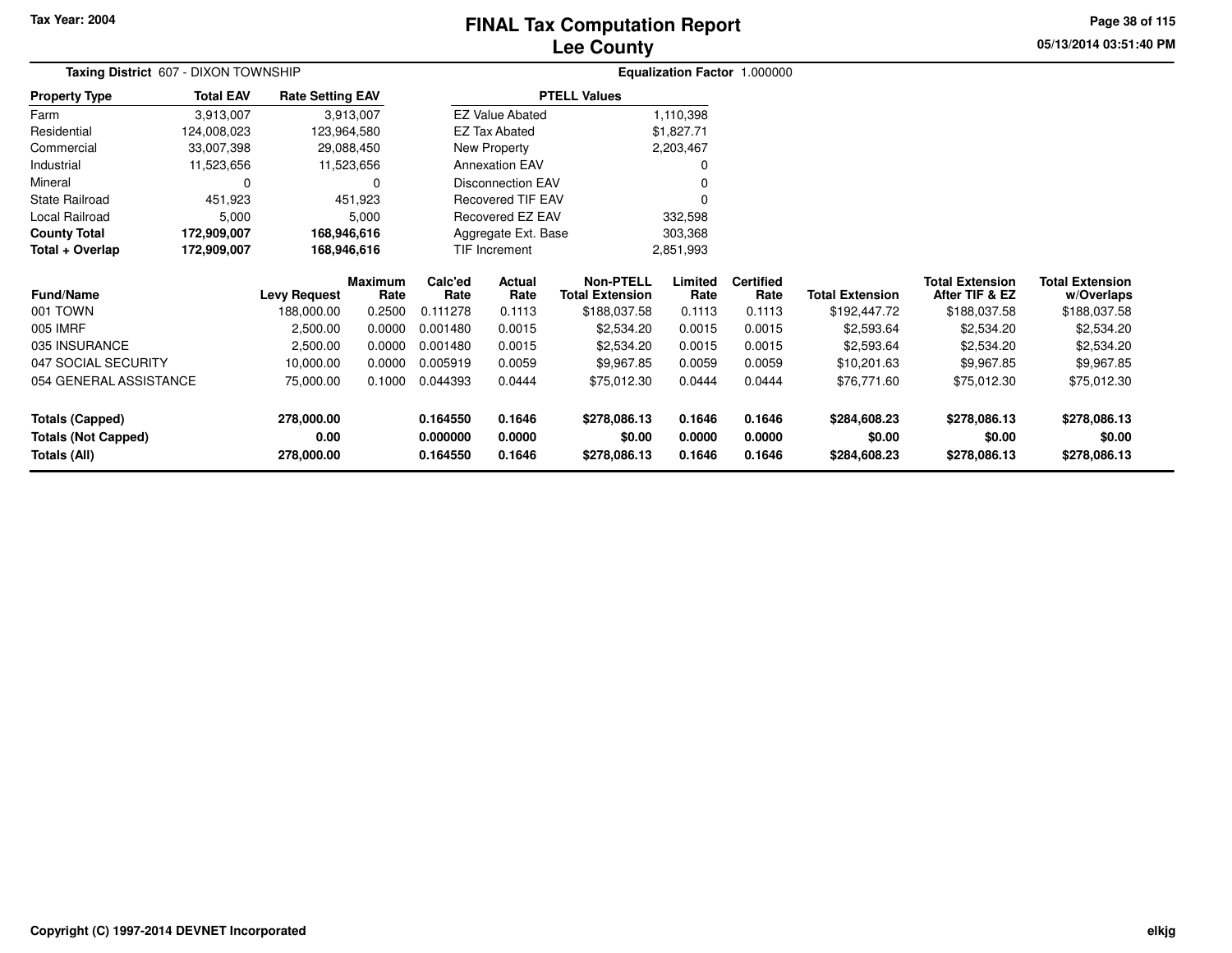# **Lee CountyFINAL Tax Computation Report**

**05/13/2014 03:51:40 PM Page 39 of 115**

| Taxing District 607RB - DIXON TWP ROAD/BRIDGE                 |                  |                                  |                 | Equalization Factor 1.000000     |                             |                                        |                            |                            |                                        |                                          |                                        |
|---------------------------------------------------------------|------------------|----------------------------------|-----------------|----------------------------------|-----------------------------|----------------------------------------|----------------------------|----------------------------|----------------------------------------|------------------------------------------|----------------------------------------|
| <b>Property Type</b>                                          | <b>Total EAV</b> | <b>Rate Setting EAV</b>          |                 |                                  |                             | <b>PTELL Values</b>                    |                            |                            | <b>Road and Bridge Transfer</b>        |                                          |                                        |
| Farm                                                          | 3,913,007        |                                  | 3,913,007       |                                  | <b>EZ Value Abated</b>      |                                        | 1,110,398                  | <b>Municipality</b>        |                                        | <b>Fund</b>                              | <b>Amount Extended</b>                 |
| Residential                                                   | 124,008,023      |                                  | 123,964,580     |                                  | EZ Tax Abated<br>\$2,679.38 |                                        |                            |                            |                                        |                                          |                                        |
| Commercial                                                    | 33,007,398       |                                  | 29,088,450      |                                  | New Property                |                                        | 2,203,467                  |                            | 705 - CITY OF DIXON                    | 007                                      | \$71,327.72                            |
| Industrial                                                    | 11,523,656       |                                  | 11,523,656      |                                  | <b>Annexation EAV</b>       |                                        | 0                          | <b>Total</b>               |                                        |                                          | \$71,327.72                            |
| Mineral                                                       | 0                |                                  | 0               |                                  | <b>Disconnection EAV</b>    |                                        |                            |                            |                                        |                                          |                                        |
| State Railroad                                                | 451,923          |                                  | 451,923         | <b>Recovered TIF EAV</b>         |                             |                                        | $\Omega$                   |                            |                                        |                                          |                                        |
| Local Railroad                                                | 5,000            |                                  | 5,000           | <b>Recovered EZ EAV</b>          |                             | 332,598                                |                            |                            |                                        |                                          |                                        |
| <b>County Total</b>                                           | 172,909,007      |                                  | 168,946,616     |                                  | Aggregate Ext. Base         |                                        | 407,749                    |                            |                                        |                                          |                                        |
| Total + Overlap                                               | 172,909,007      |                                  | 168,946,616     |                                  | <b>TIF Increment</b>        |                                        | 2,851,993                  |                            |                                        |                                          |                                        |
| <b>Fund/Name</b>                                              |                  | <b>Levy Request</b>              | Maximum<br>Rate | Calc'ed<br>Rate                  | Actual<br>Rate              | Non-PTELL<br><b>Total Extension</b>    | Limited<br>Rate            | <b>Certified</b><br>Rate   | <b>Total Extension</b>                 | <b>Total Extension</b><br>After TIF & EZ | <b>Total Extension</b><br>w/Overlaps   |
| 007 ROAD & BRIDGE                                             |                  | 190,700.00                       | 0.1650          | 0.112876                         | 0.1129                      | \$190,740.73                           | 0.1129                     | 0.1129                     | \$195,214.27                           | \$190,740.73                             | \$190,740.73                           |
| 009 PERMANENT ROAD                                            |                  | 217,000.00                       | 0.1670          | 0.128443                         | 0.1284                      | \$216,927.45                           | 0.1284                     | 0.1284                     | \$222,015.16                           | \$216,927.45                             | \$216,927.45                           |
| Totals (Capped)<br><b>Totals (Not Capped)</b><br>Totals (All) |                  | 407,700.00<br>0.00<br>407,700.00 |                 | 0.241319<br>0.000000<br>0.241319 | 0.2413<br>0.0000<br>0.2413  | \$407,668.18<br>\$0.00<br>\$407,668.18 | 0.2413<br>0.0000<br>0.2413 | 0.2413<br>0.0000<br>0.2413 | \$417,229.43<br>\$0.00<br>\$417,229.43 | \$407,668.18<br>\$0.00<br>\$407,668.18   | \$407,668.18<br>\$0.00<br>\$407,668.18 |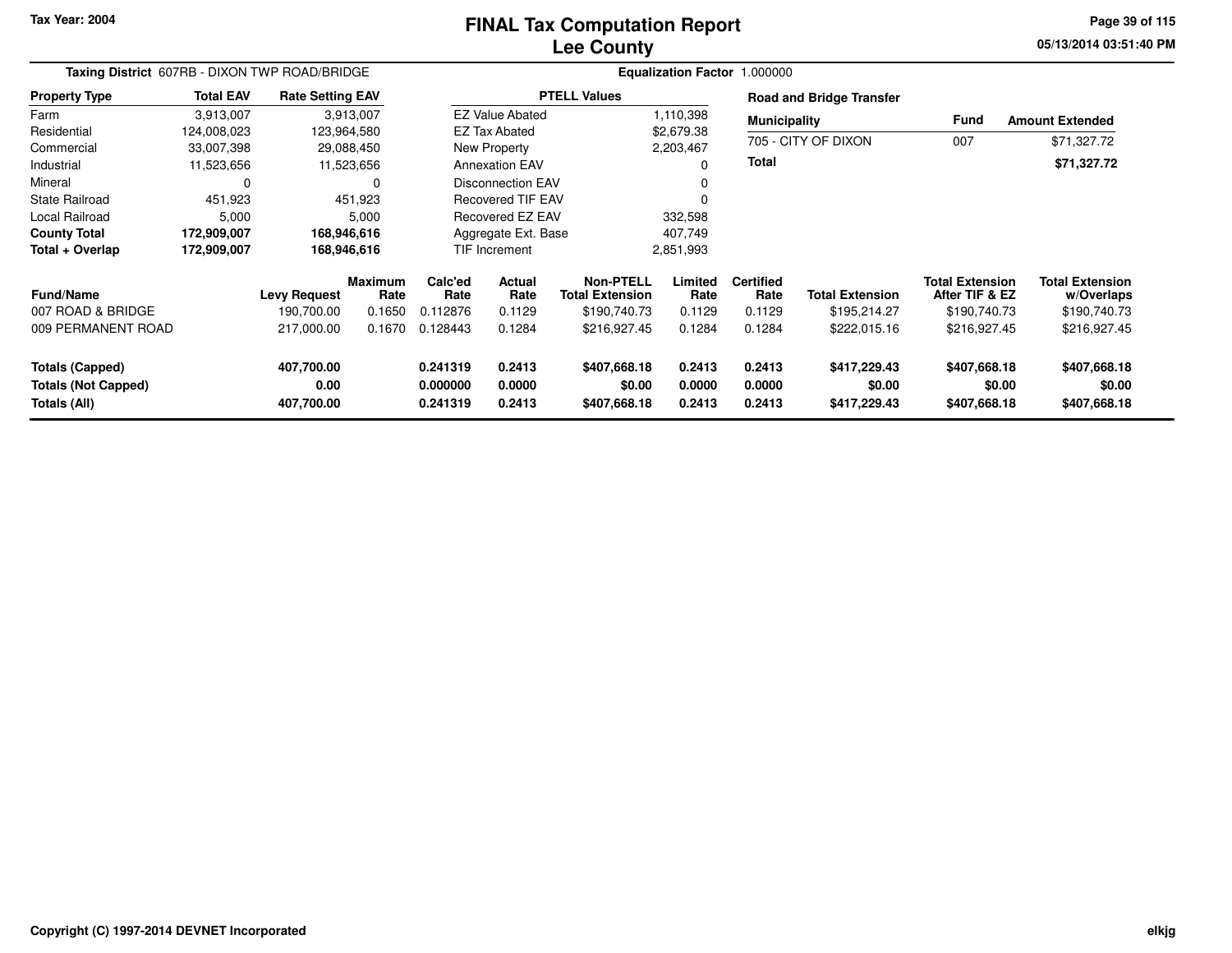**05/13/2014 03:51:40 PM Page 40 of 115**

| <b>Taxing District</b> 608 - EAST GROVE TOWNSHIP |                                |           |                                                                                    |                            |                                                |                                                                                                                                                |                            |                                      |                                          |                                      |
|--------------------------------------------------|--------------------------------|-----------|------------------------------------------------------------------------------------|----------------------------|------------------------------------------------|------------------------------------------------------------------------------------------------------------------------------------------------|----------------------------|--------------------------------------|------------------------------------------|--------------------------------------|
| <b>Total EAV</b>                                 |                                |           |                                                                                    |                            |                                                |                                                                                                                                                |                            |                                      |                                          |                                      |
| 3,923,478                                        |                                |           |                                                                                    |                            |                                                |                                                                                                                                                |                            |                                      |                                          |                                      |
| .655,967                                         |                                |           |                                                                                    |                            |                                                | \$0.00                                                                                                                                         |                            |                                      |                                          |                                      |
| 0                                                |                                | 0         |                                                                                    |                            |                                                | 122,762                                                                                                                                        |                            |                                      |                                          |                                      |
| 3,594                                            |                                |           |                                                                                    |                            |                                                | $\Omega$                                                                                                                                       |                            |                                      |                                          |                                      |
| 0                                                |                                | 0         |                                                                                    |                            |                                                |                                                                                                                                                |                            |                                      |                                          |                                      |
| $\Omega$                                         |                                | 0         |                                                                                    |                            |                                                |                                                                                                                                                |                            |                                      |                                          |                                      |
| 0                                                |                                | 0         | Recovered EZ EAV                                                                   |                            |                                                |                                                                                                                                                |                            |                                      |                                          |                                      |
| 5,583,039                                        |                                |           |                                                                                    |                            |                                                | 27,168                                                                                                                                         |                            |                                      |                                          |                                      |
| 5,583,039                                        |                                | 5,583,039 |                                                                                    |                            |                                                | 0                                                                                                                                              |                            |                                      |                                          |                                      |
|                                                  | <b>Levy Request</b>            | Rate      | Calc'ed<br>Rate                                                                    | Actual<br>Rate             | <b>Non-PTELL</b><br><b>Total Extension</b>     | Limited<br>Rate                                                                                                                                | <b>Certified</b><br>Rate   | <b>Total Extension</b>               | <b>Total Extension</b><br>After TIF & EZ | <b>Total Extension</b><br>w/Overlaps |
|                                                  | 26,312.00                      | 0.4500    | 0.471285                                                                           | 0.4500                     | \$25,123.68                                    | 0.4500                                                                                                                                         | 0.4500                     | \$25,123.68                          | \$25,123.68                              | \$25,123.68                          |
|                                                  | 854.00                         | 0.1000    | 0.015296                                                                           | 0.0153                     | \$854.20                                       | 0.0153                                                                                                                                         | 0.0153                     | \$854.20                             | \$854.20                                 | \$854.20                             |
|                                                  | 27,166.00<br>0.00<br>27,166.00 |           | 0.486581<br>0.000000<br>0.486581                                                   | 0.4653<br>0.0000<br>0.4653 | \$25,977.88<br>\$0.00<br>\$25,977.88           | 0.4653<br>0.0000<br>0.4653                                                                                                                     | 0.4653<br>0.0000<br>0.4653 | \$25,977.88<br>\$0.00<br>\$25,977.88 | \$25,977.88<br>\$0.00<br>\$25,977.88     | \$25,977.88<br>\$0.00<br>\$25,977.88 |
|                                                  | 054 GENERAL ASSISTANCE         |           | <b>Rate Setting EAV</b><br>3,923,478<br>1,655,967<br>3,594<br>5,583,039<br>Maximum |                            | EZ Tax Abated<br>New Property<br>TIF Increment | <b>PTELL Values</b><br><b>EZ Value Abated</b><br><b>Annexation EAV</b><br><b>Disconnection EAV</b><br>Recovered TIF EAV<br>Aggregate Ext. Base |                            |                                      | Equalization Factor 1.000000             |                                      |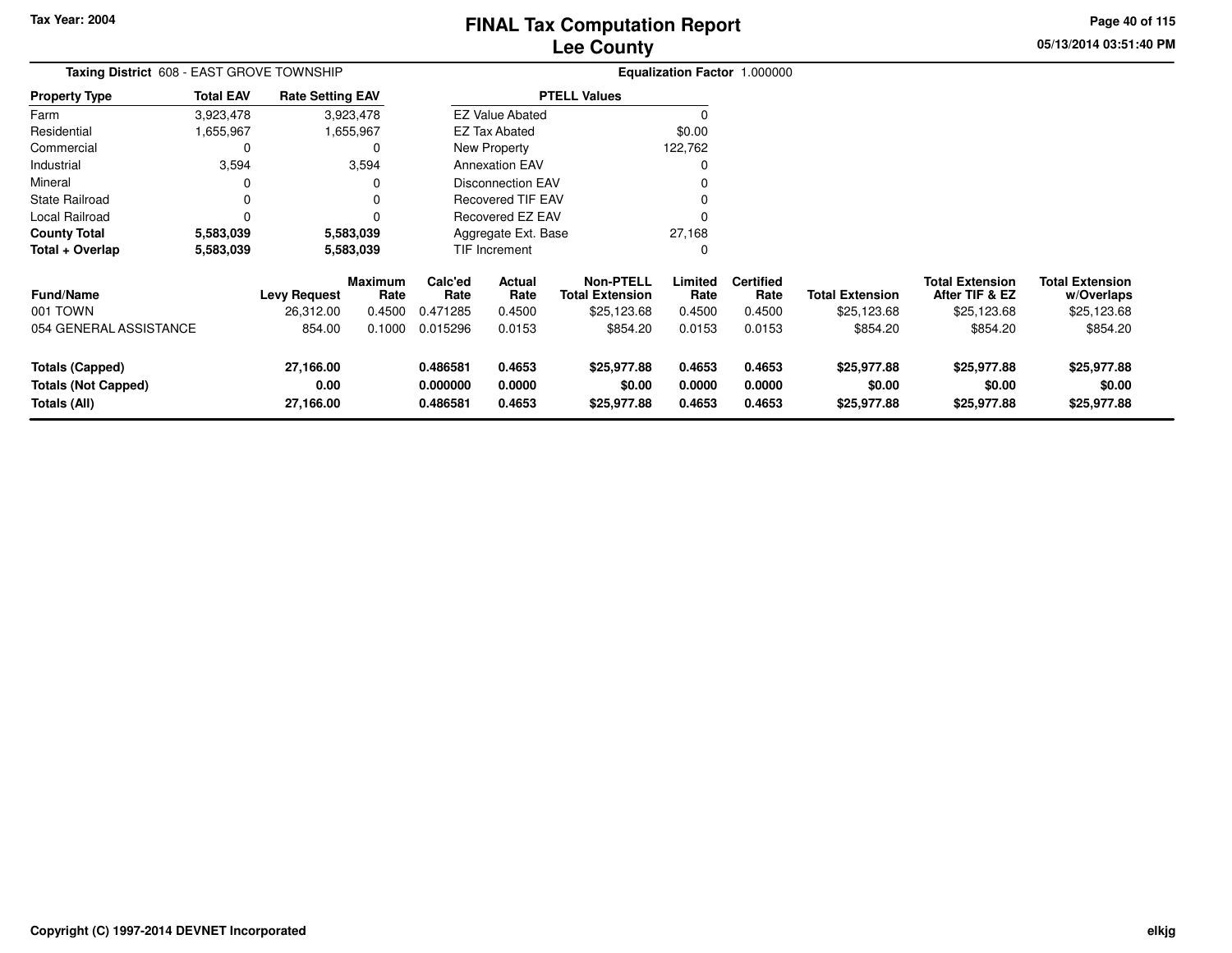**Totals (Not Capped)**

**Totals (All)**

**0.00**

**48,426.00**

# **Lee CountyFINAL Tax Computation Report**

**0.000000 0.0000 \$0.00 0.0000 0.0000 \$0.00 \$0.00 \$0.00**

**0.867378 0.8562 \$47,801.98 0.8562 0.8562 \$47,801.98 \$47,801.98 \$47,801.98**

**05/13/2014 03:51:40 PMPage 41 of 115**

> **w/Overlaps** \$35,279.22

**Total Extension**

#### **Equalization Factor** 1.000000 **Taxing District** 608RB - EAST GROVE TWP RD/BRIDGE**Property Type**1,655,967 1,655,967 0 Farm ResidentialCommercial 0 3,594 Industrial 3,594 3,594 $\mathbf 0$ Mineral 0 0 $\pmb{0}$ State Railroad 0 0  $\mathbf 0$ Local Railroad 0 0 5,583,039 **County Total 5,583,039 5,583,039**5,583,039 **Total + Overlap 5,583,039 5,583,039** 3,923,4781,655,967 **Fund/Name Levy Request Rate Limited**Rate **After TIF & EZ** \$35,279.22 **Total ExtensionRate Total Extension Rate Total Extension**\$35,279.22 **Maximum Calc'ed Rate**0.631950 **Actual RateNon-PTELL Certified** \$35,279.22 007 ROAD & BRIDGE 35,282.00 0.6600 0.631950 0.6319 \$35,279.22 0.6319 0.6319 \$35,279.22 \$35,279.22 \$35,279.22 008 BRIDGE JOINT 3,198.00 0.0000 0.057281 0.0573 \$3,199.08 0.0573 0.0573 \$3,199.08 \$3,199.08 \$3,199.08 009 PERMANENT ROAD 9,946.00 0.1670 0.178147 0.1670 \$9,323.68 0.1670 0.1670 \$9,323.68 \$9,323.68 \$9,323.68 **Totals (Capped) 48,426.00 0.867378 0.8562 \$47,801.98 0.8562 0.8562 \$47,801.98 \$47,801.98 \$47,801.98** 3,923,478**Total EAVRate Setting EAV PTELL Values**  $\overline{\overline{0}}$  \$0.00 122,762 $\mathbf 0$ Annexation EAV v o Disconnection EAV $\sim$  0 Recovered TIF EAV0 v Recovered EZ EAV <sup>0</sup> 46,568 $\mathbf{0}$ New Property EZ Tax AbatedEZ Value AbatedAggregate Ext. BaseTIF Increment0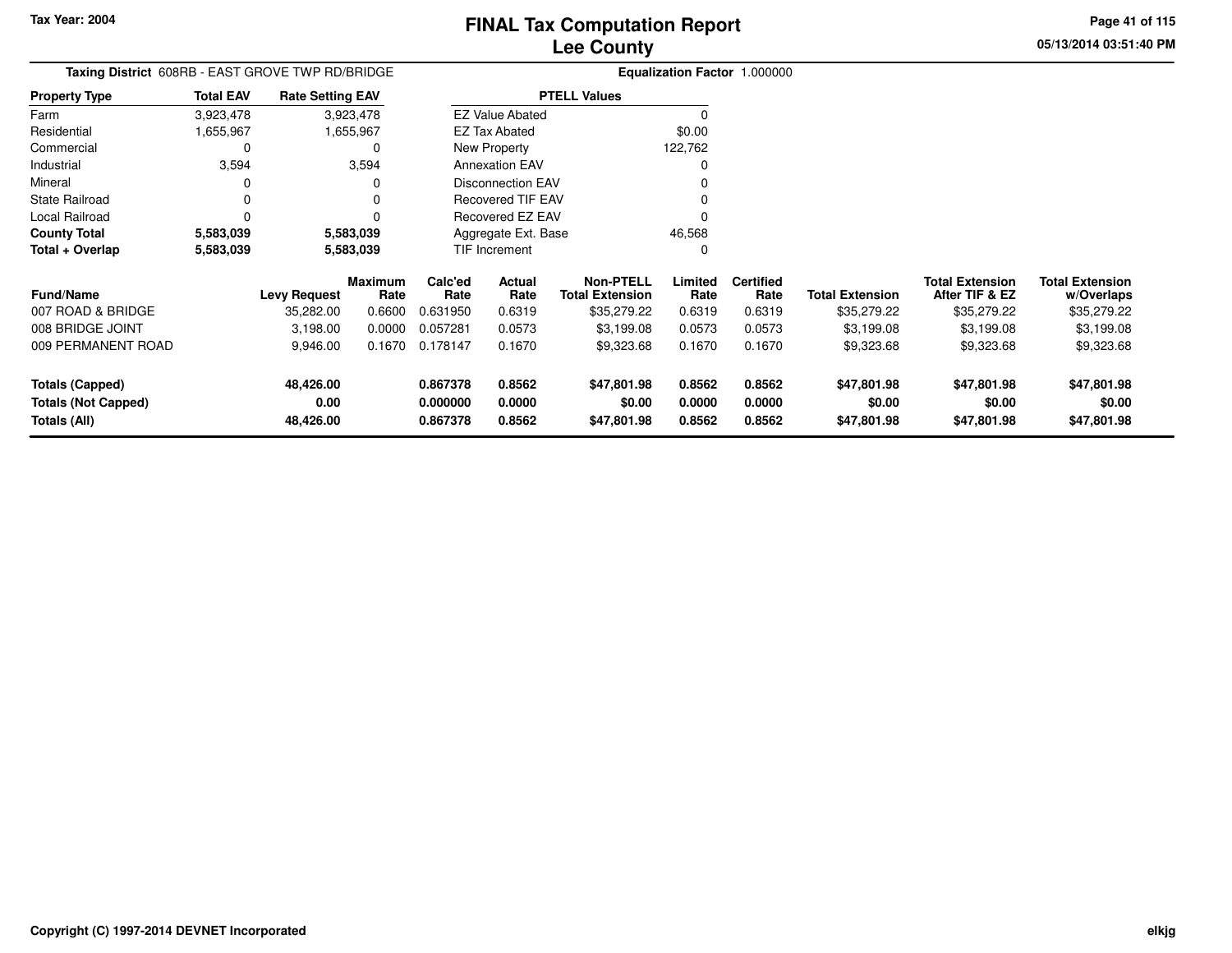**05/13/2014 03:51:40 PM Page 42 of 115**

| Taxing District 609 - HAMILTON TOWNSHIP                              |                  |                                |                        | Equalization Factor 1.000000     |                            |                                            |                            |                            |                                      |                                          |                                      |
|----------------------------------------------------------------------|------------------|--------------------------------|------------------------|----------------------------------|----------------------------|--------------------------------------------|----------------------------|----------------------------|--------------------------------------|------------------------------------------|--------------------------------------|
| <b>Property Type</b>                                                 | <b>Total EAV</b> | <b>Rate Setting EAV</b>        |                        |                                  |                            | <b>PTELL Values</b>                        |                            |                            |                                      |                                          |                                      |
| Farm                                                                 | 4,821,489        |                                | 4,821,489              |                                  | <b>EZ Value Abated</b>     |                                            |                            |                            |                                      |                                          |                                      |
| Residential                                                          | 581,608          |                                | 581,608                |                                  | <b>EZ Tax Abated</b>       |                                            | \$0.00                     |                            |                                      |                                          |                                      |
| Commercial                                                           | 0                |                                | 0                      |                                  | New Property               |                                            | 23,052                     |                            |                                      |                                          |                                      |
| Industrial                                                           | 1,294            |                                | 1,294                  |                                  | <b>Annexation EAV</b>      |                                            |                            |                            |                                      |                                          |                                      |
| Mineral                                                              | $\Omega$         |                                | 0                      |                                  | <b>Disconnection EAV</b>   |                                            |                            |                            |                                      |                                          |                                      |
| <b>State Railroad</b>                                                | 62,814           |                                | 62,814                 |                                  | <b>Recovered TIF EAV</b>   |                                            |                            |                            |                                      |                                          |                                      |
| Local Railroad                                                       |                  |                                | $\Omega$               | <b>Recovered EZ EAV</b>          |                            |                                            |                            |                            |                                      |                                          |                                      |
| <b>County Total</b>                                                  | 5,467,205        |                                | 5,467,205              |                                  | Aggregate Ext. Base        |                                            | 24,363                     |                            |                                      |                                          |                                      |
| Total + Overlap                                                      | 5,467,205        |                                | 5,467,205              |                                  | TIF Increment              |                                            | 0                          |                            |                                      |                                          |                                      |
| <b>Fund/Name</b>                                                     |                  | <b>Levy Request</b>            | <b>Maximum</b><br>Rate | Calc'ed<br>Rate                  | Actual<br>Rate             | <b>Non-PTELL</b><br><b>Total Extension</b> | Limited<br>Rate            | <b>Certified</b><br>Rate   | <b>Total Extension</b>               | <b>Total Extension</b><br>After TIF & EZ | <b>Total Extension</b><br>w/Overlaps |
| 001 TOWN                                                             |                  | 25,581.00                      | 0.4500                 | 0.467899                         | 0.4500                     | \$24,602.42                                | 0.4500                     | 0.4500                     | \$24,602.42                          | \$24,602.42                              | \$24,602.42                          |
| 054 GENERAL ASSISTANCE                                               |                  | 0.00                           | 0.1000                 | 0.000000                         | 0.0000                     | \$0.00                                     | 0.0000                     | 0.0000                     | \$0.00                               | \$0.00                                   | \$0.00                               |
| <b>Totals (Capped)</b><br><b>Totals (Not Capped)</b><br>Totals (All) |                  | 25,581.00<br>0.00<br>25,581.00 |                        | 0.467899<br>0.000000<br>0.467899 | 0.4500<br>0.0000<br>0.4500 | \$24,602.42<br>\$0.00<br>\$24,602.42       | 0.4500<br>0.0000<br>0.4500 | 0.4500<br>0.0000<br>0.4500 | \$24,602.42<br>\$0.00<br>\$24,602.42 | \$24,602.42<br>\$0.00<br>\$24,602.42     | \$24,602.42<br>\$0.00<br>\$24,602.42 |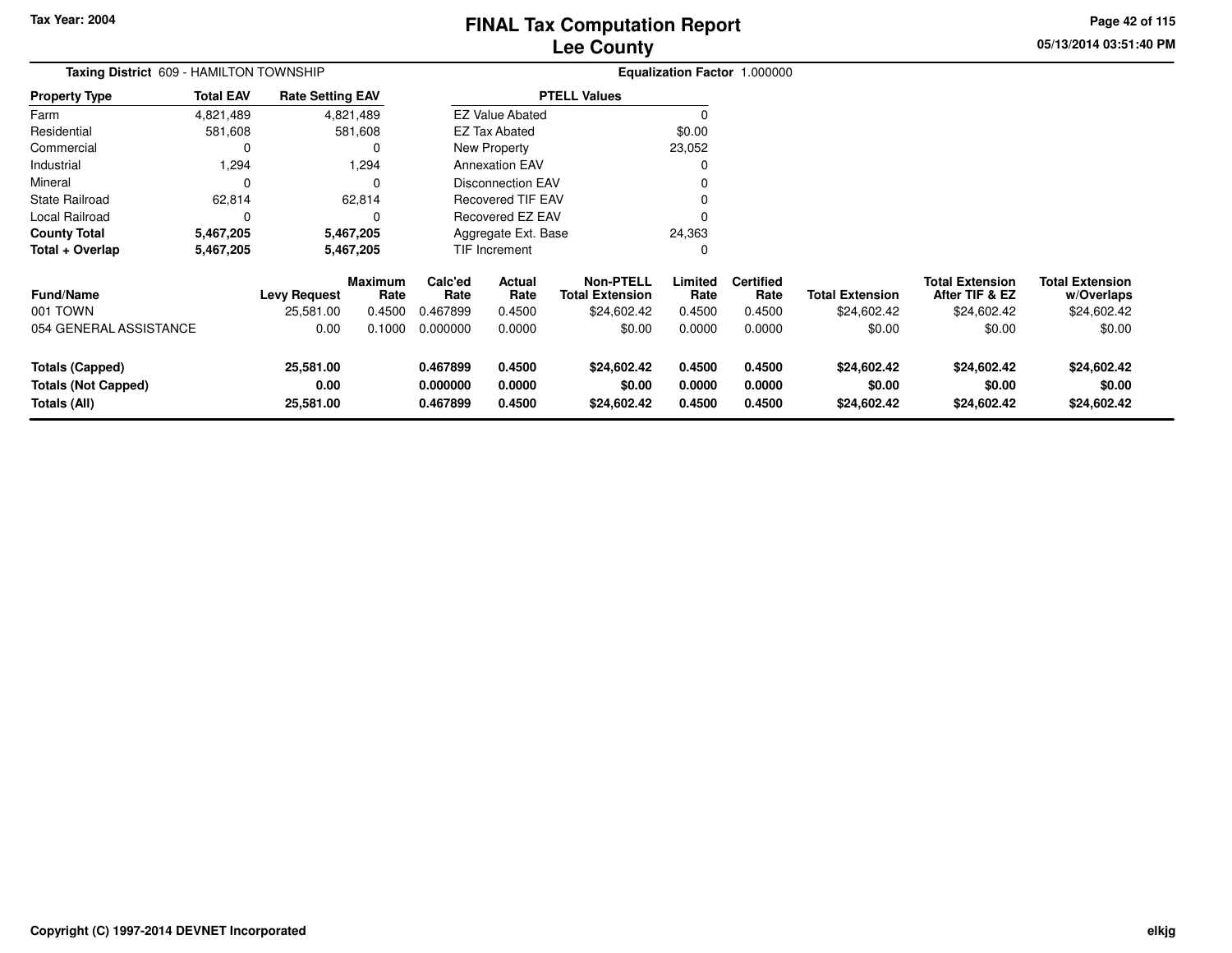**05/13/2014 03:51:40 PMPage 43 of 115**

| Taxing District 609RB - HAMILTON TWP ROAD/BRIDGE |                                      | Equalization Factor 1.000000 |                 |                      |                          |                                     |                  |                          |                        |                                          |                                      |
|--------------------------------------------------|--------------------------------------|------------------------------|-----------------|----------------------|--------------------------|-------------------------------------|------------------|--------------------------|------------------------|------------------------------------------|--------------------------------------|
| <b>Property Type</b>                             | <b>Total EAV</b>                     | <b>Rate Setting EAV</b>      |                 |                      |                          | <b>PTELL Values</b>                 |                  |                          |                        |                                          |                                      |
| Farm                                             | 4,821,489                            |                              | 4,821,489       |                      | <b>EZ Value Abated</b>   |                                     |                  |                          |                        |                                          |                                      |
| Residential                                      | 581,608                              |                              | 581,608         |                      | <b>EZ Tax Abated</b>     |                                     | \$0.00           |                          |                        |                                          |                                      |
| Commercial                                       |                                      |                              | 0               |                      | New Property             |                                     | 23,052           |                          |                        |                                          |                                      |
| Industrial                                       | 1,294                                |                              | 1,294           |                      | <b>Annexation EAV</b>    |                                     |                  |                          |                        |                                          |                                      |
| Mineral                                          | $\Omega$                             |                              | $\Omega$        |                      | <b>Disconnection EAV</b> |                                     |                  |                          |                        |                                          |                                      |
| <b>State Railroad</b>                            | 62,814                               |                              | 62,814          |                      | <b>Recovered TIF EAV</b> |                                     |                  |                          |                        |                                          |                                      |
| Local Railroad                                   |                                      |                              | 0               |                      | Recovered EZ EAV         |                                     |                  |                          |                        |                                          |                                      |
| <b>County Total</b>                              | 5,467,205                            |                              | 5,467,205       |                      | Aggregate Ext. Base      |                                     | 26,798           |                          |                        |                                          |                                      |
| Total + Overlap                                  | 5,467,205                            |                              | 5,467,205       | TIF Increment        |                          |                                     | 0                |                          |                        |                                          |                                      |
| <b>Fund/Name</b>                                 |                                      | <b>Levy Request</b>          | Maximum<br>Rate | Calc'ed<br>Rate      | Actual<br>Rate           | Non-PTELL<br><b>Total Extension</b> | Limited<br>Rate  | <b>Certified</b><br>Rate | <b>Total Extension</b> | <b>Total Extension</b><br>After TIF & EZ | <b>Total Extension</b><br>w/Overlaps |
| 007 ROAD & BRIDGE                                |                                      | 17,939.00                    | 0.3300          | 0.328120             | 0.3281                   | \$17,937.90                         | 0.3197           | 0.3197                   | \$17,478.65            | \$17,478.65                              | \$17,478.65                          |
| 008 SPECIAL BRIDGE                               |                                      | 2,039.00                     | 0.0500          | 0.037295             | 0.0373                   | \$2,039.27                          | 0.0363           | 0.0363                   | \$1,984.60             | \$1,984.60                               | \$1,984.60                           |
| 009 PERMANENT ROAD                               |                                      | 7,140.00                     | 0.1670          | 0.130597             | 0.1306                   | \$7,140.17                          | 0.1273           | 0.1273                   | \$6,959.75             | \$6,959.75                               | \$6,959.75                           |
|                                                  | 010 EQUIPMENT & BUILDING<br>1,020.00 |                              | 0.3500          | 0.018657             | 0.0187                   | \$1,022.37                          | 0.0182           | 0.0182                   | \$995.03               | \$995.03                                 | \$995.03                             |
| <b>Totals (Capped)</b>                           |                                      | 28,138.00                    |                 | 0.514669             | 0.5147                   | \$28,139.71                         | 0.5015           | 0.5015                   | \$27,418.03            | \$27,418.03                              | \$27,418.03                          |
| <b>Totals (Not Capped)</b><br>Totals (All)       |                                      | 0.00<br>28,138.00            |                 | 0.000000<br>0.514669 | 0.0000<br>0.5147         | \$0.00<br>\$28,139.71               | 0.0000<br>0.5015 | 0.0000<br>0.5015         | \$0.00<br>\$27,418.03  | \$0.00<br>\$27,418.03                    | \$0.00<br>\$27,418.03                |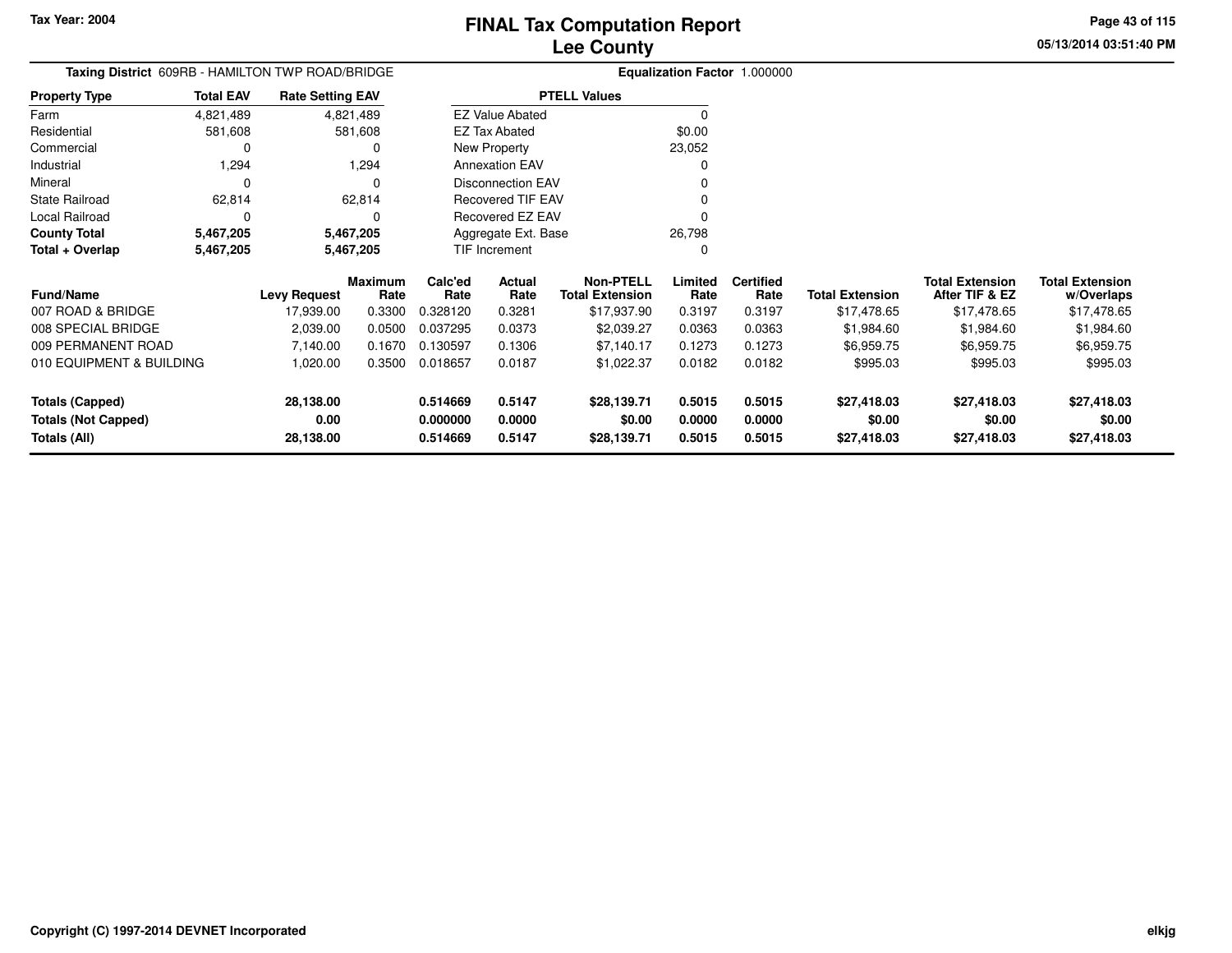# **Lee CountyFINAL Tax Computation Report**

**05/13/2014 03:51:40 PM Page 44 of 115**

| <b>Taxing District</b> 610 - HARMON TOWNSHIP<br><b>Property Type</b> |                                |                     |                                                                                                                                      |                               |                                                                                |                                                                                                                           |                            |                                      |                                          |                                      |
|----------------------------------------------------------------------|--------------------------------|---------------------|--------------------------------------------------------------------------------------------------------------------------------------|-------------------------------|--------------------------------------------------------------------------------|---------------------------------------------------------------------------------------------------------------------------|----------------------------|--------------------------------------|------------------------------------------|--------------------------------------|
| <b>Total EAV</b>                                                     |                                |                     |                                                                                                                                      |                               |                                                                                |                                                                                                                           |                            |                                      |                                          |                                      |
| 4,075,284                                                            |                                |                     |                                                                                                                                      |                               |                                                                                |                                                                                                                           |                            |                                      |                                          |                                      |
| 2,241,075                                                            |                                |                     |                                                                                                                                      |                               |                                                                                | \$0.00                                                                                                                    |                            |                                      |                                          |                                      |
| 1,112,655                                                            |                                |                     |                                                                                                                                      |                               |                                                                                | 85,546                                                                                                                    |                            |                                      |                                          |                                      |
| 4,278,295                                                            |                                |                     |                                                                                                                                      |                               |                                                                                |                                                                                                                           |                            |                                      |                                          |                                      |
| 0                                                                    |                                | 0                   |                                                                                                                                      |                               |                                                                                |                                                                                                                           |                            |                                      |                                          |                                      |
| 255,636                                                              |                                |                     |                                                                                                                                      |                               |                                                                                |                                                                                                                           |                            |                                      |                                          |                                      |
| 0                                                                    |                                | C                   |                                                                                                                                      |                               |                                                                                |                                                                                                                           |                            |                                      |                                          |                                      |
| 11,962,945                                                           |                                |                     |                                                                                                                                      | 46,782<br>Aggregate Ext. Base |                                                                                |                                                                                                                           |                            |                                      |                                          |                                      |
| 11,962,945                                                           |                                |                     |                                                                                                                                      |                               |                                                                                | 0                                                                                                                         |                            |                                      |                                          |                                      |
|                                                                      |                                | Rate                | Calc'ed<br>Rate                                                                                                                      | Actual<br>Rate                | <b>Non-PTELL</b><br><b>Total Extension</b>                                     | Limited<br>Rate                                                                                                           | <b>Certified</b><br>Rate   | <b>Total Extension</b>               | <b>Total Extension</b><br>After TIF & EZ | <b>Total Extension</b><br>w/Overlaps |
|                                                                      | 41,633.00                      | 0.4500              | 0.348016                                                                                                                             | 0.3480                        | \$41,631.05                                                                    | 0.3402                                                                                                                    | 0.3402                     | \$40,697.94                          | \$40,697.94                              | \$40,697.94                          |
|                                                                      | 5,202.00                       | 0.0500              | 0.043484                                                                                                                             | 0.0435                        | \$5,203.88                                                                     | 0.0425                                                                                                                    | 0.0425                     | \$5,084.25                           | \$5,084.25                               | \$5,084.25                           |
|                                                                      | 2,287.00                       | 0.1000              | 0.019117                                                                                                                             | 0.0191                        | \$2,284.92                                                                     | 0.0187                                                                                                                    | 0.0187                     | \$2,237.07                           | \$2,237.07                               | \$2,237.07                           |
|                                                                      | 49,122.00<br>0.00<br>49,122.00 |                     | 0.410617<br>0.000000<br>0.410617                                                                                                     | 0.4106<br>0.0000<br>0.4106    | \$49,119.85<br>\$0.00<br>\$49,119.85                                           | 0.4014<br>0.0000<br>0.4014                                                                                                | 0.4014<br>0.0000<br>0.4014 | \$48,019.26<br>\$0.00<br>\$48,019.26 | \$48,019.26<br>\$0.00<br>\$48,019.26     | \$48,019.26<br>\$0.00<br>\$48,019.26 |
|                                                                      | 054 GENERAL ASSISTANCE         | <b>Levy Request</b> | <b>Rate Setting EAV</b><br>4,075,284<br>2,241,075<br>1,112,655<br>4,278,295<br>255,636<br>11,962,945<br>11,962,945<br><b>Maximum</b> |                               | <b>EZ Tax Abated</b><br>New Property<br><b>Annexation EAV</b><br>TIF Increment | <b>PTELL Values</b><br><b>EZ Value Abated</b><br><b>Disconnection EAV</b><br><b>Recovered TIF EAV</b><br>Recovered EZ EAV |                            | <b>Equalization Factor 1.000000</b>  |                                          |                                      |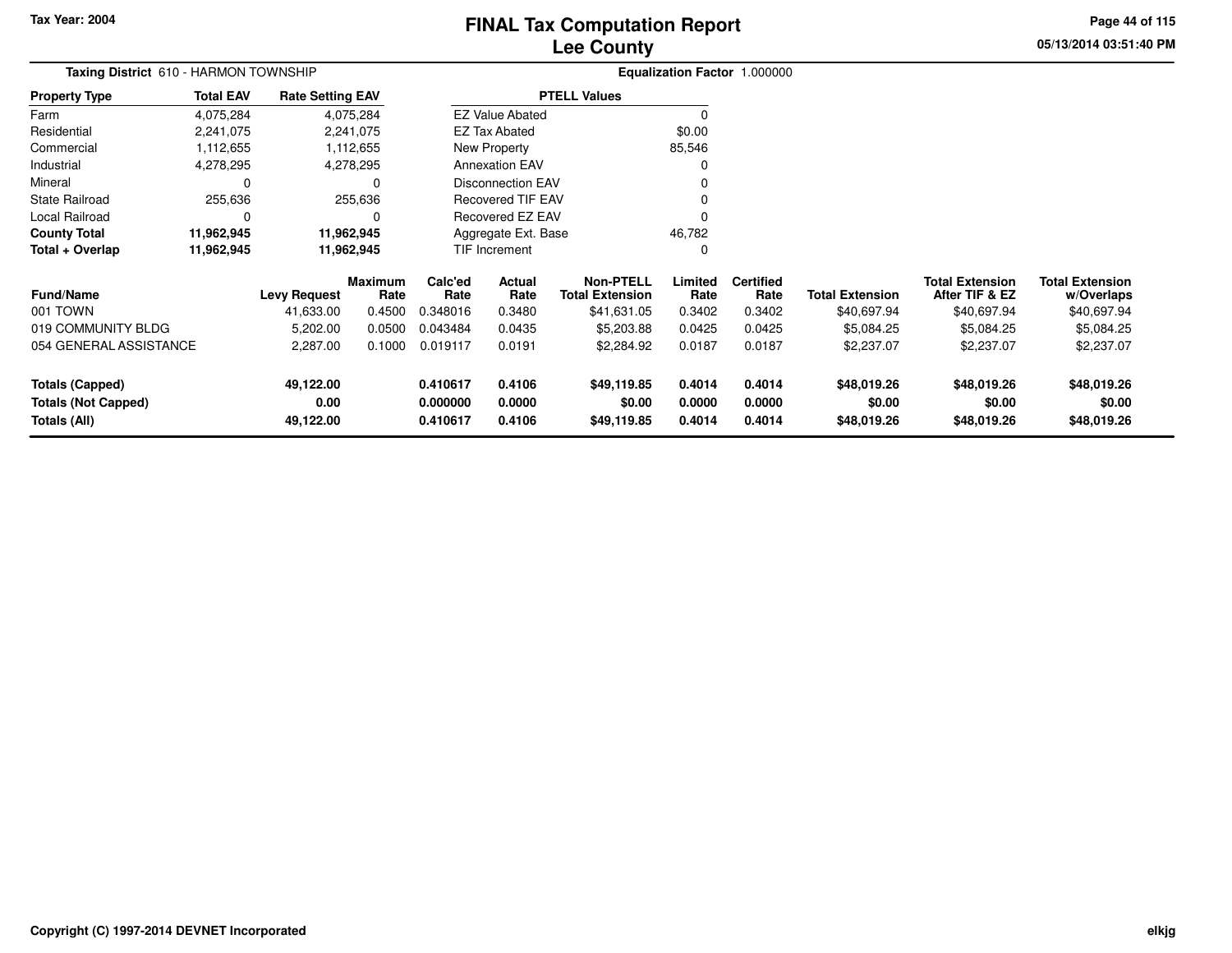**05/13/2014 03:51:40 PM Page 45 of 115**

| Taxing District 610RB - HARMON TWP ROAD/BRIDGE |                  |                         |                        | Equalization Factor 1.000000                         |                        |                                     |                  |                          |                                 |                                          |                                      |  |  |
|------------------------------------------------|------------------|-------------------------|------------------------|------------------------------------------------------|------------------------|-------------------------------------|------------------|--------------------------|---------------------------------|------------------------------------------|--------------------------------------|--|--|
| <b>Property Type</b>                           | <b>Total EAV</b> | <b>Rate Setting EAV</b> |                        |                                                      |                        | <b>PTELL Values</b>                 |                  |                          | <b>Road and Bridge Transfer</b> |                                          |                                      |  |  |
| Farm                                           | 4,075,284        |                         | 4,075,284              |                                                      | <b>EZ Value Abated</b> |                                     | $\mathbf 0$      | <b>Municipality</b>      |                                 | Fund                                     | <b>Amount Extended</b>               |  |  |
| Residential                                    | 2,241,075        |                         | 2,241,075              |                                                      | <b>EZ Tax Abated</b>   |                                     | \$0.00           |                          |                                 |                                          |                                      |  |  |
| Commercial                                     | 1,112,655        |                         | 1,112,655              |                                                      | New Property           |                                     | 85,546           |                          | 707 - VILLAGE OF HARMON         | 007                                      | \$1,340.09                           |  |  |
| Industrial                                     | 4,278,295        | 4,278,295               |                        |                                                      | <b>Annexation EAV</b>  |                                     | 0                | Total                    |                                 |                                          | \$1,340.09                           |  |  |
| Mineral                                        | C                |                         |                        | <b>Disconnection EAV</b><br><b>Recovered TIF EAV</b> |                        |                                     | 0                |                          |                                 |                                          |                                      |  |  |
| State Railroad                                 | 255,636          |                         | 255,636                |                                                      |                        |                                     | 0                |                          |                                 |                                          |                                      |  |  |
| Local Railroad                                 | 0                |                         |                        | Recovered EZ EAV                                     |                        |                                     |                  |                          |                                 |                                          |                                      |  |  |
| <b>County Total</b>                            | 11,962,945       | 11,962,945              |                        |                                                      | Aggregate Ext. Base    |                                     | 27,685           |                          |                                 |                                          |                                      |  |  |
| Total + Overlap                                | 11,962,945       | 11,962,945              |                        | TIF Increment                                        |                        |                                     | 0                |                          |                                 |                                          |                                      |  |  |
| <b>Fund/Name</b>                               |                  | <b>Levy Request</b>     | <b>Maximum</b><br>Rate | Calc'ed<br>Rate                                      | Actual<br>Rate         | Non-PTELL<br><b>Total Extension</b> | Limited<br>Rate  | <b>Certified</b><br>Rate | <b>Total Extension</b>          | <b>Total Extension</b><br>After TIF & EZ | <b>Total Extension</b><br>w/Overlaps |  |  |
| 007 ROAD & BRIDGE                              |                  | 21,195.00               | 0.1650                 | 0.177172                                             | 0.1650                 | \$19,738.86                         | 0.1650           | 0.1650                   | \$19,738.86                     | \$19,738.86                              | \$19,738.86                          |  |  |
| 008 SPECIAL BRIDGE                             |                  | 5,497.00                | 0.0500                 | 0.045950                                             | 0.0460                 | \$5,502.95                          | 0.0460           | 0.0460                   | \$5,502.95                      | \$5,502.95                               | \$5,502.95                           |  |  |
| 090 ROAD DAMAGE                                |                  | 2,378.00                | 0.0330                 | 0.019878                                             | 0.0199                 | \$2,380.63                          | 0.0199           | 0.0199                   | \$2,380.63                      | \$2,380.63                               | \$2,380.63                           |  |  |
| <b>Totals (Capped)</b>                         |                  | 29,070.00               |                        | 0.243000                                             | 0.2309                 | \$27,622.44                         | 0.2309           | 0.2309                   | \$27,622.44                     | \$27,622.44                              | \$27,622.44                          |  |  |
| <b>Totals (Not Capped)</b><br>Totals (All)     |                  | 0.00<br>29,070.00       |                        | 0.000000<br>0.243000                                 | 0.0000<br>0.2309       | \$0.00<br>\$27,622.44               | 0.0000<br>0.2309 | 0.0000<br>0.2309         | \$0.00<br>\$27,622.44           | \$0.00<br>\$27,622.44                    | \$0.00<br>\$27,622.44                |  |  |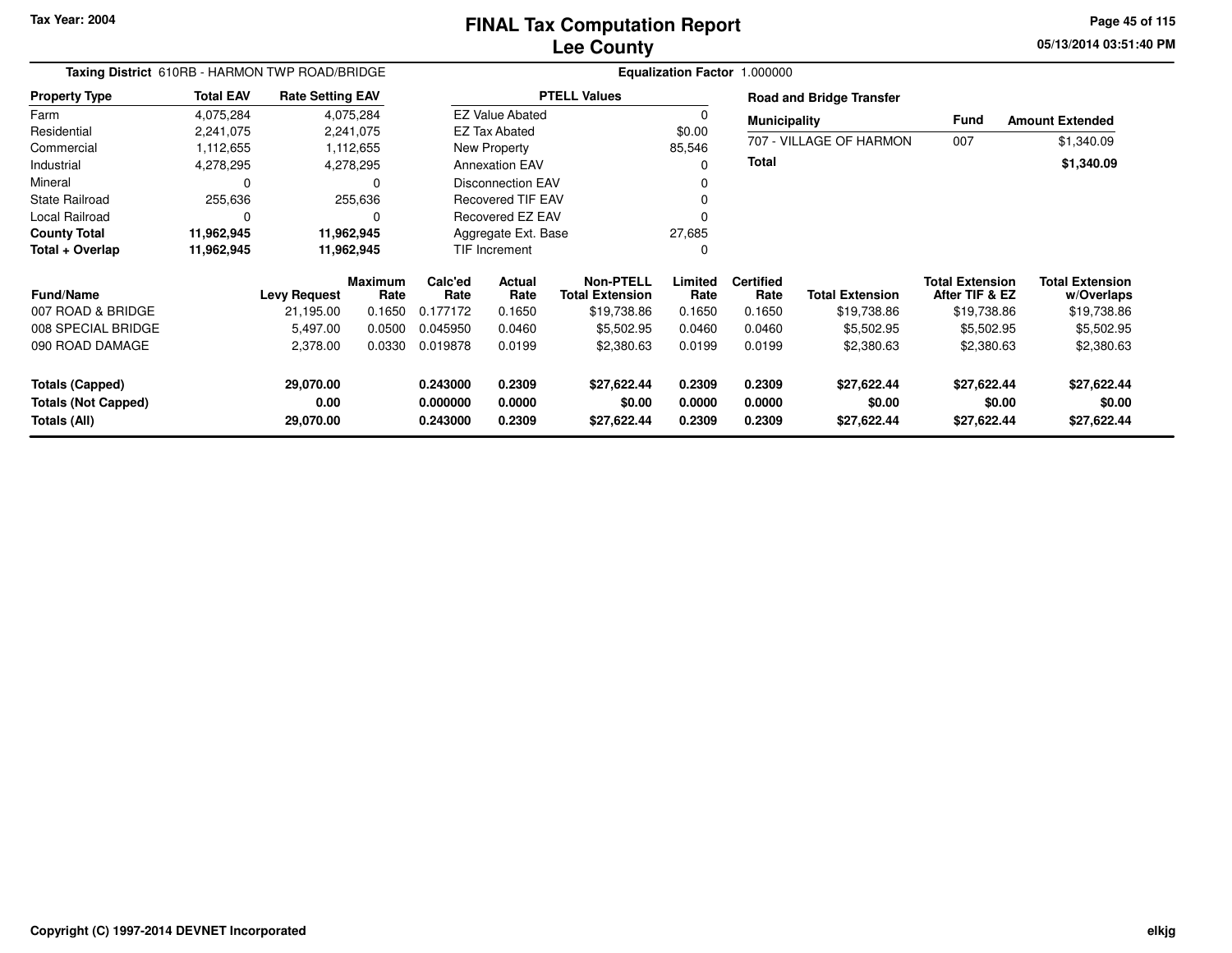# **Lee CountyFINAL Tax Computation Report**

**05/13/2014 03:51:40 PMPage 46 of 115**

| Taxing District 611 - LEE CENTER TOWNSHIP                                   | Equalization Factor 1.000000 |                                |                 |                                                                               |                            |                                            |                            |                            |                                      |                                          |                                      |
|-----------------------------------------------------------------------------|------------------------------|--------------------------------|-----------------|-------------------------------------------------------------------------------|----------------------------|--------------------------------------------|----------------------------|----------------------------|--------------------------------------|------------------------------------------|--------------------------------------|
| Property Type                                                               | <b>Total EAV</b>             | <b>Rate Setting EAV</b>        |                 |                                                                               |                            | <b>PTELL Values</b>                        |                            |                            |                                      |                                          |                                      |
| Farm                                                                        | 5,187,330                    |                                | 5,187,330       |                                                                               | <b>EZ Value Abated</b>     |                                            |                            |                            |                                      |                                          |                                      |
| Residential                                                                 | 5,255,834                    |                                | 5,255,834       |                                                                               | <b>EZ Tax Abated</b>       |                                            | \$0.00                     |                            |                                      |                                          |                                      |
| Commercial                                                                  | 1,213,926                    |                                | 1,213,926       |                                                                               | New Property               |                                            | 325,015                    |                            |                                      |                                          |                                      |
| Industrial                                                                  |                              |                                | 0               |                                                                               | <b>Annexation EAV</b>      |                                            |                            |                            |                                      |                                          |                                      |
| Mineral                                                                     |                              |                                | $\Omega$        |                                                                               | <b>Disconnection EAV</b>   |                                            |                            |                            |                                      |                                          |                                      |
| State Railroad                                                              | 8,176                        |                                | 8,176           |                                                                               |                            |                                            |                            |                            |                                      |                                          |                                      |
| Local Railroad                                                              | 0                            |                                | 0               | <b>Recovered TIF EAV</b><br>Recovered EZ EAV<br>42,597<br>Aggregate Ext. Base |                            |                                            |                            |                            |                                      |                                          |                                      |
| <b>County Total</b>                                                         | 11,665,266                   |                                | 11,665,266      |                                                                               |                            |                                            |                            |                            |                                      |                                          |                                      |
| Total + Overlap                                                             | 11,665,266                   |                                | 11,665,266      |                                                                               | TIF Increment              |                                            | 0                          |                            |                                      |                                          |                                      |
| Fund/Name                                                                   |                              | <b>Levy Request</b>            | Maximum<br>Rate | Calc'ed<br>Rate                                                               | Actual<br>Rate             | <b>Non-PTELL</b><br><b>Total Extension</b> | Limited<br>Rate            | <b>Certified</b><br>Rate   | <b>Total Extension</b>               | <b>Total Extension</b><br>After TIF & EZ | <b>Total Extension</b><br>w/Overlaps |
| 001 TOWN                                                                    |                              | 40,400.00                      | 0.4500          | 0.346327                                                                      | 0.3463                     | \$40,396.82                                | 0.3463                     | 0.3463                     | \$40,396.82                          | \$40,396.82                              | \$40,396.82                          |
| 054 GENERAL ASSISTANCE                                                      |                              | 2,200.00                       | 0.1000          | 0.018859                                                                      | 0.0189                     | \$2,204.74                                 | 0.0189                     | 0.0189                     | \$2,204.74                           | \$2,204.74                               | \$2,204.74                           |
| <b>Totals (Capped)</b><br><b>Totals (Not Capped)</b><br><b>Totals (All)</b> |                              | 42,600.00<br>0.00<br>42,600.00 |                 | 0.365186<br>0.000000<br>0.365186                                              | 0.3652<br>0.0000<br>0.3652 | \$42,601.56<br>\$0.00<br>\$42,601.56       | 0.3652<br>0.0000<br>0.3652 | 0.3652<br>0.0000<br>0.3652 | \$42,601.56<br>\$0.00<br>\$42,601.56 | \$42,601.56<br>\$0.00<br>\$42,601.56     | \$42,601.56<br>\$0.00<br>\$42,601.56 |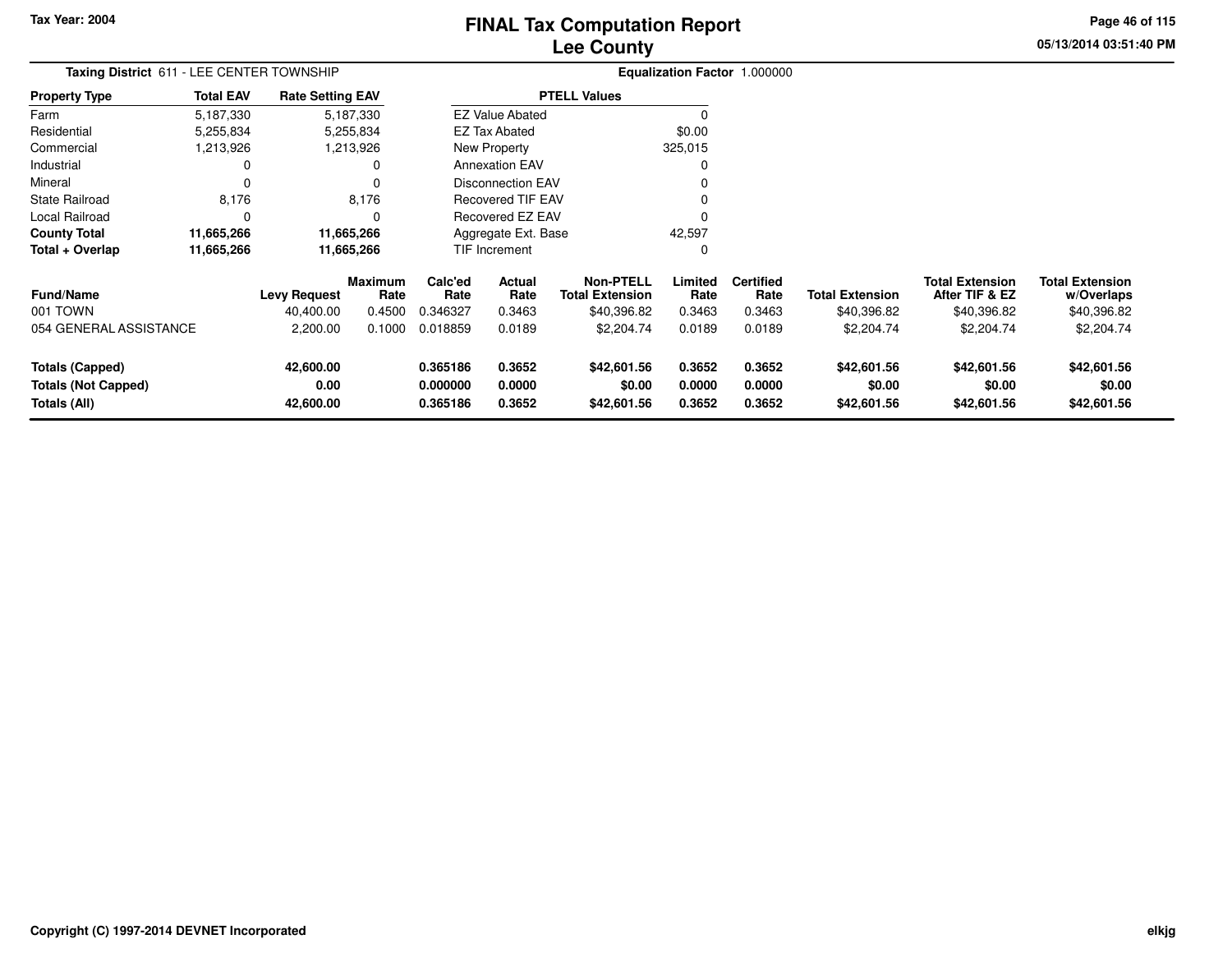**05/13/2014 03:51:40 PMPage 47 of 115**

| Taxing District 611RB - LEE CENTER TWP RD/BRIDGE |                  |                         |                 |                 |                          | Equalization Factor 1.000000               |                 |                          |                        |                                          |                                      |
|--------------------------------------------------|------------------|-------------------------|-----------------|-----------------|--------------------------|--------------------------------------------|-----------------|--------------------------|------------------------|------------------------------------------|--------------------------------------|
| <b>Property Type</b>                             | <b>Total EAV</b> | <b>Rate Setting EAV</b> |                 |                 |                          | <b>PTELL Values</b>                        |                 |                          |                        |                                          |                                      |
| Farm                                             | 5,187,330        |                         | 5,187,330       |                 | <b>EZ Value Abated</b>   |                                            | $\Omega$        |                          |                        |                                          |                                      |
| Residential                                      | 5,255,834        |                         | 5,255,834       |                 | <b>EZ Tax Abated</b>     |                                            | \$0.00          |                          |                        |                                          |                                      |
| Commercial                                       | 1,213,926        |                         | 1,213,926       |                 | New Property             |                                            | 325,015         |                          |                        |                                          |                                      |
| Industrial                                       |                  |                         | ი               |                 | <b>Annexation EAV</b>    |                                            | 0               |                          |                        |                                          |                                      |
| Mineral                                          | $\Omega$         |                         |                 |                 | <b>Disconnection EAV</b> |                                            |                 |                          |                        |                                          |                                      |
| State Railroad                                   | 8,176            |                         | 8,176           |                 | <b>Recovered TIF EAV</b> |                                            |                 |                          |                        |                                          |                                      |
| Local Railroad                                   | 0                |                         | 0               |                 | <b>Recovered EZ EAV</b>  |                                            |                 |                          |                        |                                          |                                      |
| <b>County Total</b>                              | 11,665,266       |                         | 11,665,266      |                 | Aggregate Ext. Base      |                                            | 43,651          |                          |                        |                                          |                                      |
| Total + Overlap                                  | 11,665,266       |                         | 11,665,266      |                 | <b>TIF Increment</b>     |                                            | $\Omega$        |                          |                        |                                          |                                      |
| <b>Fund/Name</b>                                 |                  | <b>Levy Request</b>     | Maximum<br>Rate | Calc'ed<br>Rate | Actual<br>Rate           | <b>Non-PTELL</b><br><b>Total Extension</b> | Limited<br>Rate | <b>Certified</b><br>Rate | <b>Total Extension</b> | <b>Total Extension</b><br>After TIF & EZ | <b>Total Extension</b><br>w/Overlaps |
| 007 ROAD & BRIDGE                                |                  | 14,984.00               | 0.1650          | 0.128450        | 0.1284                   | \$14,978.20                                | 0.1284          | 0.1284                   | \$14,978.20            | \$14,978.20                              | \$14,978.20                          |
| 008 SPECIAL BRIDGE                               |                  | 5,394.00                | 0.0500          | 0.046240        | 0.0462                   | \$5,389.35                                 | 0.0462          | 0.0462                   | \$5,389.35             | \$5,389.35                               | \$5,389.35                           |
| 009 PERMANENT ROAD                               |                  | 21,046.00               | 0.1670          | 0.180416        | 0.1670                   | \$19,480.99                                | 0.1670          | 0.1670                   | \$19,480.99            | \$19,480.99                              | \$19,480.99                          |
| 010 EQUIPMENT & BUILDING                         |                  | 4,410.00                | 0.0350          | 0.037805        | 0.0350                   | \$4,082.84                                 | 0.0350          | 0.0350                   | \$4,082.84             | \$4,082.84                               | \$4,082.84                           |
| 035 LIABILITY INSURANCE                          |                  | 0.00                    | 0.0000          | 0.000000        | 0.0000                   | \$0.00                                     | 0.0000          | 0.0000                   | \$0.00                 | \$0.00                                   | \$0.00                               |
| <b>Totals (Capped)</b>                           |                  | 45,834.00               |                 | 0.392911        | 0.3766                   | \$43,931.38                                | 0.3766          | 0.3766                   | \$43,931.38            | \$43,931.38                              | \$43,931.38                          |
| <b>Totals (Not Capped)</b>                       |                  | 0.00                    |                 | 0.000000        | 0.0000                   | \$0.00                                     | 0.0000          | 0.0000                   | \$0.00                 | \$0.00                                   | \$0.00                               |
| <b>Totals (All)</b>                              |                  | 45,834.00               |                 | 0.392911        | 0.3766                   | \$43,931.38                                | 0.3766          | 0.3766                   | \$43,931.38            | \$43,931.38                              | \$43,931.38                          |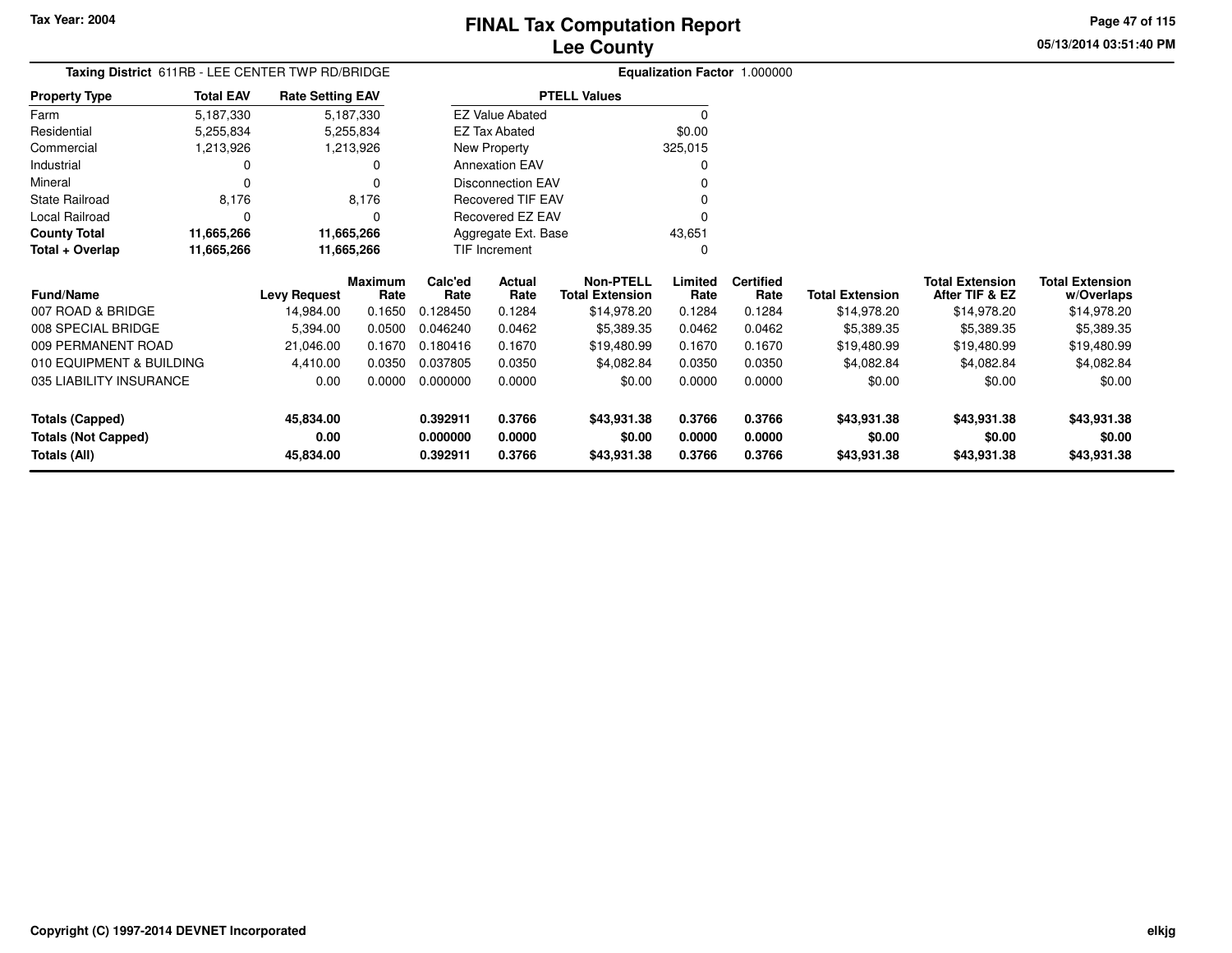# **Lee CountyFINAL Tax Computation Report**

**05/13/2014 03:51:40 PM Page 48 of 115**

| <b>Taxing District</b> 612 - MARION TOWNSHIP |                            |                         |                        |                 |                          | Equalization Factor 1.000000               |                 |                          |                        |                                          |                                      |
|----------------------------------------------|----------------------------|-------------------------|------------------------|-----------------|--------------------------|--------------------------------------------|-----------------|--------------------------|------------------------|------------------------------------------|--------------------------------------|
| <b>Property Type</b>                         | <b>Total EAV</b>           | <b>Rate Setting EAV</b> |                        |                 |                          | <b>PTELL Values</b>                        |                 |                          |                        |                                          |                                      |
| Farm                                         | 5,158,865                  |                         | 5,158,865              |                 | <b>EZ Value Abated</b>   |                                            |                 |                          |                        |                                          |                                      |
| Residential                                  | 1,504,503                  |                         | 1,504,503              |                 | <b>EZ Tax Abated</b>     |                                            | \$0.00          |                          |                        |                                          |                                      |
| Commercial                                   | 495,194                    |                         | 495,194                |                 | New Property             |                                            | 618,520         |                          |                        |                                          |                                      |
| Industrial                                   | 79,283                     |                         | 79,283                 |                 | <b>Annexation EAV</b>    |                                            |                 |                          |                        |                                          |                                      |
| Mineral                                      |                            |                         | 0                      |                 | <b>Disconnection EAV</b> |                                            |                 |                          |                        |                                          |                                      |
| <b>State Railroad</b>                        | 0                          |                         |                        |                 | Recovered TIF EAV        |                                            |                 |                          |                        |                                          |                                      |
| Local Railroad                               | $\Omega$                   |                         |                        |                 | <b>Recovered EZ EAV</b>  |                                            |                 |                          |                        |                                          |                                      |
| <b>County Total</b>                          | 7,237,845                  |                         | 7,237,845              |                 | Aggregate Ext. Base      |                                            | 27,675          |                          |                        |                                          |                                      |
| Total + Overlap                              | 7,237,845                  | 7,237,845               |                        |                 | TIF Increment            |                                            |                 |                          |                        |                                          |                                      |
| Fund/Name                                    |                            | <b>Levy Request</b>     | <b>Maximum</b><br>Rate | Calc'ed<br>Rate | Actual<br>Rate           | <b>Non-PTELL</b><br><b>Total Extension</b> | Limited<br>Rate | <b>Certified</b><br>Rate | <b>Total Extension</b> | <b>Total Extension</b><br>After TIF & EZ | <b>Total Extension</b><br>w/Overlaps |
| 001 TOWN                                     |                            | 27,050.00               | 0.4500                 | 0.373730        | 0.3737                   | \$27,047.83                                | 0.3737          | 0.3737                   | \$27,047.83            | \$27,047.83                              | \$27,047.83                          |
| 035 LIABILITY INS                            |                            | 2,000.00                | 0.0000                 | 0.027633        | 0.0276                   | \$1,997.65                                 | 0.0276          | 0.0276                   | \$1,997.65             | \$1,997.65                               | \$1,997.65                           |
| 054 GENERAL ASSISTANCE                       | 0.0000<br>0.000000<br>0.00 |                         | 0.0000                 | \$0.00          | 0.0000                   | 0.0000                                     | \$0.00          | \$0.00                   | \$0.00                 |                                          |                                      |
| <b>Totals (Capped)</b>                       |                            | 29,050.00               |                        | 0.401363        | 0.4013                   | \$29,045.48                                | 0.4013          | 0.4013                   | \$29,045.48            | \$29,045.48                              | \$29,045.48                          |
| <b>Totals (Not Capped)</b>                   |                            | 0.00                    |                        | 0.000000        | 0.0000                   | \$0.00                                     | 0.0000          | 0.0000                   | \$0.00                 | \$0.00                                   | \$0.00                               |
| Totals (All)                                 |                            | 29,050.00               |                        | 0.401363        | 0.4013                   | \$29,045.48                                | 0.4013          | 0.4013                   | \$29,045.48            | \$29,045.48                              | \$29,045.48                          |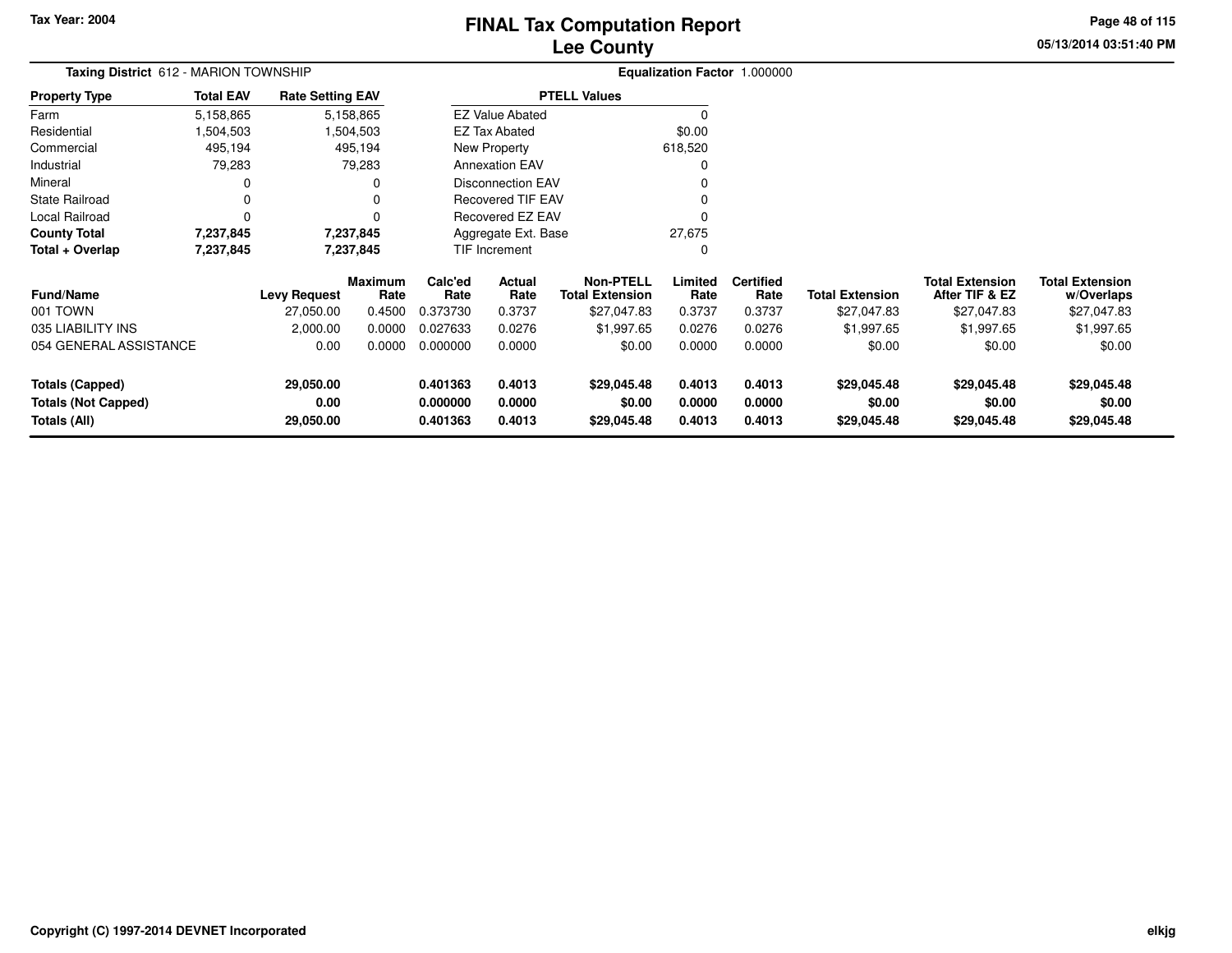**Totals (All)**

# **Lee CountyFINAL Tax Computation Report**

**0.000000 0.0000 \$0.00 0.0000 0.0000 \$0.00 \$0.00 \$0.00**

**0.609229 0.6093 \$44,100.20 0.6093 0.6093 \$44,100.20 \$44,100.20 \$44,100.20**

**05/13/2014 03:51:40 PMPage 49 of 115**

| Taxing District 612RB - MARION TWP ROAD/BRIDGE<br><b>Total EAV</b> |                        |                                                                                       |                        | Equalization Factor 1.000000 |                          |                                            |                 |                          |                        |                                          |                                      |  |
|--------------------------------------------------------------------|------------------------|---------------------------------------------------------------------------------------|------------------------|------------------------------|--------------------------|--------------------------------------------|-----------------|--------------------------|------------------------|------------------------------------------|--------------------------------------|--|
| <b>Property Type</b>                                               |                        | <b>Rate Setting EAV</b><br>5,158,865<br>5,158,865<br>504,503.<br>1,504,503<br>495,194 |                        |                              |                          | <b>PTELL Values</b>                        |                 |                          |                        |                                          |                                      |  |
| Farm                                                               |                        |                                                                                       |                        |                              | <b>EZ Value Abated</b>   |                                            | $\Omega$        |                          |                        |                                          |                                      |  |
| Residential                                                        |                        |                                                                                       |                        |                              | EZ Tax Abated            |                                            | \$0.00          |                          |                        |                                          |                                      |  |
| Commercial                                                         | 495,194                |                                                                                       |                        |                              | <b>New Property</b>      |                                            | 618,520         |                          |                        |                                          |                                      |  |
| Industrial                                                         | 79,283                 |                                                                                       | 79,283                 |                              | <b>Annexation EAV</b>    |                                            | 0               |                          |                        |                                          |                                      |  |
| Mineral                                                            | 0                      |                                                                                       | 0                      |                              | <b>Disconnection EAV</b> |                                            |                 |                          |                        |                                          |                                      |  |
| <b>State Railroad</b>                                              | 0                      |                                                                                       | 0                      |                              | Recovered TIF EAV        |                                            |                 |                          |                        |                                          |                                      |  |
| Local Railroad                                                     | $\Omega$               |                                                                                       | 0                      |                              | Recovered EZ EAV         |                                            | O               |                          |                        |                                          |                                      |  |
| <b>County Total</b>                                                | 7,237,845<br>7,237,845 |                                                                                       |                        |                              | Aggregate Ext. Base      |                                            | 43,232          |                          |                        |                                          |                                      |  |
| Total + Overlap                                                    | 7,237,845              | 7,237,845                                                                             |                        |                              | TIF Increment            |                                            | C               |                          |                        |                                          |                                      |  |
| <b>Fund/Name</b>                                                   |                        | <b>Levy Request</b>                                                                   | <b>Maximum</b><br>Rate | Calc'ed<br>Rate              | Actual<br>Rate           | <b>Non-PTELL</b><br><b>Total Extension</b> | Limited<br>Rate | <b>Certified</b><br>Rate | <b>Total Extension</b> | <b>Total Extension</b><br>After TIF & EZ | <b>Total Extension</b><br>w/Overlaps |  |
| 007 ROAD & BRIDGE                                                  |                        | 25,000.00                                                                             | 0.3600                 | 0.345407                     | 0.3454                   | \$24,999.52                                | 0.3454          | 0.3454                   | \$24,999.52            | \$24,999.52                              | \$24,999.52                          |  |
| 008 SPECIAL BRIDGE                                                 |                        | 2,395.00                                                                              | 0.0500                 | 0.033090                     | 0.0331                   | \$2,395.73                                 | 0.0331          | 0.0331                   | \$2,395.73             | \$2,395.73                               | \$2,395.73                           |  |
| 009 PERMANENT ROAD                                                 |                        | 11,500.00                                                                             | 0.1670                 | 0.158887                     | 0.1589                   | \$11,500.94                                | 0.1589          | 0.1589                   | \$11,500.94            | \$11,500.94                              | \$11,500.94                          |  |
| 010 EQUIPMENT & BUILDING                                           |                        | 2,400.00                                                                              | 0.0350                 | 0.033159                     | 0.0332                   | \$2,402.96                                 | 0.0332          | 0.0332                   | \$2,402.96             | \$2,402.96                               | \$2,402.96                           |  |
| 035 LIABILITY INSURANCE                                            |                        | 2,800.00                                                                              | 0.0000                 | 0.038686                     | 0.0387                   | \$2,801.05                                 | 0.0387          | 0.0387                   | \$2,801.05             | \$2,801.05                               | \$2,801.05                           |  |
| <b>Totals (Capped)</b>                                             |                        | 44,095.00                                                                             |                        | 0.609229                     | 0.6093                   | \$44,100.20                                | 0.6093          | 0.6093                   | \$44,100.20            | \$44,100.20                              | \$44,100.20                          |  |
| <b>Totals (Not Capped)</b>                                         |                        | 0.00                                                                                  |                        | 0.000000                     | 0.0000                   | \$0.00                                     | 0.0000          | 0.0000                   | \$0.00                 | \$0.00                                   | \$0.00                               |  |

**44,095.00**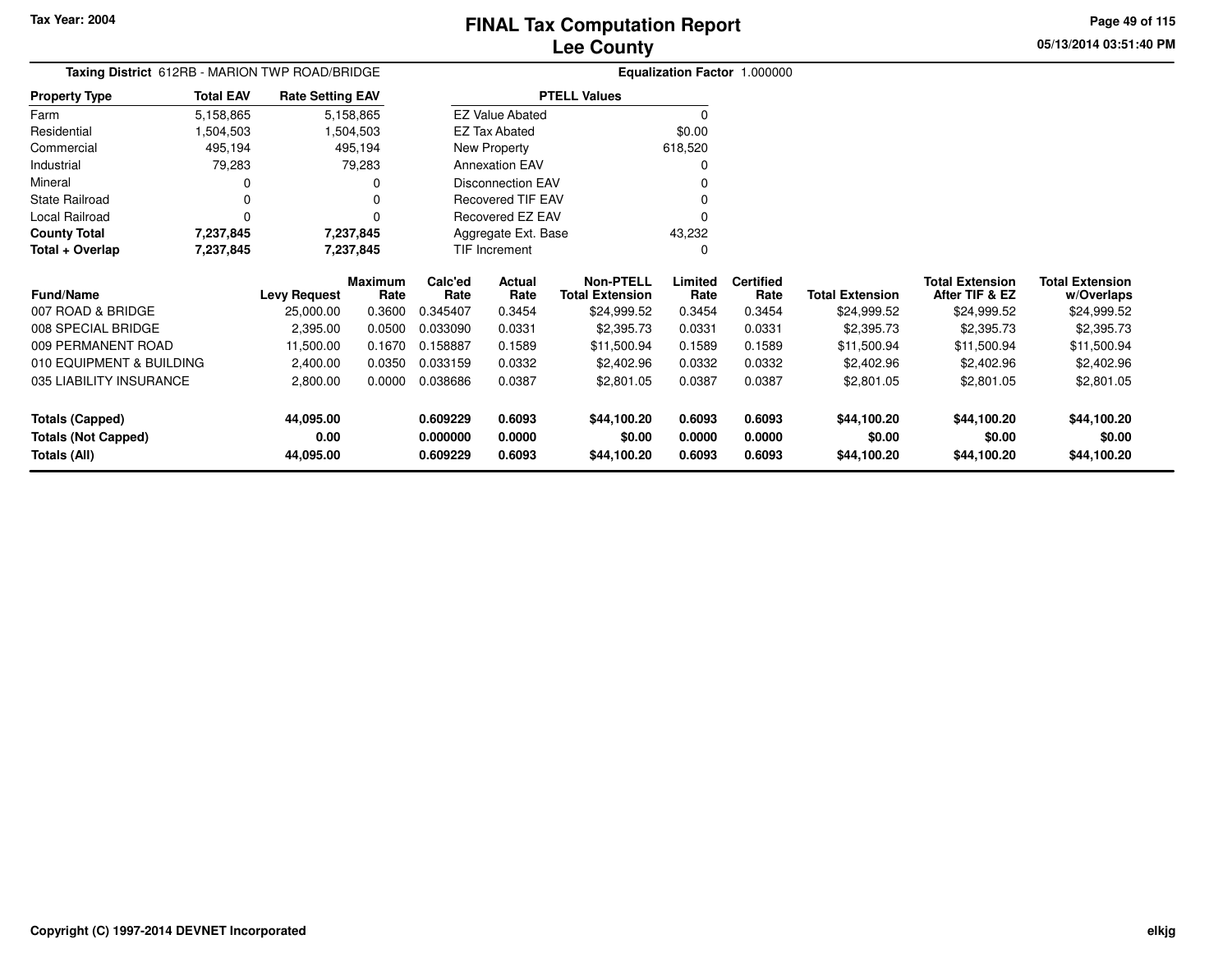# **Lee CountyFINAL Tax Computation Report**

**05/13/2014 03:51:40 PM Page 50 of 115**

| <b>Taxing District</b> 613 - MAY TOWNSHIP                            |                  |                                  |                                  |                                  |                            |                                                           |                            | Equalization Factor 1.000000       |                                       |                                                         |                                                     |
|----------------------------------------------------------------------|------------------|----------------------------------|----------------------------------|----------------------------------|----------------------------|-----------------------------------------------------------|----------------------------|------------------------------------|---------------------------------------|---------------------------------------------------------|-----------------------------------------------------|
| <b>Property Type</b>                                                 | <b>Total EAV</b> | <b>Rate Setting EAV</b>          |                                  |                                  |                            | <b>PTELL Values</b>                                       |                            |                                    |                                       |                                                         |                                                     |
| Farm                                                                 | 5,681,754        |                                  | 5,681,754                        |                                  | <b>EZ Value Abated</b>     |                                                           |                            |                                    |                                       |                                                         |                                                     |
| Residential                                                          | 8,741,329        |                                  | 8,741,329                        |                                  | <b>EZ Tax Abated</b>       |                                                           | \$0.00                     |                                    |                                       |                                                         |                                                     |
| Commercial                                                           | 851,536          |                                  | 851,536                          |                                  | New Property               |                                                           | 636,633                    |                                    |                                       |                                                         |                                                     |
| Industrial                                                           |                  |                                  |                                  |                                  | <b>Annexation EAV</b>      |                                                           |                            |                                    |                                       |                                                         |                                                     |
| Mineral                                                              |                  |                                  |                                  |                                  | <b>Disconnection EAV</b>   |                                                           |                            |                                    |                                       |                                                         |                                                     |
| State Railroad                                                       |                  |                                  |                                  |                                  | <b>Recovered TIF EAV</b>   |                                                           |                            |                                    |                                       |                                                         |                                                     |
| <b>Local Railroad</b>                                                |                  |                                  |                                  |                                  | <b>Recovered EZ EAV</b>    |                                                           |                            |                                    |                                       |                                                         |                                                     |
| <b>County Total</b>                                                  | 15,274,619       |                                  | 15,274,619                       |                                  | Aggregate Ext. Base        |                                                           | 29,003                     |                                    |                                       |                                                         |                                                     |
| Total + Overlap                                                      | 15,274,619       |                                  | 15,274,619                       |                                  | TIF Increment              |                                                           | 0                          |                                    |                                       |                                                         |                                                     |
| <b>Fund/Name</b><br>001 TOWN                                         |                  | <b>Levy Request</b><br>29,000.00 | <b>Maximum</b><br>Rate<br>0.2500 | Calc'ed<br>Rate<br>0.189857      | Actual<br>Rate<br>0.1899   | <b>Non-PTELL</b><br><b>Total Extension</b><br>\$29,006.50 | Limited<br>Rate<br>0.1899  | <b>Certified</b><br>Rate<br>0.1899 | <b>Total Extension</b><br>\$29,006.50 | <b>Total Extension</b><br>After TIF & EZ<br>\$29,006.50 | <b>Total Extension</b><br>w/Overlaps<br>\$29,006.50 |
| <b>Totals (Capped)</b><br><b>Totals (Not Capped)</b><br>Totals (All) |                  | 29,000.00<br>0.00<br>29,000.00   |                                  | 0.189857<br>0.000000<br>0.189857 | 0.1899<br>0.0000<br>0.1899 | \$29,006.50<br>\$0.00<br>\$29,006.50                      | 0.1899<br>0.0000<br>0.1899 | 0.1899<br>0.0000<br>0.1899         | \$29,006.50<br>\$0.00<br>\$29,006.50  | \$29,006.50<br>\$0.00<br>\$29,006.50                    | \$29,006.50<br>\$0.00<br>\$29,006.50                |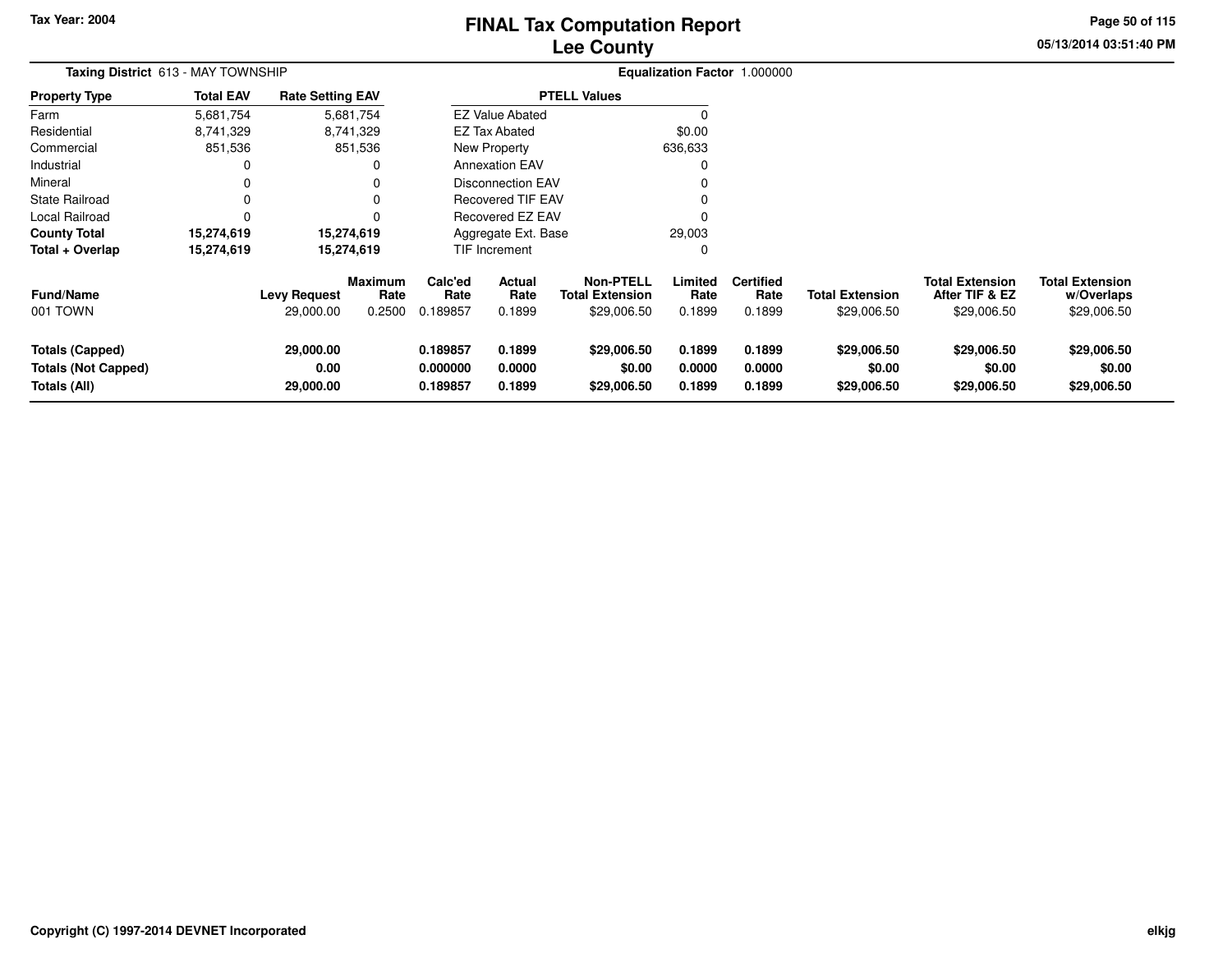# **Lee CountyFINAL Tax Computation Report**

**05/13/2014 03:51:40 PMPage 51 of 115**

#### **Equalization Factor** 1.000000 **Taxing District** 613RB - MAY TWP ROAD/BRIDGE**Property Type**8,741,329 8,741,329 851,536 Farm ResidentialCommercial 851,536  $\pmb{0}$ Industrial 0  $\mathbf 0$ Mineral 0 0 $\pmb{0}$ State Railroad 0 0  $\mathsf{O}\xspace$ Local Railroad 0 0 15,274,619 **County Total 15,274,619 15,274,619**15,274,619 **Total + Overlap 15,274,619 15,274,619** 5,681,7548,741,329 **Fund/Name Levy Request Rate Limited**Rate **w/Overlaps** \$50,406.24 **Total ExtensionAfter TIF & EZ** \$50,406.24 **Total ExtensionRate Total Extension Rate Total Extension**\$50,406.24 **Maximum Calc'ed Rate**0.333887 **Actual RateNon-PTELL Certified** \$50,406.24 007 ROAD & BRIDGE 51,000.00 0.3300 0.333887 0.3300 \$50,406.24 0.3300 0.3300 \$50,406.24 \$50,406.24 \$50,406.24 **Totals (Capped) 51,000.00 0.333887 0.3300 \$50,406.24 0.3300 0.3300 \$50,406.24 \$50,406.24 \$50,406.24 Totals (Not Capped) 0.00 0.000000 0.0000 \$0.00 0.0000 0.0000 \$0.00 \$0.00 \$0.00 Totals (All) 51,000.00 0.333887 0.3300 \$50,406.24 0.3300 0.3300 \$50,406.24 \$50,406.24 \$50,406.24** 5,681,754**Total EAV Rate Setting EAV PTELL Values**  $\overline{\overline{0}}$  \$0.00 636,633 $\pmb{0}$ Annexation EAV v o Disconnection EAV $\sim$  0 Recovered TIF EAV0 v Recovered EZ EAV <sup>0</sup> 54,168 $\mathbf 0$ New Property EZ Tax AbatedEZ Value AbatedAggregate Ext. BaseTIF Increment0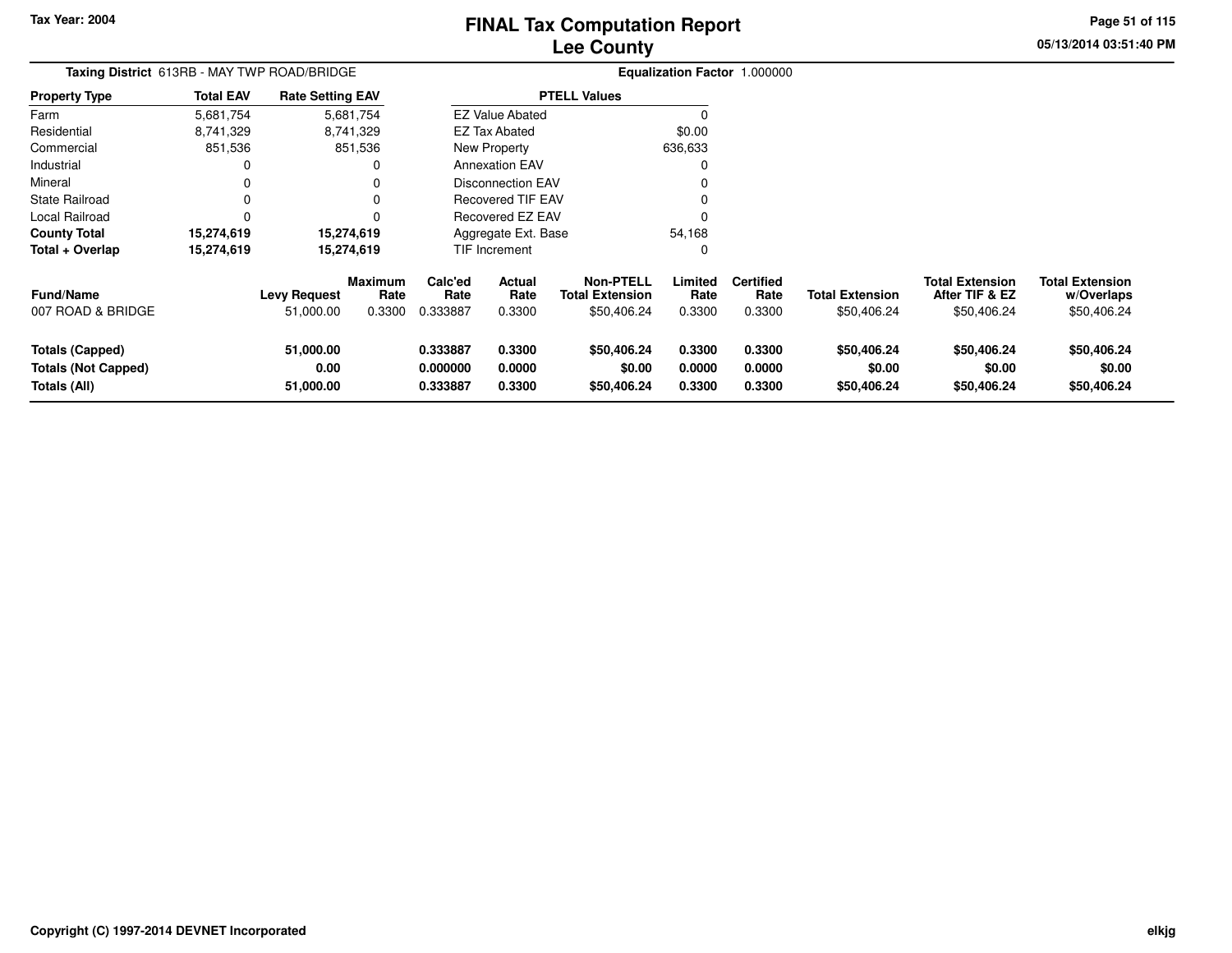# **Lee CountyFINAL Tax Computation Report**

**05/13/2014 03:51:40 PM Page 52 of 115**

| Taxing District 614 - NACHUSA TOWNSHIP     |                  |                         |                 |                      |                          |                                            |                  | Equalization Factor 1.000000 |                        |                                          |                                      |
|--------------------------------------------|------------------|-------------------------|-----------------|----------------------|--------------------------|--------------------------------------------|------------------|------------------------------|------------------------|------------------------------------------|--------------------------------------|
| <b>Property Type</b>                       | <b>Total EAV</b> | <b>Rate Setting EAV</b> |                 |                      |                          | <b>PTELL Values</b>                        |                  |                              |                        |                                          |                                      |
| Farm                                       | 5,697,320        |                         | 5,697,320       |                      | <b>EZ Value Abated</b>   |                                            | 0                |                              |                        |                                          |                                      |
| Residential                                | 3,327,893        |                         | 3,327,893       |                      | <b>EZ Tax Abated</b>     |                                            | \$0.00           |                              |                        |                                          |                                      |
| Commercial                                 | 480,138          |                         | 480,138         |                      | New Property             |                                            | 57,695           |                              |                        |                                          |                                      |
| Industrial                                 | 14,090           |                         | 14,090          |                      | <b>Annexation EAV</b>    |                                            | 0                |                              |                        |                                          |                                      |
| Mineral                                    | $\Omega$         |                         | 0               |                      | <b>Disconnection EAV</b> |                                            | $\Omega$         |                              |                        |                                          |                                      |
| <b>State Railroad</b>                      | 261,552          |                         | 261,552         |                      | Recovered TIF EAV        |                                            |                  |                              |                        |                                          |                                      |
| Local Railroad                             | 1,630            |                         | 1,630           |                      | Recovered EZ EAV         |                                            | $\Omega$         |                              |                        |                                          |                                      |
| <b>County Total</b>                        | 9,782,623        |                         | 9,782,623       |                      | Aggregate Ext. Base      |                                            | 20,946           |                              |                        |                                          |                                      |
| Total + Overlap                            | 9,782,623        |                         | 9,782,623       |                      | TIF Increment            |                                            | 0                |                              |                        |                                          |                                      |
| <b>Fund/Name</b>                           |                  | <b>Levy Request</b>     | Maximum<br>Rate | Calc'ed<br>Rate      | Actual<br>Rate           | <b>Non-PTELL</b><br><b>Total Extension</b> | Limited<br>Rate  | <b>Certified</b><br>Rate     | <b>Total Extension</b> | <b>Total Extension</b><br>After TIF & EZ | <b>Total Extension</b><br>w/Overlaps |
| 001 TOWN                                   |                  | 19,685.00               | 0.4500          | 0.201224             | 0.2012                   | \$19,682.64                                | 0.1965           | 0.1965                       | \$19,222.85            | \$19,222.85                              | \$19,222.85                          |
| 047 SOCIAL SECURITY                        |                  | 1,780.00                | 0.0000          | 0.018196             | 0.0182                   | \$1,780.44                                 | 0.0178           | 0.0178                       | \$1,741.31             | \$1,741.31                               | \$1,741.31                           |
| 054 GENERAL ASSISTANCE                     |                  | 521.00                  | 0.1000          | 0.005326             | 0.0053                   | \$518.48                                   | 0.0052           | 0.0052                       | \$508.70               | \$508.70                                 | \$508.70                             |
| <b>Totals (Capped)</b>                     |                  | 21,986.00               |                 | 0.224746             | 0.2247                   | \$21,981.56                                | 0.2195           | 0.2195                       | \$21,472.86            | \$21,472.86                              | \$21,472.86                          |
| <b>Totals (Not Capped)</b><br>Totals (All) |                  | 0.00<br>21,986.00       |                 | 0.000000<br>0.224746 | 0.0000<br>0.2247         | \$0.00<br>\$21,981.56                      | 0.0000<br>0.2195 | 0.0000<br>0.2195             | \$0.00<br>\$21,472.86  | \$0.00<br>\$21,472.86                    | \$0.00<br>\$21,472.86                |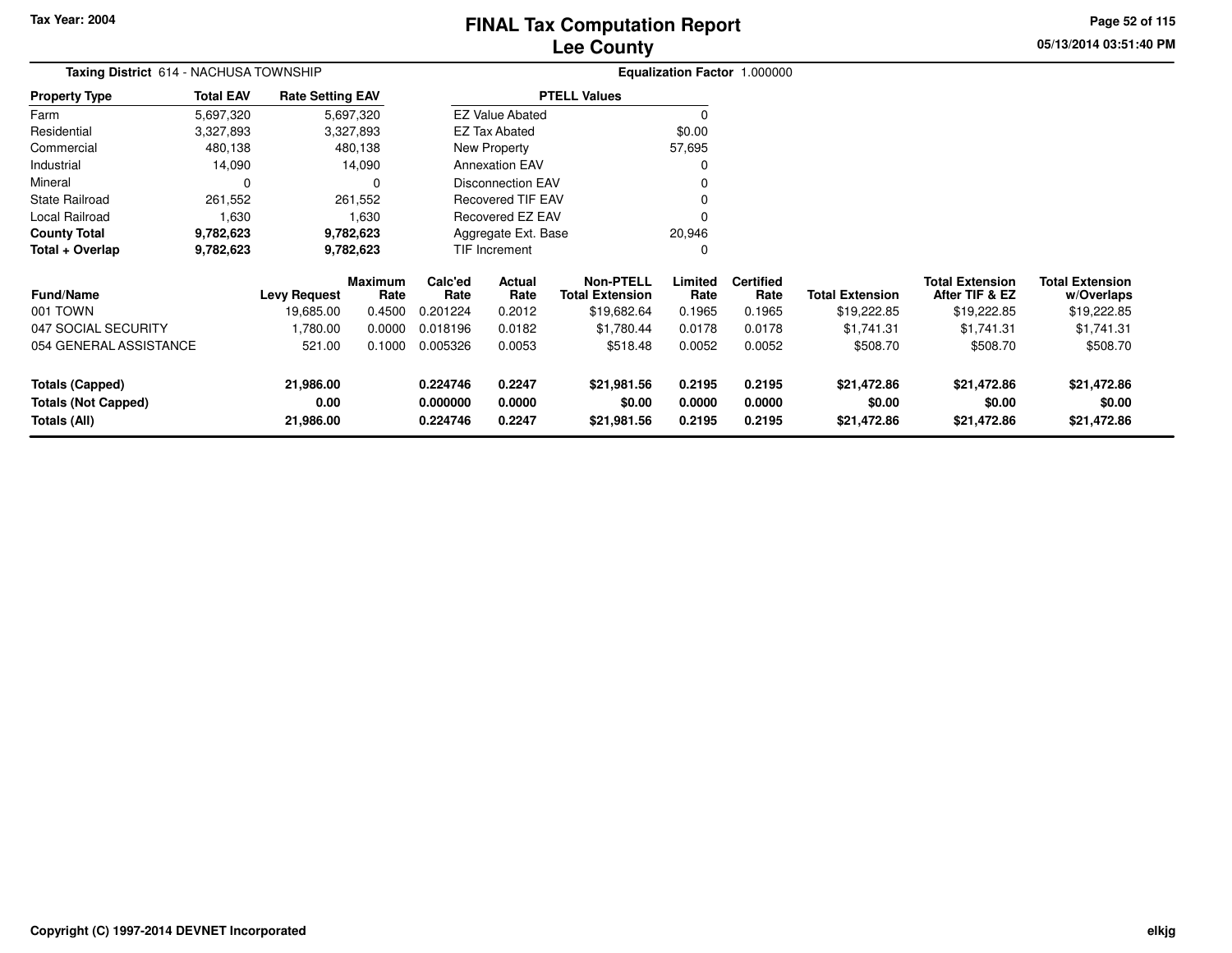**0.390326 0.3881 \$37,966.37 0.3832 0.3832 \$37,487.01 \$37,487.01 \$37,487.01**

**05/13/2014 03:51:40 PMPage 53 of 115**

> **w/Overlaps** \$19,721.77

#### **Equalization Factor** 1.000000 **Taxing District** 614RB - NACHUSA TWP ROAD/BRIDGE**Property Type**3,327,893 3,327,893 480,138 Farm ResidentialCommercial 480,138 480,13814,090 Industrial 14,090 14,090 $\mathbf 0$ Mineral 0 0261,552 State Railroad 261,552 1,630 Local Railroad 1,630 9,782,623 **County Total 9,782,623 9,782,623**9,782,623 **Total + Overlap 9,782,623 9,782,623** 5,697,3203,327,893 **Fund/Name Levy Request Rate Limited Certified** Rate **Total ExtensionAfter TIF & EZ** \$19,721.77 **Total ExtensionRate Total Extension Rate Total Extension**\$19,721.77 **Maximum Calc'ed Rate**0.204199 **Actual RateNon-PTELL**\$19,976.12 007 ROAD & BRIDGE 19,976.00 0.3300 0.204199 0.2042 \$19,976.12 0.2016 0.2016 \$19,721.77 \$19,721.77 \$19,721.77 008 SPECIAL BRIDGE916.00 0.0500 0.009364 0.0094 \$919.57 0.0093 0.0093 \$909.78 \$909.78 \$909.78 \$909.78 009 PERMANENT ROAD 13,648.00 0.1670 0.139513 0.1395 \$13,646.76 0.1377 0.1377 \$13,470.67 \$13,470.67 \$13,470.67 010 EQUIPMENT & BUILDING 3,644.00 0.0350 0.037250 0.0350 \$3,423.92 0.0346 0.0346 \$3,384.79 \$3,384.79 \$3,384.79 **Totals (Capped) 38,184.00 0.390326 0.3881 \$37,966.37 0.3832 0.3832 \$37,487.01 \$37,487.01 \$37,487.01 Totals (Not Capped) 0.00 0.000000 0.0000 \$0.00 0.0000 0.0000 \$0.00 \$0.00 \$0.00 Totals (All) 38,184.00**5,697,320**Total EAVRate Setting EAV PTELL Values**  $\overline{\overline{0}}$  \$0.00 57,695 $\mathbf 0$ Annexation EAV v o Disconnection EAV $\sim$  0 Recovered TIF EAV0 v Recovered EZ EAV <sup>0</sup> 36,566 $\mathbf 0$ New Property EZ Tax AbatedEZ Value AbatedAggregate Ext. BaseTIF Increment0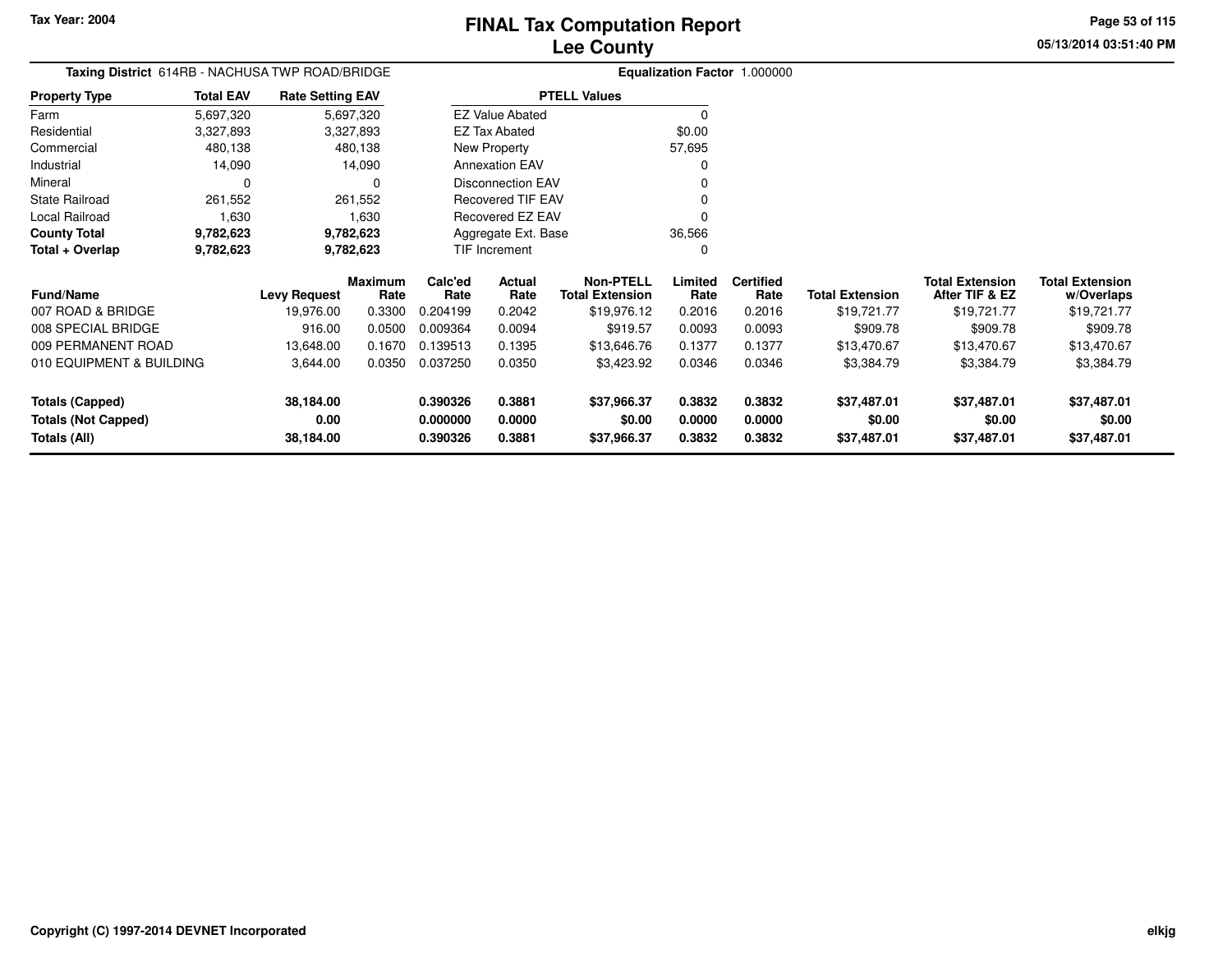# **Lee CountyFINAL Tax Computation Report**

**05/13/2014 03:51:40 PM Page 54 of 115**

| Taxing District 615 - NELSON TOWNSHIP      |                  |                         |                        |                      |                          |                                            |                  | Equalization Factor 1.000000 |                        |                                          |                                      |
|--------------------------------------------|------------------|-------------------------|------------------------|----------------------|--------------------------|--------------------------------------------|------------------|------------------------------|------------------------|------------------------------------------|--------------------------------------|
| <b>Property Type</b>                       | <b>Total EAV</b> | <b>Rate Setting EAV</b> |                        |                      |                          | <b>PTELL Values</b>                        |                  |                              |                        |                                          |                                      |
| Farm                                       | 3,193,179        |                         | 3,193,179              |                      | <b>EZ Value Abated</b>   |                                            |                  |                              |                        |                                          |                                      |
| Residential                                | 7,592,585        |                         | 7,592,585              |                      | <b>EZ Tax Abated</b>     |                                            | \$0.00           |                              |                        |                                          |                                      |
| Commercial                                 | 318,805          |                         | 318,805                |                      | New Property             |                                            | 1,036,072        |                              |                        |                                          |                                      |
| Industrial                                 | 1,118,478        |                         | 1,118,478              |                      | <b>Annexation EAV</b>    |                                            |                  |                              |                        |                                          |                                      |
| Mineral                                    | 0                |                         | 0                      |                      | <b>Disconnection EAV</b> |                                            |                  |                              |                        |                                          |                                      |
| <b>State Railroad</b>                      | 1,340,451        |                         | 1,340,451              |                      | <b>Recovered TIF EAV</b> |                                            |                  |                              |                        |                                          |                                      |
| Local Railroad                             | 0                |                         | 0                      |                      | Recovered EZ EAV         |                                            |                  |                              |                        |                                          |                                      |
| <b>County Total</b>                        | 13,563,498       | 13,563,498              |                        |                      | Aggregate Ext. Base      |                                            | 19,425           |                              |                        |                                          |                                      |
| Total + Overlap                            | 13,563,498       | 13,563,498              |                        |                      | TIF Increment            |                                            | $\Omega$         |                              |                        |                                          |                                      |
| Fund/Name                                  |                  | Levy Request            | <b>Maximum</b><br>Rate | Calc'ed<br>Rate      | Actual<br>Rate           | <b>Non-PTELL</b><br><b>Total Extension</b> | Limited<br>Rate  | <b>Certified</b><br>Rate     | <b>Total Extension</b> | <b>Total Extension</b><br>After TIF & EZ | <b>Total Extension</b><br>w/Overlaps |
| 001 TOWN                                   |                  | 13,786.00               | 0.4500                 | 0.101640             | 0.1016                   | \$13,780.51                                | 0.1016           | 0.1016                       | \$13,780.51            | \$13,780.51                              | \$13,780.51                          |
| 035 LIABILITY INS                          |                  | 3,933.00                | 0.0000                 | 0.028997             | 0.0290                   | \$3,933.41                                 | 0.0290           | 0.0290                       | \$3,933.41             | \$3,933.41                               | \$3,933.41                           |
| 047 SOCIAL SECURITY                        |                  | 1,356.00                | 0.0000                 | 0.009997             | 0.0100                   | \$1,356.35                                 | 0.0100           | 0.0100                       | \$1,356.35             | \$1,356.35                               | \$1,356.35                           |
| 054 GENERAL ASSISTANCE                     |                  | 713.00                  | 0.1000                 | 0.005257             | 0.0053                   | \$718.87                                   | 0.0053           | 0.0053                       | \$718.87               | \$718.87                                 | \$718.87                             |
| <b>Totals (Capped)</b>                     |                  | 19,788.00               |                        | 0.145891             | 0.1459                   | \$19,789.14                                | 0.1459           | 0.1459                       | \$19,789.14            | \$19,789.14                              | \$19,789.14                          |
| <b>Totals (Not Capped)</b><br>Totals (All) |                  | 0.00<br>19,788.00       |                        | 0.000000<br>0.145891 | 0.0000<br>0.1459         | \$0.00<br>\$19,789.14                      | 0.0000<br>0.1459 | 0.0000<br>0.1459             | \$0.00<br>\$19,789.14  | \$0.00<br>\$19,789.14                    | \$0.00<br>\$19,789.14                |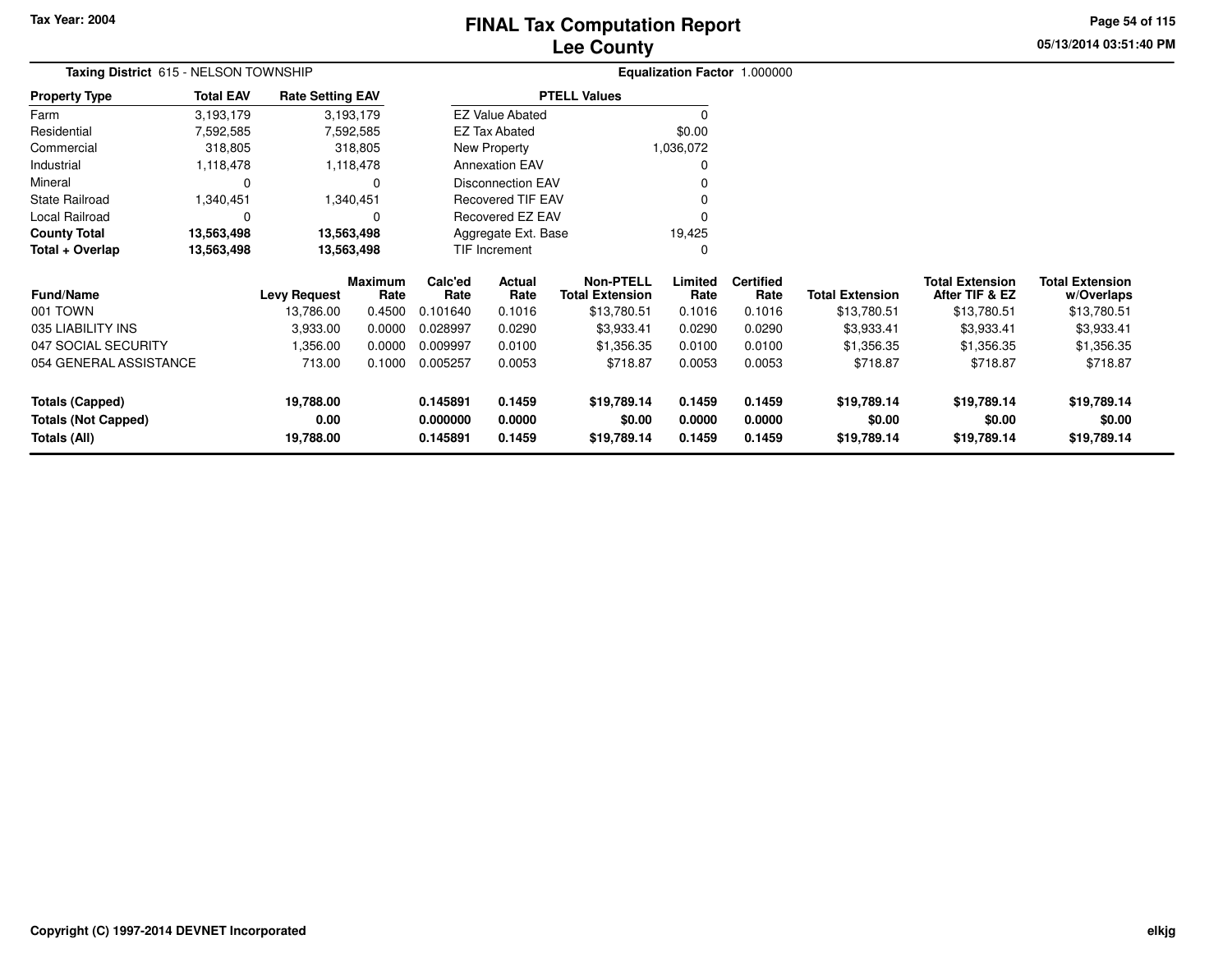# **Lee CountyFINAL Tax Computation Report**

**05/13/2014 03:51:40 PM Page 55 of 115**

| Taxing District 615RB - NELSON TWP ROAD/BRIDGE                       |                  |                                |                        | Equalization Factor 1.000000     |                                                   |                                            |                            |                            |                                      |                                          |                                      |
|----------------------------------------------------------------------|------------------|--------------------------------|------------------------|----------------------------------|---------------------------------------------------|--------------------------------------------|----------------------------|----------------------------|--------------------------------------|------------------------------------------|--------------------------------------|
| <b>Property Type</b>                                                 | <b>Total EAV</b> | <b>Rate Setting EAV</b>        |                        |                                  |                                                   | <b>PTELL Values</b>                        |                            |                            | <b>Road and Bridge Transfer</b>      |                                          |                                      |
| Farm                                                                 | 3,193,179        |                                | 3,193,179              |                                  | <b>EZ Value Abated</b>                            |                                            |                            | <b>Municipality</b>        |                                      | <b>Fund</b>                              | <b>Amount Extended</b>               |
| Residential                                                          | 7,592,585        |                                | 7,592,585              |                                  | <b>EZ Tax Abated</b>                              |                                            | \$0.00                     |                            |                                      |                                          |                                      |
| Commercial                                                           | 318,805          |                                | 318,805                |                                  | New Property                                      |                                            | 1,036,072                  |                            | 709 - VILLAGE OF NELSON              | 007                                      | \$976.05                             |
| Industrial                                                           | 1,118,478        |                                | 1,118,478              |                                  | <b>Annexation EAV</b><br><b>Disconnection EAV</b> |                                            |                            |                            |                                      |                                          | \$976.05                             |
| Mineral                                                              | $\Omega$         |                                | 0                      |                                  |                                                   |                                            |                            |                            |                                      |                                          |                                      |
| <b>State Railroad</b>                                                | 1,340,451        |                                | 1,340,451              |                                  | <b>Recovered TIF EAV</b>                          |                                            |                            |                            |                                      |                                          |                                      |
| Local Railroad                                                       | $\Omega$         |                                | 0                      |                                  | Recovered EZ EAV                                  |                                            |                            |                            |                                      |                                          |                                      |
| <b>County Total</b>                                                  | 13,563,498       |                                | 13,563,498             |                                  | Aggregate Ext. Base                               |                                            | 39,660                     |                            |                                      |                                          |                                      |
| Total + Overlap                                                      | 13,563,498       |                                | 13,563,498             |                                  | <b>TIF Increment</b>                              |                                            | 0                          |                            |                                      |                                          |                                      |
| <b>Fund/Name</b>                                                     |                  | <b>Levy Request</b>            | <b>Maximum</b><br>Rate | Calc'ed<br>Rate                  | Actual<br>Rate                                    | <b>Non-PTELL</b><br><b>Total Extension</b> | Limited<br>Rate            | <b>Certified</b><br>Rate   | <b>Total Extension</b>               | <b>Total Extension</b><br>After TIF & EZ | <b>Total Extension</b><br>w/Overlaps |
| 007 ROAD & BRIDGE                                                    |                  | 20,803.00                      | 0.1650                 | 0.153375                         | 0.1534                                            | \$20,806.41                                | 0.1534                     | 0.1534                     | \$20,806.41                          | \$20,806.41                              | \$20,806.41                          |
| 009 PERMANENT ROAD                                                   |                  | 19,510.00                      | 0.1670                 | 0.143842                         | 0.1438                                            | \$19,504.31                                | 0.1438                     | 0.1438                     | \$19,504.31                          | \$19,504.31                              | \$19,504.31                          |
| <b>Totals (Capped)</b><br><b>Totals (Not Capped)</b><br>Totals (All) |                  | 40,313.00<br>0.00<br>40,313.00 |                        | 0.297217<br>0.000000<br>0.297217 | 0.2972<br>0.0000<br>0.2972                        | \$40,310.72<br>\$0.00<br>\$40,310.72       | 0.2972<br>0.0000<br>0.2972 | 0.2972<br>0.0000<br>0.2972 | \$40,310.72<br>\$0.00<br>\$40,310.72 | \$40,310.72<br>\$0.00<br>\$40,310.72     | \$40,310.72<br>\$0.00<br>\$40,310.72 |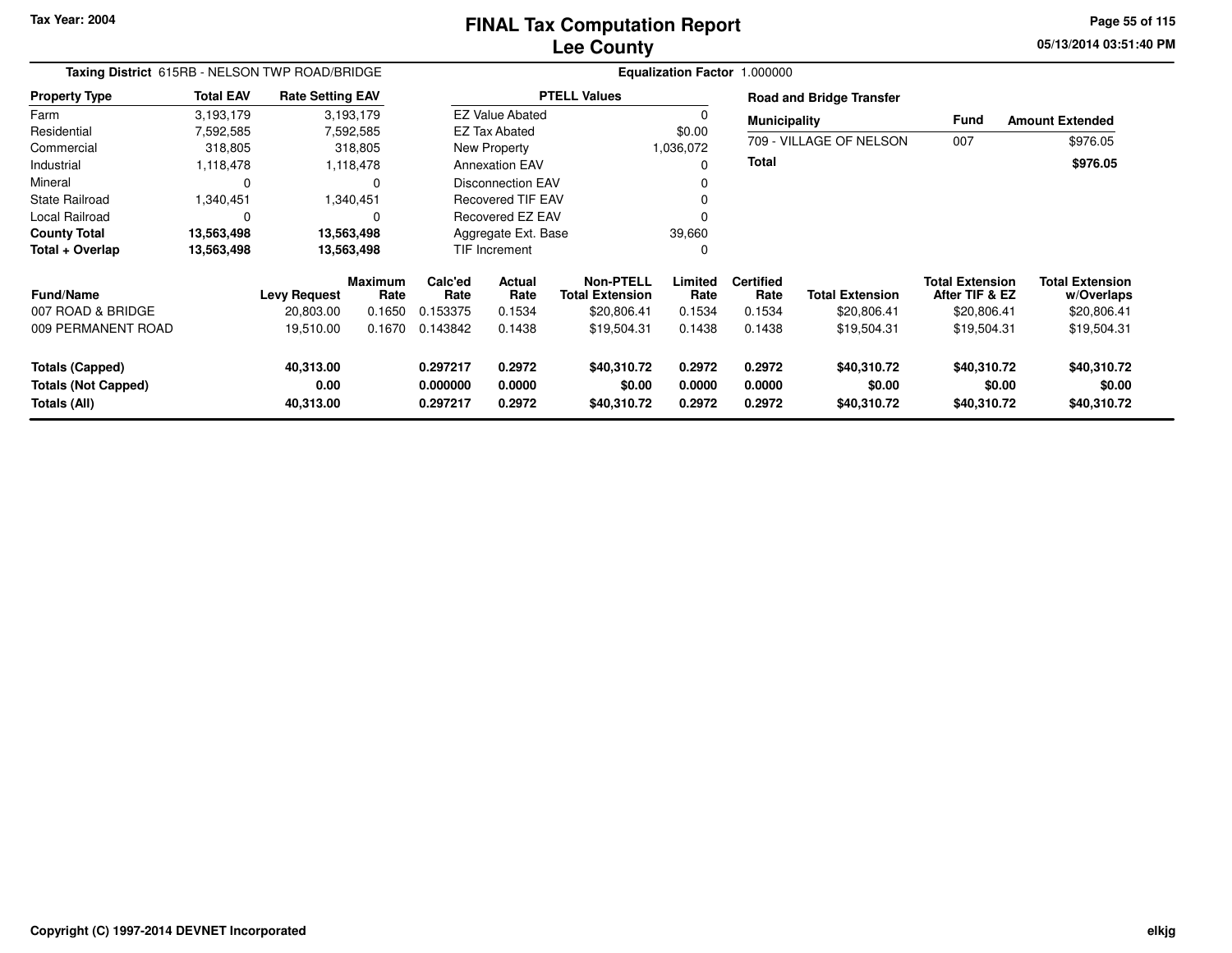# **Lee CountyFINAL Tax Computation Report**

**05/13/2014 03:51:40 PM Page 56 of 115**

| <b>Total EAV</b> |                                |                                        |                                                                                                                           |                            |                                                                         |                                                                                                                                                  |                            |                                      |                                          |                                      |
|------------------|--------------------------------|----------------------------------------|---------------------------------------------------------------------------------------------------------------------------|----------------------------|-------------------------------------------------------------------------|--------------------------------------------------------------------------------------------------------------------------------------------------|----------------------------|--------------------------------------|------------------------------------------|--------------------------------------|
| 6,973,329        |                                |                                        |                                                                                                                           |                            |                                                                         |                                                                                                                                                  |                            |                                      |                                          |                                      |
| 36,719,177       |                                |                                        |                                                                                                                           |                            |                                                                         | \$0.00                                                                                                                                           |                            |                                      |                                          |                                      |
| 2,839,156        |                                |                                        |                                                                                                                           |                            |                                                                         |                                                                                                                                                  |                            |                                      |                                          |                                      |
| 1,066            |                                |                                        |                                                                                                                           |                            |                                                                         |                                                                                                                                                  |                            |                                      |                                          |                                      |
| 0                |                                | 0                                      |                                                                                                                           |                            |                                                                         |                                                                                                                                                  |                            |                                      |                                          |                                      |
| 32,039           |                                |                                        |                                                                                                                           |                            |                                                                         |                                                                                                                                                  |                            |                                      |                                          |                                      |
| 0                |                                |                                        |                                                                                                                           |                            |                                                                         |                                                                                                                                                  |                            |                                      |                                          |                                      |
| 46,564,767       |                                |                                        |                                                                                                                           |                            |                                                                         | 64,578                                                                                                                                           |                            |                                      |                                          |                                      |
| 46,564,767       |                                |                                        |                                                                                                                           |                            |                                                                         |                                                                                                                                                  |                            |                                      |                                          |                                      |
|                  | <b>Levy Request</b>            | Rate                                   | Calc'ed<br>Rate                                                                                                           | Actual<br>Rate             | <b>Non-PTELL</b><br><b>Total Extension</b>                              | Limited<br>Rate                                                                                                                                  | <b>Certified</b><br>Rate   | <b>Total Extension</b>               | <b>Total Extension</b><br>After TIF & EZ | <b>Total Extension</b><br>w/Overlaps |
|                  | 56,900.00                      | 0.2500                                 | 0.122195                                                                                                                  | 0.1222                     | \$56,902.15                                                             | 0.1222                                                                                                                                           | 0.1222                     | \$56,902.15                          | \$56,902.15                              | \$56,902.15                          |
|                  | 3,956.00                       | 0.0000                                 | 0.008496                                                                                                                  | 0.0085                     | \$3,958.01                                                              | 0.0085                                                                                                                                           | 0.0085                     | \$3,958.01                           | \$3,958.01                               | \$3,958.01                           |
|                  | 6,629.00                       | 0.1000                                 | 0.014236                                                                                                                  | 0.0142                     | \$6,612.20                                                              | 0.0142                                                                                                                                           | 0.0142                     | \$6,612.20                           | \$6,612.20                               | \$6,612.20                           |
|                  | 67,485.00<br>0.00<br>67,485.00 |                                        | 0.144927<br>0.000000<br>0.144927                                                                                          | 0.1449<br>0.0000<br>0.1449 | \$67,472.36<br>\$0.00<br>\$67,472.36                                    | 0.1449<br>0.0000<br>0.1449                                                                                                                       | 0.1449<br>0.0000<br>0.1449 | \$67,472.36<br>\$0.00<br>\$67,472.36 | \$67,472.36<br>\$0.00<br>\$67,472.36     | \$67,472.36<br>\$0.00<br>\$67,472.36 |
|                  | 054 GENERAL ASSISTANCE         | Taxing District 616 - PALMYRA TOWNSHIP | <b>Rate Setting EAV</b><br>6,973,329<br>36,719,177<br>2,839,156<br>1,066<br>32,039<br>46,564,767<br>46,564,767<br>Maximum |                            | EZ Tax Abated<br>New Property<br><b>Annexation EAV</b><br>TIF Increment | <b>PTELL Values</b><br><b>EZ Value Abated</b><br><b>Disconnection EAV</b><br>Recovered TIF EAV<br><b>Recovered EZ EAV</b><br>Aggregate Ext. Base | 1,359,017                  |                                      | Equalization Factor 1.000000             |                                      |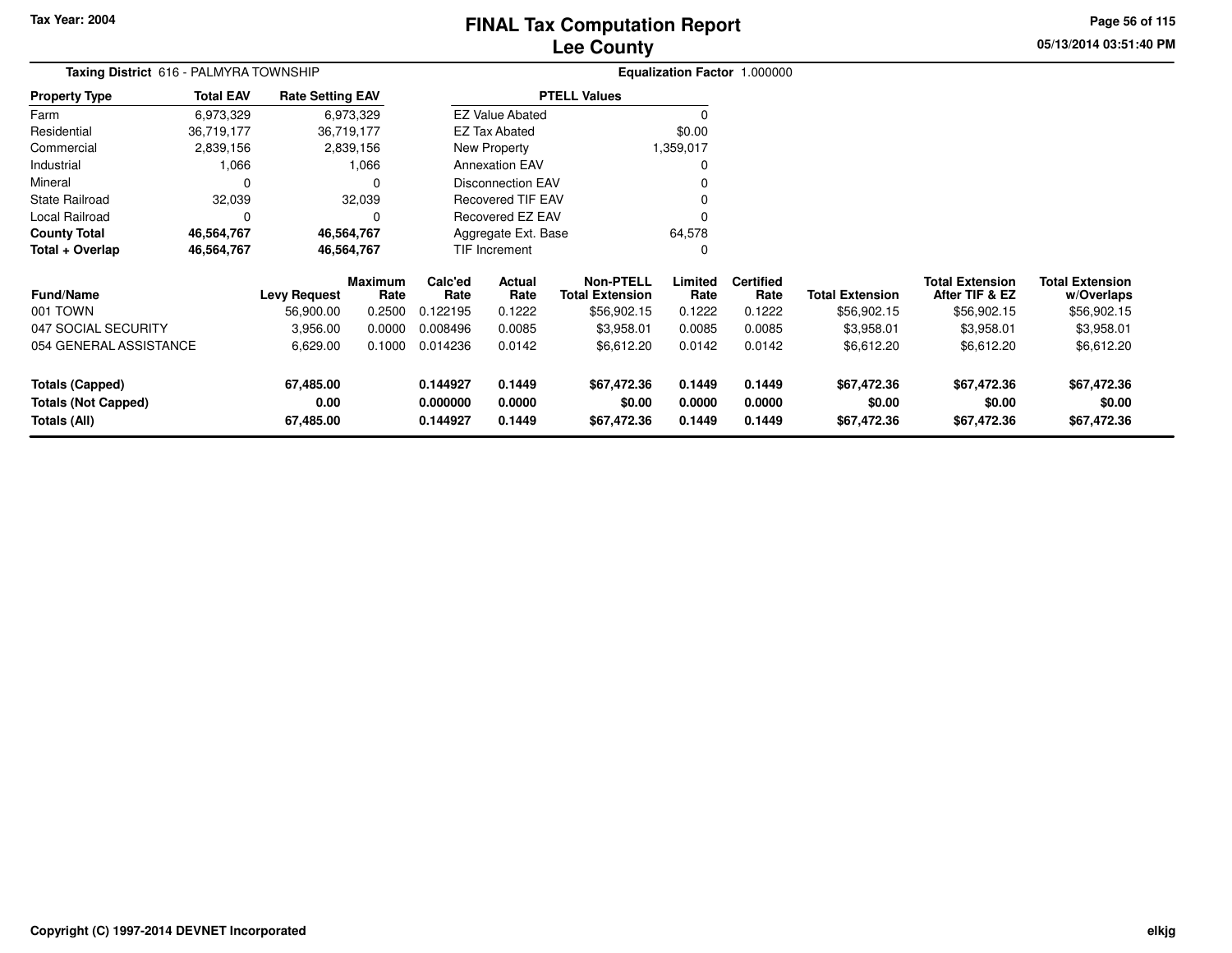**05/13/2014 03:51:40 PMPage 57 of 115**

#### **Equalization Factor** 1.000000 **Taxing District** 616RB - PALMYRA TWP ROAD/BRIDGE**Property Type**36,719,177 36,719,177 2,839,156 Farm ResidentialCommercial 2,839,156 2,839,1561,066 Industrial 1,066 0 Mineral 0 032,039 State Railroad 32,039  $\mathbf 0$ Local Railroad 0 0 46,564,767 **County Total 46,564,767 46,564,767**46,564,767 **Total + Overlap 46,564,767 46,564,767** 6,973,32936,719,177 **Fund/Name Levy Request Rate Limited Certified** Rate **w/Overlaps** \$71,896.00 **Total ExtensionAfter TIF & EZ** \$71,896.00 **Total ExtensionRate Total Extension Rate Total Extension**\$71,896.00 **Maximum Calc'ed Rate**0.154374 **Actual RateNon-PTELL**\$71,896.00 007 ROAD & BRIDGE 71,884.00 0.3300 0.154374 0.1544 \$71,896.00 0.1544 0.1544 \$71,896.00 \$71,896.00 \$71,896.00 008 SPECIAL BRIDGE 2,302.00 0.0500 0.004944 0.0049 \$2,281.67 0.0049 0.0049 \$2,281.67 \$2,281.67 \$2,281.67 010 EQUIPMENT & BUILDING 16,104.00 0.0350 0.034584 0.0346 \$16,111.41 0.0346 0.0346 \$16,111.41 \$16,111.41 \$16,111.41 047 SOCIAL SECURITY 2,095.00 0.0000 0.004499 0.0045 \$2,095.41 0.0045 0.0045 \$2,095.41 \$2,095.41 \$2,095.41 090 ROAD DAMAGEE 105.00 0.0330 0.000226 0.0002 \$93.13 \$93.13 \$93.13 \$93.13 **Totals (Capped) 92,490.00 0.198627 0.1986 \$92,477.62 0.1986 0.1986 \$92,477.62 \$92,477.62 \$92,477.62 Totals (Not Capped) 0.00 0.000000 0.0000 \$0.00 0.0000 0.0000 \$0.00 \$0.00 \$0.00 Totals (All) 92,490.00 0.198627 0.1986 \$92,477.62 0.1986 0.1986 \$92,477.62 \$92,477.62 \$92,477.62** 6,973,329**Total EAVRate Setting EAV PTELL Values**  $\overline{\overline{0}}$  \$0.00 1,359,017 $\mathbf 0$ Annexation EAV v o Disconnection EAV $\sim$  0 Recovered TIF EAV0 v Recovered EZ EAV <sup>0</sup> 88,554 $\mathbf{0}$ New Property EZ Tax AbatedEZ Value AbatedAggregate Ext. BaseTIF Increment0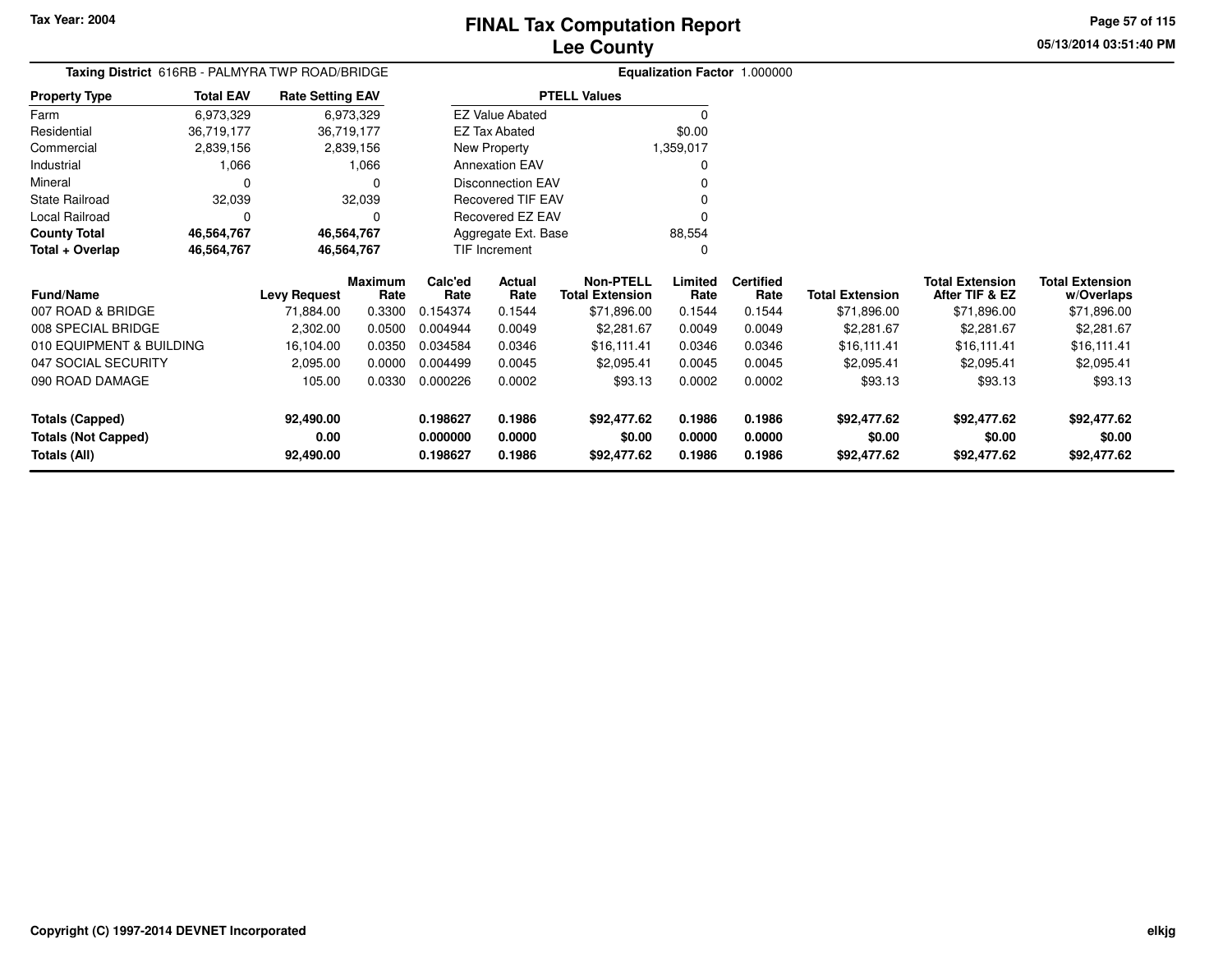# **Lee CountyFINAL Tax Computation Report**

**05/13/2014 03:51:40 PM Page 58 of 115**

| Taxing District 617 - REYNOLDS TOWNSHIP                              |                  |                                |                        |                                  |                            |                                            |                            | Equalization Factor 1.000000 |                                      |                                          |                                      |
|----------------------------------------------------------------------|------------------|--------------------------------|------------------------|----------------------------------|----------------------------|--------------------------------------------|----------------------------|------------------------------|--------------------------------------|------------------------------------------|--------------------------------------|
| <b>Property Type</b>                                                 | <b>Total EAV</b> | <b>Rate Setting EAV</b>        |                        |                                  |                            | <b>PTELL Values</b>                        |                            |                              |                                      |                                          |                                      |
| Farm                                                                 | 7,182,625        |                                | 7,182,625              |                                  | <b>EZ Value Abated</b>     |                                            | 0                          |                              |                                      |                                          |                                      |
| Residential                                                          | 2,257,466        |                                | 2,257,466              |                                  | <b>EZ Tax Abated</b>       |                                            | \$0.00                     |                              |                                      |                                          |                                      |
| Commercial                                                           | 94,138           |                                | 94,138                 |                                  | New Property               |                                            | 132,342                    |                              |                                      |                                          |                                      |
| Industrial                                                           | 86               |                                | 86                     |                                  | <b>Annexation EAV</b>      |                                            | 0                          |                              |                                      |                                          |                                      |
| Mineral                                                              | 0                |                                | $\Omega$               |                                  | <b>Disconnection EAV</b>   |                                            |                            |                              |                                      |                                          |                                      |
| <b>State Railroad</b>                                                | 75,883           |                                | 75,883                 |                                  | <b>Recovered TIF EAV</b>   |                                            |                            |                              |                                      |                                          |                                      |
| Local Railroad                                                       | 0                |                                | $\Omega$               |                                  | Recovered EZ EAV           |                                            | 0                          |                              |                                      |                                          |                                      |
| <b>County Total</b>                                                  | 9,610,198        |                                | 9,610,198              |                                  | Aggregate Ext. Base        |                                            | 32,736                     |                              |                                      |                                          |                                      |
| Total + Overlap                                                      | 9,610,198        |                                | 9,610,198              |                                  | TIF Increment              |                                            | 0                          |                              |                                      |                                          |                                      |
| <b>Fund/Name</b>                                                     |                  | <b>Levy Request</b>            | <b>Maximum</b><br>Rate | Calc'ed<br>Rate                  | Actual<br>Rate             | <b>Non-PTELL</b><br><b>Total Extension</b> | Limited<br>Rate            | <b>Certified</b><br>Rate     | <b>Total Extension</b>               | <b>Total Extension</b><br>After TIF & EZ | <b>Total Extension</b><br>w/Overlaps |
| 001 TOWN                                                             |                  | 34,372.00                      | 0.4500                 | 0.357662                         | 0.3577                     | \$34,375.68                                | 0.3520                     | 0.3520                       | \$33,827.90                          | \$33,827.90                              | \$33,827.90                          |
| 054 GENERAL ASSISTANCE                                               |                  | 0.00                           | 0.1000                 | 0.000000                         | 0.0000                     | \$0.00                                     | 0.0000                     | 0.0000                       | \$0.00                               | \$0.00                                   | \$0.00                               |
| <b>Totals (Capped)</b><br><b>Totals (Not Capped)</b><br>Totals (All) |                  | 34,372.00<br>0.00<br>34,372.00 |                        | 0.357662<br>0.000000<br>0.357662 | 0.3577<br>0.0000<br>0.3577 | \$34,375.68<br>\$0.00<br>\$34,375.68       | 0.3520<br>0.0000<br>0.3520 | 0.3520<br>0.0000<br>0.3520   | \$33,827.90<br>\$0.00<br>\$33,827.90 | \$33,827.90<br>\$0.00<br>\$33,827.90     | \$33,827.90<br>\$0.00<br>\$33,827.90 |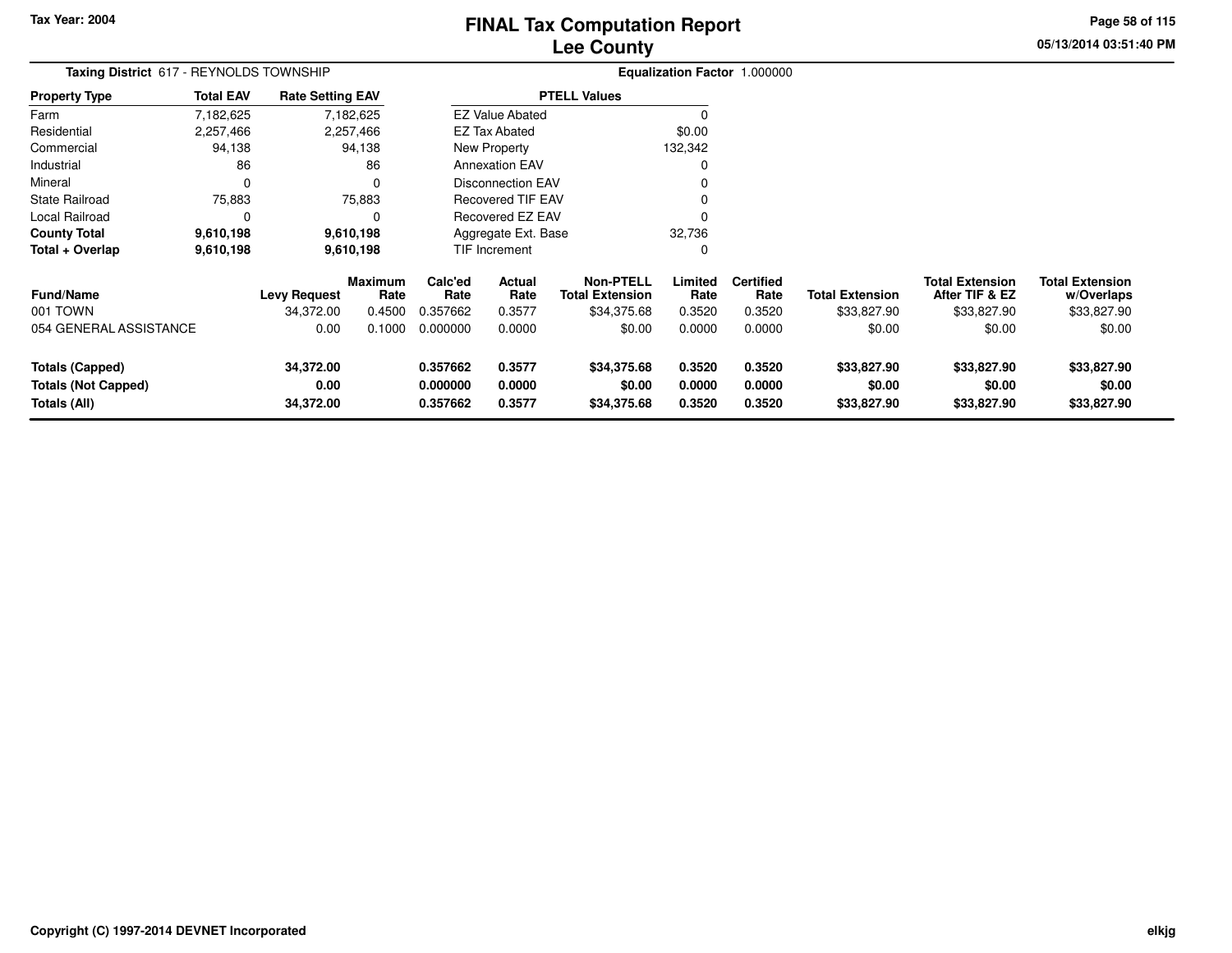**Property Type**

**Total + Overlap**

007 ROAD & BRIDGE

008 SPECIAL BRIDGE

**Totals (Capped)**

**Totals (All)**

**Totals (Not Capped)**

009 PERMANENT ROAD

010 EQUIPMENT & BUILDING

**Fund/Name**

0 0

**9,610,198 9,610,198**

State Railroad 75,883

Local Railroad 0 0

**County Total 9,610,198 9,610,198**

75,883

9,610,198

9,610,198

**39,850.00**

**39,850.00**

**0.00**

 $\mathbf 0$ 

**Maximum**

**Levy Request Rate**

 **Calc'ed Rate**0.177759 **ActualRate**

Recovered TIF EAV

Recovered EZ EAV

Aggregate Ext. BaseTIF Increment

**Rate**

FarmResidential

Mineral

# **Lee CountyFINAL Tax Computation Report**

**Limited Certified** Rate

41,721 $\mathbf{0}$ 

**0.414664 0.3863 \$37,124.20 0.3863 0.3863 \$37,124.20 \$37,124.20 \$37,124.20**

**0.000000 0.0000 \$0.00 0.0000 0.0000 \$0.00 \$0.00 \$0.00**

**0.414664 0.3863 \$37,124.20 0.3863 0.3863 \$37,124.20 \$37,124.20 \$37,124.20**

**Total Extension Rate Total Extension**

17,083.00 0.1650 0.177759 0.1650 \$15,856.83 0.1650 0.1650 \$15,856.83 \$15,856.83 \$15,856.83

1,853.00 0.0500 0.019282 0.0193 \$1,854.77 0.0193 0.0193 \$1,854.77 \$1,854.77 \$1,854.77

17,290.00 0.1670 0.179913 0.1670 \$16,049.03 0.1670 0.1670 \$16,049.03 \$16,049.03 \$16,049.03

G 3,624.00 0.0350 0.037710 0.0350 \$3,363.57 0.0350 0.0350 \$3,363.57 \$3,363.57 \$3,363.57

**Non-PTELL**\$15,856.83

0

 $\sim$  0

0 v

<sup>0</sup>

**05/13/2014 03:51:40 PMPage 59 of 115**

> **w/Overlaps** \$15,856.83

**Total Extension**

**After TIF & EZ** \$15,856.83

**Total Extension**

\$15,856.83

#### **Equalization Factor** 1.000000 **Taxing District** 617RB - REYNOLDS TWP RD/BRIDGE2,257,466 2,257,466 94,138 Commercial 94,138 94,13886 Industrial 86  $\mathbf 0$ 7,182,6252,257,466 7,182,625**Total EAVRate Setting EAV PTELL Values**  $\overline{\overline{0}}$  \$0.00 132,342 $\mathbf 0$ Annexation EAV v o Disconnection EAVNew Property EZ Tax AbatedEZ Value Abated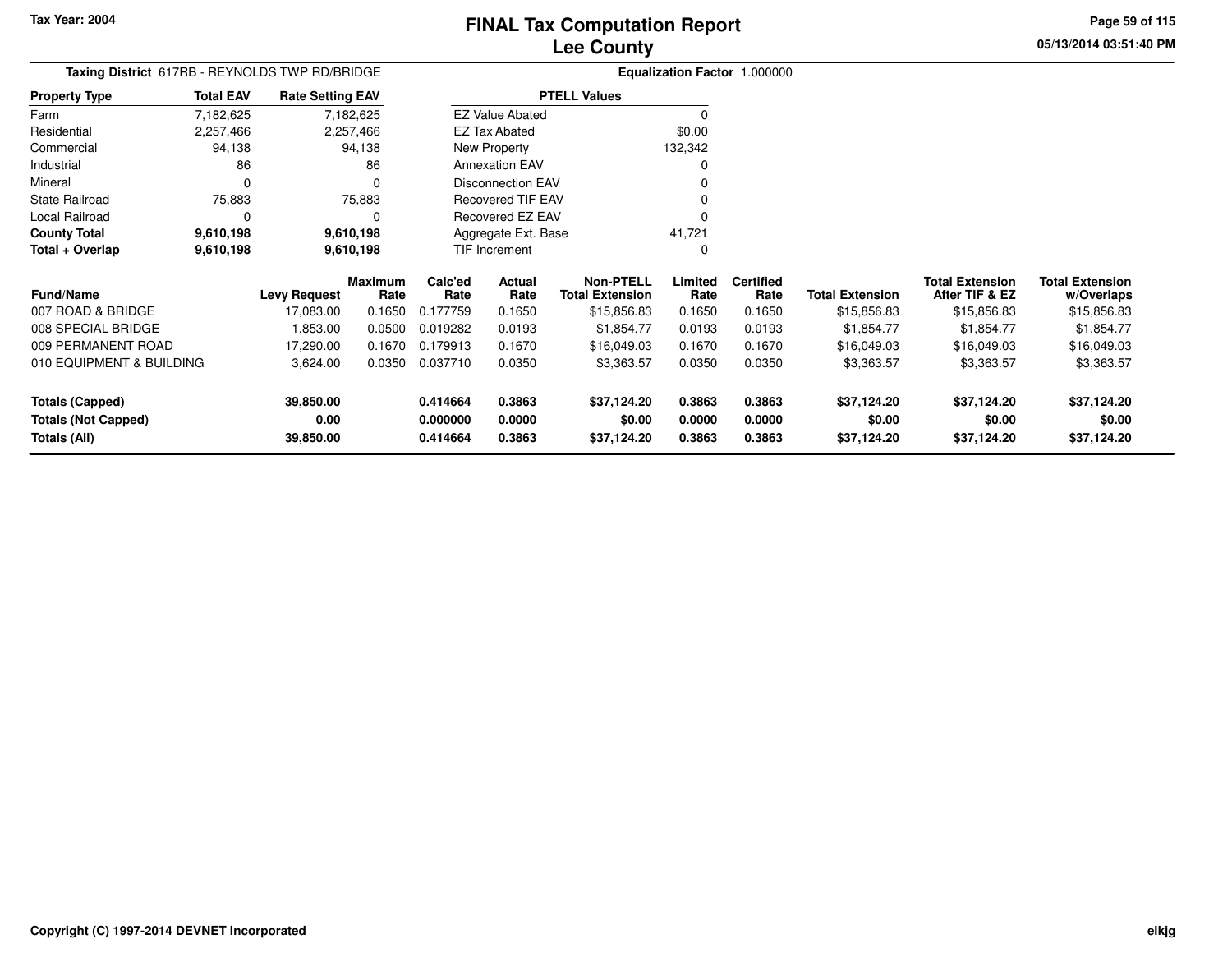# **Lee CountyFINAL Tax Computation Report**

**05/13/2014 03:51:40 PM Page 60 of 115**

| Taxing District 618 - SOUTH DIXON TOWNSHIP |                  |                         |                 |                 |                          |                                            |                 | Equalization Factor 1.000000 |                        |                                          |                                      |
|--------------------------------------------|------------------|-------------------------|-----------------|-----------------|--------------------------|--------------------------------------------|-----------------|------------------------------|------------------------|------------------------------------------|--------------------------------------|
| <b>Property Type</b>                       | <b>Total EAV</b> | <b>Rate Setting EAV</b> |                 |                 |                          | <b>PTELL Values</b>                        |                 |                              |                        |                                          |                                      |
| Farm                                       | 5,275,910        |                         | 5,264,690       |                 | <b>EZ Value Abated</b>   |                                            | 9,452,840       |                              |                        |                                          |                                      |
| Residential                                | 7,615,946        |                         | 7,615,946       |                 | <b>EZ Tax Abated</b>     |                                            | \$15,228.52     |                              |                        |                                          |                                      |
| Commercial                                 | 3,659,269        |                         | 2,731,620       |                 | New Property             |                                            | 3,673,299       |                              |                        |                                          |                                      |
| Industrial                                 | 20,597,960       | 12,083,989              |                 |                 | <b>Annexation EAV</b>    |                                            |                 |                              |                        |                                          |                                      |
| Mineral                                    | 0                |                         | 0               |                 | <b>Disconnection EAV</b> |                                            |                 |                              |                        |                                          |                                      |
| <b>State Railroad</b>                      | 258,001          |                         | 258,001         |                 | <b>Recovered TIF EAV</b> |                                            |                 |                              |                        |                                          |                                      |
| Local Railroad                             | 1,270            |                         | 1,270           |                 | Recovered EZ EAV         |                                            | 2,842,893       |                              |                        |                                          |                                      |
| <b>County Total</b>                        | 37,408,356       | 27,955,516              |                 |                 | Aggregate Ext. Base      |                                            | 42,914          |                              |                        |                                          |                                      |
| Total + Overlap                            | 37,408,356       | 27,955,516              |                 |                 | TIF Increment            |                                            | 0               |                              |                        |                                          |                                      |
| Fund/Name                                  |                  | <b>Levy Request</b>     | Maximum<br>Rate | Calc'ed<br>Rate | Actual<br>Rate           | <b>Non-PTELL</b><br><b>Total Extension</b> | Limited<br>Rate | <b>Certified</b><br>Rate     | <b>Total Extension</b> | <b>Total Extension</b><br>After TIF & EZ | <b>Total Extension</b><br>w/Overlaps |
| 001 TOWN                                   |                  | 36,650.00               | 0.4400          | 0.131101        | 0.1311                   | \$36,649.68                                | 0.1311          | 0.1311                       | \$49,042.35            | \$36,649.68                              | \$36,649.68                          |
| 027 AUDIT                                  |                  | 590.00                  | 0.0050          | 0.002111        | 0.0021                   | \$587.07                                   | 0.0021          | 0.0021                       | \$785.58               | \$587.07                                 | \$587.07                             |
| 035 LIABILITY INS                          |                  | 3,940.00                | 0.0000          | 0.014094        | 0.0141                   | \$3,941.73                                 | 0.0141          | 0.0141                       | \$5,274.58             | \$3,941.73                               | \$3,941.73                           |
| 047 SOCIAL SECURITY                        |                  | 3,870.00                | 0.0000          | 0.013843        | 0.0138                   | \$3,857.86                                 | 0.0138          | 0.0138                       | \$5,162.35             | \$3,857.86                               | \$3,857.86                           |
| <b>Totals (Capped)</b>                     |                  | 45,050.00               |                 | 0.161149        | 0.1611                   | \$45,036.34                                | 0.1611          | 0.1611                       | \$60,264.86            | \$45,036.34                              | \$45,036.34                          |
| <b>Totals (Not Capped)</b>                 |                  | 0.00                    |                 | 0.000000        | 0.0000                   | \$0.00                                     | 0.0000          | 0.0000                       | \$0.00                 | \$0.00                                   | \$0.00                               |
| <b>Totals (All)</b>                        |                  | 45,050.00               |                 | 0.161149        | 0.1611                   | \$45,036.34                                | 0.1611          | 0.1611                       | \$60,264.86            | \$45,036.34                              | \$45,036.34                          |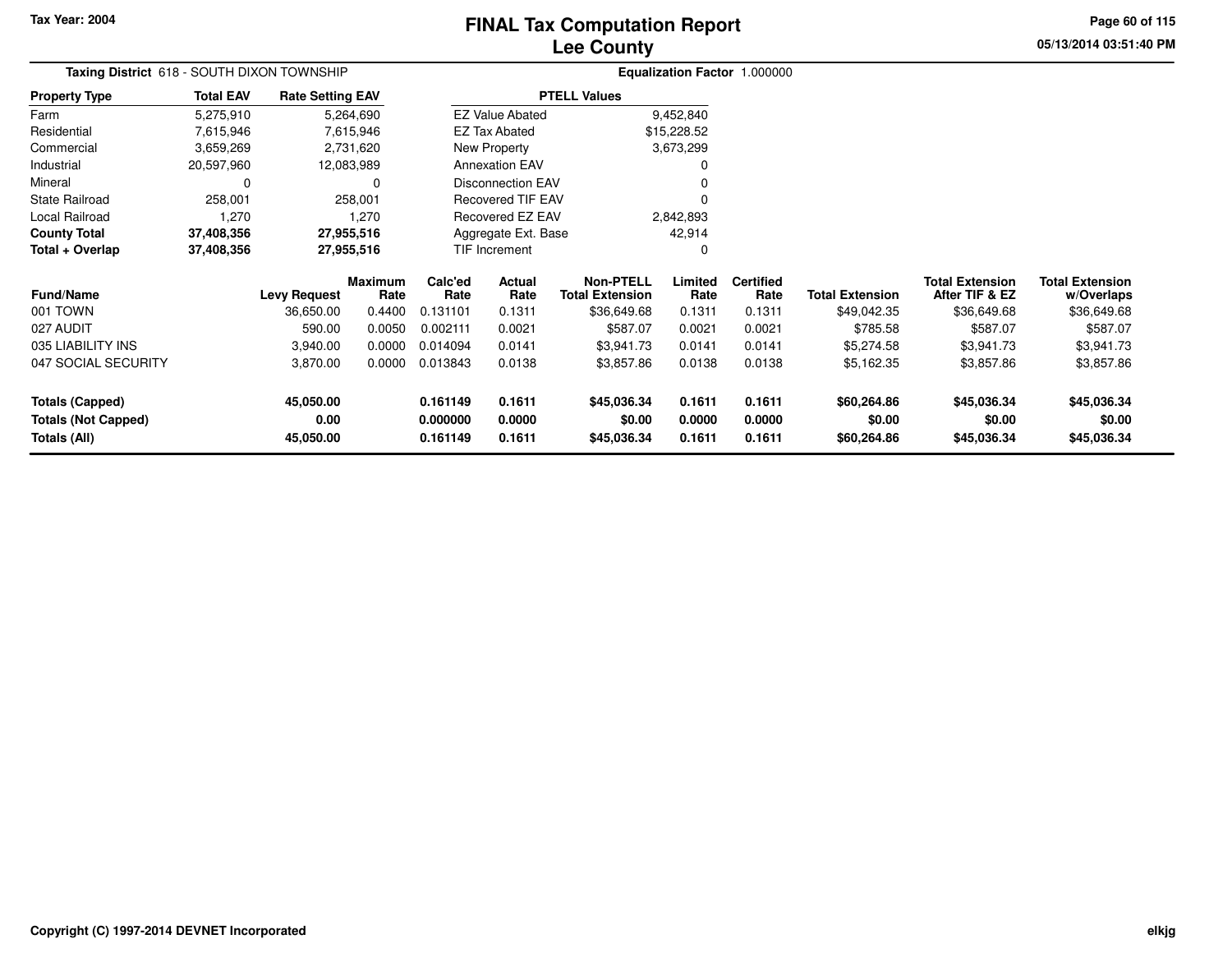**05/13/2014 03:51:40 PMPage 61 of 115**

| Taxing District 618RB - SOUTH DIXON TWP RD/BRIDGE    |                  |                         |                        |                      |                          |                                            |                  | Equalization Factor 1.000000 |                                 |                                          |                                      |
|------------------------------------------------------|------------------|-------------------------|------------------------|----------------------|--------------------------|--------------------------------------------|------------------|------------------------------|---------------------------------|------------------------------------------|--------------------------------------|
| <b>Property Type</b>                                 | <b>Total EAV</b> | <b>Rate Setting EAV</b> |                        |                      |                          | <b>PTELL Values</b>                        |                  |                              | <b>Road and Bridge Transfer</b> |                                          |                                      |
| Farm                                                 | 5,275,910        |                         | 5,264,690              |                      | <b>EZ Value Abated</b>   |                                            | 9,452,840        | <b>Municipality</b>          |                                 | Fund                                     | <b>Amount Extended</b>               |
| Residential                                          | 7,615,946        |                         | 7,615,946              |                      | <b>EZ Tax Abated</b>     |                                            | \$25,862.96      |                              |                                 |                                          |                                      |
| Commercial                                           | 3,659,269        |                         | 2,731,620              |                      | New Property             |                                            | 3,673,299        |                              | 705 - CITY OF DIXON             | 007                                      | \$5,106.24                           |
| Industrial                                           | 20,597,960       |                         | 12,083,989             |                      | <b>Annexation EAV</b>    |                                            | $\Omega$         | Total                        |                                 |                                          | \$5,106.24                           |
| Mineral                                              | 0                |                         | 0                      |                      | <b>Disconnection EAV</b> |                                            |                  |                              |                                 |                                          |                                      |
| <b>State Railroad</b>                                | 258,001          |                         | 258,001                |                      | <b>Recovered TIF EAV</b> |                                            |                  |                              |                                 |                                          |                                      |
| Local Railroad                                       | 1,270            |                         | 1,270                  |                      | Recovered EZ EAV         |                                            | 2,842,893        |                              |                                 |                                          |                                      |
| <b>County Total</b>                                  | 37,408,356       |                         | 27,955,516             |                      | Aggregate Ext. Base      |                                            | 72,820           |                              |                                 |                                          |                                      |
| Total + Overlap                                      | 37,408,356       |                         | 27,955,516             |                      | <b>TIF Increment</b>     |                                            | 0                |                              |                                 |                                          |                                      |
| <b>Fund/Name</b>                                     |                  | <b>Levy Request</b>     | <b>Maximum</b><br>Rate | Calc'ed<br>Rate      | Actual<br>Rate           | <b>Non-PTELL</b><br><b>Total Extension</b> | Limited<br>Rate  | <b>Certified</b><br>Rate     | <b>Total Extension</b>          | <b>Total Extension</b><br>After TIF & EZ | <b>Total Extension</b><br>w/Overlaps |
| 007 ROAD & BRIDGE                                    |                  | 24,740.00               | 0.1650                 | 0.088498             | 0.0885                   | \$24,740.63                                | 0.0885           | 0.0885                       | \$33,106.40                     | \$24,740.63                              | \$24,740.63                          |
| 009 PERMANENT ROAD                                   |                  | 42,761.00               | 0.1670                 | 0.152961             | 0.1530                   | \$42,771.94                                | 0.1530           | 0.1530                       | \$57,234.78                     | \$42,771.94                              | \$42,771.94                          |
| 010 EQUIPMENT & BUILDING                             |                  | 8,962.00                | 0.0350                 | 0.032058             | 0.0321                   | \$8,973.72                                 | 0.0321           | 0.0321                       | \$12,008.08                     | \$8,973.72                               | \$8,973.72                           |
| <b>Totals (Capped)</b><br><b>Totals (Not Capped)</b> |                  | 76,463.00<br>0.00       |                        | 0.273517<br>0.000000 | 0.2736<br>0.0000         | \$76,486.29<br>\$0.00                      | 0.2736<br>0.0000 | 0.2736<br>0.0000             | \$102,349.26<br>\$0.00          | \$76,486.29<br>\$0.00                    | \$76,486.29<br>\$0.00                |
| Totals (All)                                         |                  | 76,463.00               |                        | 0.273517             | 0.2736                   | \$76,486.29                                | 0.2736           | 0.2736                       | \$102,349.26                    | \$76,486.29                              | \$76,486.29                          |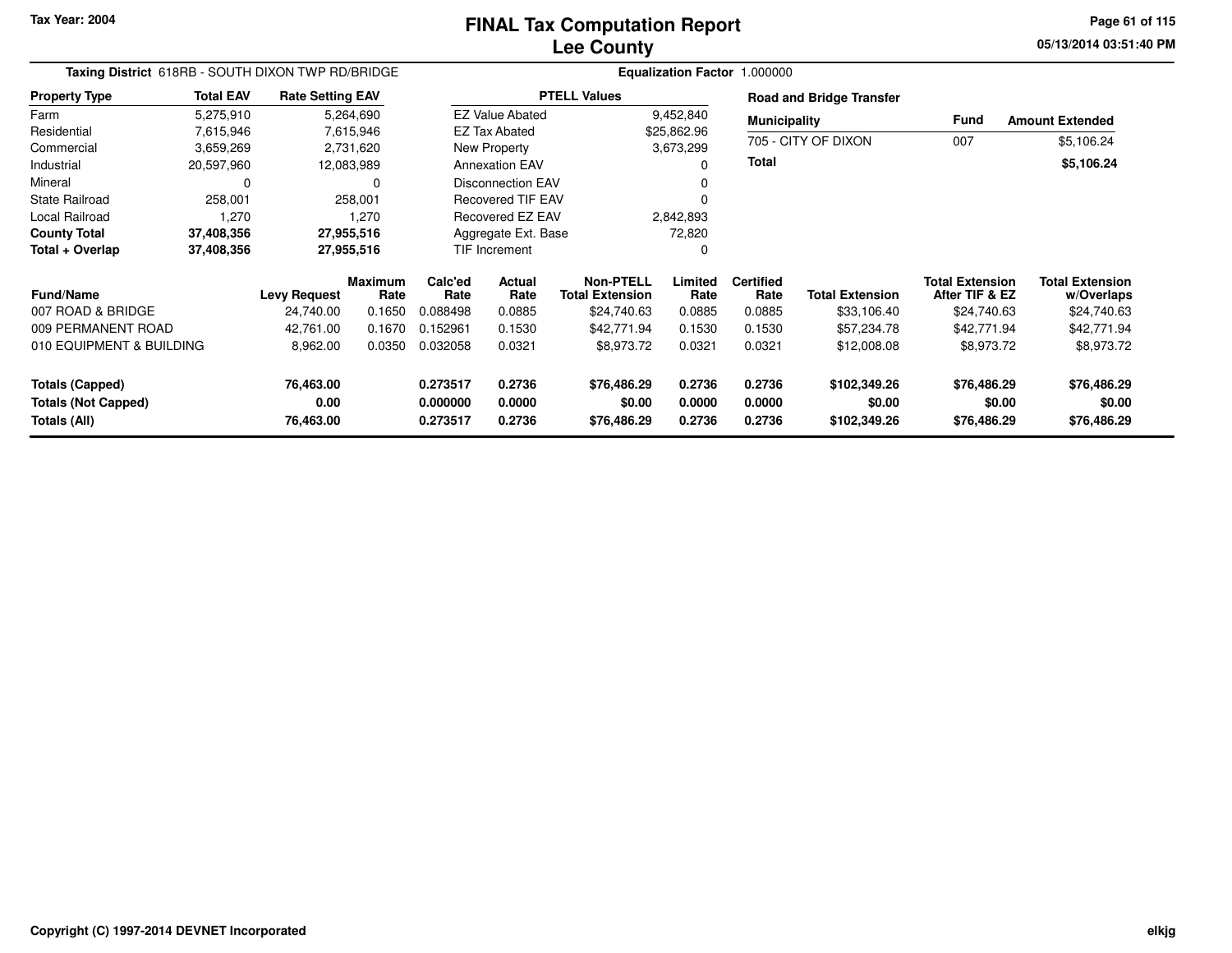# **Lee CountyFINAL Tax Computation Report**

**05/13/2014 03:51:40 PM Page 62 of 115**

| Taxing District 619 - SUBLETTE TOWNSHIP                              |                  |                                |                 |                                  |                            |                                            |                            | Equalization Factor 1.000000 |                                      |                                          |                                      |
|----------------------------------------------------------------------|------------------|--------------------------------|-----------------|----------------------------------|----------------------------|--------------------------------------------|----------------------------|------------------------------|--------------------------------------|------------------------------------------|--------------------------------------|
| <b>Property Type</b>                                                 | <b>Total EAV</b> | <b>Rate Setting EAV</b>        |                 |                                  |                            | <b>PTELL Values</b>                        |                            |                              |                                      |                                          |                                      |
| Farm                                                                 | 7,976,045        |                                | 7,976,045       |                                  | <b>EZ Value Abated</b>     |                                            | 0                          |                              |                                      |                                          |                                      |
| Residential                                                          | 8,083,732        |                                | 8,083,732       |                                  | <b>EZ Tax Abated</b>       |                                            | \$0.00                     |                              |                                      |                                          |                                      |
| Commercial                                                           | 2,308,602        |                                | 2,308,602       |                                  | New Property               |                                            | 470,426                    |                              |                                      |                                          |                                      |
| Industrial                                                           | 0                |                                | O               |                                  | <b>Annexation EAV</b>      |                                            | 0                          |                              |                                      |                                          |                                      |
| Mineral                                                              | 0                |                                |                 |                                  | <b>Disconnection EAV</b>   |                                            |                            |                              |                                      |                                          |                                      |
| State Railroad                                                       | 0                |                                |                 |                                  | <b>Recovered TIF EAV</b>   |                                            |                            |                              |                                      |                                          |                                      |
| Local Railroad                                                       | 8,090            |                                | 8,090           |                                  | Recovered EZ EAV           |                                            |                            |                              |                                      |                                          |                                      |
| County Total                                                         | 18,376,469       |                                | 18,376,469      |                                  | Aggregate Ext. Base        |                                            | 32,025                     |                              |                                      |                                          |                                      |
| Total + Overlap                                                      | 18,376,469       |                                | 18,376,469      |                                  | TIF Increment              |                                            | 0                          |                              |                                      |                                          |                                      |
| Fund/Name                                                            |                  | <b>Levy Request</b>            | Maximum<br>Rate | Calc'ed<br>Rate                  | Actual<br>Rate             | <b>Non-PTELL</b><br><b>Total Extension</b> | Limited<br>Rate            | <b>Certified</b><br>Rate     | <b>Total Extension</b>               | <b>Total Extension</b><br>After TIF & EZ | <b>Total Extension</b><br>w/Overlaps |
| 001 TOWN                                                             |                  | 25,224.00                      | 0.4100          | 0.137263                         | 0.1373                     | \$25,230.89                                | 0.1373                     | 0.1373                       | \$25,230.89                          | \$25,230.89                              | \$25,230.89                          |
| 019 COMMUNITY BLDG                                                   |                  | 6,800.00                       | 0.1000          | 0.037004                         | 0.0370                     | \$6,799.29                                 | 0.0370                     | 0.0370                       | \$6,799.29                           | \$6,799.29                               | \$6,799.29                           |
| <b>Totals (Capped)</b><br><b>Totals (Not Capped)</b><br>Totals (All) |                  | 32,024.00<br>0.00<br>32,024.00 |                 | 0.174267<br>0.000000<br>0.174267 | 0.1743<br>0.0000<br>0.1743 | \$32,030.18<br>\$0.00<br>\$32,030.18       | 0.1743<br>0.0000<br>0.1743 | 0.1743<br>0.0000<br>0.1743   | \$32,030.18<br>\$0.00<br>\$32,030.18 | \$32,030.18<br>\$0.00<br>\$32,030.18     | \$32,030.18<br>\$0.00<br>\$32,030.18 |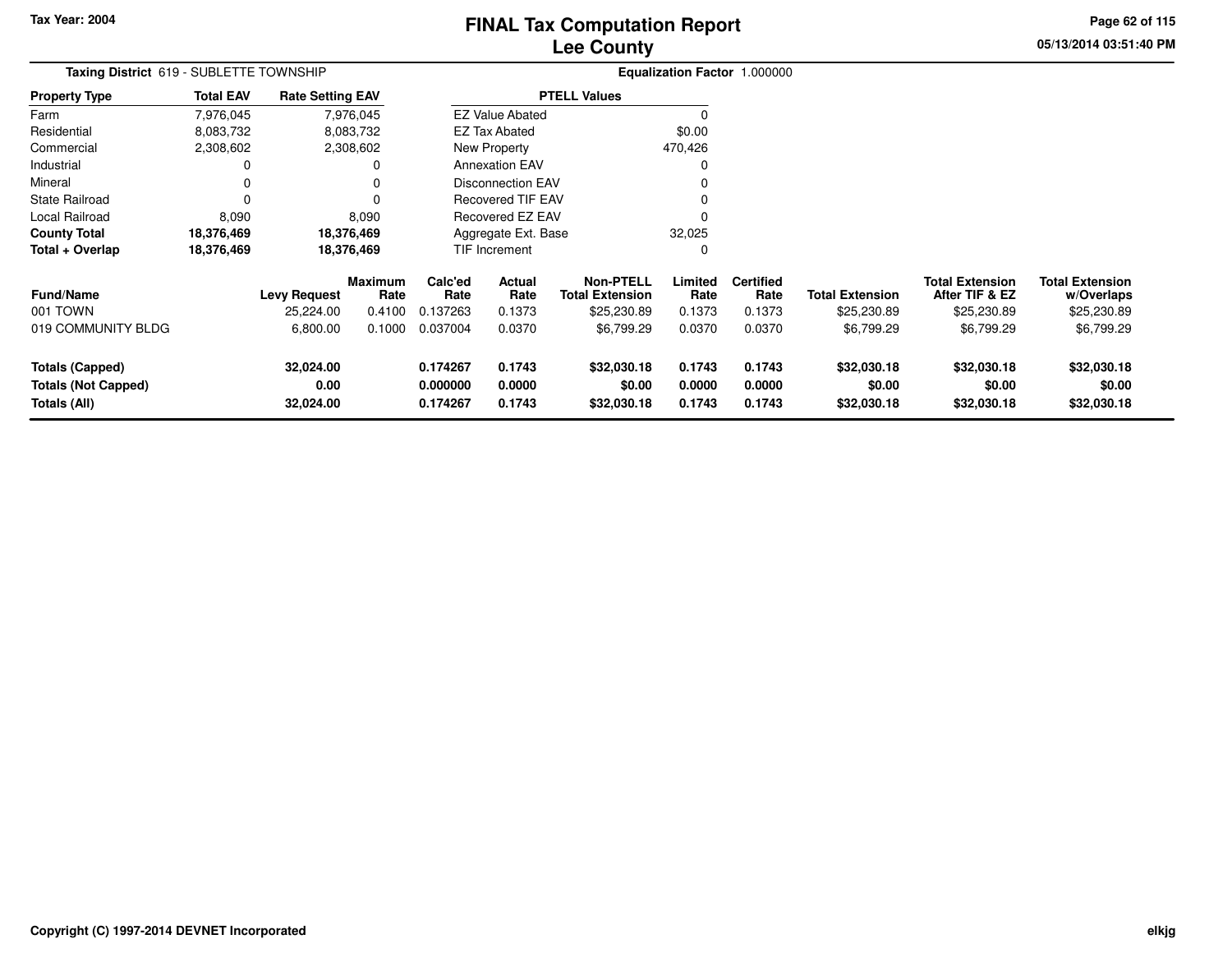**05/13/2014 03:51:40 PM Page 63 of 115**

| Taxing District 619RB - SUBLETTE TWP ROAD/BRIDGE |                  |                         |                        |                      |                          |                                            |                  | Equalization Factor 1.000000 |                                 |                                          |                                      |
|--------------------------------------------------|------------------|-------------------------|------------------------|----------------------|--------------------------|--------------------------------------------|------------------|------------------------------|---------------------------------|------------------------------------------|--------------------------------------|
| <b>Property Type</b>                             | <b>Total EAV</b> | <b>Rate Setting EAV</b> |                        |                      |                          | <b>PTELL Values</b>                        |                  |                              | <b>Road and Bridge Transfer</b> |                                          |                                      |
| Farm                                             | 7,976,045        |                         | 7,976,045              |                      | <b>EZ Value Abated</b>   |                                            | $\Omega$         | <b>Municipality</b>          |                                 | Fund                                     | <b>Amount Extended</b>               |
| Residential                                      | 8,083,732        |                         | 8,083,732              |                      | <b>EZ Tax Abated</b>     |                                            | \$0.00           |                              |                                 |                                          |                                      |
| Commercial                                       | 2,308,602        |                         | 2,308,602              |                      | New Property             |                                            | 470,426          |                              | 712 - VILLAGE OF SUBLETTE       | 007                                      | \$8,996.67                           |
| Industrial                                       |                  |                         | 0                      |                      | <b>Annexation EAV</b>    |                                            | $\Omega$         | Total                        |                                 |                                          | \$8,996.67                           |
| Mineral                                          |                  |                         | 0                      |                      | <b>Disconnection EAV</b> |                                            | 0                |                              |                                 |                                          |                                      |
| <b>State Railroad</b>                            | $\Omega$         |                         | 0                      |                      | <b>Recovered TIF EAV</b> |                                            | 0                |                              |                                 |                                          |                                      |
| Local Railroad                                   | 8,090            |                         | 8,090                  |                      | Recovered EZ EAV         |                                            | ŋ                |                              |                                 |                                          |                                      |
| <b>County Total</b>                              | 18,376,469       | 18,376,469              |                        |                      | Aggregate Ext. Base      |                                            | 64,405           |                              |                                 |                                          |                                      |
| Total + Overlap                                  | 18,376,469       | 18,376,469              |                        |                      | <b>TIF Increment</b>     |                                            | 0                |                              |                                 |                                          |                                      |
| <b>Fund/Name</b>                                 |                  | <b>Levy Request</b>     | <b>Maximum</b><br>Rate | Calc'ed<br>Rate      | <b>Actual</b><br>Rate    | <b>Non-PTELL</b><br><b>Total Extension</b> | Limited<br>Rate  | <b>Certified</b><br>Rate     | <b>Total Extension</b>          | <b>Total Extension</b><br>After TIF & EZ | <b>Total Extension</b><br>w/Overlaps |
| 007 ROAD & BRIDGE                                |                  | 55,800.00               | 0.3300                 | 0.303649             | 0.3036                   | \$55,790.96                                | 0.3036           | 0.3036                       | \$55,790.96                     | \$55,790.96                              | \$55,790.96                          |
| 008 SPECIAL BRIDGE                               |                  | 6,700.00                | 0.0500                 | 0.036460             | 0.0365                   | \$6,707.41                                 | 0.0365           | 0.0365                       | \$6,707.41                      | \$6,707.41                               | \$6,707.41                           |
| 010 EQUIPMENT & BUILDING                         |                  | 3,900.00                | 0.0350                 | 0.021223             | 0.0212                   | \$3,895.81                                 | 0.0212           | 0.0212                       | \$3,895.81                      | \$3,895.81                               | \$3,895.81                           |
| Totals (Capped)                                  |                  | 66,400.00               |                        | 0.361332             | 0.3613                   | \$66,394.18                                | 0.3613           | 0.3613                       | \$66,394.18                     | \$66,394.18                              | \$66,394.18                          |
| <b>Totals (Not Capped)</b><br>Totals (All)       |                  | 0.00<br>66,400.00       |                        | 0.000000<br>0.361332 | 0.0000<br>0.3613         | \$0.00<br>\$66,394.18                      | 0.0000<br>0.3613 | 0.0000<br>0.3613             | \$0.00<br>\$66,394.18           | \$0.00<br>\$66,394.18                    | \$0.00<br>\$66,394.18                |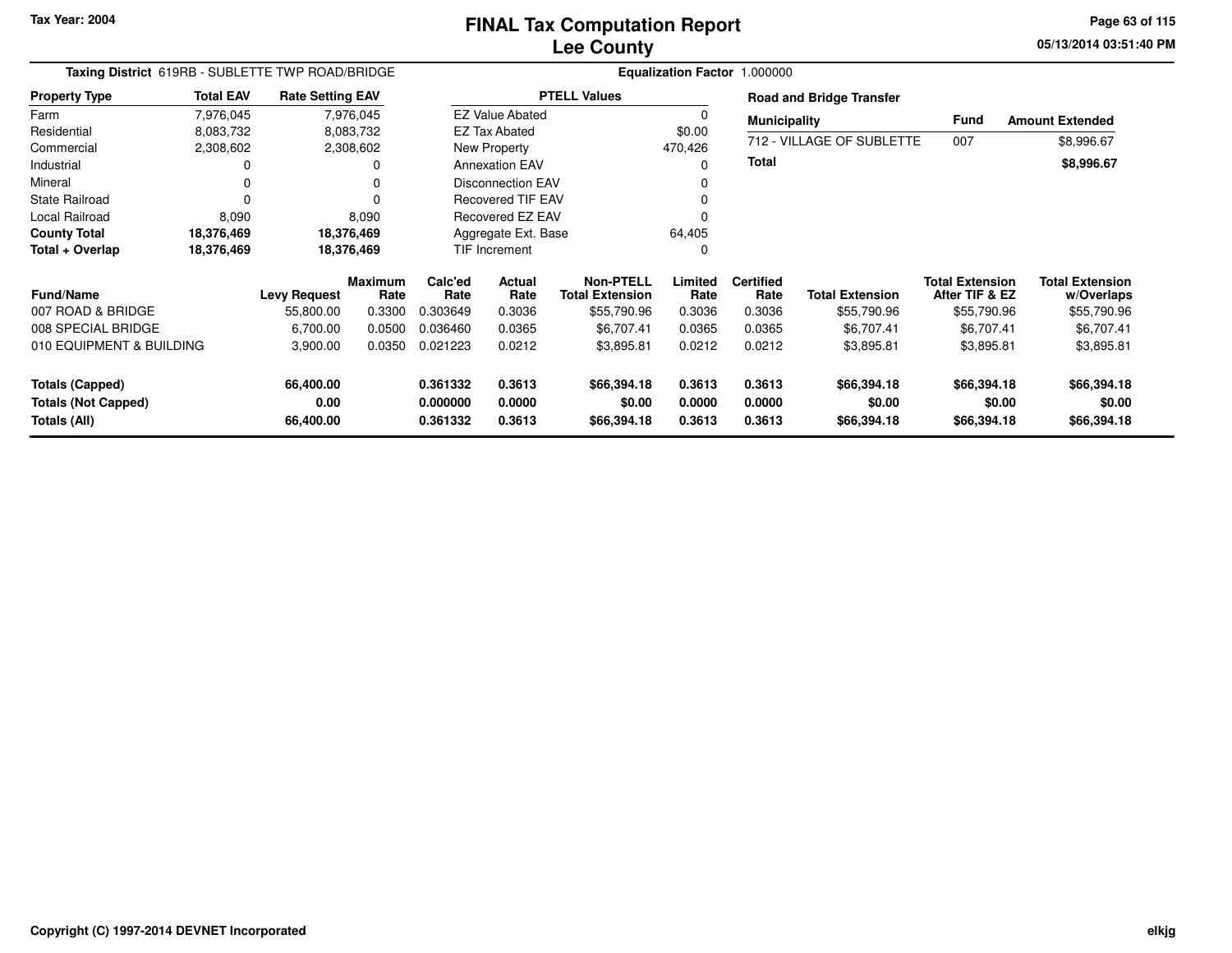# **Lee CountyFINAL Tax Computation Report**

**05/13/2014 03:51:40 PM Page 64 of 115**

| <b>Total EAV</b>       |                                |                                      |                                                                                                                       |                            |                                                                                |                                                                                                                                                         |                            |                                      |                                          |                                      |
|------------------------|--------------------------------|--------------------------------------|-----------------------------------------------------------------------------------------------------------------------|----------------------------|--------------------------------------------------------------------------------|---------------------------------------------------------------------------------------------------------------------------------------------------------|----------------------------|--------------------------------------|------------------------------------------|--------------------------------------|
| 6,648,319              |                                |                                      |                                                                                                                       |                            |                                                                                |                                                                                                                                                         |                            |                                      |                                          |                                      |
| 2,927,931              |                                |                                      |                                                                                                                       |                            |                                                                                | \$0.00                                                                                                                                                  |                            |                                      |                                          |                                      |
| 421,163                |                                |                                      |                                                                                                                       |                            |                                                                                | 671,472                                                                                                                                                 |                            |                                      |                                          |                                      |
| 517,140                |                                |                                      |                                                                                                                       |                            |                                                                                |                                                                                                                                                         |                            |                                      |                                          |                                      |
|                        |                                |                                      |                                                                                                                       |                            |                                                                                |                                                                                                                                                         |                            |                                      |                                          |                                      |
|                        |                                |                                      |                                                                                                                       |                            |                                                                                |                                                                                                                                                         |                            |                                      |                                          |                                      |
|                        |                                |                                      |                                                                                                                       |                            |                                                                                |                                                                                                                                                         |                            |                                      |                                          |                                      |
| 10,514,553             |                                |                                      |                                                                                                                       |                            |                                                                                | 28,947                                                                                                                                                  |                            |                                      |                                          |                                      |
| 10,514,553             |                                |                                      |                                                                                                                       |                            |                                                                                |                                                                                                                                                         |                            |                                      |                                          |                                      |
|                        | <b>Levy Request</b>            | Rate                                 | Calc'ed<br>Rate                                                                                                       | Actual<br>Rate             | <b>Non-PTELL</b><br><b>Total Extension</b>                                     | Limited<br>Rate                                                                                                                                         | <b>Certified</b><br>Rate   | <b>Total Extension</b>               | <b>Total Extension</b><br>After TIF & EZ | <b>Total Extension</b><br>w/Overlaps |
|                        | 27,568.00                      | 0.4500                               | 0.262189                                                                                                              | 0.2622                     | \$27,569.16                                                                    | 0.2622                                                                                                                                                  | 0.2622                     | \$27,569.16                          | \$27,569.16                              | \$27,569.16                          |
| 054 GENERAL ASSISTANCE | 2,825.00                       | 0.1000                               | 0.026868                                                                                                              | 0.0269                     | \$2,828.41                                                                     | 0.0269                                                                                                                                                  | 0.0269                     | \$2,828.41                           | \$2,828.41                               | \$2,828.41                           |
|                        | 30,393.00<br>0.00<br>30,393.00 |                                      | 0.289057<br>0.000000<br>0.289057                                                                                      | 0.2891<br>0.0000<br>0.2891 | \$30,397.57<br>\$0.00<br>\$30,397.57                                           | 0.2891<br>0.0000<br>0.2891                                                                                                                              | 0.2891<br>0.0000<br>0.2891 | \$30,397.57<br>\$0.00<br>\$30,397.57 | \$30,397.57<br>\$0.00<br>\$30,397.57     | \$30,397.57<br>\$0.00<br>\$30,397.57 |
|                        |                                | Taxing District 620 - VIOLA TOWNSHIP | <b>Rate Setting EAV</b><br>6,648,319<br>2,927,931<br>421,163<br>517,140<br>10,514,553<br>10,514,553<br><b>Maximum</b> |                            | <b>EZ Tax Abated</b><br>New Property<br><b>Annexation EAV</b><br>TIF Increment | <b>PTELL Values</b><br><b>EZ Value Abated</b><br><b>Disconnection EAV</b><br><b>Recovered TIF EAV</b><br><b>Recovered EZ EAV</b><br>Aggregate Ext. Base |                            |                                      | Equalization Factor 1.000000             |                                      |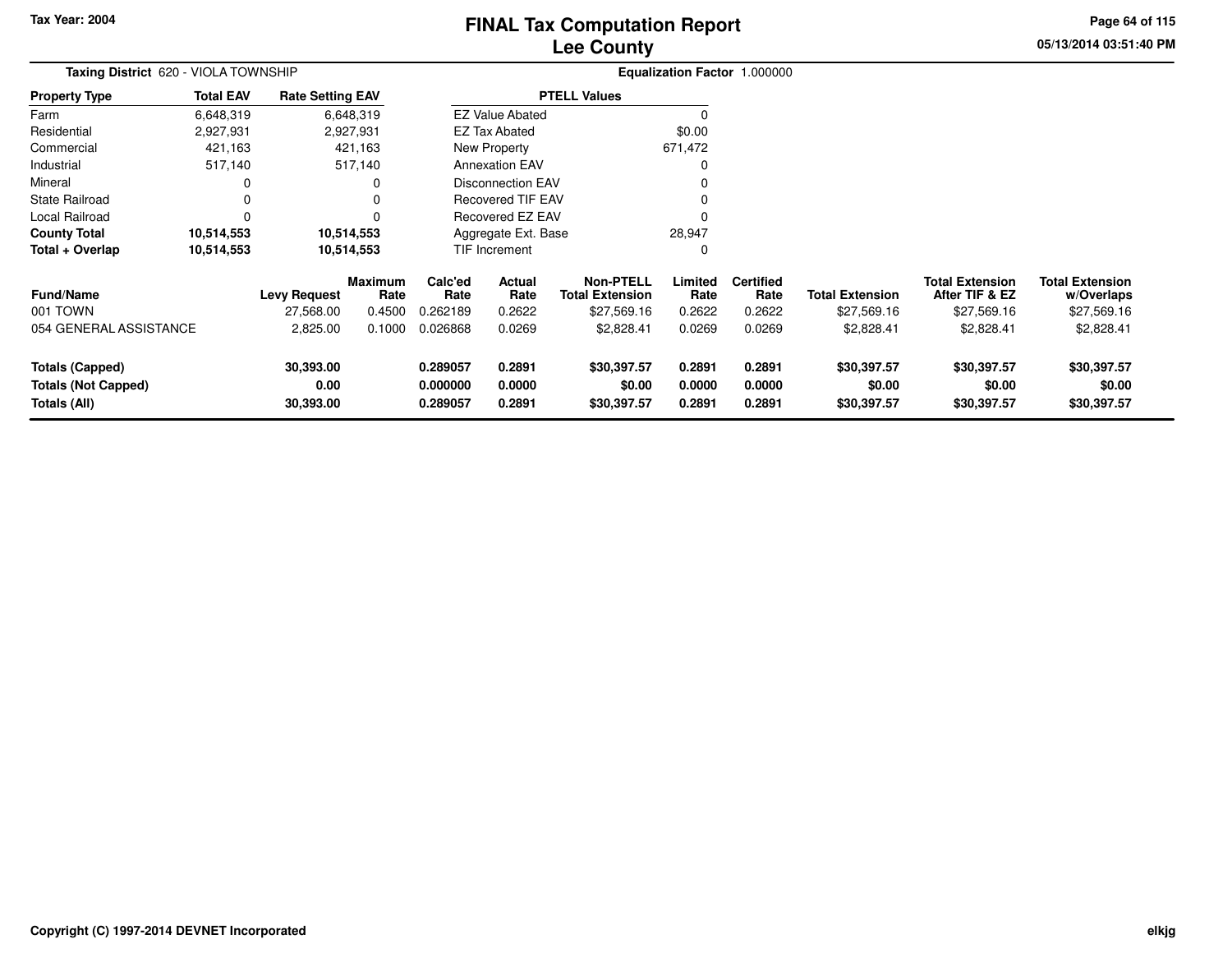**Totals (Capped)**

**Totals (All)**

**Totals (Not Capped)**

**47,759.00**

**47,759.00**

**0.00**

# **Lee CountyFINAL Tax Computation Report**

**0.454219 0.4507 \$47,389.09 0.4507 0.4507 \$47,389.09 \$47,389.09 \$47,389.09**

**0.000000 0.0000 \$0.00 0.0000 0.0000 \$0.00 \$0.00 \$0.00**

**0.454219 0.4507 \$47,389.09 0.4507 0.4507 \$47,389.09 \$47,389.09 \$47,389.09**

**05/13/2014 03:51:40 PMPage 65 of 115**

> **w/Overlaps** \$20,892.42

**Total Extension**

#### **Equalization Factor** 1.000000 **Taxing District** 620RB - VIOLA TWP ROAD/BRIDGE**Property Type**2,927,931 2,927,931 421,163 Farm ResidentialCommercial 421,163 421,163517,140 Industrial 517,140 517,140 $\mathbf 0$ Mineral 0 0 $\pmb{0}$ State Railroad 0 0  $\mathbf 0$ Local Railroad 0 0 10,514,553 **County Total 10,514,553 10,514,553 10,514,553 10,514,553 Total + Overlap**6,648,3192,927,931 **Fund/Name Levy Request Rate Limited**Rate **After TIF & EZ** \$20,892.42 **Total ExtensionRate Total Extension Rate Total Extension**\$20,892.42 **Maximum Calc'ed Rate**0.198725 **Actual RateNon-PTELL Certified** \$20,892.42 007 ROAD & BRIDGE 20,895.00 0.3300 0.198725 0.1987 \$20,892.42 0.1987 0.1987 \$20,892.42 \$20,892.42 \$20,892.42 008 SPECIAL BRIDGE 5,330.00 0.0500 0.050692 0.0500 \$5,257.28 0.0500 0.0500 \$5,257.28 \$5,257.28 \$5,257.28 009 PERMANENT ROAD 17,803.00 0.1670 0.169318 0.1670 \$17,559.30 0.1670 0.1670 \$17,559.30 \$17,559.30 \$17,559.30 010 EQUIPMENT & BUILDING 3,731.00 0.0350 0.035484 0.0350 \$3,680.09 0.0350 0.0350 \$3,680.09 \$3,680.09 \$3,680.09 6,648,319**Total EAVRate Setting EAV PTELL Values**  $\overline{\overline{0}}$  \$0.00 671,472 $\mathbf 0$ Annexation EAV v o Disconnection EAV $\sim$  0 Recovered TIF EAV0 v Recovered EZ EAV0<br>منتخب المستخدمات المستخدمات المستخدمات 45,486 $\mathbf{0}$ New Property EZ Tax AbatedEZ Value AbatedAggregate Ext. BaseTIF Increment0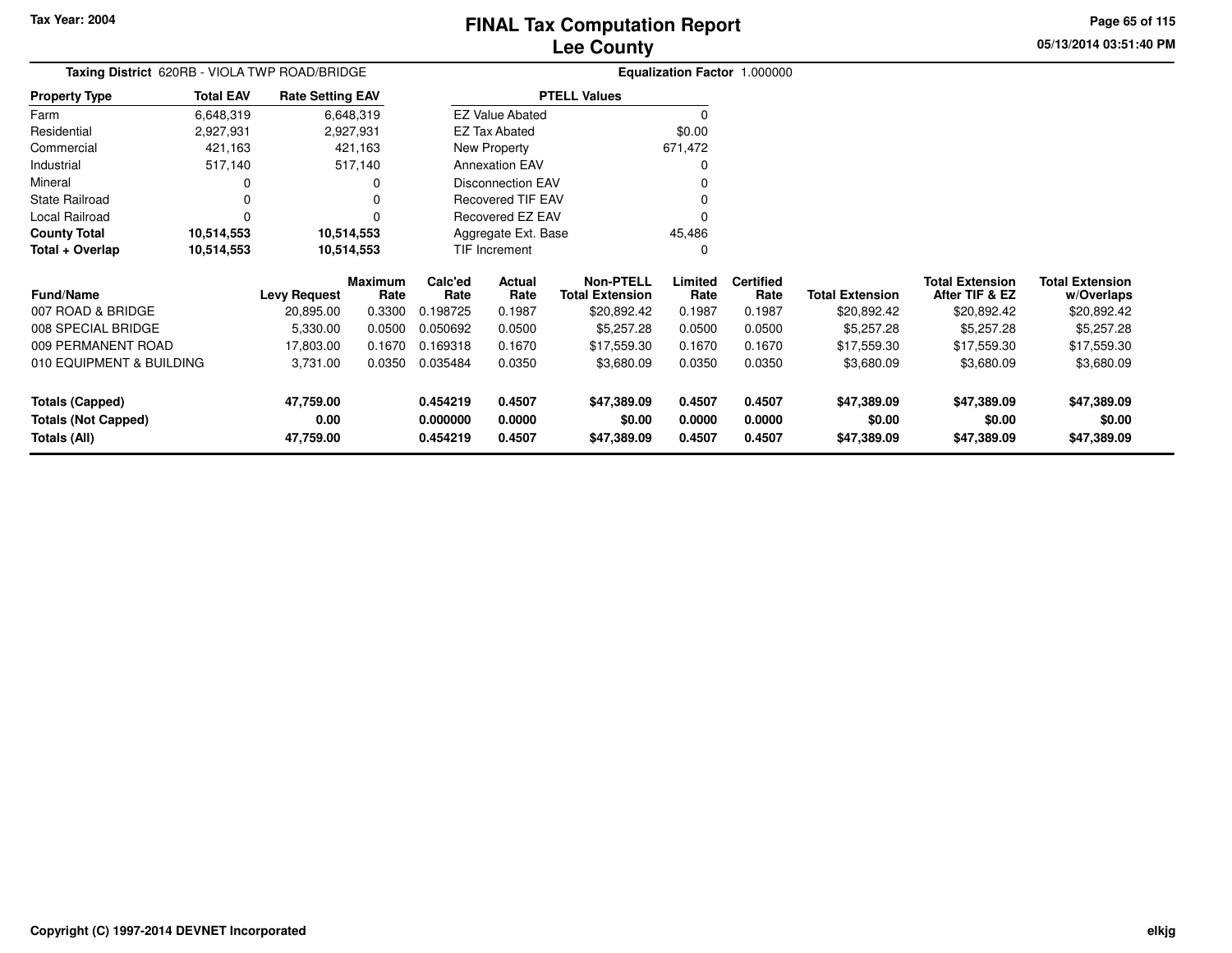# **Lee CountyFINAL Tax Computation Report**

**05/13/2014 03:51:40 PM Page 66 of 115**

| Taxing District 621 - WILLOW CREEK TOWNSHIP                                 |                  |                                |                        |                                  |                            | Equalization Factor 1.000000               |                            |                            |                                      |                                          |                                      |
|-----------------------------------------------------------------------------|------------------|--------------------------------|------------------------|----------------------------------|----------------------------|--------------------------------------------|----------------------------|----------------------------|--------------------------------------|------------------------------------------|--------------------------------------|
| <b>Property Type</b>                                                        | <b>Total EAV</b> | <b>Rate Setting EAV</b>        |                        |                                  |                            | <b>PTELL Values</b>                        |                            |                            |                                      |                                          |                                      |
| Farm                                                                        | 7,420,261        |                                | 7,420,261              |                                  | <b>EZ Value Abated</b>     |                                            |                            |                            |                                      |                                          |                                      |
| Residential                                                                 | 7,720,405        |                                | 7,720,405              |                                  | <b>EZ Tax Abated</b>       |                                            | \$0.00                     |                            |                                      |                                          |                                      |
| Commercial                                                                  | 871,142          |                                | 871,142                |                                  | New Property               |                                            | 2,365,486                  |                            |                                      |                                          |                                      |
| Industrial                                                                  | 2,334,631        |                                | 2,334,631              |                                  | <b>Annexation EAV</b>      |                                            |                            |                            |                                      |                                          |                                      |
| Mineral                                                                     | 0                |                                |                        |                                  | <b>Disconnection EAV</b>   |                                            |                            |                            |                                      |                                          |                                      |
| State Railroad                                                              | 23,551           |                                | 23,551                 |                                  | <b>Recovered TIF EAV</b>   |                                            |                            |                            |                                      |                                          |                                      |
| Local Railroad                                                              | 0                |                                | 0                      |                                  | <b>Recovered EZ EAV</b>    |                                            |                            |                            |                                      |                                          |                                      |
| <b>County Total</b>                                                         | 18,369,990       |                                | 18,369,990             |                                  | Aggregate Ext. Base        |                                            | 41,898                     |                            |                                      |                                          |                                      |
| Total + Overlap                                                             | 18,369,990       |                                | 18,369,990             |                                  | <b>TIF Increment</b>       |                                            |                            |                            |                                      |                                          |                                      |
| <b>Fund/Name</b>                                                            |                  | <b>Levy Request</b>            | <b>Maximum</b><br>Rate | Calc'ed<br>Rate                  | Actual<br>Rate             | <b>Non-PTELL</b><br><b>Total Extension</b> | Limited<br>Rate            | <b>Certified</b><br>Rate   | <b>Total Extension</b>               | <b>Total Extension</b><br>After TIF & EZ | Total Extension<br>w/Overlaps        |
| 001 TOWN                                                                    |                  | 39,900.00                      | 0.4500                 | 0.217202                         | 0.2172                     | \$39,899.62                                | 0.2172                     | 0.2172                     | \$39,899.62                          | \$39,899.62                              | \$39,899.62                          |
| 035 LIABILITY INS                                                           |                  | 0.00                           | 0.0000                 | 0.000000                         | 0.0000                     | \$0.00                                     | 0.0000                     | 0.0000                     | \$0.00                               | \$0.00                                   | \$0.00                               |
| <b>Totals (Capped)</b><br><b>Totals (Not Capped)</b><br><b>Totals (All)</b> |                  | 39,900.00<br>0.00<br>39,900.00 |                        | 0.217202<br>0.000000<br>0.217202 | 0.2172<br>0.0000<br>0.2172 | \$39,899.62<br>\$0.00<br>\$39,899.62       | 0.2172<br>0.0000<br>0.2172 | 0.2172<br>0.0000<br>0.2172 | \$39,899.62<br>\$0.00<br>\$39,899.62 | \$39,899.62<br>\$0.00<br>\$39,899.62     | \$39,899.62<br>\$0.00<br>\$39,899.62 |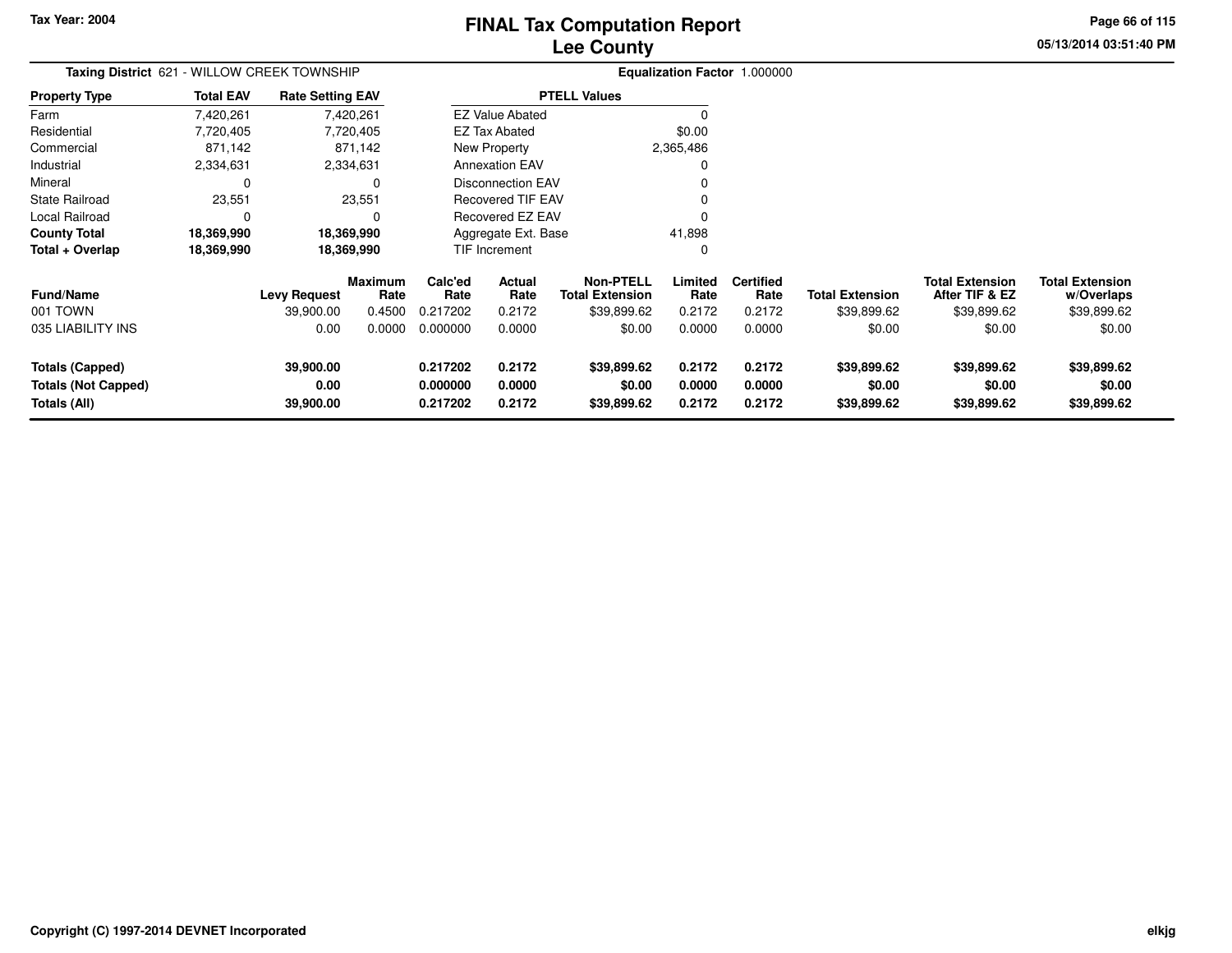**05/13/2014 03:51:40 PM Page 67 of 115**

| Taxing District 621RB - WILLOW CRK TWP RD/BRIDGE<br><b>Total EAV</b><br><b>Rate Setting EAV</b><br>7,420,261<br>7,420,261<br>7,720,405<br>7,720,405<br>871,142<br>871,142<br>2,334,631<br>2,334,631<br>0<br>23,551<br>23,551<br>$\mathbf 0$<br>18,369,990<br>18,369,990<br>18,369,990<br>18,369,990<br><b>Maximum</b><br>Rate<br><b>Levy Request</b><br>0.3300<br>46,387.00<br>6,961.00<br>0.0500<br>0.1670<br>27,744.00<br>010 EQUIPMENT & BUILDING<br>4,907.00<br>0.0350 |  |                   |  |                      |                          |                                            | Equalization Factor 1.000000 |                          |                                 |                                          |                                      |  |
|----------------------------------------------------------------------------------------------------------------------------------------------------------------------------------------------------------------------------------------------------------------------------------------------------------------------------------------------------------------------------------------------------------------------------------------------------------------------------|--|-------------------|--|----------------------|--------------------------|--------------------------------------------|------------------------------|--------------------------|---------------------------------|------------------------------------------|--------------------------------------|--|
| <b>Property Type</b>                                                                                                                                                                                                                                                                                                                                                                                                                                                       |  |                   |  |                      |                          | <b>PTELL Values</b>                        |                              |                          | <b>Road and Bridge Transfer</b> |                                          |                                      |  |
| Farm                                                                                                                                                                                                                                                                                                                                                                                                                                                                       |  |                   |  |                      | <b>EZ Value Abated</b>   |                                            | $\Omega$                     | <b>Municipality</b>      |                                 | Fund                                     | <b>Amount Extended</b>               |  |
| Residential                                                                                                                                                                                                                                                                                                                                                                                                                                                                |  |                   |  |                      | <b>EZ Tax Abated</b>     |                                            | \$0.00                       |                          |                                 |                                          |                                      |  |
| Commercial                                                                                                                                                                                                                                                                                                                                                                                                                                                                 |  |                   |  |                      | New Property             |                                            | 2,365,486                    |                          | 708 - VILLAGE OF LEE            | 007                                      | \$3,275.79                           |  |
| Industrial                                                                                                                                                                                                                                                                                                                                                                                                                                                                 |  |                   |  |                      | <b>Annexation EAV</b>    |                                            | 0                            | <b>Total</b>             |                                 |                                          | \$3,275.79                           |  |
| Mineral                                                                                                                                                                                                                                                                                                                                                                                                                                                                    |  |                   |  |                      | <b>Disconnection EAV</b> |                                            | 0                            |                          |                                 |                                          |                                      |  |
| <b>State Railroad</b>                                                                                                                                                                                                                                                                                                                                                                                                                                                      |  |                   |  |                      | <b>Recovered TIF EAV</b> |                                            | 0                            |                          |                                 |                                          |                                      |  |
| Local Railroad                                                                                                                                                                                                                                                                                                                                                                                                                                                             |  |                   |  |                      | Recovered EZ EAV         |                                            | 0                            |                          |                                 |                                          |                                      |  |
| <b>County Total</b>                                                                                                                                                                                                                                                                                                                                                                                                                                                        |  |                   |  |                      | Aggregate Ext. Base      |                                            | 81,905                       |                          |                                 |                                          |                                      |  |
| Total + Overlap                                                                                                                                                                                                                                                                                                                                                                                                                                                            |  |                   |  |                      | TIF Increment            |                                            | 0                            |                          |                                 |                                          |                                      |  |
| <b>Fund/Name</b>                                                                                                                                                                                                                                                                                                                                                                                                                                                           |  |                   |  | Calc'ed<br>Rate      | Actual<br>Rate           | <b>Non-PTELL</b><br><b>Total Extension</b> | Limited<br>Rate              | <b>Certified</b><br>Rate | <b>Total Extension</b>          | <b>Total Extension</b><br>After TIF & EZ | <b>Total Extension</b><br>w/Overlaps |  |
| 007 ROAD & BRIDGE                                                                                                                                                                                                                                                                                                                                                                                                                                                          |  |                   |  | 0.252515             | 0.2525                   | \$46,384.22                                | 0.2525                       | 0.2525                   | \$46,384.22                     | \$46,384.22                              | \$46,384.22                          |  |
| 008 SPECIAL BRIDGE                                                                                                                                                                                                                                                                                                                                                                                                                                                         |  |                   |  | 0.037893             | 0.0379                   | \$6,962.23                                 | 0.0379                       | 0.0379                   | \$6,962.23                      | \$6,962.23                               | \$6,962.23                           |  |
| 009 PERMANENT ROAD                                                                                                                                                                                                                                                                                                                                                                                                                                                         |  |                   |  | 0.151029             | 0.1510                   | \$27,738.68                                | 0.1510                       | 0.1510                   | \$27,738.68                     | \$27,738.68                              | \$27,738.68                          |  |
|                                                                                                                                                                                                                                                                                                                                                                                                                                                                            |  |                   |  | 0.026712             | 0.0267                   | \$4,904.79                                 | 0.0267                       | 0.0267                   | \$4,904.79                      | \$4,904.79                               | \$4,904.79                           |  |
| <b>Totals (Capped)</b><br><b>Totals (Not Capped)</b>                                                                                                                                                                                                                                                                                                                                                                                                                       |  | 85,999.00<br>0.00 |  | 0.468149<br>0.000000 | 0.4681<br>0.0000         | \$85,989.92<br>\$0.00                      | 0.4681<br>0.0000             | 0.4681<br>0.0000         | \$85,989.92<br>\$0.00           | \$85,989.92<br>\$0.00                    | \$85,989.92<br>\$0.00                |  |
| Totals (All)                                                                                                                                                                                                                                                                                                                                                                                                                                                               |  | 85,999.00         |  | 0.468149             | 0.4681                   | \$85,989.92                                | 0.4681                       | 0.4681                   | \$85,989.92                     | \$85,989.92                              | \$85,989.92                          |  |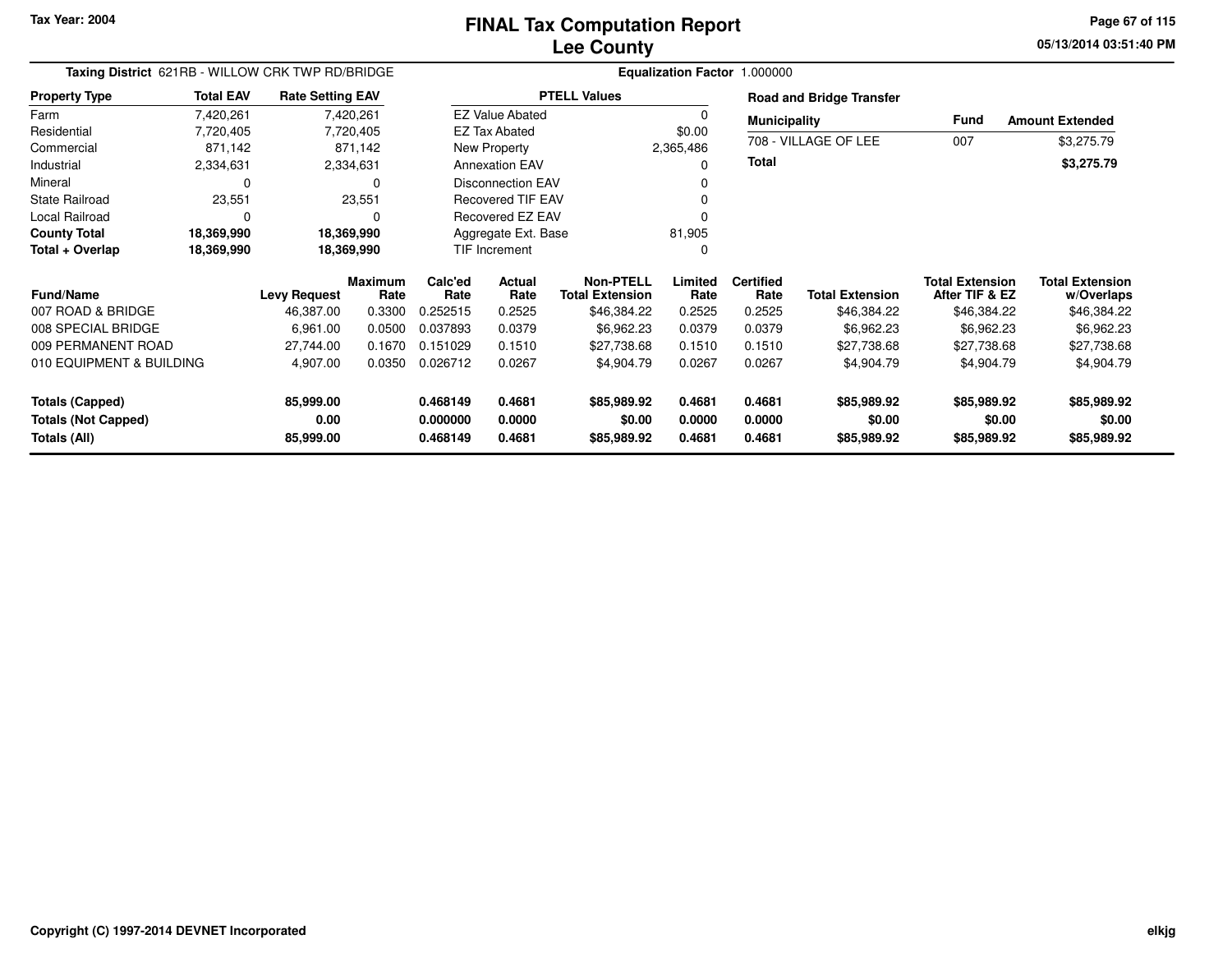# **Lee CountyFINAL Tax Computation Report**

**05/13/2014 03:51:40 PMPage 68 of 115**

| Taxing District 622 - WYOMING TOWNSHIP |                  |                         | Equalization Factor 1.000000 |                      |                          |                                            |                 |                          |                        |                                          |                                      |
|----------------------------------------|------------------|-------------------------|------------------------------|----------------------|--------------------------|--------------------------------------------|-----------------|--------------------------|------------------------|------------------------------------------|--------------------------------------|
| <b>Property Type</b>                   | <b>Total EAV</b> | <b>Rate Setting EAV</b> |                              |                      |                          | <b>PTELL Values</b>                        |                 |                          |                        |                                          |                                      |
| Farm                                   | 7,945,751        |                         | 7,943,424                    |                      | <b>EZ Value Abated</b>   |                                            | 0               |                          |                        |                                          |                                      |
| Residential                            | 14, 117, 459     |                         | 13,043,811                   |                      | <b>EZ Tax Abated</b>     |                                            | \$0.00          |                          |                        |                                          |                                      |
| Commercial                             | 1,309,954        |                         | 1,160,468                    |                      | New Property             |                                            | 1,616,885       |                          |                        |                                          |                                      |
| Industrial                             | 970,440          |                         | 970,440                      |                      | <b>Annexation EAV</b>    |                                            | 0               |                          |                        |                                          |                                      |
| Mineral                                | 0                |                         | 0                            |                      | <b>Disconnection EAV</b> |                                            |                 |                          |                        |                                          |                                      |
| State Railroad                         | 0                |                         | 0                            |                      | Recovered TIF EAV        |                                            | 0               |                          |                        |                                          |                                      |
| Local Railroad                         | 0                |                         | n                            |                      | Recovered EZ EAV         |                                            |                 |                          |                        |                                          |                                      |
| <b>County Total</b>                    | 24,343,604       |                         | 23,118,143                   |                      | Aggregate Ext. Base      |                                            | 101,816         |                          |                        |                                          |                                      |
| Total + Overlap                        | 24,343,604       |                         | 23,118,143                   | <b>TIF Increment</b> |                          |                                            | 225,461.        |                          |                        |                                          |                                      |
| Fund/Name                              |                  | <b>Levy Request</b>     | <b>Maximum</b><br>Rate       | Calc'ed<br>Rate      | Actual<br>Rate           | <b>Non-PTELL</b><br><b>Total Extension</b> | Limited<br>Rate | <b>Certified</b><br>Rate | <b>Total Extension</b> | <b>Total Extension</b><br>After TIF & EZ | <b>Total Extension</b><br>w/Overlaps |
| 001 TOWN                               |                  | 92,500.00               | 0.4000                       | 0.400119             | 0.4000                   | \$92,472.57                                | 0.4000          | 0.4000                   | \$97,374.42            | \$92,472.57                              | \$92,472.57                          |
| 005 IMRF                               |                  | 1,685.00                | 0.0000                       | 0.007289             | 0.0073                   | \$1,687.62                                 | 0.0073          | 0.0073                   | \$1,777.08             | \$1,687.62                               | \$1,687.62                           |
| 017 CEMETERY                           |                  | 4,600.00                | 0.1500                       | 0.019898             | 0.0199                   | \$4,600.51                                 | 0.0199          | 0.0199                   | \$4,844.38             | \$4,600.51                               | \$4,600.51                           |
| 035 LIABILITY INS                      |                  | 2,850.00                | 0.0000                       | 0.012328             | 0.0123                   | \$2,843.53                                 | 0.0123          | 0.0123                   | \$2,994.26             | \$2,843.53                               | \$2,843.53                           |
| 047 SOCIAL SECURITY                    |                  | 4,000.00                | 0.0000                       | 0.017302             | 0.0173                   | \$3,999.44                                 | 0.0173          | 0.0173                   | \$4,211.44             | \$3,999.44                               | \$3,999.44                           |
| 054 GENERAL ASSISTANCE                 |                  | 1,200.00                | 0.1000                       | 0.005191             | 0.0052                   | \$1,202.14                                 | 0.0052          | 0.0052                   | \$1,265.87             | \$1,202.14                               | \$1,202.14                           |
| <b>Totals (Capped)</b>                 |                  | 106,835.00              |                              | 0.462127             | 0.4620                   | \$106,805.81                               | 0.4620          | 0.4620                   | \$112,467.45           | \$106,805.81                             | \$106,805.81                         |
| <b>Totals (Not Capped)</b>             |                  | 0.00                    |                              | 0.000000             | 0.0000                   | \$0.00                                     | 0.0000          | 0.0000                   | \$0.00                 | \$0.00                                   | \$0.00                               |
| Totals (All)                           |                  | 106,835.00              |                              | 0.462127             | 0.4620                   | \$106,805.81                               | 0.4620          | 0.4620                   | \$112,467.45           | \$106,805.81                             | \$106,805.81                         |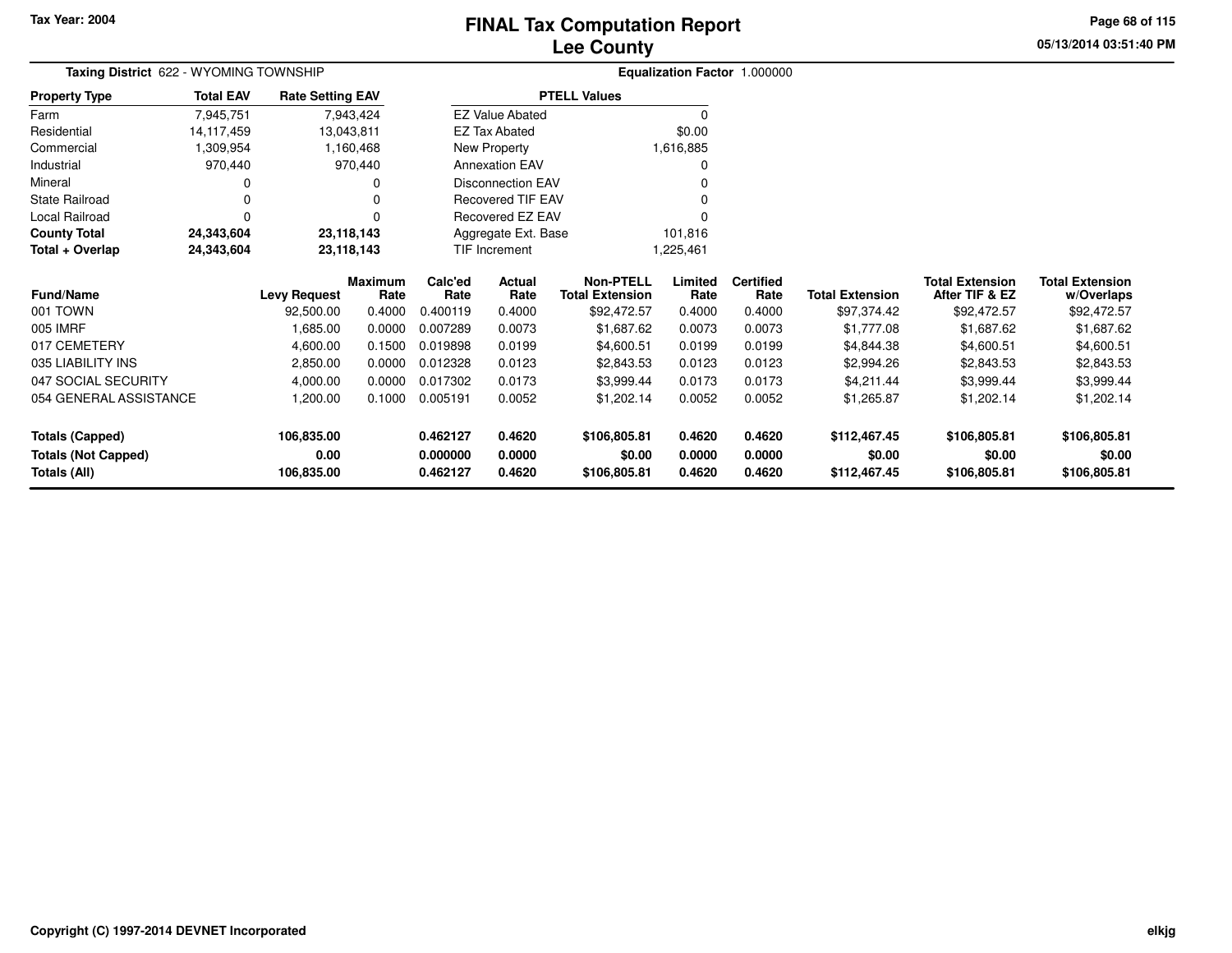**05/13/2014 03:51:40 PM Page 69 of 115**

| Taxing District 622RB - WYOMING TWP ROAD/BRIDGE | Equalization Factor 1.000000 |                         |                        |                          |                          |                                            |                  |                          |                                 |                                          |                                      |  |
|-------------------------------------------------|------------------------------|-------------------------|------------------------|--------------------------|--------------------------|--------------------------------------------|------------------|--------------------------|---------------------------------|------------------------------------------|--------------------------------------|--|
| <b>Property Type</b>                            | <b>Total EAV</b>             | <b>Rate Setting EAV</b> |                        |                          |                          | <b>PTELL Values</b>                        |                  |                          | <b>Road and Bridge Transfer</b> |                                          |                                      |  |
| Farm                                            | 7,945,751                    |                         | 7,943,424              |                          | <b>EZ Value Abated</b>   |                                            |                  | <b>Municipality</b>      |                                 | Fund                                     | <b>Amount Extended</b>               |  |
| Residential                                     | 14,117,459                   | 13,043,811              |                        |                          | <b>EZ Tax Abated</b>     |                                            | \$0.00           |                          |                                 |                                          |                                      |  |
| Commercial                                      | 309,954,                     |                         | 1,160,468              |                          | New Property             |                                            | 1,616,885        |                          | 710 - VILLAGE OF PAW PAW        | 007                                      | \$8,910.63                           |  |
| Industrial                                      | 970,440                      |                         | 970,440                |                          | <b>Annexation EAV</b>    |                                            | 0                | <b>Total</b>             |                                 |                                          | \$8,910.63                           |  |
| Mineral                                         |                              |                         |                        |                          | <b>Disconnection EAV</b> |                                            |                  |                          |                                 |                                          |                                      |  |
| <b>State Railroad</b>                           |                              |                         |                        | <b>Recovered TIF EAV</b> |                          |                                            |                  |                          |                                 |                                          |                                      |  |
| Local Railroad                                  | $\Omega$                     |                         |                        | Recovered EZ EAV         |                          |                                            |                  |                          |                                 |                                          |                                      |  |
| <b>County Total</b>                             | 24,343,604                   | 23,118,143              |                        | Aggregate Ext. Base      |                          |                                            | 95,977           |                          |                                 |                                          |                                      |  |
| Total + Overlap                                 | 24,343,604                   | 23,118,143              |                        | TIF Increment            |                          |                                            | 1,225,461        |                          |                                 |                                          |                                      |  |
| <b>Fund/Name</b>                                |                              | <b>Levy Request</b>     | <b>Maximum</b><br>Rate | Calc'ed<br>Rate          | Actual<br>Rate           | <b>Non-PTELL</b><br><b>Total Extension</b> | Limited<br>Rate  | <b>Certified</b><br>Rate | <b>Total Extension</b>          | <b>Total Extension</b><br>After TIF & EZ | <b>Total Extension</b><br>w/Overlaps |  |
| 007 ROAD & BRIDGE                               |                              | 43,789.00               | 0.6600                 | 0.189414                 | 0.1894                   | \$43,785.76                                | 0.1894           | 0.1894                   | \$46,106.79                     | \$43,785.76                              | \$43,785.76                          |  |
| 008 SPECIAL BRIDGE                              |                              | 10,000.00               | 0.0500                 | 0.043256                 | 0.0433                   | \$10,010.16                                | 0.0433           | 0.0433                   | \$10,540.78                     | \$10,010.16                              | \$10,010.16                          |  |
| 009 PERMANENT ROAD                              |                              | 38,800.00               | 0.1670                 | 0.167834                 | 0.1670                   | \$38,607.30                                | 0.1670           | 0.1670                   | \$40,653.82                     | \$38,607.30                              | \$38,607.30                          |  |
| 010 EQUIPMENT & BUILDING                        |                              | 8,185.00                | 0.0350                 | 0.035405                 | 0.0350                   | \$8,091.35                                 | 0.0350           | 0.0350                   | \$8,520.26                      | \$8,091.35                               | \$8,091.35                           |  |
| Totals (Capped)                                 |                              | 100,774.00              |                        | 0.435909                 | 0.4347                   | \$100,494.57                               | 0.4347           | 0.4347                   | \$105,821.65                    | \$100,494.57                             | \$100,494.57                         |  |
| <b>Totals (Not Capped)</b><br>Totals (All)      |                              | 0.00<br>100,774.00      |                        | 0.000000<br>0.435909     | 0.0000<br>0.4347         | \$0.00<br>\$100,494.57                     | 0.0000<br>0.4347 | 0.0000<br>0.4347         | \$0.00<br>\$105,821.65          | \$0.00<br>\$100,494.57                   | \$0.00<br>\$100,494.57               |  |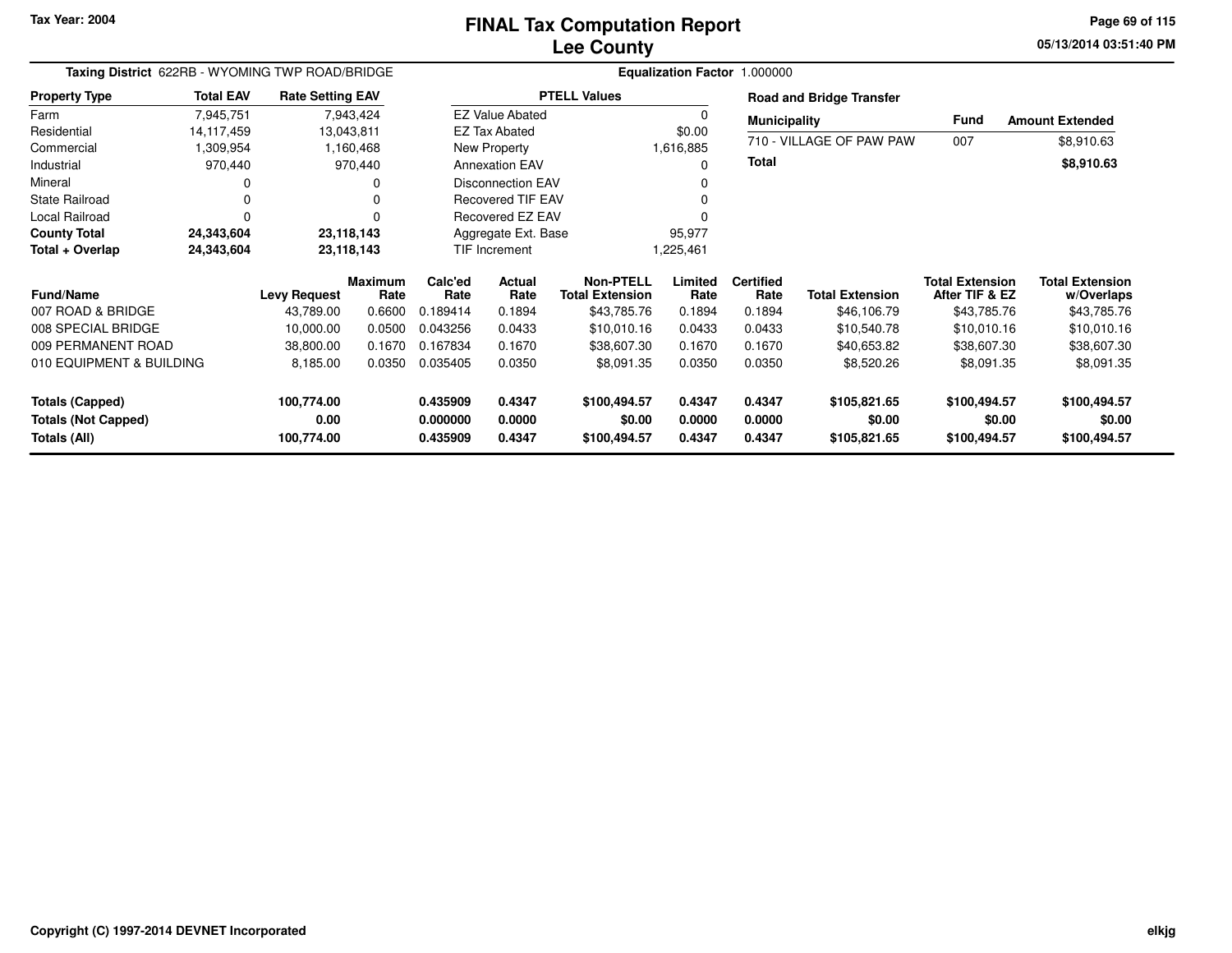### **Lee CountyFINAL Tax Computation Report**

**05/13/2014 03:51:40 PM Page 70 of 115**

| Taxing District 701 - CITY OF AMBOY                                  |                  |                                  |                        |                                  | Equalization Factor 1.000000 |                                            |                            |                                 |                                        |                                          |                                        |  |
|----------------------------------------------------------------------|------------------|----------------------------------|------------------------|----------------------------------|------------------------------|--------------------------------------------|----------------------------|---------------------------------|----------------------------------------|------------------------------------------|----------------------------------------|--|
| <b>Property Type</b>                                                 | <b>Total EAV</b> | <b>Rate Setting EAV</b>          |                        | <b>PTELL Values</b>              |                              |                                            |                            | <b>Road and Bridge Transfer</b> |                                        |                                          |                                        |  |
| Farm                                                                 | 595,196          |                                  | 595,196                |                                  | <b>EZ Value Abated</b>       |                                            | 471,541                    |                                 | <b>Road District</b>                   | <b>Fund</b>                              | <b>Amount Extended</b>                 |  |
| Residential                                                          | 17,393,948       |                                  | 17,364,628             |                                  | <b>EZ Tax Abated</b>         |                                            | \$4,793.21                 |                                 |                                        |                                          |                                        |  |
| Commercial                                                           | 3,390,256        |                                  | 3,015,404              |                                  | New Property                 |                                            | 331,032                    |                                 | 602RB - AMBOY TWP ROAD/BRID 007        |                                          | \$12,145.01                            |  |
| Industrial                                                           | 937,450          |                                  | 870,081                |                                  | <b>Annexation EAV</b>        |                                            | 1,800                      |                                 |                                        |                                          | \$12,145.01                            |  |
| Mineral                                                              | 0                |                                  | 0                      |                                  | <b>Disconnection EAV</b>     |                                            | 0                          |                                 |                                        |                                          |                                        |  |
| <b>State Railroad</b>                                                | $\Omega$         |                                  | 0                      |                                  | <b>Recovered TIF EAV</b>     |                                            | $\Omega$                   |                                 |                                        |                                          |                                        |  |
| <b>Local Railroad</b>                                                | $\Omega$         |                                  | 0                      |                                  | <b>Recovered EZ EAV</b>      |                                            | 128,660                    |                                 |                                        |                                          |                                        |  |
| <b>County Total</b>                                                  | 22,316,850       |                                  | 21,845,309             |                                  | Aggregate Ext. Base          |                                            | 214,307                    |                                 |                                        |                                          |                                        |  |
| Total + Overlap                                                      | 22,316,850       |                                  | 21,845,309             |                                  | TIF Increment                |                                            | $\mathbf 0$                |                                 |                                        |                                          |                                        |  |
| <b>Fund/Name</b>                                                     |                  | <b>Levy Request</b>              | <b>Maximum</b><br>Rate | Calc'ed<br>Rate                  | Actual<br>Rate               | <b>Non-PTELL</b><br><b>Total Extension</b> | Limited<br>Rate            | <b>Certified</b><br>Rate        | <b>Total Extension</b>                 | <b>Total Extension</b><br>After TIF & EZ | <b>Total Extension</b><br>w/Overlaps   |  |
| 001 CORPORATE                                                        |                  | 56,022.00                        | 0.2500                 | 0.256449                         | 0.2500                       | \$54,613.27                                | 0.2500                     | 0.2500                          | \$55,792.13                            | \$54,613.27                              | \$54,613.27                            |  |
| 005 ILL MUNICIPAL RET                                                |                  | 26,000.00                        | 0.0000                 | 0.119019                         | 0.1190                       | \$25,995.92                                | 0.1190                     | 0.1190                          | \$26,557.05                            | \$25,995.92                              | \$25,995.92                            |  |
| 007 CITY SHARE OF TWNSHP R                                           |                  | 0.00                             | 0.0000                 | 0.000000                         | 0.0000                       | \$0.00                                     | 0.0000                     | 0.0000                          | \$0.00                                 | \$0.00                                   | \$0.00                                 |  |
| 014 POLICE PRO                                                       |                  | 16,500.00                        | 0.0750                 | 0.075531                         | 0.0750                       | \$16,383.98                                | 0.0750                     | 0.0750                          | \$16,737.64                            | \$16,383.98                              | \$16,383.98                            |  |
| 016 LIBRARY                                                          |                  | 34,000.00                        | 0.1500                 | 0.155640                         | 0.1500                       | \$32,767.96                                | 0.1500                     | 0.1500                          | \$33,475.28                            | \$32,767.96                              | \$32,767.96                            |  |
| 027 AUDIT                                                            |                  | 6,000.00                         | 0.0000                 | 0.027466                         | 0.0275                       | \$6,007.46                                 | 0.0275                     | 0.0275                          | \$6,137.13                             | \$6,007.46                               | \$6,007.46                             |  |
| 035 LIABILITY INS                                                    |                  | 13,000.00                        | 0.0000                 | 0.059509                         | 0.0595                       | \$12,997.96                                | 0.0595                     | 0.0595                          | \$13,278.53                            | \$12,997.96                              | \$12,997.96                            |  |
| 041 STREET LIGHTING                                                  |                  | 11,000.00                        | 0.0500                 | 0.050354                         | 0.0500                       | \$10,922.65                                | 0.0500                     | 0.0500                          | \$11,158.43                            | \$10,922.65                              | \$10,922.65                            |  |
| 042 CITY PARK                                                        |                  | 3,500.00                         | 0.0750                 | 0.016022                         | 0.0160                       | \$3,495.25                                 | 0.0160                     | 0.0160                          | \$3,570.70                             | \$3,495.25                               | \$3,495.25                             |  |
| 044 BAND                                                             |                  | 1,000.00                         | 0.0400                 | 0.004578                         | 0.0046                       | \$1,004.88                                 | 0.0046                     | 0.0046                          | \$1,026.58                             | \$1,004.88                               | \$1,004.88                             |  |
| 046 CIVIL DEFENSE                                                    |                  | 1,500.00                         | 0.0500                 | 0.006867                         | 0.0069                       | \$1,507.33                                 | 0.0069                     | 0.0069                          | \$1,539.86                             | \$1,507.33                               | \$1,507.33                             |  |
| 047 SOCIAL SECURITY                                                  |                  | 39,000.00                        | 0.0000                 | 0.178528                         | 0.1785                       | \$38,993.88                                | 0.1785                     | 0.1785                          | \$39,835.58                            | \$38,993.88                              | \$38,993.88                            |  |
| 048 SCHOOL CROSSING GUARD                                            |                  | 4,500.00                         | 0.0200                 | 0.020599                         | 0.0200                       | \$4,369.06                                 | 0.0200                     | 0.0200                          | \$4,463.37                             | \$4,369.06                               | \$4,369.06                             |  |
| 062 WORKMENS COMP                                                    |                  | 13,000.00                        | 0.0000                 | 0.059509                         | 0.0595                       | \$12,997.96                                | 0.0595                     | 0.0595                          | \$13,278.53                            | \$12,997.96                              | \$12,997.96                            |  |
| <b>Totals (Capped)</b><br><b>Totals (Not Capped)</b><br>Totals (All) |                  | 225,022.00<br>0.00<br>225,022.00 |                        | 1.030071<br>0.000000<br>1.030071 | 1.0165<br>0.0000<br>1.0165   | \$222,057.56<br>\$0.00<br>\$222,057.56     | 1.0165<br>0.0000<br>1.0165 | 1.0165<br>0.0000<br>1.0165      | \$226,850.81<br>\$0.00<br>\$226,850.81 | \$222,057.56<br>\$0.00<br>\$222,057.56   | \$222,057.56<br>\$0.00<br>\$222,057.56 |  |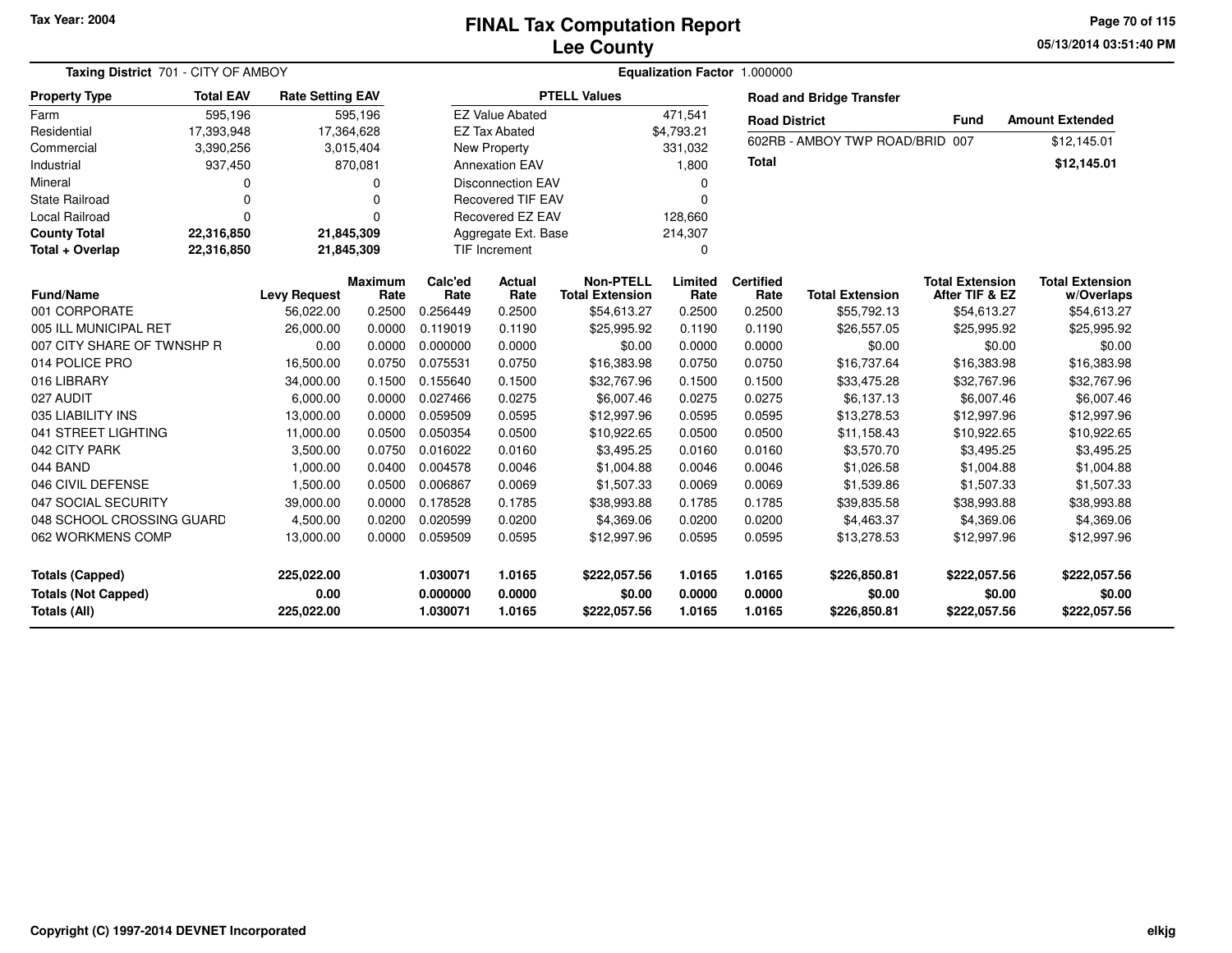**05/13/2014 03:51:40 PM Page 71 of 115**

| Taxing District 702 - VILLAGE OF ASHTON              |                        |                         |                        |                      | Equalization Factor 1.000000 |                                            |                  |                          |                                  |                                          |                                      |  |  |  |
|------------------------------------------------------|------------------------|-------------------------|------------------------|----------------------|------------------------------|--------------------------------------------|------------------|--------------------------|----------------------------------|------------------------------------------|--------------------------------------|--|--|--|
| <b>Property Type</b>                                 | <b>Total EAV</b>       | <b>Rate Setting EAV</b> |                        |                      | <b>PTELL Values</b>          |                                            |                  |                          | <b>Road and Bridge Transfer</b>  |                                          |                                      |  |  |  |
| Farm                                                 | 43,116                 |                         | 43,116                 |                      | <b>EZ Value Abated</b>       |                                            |                  | <b>Road District</b>     |                                  | <b>Fund</b>                              | <b>Amount Extended</b>               |  |  |  |
| Residential                                          | 7,965,337              |                         | 7,965,337              |                      | <b>EZ Tax Abated</b>         |                                            |                  |                          | 603RB - ASHTON TWP ROAD/BRII 007 |                                          |                                      |  |  |  |
| Commercial                                           | 1,955,205<br>1,925,991 |                         |                        | New Property         |                              | 11,471                                     |                  |                          |                                  | \$8,305.10                               |                                      |  |  |  |
| Industrial                                           | 835,851                | 835,851                 |                        |                      | <b>Annexation EAV</b>        |                                            |                  | <b>Total</b>             |                                  |                                          | \$8,305.10                           |  |  |  |
| Mineral                                              | $\Omega$               |                         | $\Omega$               |                      | <b>Disconnection EAV</b>     |                                            | 0                |                          |                                  |                                          |                                      |  |  |  |
| <b>State Railroad</b>                                | 67,451                 |                         | 67,451                 |                      | <b>Recovered TIF EAV</b>     |                                            | 0                |                          |                                  |                                          |                                      |  |  |  |
| Local Railroad                                       | $\Omega$               |                         | $\Omega$               |                      | Recovered EZ EAV             |                                            | 21,720           |                          |                                  |                                          |                                      |  |  |  |
| <b>County Total</b>                                  | 10,866,960             |                         | 10,837,746             |                      | Aggregate Ext. Base          |                                            | 94,626           |                          |                                  |                                          |                                      |  |  |  |
| Total + Overlap                                      | 10,866,960             |                         | 10,837,746             |                      | <b>TIF Increment</b>         |                                            | 0                |                          |                                  |                                          |                                      |  |  |  |
| <b>Fund/Name</b>                                     |                        | <b>Levy Request</b>     | <b>Maximum</b><br>Rate | Calc'ed<br>Rate      | <b>Actual</b><br>Rate        | <b>Non-PTELL</b><br><b>Total Extension</b> | Limited<br>Rate  | <b>Certified</b><br>Rate | <b>Total Extension</b>           | <b>Total Extension</b><br>After TIF & EZ | <b>Total Extension</b><br>w/Overlaps |  |  |  |
| 001 CORPORATE                                        |                        | 27,587.00               | 0.2500                 | 0.254546             | 0.2500                       | \$27,094.37                                | 0.2459           | 0.2459                   | \$26,721.85                      | \$26,650.02                              | \$26,650.02                          |  |  |  |
| 005 IMRF                                             |                        | 9,816.00                | 0.0000                 | 0.090572             | 0.0906                       | \$9,819.00                                 | 0.0891           | 0.0891                   | \$9,682.46                       | \$9,656.43                               | \$9,656.43                           |  |  |  |
| 007 CITY SHARE OF TWNSHP R                           |                        | 0.00                    | 0.0000                 | 0.000000             | 0.0000                       | \$0.00                                     | 0.0000           | 0.0000                   | \$0.00                           | \$0.00                                   | \$0.00                               |  |  |  |
| 014 POLICE PRO                                       |                        | 12,126.00               | 0.1500                 | 0.111887             | 0.1119                       | \$12,127.44                                | 0.1101           | 0.1101                   | \$11,964.52                      | \$11,932.36                              | \$11,932.36                          |  |  |  |
| 016 LIBRARY                                          |                        | 16,790.00               | 0.1500                 | 0.154922             | 0.1500                       | \$16,256.62                                | 0.1475           | 0.1475                   | \$16,028.77                      | \$15,985.68                              | \$15,985.68                          |  |  |  |
| 017 CEMETERY                                         |                        | 687.00                  | 0.0250                 | 0.006339             | 0.0063                       | \$682.78                                   | 0.0062           | 0.0062                   | \$673.75                         | \$671.94                                 | \$671.94                             |  |  |  |
| 025 GARBAGE                                          |                        | 3,000.00                | 0.2000                 | 0.027681             | 0.0277                       | \$3,002.06                                 | 0.0272           | 0.0272                   | \$2,955.81                       | \$2,947.87                               | \$2,947.87                           |  |  |  |
| 027 AUDIT                                            |                        | 6,000.00                | 0.0000                 | 0.055362             | 0.0554                       | \$6,004.11                                 | 0.0545           | 0.0545                   | \$5,922.49                       | \$5,906.57                               | \$5,906.57                           |  |  |  |
| 035 LIABILITY                                        |                        | 8,800.00                | 0.0000                 | 0.081198             | 0.0812                       | \$8,800.25                                 | 0.0799           | 0.0799                   | \$8,682.70                       | \$8,659.36                               | \$8,659.36                           |  |  |  |
| 047 SOCIAL SECURITY                                  |                        | 6,950.00                | 0.0000                 | 0.064128             | 0.0641                       | \$6,947.00                                 | 0.0630           | 0.0630                   | \$6,846.18                       | \$6,827.78                               | \$6,827.78                           |  |  |  |
| 060 UNEMPLOYMENT COMP                                |                        | 4,600.00                | 0.0000                 | 0.042444             | 0.0424                       | \$4,595.20                                 | 0.0417           | 0.0417                   | \$4,531.52                       | \$4,519.34                               | \$4,519.34                           |  |  |  |
| 062 WORKMENS COMP                                    |                        | 3,000.00                | 0.0000                 | 0.027681             | 0.0277                       | \$3,002.06                                 | 0.0272           | 0.0272                   | \$2,955.81                       | \$2,947.87                               | \$2,947.87                           |  |  |  |
| <b>Totals (Capped)</b><br><b>Totals (Not Capped)</b> |                        | 99,356.00<br>0.00       |                        | 0.916760<br>0.000000 | 0.9073<br>0.0000             | \$98,330.89<br>\$0.00                      | 0.8923<br>0.0000 | 0.8923<br>0.0000         | \$96,965.86<br>\$0.00            | \$96,705.22<br>\$0.00                    | \$96,705.22<br>\$0.00                |  |  |  |
| Totals (All)                                         |                        | 99,356.00               |                        | 0.916760             | 0.9073                       | \$98,330.89                                | 0.8923           | 0.8923                   | \$96,965.86                      | \$96,705.22                              | \$96,705.22                          |  |  |  |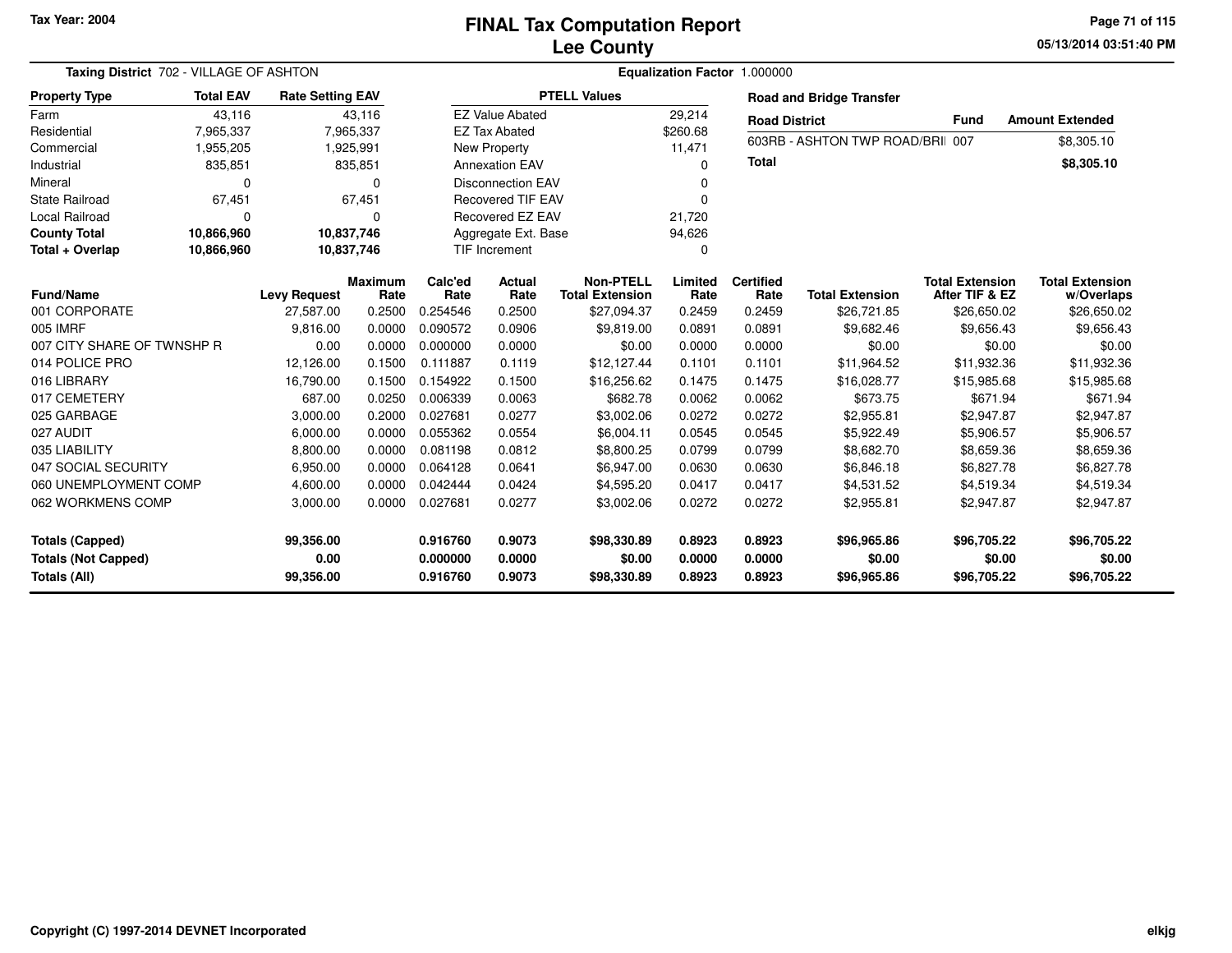**05/13/2014 03:51:40 PM Page 72 of 115**

| Taxing District 703 - VILLAGE OF COMPTON                             |                  |                              |                        |                                  | Equalization Factor 1.000000 |                                            |                            |                                 |                                    |                                          |                                      |  |  |
|----------------------------------------------------------------------|------------------|------------------------------|------------------------|----------------------------------|------------------------------|--------------------------------------------|----------------------------|---------------------------------|------------------------------------|------------------------------------------|--------------------------------------|--|--|
| <b>Property Type</b>                                                 | <b>Total EAV</b> | <b>Rate Setting EAV</b>      |                        |                                  |                              | <b>PTELL Values</b>                        |                            | <b>Road and Bridge Transfer</b> |                                    |                                          |                                      |  |  |
| Farm                                                                 | 0                |                              |                        |                                  | <b>EZ Value Abated</b>       |                                            |                            | <b>Road District</b>            |                                    | <b>Fund</b>                              | <b>Amount Extended</b>               |  |  |
| Residential                                                          | 2,508,817        |                              | 2,508,817              |                                  | <b>EZ Tax Abated</b>         |                                            | \$0.00                     |                                 |                                    |                                          |                                      |  |  |
| Commercial                                                           | 193,816          |                              | 193,816                |                                  | New Property                 |                                            | 3,780                      |                                 | 605RB - BROOKLYN TWP ROAD/E 007    |                                          | \$2,229.67                           |  |  |
| Industrial                                                           | 0                |                              |                        |                                  | <b>Annexation EAV</b>        |                                            |                            | <b>Total</b>                    |                                    |                                          | \$2,229.67                           |  |  |
| Mineral                                                              | 0                |                              |                        | <b>Disconnection EAV</b>         |                              |                                            |                            |                                 |                                    |                                          |                                      |  |  |
| <b>State Railroad</b>                                                | 0                |                              |                        | <b>Recovered TIF EAV</b>         |                              |                                            |                            |                                 |                                    |                                          |                                      |  |  |
| Local Railroad                                                       | 0                |                              |                        | <b>Recovered EZ EAV</b>          |                              |                                            |                            |                                 |                                    |                                          |                                      |  |  |
| <b>County Total</b>                                                  | 2,702,633        |                              | 2,702,633              |                                  | Aggregate Ext. Base          |                                            | 2,391                      |                                 |                                    |                                          |                                      |  |  |
| Total + Overlap                                                      | 2,702,633        |                              | 2,702,633              |                                  | <b>TIF Increment</b>         |                                            | 0                          |                                 |                                    |                                          |                                      |  |  |
| Fund/Name                                                            |                  | <b>Levy Request</b>          | <b>Maximum</b><br>Rate | Calc'ed<br>Rate                  | <b>Actual</b><br>Rate        | <b>Non-PTELL</b><br><b>Total Extension</b> | Limited<br>Rate            | <b>Certified</b><br>Rate        | <b>Total Extension</b>             | <b>Total Extension</b><br>After TIF & EZ | <b>Total Extension</b><br>w/Overlaps |  |  |
| 001 CORPORATE                                                        |                  | 2,400.00                     | 0.2500                 | 0.088802                         | 0.0888                       | \$2,399.94                                 | 0.0888                     | 0.0888                          | \$2,399.94                         | \$2,399.94                               | \$2,399.94                           |  |  |
| 007 CITY SHARE OF TWNSHP R                                           |                  | 0.00                         | 0.0000                 | 0.000000                         | 0.0000                       | \$0.00                                     | 0.0000                     | 0.0000                          | \$0.00                             | \$0.00                                   | \$0.00                               |  |  |
| <b>Totals (Capped)</b><br><b>Totals (Not Capped)</b><br>Totals (All) |                  | 2,400.00<br>0.00<br>2,400.00 |                        | 0.088802<br>0.000000<br>0.088802 | 0.0888<br>0.0000<br>0.0888   | \$2,399.94<br>\$0.00<br>\$2,399.94         | 0.0888<br>0.0000<br>0.0888 | 0.0888<br>0.0000<br>0.0888      | \$2,399.94<br>\$0.00<br>\$2,399.94 | \$2,399.94<br>\$0.00<br>\$2,399.94       | \$2,399.94<br>\$0.00<br>\$2,399.94   |  |  |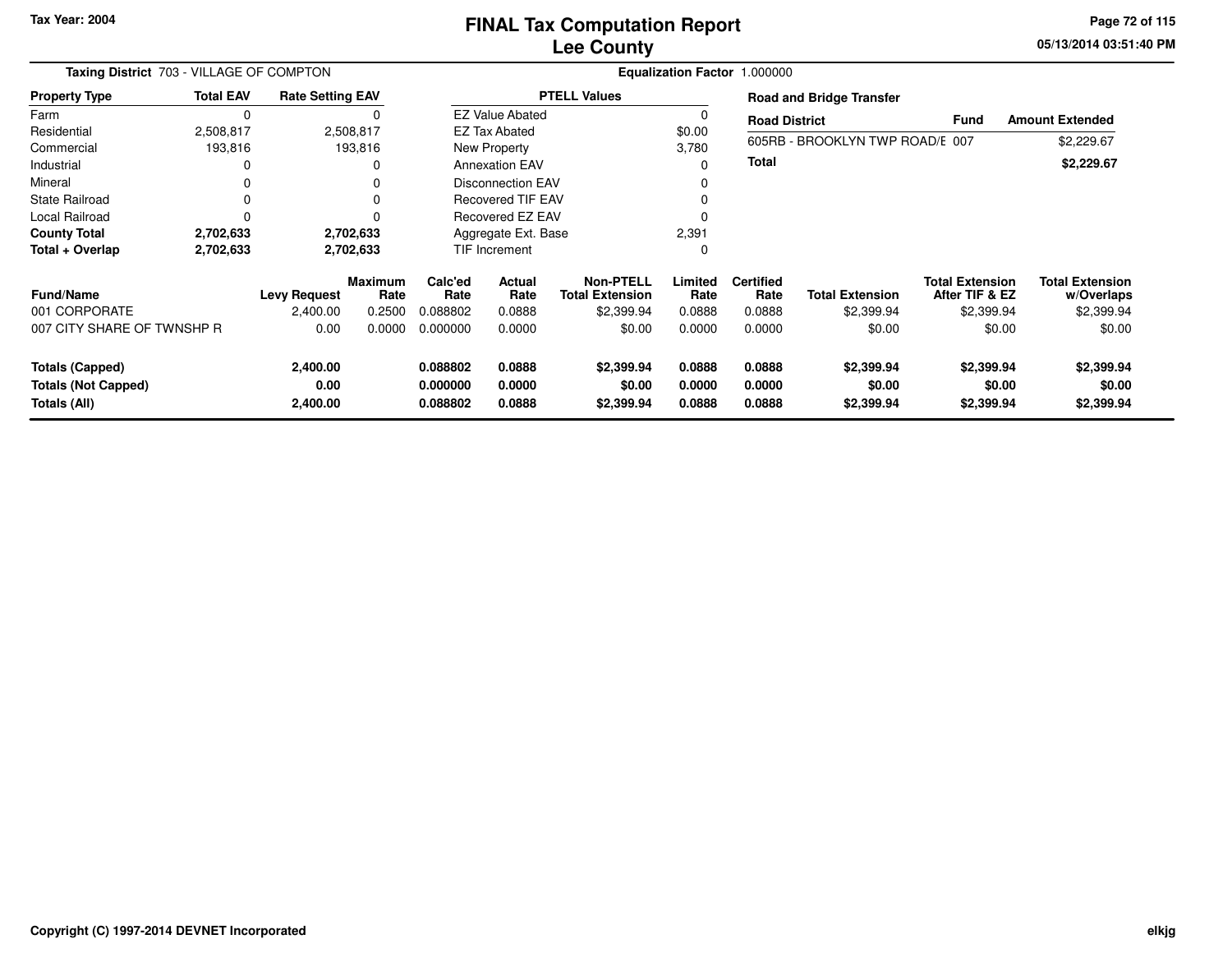**05/13/2014 03:51:40 PMPage 73 of 115**

| Taxing District 705 - CITY OF DIXON |                  |                         |                        |                 |                          | Equalization Factor 1.000000               |                 |                          |                                  |                                          |                                      |
|-------------------------------------|------------------|-------------------------|------------------------|-----------------|--------------------------|--------------------------------------------|-----------------|--------------------------|----------------------------------|------------------------------------------|--------------------------------------|
| <b>Property Type</b>                | <b>Total EAV</b> | <b>Rate Setting EAV</b> |                        |                 |                          | <b>PTELL Values</b>                        |                 |                          | <b>Road and Bridge Transfer</b>  |                                          |                                      |
| Farm                                | 49,594           |                         | 49,594                 |                 | <b>EZ Value Abated</b>   |                                            | 7,374,398       | <b>Road District</b>     |                                  | <b>Fund</b>                              | <b>Amount Extended</b>               |
| Residential                         | 94,089,740       |                         | 92,985,751             |                 | <b>EZ Tax Abated</b>     |                                            | \$125,438.42    |                          |                                  |                                          |                                      |
| Commercial                          | 32,271,249       |                         | 27,596,773             |                 | <b>New Property</b>      |                                            | 4,061,893       |                          | 607RB - DIXON TWP ROAD/BRID(007  |                                          | \$71,327.72                          |
| Industrial                          | 17,307,482       |                         | 12,859,556             |                 | <b>Annexation EAV</b>    |                                            | $\Omega$        |                          | 618RB - SOUTH DIXON TWP RD/E 007 |                                          | \$5,106.24                           |
| Mineral                             | 0                |                         | $\Omega$               |                 | <b>Disconnection EAV</b> |                                            | 3,738           | <b>Total</b>             |                                  |                                          | \$76,433.96                          |
| <b>State Railroad</b>               | 391,217          |                         | 391,217                |                 | <b>Recovered TIF EAV</b> |                                            | $\Omega$        |                          |                                  |                                          |                                      |
| <b>Local Railroad</b>               | 5,000            |                         | 5,000                  |                 | Recovered EZ EAV         |                                            | 1,289,137       |                          |                                  |                                          |                                      |
| <b>County Total</b>                 | 144,114,282      | 133,887,891             |                        |                 | Aggregate Ext. Base      |                                            | 2,240,917       |                          |                                  |                                          |                                      |
| Total + Overlap                     | 144,114,282      | 133,887,891             |                        |                 | <b>TIF Increment</b>     |                                            | 2,851,993       |                          |                                  |                                          |                                      |
| <b>Fund/Name</b>                    |                  | <b>Levy Request</b>     | <b>Maximum</b><br>Rate | Calc'ed<br>Rate | Actual<br>Rate           | <b>Non-PTELL</b><br><b>Total Extension</b> | Limited<br>Rate | <b>Certified</b><br>Rate | <b>Total Extension</b>           | <b>Total Extension</b><br>After TIF & EZ | <b>Total Extension</b><br>w/Overlaps |
| 001 CORPORATE                       |                  | 371,307.00              | 0.2564                 | 0.277327        | 0.2564                   | \$343,288.55                               | 0.2564          | 0.2564                   | \$369,509.02                     | \$343,288.55                             | \$343,288.55                         |
| 005 IMRF                            |                  | 364,935.00              | 0.0000                 | 0.272568        | 0.2726                   | \$364,978.39                               | 0.2726          | 0.2726                   | \$392,855.53                     | \$364,978.39                             | \$364,978.39                         |
| 007 CITY SHARE OF TWNSHP R          |                  | 0.00                    | 0.0000                 | 0.000000        | 0.0000                   | \$0.00                                     | 0.0000          | 0.0000                   | \$0.00                           | \$0.00                                   | \$0.00                               |
| 014 POLICE PRO                      |                  | 217,223.00              | 0.1500                 | 0.162243        | 0.1500                   | \$200,831.84                               | 0.1500          | 0.1500                   | \$216,171.42                     | \$200,831.84                             | \$200,831.84                         |
| 015 POLICE PENSION                  |                  | 356,246.00              | 0.0000                 | 0.266078        | 0.2661                   | \$356,275.68                               | 0.2661          | 0.2661                   | \$383,488.10                     | \$356,275.68                             | \$356,275.68                         |
| 016 LIBRARY                         |                  | 217,223.00              | 0.1500                 | 0.162243        | 0.1500                   | \$200,831.84                               | 0.1500          | 0.1500                   | \$216,171.42                     | \$200,831.84                             | \$200,831.84                         |
| 017 CEMETERY                        |                  | 36,203.00               | 0.0250                 | 0.027040        | 0.0250                   | \$33,471.97                                | 0.0250          | 0.0250                   | \$36,028.57                      | \$33,471.97                              | \$33,471.97                          |
| 027 AUDIT                           |                  | 40,000.00               | 0.0000                 | 0.029876        | 0.0299                   | \$40,032.48                                | 0.0299          | 0.0299                   | \$43,090.17                      | \$40,032.48                              | \$40,032.48                          |
| 028 LIBRARY MAINT                   |                  | 28,963.00               | 0.0200                 | 0.021632        | 0.0200                   | \$26,777.58                                | 0.0200          | 0.0200                   | \$28,822.86                      | \$26,777.58                              | \$26,777.58                          |
| 035 CLAIM AND JUDGEMENT TAX         |                  | 272,366.00              | 0.0000                 | 0.203428        | 0.2034                   | \$272,327.97                               | 0.2034          | 0.2034                   | \$293,128.45                     | \$272,327.97                             | \$272,327.97                         |
| 040 STREET & BRIDGE                 |                  | 0.00                    | 0.1000                 | 0.000000        | 0.0000                   | \$0.00                                     | 0.0000          | 0.0000                   | \$0.00                           | \$0.00                                   | \$0.00                               |
| 044 BAND                            |                  | 57,926.00               | 0.0400                 | 0.043265        | 0.0400                   | \$53,555.16                                | 0.0400          | 0.0400                   | \$57,645.71                      | \$53,555.16                              | \$53,555.16                          |
| 045 PUBLIC BENEFIT                  |                  | 72,407.00               | 0.0500                 | 0.054080        | 0.0500                   | \$66,943.95                                | 0.0500          | 0.0500                   | \$72,057.14                      | \$66,943.95                              | \$66,943.95                          |
| 046 CIVIL DEFENSE                   |                  | 13,033.00               | 0.0500                 | 0.009734        | 0.0097                   | \$12,987.13                                | 0.0097          | 0.0097                   | \$13,979.09                      | \$12,987.13                              | \$12,987.13                          |
| 047 SOCIAL SECURITY                 |                  | 305,126.00              | 0.0000                 | 0.227897        | 0.2279                   | \$305,130.50                               | 0.2279          | 0.2279                   | \$328,436.45                     | \$305,130.50                             | \$305,130.50                         |
| <b>Totals (Capped)</b>              |                  | 2,352,958.00            |                        | 1.757411        | 1.7010                   | \$2,277,433.04                             | 1.7010          | 1.7010                   | \$2,451,383.93                   | \$2,277,433.04                           | \$2,277,433.04                       |
| <b>Totals (Not Capped)</b>          |                  | 0.00                    |                        | 0.000000        | 0.0000                   | \$0.00                                     | 0.0000          | 0.0000                   | \$0.00                           | \$0.00                                   | \$0.00                               |
| <b>Totals (All)</b>                 |                  | 2,352,958.00            |                        | 1.757411        | 1.7010                   | \$2,277,433.04                             | 1.7010          | 1.7010                   | \$2,451,383.93                   | \$2,277,433.04                           | \$2,277,433.04                       |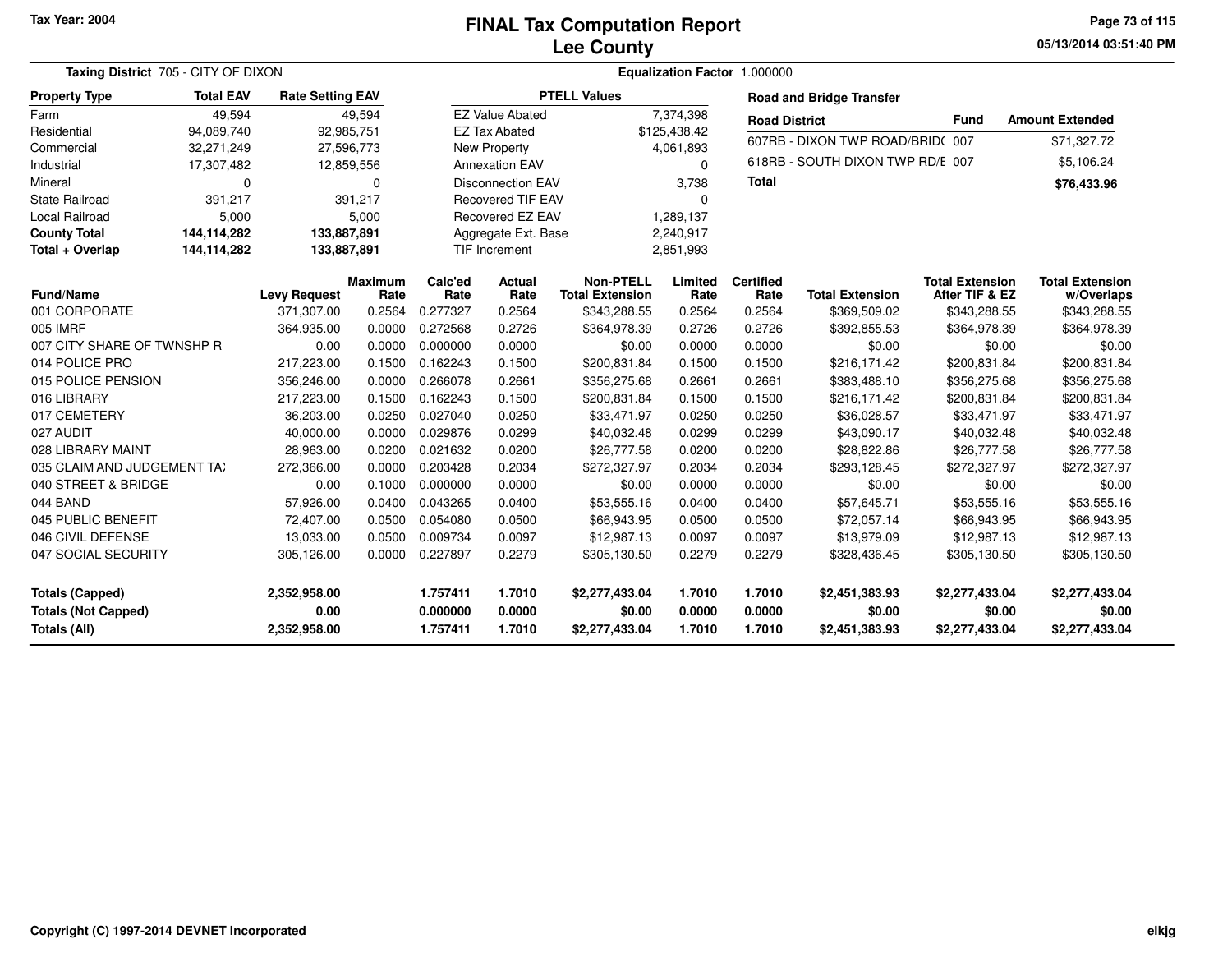**05/13/2014 03:51:40 PM Page 74 of 115**

| Taxing District 706 - VILLAGE OF FRANKLIN GROVE |                  | Equalization Factor 1.000000 |                        |                 |                          |                                            |                 |                          |                                 |                                          |                                      |  |
|-------------------------------------------------|------------------|------------------------------|------------------------|-----------------|--------------------------|--------------------------------------------|-----------------|--------------------------|---------------------------------|------------------------------------------|--------------------------------------|--|
| <b>Property Type</b>                            | <b>Total EAV</b> | <b>Rate Setting EAV</b>      |                        |                 |                          | <b>PTELL Values</b>                        |                 |                          | <b>Road and Bridge Transfer</b> |                                          |                                      |  |
| Farm                                            | 4,026            |                              | 4,026                  |                 | <b>EZ Value Abated</b>   |                                            | 24,174          | <b>Road District</b>     |                                 | Fund                                     | <b>Amount Extended</b>               |  |
| Residential                                     | 6,062,160        |                              | 6,062,160              |                 | <b>EZ Tax Abated</b>     |                                            | \$139.56        |                          | 606RB - FRANKLIN GROVE ROAD 007 |                                          | \$5,323.40                           |  |
| Commercial                                      | 2,358,185        |                              | 2,334,011              |                 | New Property             |                                            | 55,230          |                          |                                 |                                          |                                      |  |
| Industrial                                      | 0                |                              | 0                      |                 | <b>Annexation EAV</b>    |                                            | 31,198          | Total                    |                                 |                                          | \$5,323.40                           |  |
| Mineral                                         | $\Omega$         |                              | 0                      |                 | <b>Disconnection EAV</b> |                                            | 0               |                          |                                 |                                          |                                      |  |
| State Railroad                                  | 48,143           |                              | 48,143                 |                 | <b>Recovered TIF EAV</b> |                                            | 0               |                          |                                 |                                          |                                      |  |
| Local Railroad                                  | O                |                              | 0                      |                 | Recovered EZ EAV         |                                            | 9,324           |                          |                                 |                                          |                                      |  |
| <b>County Total</b>                             | 8,472,514        |                              | 8,448,340              |                 | Aggregate Ext. Base      |                                            | 47,326          |                          |                                 |                                          |                                      |  |
| Total + Overlap                                 | 8,472,514        |                              | 8,448,340              |                 | TIF Increment            |                                            | 0               |                          |                                 |                                          |                                      |  |
|                                                 |                  |                              |                        |                 |                          |                                            |                 |                          |                                 |                                          |                                      |  |
| <b>Fund/Name</b>                                |                  | <b>Levy Request</b>          | <b>Maximum</b><br>Rate | Calc'ed<br>Rate | Actual<br>Rate           | <b>Non-PTELL</b><br><b>Total Extension</b> | Limited<br>Rate | <b>Certified</b><br>Rate | <b>Total Extension</b>          | <b>Total Extension</b><br>After TIF & EZ | <b>Total Extension</b><br>w/Overlaps |  |
| 001 CORPORATE                                   |                  | 15,725.00                    | 0.2500                 | 0.186131        | 0.1861                   | \$15,722.36                                | 0.1827          | 0.1827                   | \$15,479.28                     | \$15,435.12                              | \$15,435.12                          |  |
| 007 CITY SHARE OF TWNSHP R                      |                  | 0.00                         | 0.0000                 | 0.000000        | 0.0000                   | \$0.00                                     | 0.0000          | 0.0000                   | \$0.00                          | \$0.00                                   | \$0.00                               |  |
| 014 POLICE PRO                                  |                  | 6,260.00                     | 0.1000                 | 0.074097        | 0.0741                   | \$6,260.22                                 | 0.0727          | 0.0727                   | \$6,159.52                      | \$6,141.94                               | \$6,141.94                           |  |
| 016 LIBRARY                                     |                  | 21,465.00                    | 0.3000                 | 0.254074        | 0.2541                   | \$21,467.23                                | 0.2494          | 0.2494                   | \$21,130.45                     | \$21,070.16                              | \$21,070.16                          |  |
| 027 AUDIT                                       |                  | 1,250.00                     | 0.0000                 | 0.014796        | 0.0148                   | \$1,250.35                                 | 0.0145          | 0.0145                   | \$1,228.51                      | \$1,225.01                               | \$1,225.01                           |  |
| 035 LIABILITY INS                               |                  | 1,250.00                     | 0.0000                 | 0.014796        | 0.0148                   | \$1,250.35                                 | 0.0145          | 0.0145                   | \$1,228.51                      | \$1,225.01                               | \$1,225.01                           |  |
| 041 STREET LIGHTING                             |                  | 1,250.00                     | 0.0500                 | 0.014796        | 0.0148                   | \$1,250.35                                 | 0.0145          | 0.0145                   | \$1,228.51                      | \$1,225.01                               | \$1,225.01                           |  |
| 047 SOCIAL SECURITY                             |                  | 1,250.00                     | 0.0000                 | 0.014796        | 0.0148                   | \$1,250.35                                 | 0.0145          | 0.0145                   | \$1,228.51                      | \$1,225.01                               | \$1,225.01                           |  |
| 062 WORKMENS COMP                               |                  | 1,250.00                     | 0.0000                 | 0.014796        | 0.0148                   | \$1,250.35                                 | 0.0145          | 0.0145                   | \$1,228.51                      | \$1,225.01                               | \$1,225.01                           |  |
| <b>Totals (Capped)</b>                          |                  | 49,700.00                    |                        | 0.588282        | 0.5883                   | \$49,701.56                                | 0.5773          | 0.5773                   | \$48,911.80                     | \$48,772.27                              | \$48,772.27                          |  |
| <b>Totals (Not Capped)</b>                      |                  | 0.00                         |                        | 0.000000        | 0.0000                   | \$0.00                                     | 0.0000          | 0.0000                   | \$0.00                          | \$0.00                                   | \$0.00                               |  |
| Totals (All)                                    |                  | 49,700.00                    |                        | 0.588282        | 0.5883                   | \$49,701.56                                | 0.5773          | 0.5773                   | \$48,911.80                     | \$48,772.27                              | \$48,772.27                          |  |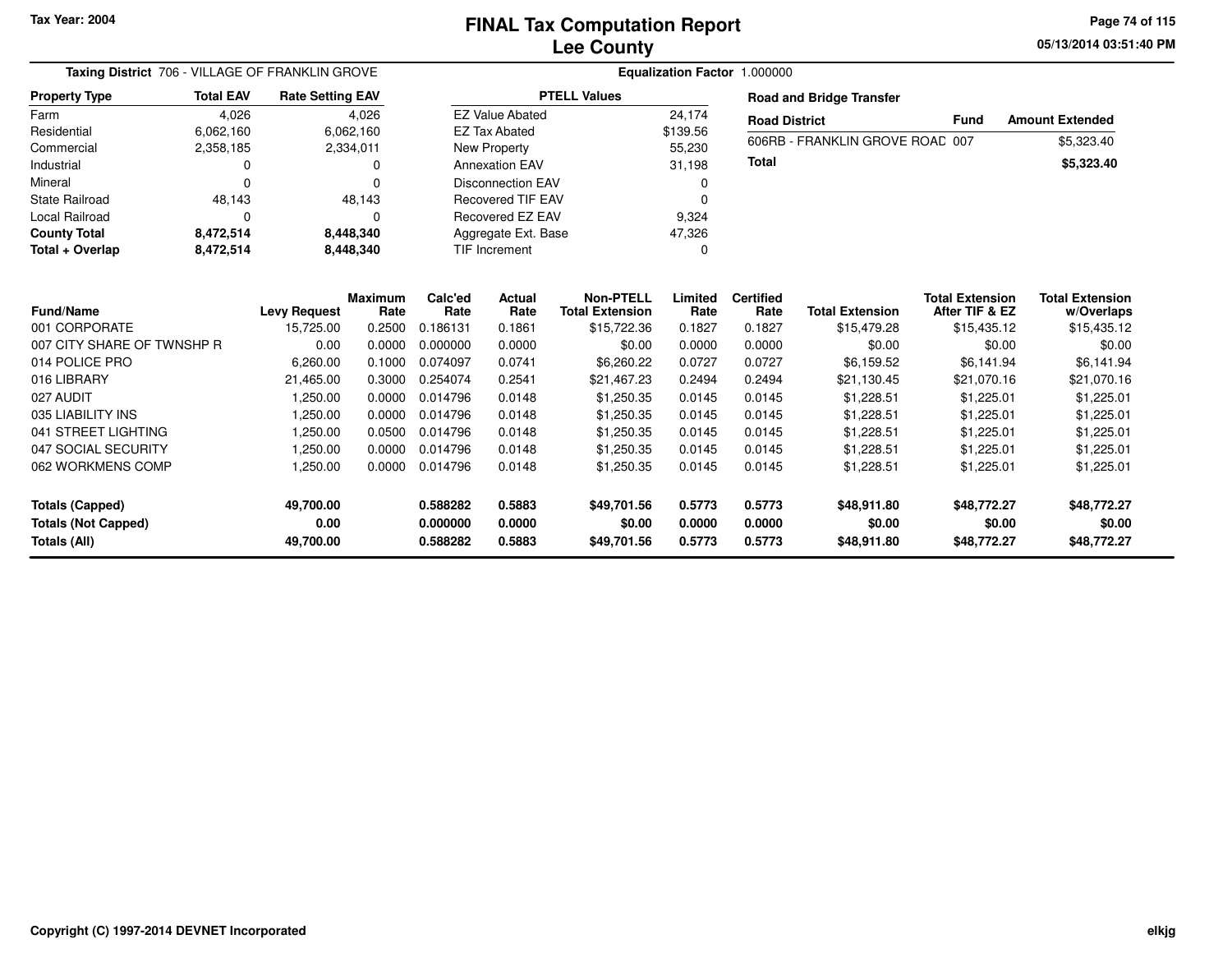# **Lee CountyFINAL Tax Computation Report**

**05/13/2014 03:51:40 PM Page 75 of 115**

| Taxing District 707 - VILLAGE OF HARMON |                  |                         |                        | Equalization Factor 1.000000 |                          |                                            |                 |                          |                                 |                                          |                                      |  |  |
|-----------------------------------------|------------------|-------------------------|------------------------|------------------------------|--------------------------|--------------------------------------------|-----------------|--------------------------|---------------------------------|------------------------------------------|--------------------------------------|--|--|
| <b>Property Type</b>                    | <b>Total EAV</b> | <b>Rate Setting EAV</b> |                        |                              |                          | <b>PTELL Values</b>                        |                 |                          | <b>Road and Bridge Transfer</b> |                                          |                                      |  |  |
| Farm                                    | 7,399            |                         | 7,399                  |                              | <b>EZ Value Abated</b>   |                                            | 0               | <b>Road District</b>     |                                 | <b>Fund</b>                              | <b>Amount Extended</b>               |  |  |
| Residential                             | 1,061,906        |                         | 1,061,906              |                              | <b>EZ Tax Abated</b>     |                                            | \$0.00          |                          |                                 |                                          |                                      |  |  |
| Commercial                              | 440,082          |                         | 440,082                |                              | New Property             |                                            | 61,347          |                          | 610RB - HARMON TWP ROAD/BR 007  |                                          | \$1,340.09                           |  |  |
| Industrial                              | 114,964          |                         | 114,964                |                              | <b>Annexation EAV</b>    |                                            | 19,430          | <b>Total</b>             |                                 |                                          | \$1,340.09                           |  |  |
| Mineral                                 | 0                |                         |                        |                              | <b>Disconnection EAV</b> |                                            | 0               |                          |                                 |                                          |                                      |  |  |
| <b>State Railroad</b>                   | 0                |                         |                        |                              | <b>Recovered TIF EAV</b> |                                            | 0               |                          |                                 |                                          |                                      |  |  |
| Local Railroad                          | $\Omega$         |                         |                        |                              | Recovered EZ EAV         |                                            | $\Omega$        |                          |                                 |                                          |                                      |  |  |
| <b>County Total</b>                     | 1,624,351        |                         | 1,624,351              |                              | Aggregate Ext. Base      |                                            | 1,840           |                          |                                 |                                          |                                      |  |  |
| Total + Overlap                         | 1,624,351        |                         | 1,624,351              |                              | TIF Increment            |                                            | 0               |                          |                                 |                                          |                                      |  |  |
| <b>Fund/Name</b>                        |                  | <b>Levy Request</b>     | <b>Maximum</b><br>Rate | Calc'ed<br>Rate              | Actual<br>Rate           | <b>Non-PTELL</b><br><b>Total Extension</b> | Limited<br>Rate | <b>Certified</b><br>Rate | <b>Total Extension</b>          | <b>Total Extension</b><br>After TIF & EZ | <b>Total Extension</b><br>w/Overlaps |  |  |
| 001 CORPORATE                           |                  | 839.00                  | 0.2500                 | 0.113214                     | 0.1132                   | \$1,838.77                                 | 0.1132          | 0.1132                   | \$1,838.77                      | \$1,838.77                               | \$1,838.77                           |  |  |
| 007 CITY SHARE OF TWNSHP R              |                  | 0.00                    | 0.0000                 | 0.000000                     | 0.0000                   | \$0.00                                     | 0.0000          | 0.0000                   | \$0.00                          | \$0.00                                   | \$0.00                               |  |  |
| <b>Totals (Capped)</b>                  |                  | 1,839.00                |                        | 0.113214                     | 0.1132                   | \$1,838.77                                 | 0.1132          | 0.1132                   | \$1,838.77                      | \$1,838.77                               | \$1,838.77                           |  |  |
| <b>Totals (Not Capped)</b>              |                  | 0.00                    |                        | 0.000000                     | 0.0000                   | \$0.00                                     | 0.0000          | 0.0000                   | \$0.00                          | \$0.00                                   | \$0.00                               |  |  |
| Totals (All)                            |                  | 1,839.00                |                        | 0.113214                     | 0.1132                   | \$1,838.77                                 | 0.1132          | 0.1132                   | \$1,838.77                      | \$1,838.77                               | \$1,838.77                           |  |  |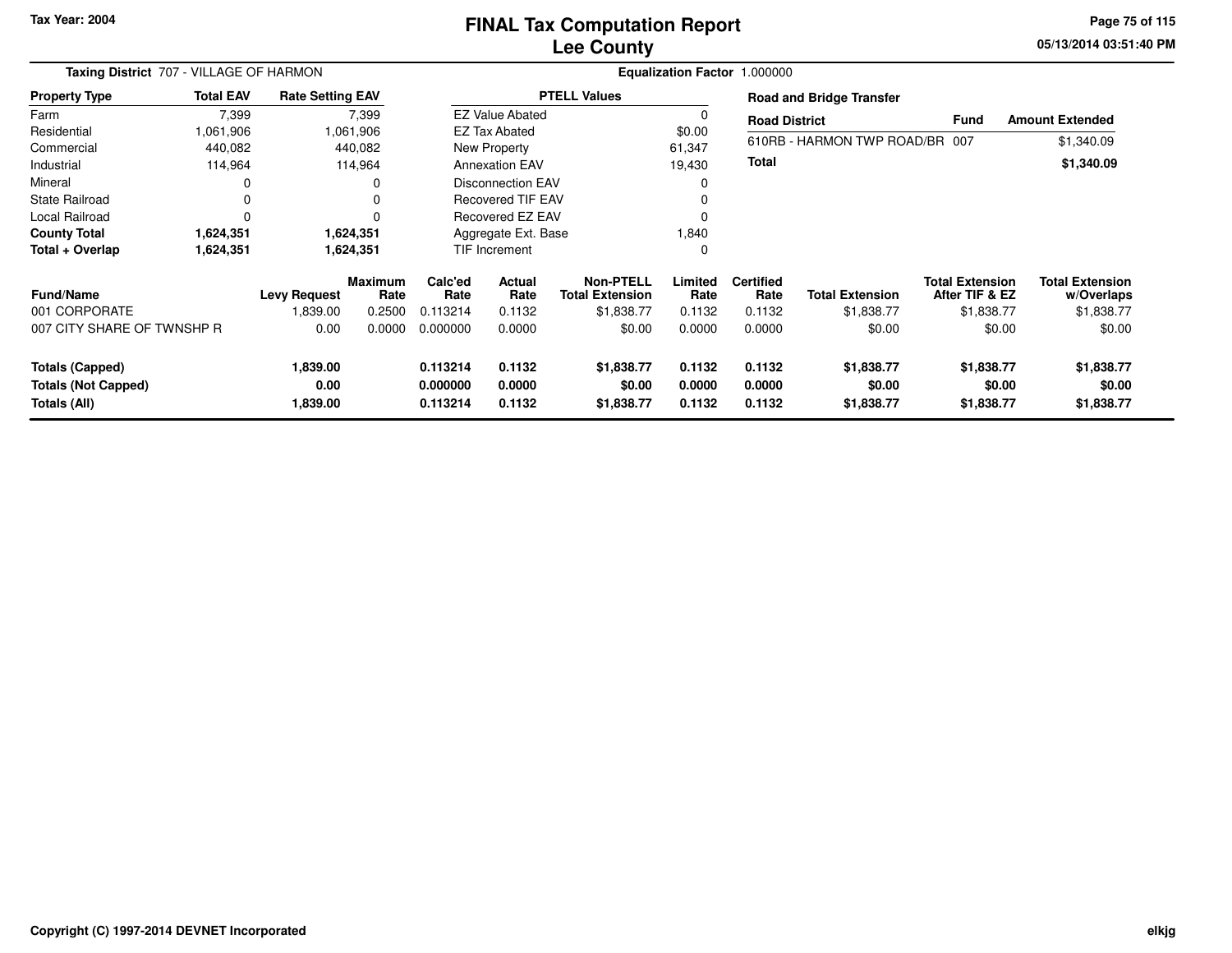| Taxing District 708 - VILLAGE OF LEE    |                  |                         |                 |                                                          |                                            |                     | Equalization Factor 1.000000 |                        |                                          |                                      |                        |
|-----------------------------------------|------------------|-------------------------|-----------------|----------------------------------------------------------|--------------------------------------------|---------------------|------------------------------|------------------------|------------------------------------------|--------------------------------------|------------------------|
| <b>Property Type</b>                    | <b>Total EAV</b> | <b>Rate Setting EAV</b> |                 |                                                          |                                            | <b>PTELL Values</b> |                              |                        | <b>Overlapping County</b>                |                                      | <b>Overlap EAV</b>     |
| Farm                                    | 1,181            |                         | 1,181           |                                                          | <b>EZ Value Abated</b>                     |                     | 0                            |                        | DeKalb County                            |                                      | 2,030,784              |
| Residential                             | 2,458,105        |                         | 2,458,105       |                                                          | <b>EZ Tax Abated</b>                       |                     | \$0.00                       | <b>Total</b>           |                                          |                                      | 2,030,784              |
| Commercial                              | 110,822          |                         | 110,822         |                                                          | New Property                               |                     | 5,924                        |                        | * denotes use of estimated EAV           |                                      |                        |
| Industrial                              | O                |                         | 0               |                                                          | <b>Annexation EAV</b>                      |                     | 0                            |                        |                                          |                                      |                        |
| Mineral                                 | $\Omega$         |                         | ŋ               |                                                          | <b>Disconnection EAV</b>                   |                     |                              |                        | <b>Road and Bridge Transfer</b>          |                                      |                        |
| <b>State Railroad</b>                   | 23,551           |                         | 23,551          |                                                          | <b>Recovered TIF EAV</b>                   |                     |                              | <b>Road District</b>   |                                          | <b>Fund</b>                          | <b>Amount Extended</b> |
| <b>Local Railroad</b>                   | 0                |                         | $\Omega$        | Recovered EZ EAV<br>621RB - WILLOW CRK TWP RD/B 007<br>0 |                                            |                     |                              |                        |                                          |                                      | \$3,275.79             |
| <b>County Total</b>                     | 2,593,659        |                         | 2,593,659       | Aggregate Ext. Base<br>15,599<br><b>Total</b>            |                                            |                     |                              |                        |                                          | \$3,275.79                           |                        |
| Total + Overlap                         | 4,624,443        |                         | 4,624,443       | <b>TIF Increment</b><br>0                                |                                            |                     |                              |                        |                                          |                                      |                        |
| <b>Fund/Name</b><br><b>Levy Request</b> |                  | <b>Maximum</b><br>Rate  | Calc'ed<br>Rate | Actual<br>Rate                                           | <b>Non-PTELL</b><br><b>Total Extension</b> | Limited<br>Rate     | <b>Certified</b><br>Rate     | <b>Total Extension</b> | <b>Total Extension</b><br>After TIF & EZ | <b>Total Extension</b><br>w/Overlaps |                        |
| 001 CORPORATE                           |                  | 6,762.00                | 0.2500          | 0.146223                                                 | 0.1462                                     | \$3,791.93          | 0.1462                       | 0.1462                 | \$3,791.93                               | \$3,791.93                           | \$6,760.94             |
| 007 CITY SHARE OF TWNSHP R              |                  | 0.00                    | 0.0000          | 0.000000                                                 | 0.0000                                     | \$0.00              | 0.0000                       | 0.0000                 | \$0.00                                   | \$0.00                               | \$0.00                 |
| 025 GARBAGE                             |                  | 2,179.00                | 0.2000          | 0.047119                                                 | 0.0471                                     | \$1,221.61          | 0.0471                       | 0.0471                 | \$1,221.61                               | \$1,221.61                           | \$2,178.11             |
| 027 AUDIT                               |                  | 1,596.00                | 0.0000          | 0.034512                                                 | 0.0345                                     | \$894.81            | 0.0345                       | 0.0345                 | \$894.81                                 | \$894.81                             | \$1,595.43             |
| 035 LIABILITY INS                       |                  | 4,527.00                | 0.0000          | 0.097893                                                 | 0.0979                                     | \$2,539.19          | 0.0979                       | 0.0979                 | \$2,539.19                               | \$2,539.19                           | \$4,527.33             |
| 072 WATER FUND TAX                      |                  | 1,057.00                | 0.0166          | 0.022857                                                 | 0.0166                                     | \$430.55            | 0.0166                       | 0.0166                 | \$430.55                                 | \$430.55                             | \$767.66               |
| <b>Totals (Capped)</b>                  |                  | 16,121.00               |                 | 0.348604                                                 | 0.3423                                     | \$8,878.09          | 0.3423                       | 0.3423                 | \$8,878.09                               | \$8,878.09                           | \$15,829.47            |
| <b>Totals (Not Capped)</b>              |                  | 0.00                    |                 | 0.000000                                                 | 0.0000                                     | \$0.00              | 0.0000                       | 0.0000                 | \$0.00                                   | \$0.00                               | \$0.00                 |
| Totals (All)<br>16,121.00               |                  |                         |                 | 0.348604                                                 | 0.3423                                     | \$8,878.09          | 0.3423                       | 0.3423                 | \$8,878.09                               | \$8,878.09                           | \$15,829.47            |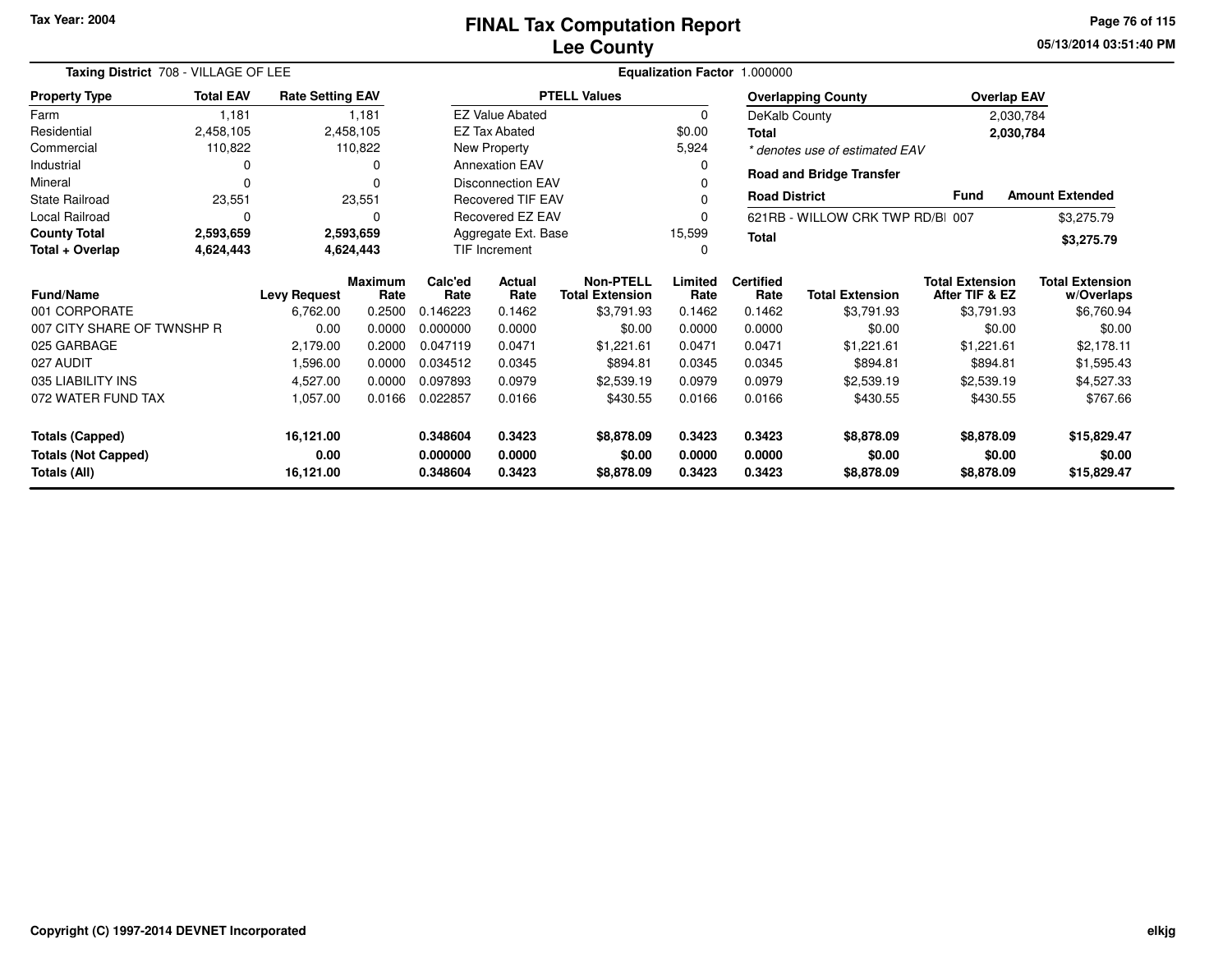**05/13/2014 03:51:40 PMPage 77 of 115**

|                                            | Taxing District 709 - VILLAGE OF NELSON<br><b>Total EAV</b><br><b>Rate Setting EAV</b> |                     |                        |                              |                          |                                            |                  | Equalization Factor 1.000000 |                                 |                                          |                                      |  |
|--------------------------------------------|----------------------------------------------------------------------------------------|---------------------|------------------------|------------------------------|--------------------------|--------------------------------------------|------------------|------------------------------|---------------------------------|------------------------------------------|--------------------------------------|--|
| <b>Property Type</b>                       |                                                                                        |                     |                        |                              |                          | <b>PTELL Values</b>                        |                  |                              | <b>Road and Bridge Transfer</b> |                                          |                                      |  |
| Farm                                       | 61,483                                                                                 |                     | 61,483                 |                              | <b>EZ Value Abated</b>   |                                            | 0                | <b>Road District</b>         |                                 | <b>Fund</b>                              | <b>Amount Extended</b>               |  |
| Residential                                | 956,862                                                                                |                     | 956,862                |                              | <b>EZ Tax Abated</b>     |                                            | \$0.00           |                              |                                 |                                          |                                      |  |
| Commercial                                 | 93,960                                                                                 |                     | 93,960                 |                              | New Property             |                                            | 0                |                              | 615RB - NELSON TWP ROAD/BRI 007 |                                          | \$976.05                             |  |
| Industrial                                 |                                                                                        |                     | 0                      |                              | <b>Annexation EAV</b>    |                                            | 0                | <b>Total</b>                 |                                 |                                          | \$976.05                             |  |
| Mineral                                    | $\Omega$                                                                               |                     |                        |                              | <b>Disconnection EAV</b> |                                            |                  |                              |                                 |                                          |                                      |  |
| <b>State Railroad</b>                      | 160,250                                                                                |                     | 160,250                |                              | Recovered TIF EAV        |                                            | 0                |                              |                                 |                                          |                                      |  |
| Local Railroad                             | $\Omega$                                                                               |                     | 0                      | Recovered EZ EAV<br>$\Omega$ |                          |                                            |                  |                              |                                 |                                          |                                      |  |
| <b>County Total</b>                        | 1,272,555                                                                              |                     | 1,272,555              |                              | Aggregate Ext. Base      |                                            | 3,101            |                              |                                 |                                          |                                      |  |
| Total + Overlap                            | 1,272,555                                                                              |                     | 1,272,555              | TIF Increment                |                          |                                            | 0                |                              |                                 |                                          |                                      |  |
| <b>Fund/Name</b>                           |                                                                                        | <b>Levy Request</b> | <b>Maximum</b><br>Rate | Calc'ed<br>Rate              | Actual<br>Rate           | <b>Non-PTELL</b><br><b>Total Extension</b> | Limited<br>Rate  | <b>Certified</b><br>Rate     | <b>Total Extension</b>          | <b>Total Extension</b><br>After TIF & EZ | <b>Total Extension</b><br>w/Overlaps |  |
| 001 CORPORATE                              |                                                                                        | 1,250.00            | 0.2601                 | 0.098228                     | 0.0982                   | \$1,249.65                                 | 0.0982           | 0.0982                       | \$1,249.65                      | \$1,249.65                               | \$1,249.65                           |  |
| 007 CITY SHARE OF TWNSHP R                 |                                                                                        | 0.00                | 0.0000                 | 0.000000                     | 0.0000                   | \$0.00                                     | 0.0000           | 0.0000                       | \$0.00                          | \$0.00                                   | \$0.00                               |  |
| 025 GARBAGE                                |                                                                                        | 950.00              | 0.2000                 | 0.074653                     | 0.0747                   | \$950.60                                   | 0.0747           | 0.0747                       | \$950.60                        | \$950.60                                 | \$950.60                             |  |
| 035 LIABILITY INS                          |                                                                                        | 900.00              | 0.0000                 | 0.070724                     | 0.0707                   | \$899.70                                   | 0.0707           | 0.0707                       | \$899.70                        | \$899.70                                 | \$899.70                             |  |
| <b>Totals (Capped)</b>                     |                                                                                        | 3,100.00            |                        | 0.243605                     | 0.2436                   | \$3,099.95                                 | 0.2436           | 0.2436                       | \$3,099.95                      | \$3,099.95                               | \$3,099.95                           |  |
| <b>Totals (Not Capped)</b><br>Totals (All) |                                                                                        | 0.00<br>3,100.00    |                        | 0.000000<br>0.243605         | 0.0000<br>0.2436         | \$0.00<br>\$3,099.95                       | 0.0000<br>0.2436 | 0.0000<br>0.2436             | \$0.00<br>\$3,099.95            | \$0.00<br>\$3,099.95                     | \$0.00<br>\$3,099.95                 |  |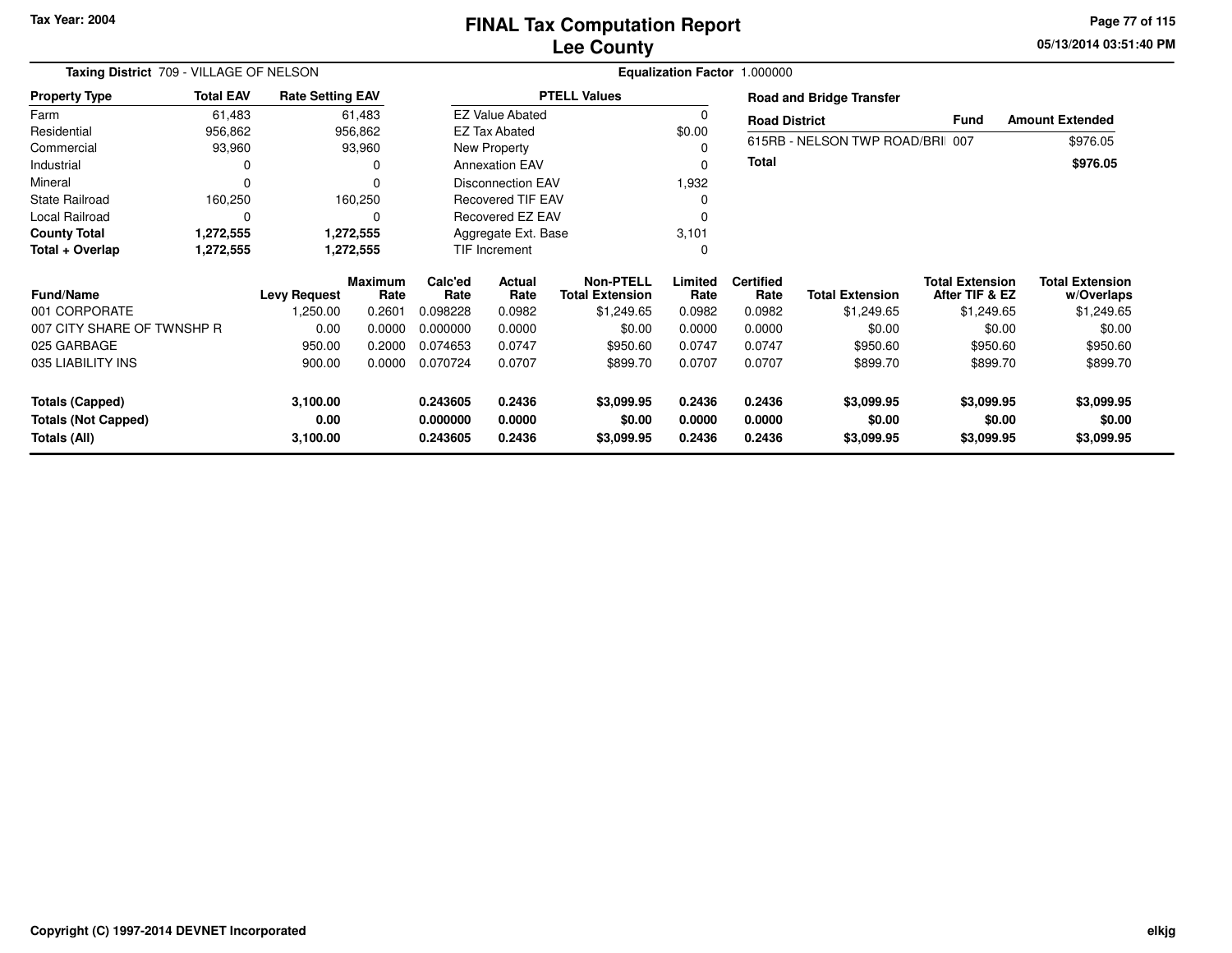**05/13/2014 03:51:40 PM Page 78 of 115**

| Taxing District 710 - VILLAGE OF PAW PAW |                  |                         |                |          |                          |                        |             | Equalization Factor 1.000000 |                                 |                        |                        |
|------------------------------------------|------------------|-------------------------|----------------|----------|--------------------------|------------------------|-------------|------------------------------|---------------------------------|------------------------|------------------------|
| <b>Property Type</b>                     | <b>Total EAV</b> | <b>Rate Setting EAV</b> |                |          |                          | <b>PTELL Values</b>    |             |                              | <b>Road and Bridge Transfer</b> |                        |                        |
| Farm                                     | 50,163           |                         | 47,836         |          | <b>EZ Value Abated</b>   |                        | $\mathbf 0$ | <b>Road District</b>         |                                 | <b>Fund</b>            | <b>Amount Extended</b> |
| Residential                              | 9,605,328        |                         | 8,531,680      |          | <b>EZ Tax Abated</b>     |                        | \$0.00      |                              |                                 |                        |                        |
| Commercial                               | 979,299          |                         | 829,813        |          | New Property             |                        | 200,543     |                              | 622RB - WYOMING TWP ROAD/BI 007 |                        | \$8,910.63             |
| Industrial                               | 0                |                         |                |          | <b>Annexation EAV</b>    |                        | 0           | <b>Total</b>                 |                                 |                        | \$8,910.63             |
| Mineral                                  | $\Omega$         |                         | O              |          | <b>Disconnection EAV</b> |                        | $\Omega$    |                              |                                 |                        |                        |
| <b>State Railroad</b>                    | $\Omega$         |                         | O              |          | <b>Recovered TIF EAV</b> |                        | 0           |                              |                                 |                        |                        |
| <b>Local Railroad</b>                    | $\Omega$         |                         |                |          | <b>Recovered EZ EAV</b>  |                        | $\Omega$    |                              |                                 |                        |                        |
| <b>County Total</b>                      | 10,634,790       |                         | 9,409,329      |          | Aggregate Ext. Base      |                        | 52,043      |                              |                                 |                        |                        |
| Total + Overlap                          | 10,634,790       |                         | 9,409,329      |          | <b>TIF Increment</b>     |                        | 1,225,461   |                              |                                 |                        |                        |
|                                          |                  |                         | <b>Maximum</b> | Calc'ed  | Actual                   | <b>Non-PTELL</b>       | Limited     | <b>Certified</b>             |                                 | <b>Total Extension</b> | <b>Total Extension</b> |
| <b>Fund/Name</b>                         |                  | <b>Levy Request</b>     | Rate           | Rate     | Rate                     | <b>Total Extension</b> | Rate        | Rate                         | <b>Total Extension</b>          | After TIF & EZ         | w/Overlaps             |
| 001 CORPORATE                            |                  | 24,738.00               | 0.2500         | 0.262909 | 0.2500                   | \$23,523.32            | 0.2500      | 0.2500                       | \$26,586.98                     | \$23,523.32            | \$23,523.32            |
| 005 IMRF                                 |                  | 2,794.00                | 0.0000         | 0.029694 | 0.0297                   | \$2,794.57             | 0.0297      | 0.0297                       | \$3,158.53                      | \$2,794.57             | \$2,794.57             |
| 007 CITY SHARE OF TWNSHP R               |                  | 0.00                    | 0.0000         | 0.000000 | 0.0000                   | \$0.00                 | 0.0000      | 0.0000                       | \$0.00                          | \$0.00                 | \$0.00                 |
| 014 POLICE PRO                           |                  | 7.341.00                | 0.0750         | 0.078018 | 0.0750                   | \$7.057.00             | 0.0750      | 0.0750                       | \$7.976.09                      | \$7,057.00             | \$7,057.00             |
| 027 AUDIT                                |                  | 2,624.00                | 0.0000         | 0.027887 | 0.0279                   | \$2,625.20             | 0.0279      | 0.0279                       | \$2,967.11                      | \$2,625.20             | \$2,625.20             |
| 035 LIABILITY INS                        |                  | 3,044.00                | 0.0000         | 0.032351 | 0.0324                   | \$3,048.62             | 0.0324      | 0.0324                       | \$3,445.67                      | \$3,048.62             | \$3,048.62             |
| 041 STREET LIGHTING                      |                  | 4,927.00                | 0.0500         | 0.052363 | 0.0500                   | \$4,704.66             | 0.0500      | 0.0500                       | \$5,317.40                      | \$4,704.66             | \$4,704.66             |
| 047 SOCIAL SECURITY                      |                  | 3,675.00                | 0.0000         | 0.039057 | 0.0391                   | \$3,679.05             | 0.0391      | 0.0391                       | \$4,158.20                      | \$3,679.05             | \$3,679.05             |
| 062 WORKMENS COMP                        |                  | 4.186.00                | 0.0000         | 0.044488 | 0.0445                   | \$4.187.15             | 0.0445      | 0.0445                       | \$4,732.48                      | \$4,187.15             | \$4.187.15             |
| 143 MEDICARE                             |                  | 1,312.00                | 0.0000         | 0.013944 | 0.0139                   | \$1,307.90             | 0.0139      | 0.0139                       | \$1,478.24                      | \$1,307.90             | \$1,307.90             |
| <b>Totals (Capped)</b>                   |                  | 54,641.00               |                | 0.580711 | 0.5625                   | \$52,927.47            | 0.5625      | 0.5625                       | \$59,820.70                     | \$52,927.47            | \$52,927.47            |
| <b>Totals (Not Capped)</b>               |                  | 0.00                    |                | 0.000000 | 0.0000                   | \$0.00                 | 0.0000      | 0.0000                       | \$0.00                          | \$0.00                 | \$0.00                 |
| <b>Totals (All)</b>                      |                  | 54,641.00               |                | 0.580711 | 0.5625                   | \$52,927.47            | 0.5625      | 0.5625                       | \$59,820.70                     | \$52,927.47            | \$52,927.47            |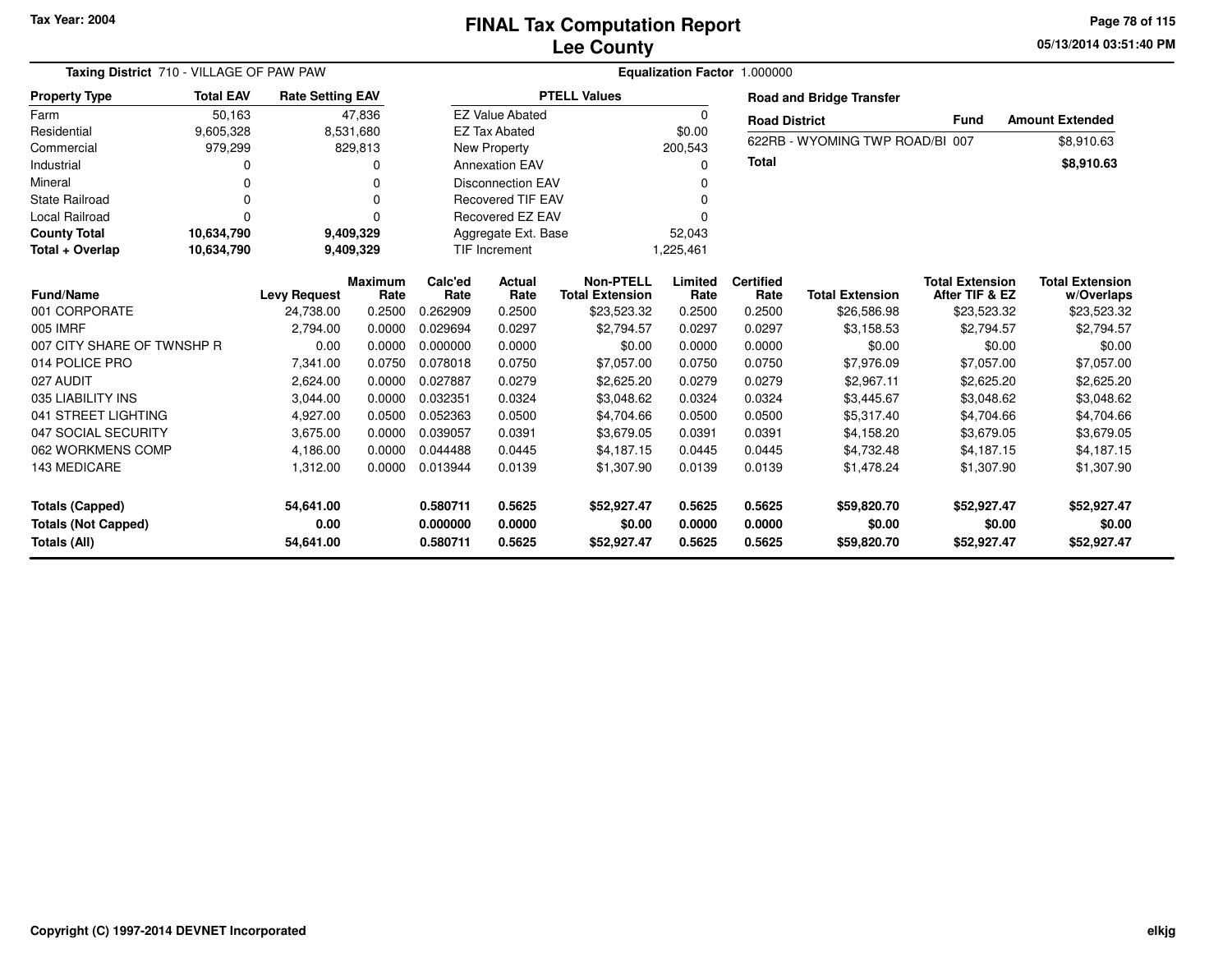**05/13/2014 03:51:40 PM Page 79 of 115**

|                            | Taxing District 711 - VILLAGE OF STEWARD |                         |                 |                     |                          |                                            |                 | Equalization Factor 1.000000 |                                  |                                          |                                      |
|----------------------------|------------------------------------------|-------------------------|-----------------|---------------------|--------------------------|--------------------------------------------|-----------------|------------------------------|----------------------------------|------------------------------------------|--------------------------------------|
| <b>Property Type</b>       | <b>Total EAV</b>                         | <b>Rate Setting EAV</b> |                 |                     |                          | <b>PTELL Values</b>                        |                 |                              | <b>Road and Bridge Transfer</b>  |                                          |                                      |
| Farm                       | $\Omega$                                 |                         |                 |                     | <b>EZ Value Abated</b>   |                                            |                 | <b>Road District</b>         |                                  | Fund                                     | <b>Amount Extended</b>               |
| Residential                | 2,137,138                                |                         | 2,137,138       |                     | <b>EZ Tax Abated</b>     |                                            | \$0.00          |                              |                                  |                                          |                                      |
| Commercial                 | 62,782                                   |                         | 62,782          |                     | New Property             |                                            | 17,286          |                              | 601RB - ALTO TWP ROAD/BRIDGI 007 |                                          | \$1,865.04                           |
| Industrial                 |                                          |                         | 0               |                     | <b>Annexation EAV</b>    |                                            | 0               | <b>Total</b>                 |                                  |                                          | \$1,865.04                           |
| Mineral                    |                                          |                         | 0               |                     | <b>Disconnection EAV</b> |                                            |                 |                              |                                  |                                          |                                      |
| <b>State Railroad</b>      | 60,736                                   |                         | 60,736          |                     | <b>Recovered TIF EAV</b> |                                            |                 |                              |                                  |                                          |                                      |
| Local Railroad             |                                          |                         | $\Omega$        |                     | Recovered EZ EAV         |                                            |                 |                              |                                  |                                          |                                      |
| <b>County Total</b>        | 2,260,656                                |                         | 2,260,656       | Aggregate Ext. Base |                          | 3,073                                      |                 |                              |                                  |                                          |                                      |
| Total + Overlap            | 2,260,656                                |                         | 2,260,656       |                     | <b>TIF Increment</b>     |                                            |                 |                              |                                  |                                          |                                      |
| <b>Fund/Name</b>           |                                          | <b>Levy Request</b>     | Maximum<br>Rate | Calc'ed<br>Rate     | <b>Actual</b><br>Rate    | <b>Non-PTELL</b><br><b>Total Extension</b> | Limited<br>Rate | <b>Certified</b><br>Rate     | <b>Total Extension</b>           | <b>Total Extension</b><br>After TIF & EZ | <b>Total Extension</b><br>w/Overlaps |
| 001 CORPORATE              |                                          | 3,011.00                | 0.2500          | 0.133191            | 0.1332                   | \$3,011.19                                 | 0.1332          | 0.1332                       | \$3,011.19                       | \$3,011.19                               | \$3,011.19                           |
| 007 CITY SHARE OF TWNSHP R |                                          | 0.00                    | 0.0000          | 0.000000            | 0.0000                   | \$0.00                                     | 0.0000          | 0.0000                       | \$0.00                           | \$0.00                                   | \$0.00                               |
| <b>Totals (Capped)</b>     |                                          | 3,011.00                |                 | 0.133191            | 0.1332                   | \$3,011.19                                 | 0.1332          | 0.1332                       | \$3,011.19                       | \$3,011.19                               | \$3,011.19                           |
| <b>Totals (Not Capped)</b> |                                          | 0.00                    |                 | 0.000000            | 0.0000                   | \$0.00                                     | 0.0000          | 0.0000                       | \$0.00                           | \$0.00                                   | \$0.00                               |
| Totals (All)               |                                          | 3,011.00                |                 | 0.133191            | 0.1332                   | \$3,011.19                                 | 0.1332          | 0.1332                       | \$3,011.19                       | \$3,011.19                               | \$3,011.19                           |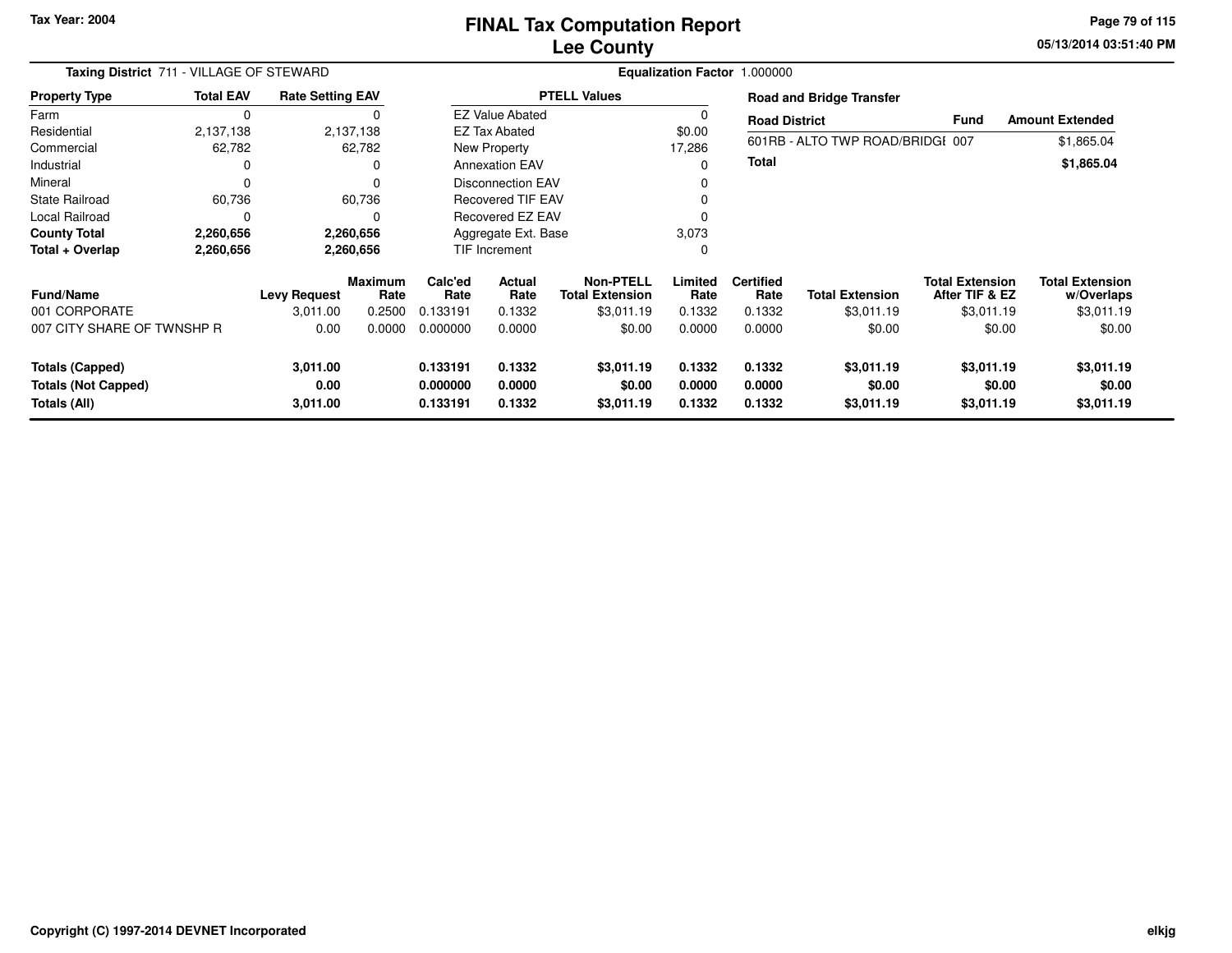### **Lee CountyFINAL Tax Computation Report**

**05/13/2014 03:51:40 PM Page 80 of 115**

| Taxing District 712 - VILLAGE OF SUBLETTE |                  |                         |                        |                         |                           |                                            |                 | Equalization Factor 1.000000 |                                 |                                          |                                      |
|-------------------------------------------|------------------|-------------------------|------------------------|-------------------------|---------------------------|--------------------------------------------|-----------------|------------------------------|---------------------------------|------------------------------------------|--------------------------------------|
| <b>Property Type</b>                      | <b>Total EAV</b> | <b>Rate Setting EAV</b> |                        |                         |                           | <b>PTELL Values</b>                        |                 |                              | <b>Road and Bridge Transfer</b> |                                          |                                      |
| Farm                                      | 128,532          |                         | 128,532                |                         | <b>EZ Value Abated</b>    |                                            |                 | <b>Road District</b>         |                                 | <b>Fund</b>                              | <b>Amount Extended</b>               |
| Residential                               | 4,338,835        |                         | 4,338,835              |                         | <b>EZ Tax Abated</b>      |                                            | \$0.00          |                              |                                 |                                          |                                      |
| Commercial                                | 1,459,292        |                         | 1,459,292              |                         | New Property              |                                            | 88,638          |                              | 619RB - SUBLETTE TWP ROAD/B 007 |                                          | \$8,996.67                           |
| Industrial                                | $\Omega$         |                         | 0                      |                         | <b>Annexation EAV</b>     |                                            |                 | <b>Total</b>                 |                                 |                                          | \$8,996.67                           |
| Mineral                                   | 0                |                         | 0                      |                         | Disconnection EAV         |                                            |                 |                              |                                 |                                          |                                      |
| <b>State Railroad</b>                     | 0                |                         | 0                      |                         | <b>Recovered TIF EAV</b>  |                                            |                 |                              |                                 |                                          |                                      |
| Local Railroad                            | $\Omega$         |                         |                        | <b>Recovered EZ EAV</b> |                           |                                            |                 |                              |                                 |                                          |                                      |
| <b>County Total</b>                       | 5,926,659        |                         | 5,926,659              | Aggregate Ext. Base     |                           | 13,454                                     |                 |                              |                                 |                                          |                                      |
| Total + Overlap                           | 5,926,659        |                         | 5,926,659              |                         | TIF Increment<br>$\Omega$ |                                            |                 |                              |                                 |                                          |                                      |
| <b>Fund/Name</b>                          |                  | <b>Levy Request</b>     | <b>Maximum</b><br>Rate | Calc'ed<br>Rate         | <b>Actual</b><br>Rate     | <b>Non-PTELL</b><br><b>Total Extension</b> | Limited<br>Rate | <b>Certified</b><br>Rate     | Total Extension                 | <b>Total Extension</b><br>After TIF & EZ | <b>Total Extension</b><br>w/Overlaps |
| 001 CORPORATE                             |                  | 13,454.00               | 0.2500                 | 0.227008                | 0.2270                    | \$13,453.52                                | 0.2270          | 0.2270                       | \$13,453.52                     | \$13,453.52                              | \$13,453.52                          |
| 005 RETIREMENT                            |                  | 0.00                    | 0.0000                 | 0.000000                | 0.0000                    | \$0.00                                     | 0.0000          | 0.0000                       | \$0.00                          | \$0.00                                   | \$0.00                               |
| 007 CITY SHARE OF TWNSHP R                |                  | 0.00                    | 0.0000                 | 0.000000                | 0.0000                    | \$0.00                                     | 0.0000          | 0.0000                       | \$0.00                          | \$0.00                                   | \$0.00                               |
| <b>Totals (Capped)</b>                    |                  | 13,454.00               |                        | 0.227008                | 0.2270                    | \$13,453.52                                | 0.2270          | 0.2270                       | \$13,453.52                     | \$13,453.52                              | \$13,453.52                          |
| <b>Totals (Not Capped)</b>                |                  | 0.00                    |                        | 0.000000                | 0.0000                    | \$0.00                                     | 0.0000          | 0.0000                       | \$0.00                          | \$0.00                                   | \$0.00                               |
| Totals (All)                              |                  | 13,454.00               |                        | 0.227008                | 0.2270                    | \$13,453.52                                | 0.2270          | 0.2270                       | \$13,453.52                     | \$13,453.52                              | \$13,453.52                          |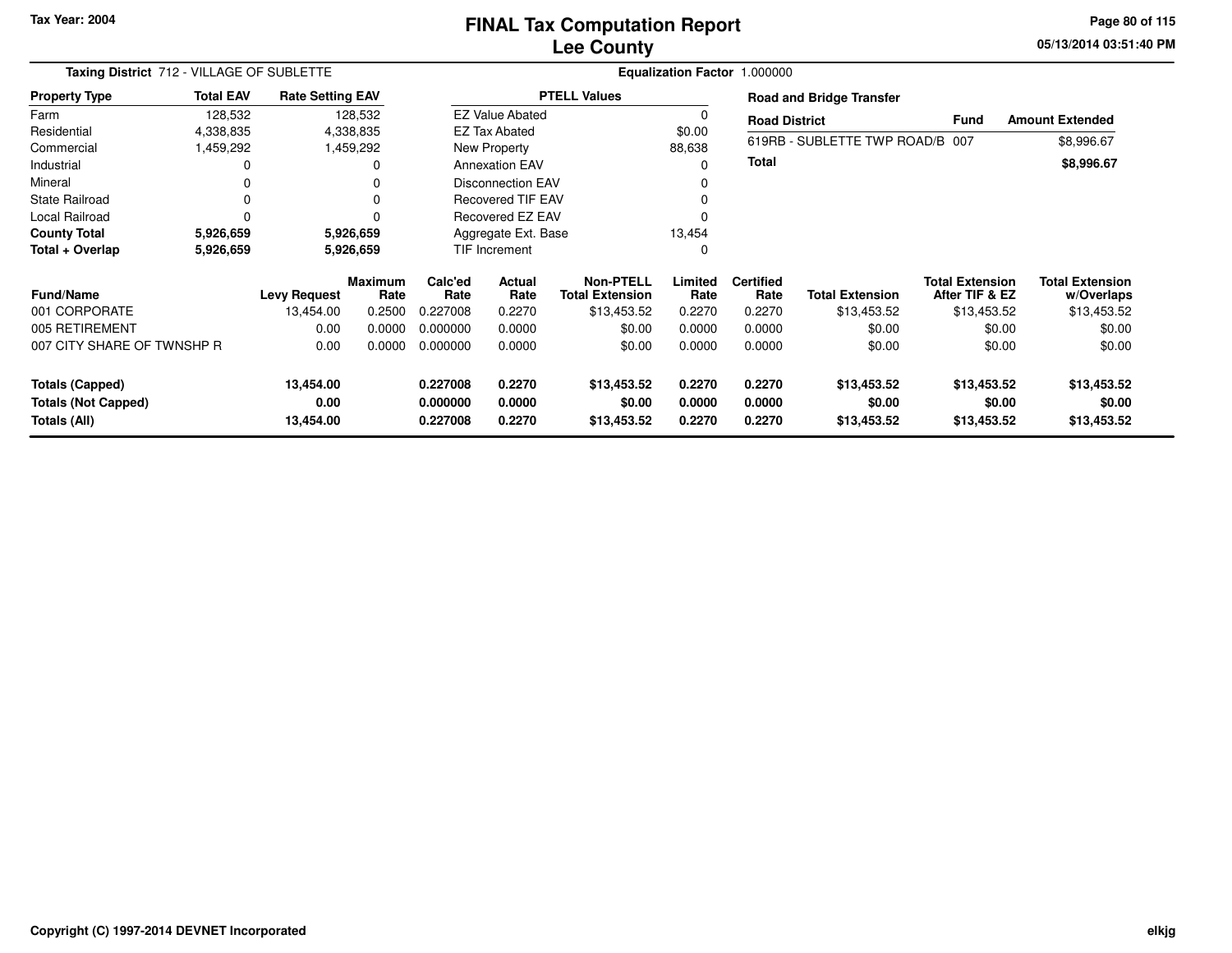**05/13/2014 03:51:40 PM Page 81 of 115**

| Taxing District 713 - VILLAGE OF WEST BROOKLYN<br><b>Total EAV</b><br><b>Rate Setting EAV</b><br><b>Property Type</b> |           |                     |                        |                      |                          |                                            |                 | Equalization Factor 1.000000 |                                 |                                          |                                      |
|-----------------------------------------------------------------------------------------------------------------------|-----------|---------------------|------------------------|----------------------|--------------------------|--------------------------------------------|-----------------|------------------------------|---------------------------------|------------------------------------------|--------------------------------------|
|                                                                                                                       |           |                     |                        |                      |                          | <b>PTELL Values</b>                        |                 |                              | <b>Road and Bridge Transfer</b> |                                          |                                      |
| Farm                                                                                                                  | $\Omega$  |                     | $\Omega$               |                      | <b>EZ Value Abated</b>   |                                            | 0               | <b>Road District</b>         |                                 | <b>Fund</b>                              | <b>Amount Extended</b>               |
| Residential                                                                                                           | 1,167,367 |                     | 1,167,367              |                      | <b>EZ Tax Abated</b>     |                                            | \$0.00          |                              | 605RB - BROOKLYN TWP ROAD/E 007 |                                          |                                      |
| Commercial                                                                                                            | 106,772   |                     | 106,772                |                      | New Property             |                                            | 8,313           |                              |                                 |                                          | \$1,052.49                           |
| Industrial                                                                                                            | O         |                     | ŋ                      |                      | <b>Annexation EAV</b>    |                                            | $\Omega$        | Total                        |                                 |                                          | \$1,052.49                           |
| Mineral                                                                                                               | O         |                     | n                      |                      | <b>Disconnection EAV</b> |                                            | 0               |                              |                                 |                                          |                                      |
| <b>State Railroad</b>                                                                                                 | 0         |                     |                        |                      | <b>Recovered TIF EAV</b> |                                            | 0               |                              |                                 |                                          |                                      |
| <b>Local Railroad</b>                                                                                                 | 1,610     |                     | 1,610                  | Recovered EZ EAV     |                          |                                            | 0               |                              |                                 |                                          |                                      |
| <b>County Total</b>                                                                                                   | 1,275,749 |                     | 1,275,749              | Aggregate Ext. Base  |                          |                                            | 8,165           |                              |                                 |                                          |                                      |
| Total + Overlap                                                                                                       | 1,275,749 |                     | 1,275,749              | <b>TIF Increment</b> |                          |                                            | 0               |                              |                                 |                                          |                                      |
| <b>Fund/Name</b>                                                                                                      |           | <b>Levy Request</b> | <b>Maximum</b><br>Rate | Calc'ed<br>Rate      | Actual<br>Rate           | <b>Non-PTELL</b><br><b>Total Extension</b> | Limited<br>Rate | <b>Certified</b><br>Rate     | <b>Total Extension</b>          | <b>Total Extension</b><br>After TIF & EZ | <b>Total Extension</b><br>w/Overlaps |
| 001 CORPORATE                                                                                                         |           | 3,400.00            | 0.2500                 | 0.266510             | 0.2500                   | \$3,189.37                                 | 0.2500          | 0.2500                       | \$3,189.37                      | \$3,189.37                               | \$3,189.37                           |
| 007 CITY SHARE OF TWNSHP R                                                                                            |           | 0.00                | 0.0000                 | 0.000000             | 0.0000                   | \$0.00                                     | 0.0000          | 0.0000                       | \$0.00                          | \$0.00                                   | \$0.00                               |
| 027 AUDIT                                                                                                             |           | 2,000.00            | 0.0000                 | 0.156771             | 0.1568                   | \$2,000.37                                 | 0.1568          | 0.1568                       | \$2,000.37                      | \$2,000.37                               | \$2,000.37                           |
| 035 LIABILITY INS                                                                                                     |           | 1,600.00            | 0.0000                 | 0.125417             | 0.1254                   | \$1,599.79                                 | 0.1254          | 0.1254                       | \$1,599.79                      | \$1,599.79                               | \$1,599.79                           |
| 041 STREET LIGHTING                                                                                                   |           | 670.00              | 0.0500                 | 0.052518             | 0.0500                   | \$637.87                                   | 0.0500          | 0.0500                       | \$637.87                        | \$637.87                                 | \$637.87                             |
| 047 SOCIAL SECURITY                                                                                                   |           | 500.00              | 0.0000                 | 0.039193             | 0.0392                   | \$500.09                                   | 0.0392          | 0.0392                       | \$500.09                        | \$500.09                                 | \$500.09                             |
| 062 WORKMANS COMP                                                                                                     |           | 400.00              | 0.0000                 | 0.031354             | 0.0314                   | \$400.59                                   | 0.0314          | 0.0314                       | \$400.59                        | \$400.59                                 | \$400.59                             |
| <b>Totals (Capped)</b>                                                                                                |           | 8,570.00            |                        | 0.671763             | 0.6528                   | \$8,328.08                                 | 0.6528          | 0.6528                       | \$8,328.08                      | \$8,328.08                               | \$8,328.08                           |
| <b>Totals (Not Capped)</b>                                                                                            |           | 0.00                |                        | 0.000000             | 0.0000                   | \$0.00                                     | 0.0000          | 0.0000                       | \$0.00                          | \$0.00                                   | \$0.00                               |
| Totals (All)                                                                                                          |           | 8,570.00            |                        | 0.671763             | 0.6528                   | \$8,328.08                                 | 0.6528          | 0.6528                       | \$8,328.08                      | \$8,328.08                               | \$8,328.08                           |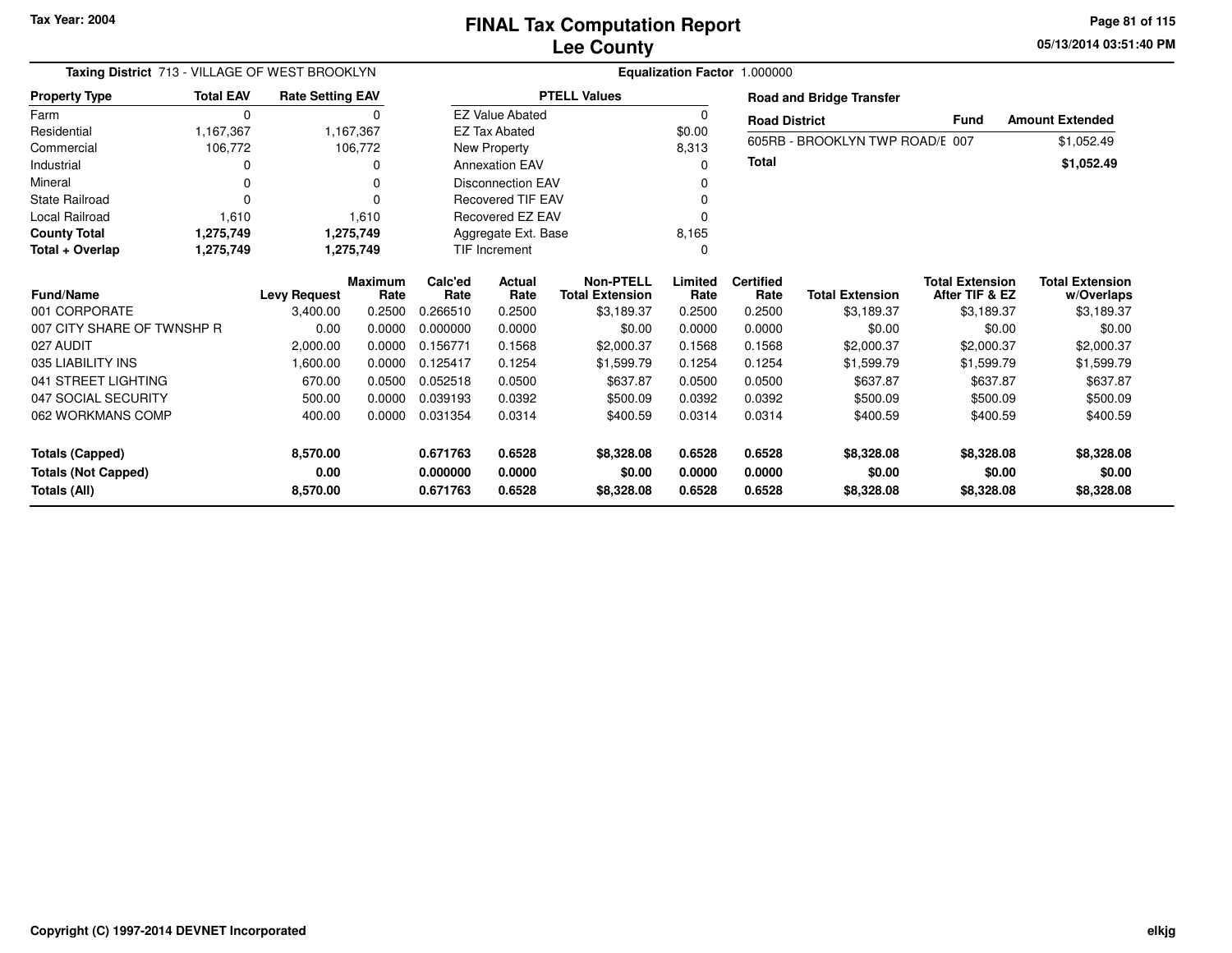# **Lee CountyFINAL Tax Computation Report**

**05/13/2014 03:51:40 PM Page 82 of 115**

| Taxing District 801 - AMBOY FIRE                                     |                  |                                                 |                                            |                                         |                                    |                                                                            |                                     | Equalization Factor 1.000000                 |                                                        |                                                                          |                                                                      |  |
|----------------------------------------------------------------------|------------------|-------------------------------------------------|--------------------------------------------|-----------------------------------------|------------------------------------|----------------------------------------------------------------------------|-------------------------------------|----------------------------------------------|--------------------------------------------------------|--------------------------------------------------------------------------|----------------------------------------------------------------------|--|
| <b>Property Type</b>                                                 | <b>Total EAV</b> | <b>Rate Setting EAV</b>                         |                                            |                                         |                                    | <b>PTELL Values</b>                                                        |                                     |                                              |                                                        |                                                                          |                                                                      |  |
| Farm                                                                 | 11,475,016       |                                                 | 11,475,016                                 |                                         | <b>EZ Value Abated</b>             |                                                                            | 676,025                             |                                              |                                                        |                                                                          |                                                                      |  |
| Residential                                                          | 29,806,998       |                                                 | 29,777,678                                 |                                         | <b>EZ Tax Abated</b>               |                                                                            | \$3,226.01                          |                                              |                                                        |                                                                          |                                                                      |  |
| Commercial                                                           | 6,059,689        |                                                 | 5,684,837                                  |                                         | New Property                       |                                                                            | 949,446                             |                                              |                                                        |                                                                          |                                                                      |  |
| Industrial                                                           | 4,112,346        |                                                 | 3,840,493                                  |                                         | <b>Annexation EAV</b>              |                                                                            |                                     |                                              |                                                        |                                                                          |                                                                      |  |
| Mineral                                                              | 0                |                                                 | 0                                          |                                         | <b>Disconnection EAV</b>           |                                                                            |                                     |                                              |                                                        |                                                                          |                                                                      |  |
| <b>State Railroad</b>                                                | 0                |                                                 | 0                                          |                                         | <b>Recovered TIF EAV</b>           |                                                                            | 0                                   |                                              |                                                        |                                                                          |                                                                      |  |
| Local Railroad                                                       | 1,800            |                                                 | 1,800                                      |                                         | <b>Recovered EZ EAV</b>            |                                                                            | 196,262                             |                                              |                                                        |                                                                          |                                                                      |  |
| <b>County Total</b>                                                  | 51,455,849       |                                                 | 50,779,824                                 | Aggregate Ext. Base<br>232,453          |                                    |                                                                            |                                     |                                              |                                                        |                                                                          |                                                                      |  |
| Total + Overlap                                                      | 51,455,849       |                                                 | 50,779,824                                 |                                         | TIF Increment                      |                                                                            | 0                                   |                                              |                                                        |                                                                          |                                                                      |  |
| <b>Fund/Name</b><br>001 CORPORATE<br>064 AMBULANCE                   |                  | <b>Levy Request</b><br>119,608.00<br>124,466.00 | <b>Maximum</b><br>Rate<br>0.3000<br>0.2500 | Calc'ed<br>Rate<br>0.235542<br>0.245109 | Actual<br>Rate<br>0.2355<br>0.2451 | <b>Non-PTELL</b><br><b>Total Extension</b><br>\$119,586.49<br>\$124,461.35 | Limited<br>Rate<br>0.2338<br>0.2434 | <b>Certified</b><br>Rate<br>0.2338<br>0.2434 | <b>Total Extension</b><br>\$120,303.77<br>\$125,243.54 | <b>Total Extension</b><br>After TIF & EZ<br>\$118,723.23<br>\$123,598.09 | <b>Total Extension</b><br>w/Overlaps<br>\$118,723.23<br>\$123,598.09 |  |
| <b>Totals (Capped)</b><br><b>Totals (Not Capped)</b><br>Totals (All) |                  | 244,074.00<br>0.00<br>244,074.00                |                                            | 0.480651<br>0.000000<br>0.480651        | 0.4806<br>0.0000<br>0.4806         | \$244,047.84<br>\$0.00<br>\$244,047.84                                     | 0.4772<br>0.0000<br>0.4772          | 0.4772<br>0.0000<br>0.4772                   | \$245,547.31<br>\$0.00<br>\$245,547.31                 | \$242,321.32<br>\$0.00<br>\$242,321.32                                   | \$242,321.32<br>\$0.00<br>\$242,321.32                               |  |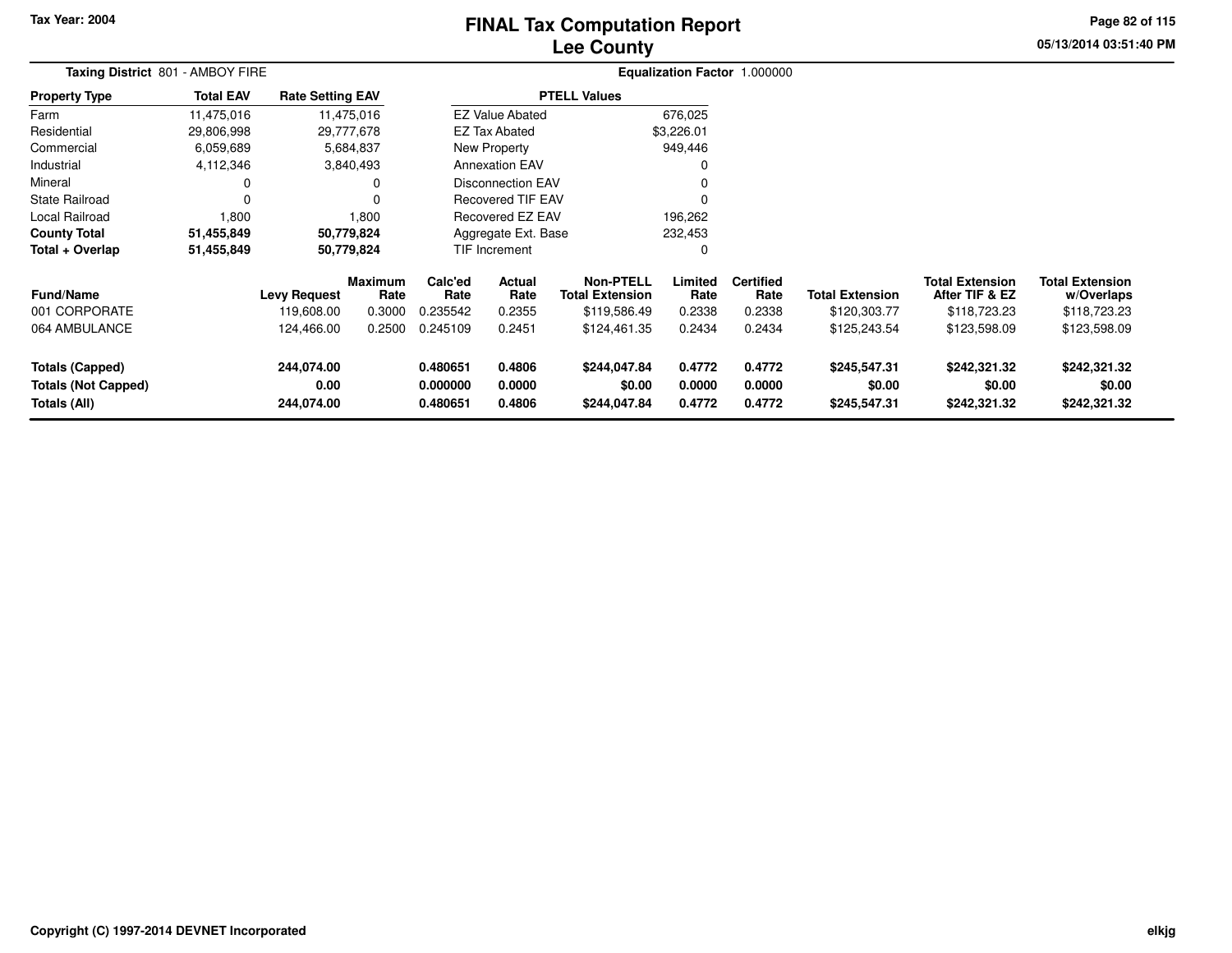### **Lee CountyFINAL Tax Computation Report**

**05/13/2014 03:51:40 PM Page 83 of 115**

| Taxing District 802 - ASHTON FIRE |                  |                         |                        |                 |                          |                                            |                 | Equalization Factor 1.000000 |                                |                                          |                                      |
|-----------------------------------|------------------|-------------------------|------------------------|-----------------|--------------------------|--------------------------------------------|-----------------|------------------------------|--------------------------------|------------------------------------------|--------------------------------------|
| <b>Property Type</b>              | <b>Total EAV</b> | <b>Rate Setting EAV</b> |                        |                 |                          | <b>PTELL Values</b>                        |                 |                              | <b>Overlapping County</b>      | <b>Overlap EAV</b>                       |                                      |
| Farm                              | 10,725,729       |                         | 10,725,729             |                 | <b>EZ Value Abated</b>   |                                            | 0               | Ogle County                  |                                | 6,241,381                                |                                      |
| Residential                       | 11,621,067       |                         | 11,621,067             |                 | <b>EZ Tax Abated</b>     |                                            | \$0.00          | Total                        |                                | 6,241,381                                |                                      |
| Commercial                        | 3,227,135        |                         | 3,227,135              |                 | New Property             |                                            | 273,812         |                              | * denotes use of estimated EAV |                                          |                                      |
| Industrial                        | 2,040,790        |                         | 2,040,790              |                 | <b>Annexation EAV</b>    |                                            | 0               |                              |                                |                                          |                                      |
| Mineral                           | 0                |                         | 0                      |                 | <b>Disconnection EAV</b> |                                            |                 |                              |                                |                                          |                                      |
| <b>State Railroad</b>             | 536,237          |                         | 536,237                |                 | <b>Recovered TIF EAV</b> |                                            | 0               |                              |                                |                                          |                                      |
| Local Railroad                    | 0                |                         | $\Omega$               |                 | Recovered EZ EAV         |                                            | 0               |                              |                                |                                          |                                      |
| <b>County Total</b>               | 28,150,958       |                         | 28,150,958             |                 | Aggregate Ext. Base      |                                            | 0               |                              |                                |                                          |                                      |
| Total + Overlap                   | 34,392,339       |                         | 34,392,339             |                 | TIF Increment            |                                            |                 |                              |                                |                                          |                                      |
| Fund/Name                         |                  | <b>Levy Request</b>     | <b>Maximum</b><br>Rate | Calc'ed<br>Rate | Actual<br>Rate           | <b>Non-PTELL</b><br><b>Total Extension</b> | Limited<br>Rate | <b>Certified</b><br>Rate     | <b>Total Extension</b>         | <b>Total Extension</b><br>After TIF & EZ | <b>Total Extension</b><br>w/Overlaps |
| 001 CORPORATE                     |                  | 95,550.00               | 0.3000                 | 0.277824        | 0.2778                   | \$78,203.36                                | 0.2778          | 0.2778                       | \$78,203.36                    | \$78,203.36                              | \$95,541.92                          |
| 027 AUDIT                         |                  | 1,600.00                | 0.0050                 | 0.004652        | 0.0047                   | \$1,323.10                                 | 0.0047          | 0.0047                       | \$1,323.10                     | \$1,323.10                               | \$1,616.44                           |
| 035 LIABILITY                     |                  | 10,920.00               | 0.0000                 | 0.031751        | 0.0318                   | \$8,952.00                                 | 0.0318          | 0.0318                       | \$8,952.00                     | \$8,952.00                               | \$10,936.76                          |
| 062 WORKMANS COMP                 |                  | 1,600.00                | 0.0000                 | 0.004652        | 0.0047                   | \$1,323.10                                 | 0.0047          | 0.0047                       | \$1,323.10                     | \$1,323.10                               | \$1,616.44                           |
| 064 AMBULANCE                     |                  | 49,675.00               | 0.3000                 | 0.144436        | 0.1444                   | \$40,649.98                                | 0.1444          | 0.1444                       | \$40,649.98                    | \$40,649.98                              | \$49,662.54                          |
| <b>Totals (Capped)</b>            |                  | 0.00                    |                        | 0.000000        | 0.0000                   | \$0.00                                     | 0.0000          | 0.0000                       | \$0.00                         | \$0.00                                   | \$0.00                               |
| <b>Totals (Not Capped)</b>        |                  | 159,345.00              |                        | 0.463315        | 0.4634                   | \$130,451.54                               | 0.4634          | 0.4634                       | \$130,451.54                   | \$130,451.54                             | \$159,374.10                         |
| Totals (All)                      |                  | 159,345.00              |                        | 0.463315        | 0.4634                   | \$130,451.54                               | 0.4634          | 0.4634                       | \$130,451.54                   | \$130,451.54                             | \$159,374.10                         |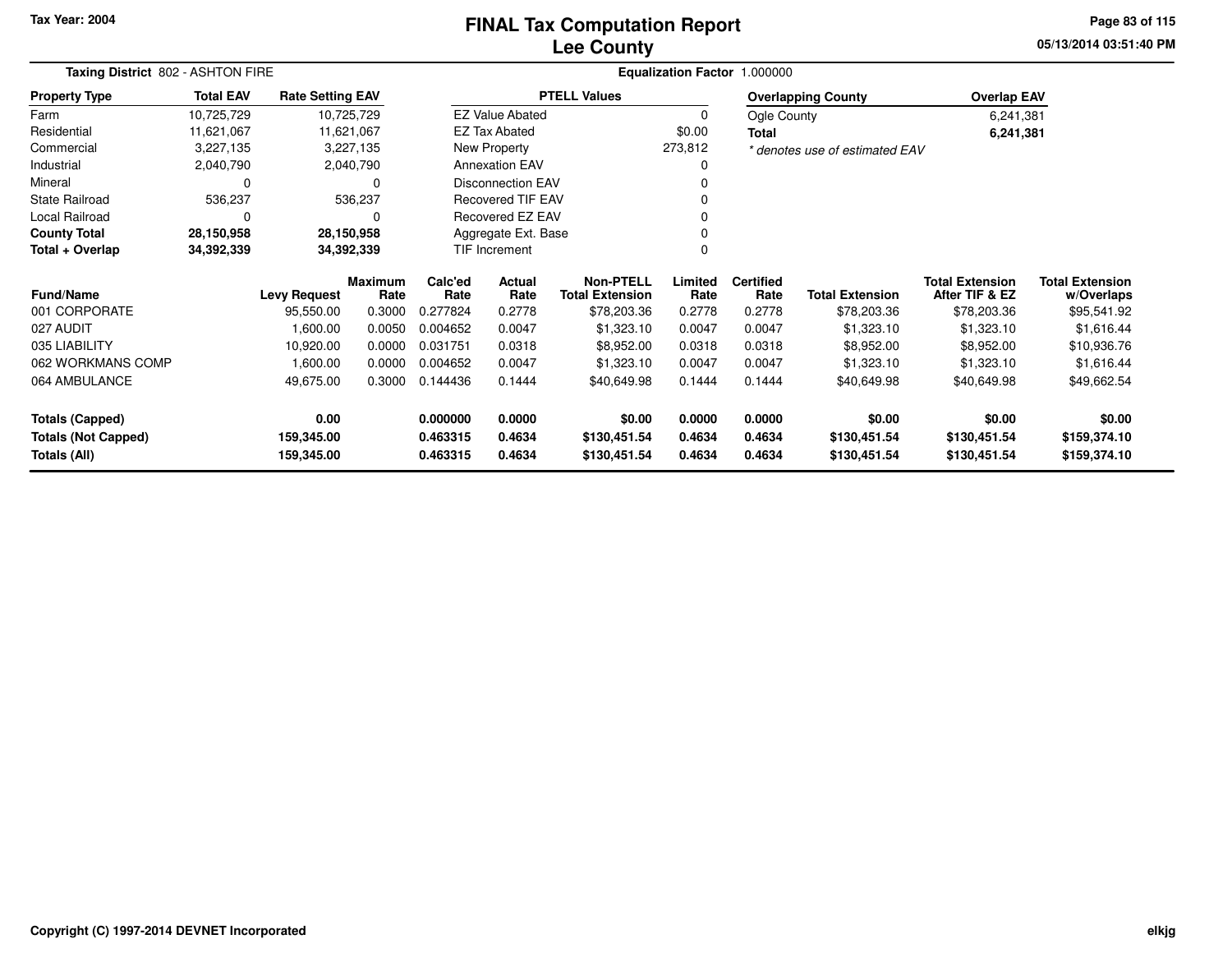# **Lee CountyFINAL Tax Computation Report**

**05/13/2014 03:51:40 PM Page 84 of 115**

| Taxing District 803 - COMPTON FIRE         |                  |                         |                        |                               |                          |                                            |                  | Equalization Factor 1.000000 |                        |                                          |                                      |
|--------------------------------------------|------------------|-------------------------|------------------------|-------------------------------|--------------------------|--------------------------------------------|------------------|------------------------------|------------------------|------------------------------------------|--------------------------------------|
| Property Type                              | <b>Total EAV</b> | <b>Rate Setting EAV</b> |                        |                               |                          | <b>PTELL Values</b>                        |                  |                              |                        |                                          |                                      |
| Farm                                       | 7,992,482        |                         | 7,992,482              |                               | <b>EZ Value Abated</b>   |                                            |                  |                              |                        |                                          |                                      |
| Residential                                | 7,085,590        |                         | 7,085,590              |                               | <b>EZ Tax Abated</b>     |                                            | \$0.00           |                              |                        |                                          |                                      |
| Commercial                                 | 1,222,646        |                         | 1,222,646              |                               | New Property             |                                            | 1,036,165        |                              |                        |                                          |                                      |
| Industrial                                 | 906,746          |                         | 906,746                |                               | <b>Annexation EAV</b>    |                                            |                  |                              |                        |                                          |                                      |
| Mineral                                    |                  |                         |                        |                               | <b>Disconnection EAV</b> |                                            |                  |                              |                        |                                          |                                      |
| State Railroad                             |                  |                         | 0                      |                               | <b>Recovered TIF EAV</b> |                                            |                  |                              |                        |                                          |                                      |
| Local Railroad                             | 0                |                         |                        |                               | Recovered EZ EAV         |                                            |                  |                              |                        |                                          |                                      |
| <b>County Total</b>                        | 17,207,464       |                         | 17,207,464             | Aggregate Ext. Base<br>70,270 |                          |                                            |                  |                              |                        |                                          |                                      |
| Total + Overlap                            | 17,207,464       |                         | 17,207,464             |                               | TIF Increment            |                                            | 0                |                              |                        |                                          |                                      |
| <b>Fund/Name</b>                           |                  | <b>Levy Request</b>     | <b>Maximum</b><br>Rate | Calc'ed<br>Rate               | Actual<br>Rate           | <b>Non-PTELL</b><br><b>Total Extension</b> | Limited<br>Rate  | <b>Certified</b><br>Rate     | <b>Total Extension</b> | <b>Total Extension</b><br>After TIF & EZ | <b>Total Extension</b><br>w/Overlaps |
| 001 CORPORATE                              |                  | 32,775.00               | 0.3000                 | 0.190470                      | 0.1905                   | \$32,780.22                                | 0.1905           | 0.1905                       | \$32,780.22            | \$32,780.22                              | \$32,780.22                          |
| 027 AUDIT                                  |                  | 0.00                    | 0.0000                 | 0.000000                      | 0.0000                   | \$0.00                                     | 0.0000           | 0.0000                       | \$0.00                 | \$0.00                                   | \$0.00                               |
| 035 LIABILITY INS                          |                  | 12,000.00               | 0.0000                 | 0.069737                      | 0.0697                   | \$11,993.60                                | 0.0697           | 0.0697                       | \$11,993.60            | \$11,993.60                              | \$11,993.60                          |
| 064 AMBULANCE                              |                  | 25,500.00               | 0.3000                 | 0.148192                      | 0.1482                   | \$25,501.46                                | 0.1482           | 0.1482                       | \$25,501.46            | \$25,501.46                              | \$25,501.46                          |
| <b>Totals (Capped)</b>                     |                  | 70,275.00               |                        | 0.408399                      | 0.4084                   | \$70,275.28                                | 0.4084           | 0.4084                       | \$70,275.28            | \$70,275.28                              | \$70,275.28                          |
| <b>Totals (Not Capped)</b><br>Totals (All) |                  | 0.00<br>70,275.00       |                        | 0.000000<br>0.408399          | 0.0000<br>0.4084         | \$0.00<br>\$70,275.28                      | 0.0000<br>0.4084 | 0.0000<br>0.4084             | \$0.00<br>\$70,275.28  | \$0.00<br>\$70,275.28                    | \$0.00<br>\$70,275.28                |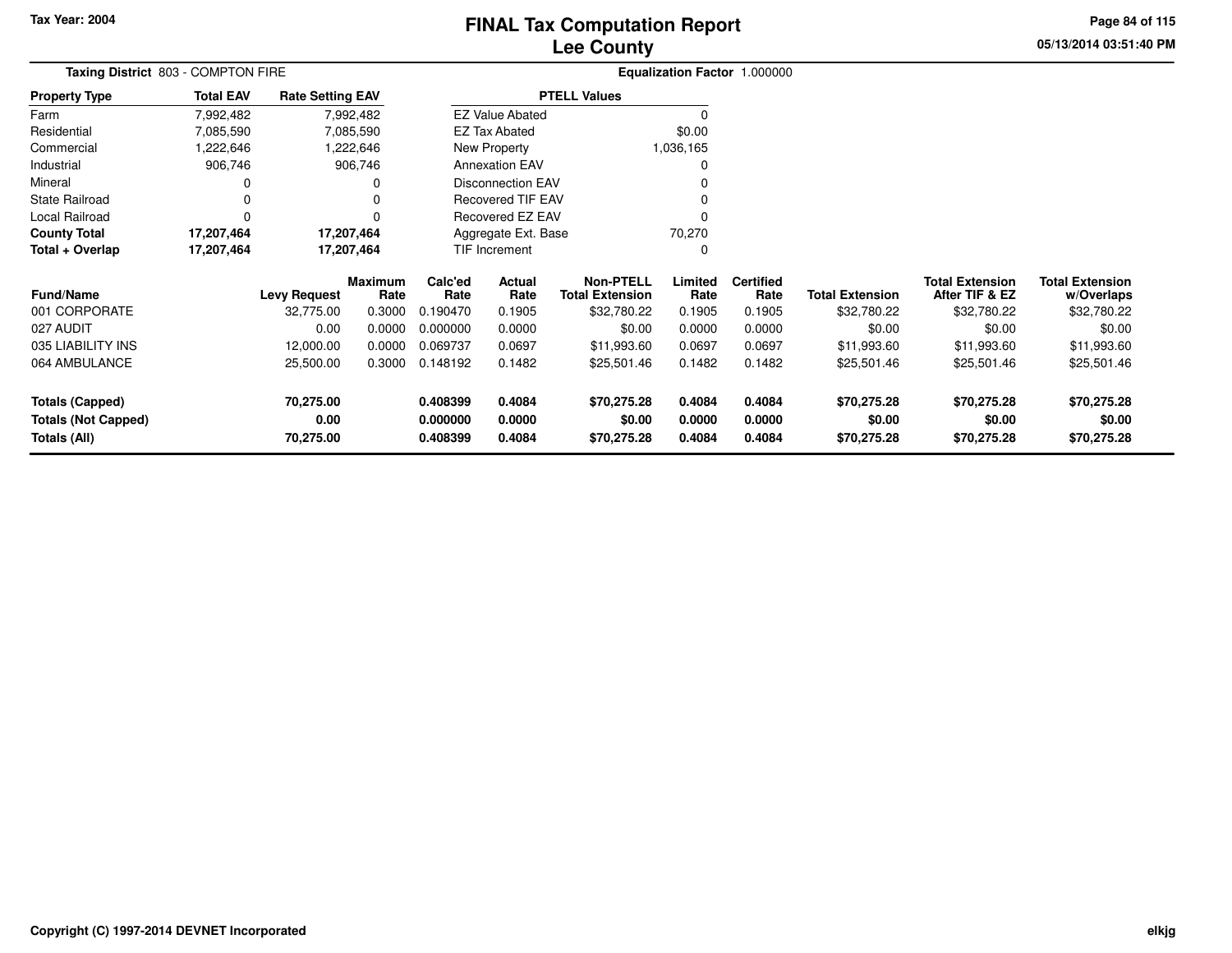# **Lee CountyFINAL Tax Computation Report**

**05/13/2014 03:51:40 PM Page 85 of 115**

|                            | Taxing District 804 - DIXON FIRE-RURAL |                         |                        |                 |                          | Equalization Factor 1.000000               |                 |                          |                                |                                          |                                      |  |  |  |
|----------------------------|----------------------------------------|-------------------------|------------------------|-----------------|--------------------------|--------------------------------------------|-----------------|--------------------------|--------------------------------|------------------------------------------|--------------------------------------|--|--|--|
| <b>Property Type</b>       | <b>Total EAV</b>                       | <b>Rate Setting EAV</b> |                        |                 |                          | <b>PTELL Values</b>                        |                 |                          | <b>Overlapping County</b>      | <b>Overlap EAV</b>                       |                                      |  |  |  |
| Farm                       | 18,989,304                             |                         | 18,944,934             |                 | <b>EZ Value Abated</b>   |                                            | 10,444,824      | Ogle County              |                                | 28,218,524                               |                                      |  |  |  |
| Residential                | 97,746,736                             |                         | 97,746,736             |                 | <b>EZ Tax Abated</b>     |                                            | \$52,516.55     | <b>Total</b>             |                                | 28,218,524                               |                                      |  |  |  |
| Commercial                 | 22,493,726                             |                         | 20,607,243             |                 | New Property             |                                            | 6,975,811       |                          | * denotes use of estimated EAV |                                          |                                      |  |  |  |
| Industrial                 | 30,777,398                             |                         | 22,263,427             |                 | <b>Annexation EAV</b>    |                                            |                 |                          |                                |                                          |                                      |  |  |  |
| Mineral                    | 0                                      |                         | 0                      |                 | <b>Disconnection EAV</b> |                                            |                 |                          |                                |                                          |                                      |  |  |  |
| <b>State Railroad</b>      | 999,300                                |                         | 999,300                |                 | <b>Recovered TIF EAV</b> |                                            |                 |                          |                                |                                          |                                      |  |  |  |
| Local Railroad             | 7,900                                  |                         | 7,900                  |                 | Recovered EZ EAV         |                                            | 3,121,001       |                          |                                |                                          |                                      |  |  |  |
| <b>County Total</b>        | 171,014,364                            |                         | 160,569,540            |                 | Aggregate Ext. Base      |                                            | 0               |                          |                                |                                          |                                      |  |  |  |
| Total + Overlap            | 199,232,888                            |                         | 188,788,064            |                 | <b>TIF Increment</b>     |                                            | 0               |                          |                                |                                          |                                      |  |  |  |
| <b>Fund/Name</b>           |                                        | <b>Levy Request</b>     | <b>Maximum</b><br>Rate | Calc'ed<br>Rate | Actual<br>Rate           | <b>Non-PTELL</b><br><b>Total Extension</b> | Limited<br>Rate | <b>Certified</b><br>Rate | <b>Total Extension</b>         | <b>Total Extension</b><br>After TIF & EZ | <b>Total Extension</b><br>w/Overlaps |  |  |  |
| 001 CORPORATE              |                                        | 456,046.00              | 0.3000                 | 0.241565        | 0.2416                   | \$387,936.01                               | 0.2416          | 0.2416                   | \$413,170.70                   | \$387,936.01                             | \$456,111.96                         |  |  |  |
| 013 PENSION                |                                        | 90,190.00               | 0.0000                 | 0.047773        | 0.0478                   | \$76,752.24                                | 0.0478          | 0.0478                   | \$81,744.87                    | \$76,752.24                              | \$90,240.69                          |  |  |  |
| 027 AUDIT                  |                                        | 3.017.00                | 0.0050                 | 0.001598        | 0.0016                   | \$2,569.11                                 | 0.0016          | 0.0016                   | \$2,736.23                     | \$2,569.11                               | \$3,020.61                           |  |  |  |
| 035 LIABILITY INS          |                                        | 14,200.00               | 0.0000                 | 0.007522        | 0.0075                   | \$12,042.72                                | 0.0075          | 0.0075                   | \$12,826.08                    | \$12,042.72                              | \$14,159.10                          |  |  |  |
| 060 UNEMPLOYMENT INS       |                                        | 868.00                  | 0.0000                 | 0.000460        | 0.0005                   | \$802.85                                   | 0.0005          | 0.0005                   | \$855.07                       | \$802.85                                 | \$943.94                             |  |  |  |
| 062 WORKMENS COMP          |                                        | 19,647.00               | 0.0000                 | 0.010407        | 0.0104                   | \$16,699.23                                | 0.0104          | 0.0104                   | \$17,785.49                    | \$16,699.23                              | \$19,633.96                          |  |  |  |
| 064 AMBULANCE              |                                        | 365,036.00              | 0.3000                 | 0.193358        | 0.1934                   | \$310,541.49                               | 0.1934          | 0.1934                   | \$330,741.78                   | \$310,541.49                             | \$365,116.12                         |  |  |  |
| <b>Totals (Capped)</b>     |                                        | 0.00                    |                        | 0.000000        | 0.0000                   | \$0.00                                     | 0.0000          | 0.0000                   | \$0.00                         | \$0.00                                   | \$0.00                               |  |  |  |
| <b>Totals (Not Capped)</b> |                                        | 949,004.00              |                        | 0.502683        | 0.5028                   | \$807,343.65                               | 0.5028          | 0.5028                   | \$859,860.22                   | \$807,343.65                             | \$949,226.38                         |  |  |  |
| <b>Totals (All)</b>        |                                        | 949,004.00              |                        | 0.502683        | 0.5028                   | \$807,343.65                               | 0.5028          | 0.5028                   | \$859,860.22                   | \$807,343.65                             | \$949,226.38                         |  |  |  |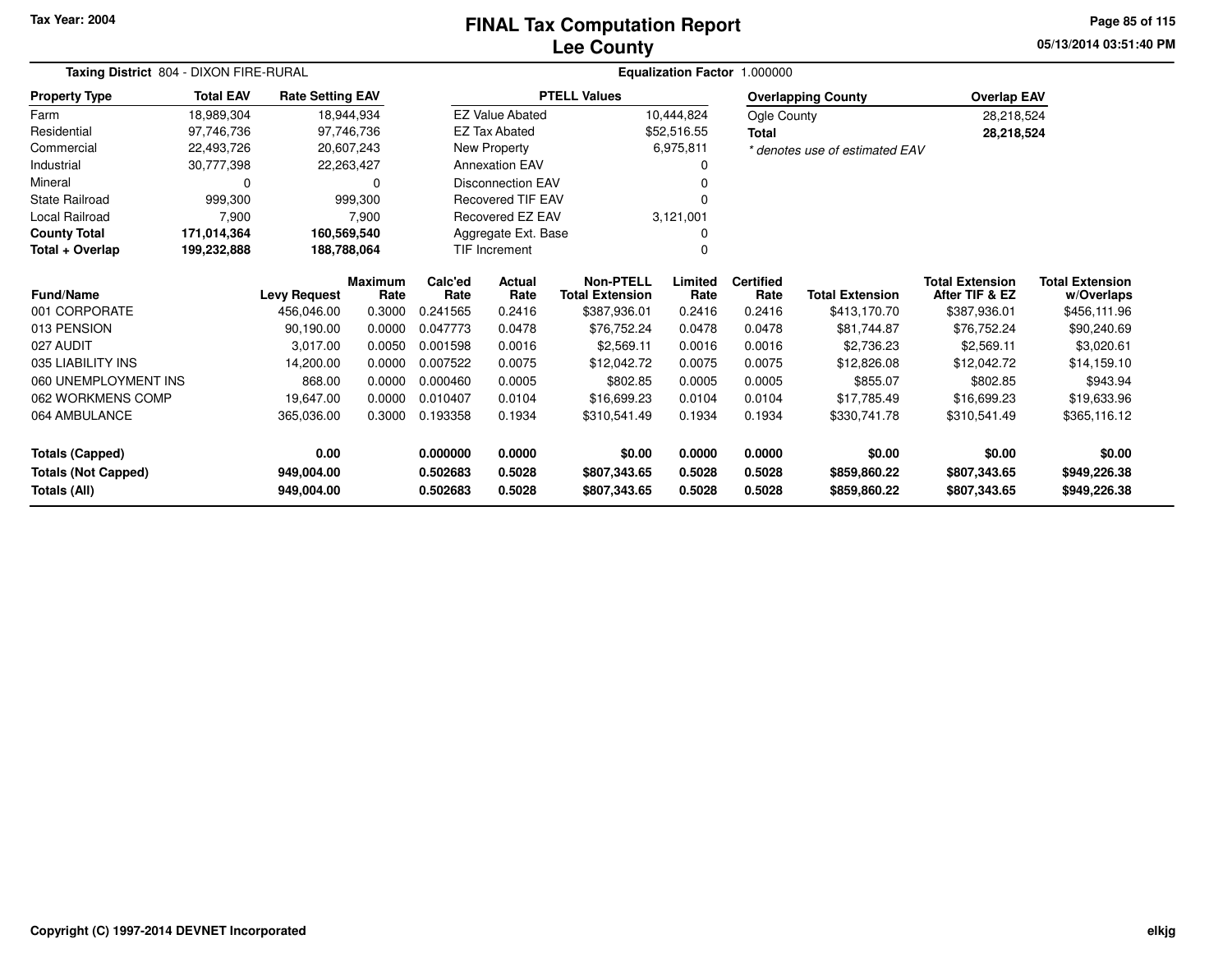**05/13/2014 03:51:40 PM Page 86 of 115**

| Taxing District 805 - EARLVILLE FIRE                                 |                  |                                  |                        | Equalization Factor 1.000000     |                            |                                            |                            |                            |                                    |                                          |                                        |  |  |
|----------------------------------------------------------------------|------------------|----------------------------------|------------------------|----------------------------------|----------------------------|--------------------------------------------|----------------------------|----------------------------|------------------------------------|------------------------------------------|----------------------------------------|--|--|
| <b>Property Type</b>                                                 | <b>Total EAV</b> | <b>Rate Setting EAV</b>          |                        |                                  |                            | <b>PTELL Values</b>                        |                            |                            | <b>Overlapping County</b>          | <b>Overlap EAV</b>                       |                                        |  |  |
| Farm                                                                 | 594,350          |                                  | 594,350                |                                  | <b>EZ Value Abated</b>     |                                            | $\Omega$                   | DeKalb County              |                                    | 1,077,781                                |                                        |  |  |
| Residential                                                          | 125,863          |                                  | 125,863                |                                  | <b>EZ Tax Abated</b>       |                                            | \$0.00                     | <b>LaSalle County</b>      |                                    | *48,000,256                              |                                        |  |  |
| Commercial                                                           |                  |                                  | 0                      |                                  | New Property               |                                            | 19,500                     | Total                      |                                    | 49,078,037                               |                                        |  |  |
| Industrial                                                           | 0                |                                  | 0                      |                                  | <b>Annexation EAV</b>      |                                            | 0                          |                            | * denotes use of estimated EAV     |                                          |                                        |  |  |
| Mineral                                                              | 0                |                                  | $\Omega$               |                                  | Disconnection EAV          |                                            |                            |                            |                                    |                                          |                                        |  |  |
| <b>State Railroad</b>                                                | 0                |                                  | $\Omega$               |                                  | <b>Recovered TIF EAV</b>   |                                            |                            |                            |                                    |                                          |                                        |  |  |
| Local Railroad                                                       | $\Omega$         |                                  | 0                      |                                  | Recovered EZ EAV           |                                            |                            |                            |                                    |                                          |                                        |  |  |
| <b>County Total</b>                                                  | 720,213          |                                  | 720,213                |                                  | Aggregate Ext. Base        |                                            |                            |                            |                                    |                                          |                                        |  |  |
| Total + Overlap                                                      | 49,798,250       |                                  | 49,798,250             | TIF Increment                    |                            |                                            |                            |                            |                                    |                                          |                                        |  |  |
| <b>Fund/Name</b>                                                     |                  | <b>Levy Request</b>              | <b>Maximum</b><br>Rate | Calc'ed<br>Rate                  | Actual<br>Rate             | <b>Non-PTELL</b><br><b>Total Extension</b> | Limited<br>Rate            | <b>Certified</b><br>Rate   | <b>Total Extension</b>             | <b>Total Extension</b><br>After TIF & EZ | <b>Total Extension</b><br>w/Overlaps   |  |  |
| 001 CORPORATE                                                        |                  | 106,060.00                       | 0.3000                 | 0.212979                         | 0.2130                     | \$1,534.05                                 | 0.2130                     | 0.2130                     | \$1,534.05                         | \$1,534.05                               | \$106,070.27                           |  |  |
| 035 LIABILITY INS                                                    |                  | 0.00                             | 0.0000                 | 0.000000                         | 0.0000                     | \$0.00                                     | 0.0000                     | 0.0000                     | \$0.00                             | \$0.00                                   | \$0.00                                 |  |  |
| 047 SOCIAL SECURITY                                                  |                  | 0.00                             | 0.0000                 | 0.000000                         | 0.0000                     | \$0.00                                     | 0.0000                     | 0.0000                     | \$0.00                             | \$0.00                                   | \$0.00                                 |  |  |
| 062 WORKMANS COMP                                                    |                  | 0.00                             | 0.0000                 | 0.000000                         | 0.0000                     | \$0.00                                     | 0.0000                     | 0.0000                     | \$0.00                             | \$0.00                                   | \$0.00                                 |  |  |
| 064 AMBULANCE                                                        |                  | 66,140.00                        | 0.2500                 | 0.132816                         | 0.1328                     | \$956.44                                   | 0.1328                     | 0.1328                     | \$956.44                           | \$956.44                                 | \$66,132.08                            |  |  |
| <b>Totals (Capped)</b><br><b>Totals (Not Capped)</b><br>Totals (All) |                  | 0.00<br>172,200.00<br>172,200.00 |                        | 0.000000<br>0.345795<br>0.345795 | 0.0000<br>0.3458<br>0.3458 | \$0.00<br>\$2,490.49<br>\$2,490.49         | 0.0000<br>0.3458<br>0.3458 | 0.0000<br>0.3458<br>0.3458 | \$0.00<br>\$2,490.49<br>\$2,490.49 | \$0.00<br>\$2,490.49<br>\$2,490.49       | \$0.00<br>\$172,202.35<br>\$172,202.35 |  |  |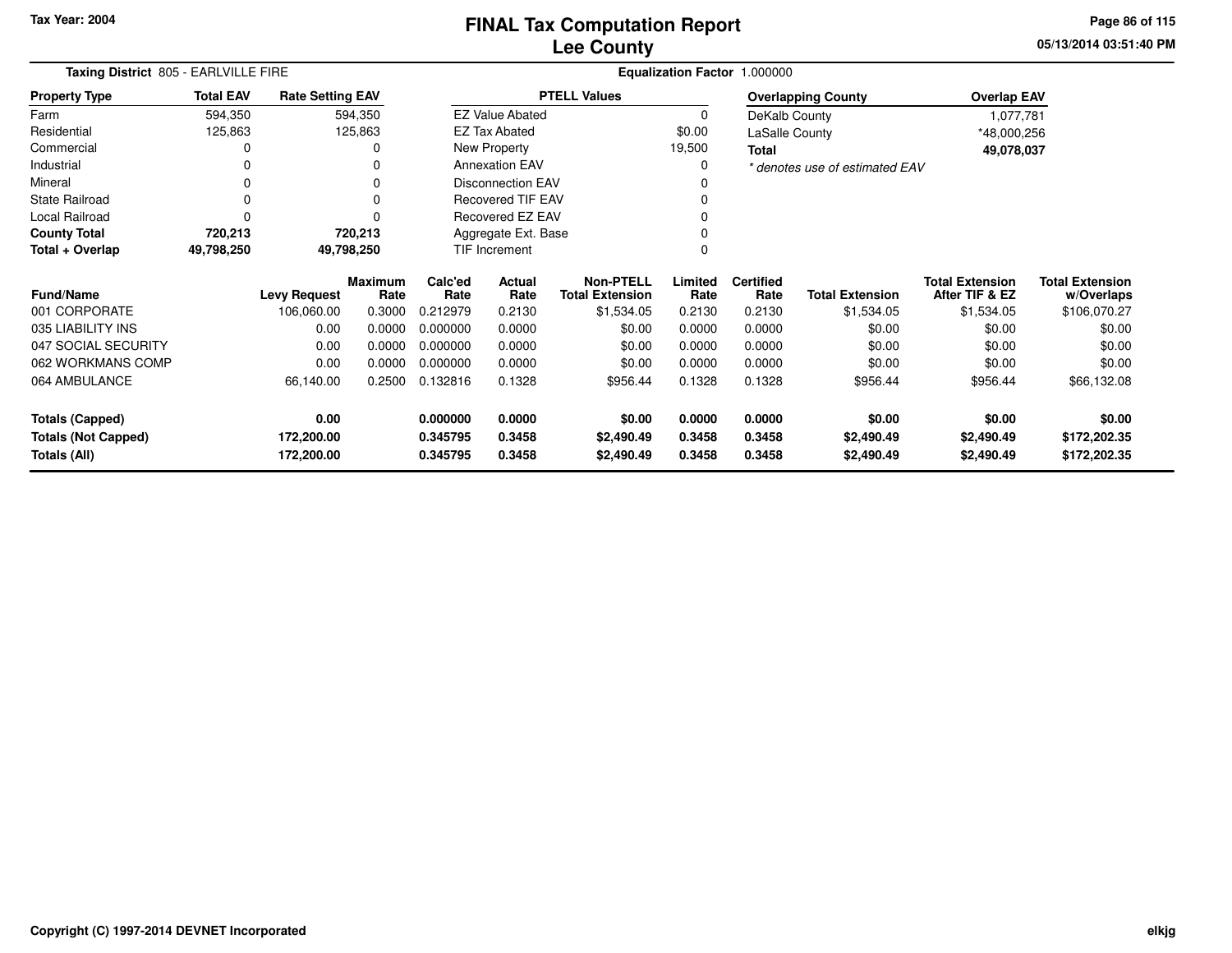### **Lee CountyFINAL Tax Computation Report**

**05/13/2014 03:51:40 PM Page 87 of 115**

|                            | Taxing District 806 - FRANKLIN GROVE FIRE |                         |                 |                 |                          |                                            |                 | Equalization Factor 1.000000 |                                |                                          |                                      |
|----------------------------|-------------------------------------------|-------------------------|-----------------|-----------------|--------------------------|--------------------------------------------|-----------------|------------------------------|--------------------------------|------------------------------------------|--------------------------------------|
| <b>Property Type</b>       | <b>Total EAV</b>                          | <b>Rate Setting EAV</b> |                 |                 |                          | <b>PTELL Values</b>                        |                 |                              | <b>Overlapping County</b>      | <b>Overlap EAV</b>                       |                                      |
| Farm                       | 8,987,206                                 |                         | 8,987,206       |                 | <b>EZ Value Abated</b>   |                                            | 0               | Ogle County                  |                                | 6,417,925                                |                                      |
| Residential                | 10,976,898                                | 10,976,898              |                 |                 | <b>EZ Tax Abated</b>     |                                            | \$0.00          | Total                        |                                | 6,417,925                                |                                      |
| Commercial                 | 2,653,353                                 |                         | 2,653,353       |                 | New Property             |                                            | 769,261         |                              | * denotes use of estimated EAV |                                          |                                      |
| Industrial                 | 2,178,952                                 |                         | 2,178,952       |                 | <b>Annexation EAV</b>    |                                            | 0               |                              |                                |                                          |                                      |
| Mineral                    |                                           |                         | 0               |                 | <b>Disconnection EAV</b> |                                            |                 |                              |                                |                                          |                                      |
| <b>State Railroad</b>      | 538,634                                   |                         | 538,634         |                 | <b>Recovered TIF EAV</b> |                                            |                 |                              |                                |                                          |                                      |
| Local Railroad             | 0                                         |                         | 0               |                 | Recovered EZ EAV         |                                            |                 |                              |                                |                                          |                                      |
| <b>County Total</b>        | 25,335,043                                | 25,335,043              |                 |                 | Aggregate Ext. Base      |                                            |                 |                              |                                |                                          |                                      |
| Total + Overlap            | 31,752,968                                | 31,752,968              |                 |                 | TIF Increment            |                                            |                 |                              |                                |                                          |                                      |
| <b>Fund/Name</b>           |                                           | <b>Levy Request</b>     | Maximum<br>Rate | Calc'ed<br>Rate | Actual<br>Rate           | <b>Non-PTELL</b><br><b>Total Extension</b> | Limited<br>Rate | <b>Certified</b><br>Rate     | <b>Total Extension</b>         | <b>Total Extension</b><br>After TIF & EZ | <b>Total Extension</b><br>w/Overlaps |
| 001 CORPORATE              |                                           | 100,181.00              | 0.3000          | 0.315501        | 0.3000                   | \$76,005.13                                | 0.3000          | 0.3000                       | \$76,005.13                    | \$76,005.13                              | \$95,258.90                          |
| 027 AUDIT                  |                                           | 1,535.00                | 0.0050          | 0.004834        | 0.0048                   | \$1,216.08                                 | 0.0048          | 0.0048                       | \$1,216.08                     | \$1,216.08                               | \$1,524.14                           |
| 035 LIABILITY INS          |                                           | 17,999.00               | 0.0000          | 0.056685        | 0.0567                   | \$14,364.97                                | 0.0567          | 0.0567                       | \$14,364.97                    | \$14,364.97                              | \$18,003.93                          |
| 047 SOCIAL SECURITY        |                                           | 2,203.00                | 0.0000          | 0.006938        | 0.0069                   | \$1,748.12                                 | 0.0069          | 0.0069                       | \$1,748.12                     | \$1,748.12                               | \$2,190.95                           |
| 064 AMBULANCE              |                                           | 50,090.00               | 0.1500          | 0.157749        | 0.1500                   | \$38,002.56                                | 0.1500          | 0.1500                       | \$38,002.56                    | \$38,002.56                              | \$47,629.45                          |
| <b>Totals (Capped)</b>     |                                           | 0.00                    |                 | 0.000000        | 0.0000                   | \$0.00                                     | 0.0000          | 0.0000                       | \$0.00                         | \$0.00                                   | \$0.00                               |
| <b>Totals (Not Capped)</b> |                                           | 172,008.00              |                 | 0.541707        | 0.5184                   | \$131,336.86                               | 0.5184          | 0.5184                       | \$131,336.86                   | \$131,336.86                             | \$164,607.37                         |
| Totals (All)               |                                           | 172,008.00              |                 | 0.541707        | 0.5184                   | \$131,336.86                               | 0.5184          | 0.5184                       | \$131,336.86                   | \$131,336.86                             | \$164,607.37                         |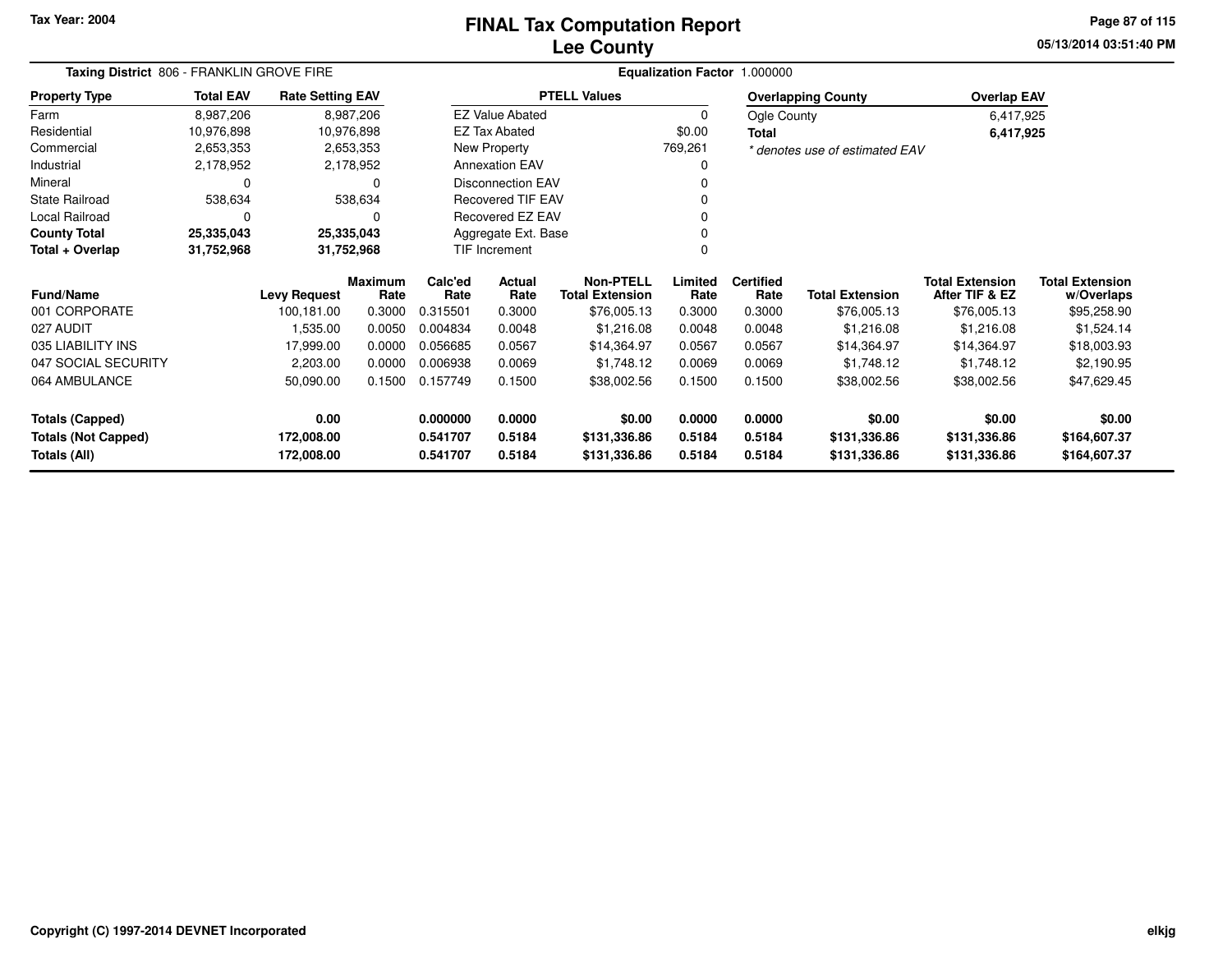### **Lee CountyFINAL Tax Computation Report**

**05/13/2014 03:51:40 PM Page 88 of 115**

| Taxing District 807 - LEE FIRE             |                  |                         |                        |                      |                          | Equalization Factor 1.000000               |                  |                          |                                |                                          |                                      |
|--------------------------------------------|------------------|-------------------------|------------------------|----------------------|--------------------------|--------------------------------------------|------------------|--------------------------|--------------------------------|------------------------------------------|--------------------------------------|
| <b>Property Type</b>                       | <b>Total EAV</b> | <b>Rate Setting EAV</b> |                        |                      |                          | <b>PTELL Values</b>                        |                  |                          | <b>Overlapping County</b>      | <b>Overlap EAV</b>                       |                                      |
| Farm                                       | 4,193,168        |                         | 4,193,168              |                      | <b>EZ Value Abated</b>   |                                            | 0                | DeKalb County            |                                | 4,573,311                                |                                      |
| Residential                                | 5,516,260        |                         | 5,516,260              |                      | <b>EZ Tax Abated</b>     |                                            | \$0.00           | Total                    |                                | 4,573,311                                |                                      |
| Commercial                                 | 241,638          |                         | 241,638                |                      | New Property             |                                            | 10,481           |                          | * denotes use of estimated EAV |                                          |                                      |
| Industrial                                 | 605              |                         | 605                    |                      | <b>Annexation EAV</b>    |                                            | 0                |                          |                                |                                          |                                      |
| Mineral                                    | $\Omega$         |                         | 0                      |                      | <b>Disconnection EAV</b> |                                            |                  |                          |                                |                                          |                                      |
| <b>State Railroad</b>                      | 143,783          |                         | 143,783                |                      | <b>Recovered TIF EAV</b> |                                            |                  |                          |                                |                                          |                                      |
| Local Railroad                             | $\Omega$         |                         | 0                      | Recovered EZ EAV     |                          |                                            |                  |                          |                                |                                          |                                      |
| <b>County Total</b>                        | 10,095,454       |                         | 10,095,454             | Aggregate Ext. Base  |                          |                                            | 45,838           |                          |                                |                                          |                                      |
| Total + Overlap                            | 14,668,765       |                         | 14,668,765             |                      | TIF Increment<br>0       |                                            |                  |                          |                                |                                          |                                      |
| <b>Fund/Name</b>                           |                  | <b>Levy Request</b>     | <b>Maximum</b><br>Rate | Calc'ed<br>Rate      | Actual<br>Rate           | <b>Non-PTELL</b><br><b>Total Extension</b> | Limited<br>Rate  | <b>Certified</b><br>Rate | <b>Total Extension</b>         | <b>Total Extension</b><br>After TIF & EZ | <b>Total Extension</b><br>w/Overlaps |
| 001 CORPORATE                              |                  | 44,039.00               | 0.3000                 | 0.300223             | 0.3000                   | \$30,286.36                                | 0.3000           | 0.3000                   | \$30,286.36                    | \$30,286.36                              | \$44,006.30                          |
| 035 LIABILITY INS                          |                  | 4,087.00                | 0.0000                 | 0.027862             | 0.0279                   | \$2,816.63                                 | 0.0279           | 0.0279                   | \$2,816.63                     | \$2,816.63                               | \$4,092.59                           |
| 064 AMBULANCE                              |                  | 22,541.00               | 0.3000                 | 0.153667             | 0.1537                   | \$15,516.71                                | 0.1537           | 0.1537                   | \$15,516.71                    | \$15,516.71                              | \$22,545.89                          |
| <b>Totals (Capped)</b>                     |                  | 70,667.00               |                        | 0.481752             | 0.4816                   | \$48,619.70                                | 0.4816           | 0.4816                   | \$48,619.70                    | \$48,619.70                              | \$70,644.78                          |
| <b>Totals (Not Capped)</b><br>Totals (All) |                  | 0.00<br>70,667.00       |                        | 0.000000<br>0.481752 | 0.0000<br>0.4816         | \$0.00<br>\$48,619.70                      | 0.0000<br>0.4816 | 0.0000<br>0.4816         | \$0.00<br>\$48,619.70          | \$0.00<br>\$48,619.70                    | \$0.00<br>\$70,644.78                |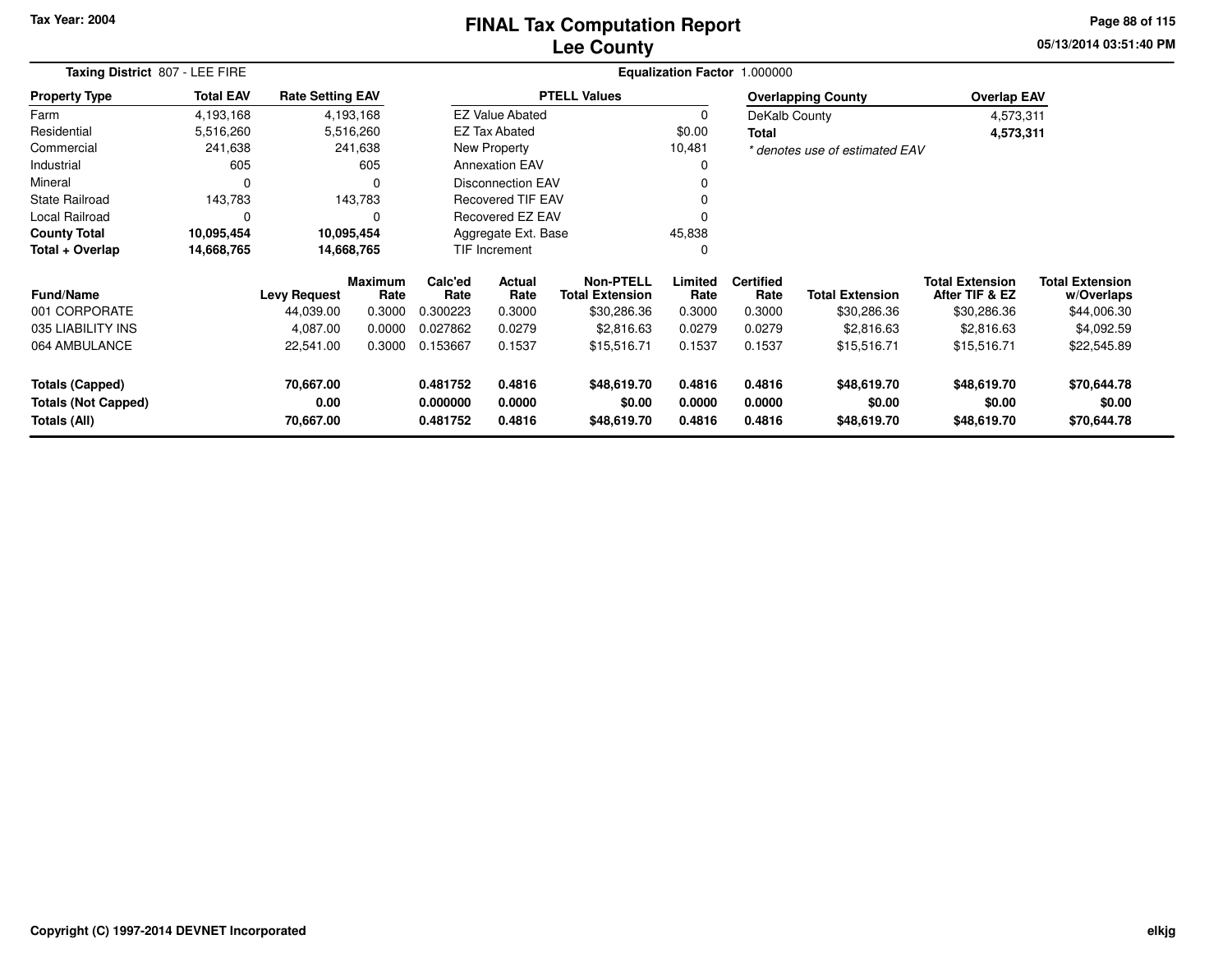### **Lee CountyFINAL Tax Computation Report**

**05/13/2014 03:51:40 PM Page 89 of 115**

|                            | Taxing District 808 - OHIO FIRE |                         |                        |                 |                           |                                            |                 | Equalization Factor 1.000000 |                                |                                          |                                      |
|----------------------------|---------------------------------|-------------------------|------------------------|-----------------|---------------------------|--------------------------------------------|-----------------|------------------------------|--------------------------------|------------------------------------------|--------------------------------------|
| <b>Property Type</b>       | <b>Total EAV</b>                | <b>Rate Setting EAV</b> |                        |                 |                           | <b>PTELL Values</b>                        |                 |                              | <b>Overlapping County</b>      | <b>Overlap EAV</b>                       |                                      |
| Farm                       | 4,392,797                       |                         | 4,392,797              |                 | <b>EZ Value Abated</b>    |                                            | $\Omega$        | <b>Bureau County</b>         |                                | *11,057,650                              |                                      |
| Residential                | 1,777,781                       |                         | 1,777,781              |                 | <b>EZ Tax Abated</b>      |                                            | \$0.00          | Total                        |                                | 11,057,650                               |                                      |
| Commercial                 | 0                               |                         | $\Omega$               |                 | New Property              |                                            | 144,161         |                              | * denotes use of estimated EAV |                                          |                                      |
| Industrial                 | 3,594                           |                         | 3,594                  |                 | <b>Annexation EAV</b>     |                                            | $\Omega$        |                              |                                |                                          |                                      |
| Mineral                    | 0                               |                         |                        |                 | <b>Disconnection EAV</b>  |                                            | 0               |                              |                                |                                          |                                      |
| <b>State Railroad</b>      | 0                               |                         | $\Omega$               |                 | <b>Recovered TIF EAV</b>  |                                            | $\Omega$        |                              |                                |                                          |                                      |
| Local Railroad             | 0                               |                         | $\Omega$               |                 | <b>Recovered EZ EAV</b>   |                                            | 0               |                              |                                |                                          |                                      |
| <b>County Total</b>        | 6,174,172                       |                         | 6,174,172              |                 | Aggregate Ext. Base       |                                            | $\Omega$        |                              |                                |                                          |                                      |
| Total + Overlap            | 17,231,822                      | 17,231,822              |                        |                 | <b>TIF Increment</b><br>0 |                                            |                 |                              |                                |                                          |                                      |
| <b>Fund/Name</b>           |                                 | <b>Levy Request</b>     | <b>Maximum</b><br>Rate | Calc'ed<br>Rate | Actual<br>Rate            | <b>Non-PTELL</b><br><b>Total Extension</b> | Limited<br>Rate | <b>Certified</b><br>Rate     | <b>Total Extension</b>         | <b>Total Extension</b><br>After TIF & EZ | <b>Total Extension</b><br>w/Overlaps |
| 001 CORPORATE              |                                 | 42,600.00               | 0.3000                 | 0.247217        | 0.2472                    | \$15,262.55                                | 0.2472          | 0.2472                       | \$15,262.55                    | \$15,262.55                              | \$42,597.06                          |
| 064 AMBULANCE              |                                 | 18,000.00               | 0.2500                 | 0.104458        | 0.1045                    | \$6,452.01                                 | 0.1045          | 0.1045                       | \$6,452.01                     | \$6,452.01                               | \$18,007.25                          |
| <b>Totals (Capped)</b>     |                                 | 0.00                    |                        | 0.000000        | 0.0000                    | \$0.00                                     | 0.0000          | 0.0000                       | \$0.00                         | \$0.00                                   | \$0.00                               |
| <b>Totals (Not Capped)</b> |                                 | 60,600.00               |                        | 0.351675        | 0.3517                    | \$21,714.56                                | 0.3517          | 0.3517                       | \$21,714.56                    | \$21,714.56                              | \$60,604.31                          |
| Totals (All)               |                                 | 60,600.00               |                        | 0.351675        | 0.3517                    | \$21,714.56                                | 0.3517          | 0.3517                       | \$21,714.56                    | \$21,714.56                              | \$60,604.31                          |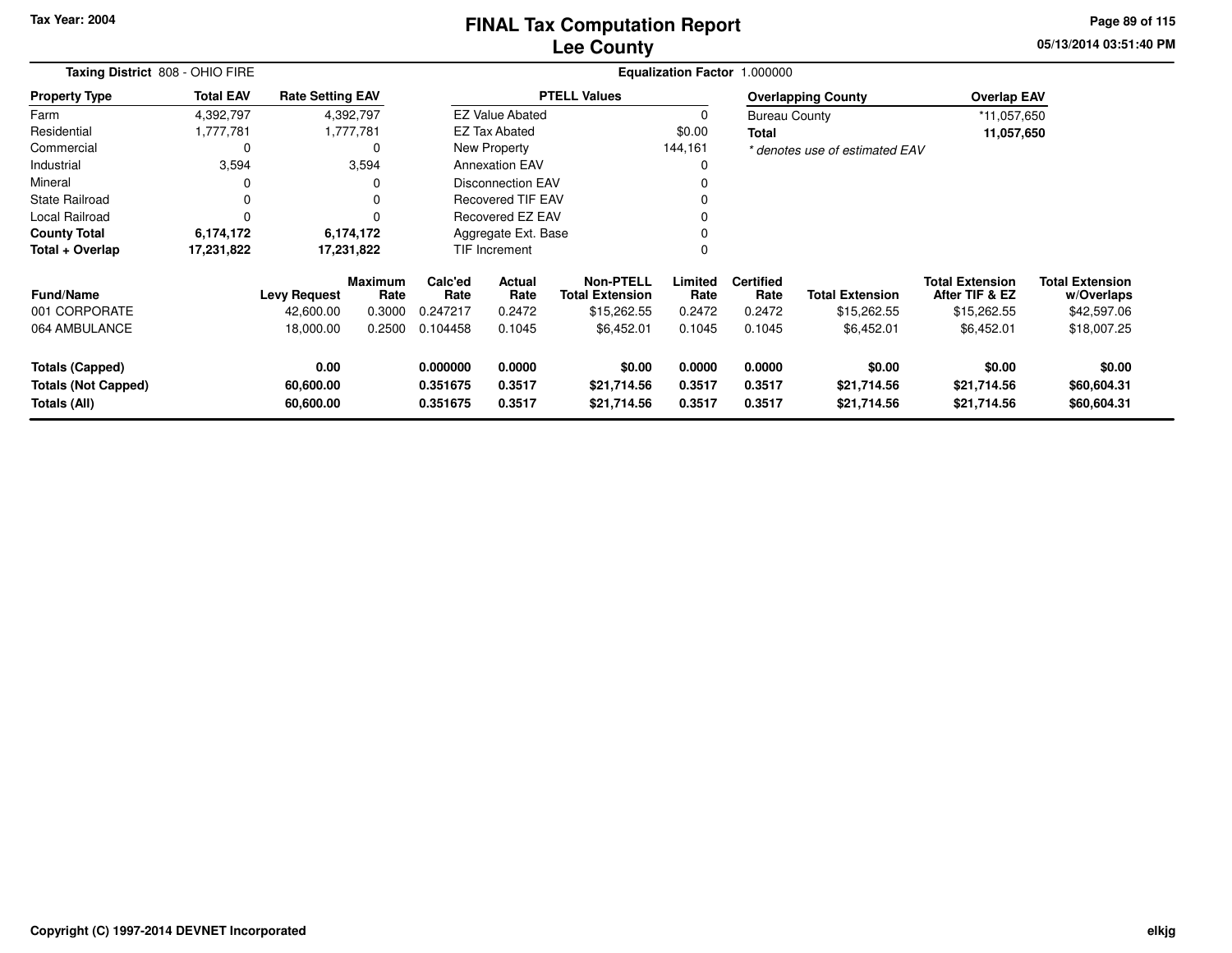# **Lee CountyFINAL Tax Computation Report**

**05/13/2014 03:51:40 PM Page 90 of 115**

| Taxing District 809 - OGLE LEE FIRE        |                  |                          |                        |                      |                          |                                            |                  | Equalization Factor 1.000000 |                                |                                          |                                      |
|--------------------------------------------|------------------|--------------------------|------------------------|----------------------|--------------------------|--------------------------------------------|------------------|------------------------------|--------------------------------|------------------------------------------|--------------------------------------|
| <b>Property Type</b>                       | <b>Total EAV</b> | <b>Rate Setting EAV</b>  |                        |                      |                          | <b>PTELL Values</b>                        |                  |                              | <b>Overlapping County</b>      | <b>Overlap EAV</b>                       |                                      |
| Farm                                       | 8,645,711        |                          | 8,645,711              |                      | <b>EZ Value Abated</b>   |                                            | 0                | Ogle County                  |                                | 74,730,904                               |                                      |
| Residential                                | 5,970,554        |                          | 5,970,554              |                      | <b>EZ Tax Abated</b>     |                                            | \$0.00           | Total                        |                                | 74,730,904                               |                                      |
| Commercial                                 | 797,225          |                          | 797,225                |                      | New Property             |                                            | 777,177          |                              | * denotes use of estimated EAV |                                          |                                      |
| Industrial                                 | 61,095           |                          | 61,095                 |                      | <b>Annexation EAV</b>    |                                            |                  |                              |                                |                                          |                                      |
| Mineral                                    | 0                |                          | <sup>0</sup>           |                      | <b>Disconnection EAV</b> |                                            |                  |                              |                                |                                          |                                      |
| <b>State Railroad</b>                      | 284,261          |                          | 284,261                |                      | Recovered TIF EAV        |                                            |                  |                              |                                |                                          |                                      |
| Local Railroad                             | 0                |                          |                        |                      | <b>Recovered EZ EAV</b>  |                                            |                  |                              |                                |                                          |                                      |
| <b>County Total</b>                        | 15,758,846       |                          | 15,758,846             |                      | Aggregate Ext. Base      |                                            |                  |                              |                                |                                          |                                      |
| Total + Overlap                            | 90,489,750       |                          | 90,489,750             |                      | TIF Increment            |                                            |                  |                              |                                |                                          |                                      |
| <b>Fund/Name</b>                           |                  | <b>Levy Request</b>      | <b>Maximum</b><br>Rate | Calc'ed<br>Rate      | Actual<br>Rate           | <b>Non-PTELL</b><br><b>Total Extension</b> | Limited<br>Rate  | <b>Certified</b><br>Rate     | <b>Total Extension</b>         | <b>Total Extension</b><br>After TIF & EZ | <b>Total Extension</b><br>w/Overlaps |
| 001 CORPORATE                              |                  | 268,000.00               | 0.3000                 | 0.296166             | 0.2962                   | \$46,677.70                                | 0.2962           | 0.2962                       | \$46,677.70                    | \$46,677.70                              | \$268,030.64                         |
| 027 AUDIT                                  |                  | 4,000.00                 | 0.0050                 | 0.004420             | 0.0044                   | \$693.39                                   | 0.0044           | 0.0044                       | \$693.39                       | \$693.39                                 | \$3,981.55                           |
| 035 LIABILITY INS                          |                  | 17,500.00                | 0.0000                 | 0.019339             | 0.0193                   | \$3,041.46                                 | 0.0193           | 0.0193                       | \$3,041.46                     | \$3,041.46                               | \$17,464.52                          |
| <b>Totals (Capped)</b>                     |                  | 0.00                     |                        | 0.000000             | 0.0000                   | \$0.00                                     | 0.0000           | 0.0000                       | \$0.00                         | \$0.00                                   | \$0.00                               |
| <b>Totals (Not Capped)</b><br>Totals (All) |                  | 289,500.00<br>289,500.00 |                        | 0.319925<br>0.319925 | 0.3199<br>0.3199         | \$50,412.55<br>\$50,412.55                 | 0.3199<br>0.3199 | 0.3199<br>0.3199             | \$50,412.55<br>\$50,412.55     | \$50,412.55<br>\$50,412.55               | \$289,476.71<br>\$289,476.71         |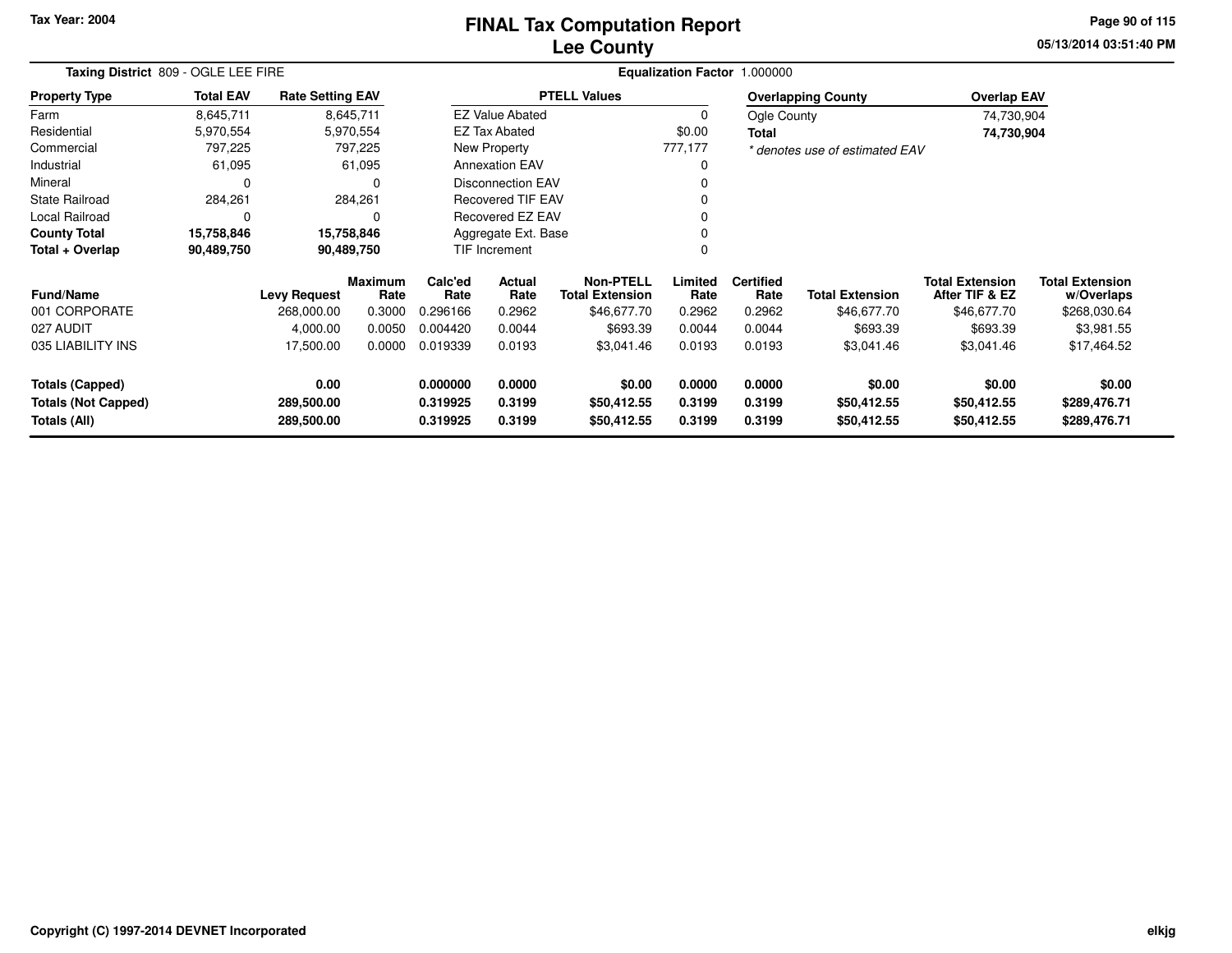### **Lee CountyFINAL Tax Computation Report**

**05/13/2014 03:51:40 PM Page 91 of 115**

|                                                                      | Taxing District 810 - PAW PAW FIRE |                                  |                        |                                  |                            |                                            |                            | Equalization Factor 1.000000 |                                      |                                          |                                        |
|----------------------------------------------------------------------|------------------------------------|----------------------------------|------------------------|----------------------------------|----------------------------|--------------------------------------------|----------------------------|------------------------------|--------------------------------------|------------------------------------------|----------------------------------------|
| <b>Property Type</b>                                                 | <b>Total EAV</b>                   | <b>Rate Setting EAV</b>          |                        |                                  |                            | <b>PTELL Values</b>                        |                            |                              | <b>Overlapping County</b>            | <b>Overlap EAV</b>                       |                                        |
| Farm                                                                 | 11,195,661                         |                                  | 11,193,334             |                                  | <b>EZ Value Abated</b>     |                                            | 0                          | DeKalb County                |                                      | 7,747,499                                |                                        |
| Residential                                                          | 15,904,637                         |                                  | 14,830,989             |                                  | <b>EZ Tax Abated</b>       |                                            | \$0.00                     | Total                        |                                      | 7,747,499                                |                                        |
| Commercial                                                           | 1,448,254                          |                                  | 1,298,768              |                                  | New Property               |                                            | 3,763,771                  |                              | * denotes use of estimated EAV       |                                          |                                        |
| Industrial                                                           | 3,172,770                          |                                  | 3,172,770              |                                  | <b>Annexation EAV</b>      |                                            | 0                          |                              |                                      |                                          |                                        |
| Mineral                                                              |                                    |                                  | 0                      |                                  | <b>Disconnection EAV</b>   |                                            | $\Omega$                   |                              |                                      |                                          |                                        |
| <b>State Railroad</b>                                                |                                    |                                  |                        |                                  | <b>Recovered TIF EAV</b>   |                                            |                            |                              |                                      |                                          |                                        |
| Local Railroad                                                       | $\Omega$                           |                                  |                        | Recovered EZ EAV<br>$\Omega$     |                            |                                            |                            |                              |                                      |                                          |                                        |
| <b>County Total</b>                                                  | 31,721,322                         | 30,495,861                       |                        | Aggregate Ext. Base<br>100,009   |                            |                                            |                            |                              |                                      |                                          |                                        |
| Total + Overlap                                                      | 39,468,821                         |                                  | 38,243,360             |                                  | <b>TIF Increment</b>       |                                            | 1,225,461                  |                              |                                      |                                          |                                        |
| <b>Fund/Name</b>                                                     |                                    | <b>Levy Request</b>              | <b>Maximum</b><br>Rate | Calc'ed<br>Rate                  | <b>Actual</b><br>Rate      | <b>Non-PTELL</b><br><b>Total Extension</b> | Limited<br>Rate            | <b>Certified</b><br>Rate     | <b>Total Extension</b>               | <b>Total Extension</b><br>After TIF & EZ | <b>Total Extension</b><br>w/Overlaps   |
| 001 CORPORATE                                                        |                                    | 97,500.00                        | 0.3000                 | 0.254946                         | 0.2549                     | \$77,733.95                                | 0.2549                     | 0.2549                       | \$80,857.65                          | \$77,733.95                              | \$97,482.32                            |
| 035 LIABILITY INS                                                    |                                    | 15,000.00                        | 0.0000                 | 0.039223                         | 0.0392                     | \$11,954.38                                | 0.0392                     | 0.0392                       | \$12,434.76                          | \$11,954.38                              | \$14,991.40                            |
| <b>Totals (Capped)</b><br><b>Totals (Not Capped)</b><br>Totals (All) |                                    | 112,500.00<br>0.00<br>112,500.00 |                        | 0.294169<br>0.000000<br>0.294169 | 0.2941<br>0.0000<br>0.2941 | \$89,688.33<br>\$0.00<br>\$89,688.33       | 0.2941<br>0.0000<br>0.2941 | 0.2941<br>0.0000<br>0.2941   | \$93,292.41<br>\$0.00<br>\$93,292.41 | \$89,688.33<br>\$0.00<br>\$89,688.33     | \$112,473.72<br>\$0.00<br>\$112,473.72 |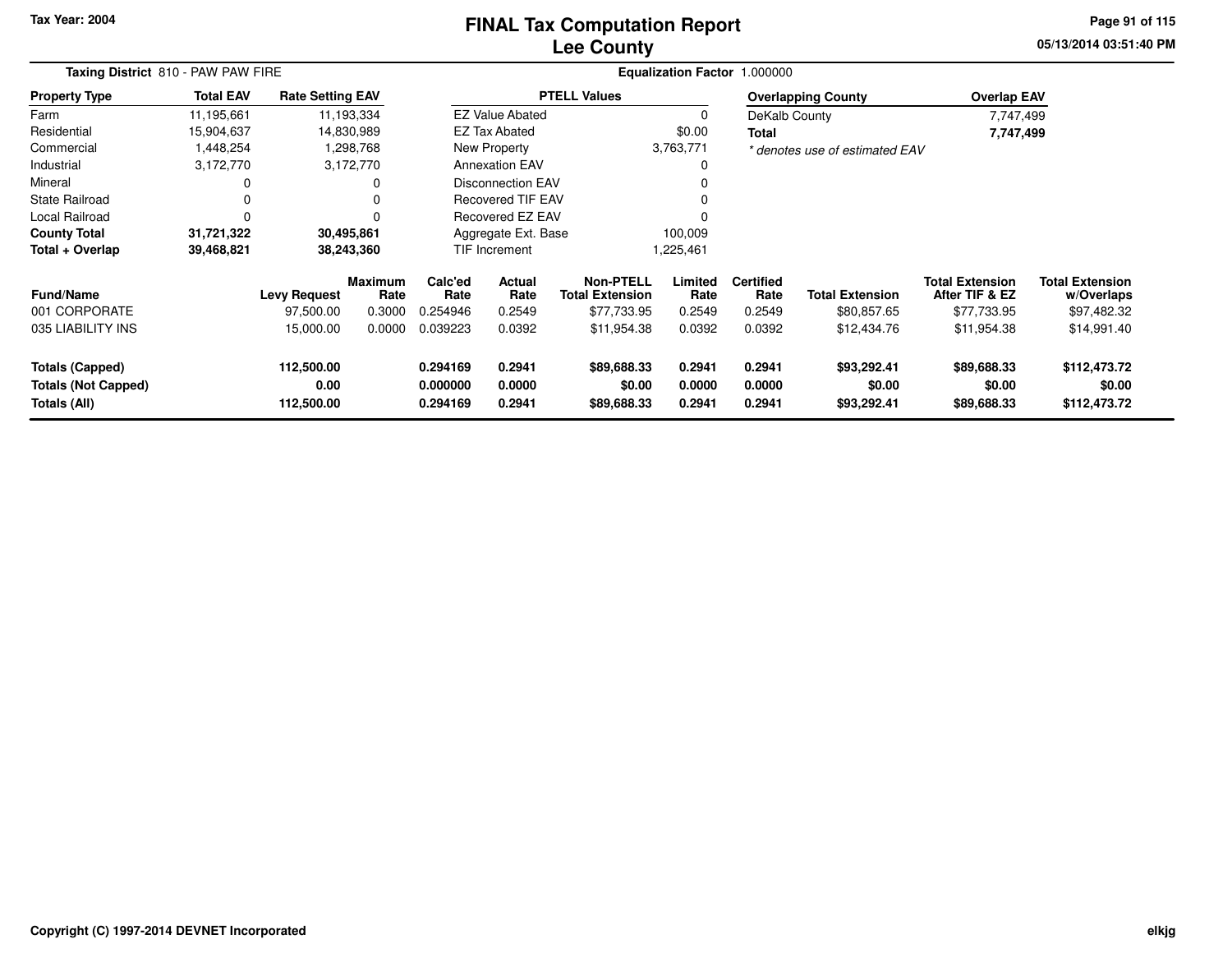**05/13/2014 03:51:40 PM Page 92 of 115**

|                                                                                                | Taxing District 811 - POLO FIRE<br>Equalization Factor 1.000000 |                         |                        |                     |                          |                                            |                  |                          |                                |                                          |                                      |
|------------------------------------------------------------------------------------------------|-----------------------------------------------------------------|-------------------------|------------------------|---------------------|--------------------------|--------------------------------------------|------------------|--------------------------|--------------------------------|------------------------------------------|--------------------------------------|
| <b>Property Type</b>                                                                           | <b>Total EAV</b>                                                | <b>Rate Setting EAV</b> |                        |                     |                          | <b>PTELL Values</b>                        |                  |                          | <b>Overlapping County</b>      | <b>Overlap EAV</b>                       |                                      |
| Farm                                                                                           | 112,429                                                         |                         | 112,429                |                     | <b>EZ Value Abated</b>   |                                            |                  | Carroll County           |                                | *311,132                                 |                                      |
| Residential                                                                                    | 0                                                               |                         | 0                      |                     | <b>EZ Tax Abated</b>     |                                            | \$0.00           | Ogle County              |                                | 57,997,307                               |                                      |
| Commercial                                                                                     | 21,730                                                          |                         | 21,730                 |                     | New Property             |                                            |                  |                          | <b>Whiteside County</b>        | *249,003                                 |                                      |
| Industrial                                                                                     |                                                                 |                         | 0                      |                     | <b>Annexation EAV</b>    |                                            |                  | <b>Total</b>             |                                | 58,557,442                               |                                      |
| Mineral                                                                                        |                                                                 |                         | 0                      |                     | <b>Disconnection EAV</b> |                                            |                  |                          | * denotes use of estimated EAV |                                          |                                      |
| <b>State Railroad</b>                                                                          |                                                                 |                         | 0                      |                     | <b>Recovered TIF EAV</b> |                                            |                  |                          |                                |                                          |                                      |
| Local Railroad                                                                                 |                                                                 |                         | $\Omega$               | Recovered EZ EAV    |                          |                                            |                  |                          |                                |                                          |                                      |
| <b>County Total</b>                                                                            | 134,159                                                         |                         | 134,159                | Aggregate Ext. Base |                          |                                            |                  |                          |                                |                                          |                                      |
| Total + Overlap                                                                                | 58,691,601                                                      |                         | 58,691,601             | TIF Increment       |                          |                                            |                  |                          |                                |                                          |                                      |
| <b>Fund/Name</b>                                                                               |                                                                 | <b>Levy Request</b>     | <b>Maximum</b><br>Rate | Calc'ed<br>Rate     | <b>Actual</b><br>Rate    | <b>Non-PTELL</b><br><b>Total Extension</b> | Limited<br>Rate  | <b>Certified</b><br>Rate | <b>Total Extension</b>         | <b>Total Extension</b><br>After TIF & EZ | <b>Total Extension</b><br>w/Overlaps |
| 001 CORPORATE                                                                                  |                                                                 | 167,000.00              | 0.3000                 | 0.284538            | 0.2845                   | \$381.68                                   | 0.2845           | 0.2845                   | \$381.68                       | \$381.68                                 | \$166,977.60                         |
| 035 LIABILITY INSURANCE                                                                        |                                                                 | 25,000.00               | 0.0000                 | 0.042596            | 0.0426                   | \$57.15                                    | 0.0426           | 0.0426                   | \$57.15                        | \$57.15                                  | \$25,002.62                          |
| 064 AMBULANCE                                                                                  |                                                                 | 156,000.00              | 0.3000                 | 0.265796            | 0.2658                   | \$356.59                                   | 0.2658           | 0.2658                   | \$356.59                       | \$356.59                                 | \$156,002.28                         |
| <b>Totals (Capped)</b>                                                                         |                                                                 | 0.00                    |                        | 0.000000            | 0.0000<br>0.5929         | \$0.00<br>\$795.42                         | 0.0000<br>0.5929 | 0.0000<br>0.5929         | \$0.00<br>\$795.42             | \$0.00<br>\$795.42                       | \$0.00<br>\$347,982.50               |
| <b>Totals (Not Capped)</b><br>348,000.00<br>0.592930<br>0.592930<br>Totals (All)<br>348,000.00 |                                                                 | 0.5929                  | \$795.42               | 0.5929              | 0.5929                   | \$795.42                                   | \$795.42         | \$347,982.50             |                                |                                          |                                      |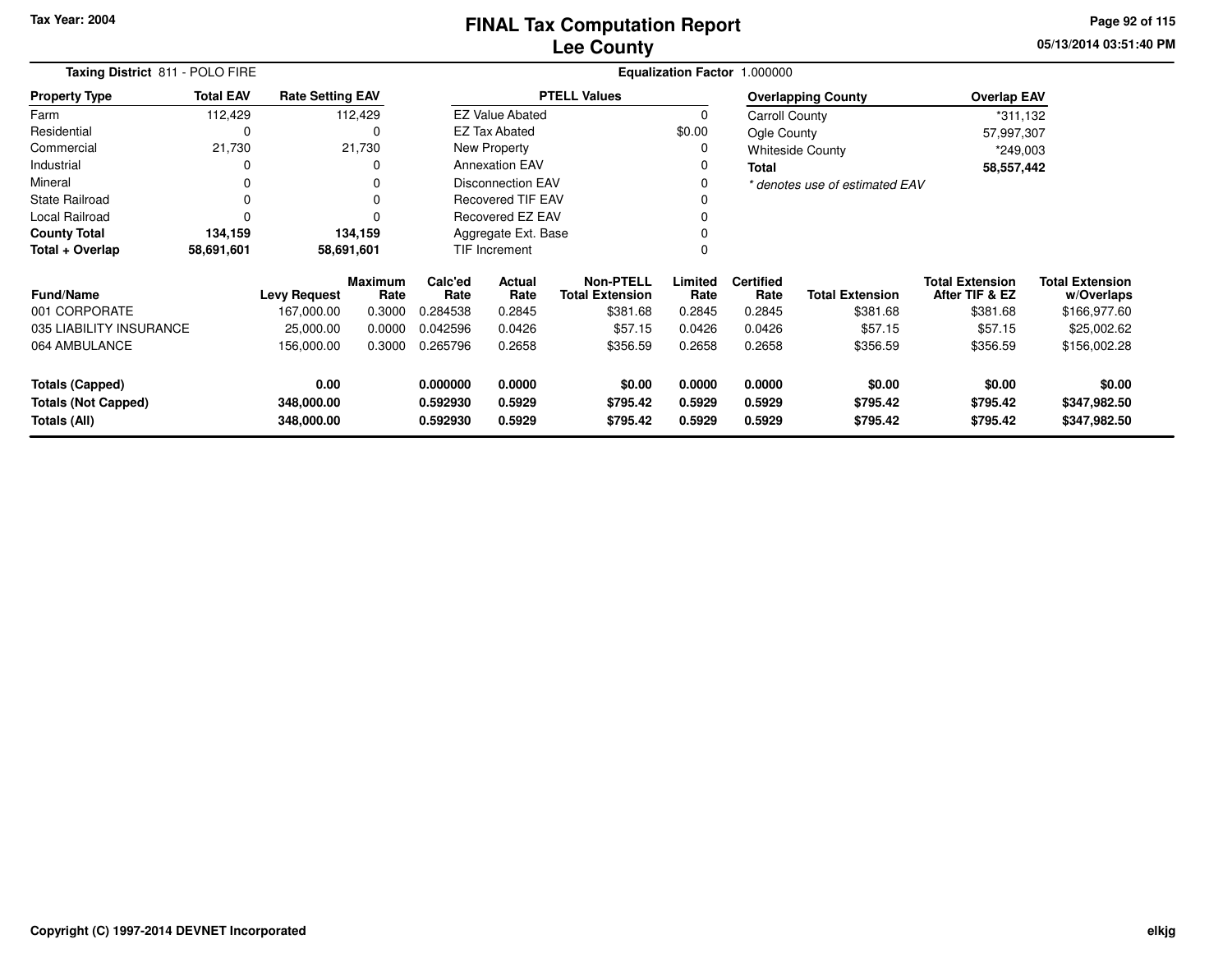### **Lee CountyFINAL Tax Computation Report**

**05/13/2014 03:51:40 PM Page 93 of 115**

|                                                                      | Taxing District 812 - ROCK FALLS FIRE |                                   |                           |                                  |                            |                                                           |                            | Equalization Factor 1.000000       |                                       |                                                         |                                                      |
|----------------------------------------------------------------------|---------------------------------------|-----------------------------------|---------------------------|----------------------------------|----------------------------|-----------------------------------------------------------|----------------------------|------------------------------------|---------------------------------------|---------------------------------------------------------|------------------------------------------------------|
| <b>Property Type</b>                                                 | <b>Total EAV</b>                      | <b>Rate Setting EAV</b>           |                           |                                  |                            | <b>PTELL Values</b>                                       |                            |                                    | <b>Overlapping County</b>             | <b>Overlap EAV</b>                                      |                                                      |
| Farm                                                                 | 1,905,946                             |                                   | 1,905,946                 |                                  | <b>EZ Value Abated</b>     |                                                           | 0                          |                                    | <b>Whiteside County</b>               | *51,869,601                                             |                                                      |
| Residential                                                          | 3,718,041                             |                                   | 3,718,041                 |                                  | EZ Tax Abated              |                                                           | \$0.00                     | Total                              |                                       | 51,869,601                                              |                                                      |
| Commercial                                                           | 405,373                               |                                   | 405,373                   |                                  | New Property               |                                                           | 953,949                    |                                    | * denotes use of estimated EAV        |                                                         |                                                      |
| Industrial                                                           | 5,280,173                             |                                   | 5,280,173                 |                                  | <b>Annexation EAV</b>      |                                                           |                            |                                    |                                       |                                                         |                                                      |
| Mineral                                                              | 0                                     |                                   |                           |                                  | <b>Disconnection EAV</b>   |                                                           |                            |                                    |                                       |                                                         |                                                      |
| State Railroad                                                       | 1,212,459                             |                                   | 1,212,459                 |                                  | <b>Recovered TIF EAV</b>   |                                                           |                            |                                    |                                       |                                                         |                                                      |
| Local Railroad                                                       | 0                                     |                                   | $\Omega$                  |                                  | Recovered EZ EAV           |                                                           |                            |                                    |                                       |                                                         |                                                      |
| <b>County Total</b>                                                  | 12,521,992                            |                                   | 12,521,992                | Aggregate Ext. Base              |                            |                                                           |                            |                                    |                                       |                                                         |                                                      |
| Total + Overlap                                                      | 64,391,593                            |                                   | 64,391,593                |                                  | <b>TIF Increment</b>       |                                                           | $\Omega$                   |                                    |                                       |                                                         |                                                      |
| <b>Fund/Name</b><br>001 CORPORATE                                    |                                       | <b>Levy Request</b><br>113,955.00 | Maximum<br>Rate<br>0.3000 | Calc'ed<br>Rate<br>0.176972      | Actual<br>Rate<br>0.1770   | <b>Non-PTELL</b><br><b>Total Extension</b><br>\$22,163.93 | Limited<br>Rate<br>0.1770  | <b>Certified</b><br>Rate<br>0.1770 | <b>Total Extension</b><br>\$22,163.93 | <b>Total Extension</b><br>After TIF & EZ<br>\$22,163.93 | <b>Total Extension</b><br>w/Overlaps<br>\$113,973.12 |
| <b>Totals (Capped)</b><br><b>Totals (Not Capped)</b><br>Totals (All) |                                       | 0.00<br>113,955.00<br>113,955.00  |                           | 0.000000<br>0.176972<br>0.176972 | 0.0000<br>0.1770<br>0.1770 | \$0.00<br>\$22,163.93<br>\$22,163.93                      | 0.0000<br>0.1770<br>0.1770 | 0.0000<br>0.1770<br>0.1770         | \$0.00<br>\$22,163.93<br>\$22,163.93  | \$0.00<br>\$22,163.93<br>\$22,163.93                    | \$0.00<br>\$113,973.12<br>\$113,973.12               |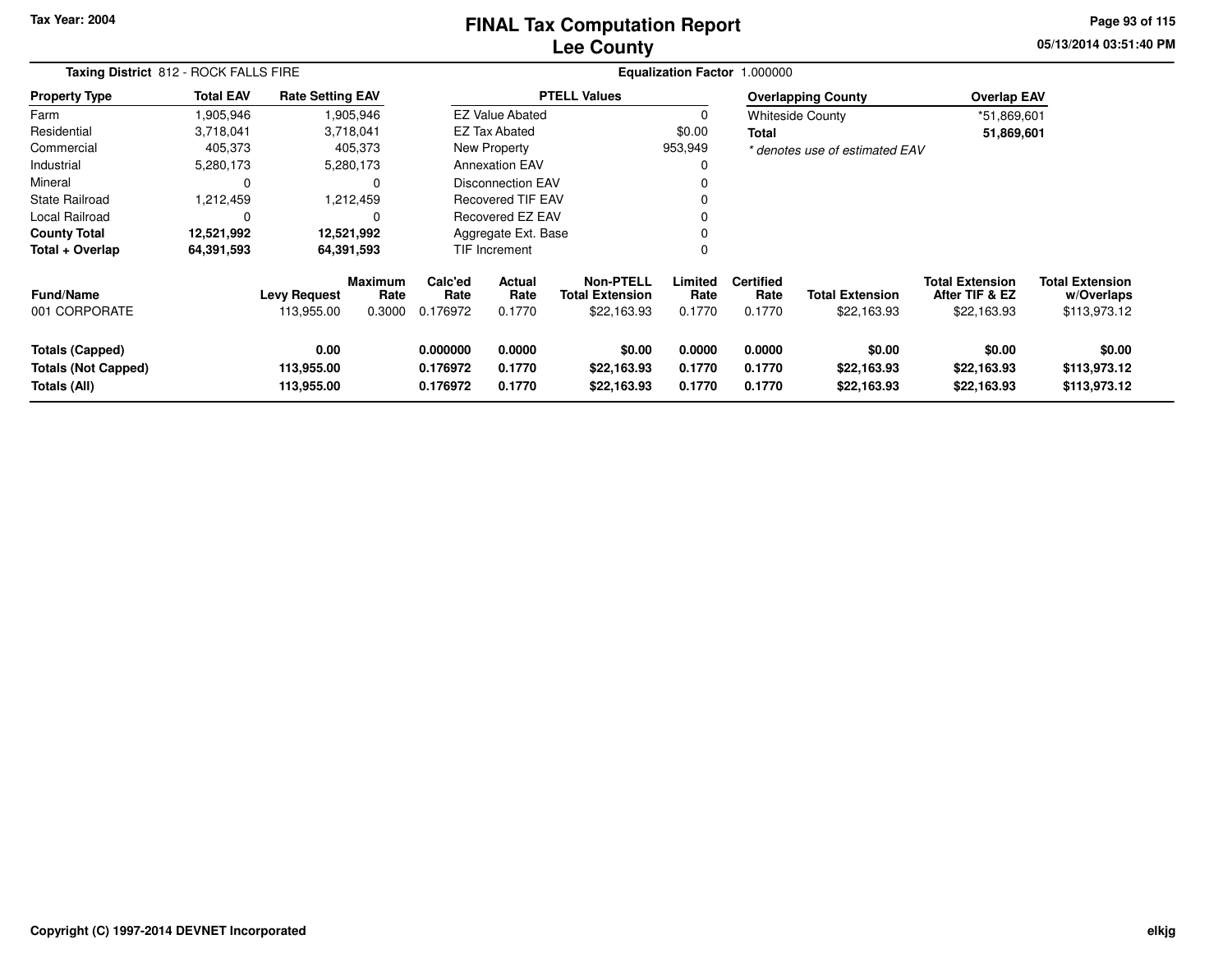# **Lee CountyFINAL Tax Computation Report**

**05/13/2014 03:51:40 PM Page 94 of 115**

| Taxing District 813 - STERLING FIRE                           |                  |                                   |                                  |                                  |                                 | <b>Equalization Factor 1.000000</b>                       |                            |                                    |                                       |                                                         |                                                      |
|---------------------------------------------------------------|------------------|-----------------------------------|----------------------------------|----------------------------------|---------------------------------|-----------------------------------------------------------|----------------------------|------------------------------------|---------------------------------------|---------------------------------------------------------|------------------------------------------------------|
| <b>Property Type</b>                                          | <b>Total EAV</b> | <b>Rate Setting EAV</b>           |                                  |                                  |                                 | <b>PTELL Values</b>                                       |                            |                                    | <b>Overlapping County</b>             | <b>Overlap EAV</b>                                      |                                                      |
| Farm                                                          | 2,023,312        |                                   | 2,023,312                        |                                  | <b>EZ Value Abated</b>          |                                                           |                            |                                    | <b>Whiteside County</b>               | *88,672,539                                             |                                                      |
| Residential                                                   | 12,250,119       |                                   | 12,250,119                       |                                  | EZ Tax Abated                   |                                                           | \$0.00                     | Total                              |                                       | 88,672,539                                              |                                                      |
| Commercial                                                    | 175,823          |                                   | 175,823                          |                                  | New Property                    |                                                           | 146,441                    |                                    | * denotes use of estimated EAV        |                                                         |                                                      |
| Industrial                                                    | 0                |                                   | 0                                |                                  | <b>Annexation EAV</b>           |                                                           |                            |                                    |                                       |                                                         |                                                      |
| Mineral                                                       | 0                |                                   | 0                                |                                  | <b>Disconnection EAV</b>        |                                                           |                            |                                    |                                       |                                                         |                                                      |
| <b>State Railroad</b>                                         | 32,039           |                                   | 32,039                           |                                  | <b>Recovered TIF EAV</b>        |                                                           |                            |                                    |                                       |                                                         |                                                      |
| Local Railroad                                                | 0                |                                   | $\Omega$                         |                                  | <b>Recovered EZ EAV</b>         |                                                           |                            |                                    |                                       |                                                         |                                                      |
| <b>County Total</b>                                           | 14,481,293       |                                   | 14,481,293                       | Aggregate Ext. Base              |                                 |                                                           |                            |                                    |                                       |                                                         |                                                      |
| Total + Overlap                                               | 103,153,832      |                                   | 103,153,832                      |                                  | <b>TIF Increment</b>            |                                                           |                            |                                    |                                       |                                                         |                                                      |
| <b>Fund/Name</b><br>001 CORPORATE                             |                  | <b>Levy Request</b><br>136,076.00 | <b>Maximum</b><br>Rate<br>0.1250 | Calc'ed<br>Rate<br>0.131916      | <b>Actual</b><br>Rate<br>0.1250 | <b>Non-PTELL</b><br><b>Total Extension</b><br>\$18,101.62 | Limited<br>Rate<br>0.1250  | <b>Certified</b><br>Rate<br>0.1250 | <b>Total Extension</b><br>\$18,101.62 | <b>Total Extension</b><br>After TIF & EZ<br>\$18,101.62 | <b>Total Extension</b><br>w/Overlaps<br>\$128,942.29 |
| Totals (Capped)<br><b>Totals (Not Capped)</b><br>Totals (All) |                  | 0.00<br>136,076.00<br>136,076.00  |                                  | 0.000000<br>0.131916<br>0.131916 | 0.0000<br>0.1250<br>0.1250      | \$0.00<br>\$18,101.62<br>\$18,101.62                      | 0.0000<br>0.1250<br>0.1250 | 0.0000<br>0.1250<br>0.1250         | \$0.00<br>\$18,101.62<br>\$18,101.62  | \$0.00<br>\$18,101.62<br>\$18,101.62                    | \$0.00<br>\$128,942.29<br>\$128,942.29               |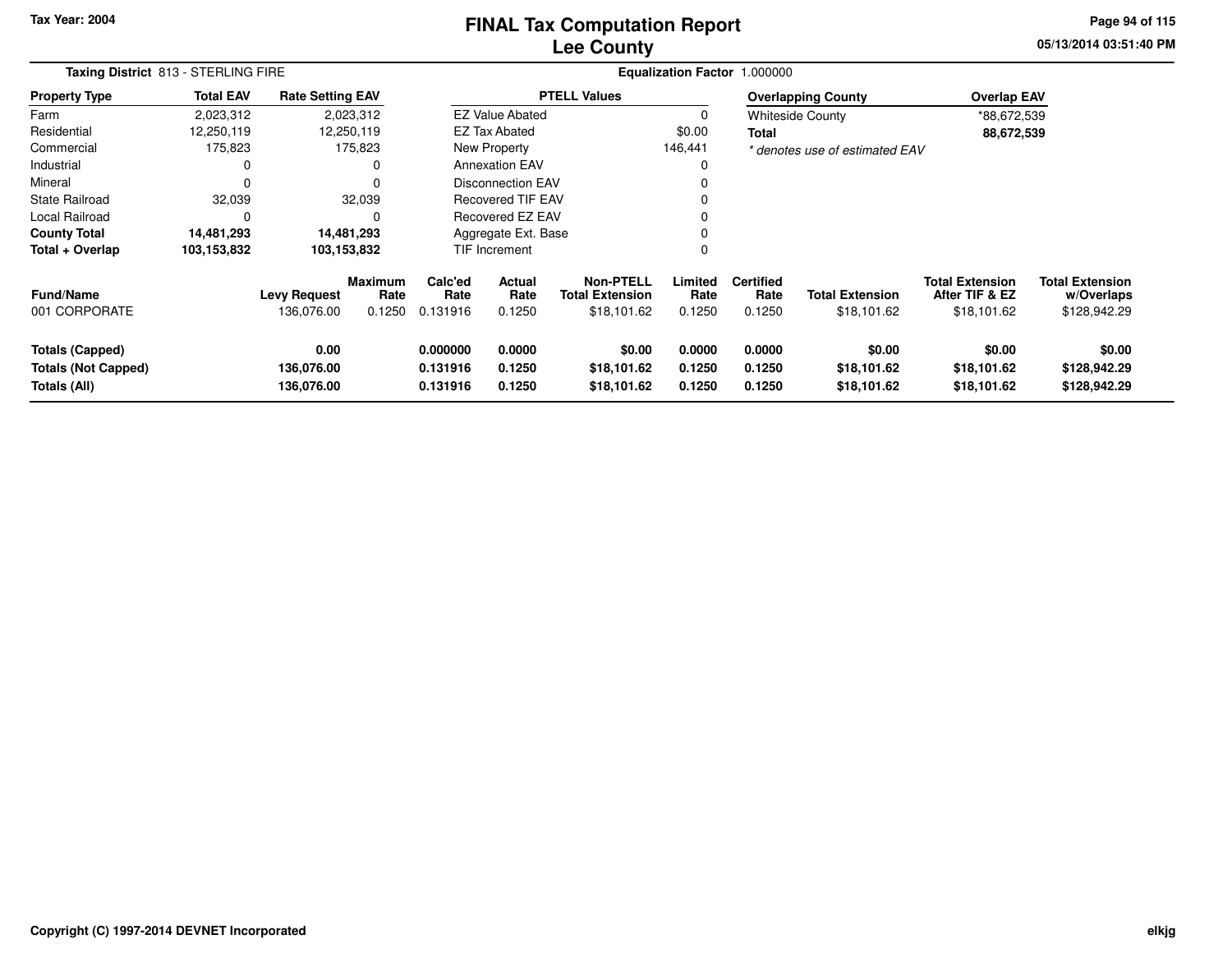# **Lee CountyFINAL Tax Computation Report**

**05/13/2014 03:51:40 PM Page 95 of 115**

| Taxing District 814 - SUBLETTE FIRE                           |                  |                                  |                        |                                  |                            | Equalization Factor 1.000000               |                            |                            |                                        |                                          |                                        |  |
|---------------------------------------------------------------|------------------|----------------------------------|------------------------|----------------------------------|----------------------------|--------------------------------------------|----------------------------|----------------------------|----------------------------------------|------------------------------------------|----------------------------------------|--|
| <b>Property Type</b>                                          | <b>Total EAV</b> | <b>Rate Setting EAV</b>          |                        |                                  |                            | <b>PTELL Values</b>                        |                            |                            |                                        |                                          |                                        |  |
| Farm                                                          | 13,320,887       |                                  | 13,320,887             |                                  | <b>EZ Value Abated</b>     |                                            |                            |                            |                                        |                                          |                                        |  |
| Residential                                                   | 16,212,384       |                                  | 16,212,384             |                                  | <b>EZ Tax Abated</b>       |                                            | \$0.00                     |                            |                                        |                                          |                                        |  |
| Commercial                                                    | 2,872,802        |                                  | 2,872,802              |                                  | <b>New Property</b>        |                                            | 1,045,633                  |                            |                                        |                                          |                                        |  |
| Industrial                                                    | 0                |                                  | 0                      |                                  | <b>Annexation EAV</b>      |                                            |                            |                            |                                        |                                          |                                        |  |
| Mineral                                                       | 0                |                                  | 0                      |                                  | <b>Disconnection EAV</b>   |                                            |                            |                            |                                        |                                          |                                        |  |
| <b>State Railroad</b>                                         | 8,176            |                                  | 8,176                  |                                  | Recovered TIF EAV          |                                            |                            |                            |                                        |                                          |                                        |  |
| Local Railroad                                                | 8,090            |                                  | 8,090                  |                                  | <b>Recovered EZ EAV</b>    |                                            | $\Omega$                   |                            |                                        |                                          |                                        |  |
| <b>County Total</b>                                           | 32,422,339       |                                  | 32,422,339             | 136,391<br>Aggregate Ext. Base   |                            |                                            |                            |                            |                                        |                                          |                                        |  |
| Total + Overlap                                               | 32,422,339       |                                  | 32,422,339             |                                  | <b>TIF Increment</b>       |                                            | 0                          |                            |                                        |                                          |                                        |  |
| <b>Fund/Name</b>                                              |                  | <b>Levy Request</b>              | <b>Maximum</b><br>Rate | Calc'ed<br>Rate                  | Actual<br>Rate             | <b>Non-PTELL</b><br><b>Total Extension</b> | Limited<br>Rate            | <b>Certified</b><br>Rate   | <b>Total Extension</b>                 | <b>Total Extension</b><br>After TIF & EZ | <b>Total Extension</b><br>w/Overlaps   |  |
| 001 CORPORATE                                                 |                  | 67,300.00                        | 0.3000                 | 0.207573                         | 0.2076                     | \$67,308.78                                | 0.2076                     | 0.2076                     | \$67,308.78                            | \$67,308.78                              | \$67,308.78                            |  |
| 064 AMBULANCE                                                 |                  | 68,000.00                        | 0.3000                 | 0.209732                         | 0.2097                     | \$67,989.64                                | 0.2097                     | 0.2097                     | \$67,989.64                            | \$67,989.64                              | \$67,989.64                            |  |
| Totals (Capped)<br><b>Totals (Not Capped)</b><br>Totals (All) |                  | 135,300.00<br>0.00<br>135,300.00 |                        | 0.417305<br>0.000000<br>0.417305 | 0.4173<br>0.0000<br>0.4173 | \$135,298.42<br>\$0.00<br>\$135,298.42     | 0.4173<br>0.0000<br>0.4173 | 0.4173<br>0.0000<br>0.4173 | \$135,298.42<br>\$0.00<br>\$135,298.42 | \$135,298.42<br>\$0.00<br>\$135,298.42   | \$135,298.42<br>\$0.00<br>\$135,298.42 |  |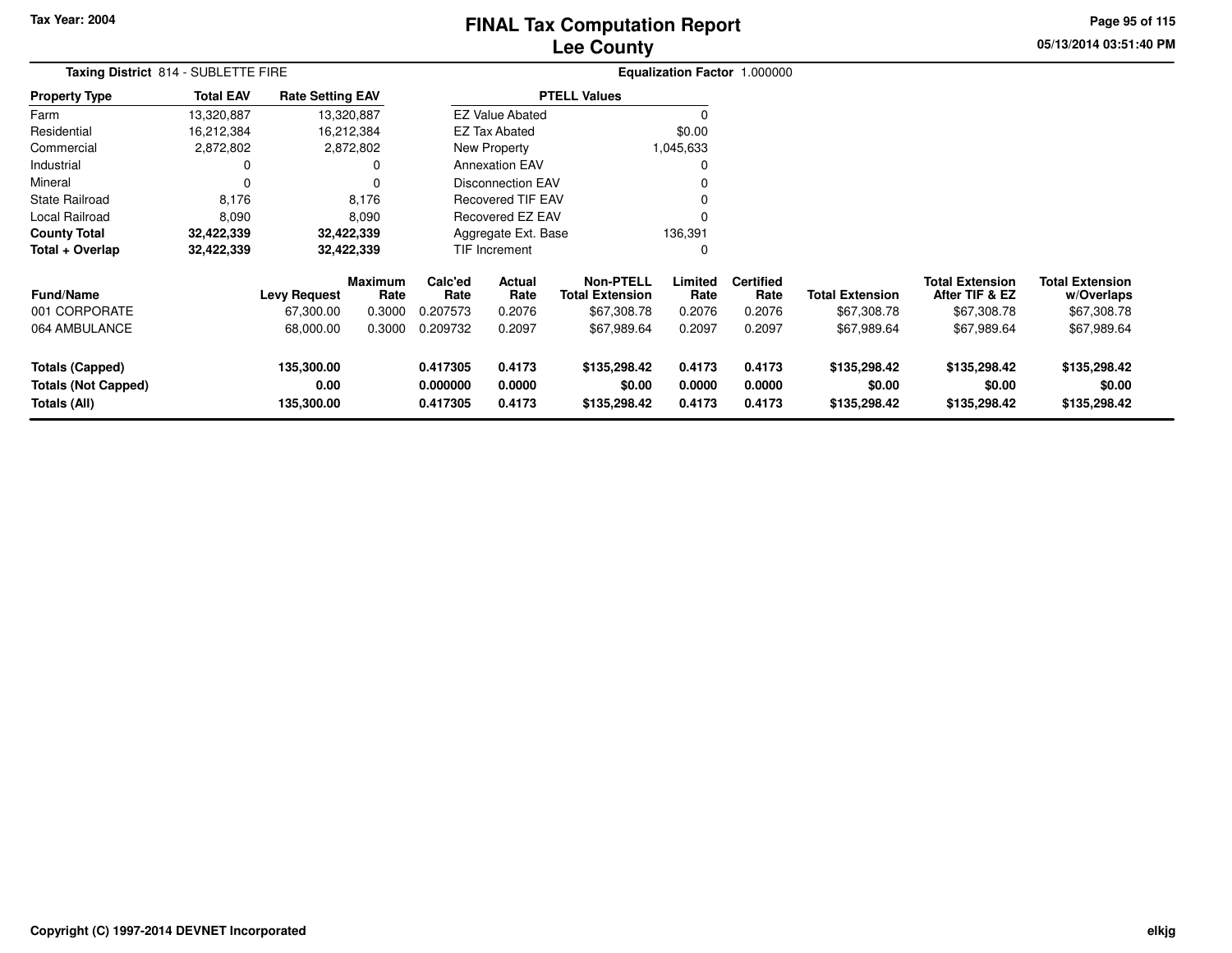# **Lee CountyFINAL Tax Computation Report**

**05/13/2014 03:51:40 PM Page 96 of 115**

| Taxing District 815 - WEST BROOKLYN FIRE                             |                  |                                  |                                  |                                  |                            |                                                           |                            | Equalization Factor 1.000000       |                                       |                                                         |                                                     |  |  |
|----------------------------------------------------------------------|------------------|----------------------------------|----------------------------------|----------------------------------|----------------------------|-----------------------------------------------------------|----------------------------|------------------------------------|---------------------------------------|---------------------------------------------------------|-----------------------------------------------------|--|--|
| <b>Property Type</b>                                                 | <b>Total EAV</b> | <b>Rate Setting EAV</b>          |                                  |                                  |                            | <b>PTELL Values</b>                                       |                            |                                    |                                       |                                                         |                                                     |  |  |
| Farm                                                                 | 10,022,567       |                                  | 10,022,567                       |                                  | <b>EZ Value Abated</b>     |                                                           | $\Omega$                   |                                    |                                       |                                                         |                                                     |  |  |
| Residential                                                          | 3,665,581        |                                  | 3,665,581                        |                                  | <b>EZ Tax Abated</b>       |                                                           | \$0.00                     |                                    |                                       |                                                         |                                                     |  |  |
| Commercial                                                           | 274,084          |                                  | 274,084                          |                                  | New Property               |                                                           | 336,017                    |                                    |                                       |                                                         |                                                     |  |  |
| Industrial                                                           | 43               |                                  | 43                               |                                  | <b>Annexation EAV</b>      |                                                           | 0                          |                                    |                                       |                                                         |                                                     |  |  |
| Mineral                                                              | 0                |                                  | 0                                |                                  | <b>Disconnection EAV</b>   |                                                           | 0                          |                                    |                                       |                                                         |                                                     |  |  |
| <b>State Railroad</b>                                                | $\Omega$         |                                  | 0                                |                                  | <b>Recovered TIF EAV</b>   |                                                           | 0                          |                                    |                                       |                                                         |                                                     |  |  |
| Local Railroad                                                       | 1,610            |                                  | 1,610                            | Recovered EZ EAV                 |                            |                                                           |                            |                                    |                                       |                                                         |                                                     |  |  |
| <b>County Total</b>                                                  | 13,963,885       |                                  | 13,963,885                       | 30,998<br>Aggregate Ext. Base    |                            |                                                           |                            |                                    |                                       |                                                         |                                                     |  |  |
| Total + Overlap                                                      | 13,963,885       |                                  | 13,963,885                       |                                  | <b>TIF Increment</b>       |                                                           | 0                          |                                    |                                       |                                                         |                                                     |  |  |
| <b>Fund/Name</b><br>001 CORPORATE                                    |                  | <b>Levy Request</b><br>32,548.00 | <b>Maximum</b><br>Rate<br>0.3000 | Calc'ed<br>Rate<br>0.233087      | Actual<br>Rate<br>0.2331   | <b>Non-PTELL</b><br><b>Total Extension</b><br>\$32,549.82 | Limited<br>Rate<br>0.2318  | <b>Certified</b><br>Rate<br>0.2318 | <b>Total Extension</b><br>\$32,368.29 | <b>Total Extension</b><br>After TIF & EZ<br>\$32,368.29 | <b>Total Extension</b><br>w/Overlaps<br>\$32,368.29 |  |  |
| <b>Totals (Capped)</b><br><b>Totals (Not Capped)</b><br>Totals (All) |                  | 32,548.00<br>0.00<br>32,548.00   |                                  | 0.233087<br>0.000000<br>0.233087 | 0.2331<br>0.0000<br>0.2331 | \$32,549.82<br>\$0.00<br>\$32,549.82                      | 0.2318<br>0.0000<br>0.2318 | 0.2318<br>0.0000<br>0.2318         | \$32,368.29<br>\$0.00<br>\$32,368.29  | \$32,368.29<br>\$0.00<br>\$32,368.29                    | \$32,368.29<br>\$0.00<br>\$32,368.29                |  |  |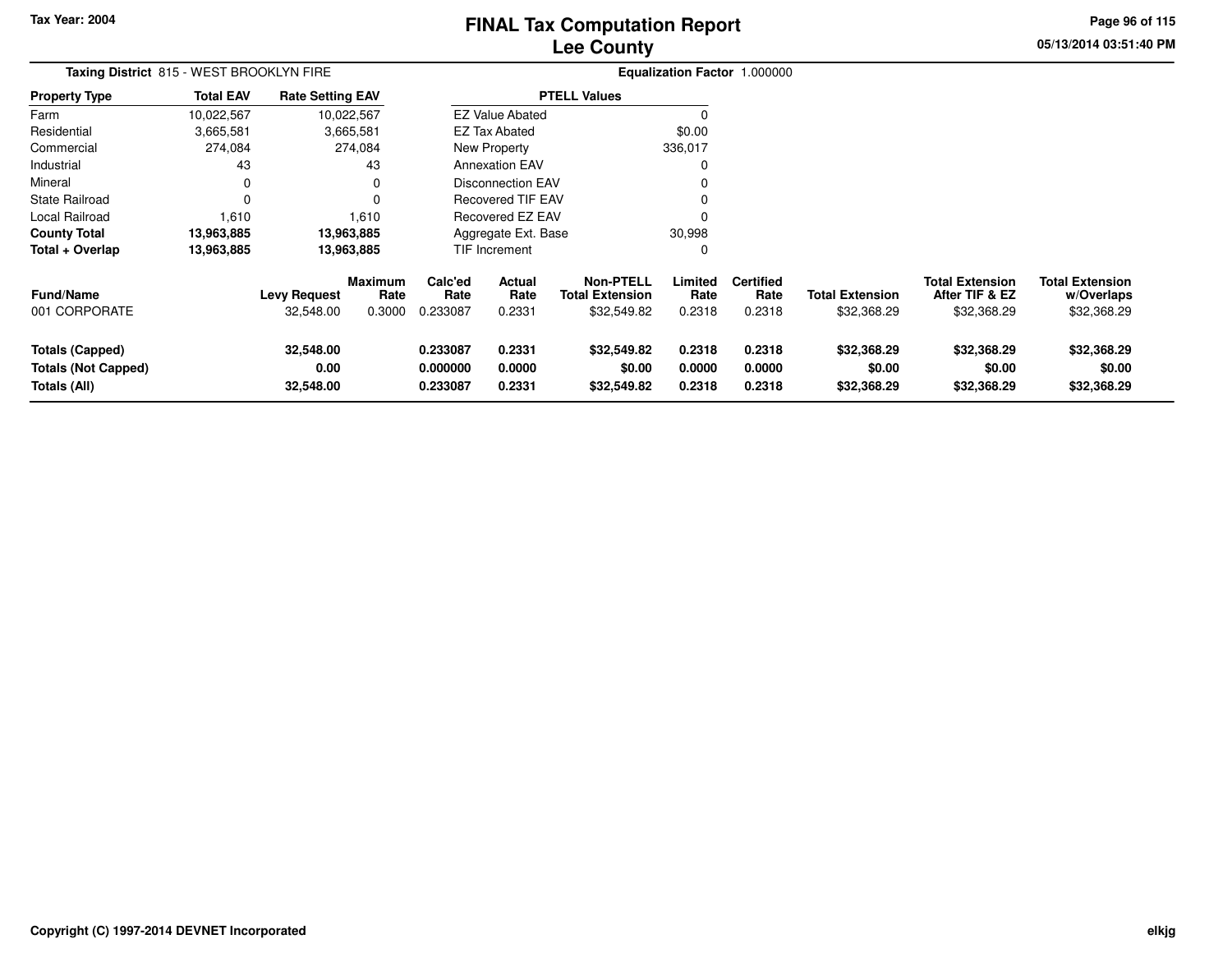# **Lee CountyFINAL Tax Computation Report**

**05/13/2014 03:51:40 PM Page 97 of 115**

|                                                                      | Taxing District 816 - DIXON FIRE-CITY |                                  |                        |                                  |                            |                                            |                            | Equalization Factor 1.000000 |                                        |                                          |                                        |  |
|----------------------------------------------------------------------|---------------------------------------|----------------------------------|------------------------|----------------------------------|----------------------------|--------------------------------------------|----------------------------|------------------------------|----------------------------------------|------------------------------------------|----------------------------------------|--|
| <b>Property Type</b>                                                 | <b>Total EAV</b>                      | <b>Rate Setting EAV</b>          |                        |                                  |                            | <b>PTELL Values</b>                        |                            |                              |                                        |                                          |                                        |  |
| Farm                                                                 | 400                                   |                                  | 400                    |                                  | <b>EZ Value Abated</b>     |                                            | 264,871                    |                              |                                        |                                          |                                        |  |
| Residential                                                          | 64,266,175                            |                                  | 64,109,425             |                                  | EZ Tax Abated              |                                            | \$1,222.65                 |                              |                                        |                                          |                                        |  |
| Commercial                                                           | 17,183,069                            |                                  | 14,222,955             |                                  | New Property               |                                            | 256,794                    |                              |                                        |                                          |                                        |  |
| Industrial                                                           | 1,358,308                             |                                  | 1,358,308              |                                  | <b>Annexation EAV</b>      |                                            | 0                          |                              |                                        |                                          |                                        |  |
| Mineral                                                              |                                       |                                  |                        |                                  | <b>Disconnection EAV</b>   |                                            | 3,738                      |                              |                                        |                                          |                                        |  |
| <b>State Railroad</b>                                                |                                       |                                  |                        | <b>Recovered TIF EAV</b>         |                            |                                            | 0                          |                              |                                        |                                          |                                        |  |
| Local Railroad                                                       |                                       |                                  |                        |                                  | Recovered EZ EAV           |                                            | 115,792                    |                              |                                        |                                          |                                        |  |
| <b>County Total</b>                                                  | 82,807,952                            |                                  | 79,691,088             | Aggregate Ext. Base              |                            |                                            | 0                          |                              |                                        |                                          |                                        |  |
| Total + Overlap                                                      | 82,807,952                            |                                  | 79,691,088             |                                  | TIF Increment              |                                            | 2,851,993                  |                              |                                        |                                          |                                        |  |
| <b>Fund/Name</b>                                                     |                                       | <b>Levy Request</b>              | <b>Maximum</b><br>Rate | Calc'ed<br>Rate                  | Actual<br>Rate             | <b>Non-PTELL</b><br><b>Total Extension</b> | Limited<br>Rate            | <b>Certified</b><br>Rate     | <b>Total Extension</b>                 | <b>Total Extension</b><br>After TIF & EZ | <b>Total Extension</b><br>w/Overlaps   |  |
| 012 FIRE PROTECTION                                                  |                                       | 131,099.00                       | 0.1500                 | 0.164509                         | 0.1500                     | \$119,536.63                               | 0.1500                     | 0.1500                       | \$124,211.93                           | \$119,536.63                             | \$119,536.63                           |  |
| 013 FIRE PENSION                                                     |                                       | 248,302.00                       | 0.0000                 | 0.311581                         | 0.3116                     | \$248,317.43                               | 0.3116                     | 0.3116                       | \$258,029.58                           | \$248,317.43                             | \$248,317.43                           |  |
| <b>Totals (Capped)</b><br><b>Totals (Not Capped)</b><br>Totals (All) |                                       | 0.00<br>379,401.00<br>379,401.00 |                        | 0.000000<br>0.476090<br>0.476090 | 0.0000<br>0.4616<br>0.4616 | \$0.00<br>\$367,854.06<br>\$367,854.06     | 0.0000<br>0.4616<br>0.4616 | 0.0000<br>0.4616<br>0.4616   | \$0.00<br>\$382,241.51<br>\$382,241.51 | \$0.00<br>\$367,854.06<br>\$367,854.06   | \$0.00<br>\$367,854.06<br>\$367,854.06 |  |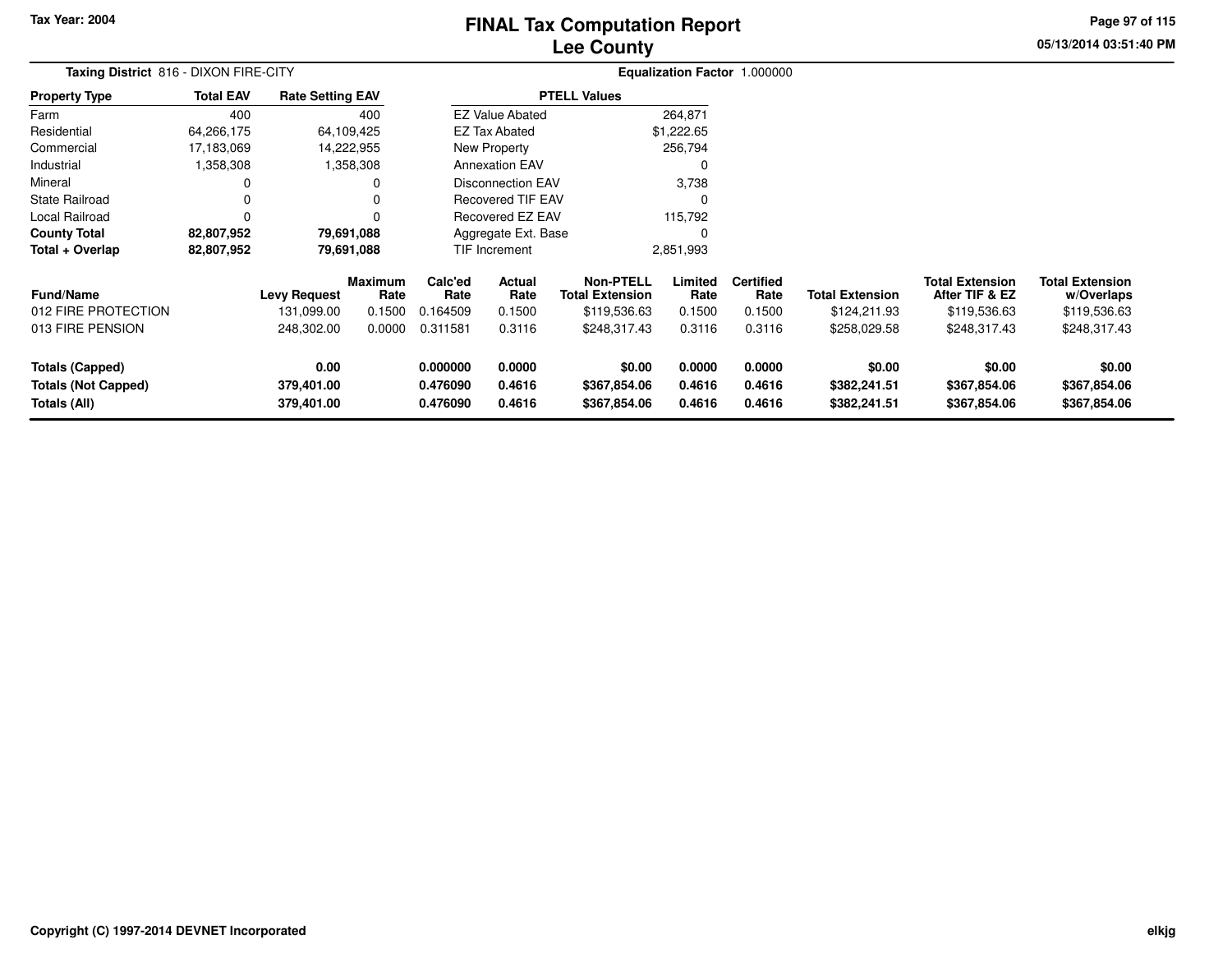$\sim$ 

# **Lee CountyFINAL Tax Computation Report**

**05/13/2014 03:51:40 PM Page 98 of 115**

| Taxing District 821 - NACHUSA-FRANKLIN GROVE MTD |                  |                         |                        |                 |                                |                                            |                 | Equalization Factor 1.000000 |                        |                                          |                                      |
|--------------------------------------------------|------------------|-------------------------|------------------------|-----------------|--------------------------------|--------------------------------------------|-----------------|------------------------------|------------------------|------------------------------------------|--------------------------------------|
| <b>Property Type</b>                             | <b>Total EAV</b> | <b>Rate Setting EAV</b> |                        |                 |                                | <b>PTELL Values</b>                        |                 |                              |                        |                                          |                                      |
| Farm                                             | 11,441,522       |                         | 11,441,522             |                 | <b>EZ Value Abated</b>         |                                            |                 |                              |                        |                                          |                                      |
| Residential                                      | 12,503,107       |                         | 12,503,107             |                 | <b>EZ Tax Abated</b>           |                                            | \$0.00          |                              |                        |                                          |                                      |
| Commercial                                       | 3,020,963        |                         | 3,020,963              |                 | New Property                   |                                            | 188,655         |                              |                        |                                          |                                      |
| Industrial                                       | 14,090           |                         | 14,090                 |                 | <b>Annexation EAV</b>          |                                            | $\Omega$        |                              |                        |                                          |                                      |
| Mineral                                          | $\Omega$         |                         | 0                      |                 | <b>Disconnection EAV</b>       |                                            | $\Omega$        |                              |                        |                                          |                                      |
| <b>State Railroad</b>                            | 539,451          |                         | 539.451                |                 | Recovered TIF EAV              |                                            | $\Omega$        |                              |                        |                                          |                                      |
| Local Railroad                                   | 1,630            |                         | 1,630                  |                 | <b>Recovered EZ EAV</b>        |                                            | $\Omega$        |                              |                        |                                          |                                      |
| <b>County Total</b>                              | 27,520,763       |                         | 27,520,763             |                 | Aggregate Ext. Base            |                                            | 9,492           |                              |                        |                                          |                                      |
| Total + Overlap                                  | 27,520,763       |                         | 27,520,763             |                 | TIF Increment                  |                                            | $\Omega$        |                              |                        |                                          |                                      |
| <b>Fund/Name</b>                                 |                  | <b>Levy Request</b>     | <b>Maximum</b><br>Rate | Calc'ed<br>Rate | <b>Actual</b><br>Rate          | <b>Non-PTELL</b><br><b>Total Extension</b> | Limited<br>Rate | <b>Certified</b><br>Rate     | <b>Total Extension</b> | <b>Total Extension</b><br>After TIF & EZ | <b>Total Extension</b><br>w/Overlaps |
| 001 GENERAL                                      |                  | 9,965.00                | 0.0000                 | 0.036209        | 0.0362                         | \$9,962.52                                 | 0.0354          | 0.0354                       | \$9,742.35             | \$9,742.35                               | \$9,742.35                           |
| Totals (Capped)                                  |                  | 9,965.00                |                        | 0.036209        | 0.0362                         | \$9,962.52                                 | 0.0354          | 0.0354                       | \$9,742.35             | \$9,742.35                               | \$9,742.35                           |
| <b>Totals (Not Capped)</b>                       |                  | 0.00                    |                        | 0.000000        | 0.0000                         | \$0.00                                     | 0.0000          | 0.0000                       | \$0.00                 | \$0.00                                   | \$0.00                               |
| Totals (All)                                     |                  | 9,965.00                |                        | 0.036209        | 0.0362<br>0.0354<br>\$9,962.52 |                                            |                 |                              | \$9,742.35             | \$9,742.35                               | \$9,742.35                           |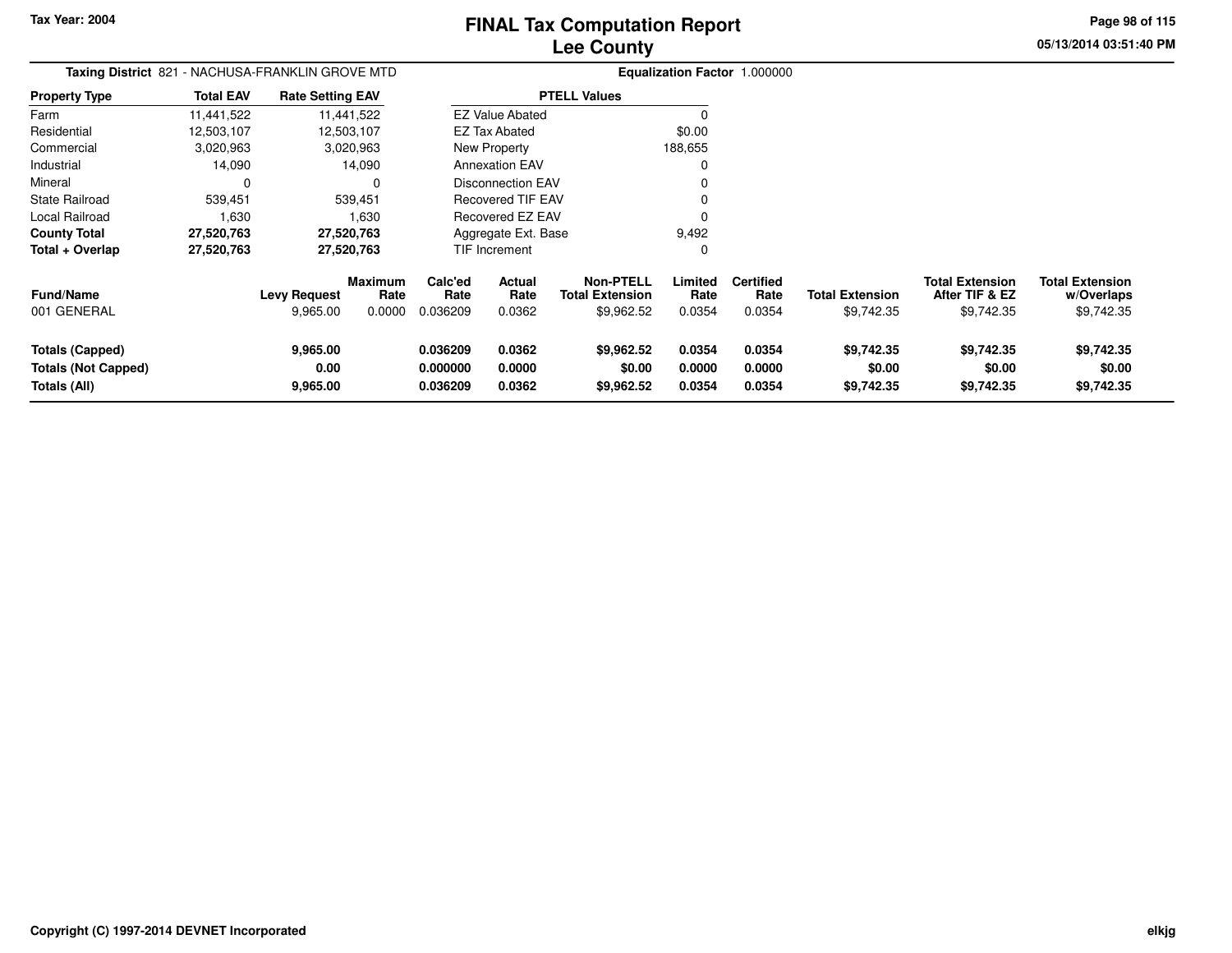# **Lee CountyFINAL Tax Computation Report**

**05/13/2014 03:51:40 PM Page 99 of 115**

| Taxing District 822 - ASHTON-BRADFORD MTD                     |                  |                                  |                                  |                                  |                                 |                                                           |                            | Equalization Factor 1.000000       |                                       |                                                         |                                                     |
|---------------------------------------------------------------|------------------|----------------------------------|----------------------------------|----------------------------------|---------------------------------|-----------------------------------------------------------|----------------------------|------------------------------------|---------------------------------------|---------------------------------------------------------|-----------------------------------------------------|
| <b>Property Type</b>                                          | <b>Total EAV</b> | <b>Rate Setting EAV</b>          |                                  |                                  |                                 | <b>PTELL Values</b>                                       |                            |                                    |                                       |                                                         |                                                     |
| Farm                                                          | 10,971,832       |                                  | 10,971,832                       |                                  | <b>EZ Value Abated</b>          |                                                           |                            |                                    |                                       |                                                         |                                                     |
| Residential                                                   | 11,490,509       |                                  | 11,490,509                       |                                  | <b>EZ Tax Abated</b>            |                                                           | \$0.00                     |                                    |                                       |                                                         |                                                     |
| Commercial                                                    | 3,253,423        |                                  | 3,253,423                        |                                  | New Property                    |                                                           | 783,715                    |                                    |                                       |                                                         |                                                     |
| Industrial                                                    | 4,219,785        |                                  | 4,219,785                        |                                  | <b>Annexation EAV</b>           |                                                           |                            |                                    |                                       |                                                         |                                                     |
| Mineral                                                       | 0                |                                  |                                  |                                  | Disconnection EAV               |                                                           |                            |                                    |                                       |                                                         |                                                     |
| State Railroad                                                | 552,461          |                                  | 552,461                          |                                  | <b>Recovered TIF EAV</b>        |                                                           |                            |                                    |                                       |                                                         |                                                     |
| Local Railroad                                                | C                |                                  |                                  |                                  | Recovered EZ EAV                |                                                           |                            |                                    |                                       |                                                         |                                                     |
| <b>County Total</b>                                           | 30,488,010       |                                  | 30,488,010                       |                                  | Aggregate Ext. Base             |                                                           | 9,870                      |                                    |                                       |                                                         |                                                     |
| Total + Overlap                                               | 30,488,010       |                                  | 30,488,010                       |                                  | TIF Increment                   |                                                           |                            |                                    |                                       |                                                         |                                                     |
| <b>Fund/Name</b><br>001 GENERAL                               |                  | <b>Levy Request</b><br>10,360.00 | <b>Maximum</b><br>Rate<br>0.0000 | Calc'ed<br>Rate<br>0.033981      | <b>Actual</b><br>Rate<br>0.0340 | <b>Non-PTELL</b><br><b>Total Extension</b><br>\$10,365.92 | Limited<br>Rate<br>0.0339  | <b>Certified</b><br>Rate<br>0.0339 | <b>Total Extension</b><br>\$10,335.44 | <b>Total Extension</b><br>After TIF & EZ<br>\$10,335.44 | <b>Total Extension</b><br>w/Overlaps<br>\$10,335.44 |
| Totals (Capped)<br><b>Totals (Not Capped)</b><br>Totals (All) |                  | 10,360.00<br>0.00<br>10,360.00   |                                  | 0.033981<br>0.000000<br>0.033981 | 0.0340<br>0.0000<br>0.0340      | \$10,365.92<br>\$0.00<br>\$10,365.92                      | 0.0339<br>0.0000<br>0.0339 | 0.0339<br>0.0000<br>0.0339         | \$10,335.44<br>\$0.00<br>\$10,335.44  | \$10,335.44<br>\$0.00<br>\$10,335.44                    | \$10,335.44<br>\$0.00<br>\$10,335.44                |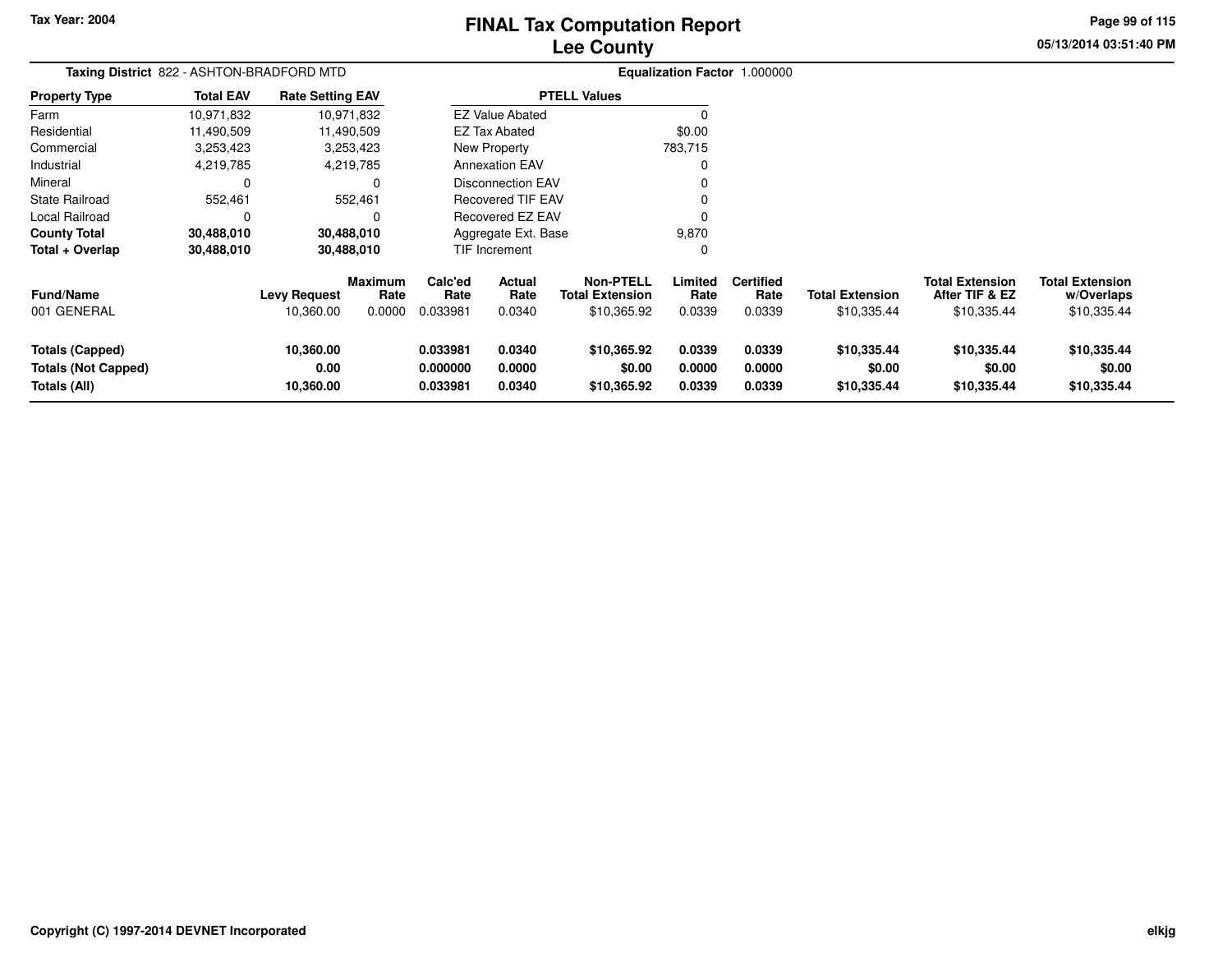# **Lee CountyFINAL Tax Computation Report**

**05/13/2014 03:51:40 PM Page 100 of 115**

| Taxing District 823 - REY-ALTO-VI-WC MTD                             |                  |                                |                 |                                  |                            |                                            | Equalization Factor 1.000000 |                            |                                      |                                          |                                      |  |
|----------------------------------------------------------------------|------------------|--------------------------------|-----------------|----------------------------------|----------------------------|--------------------------------------------|------------------------------|----------------------------|--------------------------------------|------------------------------------------|--------------------------------------|--|
| <b>Property Type</b>                                                 | <b>Total EAV</b> | <b>Rate Setting EAV</b>        |                 |                                  |                            | <b>PTELL Values</b>                        |                              |                            |                                      |                                          |                                      |  |
| Farm                                                                 | 27,634,281       |                                | 27,634,281      |                                  | <b>EZ Value Abated</b>     |                                            |                              |                            |                                      |                                          |                                      |  |
| Residential                                                          | 18,342,038       |                                | 18,342,038      |                                  | <b>EZ Tax Abated</b>       |                                            | \$0.00                       |                            |                                      |                                          |                                      |  |
| Commercial                                                           | 2,198,054        |                                | 2,198,054       |                                  | New Property               |                                            | 3,919,791                    |                            |                                      |                                          |                                      |  |
| Industrial                                                           | 2,912,866        |                                | 2,912,866       |                                  | <b>Annexation EAV</b>      |                                            | 0                            |                            |                                      |                                          |                                      |  |
| Mineral                                                              | 0                |                                | 0               |                                  | Disconnection EAV          |                                            | 0                            |                            |                                      |                                          |                                      |  |
| <b>State Railroad</b>                                                | 564,663          |                                | 564,663         |                                  | <b>Recovered TIF EAV</b>   |                                            | 0                            |                            |                                      |                                          |                                      |  |
| Local Railroad                                                       | 0                |                                |                 |                                  | Recovered EZ EAV           |                                            | 0                            |                            |                                      |                                          |                                      |  |
| <b>County Total</b>                                                  | 51,651,902       |                                | 51,651,902      |                                  | Aggregate Ext. Base        |                                            | 12,026                       |                            |                                      |                                          |                                      |  |
| Total + Overlap                                                      | 51,651,902       |                                | 51,651,902      |                                  | TIF Increment              |                                            | 0                            |                            |                                      |                                          |                                      |  |
| <b>Fund/Name</b>                                                     |                  | <b>Levy Request</b>            | Maximum<br>Rate | Calc'ed<br>Rate                  | Actual<br>Rate             | <b>Non-PTELL</b><br><b>Total Extension</b> | Limited<br>Rate              | <b>Certified</b><br>Rate   | <b>Total Extension</b>               | <b>Total Extension</b><br>After TIF & EZ | <b>Total Extension</b><br>w/Overlaps |  |
| 001 GENERAL                                                          |                  | 12,625.00                      | 0.0000          | 0.024443                         | 0.0244                     | \$12,603.06                                | 0.0244                       | 0.0244                     | \$12,603.06                          | \$12,603.06                              | \$12,603.06                          |  |
| <b>Totals (Capped)</b><br><b>Totals (Not Capped)</b><br>Totals (All) |                  | 12,625.00<br>0.00<br>12,625.00 |                 | 0.024443<br>0.000000<br>0.024443 | 0.0244<br>0.0000<br>0.0244 | \$12,603.06<br>\$0.00<br>\$12,603.06       | 0.0244<br>0.0000<br>0.0244   | 0.0244<br>0.0000<br>0.0244 | \$12,603.06<br>\$0.00<br>\$12,603.06 | \$12,603.06<br>\$0.00<br>\$12,603.06     | \$12,603.06<br>\$0.00<br>\$12,603.06 |  |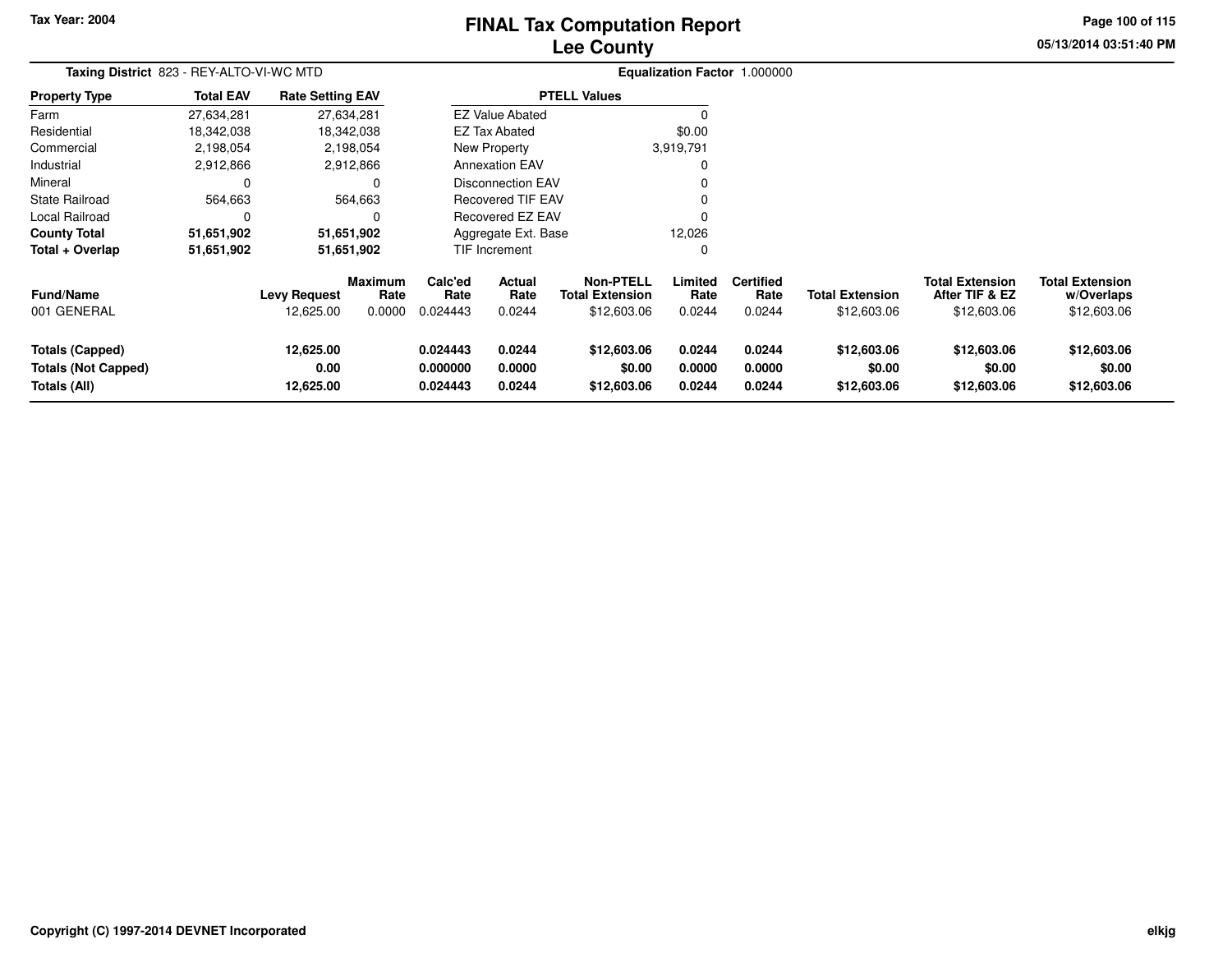# **Lee CountyFINAL Tax Computation Report**

**05/13/2014 03:51:40 PM Page 101 of 115**

|                                                               | Taxing District 824 - NELSON-HARMON MTD |                                |                        |                                  |                            |                                            |                            | Equalization Factor 1.000000 |                                      |                                          |                                      |  |
|---------------------------------------------------------------|-----------------------------------------|--------------------------------|------------------------|----------------------------------|----------------------------|--------------------------------------------|----------------------------|------------------------------|--------------------------------------|------------------------------------------|--------------------------------------|--|
| <b>Property Type</b>                                          | <b>Total EAV</b>                        | <b>Rate Setting EAV</b>        |                        |                                  |                            | <b>PTELL Values</b>                        |                            |                              |                                      |                                          |                                      |  |
| Farm                                                          | 7,268,463                               |                                | 7,268,463              |                                  | <b>EZ Value Abated</b>     |                                            | 0                          |                              |                                      |                                          |                                      |  |
| Residential                                                   | 9,833,660                               |                                | 9,833,660              |                                  | <b>EZ Tax Abated</b>       |                                            | \$0.00                     |                              |                                      |                                          |                                      |  |
| Commercial                                                    | 1,431,460                               |                                | 1,431,460              |                                  | New Property               |                                            | 1,121,618                  |                              |                                      |                                          |                                      |  |
| Industrial                                                    | 5,396,773                               |                                | 5,396,773              |                                  | <b>Annexation EAV</b>      |                                            | $\mathbf 0$                |                              |                                      |                                          |                                      |  |
| Mineral                                                       | $\Omega$                                |                                | $\Omega$               |                                  | Disconnection EAV          |                                            | 0                          |                              |                                      |                                          |                                      |  |
| <b>State Railroad</b>                                         | 1,596,088                               |                                | 1,596,088              |                                  | <b>Recovered TIF EAV</b>   |                                            | 0                          |                              |                                      |                                          |                                      |  |
| Local Railroad                                                |                                         |                                | $\Omega$               |                                  | Recovered EZ EAV           |                                            | $\Omega$                   |                              |                                      |                                          |                                      |  |
| <b>County Total</b>                                           | 25,526,444                              |                                | 25,526,444             |                                  | Aggregate Ext. Base        |                                            | 12,088                     |                              |                                      |                                          |                                      |  |
| Total + Overlap                                               | 25,526,444                              |                                | 25,526,444             |                                  | <b>TIF Increment</b>       |                                            | $\Omega$                   |                              |                                      |                                          |                                      |  |
| <b>Fund/Name</b>                                              |                                         | <b>Levy Request</b>            | <b>Maximum</b><br>Rate | Calc'ed<br>Rate                  | Actual<br>Rate             | <b>Non-PTELL</b><br><b>Total Extension</b> | Limited<br>Rate            | <b>Certified</b><br>Rate     | <b>Total Extension</b>               | <b>Total Extension</b><br>After TIF & EZ | <b>Total Extension</b><br>w/Overlaps |  |
| 001 GENERAL                                                   |                                         | 12,693.00                      | 0.0000                 | 0.049725                         | 0.0497                     | \$12,686.64                                | 0.0497                     | 0.0497                       | \$12,686.64                          | \$12,686.64                              | \$12,686.64                          |  |
| <b>Totals (Capped)</b><br>Totals (Not Capped)<br>Totals (All) |                                         | 12,693.00<br>0.00<br>12,693.00 |                        | 0.049725<br>0.000000<br>0.049725 | 0.0497<br>0.0000<br>0.0497 | \$12,686.64<br>\$0.00<br>\$12,686.64       | 0.0497<br>0.0000<br>0.0497 | 0.0497<br>0.0000<br>0.0497   | \$12,686.64<br>\$0.00<br>\$12,686.64 | \$12,686.64<br>\$0.00<br>\$12,686.64     | \$12,686.64<br>\$0.00<br>\$12,686.64 |  |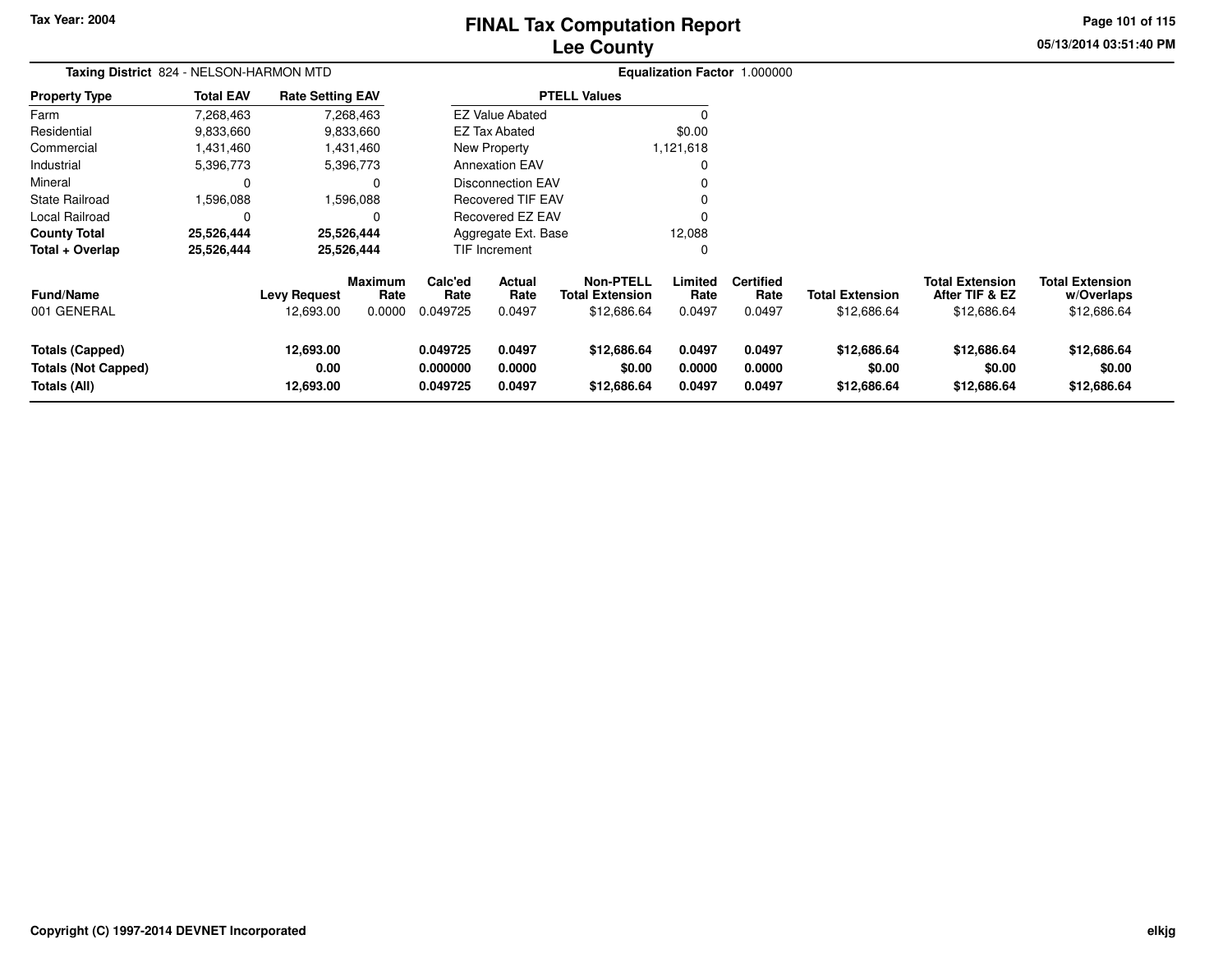# **Lee CountyFINAL Tax Computation Report**

**05/13/2014 03:51:40 PM Page 102 of 115**

| Taxing District 825 - E GR-HAM-MAR-SO DIX MTD                        |                  |                                  |                                  |                                  |                            |                                                           |                            | <b>Equalization Factor 1.000000</b> |                                       |                                                         |                                                     |
|----------------------------------------------------------------------|------------------|----------------------------------|----------------------------------|----------------------------------|----------------------------|-----------------------------------------------------------|----------------------------|-------------------------------------|---------------------------------------|---------------------------------------------------------|-----------------------------------------------------|
| <b>Property Type</b>                                                 | <b>Total EAV</b> | <b>Rate Setting EAV</b>          |                                  |                                  |                            | <b>PTELL Values</b>                                       |                            |                                     |                                       |                                                         |                                                     |
| Farm                                                                 | 19,179,742       |                                  | 19,179,742                       |                                  | <b>EZ Value Abated</b>     |                                                           |                            |                                     |                                       |                                                         |                                                     |
| Residential                                                          | 11,358,024       |                                  | 11,358,024                       |                                  | <b>EZ Tax Abated</b>       |                                                           | \$0.00                     |                                     |                                       |                                                         |                                                     |
| Commercial                                                           | 4,154,463        |                                  | 4,154,463                        |                                  | New Property               |                                                           | 4,437,633                  |                                     |                                       |                                                         |                                                     |
| Industrial                                                           | 20,682,131       |                                  | 20,682,131                       |                                  | <b>Annexation EAV</b>      |                                                           |                            |                                     |                                       |                                                         |                                                     |
| Mineral                                                              | 0                |                                  | $\Omega$                         |                                  | <b>Disconnection EAV</b>   |                                                           |                            |                                     |                                       |                                                         |                                                     |
| <b>State Railroad</b>                                                | 320,815          |                                  | 320,815                          | <b>Recovered TIF EAV</b>         |                            |                                                           |                            |                                     |                                       |                                                         |                                                     |
| Local Railroad                                                       | 1,270            |                                  | 1,270                            |                                  | Recovered EZ EAV           |                                                           |                            |                                     |                                       |                                                         |                                                     |
| <b>County Total</b>                                                  | 55,696,445       |                                  | 55,696,445                       |                                  | Aggregate Ext. Base        |                                                           | 15,499                     |                                     |                                       |                                                         |                                                     |
| Total + Overlap                                                      | 55,696,445       |                                  | 55,696,445                       |                                  | TIF Increment              |                                                           |                            |                                     |                                       |                                                         |                                                     |
| <b>Fund/Name</b><br>001 GENERAL                                      |                  | <b>Levy Request</b><br>15,485.00 | <b>Maximum</b><br>Rate<br>0.0000 | Calc'ed<br>Rate<br>0.027803      | Actual<br>Rate<br>0.0278   | <b>Non-PTELL</b><br><b>Total Extension</b><br>\$15,483.61 | Limited<br>Rate<br>0.0278  | <b>Certified</b><br>Rate<br>0.0278  | <b>Total Extension</b><br>\$15,483.61 | <b>Total Extension</b><br>After TIF & EZ<br>\$15,483.61 | <b>Total Extension</b><br>w/Overlaps<br>\$15,483.61 |
| <b>Totals (Capped)</b><br><b>Totals (Not Capped)</b><br>Totals (All) |                  | 15,485.00<br>0.00<br>15,485.00   |                                  | 0.027803<br>0.000000<br>0.027803 | 0.0278<br>0.0000<br>0.0278 | \$15,483.61<br>\$0.00<br>\$15,483.61                      | 0.0278<br>0.0000<br>0.0278 | 0.0278<br>0.0000<br>0.0278          | \$15,483.61<br>\$0.00<br>\$15,483.61  | \$15,483.61<br>\$0.00<br>\$15,483.61                    | \$15,483.61<br>\$0.00<br>\$15,483.61                |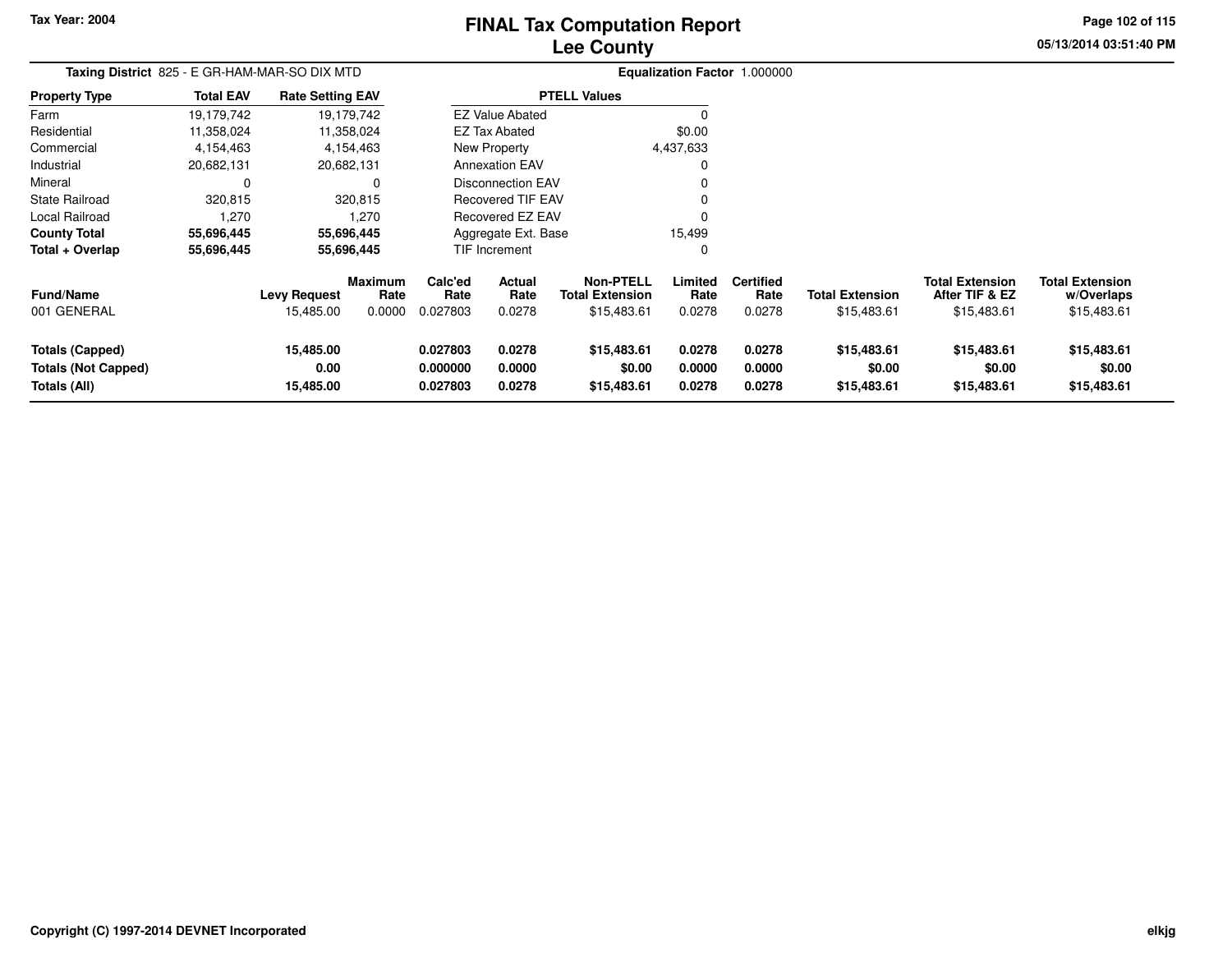# **Lee CountyFINAL Tax Computation Report**

**05/13/2014 03:51:40 PM Page 103 of 115**

| Taxing District 826 - AMBOY-LEE CENTER MTD                           |                  |                                  |                                  |                                  |                                 |                                                           |                            | Equalization Factor 1.000000       |                                       |                                                         |                                                     |
|----------------------------------------------------------------------|------------------|----------------------------------|----------------------------------|----------------------------------|---------------------------------|-----------------------------------------------------------|----------------------------|------------------------------------|---------------------------------------|---------------------------------------------------------|-----------------------------------------------------|
| <b>Property Type</b>                                                 | <b>Total EAV</b> | <b>Rate Setting EAV</b>          |                                  |                                  |                                 | <b>PTELL Values</b>                                       |                            |                                    |                                       |                                                         |                                                     |
| Farm                                                                 | 9,404,868        |                                  | 9,404,868                        |                                  | <b>EZ Value Abated</b>          |                                                           |                            |                                    |                                       |                                                         |                                                     |
| Residential                                                          | 28,384,624       |                                  | 28,384,624                       |                                  | EZ Tax Abated                   |                                                           | \$0.00                     |                                    |                                       |                                                         |                                                     |
| Commercial                                                           | 5,211,084        |                                  | 5,211,084                        |                                  | New Property                    |                                                           | 983,694                    |                                    |                                       |                                                         |                                                     |
| Industrial                                                           | 4,033,063        |                                  | 4,033,063                        |                                  | <b>Annexation EAV</b>           |                                                           |                            |                                    |                                       |                                                         |                                                     |
| Mineral                                                              | 0                |                                  | 0                                |                                  | <b>Disconnection EAV</b>        |                                                           |                            |                                    |                                       |                                                         |                                                     |
| State Railroad                                                       | 8,176            |                                  | 8,176                            |                                  | <b>Recovered TIF EAV</b>        |                                                           |                            |                                    |                                       |                                                         |                                                     |
| Local Railroad                                                       | 1,800            |                                  | 1,800                            |                                  | <b>Recovered EZ EAV</b>         |                                                           |                            |                                    |                                       |                                                         |                                                     |
| <b>County Total</b>                                                  | 47,043,615       |                                  | 47,043,615                       |                                  | Aggregate Ext. Base             |                                                           | 25,205                     |                                    |                                       |                                                         |                                                     |
| Total + Overlap                                                      | 47,043,615       |                                  | 47,043,615                       |                                  | <b>TIF Increment</b>            |                                                           |                            |                                    |                                       |                                                         |                                                     |
| <b>Fund/Name</b><br>001 GENERAL                                      |                  | <b>Levy Request</b><br>26,465.00 | <b>Maximum</b><br>Rate<br>0.0000 | Calc'ed<br>Rate<br>0.056256      | <b>Actual</b><br>Rate<br>0.0563 | <b>Non-PTELL</b><br><b>Total Extension</b><br>\$26,485.56 | Limited<br>Rate<br>0.0558  | <b>Certified</b><br>Rate<br>0.0558 | <b>Total Extension</b><br>\$26,250.34 | <b>Total Extension</b><br>After TIF & EZ<br>\$26,250.34 | <b>Total Extension</b><br>w/Overlaps<br>\$26,250.34 |
| <b>Totals (Capped)</b><br><b>Totals (Not Capped)</b><br>Totals (All) |                  | 26,465.00<br>0.00<br>26,465.00   |                                  | 0.056256<br>0.000000<br>0.056256 | 0.0563<br>0.0000<br>0.0563      | \$26,485.56<br>\$0.00<br>\$26,485.56                      | 0.0558<br>0.0000<br>0.0558 | 0.0558<br>0.0000<br>0.0558         | \$26,250.34<br>\$0.00<br>\$26,250.34  | \$26,250.34<br>\$0.00<br>\$26,250.34                    | \$26,250.34<br>\$0.00<br>\$26,250.34                |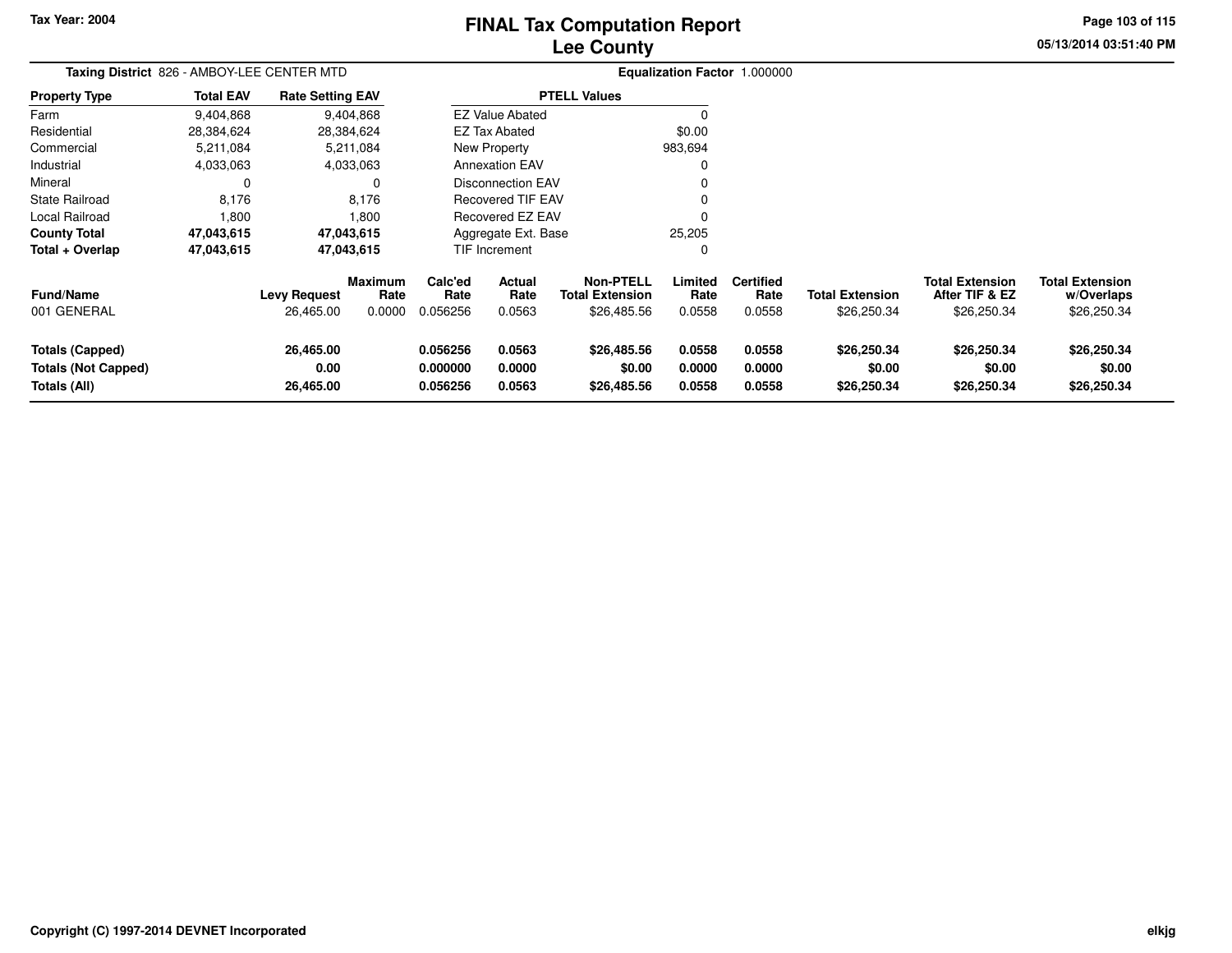**Totals (All)**

**16,663.00**

# **Lee CountyFINAL Tax Computation Report**

**05/13/2014 03:51:40 PMPage 104 of 115**

| Taxing District 827 - MAY-SUBLETTE MTD |                  |                         |                        |                 |                          |                                            |                 | Equalization Factor 1.000000 |                        |                                          |                                      |
|----------------------------------------|------------------|-------------------------|------------------------|-----------------|--------------------------|--------------------------------------------|-----------------|------------------------------|------------------------|------------------------------------------|--------------------------------------|
| <b>Property Type</b>                   | <b>Total EAV</b> | <b>Rate Setting EAV</b> |                        |                 |                          | <b>PTELL Values</b>                        |                 |                              |                        |                                          |                                      |
| Farm                                   | 13,657,799       | 13,657,799              |                        |                 | <b>EZ Value Abated</b>   |                                            |                 |                              |                        |                                          |                                      |
| Residential                            | 16,825,061       | 16,825,061              |                        |                 | <b>EZ Tax Abated</b>     |                                            | \$0.00          |                              |                        |                                          |                                      |
| Commercial                             | 3,160,138        | 3,160,138               |                        |                 | New Property             |                                            | 1,107,059       |                              |                        |                                          |                                      |
| Industrial                             | 0                |                         |                        |                 | <b>Annexation EAV</b>    |                                            |                 |                              |                        |                                          |                                      |
| Mineral                                | 0                |                         |                        |                 | <b>Disconnection EAV</b> |                                            |                 |                              |                        |                                          |                                      |
| State Railroad                         | 0                |                         |                        |                 | <b>Recovered TIF EAV</b> |                                            |                 |                              |                        |                                          |                                      |
| Local Railroad                         | 8,090            |                         | 8,090                  |                 | Recovered EZ EAV         |                                            |                 |                              |                        |                                          |                                      |
| <b>County Total</b>                    | 33,651,088       | 33,651,088              |                        |                 | Aggregate Ext. Base      |                                            | 18,505          |                              |                        |                                          |                                      |
| Total + Overlap                        | 33,651,088       | 33,651,088              |                        |                 | TIF Increment            |                                            |                 |                              |                        |                                          |                                      |
| <b>Fund/Name</b>                       |                  | <b>Levy Request</b>     | <b>Maximum</b><br>Rate | Calc'ed<br>Rate | <b>Actual</b><br>Rate    | <b>Non-PTELL</b><br><b>Total Extension</b> | Limited<br>Rate | <b>Certified</b><br>Rate     | <b>Total Extension</b> | <b>Total Extension</b><br>After TIF & EZ | <b>Total Extension</b><br>w/Overlaps |
| 001 GENERAL                            |                  | 16,663.00               | 0.0000                 | 0.049517        | 0.0495                   | \$16,657.29                                | 0.0495          | 0.0495                       | \$16,657.29            | \$16,657.29                              | \$16,657.29                          |
| <b>Totals (Capped)</b>                 |                  | 16,663.00               |                        | 0.049517        | 0.0495                   | \$16,657.29                                | 0.0495          | 0.0495                       | \$16,657.29            | \$16,657.29                              | \$16,657.29                          |
| <b>Totals (Not Capped)</b>             |                  | 0.00                    | 0.000000<br>0.0000     |                 |                          | \$0.00                                     | 0.0000          | 0.0000                       | \$0.00                 | \$0.00                                   | \$0.00                               |

**0.000000 0.0000 \$0.00 0.0000 0.0000 \$0.00 \$0.00 \$0.00**

**0.049517 0.0495 \$16,657.29 0.0495 0.0495 \$16,657.29 \$16,657.29 \$16,657.29**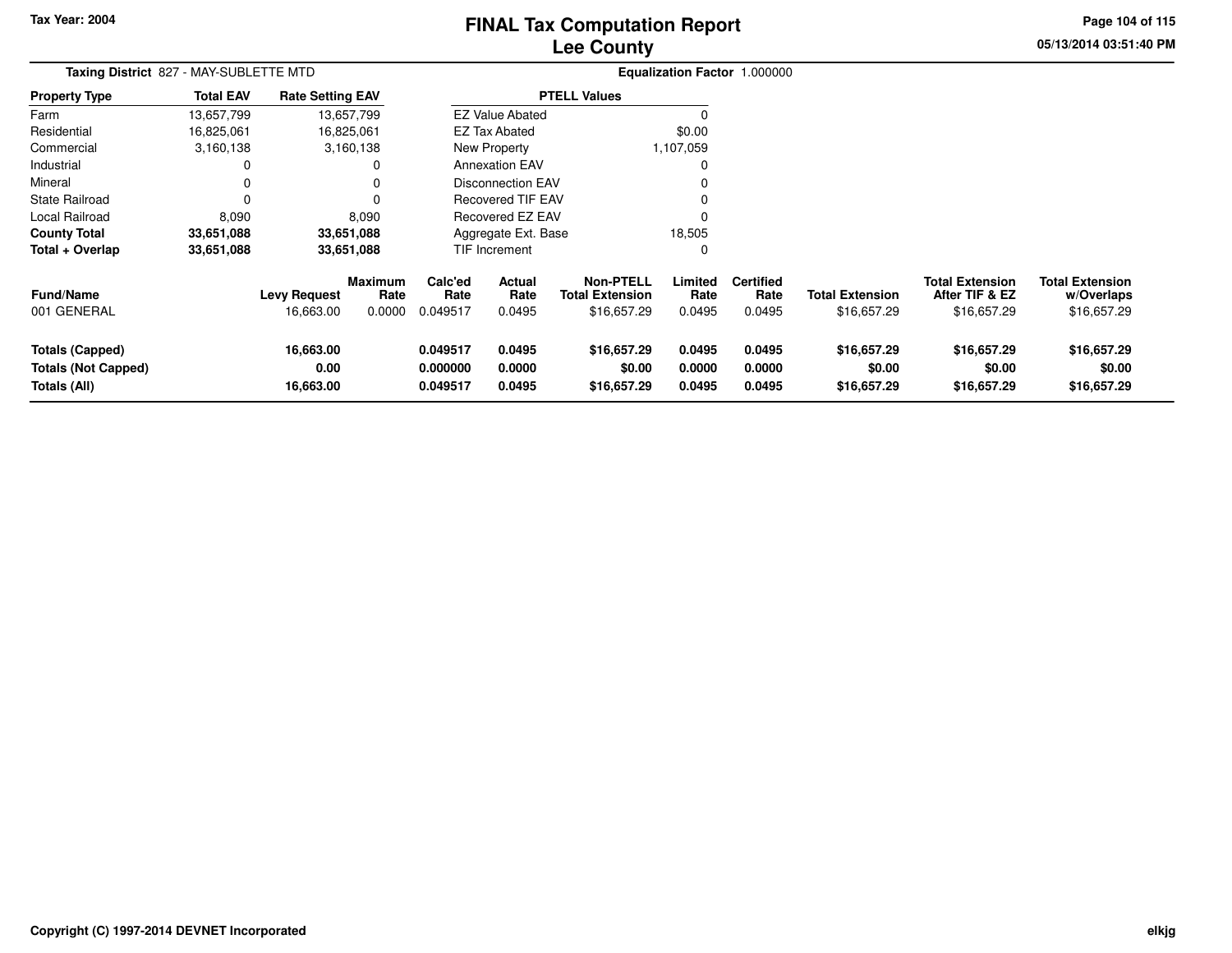# **Lee CountyFINAL Tax Computation Report**

**05/13/2014 03:51:40 PMPage 105 of 115**

| Taxing District 828 - BROOKLYN-WYOMING MTD                           |                  |                                  |                                  |                                  |                            |                                                           | Equalization Factor 1.000000 |                                    |                                       |                                                         |                                                     |
|----------------------------------------------------------------------|------------------|----------------------------------|----------------------------------|----------------------------------|----------------------------|-----------------------------------------------------------|------------------------------|------------------------------------|---------------------------------------|---------------------------------------------------------|-----------------------------------------------------|
| <b>Property Type</b>                                                 | <b>Total EAV</b> | <b>Rate Setting EAV</b>          |                                  |                                  |                            | <b>PTELL Values</b>                                       |                              |                                    |                                       |                                                         |                                                     |
| Farm                                                                 | 15,554,983       |                                  | 15,552,656                       |                                  | <b>EZ Value Abated</b>     |                                                           |                              |                                    |                                       |                                                         |                                                     |
| Residential                                                          | 20,514,718       |                                  | 19,441,070                       |                                  | EZ Tax Abated              |                                                           | \$0.00                       |                                    |                                       |                                                         |                                                     |
| Commercial                                                           | 1,823,291        |                                  | 1,673,805                        |                                  | New Property               |                                                           | 1,964,830                    |                                    |                                       |                                                         |                                                     |
| Industrial                                                           | 1,228,350        |                                  | 1,228,350                        |                                  | <b>Annexation EAV</b>      |                                                           |                              |                                    |                                       |                                                         |                                                     |
| Mineral                                                              | 0                |                                  | 0                                |                                  | <b>Disconnection EAV</b>   |                                                           |                              |                                    |                                       |                                                         |                                                     |
| <b>State Railroad</b>                                                | $\Omega$         |                                  | 0                                |                                  | <b>Recovered TIF EAV</b>   |                                                           |                              |                                    |                                       |                                                         |                                                     |
| <b>Local Railroad</b>                                                | 1,610            |                                  | 1,610                            |                                  | Recovered EZ EAV           |                                                           |                              |                                    |                                       |                                                         |                                                     |
| <b>County Total</b>                                                  | 39,122,952       |                                  | 37,897,491                       |                                  | Aggregate Ext. Base        |                                                           | 15,302                       |                                    |                                       |                                                         |                                                     |
| Total + Overlap                                                      | 39,122,952       |                                  | 37,897,491                       |                                  | TIF Increment              |                                                           | 1,225,461                    |                                    |                                       |                                                         |                                                     |
| <b>Fund/Name</b><br>001 GENERAL                                      |                  | <b>Levy Request</b><br>16,067.00 | <b>Maximum</b><br>Rate<br>0.0000 | Calc'ed<br>Rate<br>0.042396      | Actual<br>Rate<br>0.0424   | <b>Non-PTELL</b><br><b>Total Extension</b><br>\$16,068.54 | Limited<br>Rate<br>0.0424    | <b>Certified</b><br>Rate<br>0.0424 | <b>Total Extension</b><br>\$16,588.13 | <b>Total Extension</b><br>After TIF & EZ<br>\$16,068.54 | <b>Total Extension</b><br>w/Overlaps<br>\$16,068.54 |
| <b>Totals (Capped)</b><br><b>Totals (Not Capped)</b><br>Totals (All) |                  | 16,067.00<br>0.00<br>16,067.00   |                                  | 0.042396<br>0.000000<br>0.042396 | 0.0424<br>0.0000<br>0.0424 | \$16,068.54<br>\$0.00<br>\$16,068.54                      | 0.0424<br>0.0000<br>0.0424   | 0.0424<br>0.0000<br>0.0424         | \$16,588.13<br>\$0.00<br>\$16,588.13  | \$16,068.54<br>\$0.00<br>\$16,068.54                    | \$16,068.54<br>\$0.00<br>\$16,068.54                |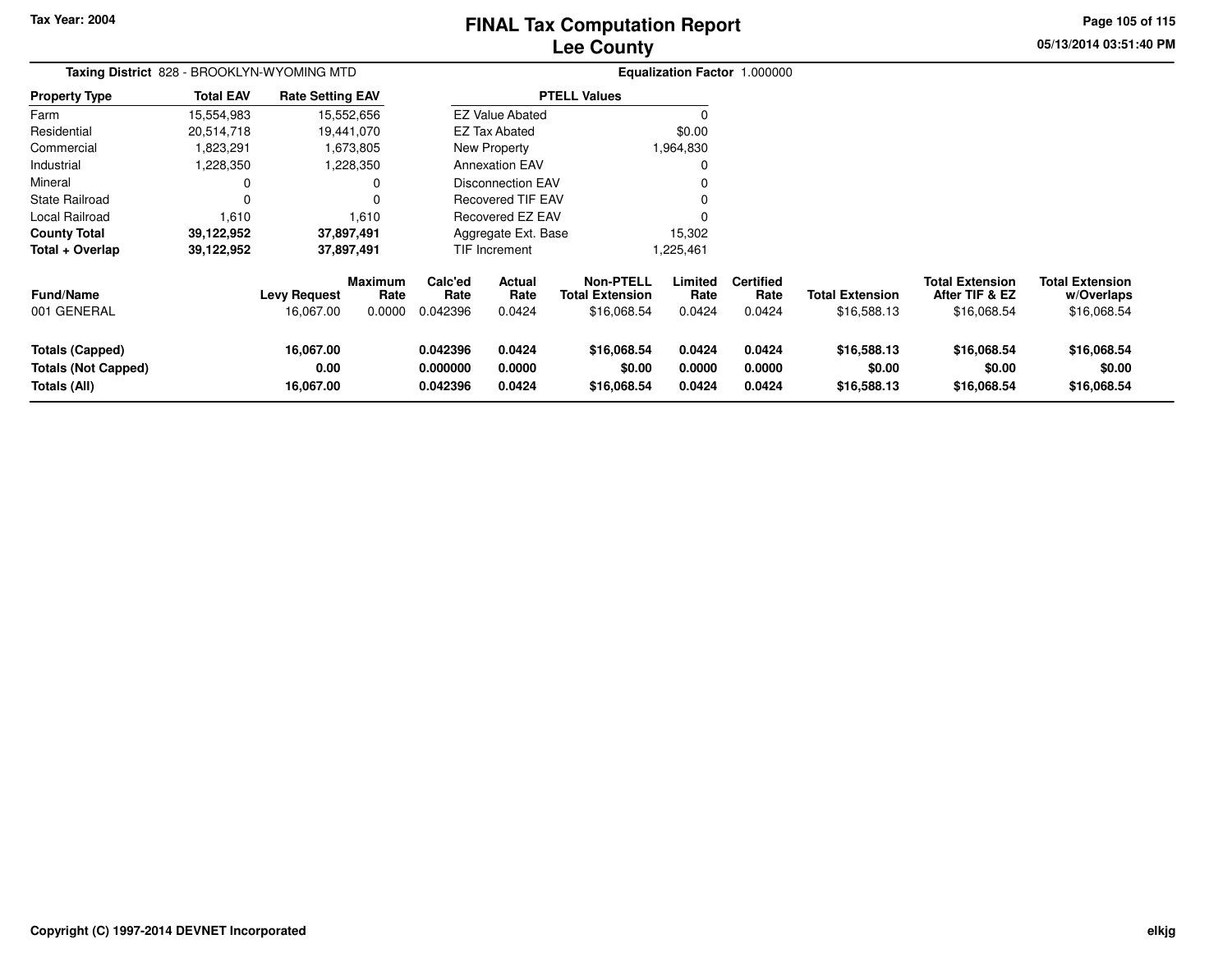**Page 106 of 115**

|                            | Taxing District 851 - DIXON PARK DISTRICT |                         |                        |                    |                          |                                            |                 | Equalization Factor 1.000000 |                        |                                          |                                      |
|----------------------------|-------------------------------------------|-------------------------|------------------------|--------------------|--------------------------|--------------------------------------------|-----------------|------------------------------|------------------------|------------------------------------------|--------------------------------------|
| <b>Property Type</b>       | <b>Total EAV</b>                          | <b>Rate Setting EAV</b> |                        |                    |                          | <b>PTELL Values</b>                        |                 |                              |                        |                                          |                                      |
| Farm                       | 572,599                                   |                         | 572,599                |                    | <b>EZ Value Abated</b>   |                                            | 6,313,852       |                              |                        |                                          |                                      |
| Residential                | 94,599,183                                |                         | 94,555,740             |                    | <b>EZ Tax Abated</b>     |                                            | \$28,563.88     |                              |                        |                                          |                                      |
| Commercial                 | 32,287,993                                | 27,613,517              |                        |                    | New Property             |                                            | 4,061,893       |                              |                        |                                          |                                      |
| Industrial                 | 17,307,482                                |                         | 12,859,556             |                    | <b>Annexation EAV</b>    |                                            | $\mathbf 0$     |                              |                        |                                          |                                      |
| Mineral                    | $\mathbf 0$                               |                         | 0                      |                    | <b>Disconnection EAV</b> |                                            | 3,738           |                              |                        |                                          |                                      |
| <b>State Railroad</b>      | 397,540                                   |                         | 397,540                |                    | <b>Recovered TIF EAV</b> |                                            | $\Omega$        |                              |                        |                                          |                                      |
| Local Railroad             | 5,000                                     |                         | 5,000                  |                    | Recovered EZ EAV         |                                            | 1,130,621       |                              |                        |                                          |                                      |
| <b>County Total</b>        | 145,169,797                               | 136,003,952             |                        |                    | Aggregate Ext. Base      |                                            | 448,503         |                              |                        |                                          |                                      |
| Total + Overlap            | 145,169,797                               | 136,003,952             |                        |                    | <b>TIF Increment</b>     |                                            | 2,851,993       |                              |                        |                                          |                                      |
| <b>Fund/Name</b>           |                                           | <b>Levy Request</b>     | <b>Maximum</b><br>Rate | Calc'ed<br>Rate    | Actual<br>Rate           | <b>Non-PTELL</b><br><b>Total Extension</b> | Limited<br>Rate | <b>Certified</b><br>Rate     | <b>Total Extension</b> | <b>Total Extension</b><br>After TIF & EZ | <b>Total Extension</b><br>w/Overlaps |
| 001 CORPORATE              |                                           | 139,000.00              | 0.1000                 | 0.102203           | 0.1000                   | \$136,003.95                               | 0.1000          | 0.1000                       | \$145,169.80           | \$136,003.95                             | \$136,003.95                         |
| 003 BONDS                  |                                           | 149,095.00              | 0.0000                 | 0.109626           | 0.1096                   | \$149,060.33                               | 0.1101          | 0.1101                       | \$159,831.95           | \$149,740.35                             | \$149,740.35                         |
| 005 IMRF                   |                                           | 34,000.00               | 0.0000                 | 0.024999           | 0.0250                   | \$34,000.99                                | 0.0250          | 0.0250                       | \$36,292.45            | \$34,000.99                              | \$34,000.99                          |
| 014 POLICE PRO             |                                           | 24,500.00               | 0.0250                 | 0.018014           | 0.0180                   | \$24,480.71                                | 0.0180          | 0.0180                       | \$26,130.56            | \$24,480.71                              | \$24,480.71                          |
| 027 AUDIT                  |                                           | 5,000.00                | 0.0050                 | 0.003676           | 0.0037                   | \$5,032.15                                 | 0.0037          | 0.0037                       | \$5,371.28             | \$5,032.15                               | \$5,032.15                           |
| 035 LIABILITY INS          |                                           | 44,000.00               | 0.0000                 | 0.032352           | 0.0324                   | \$44,065.28                                | 0.0324          | 0.0324                       | \$47,035.01            | \$44,065.28                              | \$44,065.28                          |
| 047 SOCIAL SECURITY        |                                           | 28,000.00               | 0.0000                 | 0.020588           | 0.0206                   | \$28,016.81                                | 0.0206          | 0.0206                       | \$29,904.98            | \$28,016.81                              | \$28,016.81                          |
| 060 UNEMPLOYMENT COMP      |                                           | 7,000.00                | 0.0000                 | 0.005147           | 0.0051                   | \$6,936.20                                 | 0.0051          | 0.0051                       | \$7,403.66             | \$6,936.20                               | \$6,936.20                           |
| 062 WORKMANS COMP          |                                           | 13,500.00               | 0.0000                 | 0.009926           | 0.0099                   | \$13,464.39                                | 0.0099          | 0.0099                       | \$14,371.81            | \$13,464.39                              | \$13,464.39                          |
| 122 RECREATION             |                                           | 104,000.00              | 0.0750                 | 0.076468           | 0.0750                   | \$102,002.96                               | 0.0750          | 0.0750                       | \$108,877.35           | \$102,002.96                             | \$102,002.96                         |
| 123 MUSEUM FUND            |                                           | 65,000.00               | 0.0700                 | 0.047793           | 0.0478                   | \$65,009.89                                | 0.0478          | 0.0478                       | \$69,391.16            | \$65,009.89                              | \$65,009.89                          |
| <b>125 PAVING LIGHTS</b>   |                                           | 6,500.00                | 0.0050                 | 0.004779           | 0.0048                   | \$6,528.19                                 | 0.0048          | 0.0048                       | \$6,968.15             | \$6,528.19                               | \$6,528.19                           |
| <b>Totals (Capped)</b>     |                                           | 470,500.00              |                        | 0.3423<br>0.345945 |                          | \$465,541.52                               | 0.3423          | 0.3423                       | \$496,916.21           | \$465,541.52                             | \$465,541.52                         |
| <b>Totals (Not Capped)</b> |                                           | 149,095.00              |                        | 0.109626           | 0.1096                   | \$149,060.33                               | 0.1101          | 0.1101                       | \$159,831.95           | \$149,740.35                             | \$149,740.35                         |
| <b>Totals (All)</b>        |                                           | 619,595.00              |                        | 0.455571           | 0.4519                   | \$614,601.85                               | 0.4524          | 0.4524                       | \$656,748.16           | \$615,281.87                             | \$615,281.87                         |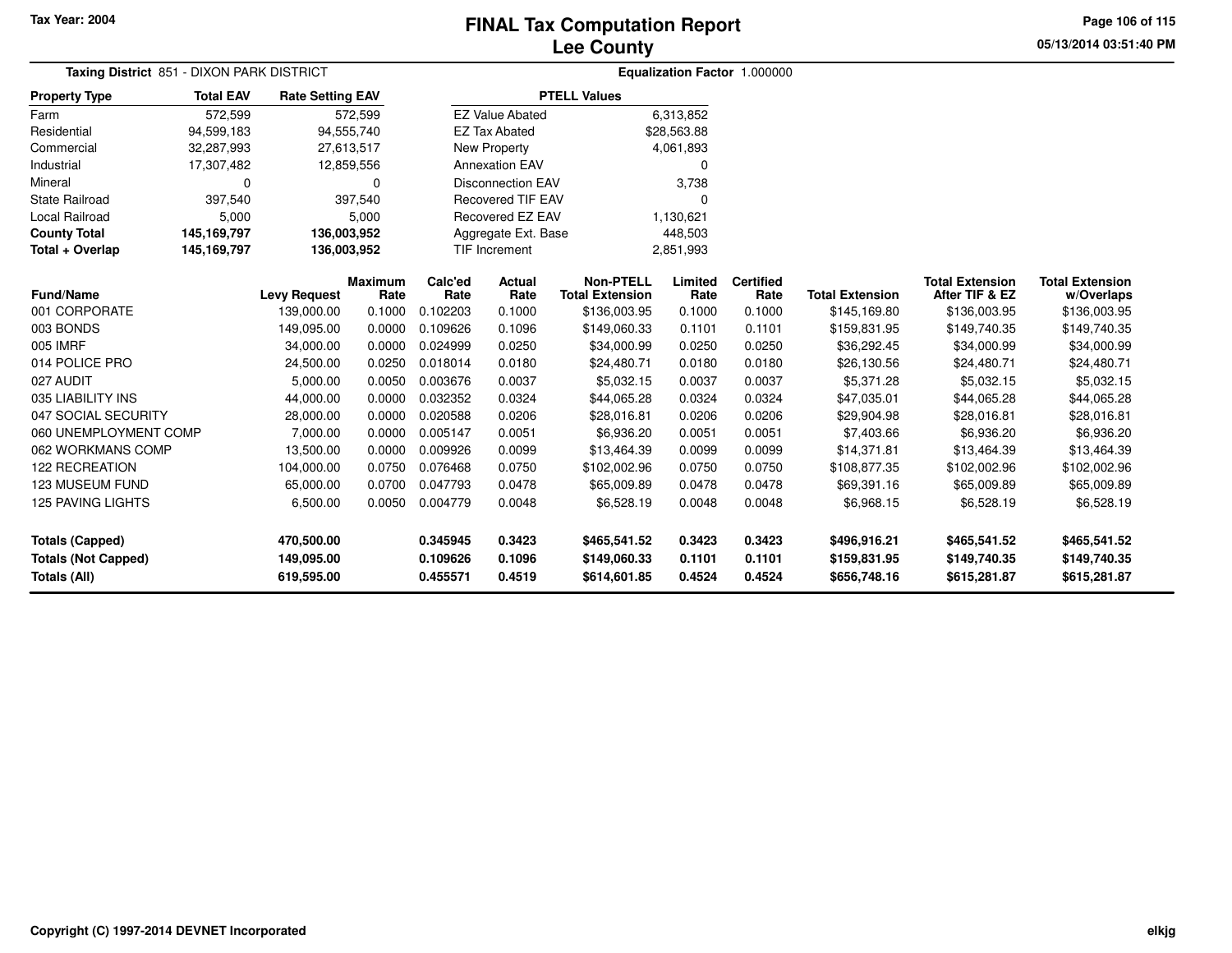**05/13/2014 03:51:40 PM Page 107 of 115**

|                            | Taxing District 852 - WALNUT PARK DISTRICT<br><b>Total EAV</b><br><b>Rate Setting EAV</b><br>5,394,740<br>5,394,740<br>743,337<br>743,337<br>$\Omega$<br>2,930<br>$\Omega$<br>147,550<br>147,550<br>$\Omega$<br>6,288,557<br>6,288,557<br>29,244,014<br>29,244,014<br><b>Levy Request</b><br>32,350.00<br>49,040.00<br>22,000.00<br>7,500.00<br>24,250.00 |            |                 |                 |                          |                                            |                 | Equalization Factor 1.000000 |                                |                                          |                                      |
|----------------------------|-----------------------------------------------------------------------------------------------------------------------------------------------------------------------------------------------------------------------------------------------------------------------------------------------------------------------------------------------------------|------------|-----------------|-----------------|--------------------------|--------------------------------------------|-----------------|------------------------------|--------------------------------|------------------------------------------|--------------------------------------|
| <b>Property Type</b>       |                                                                                                                                                                                                                                                                                                                                                           |            |                 |                 |                          | <b>PTELL Values</b>                        |                 |                              | <b>Overlapping County</b>      | <b>Overlap EAV</b>                       |                                      |
| Farm                       |                                                                                                                                                                                                                                                                                                                                                           |            |                 |                 | <b>EZ Value Abated</b>   |                                            | 0               | <b>Bureau County</b>         |                                | *22,810,324                              |                                      |
| Residential                |                                                                                                                                                                                                                                                                                                                                                           |            |                 |                 | <b>EZ Tax Abated</b>     |                                            | \$0.00          |                              | <b>Whiteside County</b>        | *145,133                                 |                                      |
| Commercial                 |                                                                                                                                                                                                                                                                                                                                                           |            | 0               |                 | New Property             |                                            | 23,052          | Total                        |                                | 22,955,457                               |                                      |
| Industrial                 |                                                                                                                                                                                                                                                                                                                                                           |            | 2,930           |                 | <b>Annexation EAV</b>    |                                            | 0               |                              | * denotes use of estimated EAV |                                          |                                      |
| Mineral                    |                                                                                                                                                                                                                                                                                                                                                           |            | 0               |                 | <b>Disconnection EAV</b> |                                            | 0               |                              |                                |                                          |                                      |
| <b>State Railroad</b>      |                                                                                                                                                                                                                                                                                                                                                           |            |                 |                 | <b>Recovered TIF EAV</b> |                                            | 0               |                              |                                |                                          |                                      |
| Local Railroad             |                                                                                                                                                                                                                                                                                                                                                           |            | $\Omega$        |                 | <b>Recovered EZ EAV</b>  |                                            | $\Omega$        |                              |                                |                                          |                                      |
| <b>County Total</b>        |                                                                                                                                                                                                                                                                                                                                                           |            |                 |                 | Aggregate Ext. Base      |                                            | 0               |                              |                                |                                          |                                      |
| Total + Overlap            |                                                                                                                                                                                                                                                                                                                                                           |            |                 |                 | TIF Increment            |                                            | 0               |                              |                                |                                          |                                      |
| <b>Fund/Name</b>           |                                                                                                                                                                                                                                                                                                                                                           |            | Maximum<br>Rate | Calc'ed<br>Rate | Actual<br>Rate           | <b>Non-PTELL</b><br><b>Total Extension</b> | Limited<br>Rate | <b>Certified</b><br>Rate     | <b>Total Extension</b>         | <b>Total Extension</b><br>After TIF & EZ | <b>Total Extension</b><br>w/Overlaps |
| 001 CORPORATE              |                                                                                                                                                                                                                                                                                                                                                           |            | 0.1000          | 0.110621        | 0.1000                   | \$6,288.56                                 | 0.1000          | 0.1000                       | \$6,288.56                     | \$6,288.56                               | \$29,244.01                          |
| 003 BONDS                  |                                                                                                                                                                                                                                                                                                                                                           |            | 0.0000          | 0.167692        | 0.1677                   | \$10,545.91                                | 0.1685          | 0.1685                       | \$10,596.22                    | \$10,596.22                              | \$49,276.16                          |
| 035 LIABILITY INS          |                                                                                                                                                                                                                                                                                                                                                           |            | 0.0000          | 0.075229        | 0.0752                   | \$4,728.99                                 | 0.0752          | 0.0752                       | \$4,728.99                     | \$4,728.99                               | \$21,991.50                          |
| 047 SOCIAL SECURITY        |                                                                                                                                                                                                                                                                                                                                                           |            | 0.0000          | 0.025646        | 0.0256                   | \$1,609.87                                 | 0.0256          | 0.0256                       | \$1,609.87                     | \$1,609.87                               | \$7,486.47                           |
| 122 RECREATION             |                                                                                                                                                                                                                                                                                                                                                           |            | 0.0750          | 0.082923        | 0.0750                   | \$4,716.42                                 | 0.0750          | 0.0750                       | \$4,716.42                     | \$4,716.42                               | \$21,933.01                          |
| <b>Totals (Capped)</b>     |                                                                                                                                                                                                                                                                                                                                                           | 0.00       |                 | 0.000000        | 0.0000                   | \$0.00                                     | 0.0000          | 0.0000                       | \$0.00                         | \$0.00                                   | \$0.00                               |
| <b>Totals (Not Capped)</b> |                                                                                                                                                                                                                                                                                                                                                           | 135,140.00 |                 | 0.462111        | 0.4435                   | \$27,889.75                                | 0.4443          | 0.4443                       | \$27,940.06                    | \$27,940.06                              | \$129,931.15                         |
| Totals (All)               |                                                                                                                                                                                                                                                                                                                                                           | 135,140.00 |                 | 0.462111        | 0.4435                   | \$27,889.75                                | 0.4443          | 0.4443                       | \$27,940.06                    | \$27,940.06                              | \$129,931.15                         |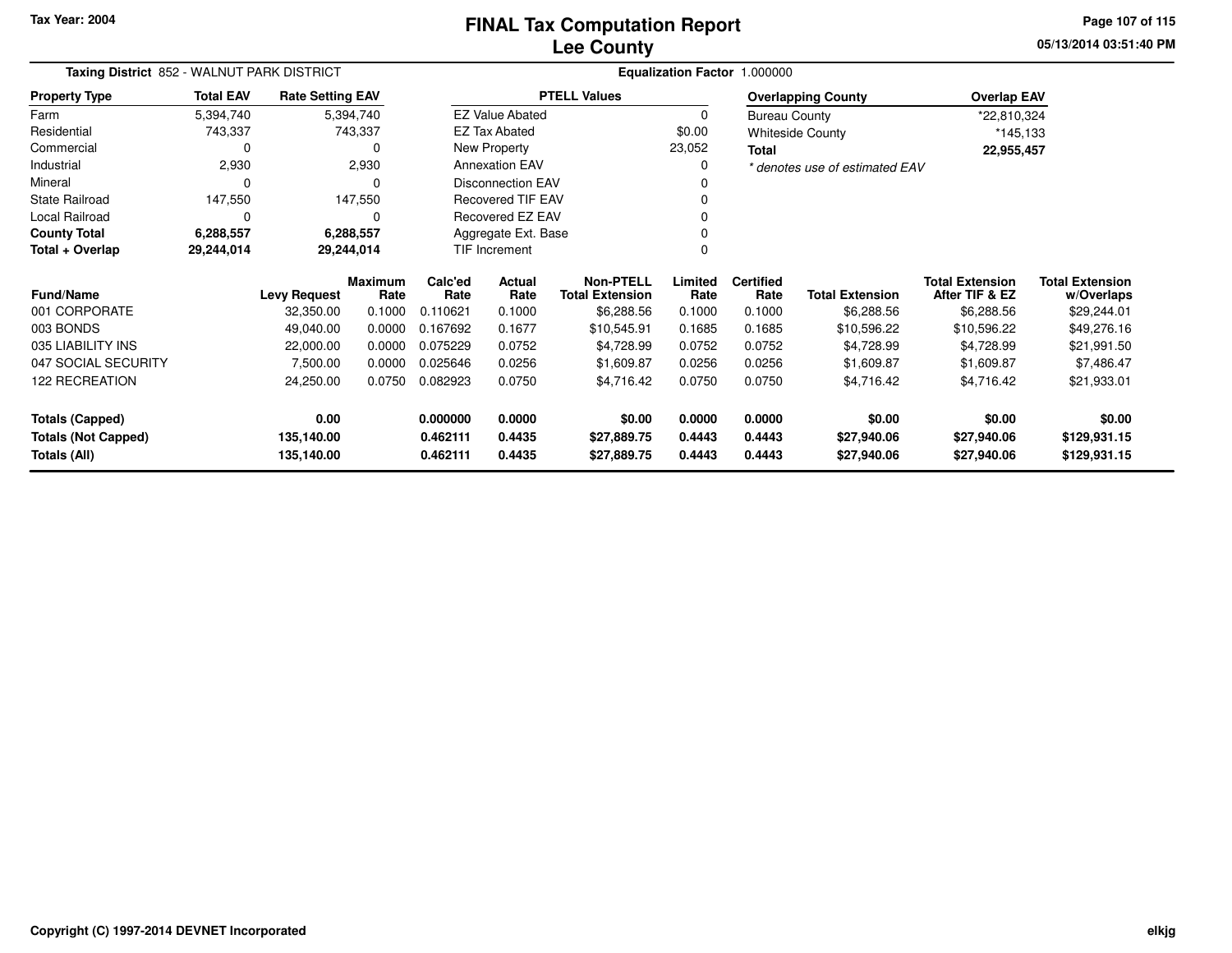**05/13/2014 03:51:40 PM Page 108 of 115**

| Taxing District 853 - FRANKLIN GROVE SANITARY                        |                  |                              |                        |                                  |                            |                                            |                            | Equalization Factor 1.000000 |                                    |                                          |                                      |
|----------------------------------------------------------------------|------------------|------------------------------|------------------------|----------------------------------|----------------------------|--------------------------------------------|----------------------------|------------------------------|------------------------------------|------------------------------------------|--------------------------------------|
| <b>Property Type</b>                                                 | <b>Total EAV</b> | <b>Rate Setting EAV</b>      |                        |                                  |                            | <b>PTELL Values</b>                        |                            |                              |                                    |                                          |                                      |
| Farm                                                                 | 4,026            |                              | 4,026                  |                                  | <b>EZ Value Abated</b>     |                                            |                            |                              |                                    |                                          |                                      |
| Residential                                                          | 6,062,160        |                              | 6,062,160              |                                  | <b>EZ Tax Abated</b>       |                                            | \$0.00                     |                              |                                    |                                          |                                      |
| Commercial                                                           | 2,358,185        |                              | 2,358,185              |                                  | New Property               |                                            | 55,230                     |                              |                                    |                                          |                                      |
| Industrial                                                           | 0                |                              | 0                      |                                  | <b>Annexation EAV</b>      |                                            | 31,198                     |                              |                                    |                                          |                                      |
| Mineral                                                              | 0                |                              | $\Omega$               |                                  | Disconnection EAV          |                                            |                            |                              |                                    |                                          |                                      |
| <b>State Railroad</b>                                                | 48,143           |                              | 48,143                 |                                  | Recovered TIF EAV          |                                            |                            |                              |                                    |                                          |                                      |
| Local Railroad                                                       |                  |                              | 0                      |                                  | Recovered EZ EAV           |                                            |                            |                              |                                    |                                          |                                      |
| <b>County Total</b>                                                  | 8,472,514        |                              | 8,472,514              |                                  | Aggregate Ext. Base        |                                            | 4,048                      |                              |                                    |                                          |                                      |
| Total + Overlap                                                      | 8,472,514        |                              | 8,472,514              |                                  | TIF Increment              |                                            | 0                          |                              |                                    |                                          |                                      |
| <b>Fund/Name</b>                                                     |                  | <b>Levy Request</b>          | <b>Maximum</b><br>Rate | Calc'ed<br>Rate                  | Actual<br>Rate             | <b>Non-PTELL</b><br><b>Total Extension</b> | Limited<br>Rate            | <b>Certified</b><br>Rate     | <b>Total Extension</b>             | <b>Total Extension</b><br>After TIF & EZ | <b>Total Extension</b><br>w/Overlaps |
| 001 CORPORATE                                                        |                  | 3,030.00                     | 0.0830                 | 0.035763                         | 0.0358                     | \$3,033.16                                 | 0.0358                     | 0.0358                       | \$3,033.16                         | \$3,033.16                               | \$3,033.16                           |
| 073 CHLOR OF SEWAGE                                                  |                  | 1,037.00                     | 0.0300                 | 0.012240                         | 0.0122                     | \$1,033.65                                 | 0.0122                     | 0.0122                       | \$1,033.65                         | \$1,033.65                               | \$1,033.65                           |
| <b>Totals (Capped)</b><br><b>Totals (Not Capped)</b><br>Totals (All) |                  | 4,067.00<br>0.00<br>4,067.00 |                        | 0.048003<br>0.000000<br>0.048003 | 0.0480<br>0.0000<br>0.0480 | \$4,066.81<br>\$0.00<br>\$4,066.81         | 0.0480<br>0.0000<br>0.0480 | 0.0480<br>0.0000<br>0.0480   | \$4,066.81<br>\$0.00<br>\$4,066.81 | \$4,066.81<br>\$0.00<br>\$4,066.81       | \$4,066.81<br>\$0.00<br>\$4,066.81   |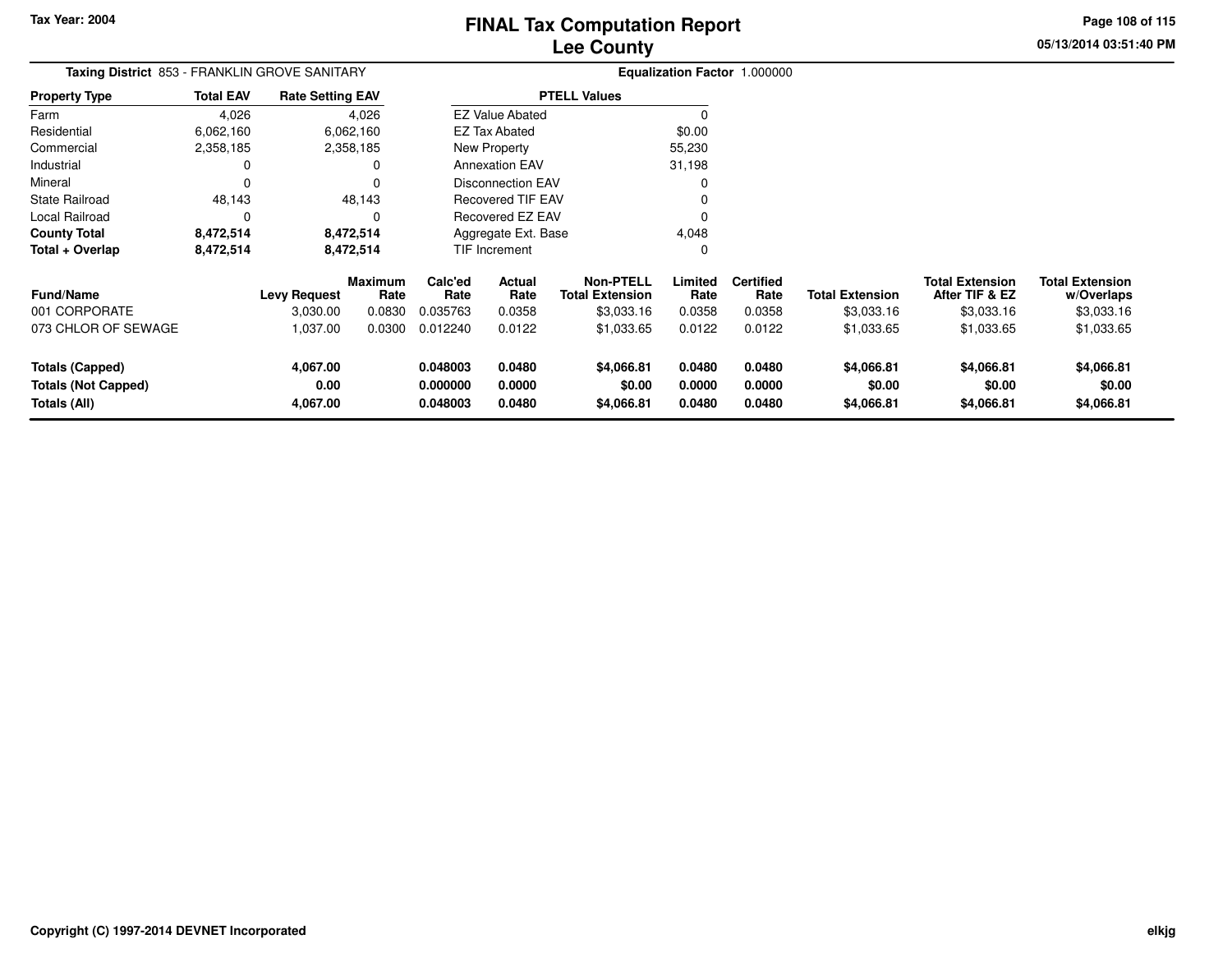**Page 109 of 115**

**05/13/2014 03:51:40 PM**

| <b>Taxing District</b> 855 - PAW PAW SANITARY DISTRICT               |                  |                                 |                           |                                  |                            |                                                          |                            | <b>Equalization Factor 1.000000</b> |                                      |                                                        |                                                    |
|----------------------------------------------------------------------|------------------|---------------------------------|---------------------------|----------------------------------|----------------------------|----------------------------------------------------------|----------------------------|-------------------------------------|--------------------------------------|--------------------------------------------------------|----------------------------------------------------|
| <b>Property Type</b>                                                 | <b>Total EAV</b> | <b>Rate Setting EAV</b>         |                           |                                  |                            | <b>PTELL Values</b>                                      |                            |                                     |                                      |                                                        |                                                    |
| Farm                                                                 | 50,163           |                                 | 47,836                    |                                  | <b>EZ Value Abated</b>     |                                                          |                            |                                     |                                      |                                                        |                                                    |
| Residential                                                          | 9,605,328        |                                 | 8,531,680                 |                                  | EZ Tax Abated              |                                                          | \$0.00                     |                                     |                                      |                                                        |                                                    |
| Commercial                                                           | 979,299          |                                 | 829,813                   |                                  | New Property               |                                                          | 200,543                    |                                     |                                      |                                                        |                                                    |
| Industrial                                                           | $\Omega$         |                                 |                           |                                  | <b>Annexation EAV</b>      |                                                          |                            |                                     |                                      |                                                        |                                                    |
| Mineral                                                              | $\Omega$         |                                 |                           |                                  | Disconnection EAV          |                                                          |                            |                                     |                                      |                                                        |                                                    |
| <b>State Railroad</b>                                                | $\Omega$         |                                 |                           |                                  | <b>Recovered TIF EAV</b>   |                                                          |                            |                                     |                                      |                                                        |                                                    |
| Local Railroad                                                       | 0                |                                 |                           |                                  | Recovered EZ EAV           |                                                          |                            |                                     |                                      |                                                        |                                                    |
| <b>County Total</b>                                                  | 10,634,790       |                                 | 9,409,329                 |                                  | Aggregate Ext. Base        |                                                          | 3,528                      |                                     |                                      |                                                        |                                                    |
| Total + Overlap                                                      | 10,634,790       | 9,409,329                       |                           |                                  | TIF Increment              |                                                          | 1,225,461                  |                                     |                                      |                                                        |                                                    |
| <b>Fund/Name</b><br>001 CORPORATE                                    |                  | <b>Levy Request</b><br>3,524.00 | Maximum<br>Rate<br>0.0830 | Calc'ed<br>Rate<br>0.037452      | Actual<br>Rate<br>0.0375   | <b>Non-PTELL</b><br><b>Total Extension</b><br>\$3,528.50 | Limited<br>Rate<br>0.0375  | <b>Certified</b><br>Rate<br>0.0375  | <b>Total Extension</b><br>\$3,988.05 | <b>Total Extension</b><br>After TIF & EZ<br>\$3,528.50 | <b>Total Extension</b><br>w/Overlaps<br>\$3,528.50 |
| <b>Totals (Capped)</b><br><b>Totals (Not Capped)</b><br>Totals (All) |                  | 3,524.00<br>0.00<br>3,524.00    |                           | 0.037452<br>0.000000<br>0.037452 | 0.0375<br>0.0000<br>0.0375 | \$3,528.50<br>\$0.00<br>\$3,528.50                       | 0.0375<br>0.0000<br>0.0375 | 0.0375<br>0.0000<br>0.0375          | \$3,988.05<br>\$0.00<br>\$3,988.05   | \$3,528.50<br>\$0.00<br>\$3,528.50                     | \$3,528.50<br>\$0.00<br>\$3,528.50                 |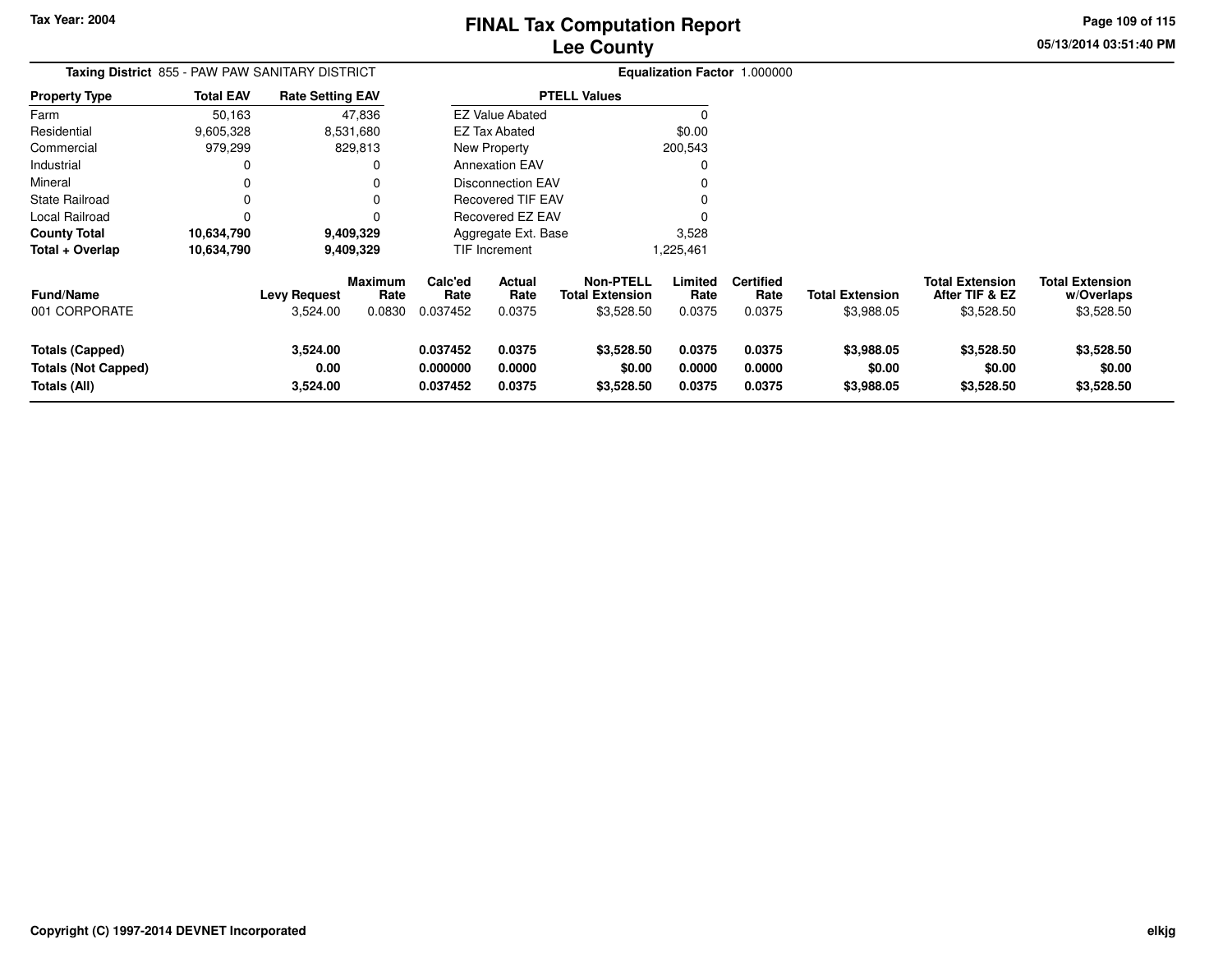**05/13/2014 03:51:40 PM Page 110 of 115**

| Taxing District 856 - LEE CENTER CEMETERY DIST                       |                  |                              |                        |                                  |                            |                                            |                            | Equalization Factor 1.000000 |                                    |                                          |                                      |
|----------------------------------------------------------------------|------------------|------------------------------|------------------------|----------------------------------|----------------------------|--------------------------------------------|----------------------------|------------------------------|------------------------------------|------------------------------------------|--------------------------------------|
| <b>Property Type</b>                                                 | <b>Total EAV</b> | <b>Rate Setting EAV</b>      |                        |                                  |                            | <b>PTELL Values</b>                        |                            |                              |                                    |                                          |                                      |
| Farm                                                                 | 2,381,337        |                              | 2,381,337              |                                  | <b>EZ Value Abated</b>     |                                            | $\Omega$                   |                              |                                    |                                          |                                      |
| Residential                                                          | 2,458,327        |                              | 2,458,327              |                                  | EZ Tax Abated              |                                            | \$0.00                     |                              |                                    |                                          |                                      |
| Commercial                                                           | 918,541          |                              | 918,541                |                                  | New Property               |                                            | 104,301                    |                              |                                    |                                          |                                      |
| Industrial                                                           | 0                |                              | 0                      |                                  | <b>Annexation EAV</b>      |                                            | $\Omega$                   |                              |                                    |                                          |                                      |
| Mineral                                                              | 0                |                              | 0                      |                                  | <b>Disconnection EAV</b>   |                                            |                            |                              |                                    |                                          |                                      |
| <b>State Railroad</b>                                                | 0                |                              | 0                      |                                  | <b>Recovered TIF EAV</b>   |                                            |                            |                              |                                    |                                          |                                      |
| Local Railroad                                                       | 0                |                              | 0                      |                                  | Recovered EZ EAV           |                                            | $\Omega$                   |                              |                                    |                                          |                                      |
| <b>County Total</b>                                                  | 5,758,205        |                              | 5,758,205              |                                  | Aggregate Ext. Base        |                                            | 4,037                      |                              |                                    |                                          |                                      |
| Total + Overlap                                                      | 5,758,205        | 5,758,205                    |                        | TIF Increment                    |                            |                                            | 0                          |                              |                                    |                                          |                                      |
| <b>Fund/Name</b>                                                     |                  | <b>Levy Request</b>          | <b>Maximum</b><br>Rate | Calc'ed<br>Rate                  | Actual<br>Rate             | <b>Non-PTELL</b><br><b>Total Extension</b> | Limited<br>Rate            | <b>Certified</b><br>Rate     | <b>Total Extension</b>             | <b>Total Extension</b><br>After TIF & EZ | <b>Total Extension</b><br>w/Overlaps |
| 001 CORPORATE                                                        |                  | 2,992.00                     | 0.0600                 | 0.051961                         | 0.0520                     | \$2,994.27                                 | 0.0520                     | 0.0520                       | \$2,994.27                         | \$2,994.27                               | \$2,994.27                           |
| 035 LIABILITY INS                                                    |                  | 1,044.00                     | 0.0000                 | 0.018131                         | 0.0181                     | \$1,042.24                                 | 0.0181                     | 0.0181                       | \$1,042.24                         | \$1,042.24                               | \$1,042.24                           |
| <b>Totals (Capped)</b><br><b>Totals (Not Capped)</b><br>Totals (All) |                  | 4,036.00<br>0.00<br>4,036.00 |                        | 0.070092<br>0.000000<br>0.070092 | 0.0701<br>0.0000<br>0.0701 | \$4,036.51<br>\$0.00<br>\$4,036.51         | 0.0701<br>0.0000<br>0.0701 | 0.0701<br>0.0000<br>0.0701   | \$4,036.51<br>\$0.00<br>\$4,036.51 | \$4,036.51<br>\$0.00<br>\$4,036.51       | \$4,036.51<br>\$0.00<br>\$4,036.51   |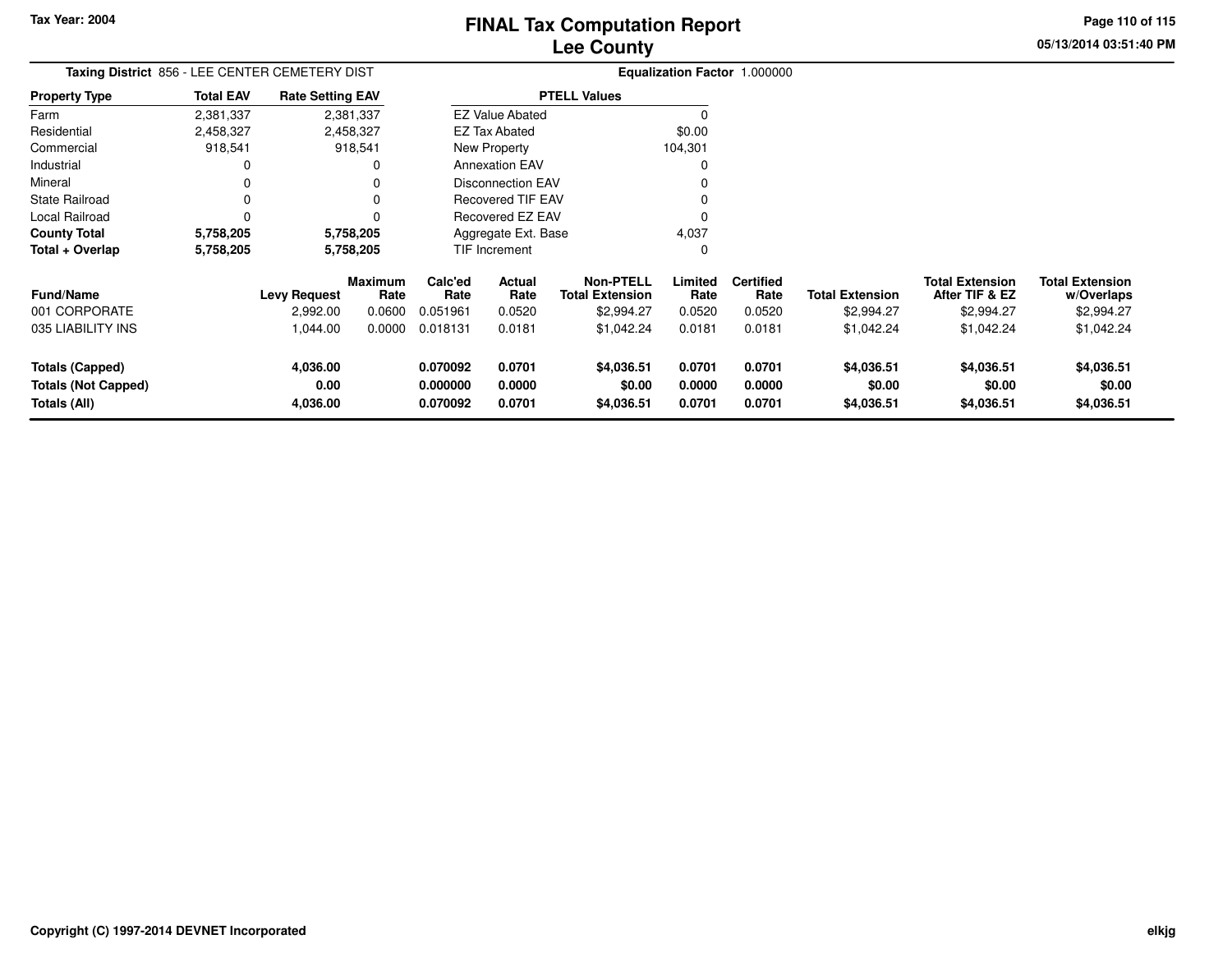**Tax Year: 2004**

# **Lee CountyFINAL Tax Computation Report**

**05/13/2014 03:51:40 PM Page 111 of 115**

| Taxing District 857 - OHIO PUBLIC LIBRARY DIST                       |                  |                                  |                                  | Equalization Factor 1.000000     |                            |                                                          |                            |                                    |                                      |                                                        |                                                     |  |
|----------------------------------------------------------------------|------------------|----------------------------------|----------------------------------|----------------------------------|----------------------------|----------------------------------------------------------|----------------------------|------------------------------------|--------------------------------------|--------------------------------------------------------|-----------------------------------------------------|--|
| <b>Property Type</b>                                                 | <b>Total EAV</b> | <b>Rate Setting EAV</b>          |                                  |                                  |                            | <b>PTELL Values</b>                                      |                            |                                    | <b>Overlapping County</b>            | <b>Overlap EAV</b>                                     |                                                     |  |
| Farm                                                                 | 2,326,776        |                                  | 2,326,776                        |                                  | <b>EZ Value Abated</b>     |                                                          | 0                          | <b>Bureau County</b>               |                                      | *10,181,010                                            |                                                     |  |
| Residential                                                          | 461,504          |                                  | 461,504                          |                                  | EZ Tax Abated              |                                                          | \$0.00                     | Total                              |                                      | 10,181,010                                             |                                                     |  |
| Commercial                                                           | 0                |                                  | 0                                |                                  | New Property               |                                                          | 56,355                     |                                    | * denotes use of estimated EAV       |                                                        |                                                     |  |
| Industrial                                                           | 3,594            |                                  | 3,594                            |                                  | <b>Annexation EAV</b>      |                                                          | 0                          |                                    |                                      |                                                        |                                                     |  |
| Mineral                                                              |                  |                                  |                                  |                                  | <b>Disconnection EAV</b>   |                                                          | $\Omega$                   |                                    |                                      |                                                        |                                                     |  |
| <b>State Railroad</b>                                                | 0                |                                  |                                  |                                  | <b>Recovered TIF EAV</b>   |                                                          | $\Omega$                   |                                    |                                      |                                                        |                                                     |  |
| Local Railroad                                                       | $\Omega$         |                                  |                                  |                                  | <b>Recovered EZ EAV</b>    |                                                          | 0                          |                                    |                                      |                                                        |                                                     |  |
| <b>County Total</b>                                                  | 2,791,874        |                                  | 2,791,874                        | Aggregate Ext. Base              |                            |                                                          | 0                          |                                    |                                      |                                                        |                                                     |  |
| Total + Overlap                                                      | 12,972,884       |                                  | 12,972,884                       |                                  | TIF Increment              |                                                          | $\mathbf 0$                |                                    |                                      |                                                        |                                                     |  |
| Fund/Name<br>001 CORPORATE                                           |                  | <b>Levy Request</b><br>22,400.00 | <b>Maximum</b><br>Rate<br>0.1500 | Calc'ed<br>Rate<br>0.172668      | Actual<br>Rate<br>0.1500   | <b>Non-PTELL</b><br><b>Total Extension</b><br>\$4,187.81 | Limited<br>Rate<br>0.1500  | <b>Certified</b><br>Rate<br>0.1500 | <b>Total Extension</b><br>\$4,187.81 | <b>Total Extension</b><br>After TIF & EZ<br>\$4,187.81 | <b>Total Extension</b><br>w/Overlaps<br>\$19,459.33 |  |
| <b>Totals (Capped)</b><br><b>Totals (Not Capped)</b><br>Totals (All) |                  | 0.00<br>22,400.00<br>22,400.00   |                                  | 0.000000<br>0.172668<br>0.172668 | 0.0000<br>0.1500<br>0.1500 | \$0.00<br>\$4,187.81<br>\$4,187.81                       | 0.0000<br>0.1500<br>0.1500 | 0.0000<br>0.1500<br>0.1500         | \$0.00<br>\$4,187.81<br>\$4,187.81   | \$0.00<br>\$4,187.81<br>\$4,187.81                     | \$0.00<br>\$19,459.33<br>\$19,459.33                |  |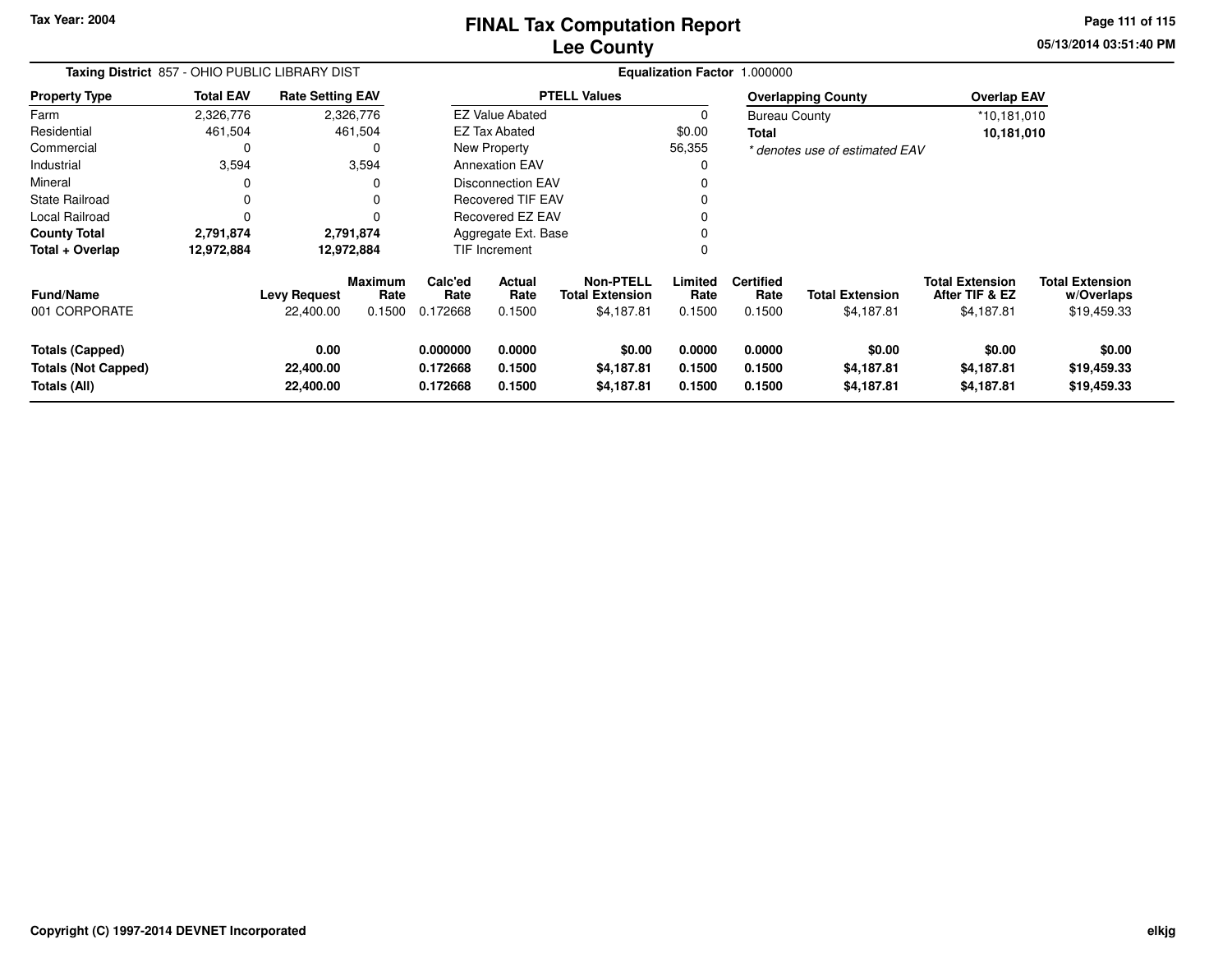**05/13/2014 03:51:40 PMPage 112 of 115**

|                                          | Taxing District 858 - PAW PAW PUBLIC LIB DIST |                         | Equalization Factor 1.000000 |           |  |  |  |  |  |
|------------------------------------------|-----------------------------------------------|-------------------------|------------------------------|-----------|--|--|--|--|--|
| <b>Total EAV</b><br><b>Property Type</b> |                                               | <b>Rate Setting EAV</b> | <b>PTELL Values</b>          |           |  |  |  |  |  |
| Farm                                     | 50.163                                        | 47.836                  | <b>EZ Value Abated</b>       |           |  |  |  |  |  |
| Residential                              | 9,605,328                                     | 8,531,680               | EZ Tax Abated                | \$0.00    |  |  |  |  |  |
| Commercial                               | 979.299                                       | 829,813                 | New Property                 | 200,543   |  |  |  |  |  |
| Industrial                               | 0                                             | 0                       | <b>Annexation EAV</b>        |           |  |  |  |  |  |
| Mineral                                  |                                               | 0                       | Disconnection EAV            |           |  |  |  |  |  |
| State Railroad                           |                                               | 0                       | Recovered TIF EAV            |           |  |  |  |  |  |
| Local Railroad                           |                                               | 0                       | Recovered EZ EAV             |           |  |  |  |  |  |
| <b>County Total</b>                      | 10,634,790                                    | 9,409,329               | Aggregate Ext. Base          | 15,348    |  |  |  |  |  |
| Total + Overlap                          | 10,634,790                                    | 9,409,329               | <b>TIF Increment</b>         | 1,225,461 |  |  |  |  |  |

| <b>Fund/Name</b>                                              | <b>Levy Request</b>            | <b>Maximum</b><br>Rate | Calc'ed<br>Rate                  | Actual<br>Rate             | Non-PTELL<br><b>Total Extension</b>  | Limited<br>Rate            | <b>Certified</b><br>Rate   | <b>Total Extension</b>               | <b>Total Extension</b><br>After TIF & EZ | <b>Total Extension</b><br>w/Overlaps |
|---------------------------------------------------------------|--------------------------------|------------------------|----------------------------------|----------------------------|--------------------------------------|----------------------------|----------------------------|--------------------------------------|------------------------------------------|--------------------------------------|
| 001 CORPORATE                                                 | 14,077.00                      | 0.1500                 | 0.149607                         | 0.1496                     | \$14,076.36                          | 0.1488                     | 0.1488                     | \$15,824.57                          | \$14,001.08                              | \$14,001.08                          |
| 005 IMRF                                                      | 590.00                         | 0.0000                 | 0.006270                         | 0.0063                     | \$592.79                             | 0.0063                     | 0.0063                     | \$669.99                             | \$592.79                                 | \$592.79                             |
| 035 LIABILITY INS                                             | 190.00                         | 0.0000                 | 0.002019                         | 0.0020                     | \$188.19                             | 0.0020                     | 0.0020                     | \$212.70                             | \$188.19                                 | \$188.19                             |
| 047 SOCIAL SECURITY                                           | .208.00                        | 0.0000                 | 0.012838                         | 0.0128                     | \$1,204.39                           | 0.0127                     | 0.0127                     | \$1,350.62                           | \$1,194.98                               | \$1,194.98                           |
| Totals (Capped)<br><b>Totals (Not Capped)</b><br>Totals (All) | 16,065.00<br>0.00<br>16,065.00 |                        | 0.170734<br>0.000000<br>0.170734 | 0.1707<br>0.0000<br>0.1707 | \$16,061.73<br>\$0.00<br>\$16,061.73 | 0.1698<br>0.0000<br>0.1698 | 0.1698<br>0.0000<br>0.1698 | \$18,057.88<br>\$0.00<br>\$18,057.88 | \$15,977.04<br>\$0.00<br>\$15,977.04     | \$15,977.04<br>\$0.00<br>\$15,977.04 |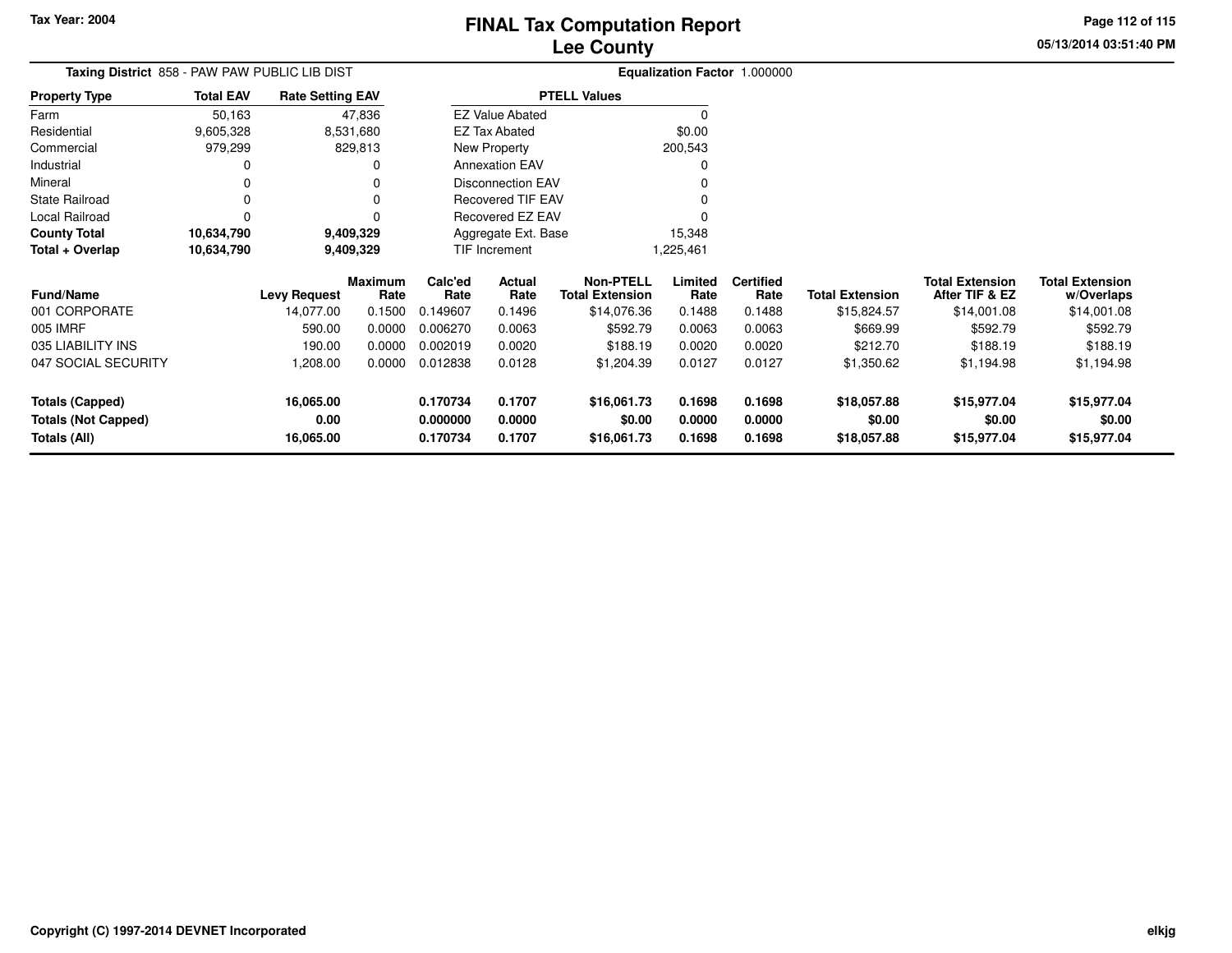**05/13/2014 03:51:40 PMPage 113 of 115**

| <b>Taxing District</b> TIF1 - CITY OF DIXON (TIF1)   |                  |                      |                           |                             |                          |                                                      |                           | Equalization Factor 1.000000       |                                  |                                                          |                                                      |
|------------------------------------------------------|------------------|----------------------|---------------------------|-----------------------------|--------------------------|------------------------------------------------------|---------------------------|------------------------------------|----------------------------------|----------------------------------------------------------|------------------------------------------------------|
| <b>Property Type</b>                                 | <b>Total EAV</b> | <b>TIF Base EAV</b>  |                           |                             |                          | <b>PTELL Values</b>                                  |                           |                                    |                                  |                                                          |                                                      |
| Farm                                                 | 0                |                      |                           |                             | <b>EZ Value Abated</b>   |                                                      | 0                         |                                    |                                  |                                                          |                                                      |
| Residential                                          | 91,963           |                      | 48,520                    |                             | <b>EZ Tax Abated</b>     |                                                      | \$0.00                    |                                    |                                  |                                                          |                                                      |
| Commercial                                           | 5,431,614        |                      | 2,735,838                 |                             | New Property             |                                                      | 40,642                    |                                    |                                  |                                                          |                                                      |
| Industrial                                           | 0                |                      | O                         |                             | <b>Annexation EAV</b>    |                                                      | O                         |                                    |                                  |                                                          |                                                      |
| Mineral                                              | 0                |                      |                           |                             | <b>Disconnection EAV</b> |                                                      |                           |                                    |                                  |                                                          |                                                      |
| State Railroad                                       | 6,324            |                      | 6,324                     | Recovered TIF EAV           |                          |                                                      |                           |                                    |                                  |                                                          |                                                      |
| Local Railroad                                       | 0                |                      |                           | Recovered EZ EAV            |                          |                                                      |                           |                                    |                                  |                                                          |                                                      |
| County Total                                         | 5,529,901        |                      | 2,790,682                 |                             | Aggregate Ext. Base      |                                                      |                           |                                    |                                  |                                                          |                                                      |
| Total + Overlap                                      | 5,529,901        | 2,790,682            |                           |                             | <b>TIF Increment</b>     |                                                      | 2,851,993                 |                                    |                                  |                                                          |                                                      |
| Fund/Name<br>098 INCREMENT FUND                      |                  | Levy Request<br>0.00 | Maximum<br>Rate<br>0.0000 | Calc'ed<br>Rate<br>0.000000 | Actual<br>Rate<br>0.0000 | <b>Non-PTELL</b><br><b>Total Extension</b><br>\$0.00 | Limited<br>Rate<br>0.0000 | <b>Certified</b><br>Rate<br>0.0000 | <b>Total Extension</b><br>\$0.00 | <b>Total Extension</b><br>After TIF & EZ<br>\$259,055.54 | <b>Total Extension</b><br>w/Overlaps<br>\$259,055.54 |
|                                                      |                  |                      |                           |                             |                          |                                                      |                           |                                    |                                  |                                                          |                                                      |
| <b>Totals (Capped)</b><br><b>Totals (Not Capped)</b> |                  | 0.00<br>0.00         |                           | 0.000000<br>0.000000        | 0.0000<br>0.0000         | \$0.00<br>\$0.00                                     | 0.0000<br>0.0000          | 0.0000<br>0.0000                   | \$0.00<br>\$0.00                 | \$0.00<br>\$259,055.54                                   | \$0.00<br>\$259,055.54                               |
| <b>Totals (All)</b>                                  |                  | 0.00                 |                           | 0.000000                    | 0.0000                   | \$0.00                                               | 0.0000                    | 0.0000                             | \$0.00                           | \$259,055.54                                             | \$259,055.54                                         |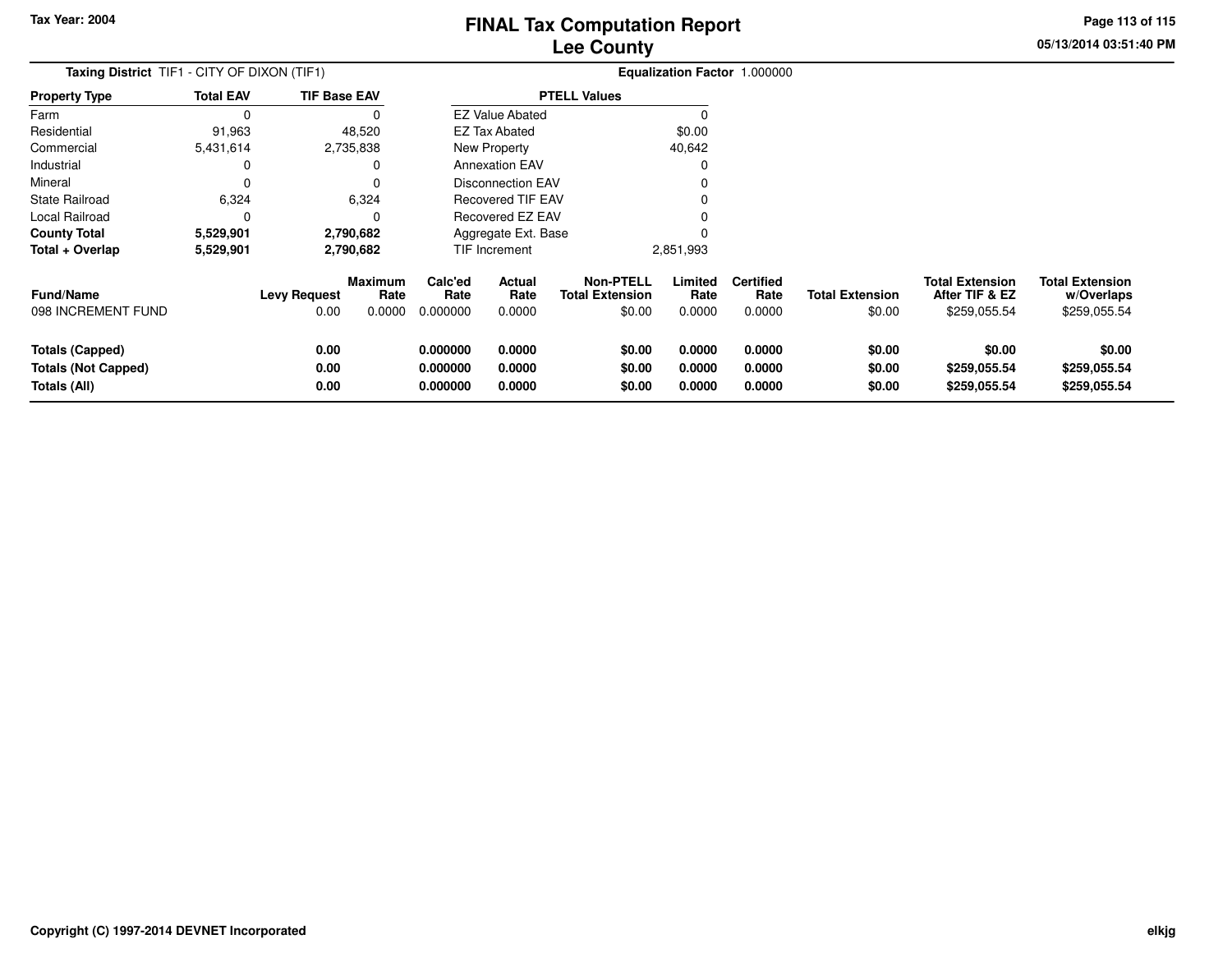**05/13/2014 03:51:40 PMPage 114 of 115**

| Taxing District TIF2 - VILLAGE OF PAW PAW (TIF2)                     |                  |                      |                        |                                  |                            |                                            |                            | Equalization Factor 1.000000 |                            |                                          |                                        |
|----------------------------------------------------------------------|------------------|----------------------|------------------------|----------------------------------|----------------------------|--------------------------------------------|----------------------------|------------------------------|----------------------------|------------------------------------------|----------------------------------------|
| <b>Property Type</b>                                                 | <b>Total EAV</b> | <b>TIF Base EAV</b>  |                        |                                  |                            | <b>PTELL Values</b>                        |                            |                              |                            |                                          |                                        |
| Farm                                                                 | 15,883           |                      | 15,350                 |                                  | <b>EZ Value Abated</b>     |                                            |                            |                              |                            |                                          |                                        |
| Residential                                                          | 3,311,288        |                      | 2,318,270              |                                  | <b>EZ Tax Abated</b>       |                                            | \$0.00                     |                              |                            |                                          |                                        |
| Commercial                                                           | 780,612          |                      | 654,847                |                                  | New Property               |                                            | 87,570                     |                              |                            |                                          |                                        |
| Industrial                                                           |                  |                      |                        |                                  | <b>Annexation EAV</b>      |                                            |                            |                              |                            |                                          |                                        |
| Mineral                                                              |                  |                      |                        |                                  | <b>Disconnection EAV</b>   |                                            |                            |                              |                            |                                          |                                        |
| State Railroad                                                       |                  |                      |                        |                                  | <b>Recovered TIF EAV</b>   |                                            |                            |                              |                            |                                          |                                        |
| Local Railroad                                                       |                  |                      |                        |                                  | Recovered EZ EAV           |                                            |                            |                              |                            |                                          |                                        |
| <b>County Total</b>                                                  | 4,107,783        |                      | 2,988,467              |                                  | Aggregate Ext. Base        |                                            |                            |                              |                            |                                          |                                        |
| Total + Overlap                                                      | 4,107,783        | 2,988,467            |                        | TIF Increment                    |                            |                                            | 225,461.                   |                              |                            |                                          |                                        |
| Fund/Name                                                            |                  | <b>Levy Request</b>  | <b>Maximum</b><br>Rate | Calc'ed<br>Rate                  | Actual<br>Rate             | <b>Non-PTELL</b><br><b>Total Extension</b> | Limited<br>Rate            | <b>Certified</b><br>Rate     | <b>Total Extension</b>     | <b>Total Extension</b><br>After TIF & EZ | <b>Total Extension</b><br>w/Overlaps   |
| 098 INCREMENT FUND                                                   |                  | 0.00                 | 0.0000                 | 0.000000                         | 0.0000                     | \$0.00                                     | 0.0000                     | 0.0000                       | \$0.00                     | \$107,331.50                             | \$107,331.50                           |
| <b>Totals (Capped)</b><br><b>Totals (Not Capped)</b><br>Totals (All) |                  | 0.00<br>0.00<br>0.00 |                        | 0.000000<br>0.000000<br>0.000000 | 0.0000<br>0.0000<br>0.0000 | \$0.00<br>\$0.00<br>\$0.00                 | 0.0000<br>0.0000<br>0.0000 | 0.0000<br>0.0000<br>0.0000   | \$0.00<br>\$0.00<br>\$0.00 | \$0.00<br>\$107,331.50<br>\$107,331.50   | \$0.00<br>\$107,331.50<br>\$107,331.50 |